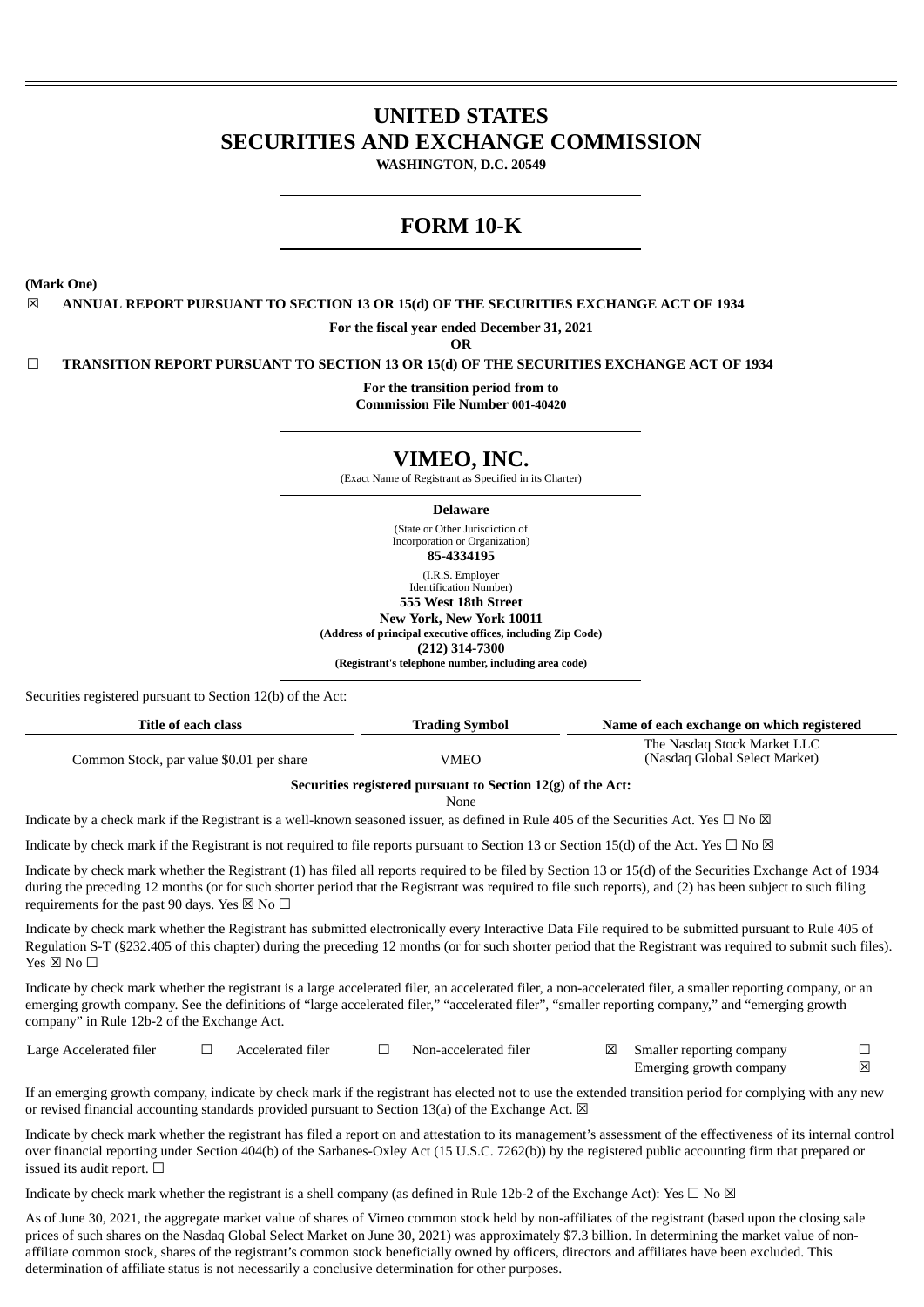<span id="page-1-0"></span>

| <b>Common Stock</b>  | 156,794,851                      |
|----------------------|----------------------------------|
| Class B common stock | 9,399,250                        |
| <b>Total</b>         | 166,194,101<br><u>experience</u> |
|                      |                                  |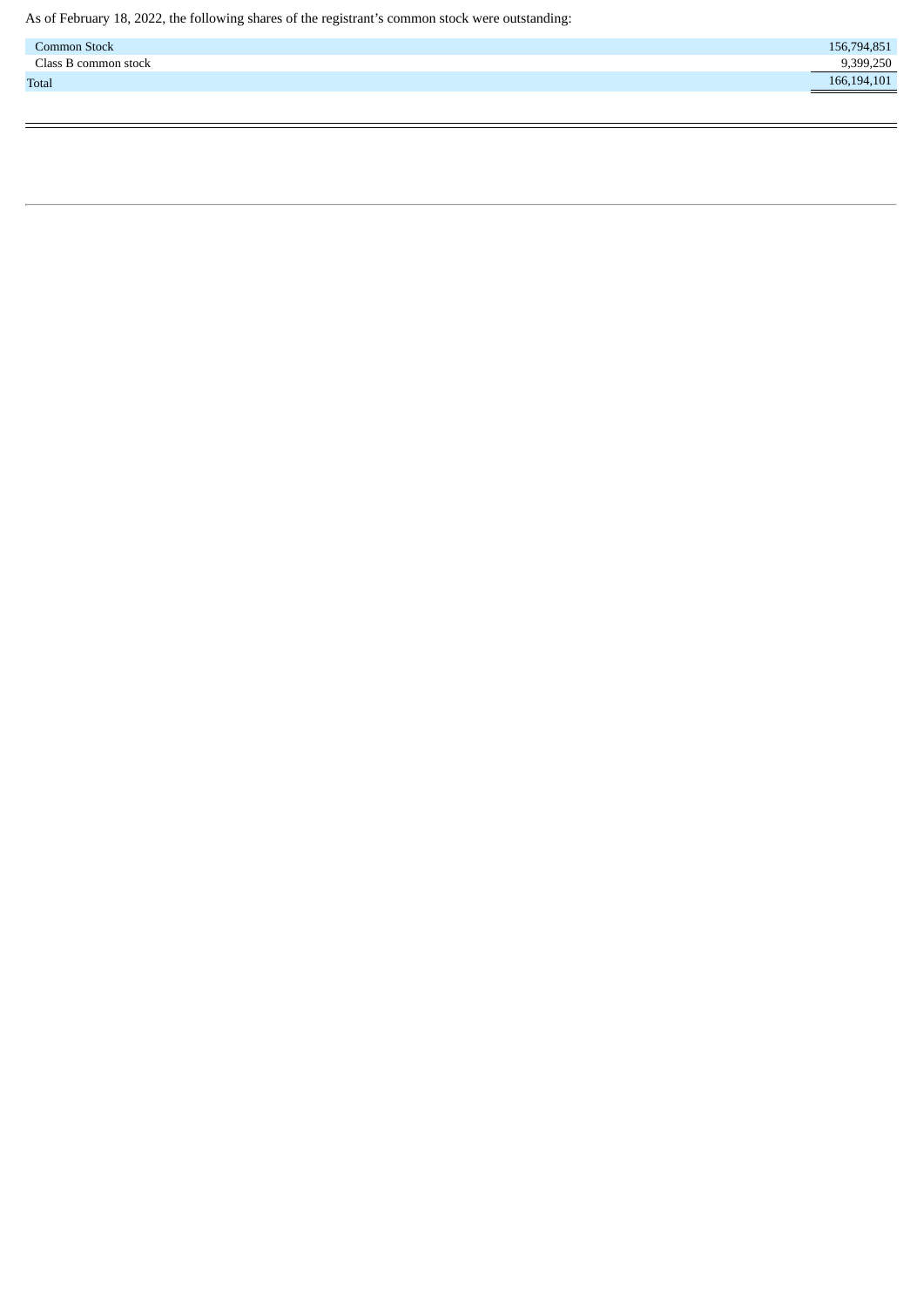## **Table of Contents**

|                 |                                                                                                               | <b>Page Number</b>                                              |
|-----------------|---------------------------------------------------------------------------------------------------------------|-----------------------------------------------------------------|
|                 | Part I                                                                                                        |                                                                 |
| Item 1.         | <b>Business</b>                                                                                               | $\overline{1}$                                                  |
| Item 1A.        | <b>Risk Factors</b>                                                                                           | $\overline{8}$                                                  |
| Item 1B.        | <b>Unresolved Staff Comments</b>                                                                              | 21                                                              |
| Item 2.         | <b>Properties</b>                                                                                             | $\overline{21}$                                                 |
| Item 3.         | <b>Legal Proceedings</b>                                                                                      | $\overline{21}$                                                 |
| Item 4.         | <b>Mine Safety Disclosures</b>                                                                                | $\overline{21}$                                                 |
|                 | Part II                                                                                                       |                                                                 |
| Item 5.         | Market for Registrant's Common Equity, Related Stockholder Matters and Issuer Purchasers of Equity Securities |                                                                 |
| <u>Item 7.</u>  | Management's Discussion and Analysis of Financial Condition and Results of Operations                         | $\frac{22}{25}$                                                 |
| Item 7A.        | Quantitative and Qualitative Disclosures About Market Risk                                                    |                                                                 |
| Item 8.         | <b>Consolidated Financial Statements and Supplementary Data</b>                                               |                                                                 |
|                 | Note 1-Organization and Basis of Presentation                                                                 |                                                                 |
|                 | <b>Note 2-Summary of Significant Accounting Policies</b>                                                      |                                                                 |
|                 | <b>Note 3-Income Taxes</b>                                                                                    |                                                                 |
|                 | <b>Note 4-Business Combinations</b>                                                                           |                                                                 |
|                 | Note 5-Goodwill and Intangible Assets with Definite Lives                                                     | $\frac{39}{40}$ $\frac{40}{42}$ $\frac{49}{54}$ $\frac{57}{57}$ |
|                 | Note 6—Fair Value Measurements                                                                                |                                                                 |
|                 | <b>Note 7-Revolving Credit Facility</b>                                                                       | $\frac{58}{60}$                                                 |
|                 | Note 8-Shareholders' Equity                                                                                   | 60                                                              |
|                 | <b>Note 9-Accumulated Other Comprehensive Loss</b>                                                            | 61                                                              |
|                 | Note 10-Stock-Based Compensation                                                                              | 61                                                              |
|                 | Note 11-Loss Per Share                                                                                        | 65                                                              |
|                 | Note 12-Leases                                                                                                | 65                                                              |
|                 | Note 13—Commitments and Contingencies                                                                         |                                                                 |
|                 | <b>Note 14-Related Party Transactions</b>                                                                     |                                                                 |
|                 | <b>Note 15-Benefit Plans</b>                                                                                  |                                                                 |
|                 | <b>Note 16-Financial Statement Details</b>                                                                    |                                                                 |
|                 | Note 17-Subsequent Event                                                                                      |                                                                 |
| Item 9.         | Changes in and Disagreements With Accountants on Accounting and Financial Disclosure                          | 68 70 72 72 75 77 77 77 77                                      |
| Item 9A.        | <b>Controls and Procedures</b>                                                                                |                                                                 |
| Item 9B.        | <b>Other Information</b>                                                                                      |                                                                 |
| Item 9C.        | Disclosure Regarding Foreign Jurisdictions that Prevent Inspections                                           |                                                                 |
|                 | <b>Part III</b>                                                                                               |                                                                 |
| <b>Item 10.</b> | <b>Directors, Executive Officers and Corporate Governance</b>                                                 | $\overline{28}$                                                 |
| <b>Item 11.</b> | <b>Executive Compensation</b>                                                                                 | 83                                                              |
| Item 12.        | Security Ownership of Certain Beneficial Owners and Management and Related Stockholder Matters                |                                                                 |
| Item 13.        | Certain Relationships and Related Transactions, and Director Independence                                     | $\frac{93}{95}$                                                 |
| Item 14.        | <b>Principal Accounting Fees and Services</b>                                                                 | 96                                                              |
|                 | <b>Part IV</b>                                                                                                |                                                                 |
| Item 15.        | <b>Exhibits and Financial Statement Schedules</b>                                                             | <u>97</u>                                                       |
| Item 16.        | Form 10-K Summary                                                                                             | 99                                                              |
|                 | <b>Signatures</b>                                                                                             | 100                                                             |
|                 |                                                                                                               |                                                                 |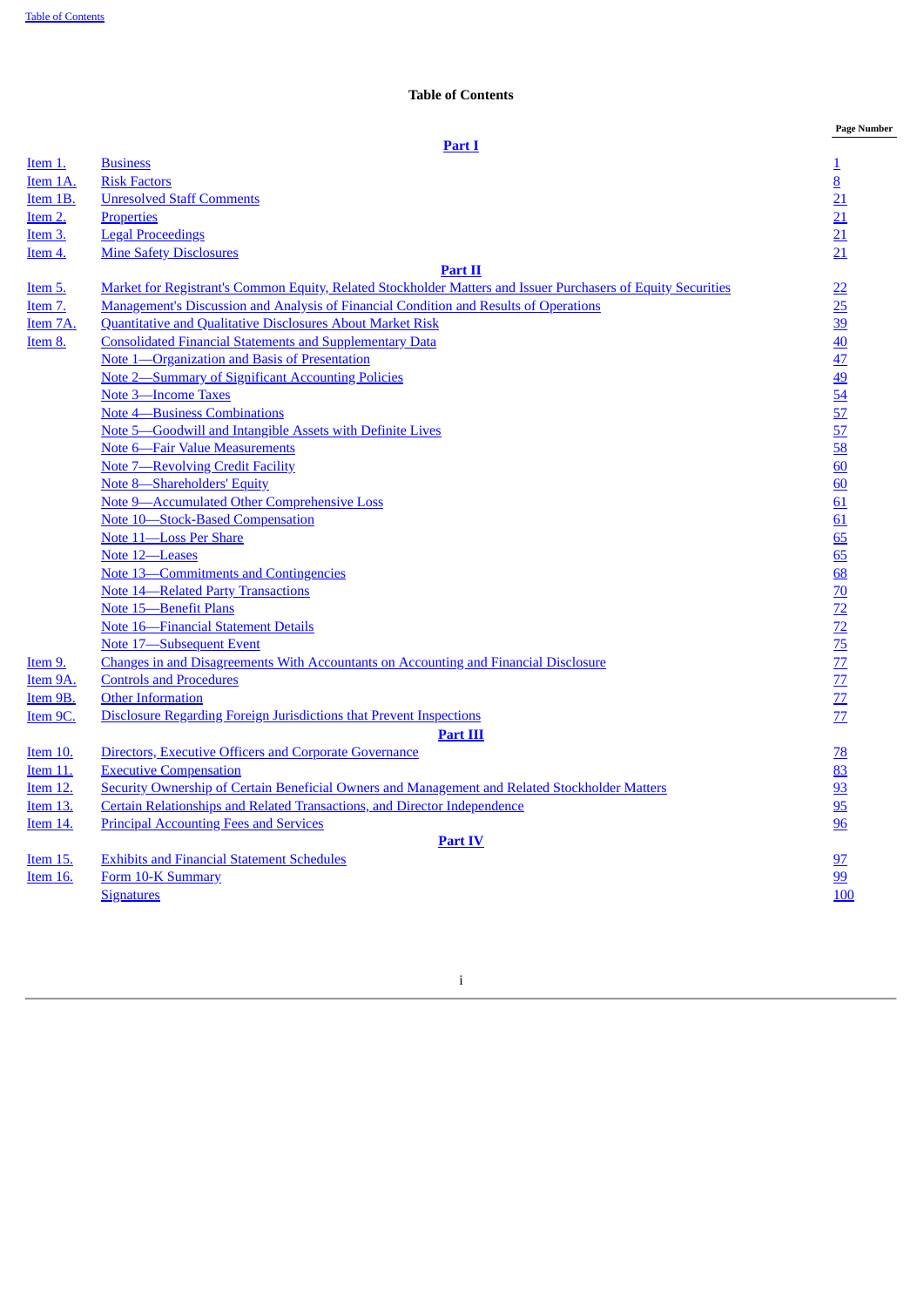## **SPECIAL NOTE REGARDING FORWARD-LOOKING STATEMENTS**

This Annual Report on Form 10-K contains "forward looking statements" within the meaning of the Private Securities Litigation Reform Act of 1995. Words such as "will," "may, "could," "should," "would," "anticipates," "estimates," "expects," "plans," "projects," "forecasts," "intends," "targets," "seeks" and "believes," as well as variations of these words, among others, generally identify forward-looking statements. These forward-looking statements include, among others, statements relating to Vimeo's future results of operations and financial condition, business strategy, and plans and objectives of management for future operations.

Forward-looking statements are based on our management's beliefs and assumptions and on information currently available. These forward-looking statements are subject to a number of known and unknown risks, uncertainties and assumptions. Actual results could differ materially from those contained in or implied by these forward-looking statements. Factors that could cause or contribute to such differences include, but are not limited to:

- our limited operating history as a pure software-as-a-service ("SaaS") company and our limited history of selling such plans on a sales-assisted basis,
- we have a history of losses,
- our prior rapid growth may not be indicative of future performance,
- our total addressable market may prove to be smaller than we expect,
- our ability to read data and make forecasts may be limited,
- we may need additional funding as we continue to invest in research and development and expand internationally,
- we may not have the right product/market fit.
- we may not be able to attract free users or paid subscribers,
- we may not be able to convert our free users into subscribers,
- competition in our market is intense,
- we may not be able to scale our business effectively,
- we may experience service interruptions,
- hosting and delivery costs may increase unexpectedly, our success depends on our ability to reach customers and acquire subscribers through digital app stores
- our business involves hosting large quantities of user content,
- we may face liability for hosting a variety of tortious or unlawful materials,
- we collect, store and process large amounts of content and personal information and any loss of or unauthorized access to such data could materially impact our business,
- the impact of the COVID-19 pandemic on our business,
- we have been the target of cyberattacks by malicious actors, and
- the risks described in the section titled "Risk Factors" and elsewhere in this Annual Report on Form 10-K.

Moreover, we operate in a very competitive and rapidly changing environment. New risk factors emerge from time to time, and it is not possible for our management to predict all risk factors nor can we assess the impact of all factors on our business or the extent to which any factor, or combination of factors, may cause actual results to differ from those contained in, or implied by, any forward-looking statements.

<span id="page-3-0"></span>You should not rely upon forward-looking statements as predictions of future events. We cannot assure you that the events and circumstances reflected in the forward-looking statements will be achieved or occur. Although we believe that the expectations reflected in the forward-looking statements are reasonable, we cannot guarantee future results, levels of activity, performance, or achievements. You should read this Annual Report on Form 10-K and the documents that we reference in this Annual Report on Form 10-K and have filed as exhibits to this report with the understanding that our actual future results, levels of activity, performance, and achievements may be materially different from what we expect. Any forward-looking statements only speak as of the date of this document, and we undertake no obligation to update any forward-looking information or statements, whether written or oral, to reflect any change, except as required by law. All forward-looking statements attributable to us or persons acting on our behalf are expressly qualified by these cautionary statements.

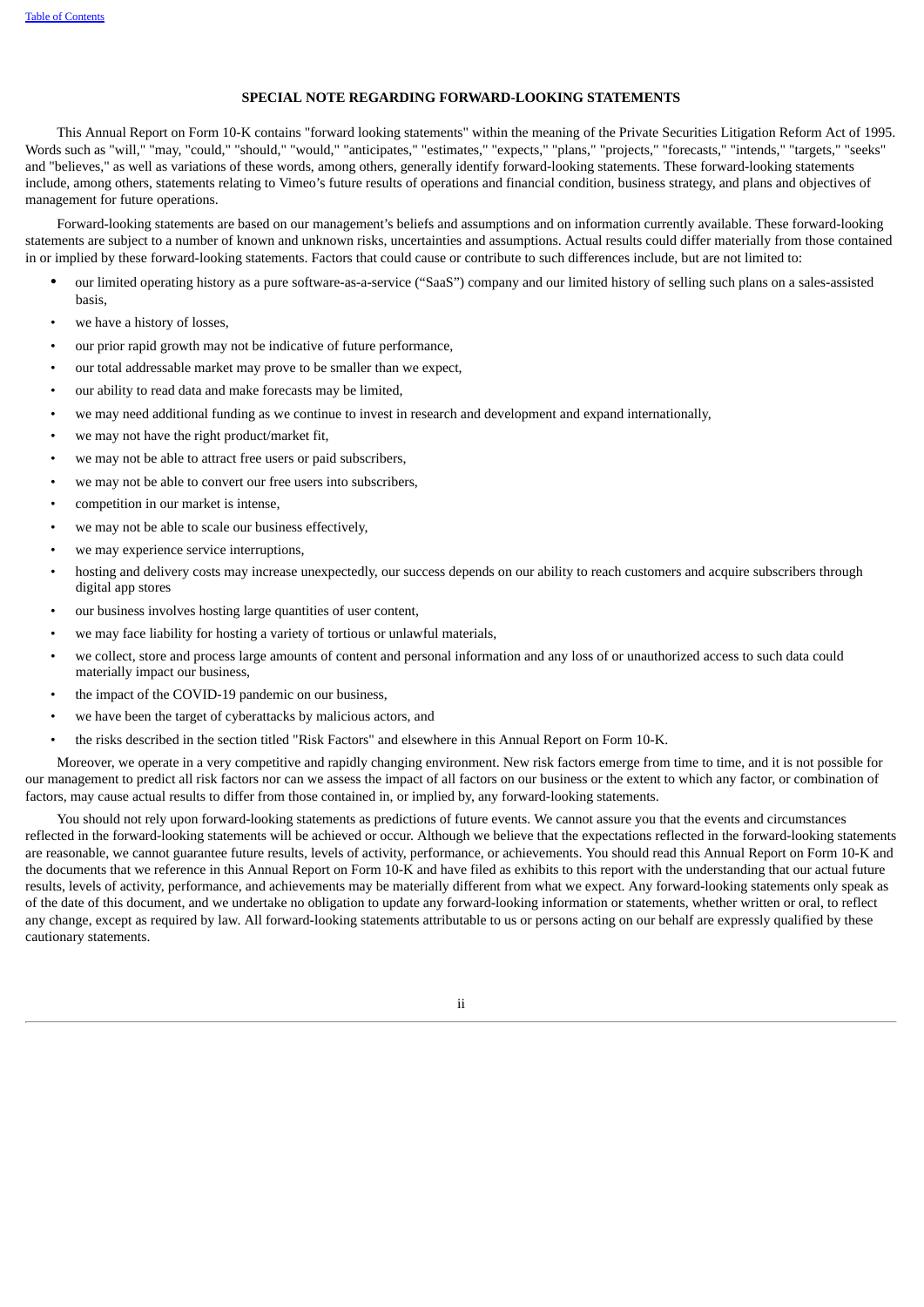#### **PART I**

## <span id="page-4-0"></span>**Item 1. Business**

For the purpose of the following business description about Vimeo, "we," "our" or "us" refers to Vimeo.com, Inc. (formerly known as Vimeo, Inc.) with respect to periods prior to the completion of the Spin-off and to Vimeo, Inc. (formerly known as Vimeo Holdings, Inc.) with respect to periods *following the completion of the Spin-off.*

## **Overview**

#### *Our mission*

Our mission is to enable professional-quality video for all.

We believe that we can empower every professional, team and organization to use video, with tools that are far easier and more effective than ever before.

#### *Who we are*

We are the world's leading all-in-one video software solution, providing the full breadth of video tools through a software-as-a-service ("SaaS") model.

We provide a single turnkey solution to create, collaborate and communicate with video. Businesses face significant barriers to use video today, including time, cost, lack of technical expertise and the need to pay for and manage multiple software vendors. Our cloud-based software eliminates these barriers and solves essential video needs, including:

- *Creation*: Record, produce, edit and stream videos, for both live and on-demand viewing.
- *Collaboration*: Share videos privately with clients and teams, review and comment on work-in-progress videos and manage team access and permissions.
- *Distribution*: Share videos publicly, including: publishing on a website, blog, marketplace or social media platform, broadcasting through a secure corporate portal, or building a branded video destination or storefront.
- *Hosting*: Organize and manage a central video library across users and teams, in one centralized location.
- *Marketing*: Use video to engage customers.
- *Monetization*: Monetize video through a subscription fee, pay-per-view model or third-party advertising, across devices, currencies and payment methods.
- *Analytics*: Measure video performance across platforms, including tracking viewer engagement and drop-off rates, sources of traffic and customer leads.

We serve a growing community of over 260 million registered users (those users who have created an account with us using an email address) in over 190 countries. Our users include creative professionals, small businesses, marketers, agencies, schools, nonprofits and large organizations. They range from the Emmy-nominated animator working on her next short, to the beauty entrepreneur creating videos for Instagram and her Shopify store, to the Fortune 500 company live streaming town halls and remotely training sales associates at stores around the world.

We operate at a significant scale. As of December 31, 2021, our video player was embedded on millions of websites and is powering billions of views a month, with more than 300,000 new videos being uploaded to our platform each day. Our brand is well known and highly regarded, and most of our new users find us organically. We are also regarded as an industry leader in video technology, having set new standards in adopting higher resolutions, advanced imaging and audio protocols, new video compression formats and intelligent streaming algorithms.

#### *Businesses need video*

In the past decade, video has gone from a form of entertainment to the most engaging and effective medium to communicate ideas, build brands, promote products and connect with each other. This is because video is a far richer and more expressive medium than text or static images. As consumers spend more time online and as workforces become more distributed, businesses need to keep pace with their customers and employees, who increasingly expect to consume engaging video content.

Yet for too many businesses, professional-quality video remains out of reach due to lack of time, budget and expertise. For example:

• the average professionally-produced video takes weeks to make and costs thousands of dollars, but has a shelf life on social media of just a few days. Simply shooting content on one's phone won't produce a high-quality product demo, brand video or Facebook ad given the need to edit and stitch together multiple shots and add branding, music, voice-over and motion graphics.

1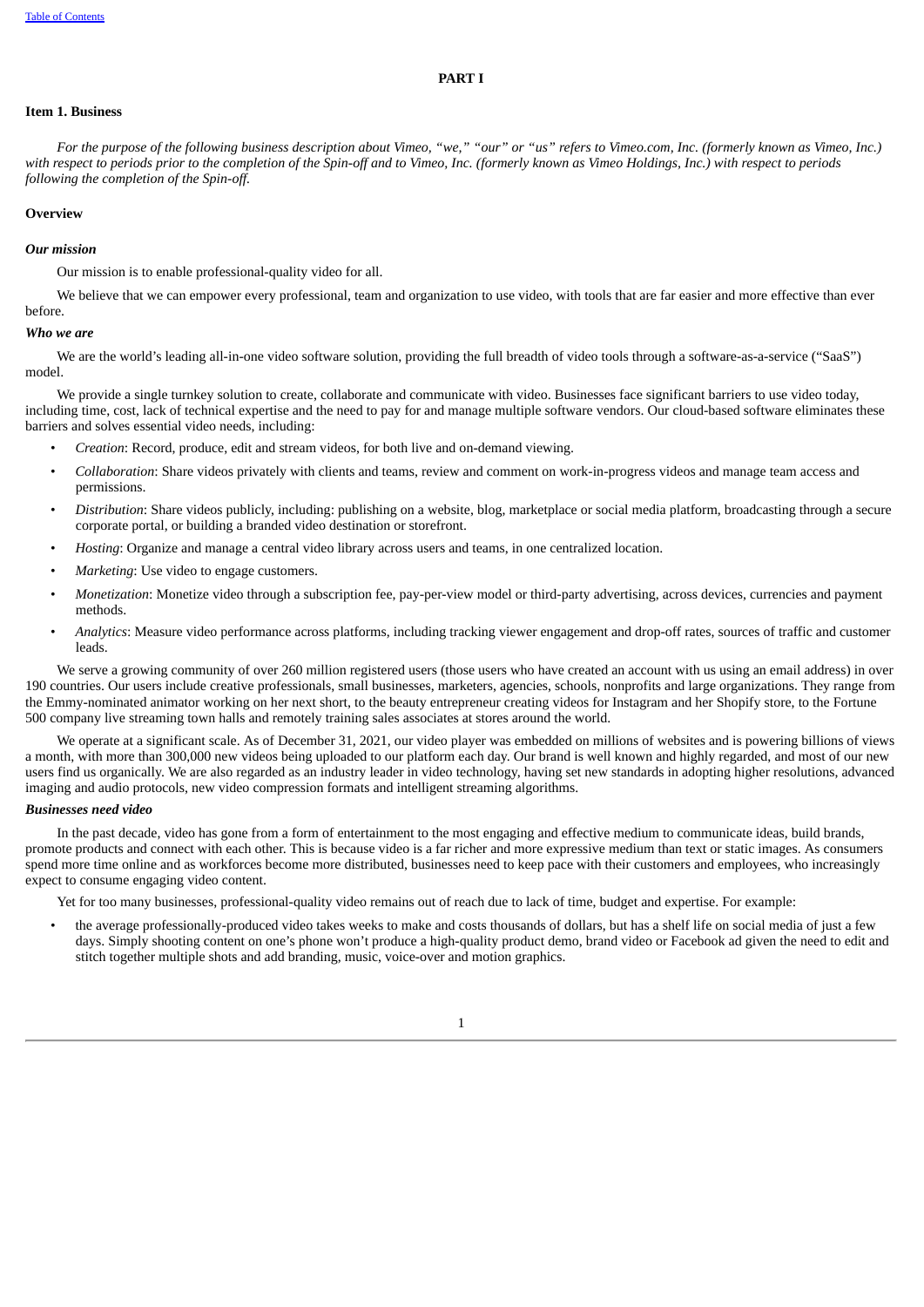- collaborating on video projects is inefficient and full of friction, often requiring multiple pieces of software, shared passwords, expensive licenses and wasted time sharing feedback in back-and-forth email chains.
- producing a live event typically requires expensive hardware and a professional production team. Even the largest companies struggle today to make their town halls, conferences, webinars and training programs high-quality and engaging.
- companies lack a centralized, secure video library where all their videos are intuitively organized and easily searchable. They also lack robust and centralized video analytics to measure the return on their video investment across platforms and teams.

#### *Vimeo solves essential video needs*

We offer a SaaS solution that spans the full breadth of a business's video needs. Our cloud-based software enables users to create, collaborate and communicate with video, eliminating the need to pay for multiple software providers and removing the barriers of time, budget and technical expertise for a wide range of use cases. For example:

- a global company can integrate video across all of its corporate communications, from town halls and training to virtual conferences and product launches;
- any employee in an organization can live stream engaging events, whether to market a product, host a town hall with employees or educate customers;
- a flower shop owner can promote their store re-opening on social media with professional-looking videos they create on their phone in a few clicks;
- a fitness studio can launch its own video channel to stream classes in TV-quality in a matter of minutes; and
- a freelancer or creative agency can showcase their portfolio, collaborate with clients and deliver projects securely, all from a single account.

## **Trends in Our Favor**

We believe that we are witnessing the rapid proliferation of video into every aspect of business communication. We expect many more businesses to require video in the future, aided by the following secular trends:

- *Consumers expect engaging video*. Consumers increasingly expect engaging and real-time video from both brands and employers. We expect the marked growth of self-produced video on social media platforms to put more pressure on businesses to produce professional-quality videos for these platforms as well. At work, employees are increasingly driving IT modernization as they demand the latest technologies from their personal lives in their workplace.
- *Video works better than image and text*. Video is the most engaging medium. A 2018 analysis by Twitter showed that social media posts with video attract 10 times more engagement than those without, and a 2018 analysis by LinkedIn showed that videos are shared 20 times more often than other content formats. A 2020 study on advertising by Amazon shows that video increases clicks, conversion rates and visitor time-on-site, which can assist with both driving traffic and search engine optimization (SEO).
- *The nature of work is changing, and organizations must adapt*. As workforces become more distributed and teams rely more on software to interact with their colleagues, video has become a critical tool to increase employee engagement, productivity and retention. A 2020 study completed by GlobalWebIndex for Vimeo shows that employees at companies that use video are 75% more likely to rate employee engagement highly and 72% more likely to rate productivity highly. Beyond distributed teams, the COVID-19 pandemic has likely ignited a permanent trend towards workplace flexibility.
- *Video is broadly distributed*. In the past, online video was primarily viewed on desktop computers that required a physical high-speed Internet connection. Today, mobile phones and tablets enable high-definition video recording and playback, 5G network coverage is expanding, and connected TVs have made their way to many households. With consumers spending an average of over six hours a day watching online video content (based upon 2020 data from Nielsen), we expect more viewing surfaces to emerge in the future, from emerging platforms to virtual reality headsets to augmented reality devices to self-driving cars. As audiences engage on more devices, businesses will increasingly need a central hub to publish video across these platforms.

#### **Our Market Opportunity**

#### *Target customers*

Our target customers include small-to-midsize businesses (SMBs), larger enterprises, marketers, agencies and creative professionals.

We believe that anyone who produces video content, markets to customers, works with distributed teams or hosts in-person experiences is a potential Vimeo user. We further believe that once our users begin to experience the benefits of our

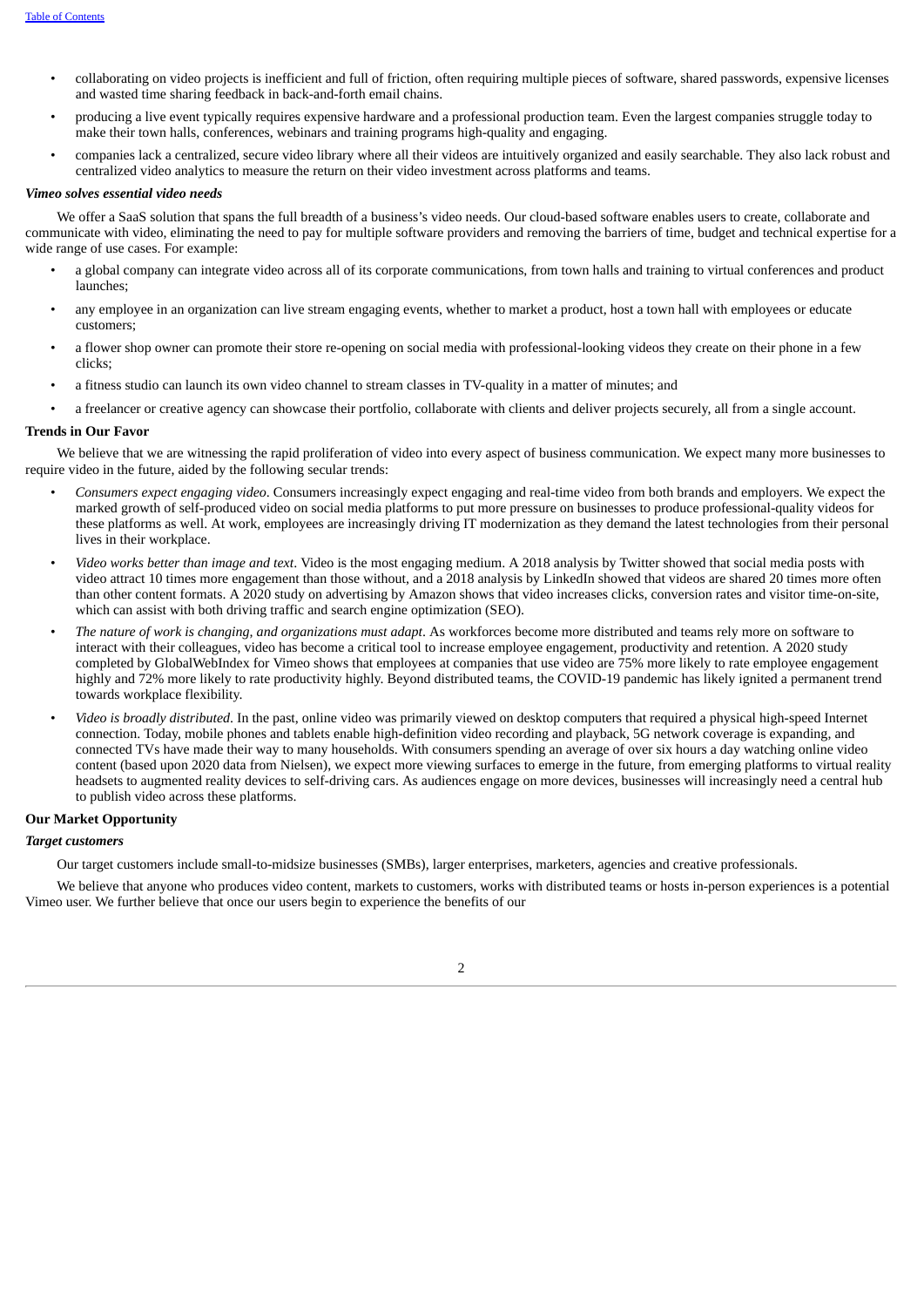platform, they tend to greatly expand their use of video internally and externally. As a result, we expect that use of our platform will increase the broader market penetration of video across all customer types and use cases.

#### *Geographic market*

Our market is global. Our products are used by customers in over 190 countries.

#### *Total addressable market*

Based on our internal data, in 2021 we estimated our total addressable market to be approximately \$40 billion, growing to \$70 billion in 2024. While our opportunity includes a range of customer types, we believe the largest market segments are:

- *Small-to-midsize businesses (SMBs) who use video for marketing to consumers*. IDC estimates the number of global SMBs to be 348 million. We estimate that there is an approximately \$20 billion market of SMBs willing to pay for video software, aided by the growing need for brands of all sizes to reach their customers on social media and increase engagement on their websites and marketplaces. We expect this market to grow to approximately \$25 billion in 2024.
- *Enterprises who use video for internal and external communications*. CapIQ estimates that there are more than one million global enterprises with annual revenues above \$10 million. We believe every one of these organizations will look to use video, and that as our product portfolio expands to cover more use cases, departments and employees within the enterprise, we can materially expand both our footprint and contract value. We estimate the addressable market for enterprises to be currently at approximately \$20 billion and expect it to grow to approximately \$45 billion in 2024.

#### **Our Business Model and Services**

We earn revenue primarily through a SaaS business model, selling subscriptions to our cloud-based software on an annual or monthly basis. We employ a "freemium" pricing strategy, offering free membership and access to our video tools alongside paid subscription plans for advanced video capabilities. As of December 31, 2021, over 95% of our subscribers purchased plans without ever speaking to customer support or going through a salesperson.

## *Basic (free) memberships*

Anyone can access a basic (free) membership to Vimeo by signing up with an email address. With a basic membership, users can create, record, upload and share videos through our website and native apps for free. Our free users are subject to weekly and total caps on uploaded videos, and do not have access to advanced video capabilities such as live streaming or the ability to add team members. We provide opportunities to upgrade to a paid subscription at natural points in the user's experience, such as when a free user nears or hits an uploaded video cap. We also highlight the advanced video capabilities of our subscription plans natively within our free user product experience.

#### *Self-serve subscription plans*

We offer paid subscription plans on a "self-serve" basis, meaning that users can sign up directly through our website or apps and pay subscription fees with a credit card or an in-app purchase mechanism. We charge fees that typically range from \$7 per month to \$900 per year for features that vary depending on the plan type. These features include video creation, collaboration, distribution, hosting, marketing, monetization and analytics. We also offer the ability to add multiple team members to our higher-priced plans. As of December 31, 2021, nearly 15% of our subscribers had added team members.

## *Sales-assisted subscription plans*

We sell subscription plans through our sales force. These "sales-assisted" plans provide additional features beyond our self-serve plans, plus options for dedicated support, account management, service level agreements and professional live event services. Our sales-assisted contracts range from thousands to hundreds of thousands of dollars per year, and for the quarter ended December 31, 2021, nearly 80% of our new sales-assisted contracts came from customers who were existing free users or self-serve subscribers first. As of December 31, 2021, sales-assisted customers represented 30% of our revenue. Our sales-assisted plans include:

- *Vimeo Enterprise*: Vimeo's video offering for large organizations that includes intuitive tools to record and upload content, secure live streaming of events, a corporate video library, webinar functionality, single-sign-on support, content delivery network optimization to improve quality-ofservice in corporate networks, robust analytics, and the ability to use our technology on a white-label basis (so that a company's own branding is featured instead of Vimeo's).
- *Vimeo OTT*: an over-the-top (OTT) video monetization solution that allows customers to launch and run their own video streaming channel directly to their audience through a branded web portal, mobile apps and Internet-enabled TV apps. Our customers have a direct relationship with the end viewers of their content, and we handle everything from app development to billing to customer support. Customers may offer their videos on a subscription basis, an à la carte basis, an ad-supported basis or for free.
- *Vimeo Custom*: plans optimized for high-volume users, e.g., plans that offer significantly higher storage or bandwidth.

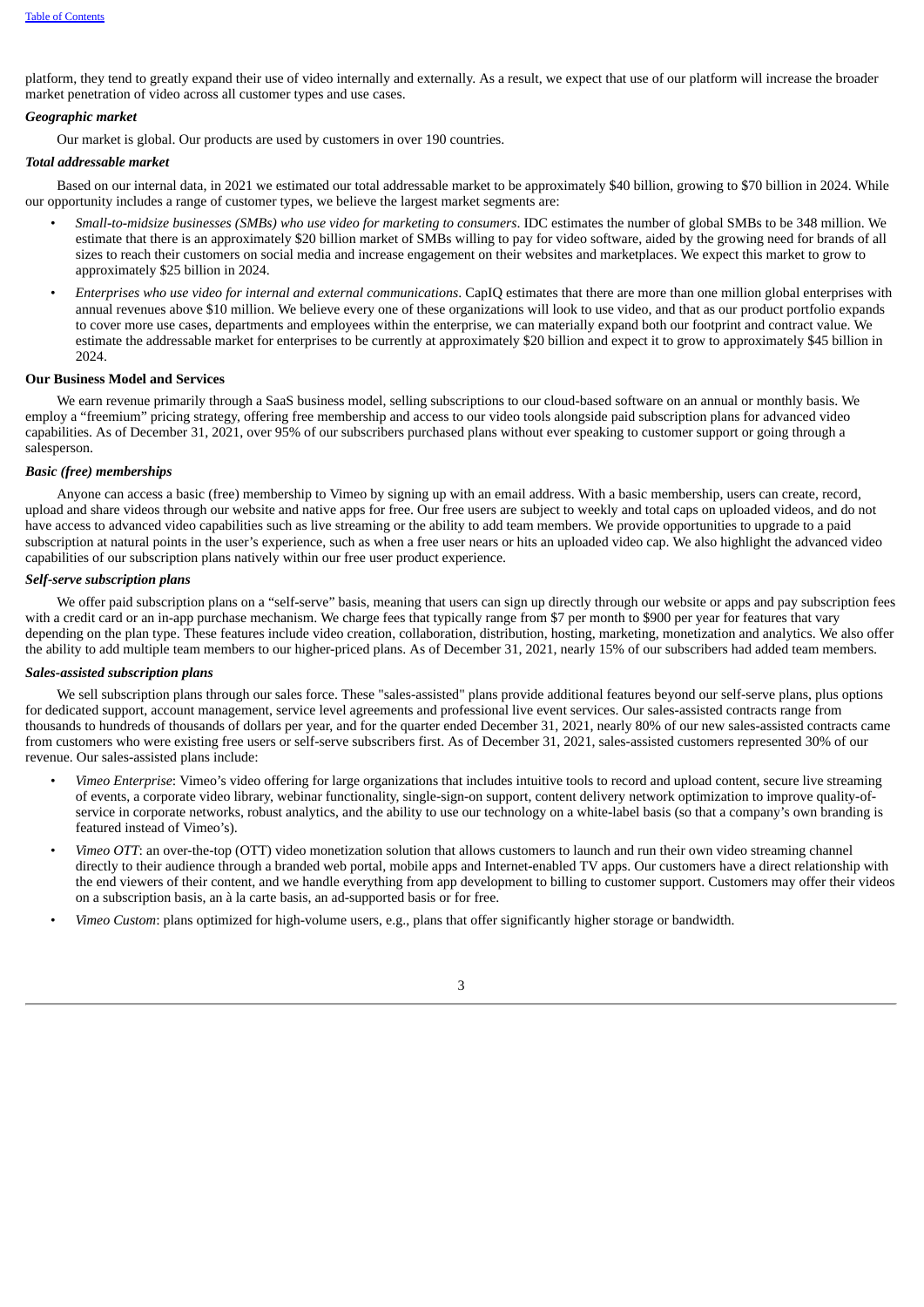## *Sales and Marketing*

We acquire subscribers primarily through: (1) conversion of free users to subscribers through organic efforts, including word-of-mouth referrals and in-product messaging; (2) acquisition of subscribers through marketing spend, primarily through digital media channels; (3) our sales force (for salesassisted customers); and (4) acquisition of subscribers through third party partnerships and integrations.

## **Key Benefits to Customers**

We believe that our solutions provide the following benefits to our customers:

- *Centralized video solution*. We provide an integrated video software solution that enables video creation, hosting, distribution and measurement in one interface. Our platform eliminates the need to purchase and manage multiple software providers for editing, storage, publishing and analytics.
- *Scalable, reliable video delivery*. Our video player delivers a best-in-class playback and live streaming experience for audiences of all sizes, and we optimize video delivery across devices, geographies, bandwidth and network performance. Our technology enables streaming of high dynamic range (HDR) video in up to 8K resolution, and is built to scale with organizations as their needs advance.
- *Easy to use*. We provide a self-serve and intuitive interface that can be easily navigated by even first-time users. The vast majority of our users never speak to a customer support agent or salesperson. Our platform removes the need for video-specific expertise and high-touch user support and troubleshooting.
- *Fast setup, no hardware required.* Our cloud-based software runs natively on desktop and mobile devices without requiring any specialized hardware or need to download third-party software.
- *Attractive return on investment*. We provide the advanced capabilities of a live TV studio (on-screen graphics, video switching, audio mixing, audience Q&A and polls) and sophisticated marketing tools (branding customization, in-video calls-to-action, email capture and cross-platform distribution) at an accessible price point. For large organizations, switching to our platform reduces the time and cost associated with expensive on-premises infrastructure and continual maintenance.
- *Fully branded, customizable experience*. We enable subscribers to fully customize the video player experience and exercise complete control over their content and who sees it. We also enable subscribers to build branded video channels, destinations and storefronts off Vimeo, so they can directly own the relationship with their viewers.
- *Interoperable and integrated*. Vimeo integrates with cloud-based software applications such as Shopify, GoDaddy, Dropbox, Google, Slack, Adobe, Mailchimp, HubSpot, Asana and Figma. We also have an ecosystem of distribution partners where we enable native publishing of videos, including Facebook, YouTube, LinkedIn, Twitter, Pinterest and TikTok.
- *Developer-friendly*. We enable anyone to build on top of our platform. Our flexible video APIs (application programming interfaces) allow external developers and engineering teams to build their own applications using our technology.
- *Robust customer support*. We offer 24/7/365 support globally, through live chat, email, telephone and video. For the year ended December 31, 2021, our customer support team achieved a customer satisfaction score (CSAT) of over 90%. We are committed to providing our users with bestin-class support, as we believe this is a critical driver of our ability to build long-term relationships with them.

## **Our Growth Strategy**

We focus on the following areas to drive our growth:

- *Grow our free user base*: Our adoption is driven by a virtuous cycle of users collaborating on and sharing videos. Every time a free user uploads a video that someone else watches, that viewer experiences a part of our platform. As a result, our addressable customer base expands each time our users publish or broadcast videos to their audience, privately share Vimeo links, collaborate with their team on a video project or embed Vimeo's video player on another platform. These actions attract viewers, who may then decide to register and become users. Our player is embedded on millions of websites and has powered over a hundred billion views.
- *Convert free users into subscribers*: We provide a high-quality free product with numerous features that have the potential to be used repeatedly, and we offer price- and feature-optimized tiering of our subscription plans to drive organic conversion of free users to subscribers over time.
- *Extend customer value*: We seek to employ a "land and expand" strategy where we inspire our existing subscribers to increase video adoption and usage and upgrade to higher-priced plans over time. For sales-assisted customers, we seek to expand the number of employees, teams and departments using our platform and increase contract value organization-wide.

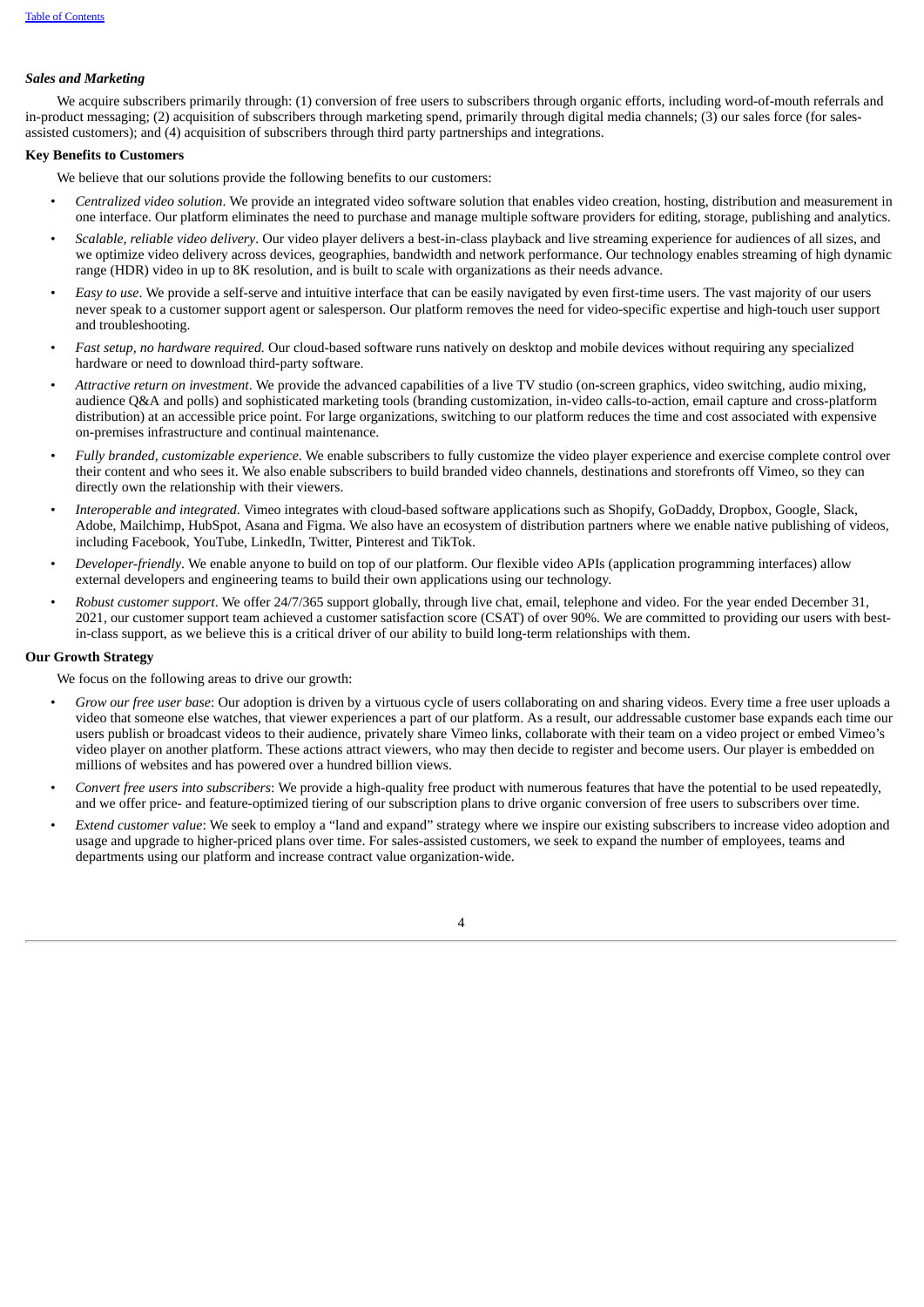- *Product innovation*: We continuously innovate and improve our platform by investing in research and development, customer insights and business intelligence analytics. We strive to make both our free and paid experiences more compelling so that our users find increasing value in our services.
- *Partnerships*: We seek to grow our presence on third-party platforms with native product integrations, and encourage third-party platforms to natively integrate their software and tools with us.
- *International*: We seek to attract more subscribers outside of the U.S. through localized product, marketing and sales efforts in other countries.
- *Sales and marketing*: We intend to increase investments in marketing and in our sales team to reach and convert more customers. We monitor our sales and marketing spend and return on investment closely to ensure that we are acquiring customers in an efficient manner.

## **Competition and Competitive Advantages**

## *Competition*

Due to the breadth of our all-in-one video solution, we face competition from a range of companies that provide cloud-based video software tools:

- We compete with large social media platforms, such as Facebook and YouTube, which allow users to upload and share videos for free. While these platforms provide far fewer video capabilities, they offer a large built-in audience, social media-specific features, and the ability to monetize video plays through advertising. We currently partner with the majority of these platforms and view our role as the agnostic distribution platform to help businesses create and publish content across social media.
- We compete with traditional online video distributors that provide video hosting, content management, distribution, analytics, and in-stream advertisements to larger customers. Operators of these services tend to focus on large media organizations and often also provide custom solutions. We further compete with targeted video point solutions that offer a subset of video capabilities such as screen recording or event-based live streaming.
- As we expand more into enterprise capabilities, we expect to compete more with two-way video communications software such as Zoom and Microsoft Teams. These services allow multiple users to communicate with each other in real time via video and are increasingly adding features that overlap with our platform, including support for webinars and centralized video management. We currently offer integrations and partnerships with many of these companies.
- Finally, we face competition from services that were not traditionally video-centric, such as Slack (real-time text-based communications), Dropbox (cloud storage), and Canva (graphic design). These services have increasingly added support for video features including screen recording, video hosting and playback, and video creation. We currently offer integrations and partnerships with many of these companies as well.

## *Competitive advantages*

We believe that our competitive advantages include:

- *Centralized video solution*. Vimeo is unique in that we provide an integrated video software solution that eliminates the need to connect and pay for multiple software providers for video creation, hosting, distribution and analytics. The breadth of our tools enables us to offer more value at a competitive price point, and serve a broader range of customer types and use cases.
- *Agnostic distribution*: Social media platforms are overwhelmingly focused on increasing advertising dollars through viewership on their own properties. However, most businesses need and want to distribute their videos across multiple (if not all) platforms to reach the highest number of potential customers. We are an agnostic provider who can facilitate distribution across these platforms as well as on websites, apps and marketplaces. Our business model is aligned with our users' need to put their videos everywhere, and as a result we can provide more distribution opportunities than social media platforms can or are likely to provide. We therefore view social media platforms as our partners rather than competitors, and we already enable native distribution from Vimeo to Facebook, YouTube, LinkedIn, Twitter and Pinterest.
- *Ad-free, fully branded experience*. Unlike social media platforms, we offer our free users an ad-free video player, and enable subscribers to fully customize the video player experience and exercise complete control over their content. Because we don't monetize audiences through advertising, we never try to drive traffic away from our users' content or website. We further enable subscribers to build branded video channels, destinations and storefronts off Vimeo, so they can directly own the relationship with their viewers.
- *High-quality product*. Our video player delivers a best-in-class playback and live streaming experience for audiences of all sizes, optimized across devices, geographies, bandwidth and network performance. Our technology enables streaming of high dynamic range (HDR) video in up to 8K resolution, and is built to scale with organizations as their needs advance.

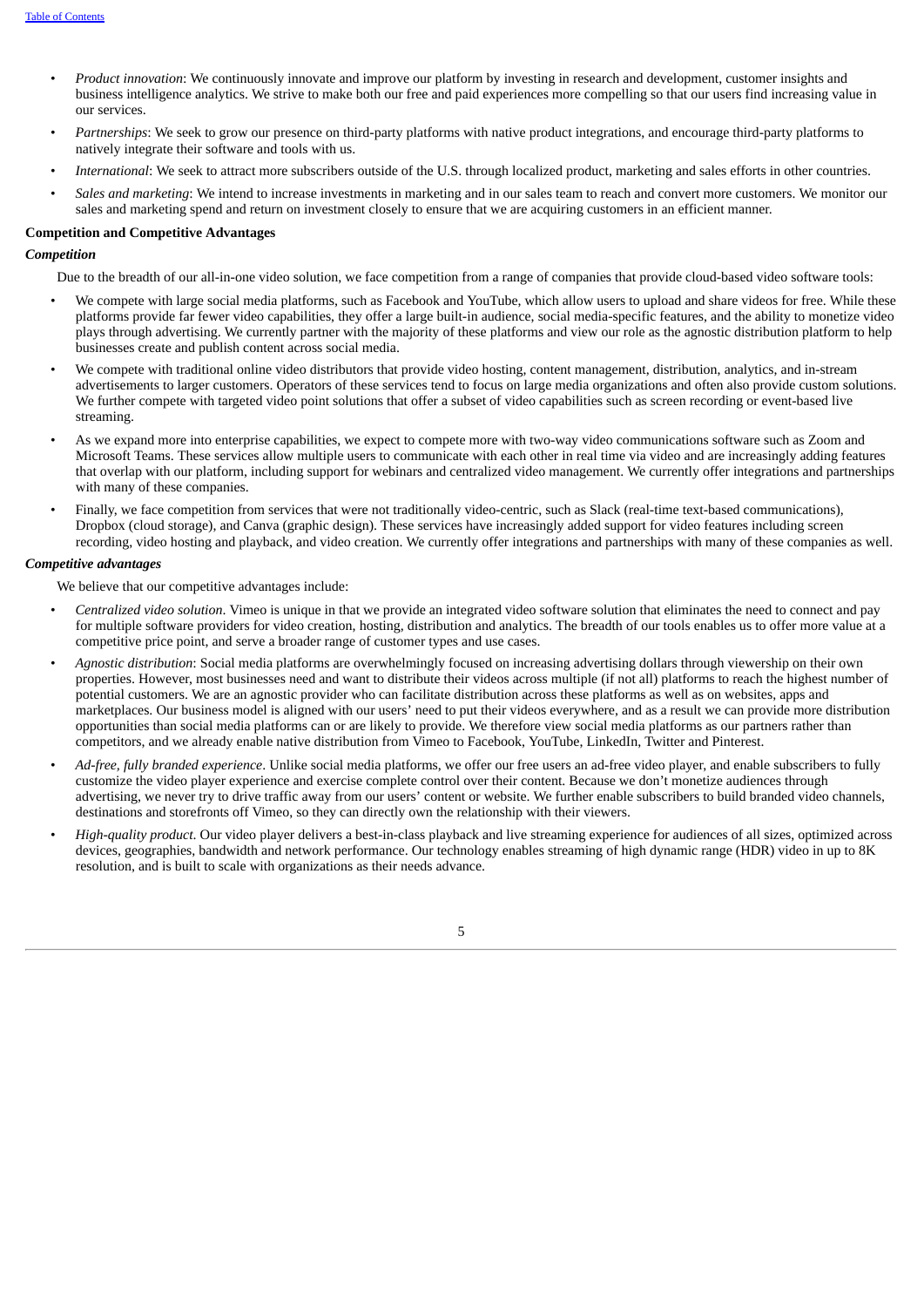- *Economies of scale*. As we store and deliver more video, we are able to reduce our variable costs. The significant scale at which we operate has enabled us to improve our margins without increasing our prices. For example, our gross margin reached 75% for the quarter ended December 31, 2021. This further allows us to offer accessible pricing in areas that have been historically cost-prohibitive, such as professional-quality live streaming, over-the-top (OTT) delivery and 8K/HDR video streaming.
- *Cross-platform data*. As a result of our scale, we have deep insight into video engagement and performance across platforms. We expect to use this data over time to provide personalized insights, dynamically optimize content, improve video quality and recommend which types of videos to make, when and for which platform. Our ability to deliver smarter products and insights for our users increases with the more data we collect, and the amount of data we collect increases as our users grow.
- *Creative community*. Many creatives whose work we have recognized as Staff Picks have said that Vimeo's recognition helped them launch their video careers, and the majority of them showcased their work primarily on Vimeo. We believe that the diversity, size and engagement of our creative community is an asset that is difficult for others to replicate.

#### **Technology**

We use proprietary video creation, storage, delivery and playback technology that we have developed or acquired over the past 17 years. We are at the forefront of adopting next-generation video codecs like HEVC and AV1, which use advanced data compression and state-of-the-art prediction techniques to increase video playback quality.

We invest heavily in research and development to drive product improvements and innovation. As of December 31, 2021, over 40% of our employees were in product and engineering roles. The majority of our development work is done in-house, complemented by open-source software, off-the-shelf commercial software, and proprietary vendor-developed software.

#### **Acquisitions**

In 2016, we acquired VHX, a provider of over-the-top OTT streaming and monetization services. In 2017, we acquired Livestream, a provider of professional live streaming services. In 2019, we acquired Magisto, a provider of AI-driven video creation and editing tools. Today each of these capabilities is available through the Vimeo platform. In 2021, we acquired WIREWAX, a provider of interactive and shoppable video tools, and Wibbitz, a provider of video creation tools.

#### **Intellectual Property**

Our intellectual property includes registered trademarks, such as VIMEO, in the U.S. and over 15 other countries; 18 U.S. patents that claim various technologies that we may use in our operations, including patents directed to live video streaming and video editing using artificial intelligence technologies, with expiration dates ranging from 2028 to 2039; copyrights in our source code, website, apps and creative assets; over 220 domain names, including Vimeo.com and Livestream.com; and trade secrets.

## **Human Capital**

As a software technology company, our employees are our number one resource. As of December 31, 2021, we had 1,219 full-time employees, of whom 474 were based outside of the U.S. None of our employees are covered by collective bargaining agreements. Overall, we consider our relations with employees to be good.

#### *Our Company Culture*

We believe that our company culture is a critical driver of our business success. We are a mission-driven company and have designed a set of guiding principles, along with our programs and processes, to help us maximize the potential of every individual in our company. Our principles are:

- Start with Users.
- Ask Why.
- Aim High.
- Own It.
- Be Real.

We believe this approach fosters a culture that is transparent, innovative and ambitious, all of which enable us to drive long-term customer value and achieve competitive differentiation.

## *Diversity, Equity and Inclusion*

We believe our impact is greatest when our workforce represents the diverse and global community that we serve. Accordingly, we view diversity, equity, and inclusion (DE&I) efforts as integral to our success. We have a robust DE&I program that is headed by a dedicated head of DE&I, who reports to our Chief People Officer. Our DE&I efforts include: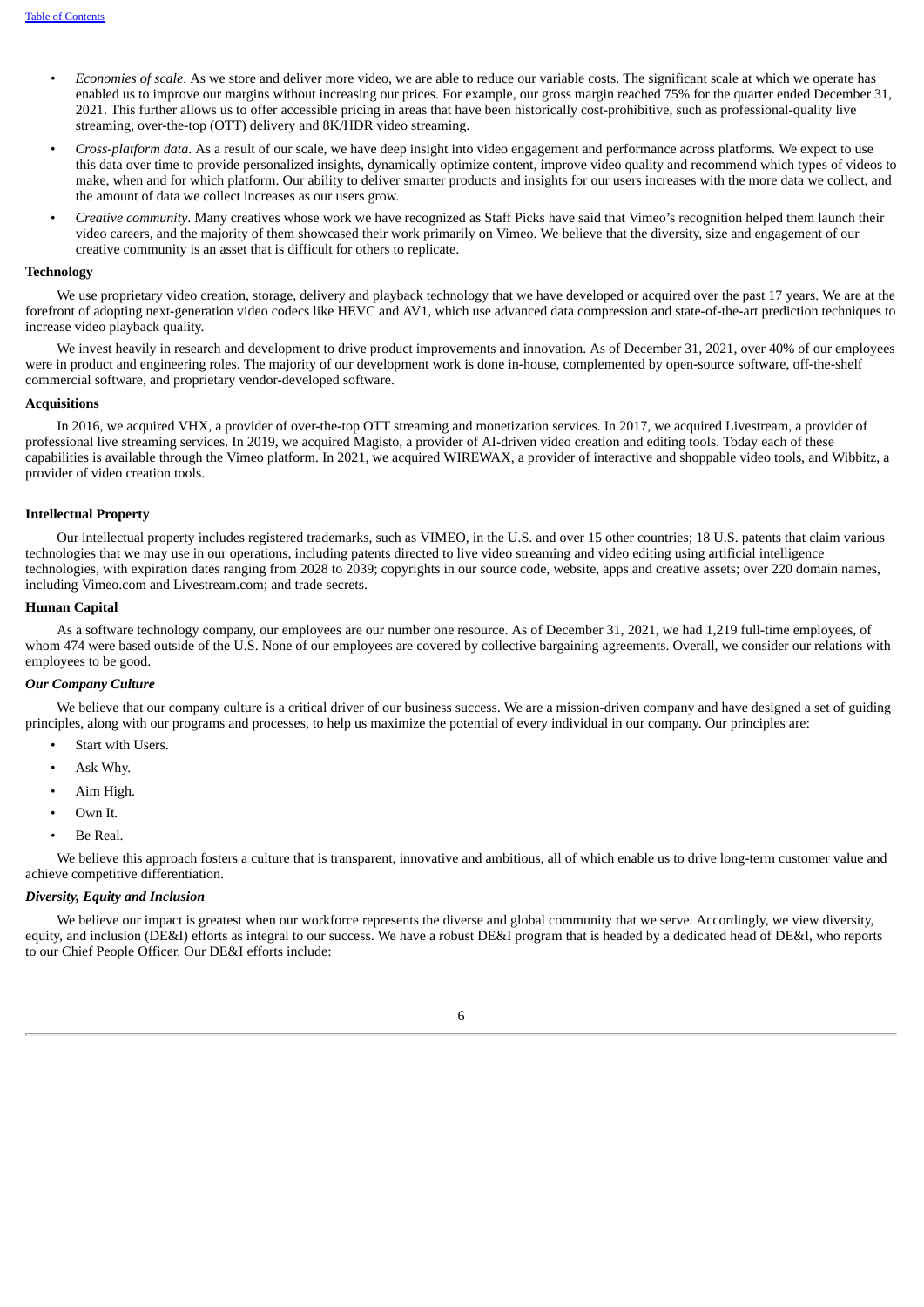- *Hiring practices*: We use a number of techniques, primarily directed toward expanding our pipeline, to achieve a diverse workforce. Beginning in 2020, we started implementing, across selected departments in the U.S., a goal of ensuring that women, BIPOC (black, indigenous and people of color), LGBTQIA+ (lesbian, gay, bisexual, transgender, genderqueer, queer, intersexed, agender and asexual) and candidates with disabilities comprise a minimum of 30% of candidates who reach the hiring manager interview stage of our hiring process.
- *Employee community (resource) groups (ECGs)*: ECGs at Vimeo are employee-led and organizationally-supported groups of employees that are drawn together by shared characteristics (such as ethnicity, gender, sexual orientation, etc.) or shared interests. Participation is open to all. Each ECG has a leader and an executive sponsor from our leadership team. ECGs serve as a resource, point of connection, and community for underrepresented employees and their allies, and are an important part of building and maintaining an equitable, diverse and inclusive workforce and community. ECGs also play an integral role in helping Vimeo reach its strategic DE&I goals as they relate to our business operations, our workplace and our community.
- *Cultural education, bias mitigation, and allyship*: We provide regular programming on cultural awareness, bias mitigation, and allyship by partnering with third parties. All new hires are required to participate in unconscious bias training.
- *Skill development*: We provide mentoring opportunities for employees as well as learning and development resources, including an annual stipend for educational activities relevant to one's job. In addition, we provide regular manager training and coaching opportunities to continue to build skills.

As of December 31, 2021, our U.S. workforce was, based upon employee self-identification, 59% white, 15% Asian, 4% of two or more racial groups, 6% black, 7% of Hispanic or Latin background, and 0.3% Native Hawaiian or other Pacific Islander; 9% declined to self-identify. As of the same date, our workforce was 60% male, 39% female, and 1% non-binary. We publicly publish metrics on these and other measures of diversity at least once annually.

#### *Compensation*

We believe in a performance-based culture and have structured our compensation packages to reflect that. Employees are paid either a salary or on an hourly basis depending on their job duties and legal requirements. For non-sales salaried employees, we set targets for discretionary bonuses as a percentage of base salary, and we determine year-end bonuses based upon a combination of company performance, team performance, and individual performance. Sales-based employees are entitled to commissions based upon sales.

We maintain an employee equity program in which we grant equity to all full-time employees and permanent part-time employees who regularly work at least 70% of a workweek. We presently grant restricted stock units (RSUs) through a program that we call the "YourChoice RSU" program, which gives employees the ability to choose between alternative RSU awards of different sizes and vesting periods and provides for refresh grants at regular intervals. We expect to continue providing employees with equity.

In addition to these compensation methods, we provide a broad range of benefits, including comprehensive health and retirement benefits, that we believe meet or exceed market levels. For example, for U.S. full-time employees, we match all pre-tax contributions by our employees to our 401(k) plan, as well as post-tax contributions by our employees to Roth individual retirement accounts, dollar for dollar in an amount of up to 10% of an employee's base salary (subject to an annual cap).

We are committed to providing competitive and equitable pay. We base our compensation on market data and conduct evaluations of our salary bands and compensation practices with a third-party consultant on a regular basis to determine the competitiveness and fairness of our packages.

#### *Talent development*

We are committed to empowering our people with career advancement and learning opportunities. We do this by providing, among other things: guidance on expectations for job levels; bi-annual employee evaluations; mentoring programs; training for new managers; professional and leadership development training for ECG leaders; one-on-one coaching for leadership roles; and a stipend for annual learning and development opportunities.

#### **Government Regulation**

We are subject to domestic and foreign laws that affect companies conducting business on the internet generally, including laws relating to the liability of providers of online services for their operations and the activities of their users.

Because we host user-uploaded content, we may be subject to laws concerning such content. In the U.S., we rely, to a significant degree, on laws that limit the liability of online providers for user-uploaded content, including the Digital Millennium Copyright Act of 1998 (DMCA) and Section 230 of the Communications Decency Act of 1996. Countries outside the U.S. generally do not provide as robust protections for online providers and may instead regulate such entities to a higher degree. For example, in certain countries, online providers may be liable for hosting certain types of content or may be required to remove such content within a short period of time upon notice. We or our customers may also be subject to laws that regulate

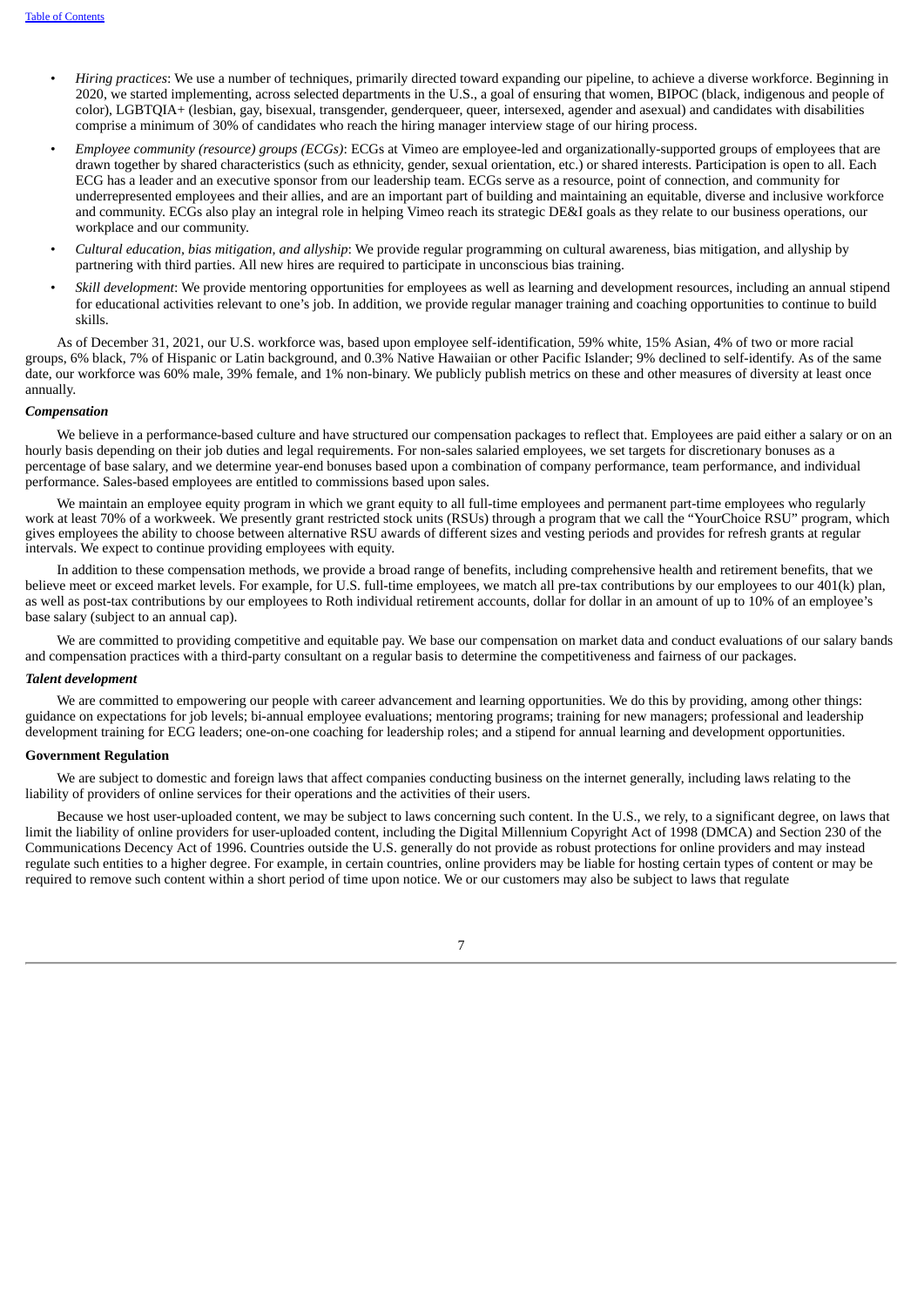streaming services or online platforms, such as the EU's Audiovisual Media Services Directive or EU Regulation 2019/1150, which regulates platform-tobusiness relations.

Because we receive, store and use a substantial amount of information received from or generated by our users, we are also impacted by laws and regulations governing privacy and data security in the U.S. and worldwide. Examples of such regimes include Section 5 of the Federal Trade Commission Act, the EU's General Data Protection Law (GDPR), and the California Consumer Privacy Act (CCPA). These laws generally regulate the collection, storage, transfer and use of personal information.

Due to our subscription business model, we are subject to a variety of laws governing online transactions, payment card transactions and the automatic renewal of online agreements. In the U.S., these matters are regulated by, among other things, the federal Restore Online Shoppers Confidence Act (ROSCA) and various state laws.

As a U.S.-based company with foreign offices, we are subject to a variety of foreign laws governing our foreign operations, as well as U.S. laws that restrict trade and certain practices, such as the Foreign Corrupt Practices Act.

#### **Available Information**

Our website is located at https://www.vimeo.com, and our investor relations website is located at https://www.investors.vimeo.com. Copies of our Annual Reports on Form 10-K, Quarterly Reports on Form 10-Q, Current Reports on Form 8-K, and amendments to these reports filed or furnished pursuant to Sections 13(a) and 15(d) of the Securities Exchange Act of 1934, as amended, are available, free of charge, on our investor relations website as soon as reasonably practicable after such reports are filed with, or furnished to, the Securities and Exchange Commission, or the SEC. The SEC also maintains a website at http://www.sec.gov that contains our SEC filings and other information regarding issuers that file electronically with the SEC.

We webcast our earnings calls and certain events we participate in or host with members of the investment community on our investor relations website. Additionally, we provide notifications of news or announcements regarding our financial performance, including SEC filings, investor events, press and earnings releases, and blogs as part of our investor relations website. We have used, and intend to continue to use, our investor relations website as means of disclosing material nonpublic information and for complying with our disclosure obligations under Regulation FD. Further corporate governance information, including our board committee charters and code of conduct, is also available on our investor relations website under the heading "Governance." The contents of our websites are not intended to be incorporated by reference into this Annual Report on Form 10-K or in any other report or document we file with the SEC, and any references to our websites are intended to be inactive textual references only.

#### <span id="page-11-0"></span>**Item 1A. Risk Factors**

Investing in our securities involves a high degree of risk. You should carefully consider the risks and uncertainties described below, together with all of the other information in this Annual Report on Form 10-K, including the section titled "Management's Discussion and Analysis of Financial Condition and Results of Operations" and our consolidated financial statements and related notes, before making a decision to invest in our securities. The risks and uncertainties described below may not be the only ones we face. If any of the risks actually occur, our business, financial condition or results of operations could be materially and adversely affected. In that event, the market price of our common stock could decline, and you could lose part or all of your investment.

## **Risks Related to Our Business and Strategy**

## We have a limited operating history as a pure software-as-a-service ("SaaS") company and a limited history of selling such plans on a sales*assisted basis.*

In our 16-year history, we have explored or experimented with various service offerings, including a proprietary streaming service, and various monetization methods, including advertising, transactions and subscriptions. In 2008, we began selling SaaS subscription plans on a "self-serve" basis (i.e., directly through online means). In 2017, we decided to focus on selling SaaS subscriptions, including on a sales-assisted basis (i.e., through a sales force). Since then, we have significantly increased our sales headcount and expect to continue to grow the sales function. As a result of our limited experience with sales-assisted operations, we may experience inefficiencies and our cost of acquiring customers could decline relative to the lifetime revenue of those customers.

## *We have a history of losses.*

We have not earned a profit in any full fiscal year since our inception, and we cannot be certain as to when or if we will achieve or maintain profitability. Because the market for SaaS video services is rapidly evolving and highly competitive, we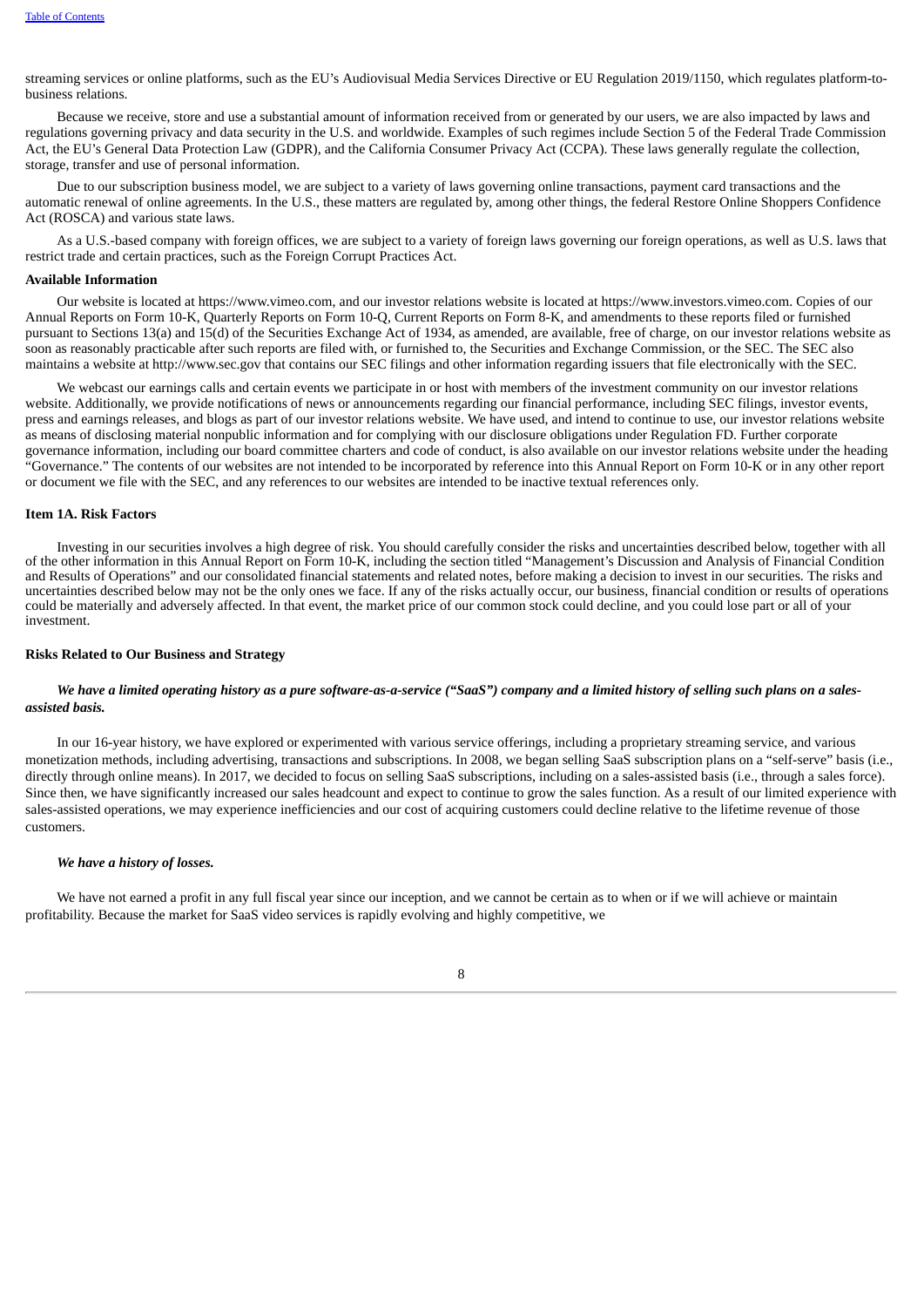must continue to invest in research and development. If such investment does not allow us to scale or attract and retain users and subscribers, we will not be able to achieve profitability.

#### *We may need additional funding as we continue to grow our business.*

Our cash flow may be insufficient to fund the capital investments we need to make to grow our business. We may need to raise additional funds by way of a primary offering of shares of our common stock, which would dilute existing stockholders. We may also raise additional funds through additional borrowings. To obtain such funding, we may need to pledge assets and agree to certain financial covenants.

#### *Our prior rapid growth may not be indicative of future performance.*

We experienced rapid growth during 2020 and the first half of 2021. Since then, we have since seen our revenue growth rate decline. Many factors may contribute to declines in our growth rate, including high prior period growth, decreased demand associated with the reduction in social distancing efforts, increased competition, slowing demand for our platform, a failure by us to continue capitalizing on growth opportunities, and the maturation of our business, among others. If our growth rate does not increase or declines further, investors' perceptions of our business and the trading price of our common stock could be adversely affected.

We believe our revenue growth depends on a number of factors, including, but not limited to:

- our reputation and brand recognition;
- demand for the types of video services we offer;
- the actual and perceived quality, integrity and value of the video services we provide;
- our development and timely deployment of innovative video services that provide value to our users and subscribers;
- our ability to price our video services competitively;
- our ability to acquire new subscribers sustainably, through a combination of organic efforts (continuing to convert a meaningful portion of our free user base into paying subscribers), paid acquisition (marketing), sales efforts (for sales-assisted) and partnerships;
- our ability to retain and upsell existing subscribers by continuing to provide them with value;
- the scalability of our technology platform;
- the quality of our support and onboarding efforts for users and subscribers;
- the growth of our employee base in a highly competitive market for talent;
- our ability to expand internationally;
- our ability to maintain the security and reliability of our platform;
- our ability to successfully integrate new businesses that we acquire;
- changes in laws that allow us to host and distribute large quantities of user and subscriber content; and
- domestic and global macroeconomic conditions.

Any one or more of the above factors could cause our revenue growth to be harmed.

## *Our total addressable market may prove to be smaller than we expect*.

While we believe, based primarily upon internal data, that all businesses will need video to succeed, the number of entities that are willing and able to pay fees for software-based video services may not be as large as we expect. We have not engaged a third party to conduct research to validate our data and thesis.

#### *Our ability to read data and make forecasts may be limited.*

We rely heavily on data to run our business and make strategic decisions, including decisions about capital deployment. If we misread signals or lack the ability to accurately forecast demand, we may make the wrong decisions. In hindsight, we have learned that part of the increased demand associated with the COVID-19 pandemic particularly for livestreaming and from segments such as faith and fitness, was specific to the response to the COVID-19 pandemic and could not be sustained when social distancing measures receded.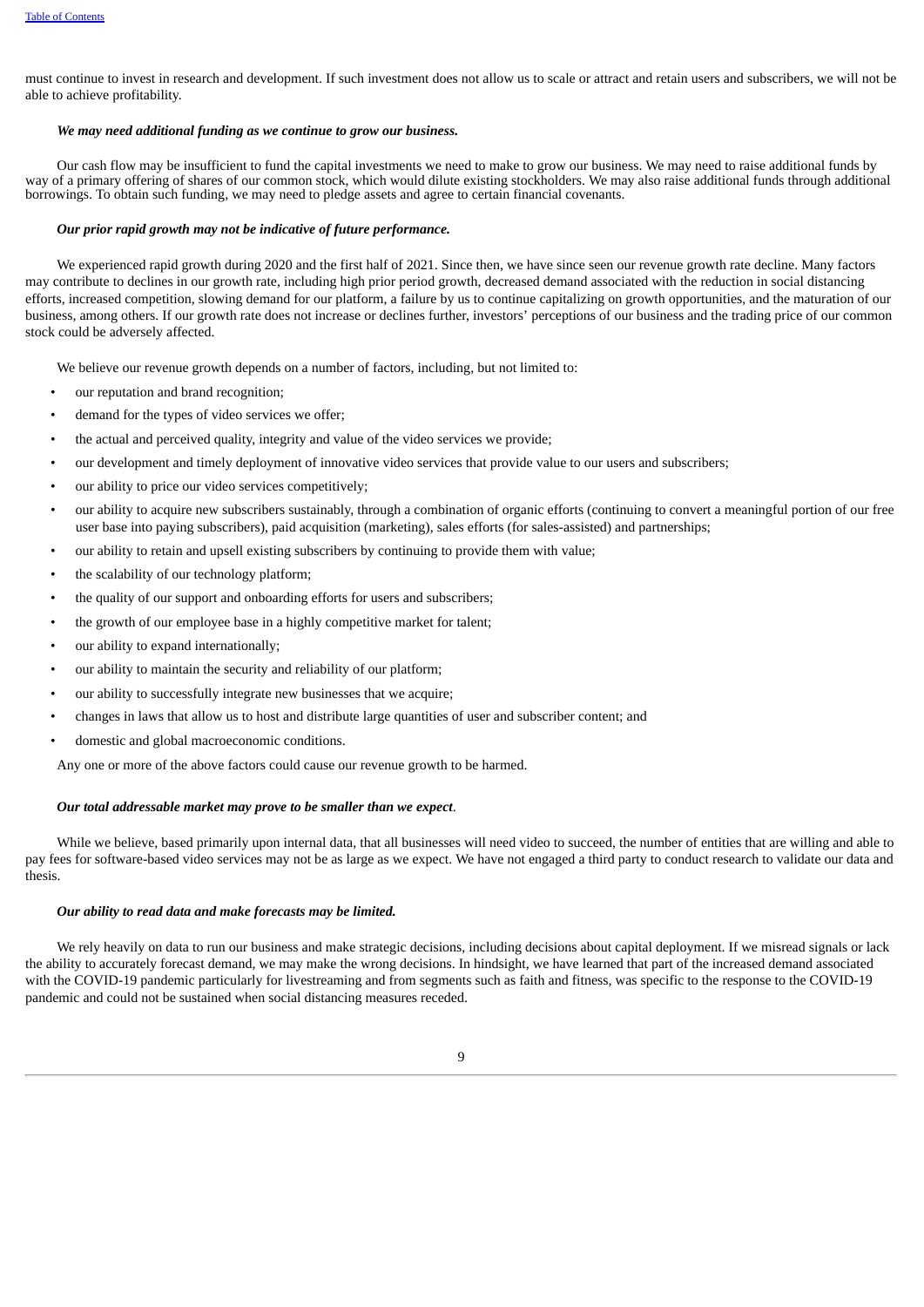## We may need additional funding as we continue to invest in research and development and expand internationally.

Our cash flow may be insufficient to fund the capital investments we need to make to grow our business. We may need to raise additional funds by way of a primary offering of shares of our common stock, which would dilute existing stockholders. We may also raise additional funds through additional borrowings. To obtain such funding, we may need to pledge assets and agree to certain financial covenants.

## *We may not have the right product/market fit.*

Our business depends upon attracting new subscribers and retaining existing ones. To do so, we must provide products with an attractive value proposition. We may fail to do that if we:

- fail to innovate and provide new and useful features that our users and subscribers want;
- release products that fail to reliably operate (due to bugs or service interruptions);
- release products too late relative to competitors;
- price our products in an uncompetitive manner; or
- fail to educate our users and subscribers about our features.

## *We may not be able to attract free users or paid subscribers.*

We rely on both organic means (i.e., search engine optimization, word of mouth, etc.) and paid marketing (i.e., online advertisements) to attract new customers, whether paid or unpaid. We may fail to attract new customers if:

- we do not have products with compelling features that customers want;
- we fail to price our products in a competitive manner;
- organic traffic to our web properties declines;
- or we fail to reach potential paid subscribers through our advertising.

## *We may not be able to convert our free users into subscribers.*

An essential part of our strategy for attracting subscribers depends upon offering basic services for free and converting a certain portion of our free users into subscribers over time. While a majority of our subscribers began as free users, only a small percentage of free users become paying users over time. Our ability to convert users into subscribers at this or a higher rate may not materialize if:

- the number of free users we attract declines, which could occur due to, among other things, reduced visibility of our brand or services;
- we overestimate the number of free users who have the propensity to pay due to issues with duplicative, fraudulent or spam accounts;
- our free users do not consistently use the free product, either because they are unaware of the features we offer or because the features are not perceived as useful;
- we fail to optimize the conversion of free users by communicating the value of our subscription plans;
- we experience headwinds in our international expansion due to variety of reasons, including language and cultural barriers, as well as unfavorable regulatory environments; or
- our service offerings and pricing are not competitive.

If our efforts to convert free users into subscribers do not succeed, we will have to rely more heavily on paid marketing efforts to acquire new subscribers and therefore achieve growth. Such a shift would cause us to incur higher costs in acquiring users, which would reduce our gross margin profile.

#### *Competition in our market is intense.*

We operate in a highly competitive market. We compete with a variety of companies including large social media networks, real-time video communications services, traditional online video distributors, and niche software providers for business customers. We also face increasing competition for cloud providers that were not traditionally video-centric. These competitors may be able to undercut us on price (e.g., by providing free services), provide superior services, or take advantage

10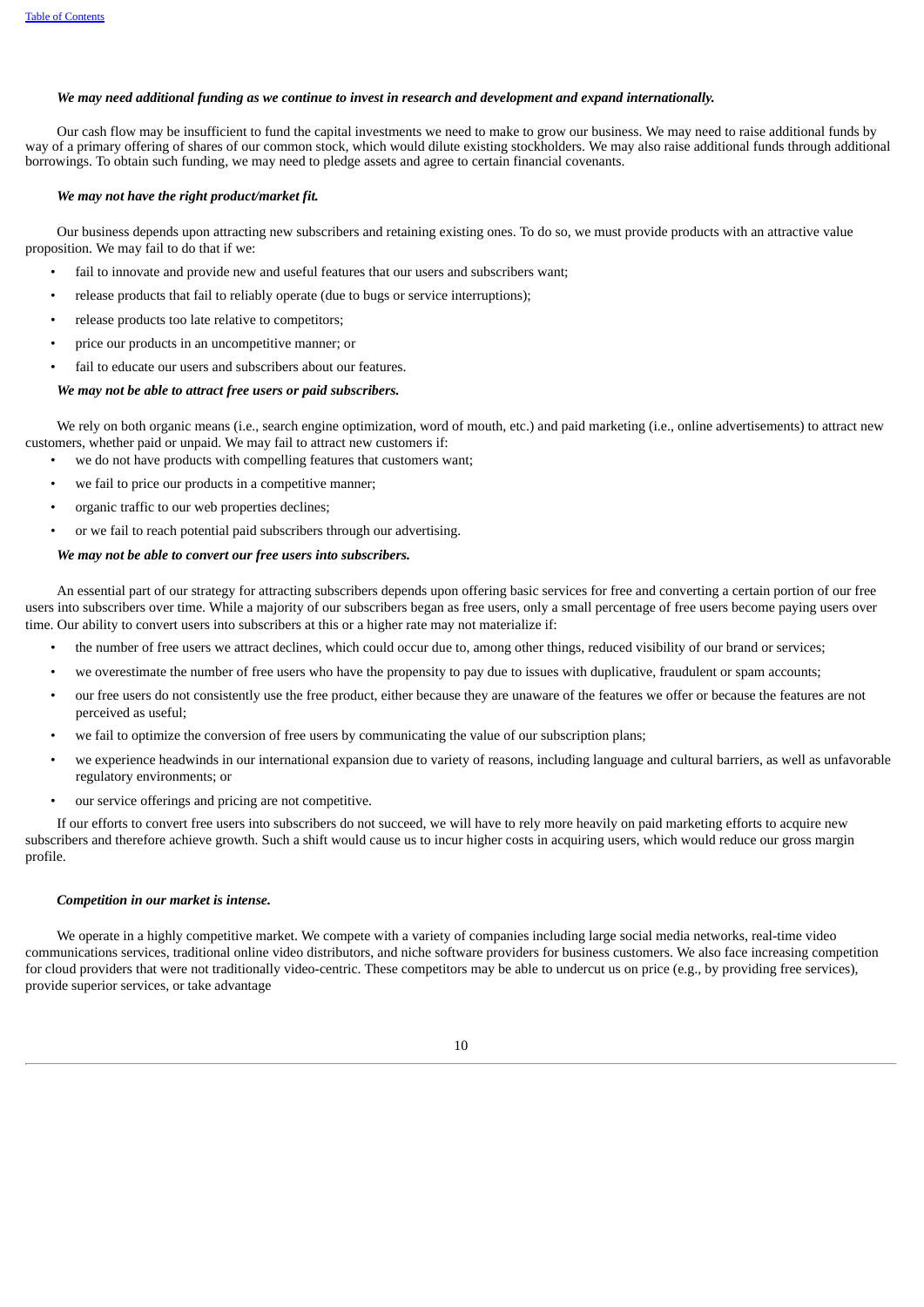of a large installed user base. In addition, we expect that more competitors will emerge given the relatively low barriers to entry for software-based video creation applications, particularly mobile-based applications. New competitors could take the form of start-ups or large, well-funded companies that already operate in markets adjacent to us.

## *We may not be able to scale our business effectively.*

We may not be able to capitalize on the market's demand for video if we cannot scale our operations. For example, we might experience delays in onboarding new customers and responding to increased customer support tickets, and we may not be able to handle increased loads on our servers during peak times. The occurrence of these or other similar events would result in missed opportunities or user and subscriber frustration that could negatively affect user and subscriber growth and retention.

## *We may experience service interruptions.*

We typically do not provide 100% uptime across our video services in any given month. This may be due to technical errors (bugs), human error (by employees and contractors), interruptions experienced by key vendors (such as cloud-based service or payment providers), higher than anticipated traffic and/or cyberattacks. Interruptions in key aspects of our video services (notably, video delivery and payment processing) could result in lost business, credits against future fees from subscribers with service level agreements, increased user and subscriber support tickets, remediation costs and increased subscriber churn (lost renewals). We have experienced subscriber churn in response to specific lapses in uptime, particularly in the context of livestreaming. In severe cases, we could face litigation or reputational risk, particularly if an interruption occurs during a high-profile event.

#### *Hosting and delivery costs may increase unexpectedly.*

Hosting and delivery costs comprise the largest component of our cost of goods sold and thus materially influence our gross margin. These costs could increase unexpectedly if we experience rapid growth over a short period of time (either in terms of users and subscribers or bandwidth consumed), we fail to address subscribers who use more bandwidth than our plans permit (e.g., either by failing to charge them overage fees or by failing to limit their bandwidth) or we fail to distribute increased bandwidth across our content delivery network ("CDN") vendors in a cost-optimal manner by, for example, moving traffic to the lowest-cost provider. We may not be able to pass these costs onto subscribers.

## *Our success depends on our ability to reach customers and acquire subscribers through digital app stores.*

We provide applications ("apps") that operate on third-party operating systems, devices, or browsers. The operators of these platforms, including in particular Apple (Apple App Store) and Google (Google Play Store and Google Chrome Web Store), exercise significant control over what apps may be offered. These platforms could decide not to market and distribute some or all of our products and services, require costly changes, favor their own products and services over ours and/or significantly increase their fees.

We may offer our apps on a free or paid basis and/or offer the ability to purchase subscription plans within an app (i.e., "in-app purchase"). When purchases are made through these platforms (including through in-app purchase), we pay meaningful service fees, which form part of our cost of goods sold. For example, in the case of Apple, we pay a 30% fee for the first 12 months of a subscription and 15% thereafter. Over the past several years, we have seen an increasing trend away from desktop traffic to mobile traffic. If the percentage of our paid users from in-app purchase increases, our gross margin will decline.

Third-party platforms continually upgrade their software and change their terms of service, sometimes with little to no notice. Some of these upgrades may cause our apps to perform poorly and therefore require us to undertake costly development to provide a new version of our apps. We may not be able to ensure that our apps will work as intended with the upgraded platform software or that newer versions will be backwards-compatible with users who have not upgraded their platform's software. In addition, some platforms may introduce changes that may diminish our ability to offer certain features or to understand how our users are interacting with our apps and websites. For example, in 2021, Apple introduced a new version of iOS (its operating system for the iPhone and iPad) that required app developers to allow users to opt-out of data tracking across apps and websites. This change has diminished our ability to market our products.

#### We depend on integrations with third parties to enable key features of our video services and to acquire new subscribers.

Some of our video services are integrated, typically through application programming interfaces ("APIs"), with numerous third parties, including companies that compete with us. For example, we provide a "publish to social" feature which allows our

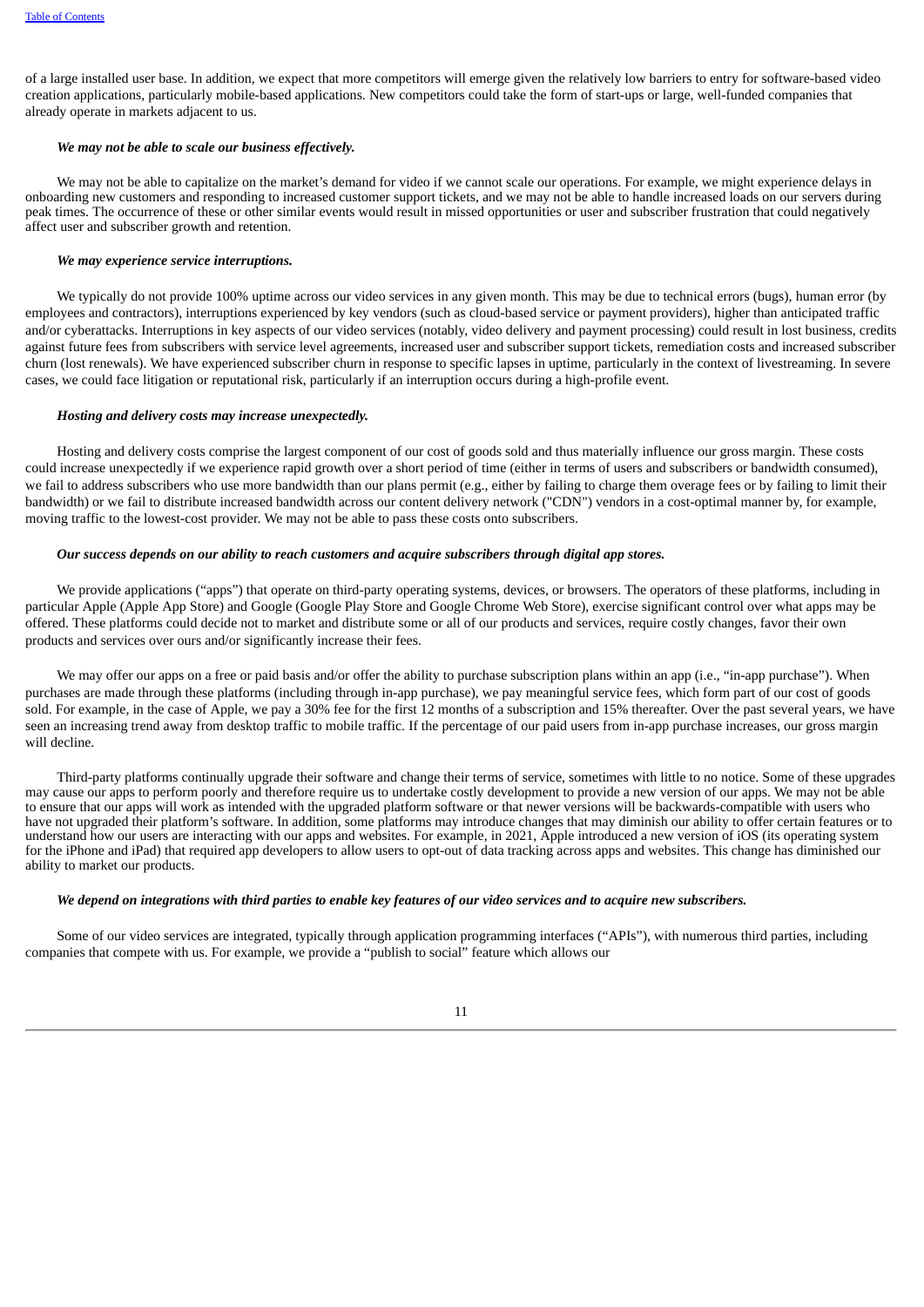users and subscribers to publish their videos to their accounts on Facebook and/or YouTube. This type of feature makes our video services valuable because it effectively allows us to serve as a hub for managing all of the videos for a given user or subscriber across numerous platforms. If platforms change their policies to no longer permit this feature, our video services would be less attractive to our users and subscribers.

## *We depend on key third-party vendors to provide core services.*

We depend on third-party vendors to, among other things, provide customer support, develop software, host videos uploaded by our users, transcode videos (compressing a video file and converting it into a standard format optimized for streaming), stream videos to viewers and process payments. Specifically, Google Cloud Platform ("GCP") provides us with hosting and computing services, Amazon S3 provides us with hosting services and we use multiple CDNs to deliver traffic worldwide. Certain of these third-party vendors have experienced outages in the past that have caused key Vimeo video services to be unavailable for several hours. We do not have backup systems for GCP or Amazon S3. Consequently, outages in those services materially affect our video services. Outages may expose us to having to offer credits to subscribers, loss of subscribers and reputational damage. We may not be able to fully offset these losses with any credits we might receive from our vendors.

## *We depend on search engines and social media networks for traffic.*

We depend on search engines and social media networks to acquire traffic to our website. These third parties have the ability to influence who reaches our website and video services through algorithmic search rankings and other policy decisions, which are subject to frequent change. Some of these third parties or their affiliates compete with us and may have an incentive to favor their competing services over ours. In the past, traffic to our website and video services has been negatively impacted as a result of certain policy changes by both search engines and social media networks.

## *We depend on internet service providers ("ISPs") to deliver traffic to end users and subscribers.*

For our video services to operate, users and subscribers must have a connection to the internet. Typically, our users and subscribers access the internet through a wireline or wireless data service offered by ISPs. There is currently no federal regulation in the U.S. limiting the practices that ISPs may use to impact data flowing from websites and online applications to users and subscribers of online products and services generally. As a result, ISPs could discriminate against data that we deliver to users or subscribers (or data our users upload to us) by blocking us outright, slowing us down or otherwise degrading our quality vis-à-vis competing traffic. ISPs could also cause their customers to favor competing services by "zero rating" traffic to and from our competitors (in other words, not counting competitor traffic against an ISP customer's data caps) but declining to zero rate our traffic. These practices could make us less attractive as a provider of video services. Alternatively, we may have to pay fees to ISPs to maintain parity with competitors, which could adversely affect our profitability.

## If we experience excessive fraudulent activity, we could incur substantial costs and lose the right to accept credit cards for payment, which could *cause our customer base to decline significantly.*

Our self-serve subscription plan customers authorize us to bill their credit card accounts through our third-party payment processing partners. If customers pay for their subscription plans with stolen credit cards, we could incur substantial third-party vendor costs for which we may not be reimbursed. We also incur charges, which we refer to as chargebacks, from the credit card companies for claims that the customer did not authorize the credit card transaction for subscription plans, something that we have experienced in the past. In addition, credit card issuers may change merchant standards, including data protection and documentation standards, required to utilize their services from time to time. Our third-party payment processing partners must also maintain compliance with current and future merchant standards to accept credit cards as payment for our paid subscription plans, and they have experienced interruptions or errors which have caused us to lose revenue.

We have recently experienced higher than industry standard rates of chargebacks and unauthorized credit card transactions. As a result of such activity, we are presently in monitoring programs with multiple payment card providers and are paying monthly amounts charged by those providers as penalties. We are actively working to reduce the incidence of chargebacks and unauthorized credit card transactions. If we fail to materially reduce such activity, we could be assessed increasing penalties, and we could lose the right to accept credit cards for payment. The loss of a payment option would cause our subscriber base to significantly decrease and would materially harm our business.

## We may engage in merger and acquisition activities, which may require significant management attention, disrupt our business, dilute *stockholder value, and adversely affect our business, results of operations, and financial condition.*

## 12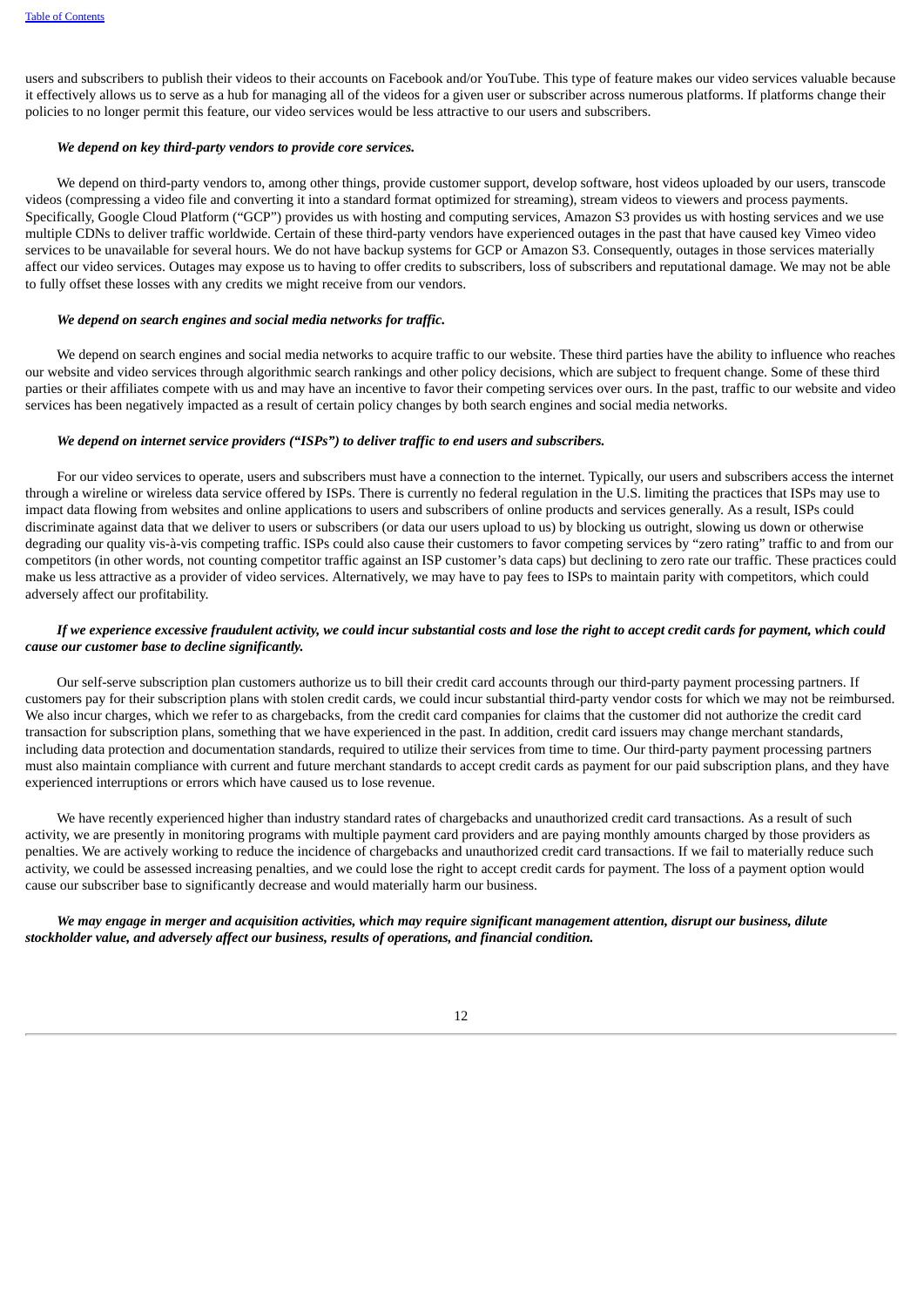As part of our business strategy to expand our platform and grow our business in response to changing technologies, customer demand, and competitive pressures, we have made and may in the future make investments or acquisitions in other companies, products, or technologies. The identification of suitable acquisition candidates can be difficult, time-consuming, and costly, and we may not be able to complete acquisitions on favorable terms, if at all. If we do complete acquisitions, we may not ultimately strengthen our competitive position or achieve the goals of such acquisition, and any acquisitions we complete could be viewed negatively by customers or investors. We may encounter difficult or unforeseen expenditures in integrating an acquisition, particularly if we cannot retain the key personnel of the acquired company. Existing and potential customers may also delay or reduce their use of our products due to a concern that the acquisition may decrease effectiveness of our products (including any newly acquired products). In addition, if we fail to successfully integrate such acquisitions, or the assets, technologies, or personnel associated with such acquisitions, into our company, the business and results of operations of the combined company would be adversely affected.

Acquisitions may disrupt our ongoing operations, divert management from their primary responsibilities, subject us to additional liabilities, increase our expenses, subject us to increased regulatory requirements, cause adverse tax consequences or unfavorable accounting treatment, and expose us to claims and disputes by stockholders and third parties. We may not successfully evaluate or utilize the acquired technology and accurately forecast the financial impact of an acquisition transaction, including accounting charges. We may have to pay cash for any such acquisition, which would limit other potential uses for our cash. If we incur debt to fund any such acquisition, such debt may subject us to material restrictions in our ability to conduct our business, result in increased fixed obligations, and subject us to covenants or other restrictions that would decrease our operational flexibility and impede our ability to manage our operations. If we issue a significant amount of equity securities in connection with future acquisitions, existing stockholders' ownership would be diluted.

## The novel coronavirus that causes the disease known as COVID-19 has caused a global health crisis that has caused significant economic and *social disruption.*

The potential long-term impact and duration of the COVID-19 pandemic on the global economy and our business continue to be difficult to assess or predict. Related public health and safety measures have resulted in significant social disruption and have had (and are likely to continue to have) an adverse effect on economic conditions, consumer confidence and spending, inflation, interest rates, and business investment, all of which have affected our business. In addition, the gradual cessation of health and safety measures, particularly social distancing measures, has likely resulted in lower demand for our services.

We may experience increased operating costs as a result of COVID-related health and safety measures. For example, we have implemented and may continue to implement enhanced preventative measures, including with respect to real estate, compliance and insurance-related expenses. Moreover, we may also experience business disruption if the operations of our contractors, vendors or business partners are adversely affected.

## Failure to maintain effective internal control over financial reporting in accordance with Section 404 of the Sarbanes-Oxley Act could have a *material adverse effect on our business, results of operations or financial condition.*

The Sarbanes-Oxley Act ("SOX") requires, among other things, that we maintain effective disclosure controls and procedures and internal control over financial reporting. We have limited experience complying with SOX as a standalone public company, and our independent registered public accounting firm is not required to formally attest to the effectiveness of our internal control over financial reporting until after we are no longer an "emerging growth company" as defined in the JOBS Act. We have expended, and anticipate that we will continue to expend, significant resources to maintain and improve the effectiveness of our disclosure controls and procedures and internal control over financial reporting. If any of these new or improved controls and systems do not perform as expected, we may experience material weaknesses in our controls. Such failure could harm our business, results of operations, and financial condition and could cause a decline in the trading price of our common stock.

## **Risks Related to Human Capital**

## Our success will depend upon our continued ability to identify, hire, develop, motivate and retain highly skilled individuals worldwide.

In order to build and scale our business, we will need to further increase our employee base, particularly in the areas of engineering, product development, sales (domestically and internationally), customer support and shared services. Competition for executives, software developers, product managers, sales personnel and other key employees in our industry is intense. In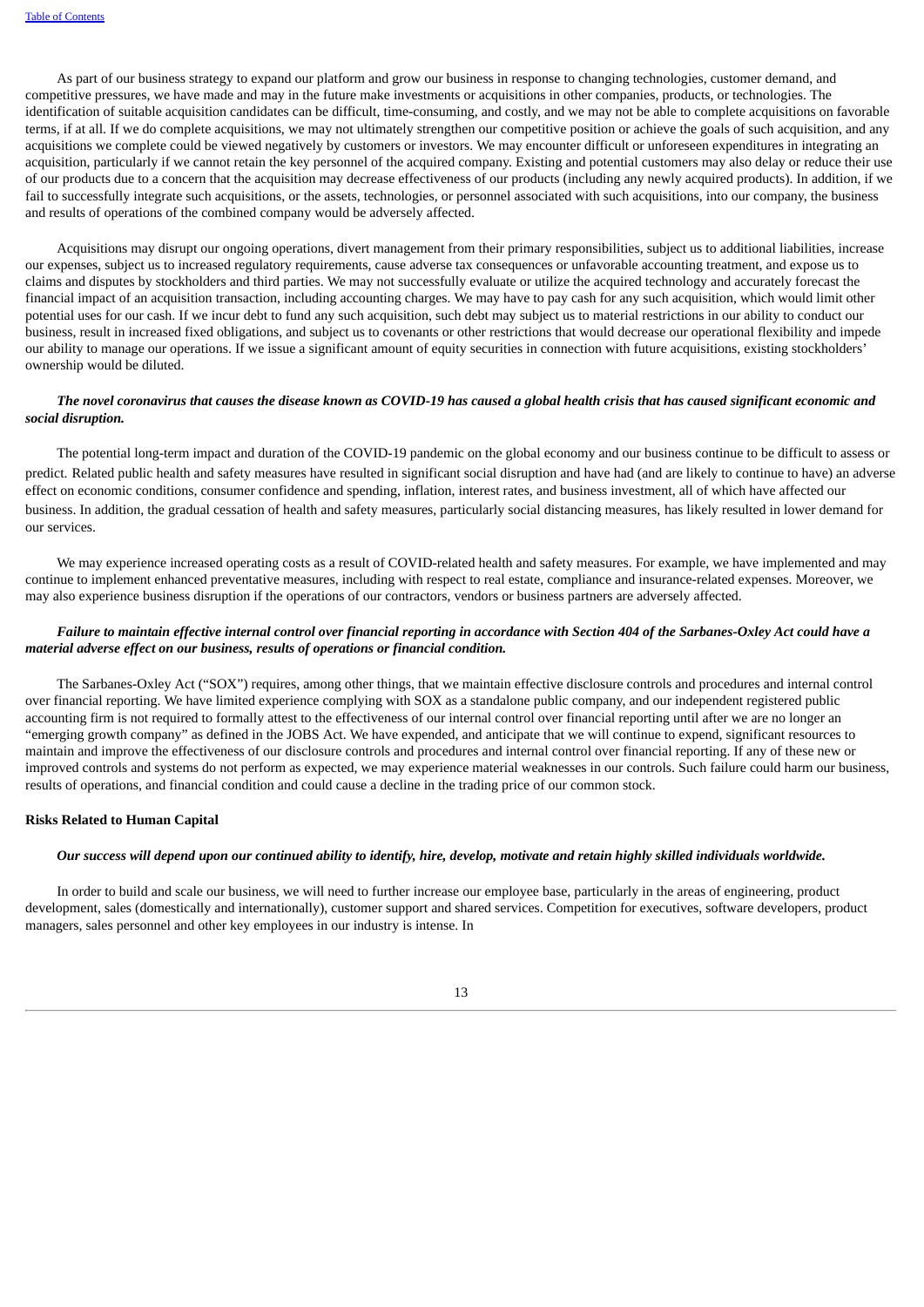particular, we compete with many other companies for software developers and designers with high levels of experience in designing, developing and managing software for video solution technologies, as well as for skilled sales and operations professionals. At times, we have experienced, and we may continue to experience, difficulty in hiring and retaining employees with appropriate qualifications, and we may not be able to fill positions. Our ability to attract and retain talent and to fully experience the benefits of that talent depends upon:

- our reputation:
- our compensation and benefit packages;
- our ability to successfully onboard new employees;
- our commitment to diversity, equity, and inclusion;
- our ability to maintain our corporate culture while growing headcount, adding employees in new countries and locations and operating on a remote or hybrid basis; and
- the competitive landscape in the geographic markets for talent in which we compete.

## *Our compensation packages may not be sufficient.*

While we have established compensation programs (which include cash compensation, equity-based programs and other benefits) to attract and retain employees, these compensation arrangements may not be sufficient in the highly competitive labor market in which we participate. In addition, in 2021, many of the countries in which we operate, including the United States, experienced higher than normal inflation, which, among other reasons, has placed pressure on us to raise wages. Large competitors and non-competitors in the technology space may offer compensation arrangements that may significantly exceed those that we are able to offer. If we fail to provide competitive compensation arrangements, we may fail to attract and retain talent. In addition, if we do not ensure the effective transfer of knowledge to successors and smooth transitions (particularly in the case of senior management), our business may be adversely affected. On the other hand, if we increase compensation levels in a significant way in order to compete for talent, our profitability will suffer and, if we increase stock-based compensation, our shareholders will face further dilution.

#### *We may fail to attract or retain employees for issues that negatively impact our image.*

Our ability to attract and retain employees could also be adversely affected by issues that negatively impact our image, such as incidents of actual or perceived discrimination, controversial business decisions, including decisions about user content, and issues with the quality of our products (such as bugs or interruptions in services, among other issues).

## *We may face productivity challenges arising from our work environment.*

In 2020, we moved to a remote working environment with the onset of the COVID-19 pandemic. In 2021, the outbreak of COVID-19 variants disrupted our return to office plans, even as vaccines allowed a greater degree of normalcy. We now operate our offices in a hybrid manner, with some of our overseas offices working on a completely remote basis. Continued delays of returning to the physical office environment could impede our productivity. Even when we return to the office setting, we may experience productivity challenges associated with having some employees remote and some in person and having employees unable to work due to illness or childcare concerns. In addition, moving back to a physical office environment could adversely affect the hiring and retention of employees who prefer to work remotely.

#### *The 2022 Russian invasion of Ukraine has impacted our team and business operations.*

Since 2017, we have had operations in Ukraine. As of the year ended December 31, 2021, we had 80 employees in Ukraine. Our Ukraine team is primarily focused on research and developments activities, with 71% of the team in engineering roles. On February 24, 2022, Russia invaded Ukraine. As a result of this war, some of our Ukraine team members have been forced to relocate to other countries and within Ukraine, with many unable to perform all or some work duties. We are closely monitoring the developing situation, are committed to supporting our Ukraine team members, and are prioritizing safety over work. The ongoing conflict could cause harm to our team members and otherwise impair their ability to work for extended periods of time, as well as disrupt telecommunications systems, banks and other critical infrastructure necessary to conduct business in Ukraine. In addition, if large parts of Ukraine become subject to U.S. sanctions, we may be legally unable to do business in Ukraine. If these contingencies come to pass, our product roadmap and productivity generally could be adversely impacted and we may incur additional costs.

## **Risks Related to User Content and Personal Information**

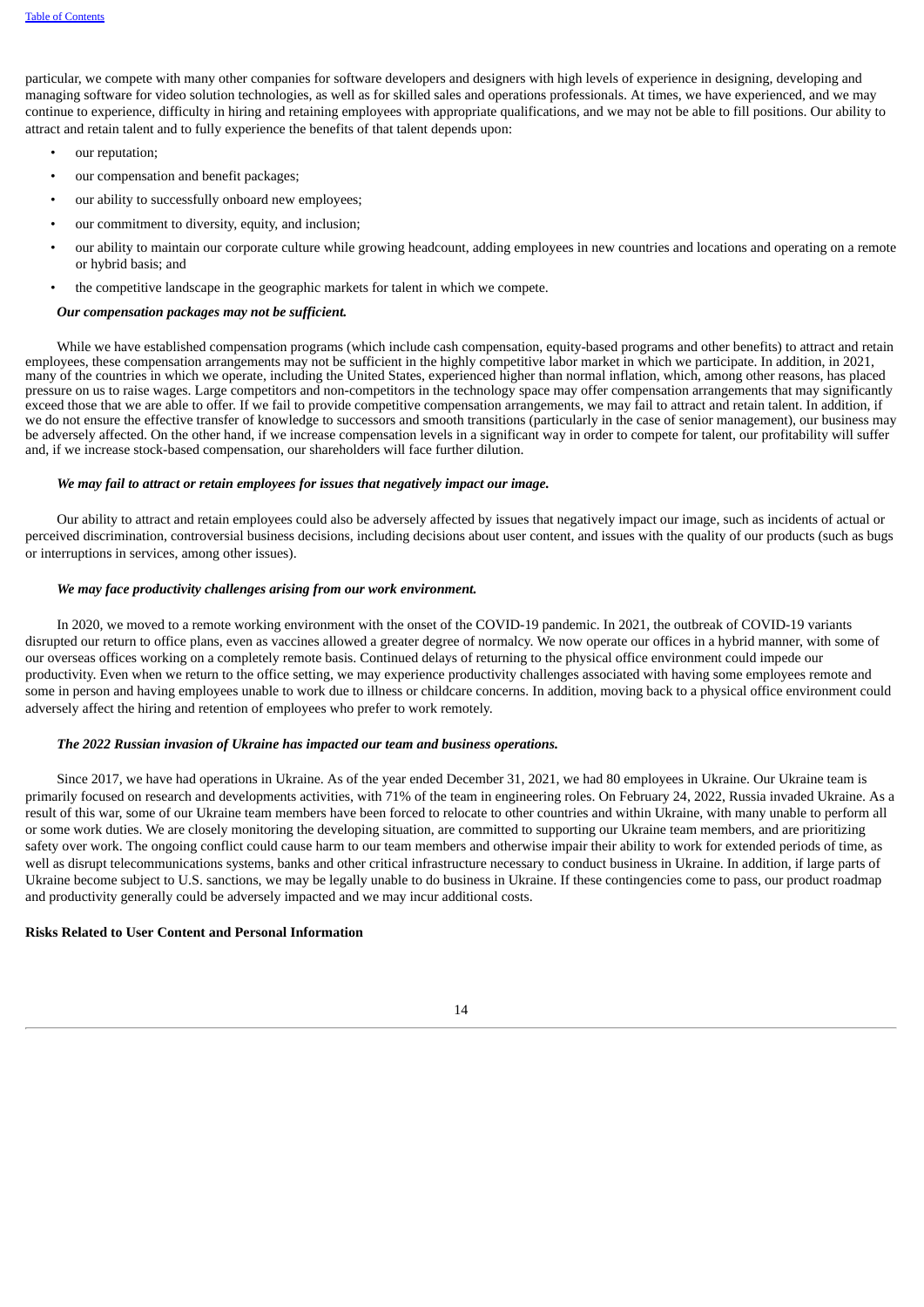## *Our business involves hosting large quantities of user content.*

Our business is hosting video content supplied by others. Some of the videos uploaded to our platform will invariably violate a third party's rights or a law, rule or regulation, and if so, we could, in turn, face lawsuits, liability and negative publicity for hosting such content.

## *We have been sued for hosting content that allegedly infringed on a third-party copyright.*

We cannot guarantee that we will be shielded from third-party copyright infringement lawsuits and related liability for hosting user and subscriber content by laws such as the online safe harbor provisions of the U.S. Digital Millennium Copyright Act of 1998 ("DMCA"), which are intended to limit the liability of online providers with respect to user- and subscriber-uploaded content. In addition, even if we ultimately succeed in demonstrating that the DMCA limits our liability, litigating these issues is costly and time-consuming. For details regarding pending lawsuits of this nature, see "[Note](#page-70-0) [13](#page-70-0)-Commitments and Contingencies" to the consolidated financial statements included in Item [8—Consolidated](#page-70-0) Financial Statements and Supplementary Data.

Some countries outside of the United States have laws that, like the DMCA, limit the copyright infringement liability of service providers. However, these laws may impose different requirements upon us and may not protect us to the same degree as the DMCA. We cannot guarantee that we will be compliant with foreign requirements. For example, as described in ["Note](#page-70-0) [13—Commitments](#page-70-0) and Contingencies" to the consolidated financial statements included in Item [8—Consolidated](#page-42-0) Financial Statements and Supplementary Data, we have been sued in Italy for the copyright infringement of our users.

If the laws limiting our liability for user and subscriber copyright infringement are changed, either by amendment, regulatory action or judicial interpretation, we could face increased compliance costs and increased risk of liability for copyright infringement. In 2018, the European Union passed Article 17 to revise the EU's existing framework for limiting the liability of service providers for copyright infringement. EU member state laws that have implemented Article 17 may require us to undertake new and costly screening activities or to obtain costly licenses from rights holders or both.

#### *We may face liability for hosting a variety of tortious or unlawful materials.*

In the United States, Section 230 of the Communications Decency Act generally limits our liability for hosting tortious and otherwise illegal content. The immunities conferred by Section 230 could be narrowed or eliminated through amendment, regulatory action or judicial interpretation. In 2018, Congress amended Section 230 to remove immunities for content that promotes or facilitates sex trafficking and prostitution. In the most recent session of Congress, multiple bills have been introduced to further limit Section 230. Some bills would repeal or substantially curtail Section 230, while some exempt specific claims or categories of content from Section 230's reach.

Laws like Section 230 generally do not exist outside of the United States, and some countries have enacted laws that require online content providers to remove certain pieces of content within short time frames. If we fail to comply with such laws, we could be subject to prosecution or regulatory proceedings. In addition, some countries may decide to ban our service based upon a single piece of content. We have been subject to temporary bans in certain countries, including India, Russia and Turkey, for hosting content that those governments determined to be illegal.

We may also face liability when we remove content and accounts that we believe are violating our acceptable use policy, and we have been sued in the past for certain content-removal decisions. While we believe that Section 230 allows us to restrict or remove certain categories of content, its protections may not always end a lawsuit at an early stage, potentially resulting in costly and time-consuming litigation.

#### We have faced negative publicity for removing, or declining to remove, certain content, regardless of whether such content violated any law.

Individuals and groups may upload controversial content to our platform. Removing or failing to remove such content may result in negative publicity, which could harm our efforts to attract and retain users and subscribers. We have also faced criticism from users and subscribers for removing content and terminating accounts in compliance with the DMCA.

## We collect, store, and process large amounts of content and personal information and any loss of or unauthorized access to such data could *materially impact our business.*

We collect, store and process large amounts of content and personal information of our users and subscribers. A significant portion of this data is private or intended for a limited audience. For example, one of our core product features is the

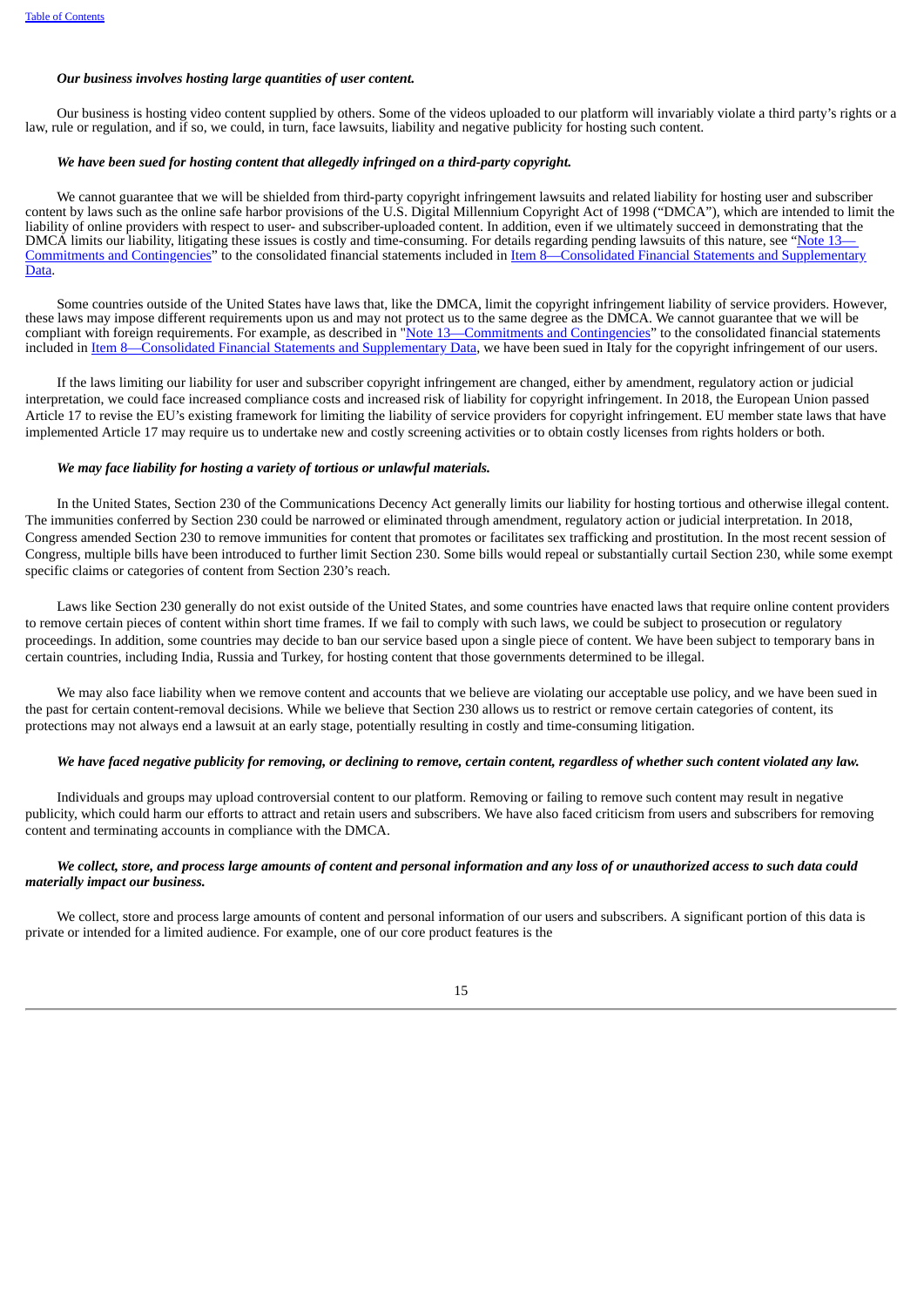ability of users and subscribers to set privacy settings to their videos and thereby determine how the video is to be distributed. A large portion of the videos we host are not publicly available or are available only through channels determined by our users. In addition, we rely on user information, including automatically collected information, to operate our business.

If we fail to secure our data, we might experience the loss, leakage, or inadvertent disclosure of such data. This may occur due to vulnerabilities in our software, human error, or internal or external malfeasance. We have experienced the leakage of data to actors who crawl our website and scrape data. We also routinely receive reports from security researchers regarding potential vulnerabilities in our applications or third party software that we use. We have also experienced cases where user error has caused private data to be exposed. Incidents affecting user data, regardless of the cause, take time for us to investigate and can be frustrating for our users.

A data breach could expose us to regulatory actions and litigation. Depending on the circumstances, we may be required to disclose a suspected breach to regulators, affected individuals and/or the public. This could lead to regulatory actions, including the possibility of fines, class-action or traditional litigation by affected individuals, reputational harm, costly investigation and remedial efforts, the triggering of indemnification obligations under data-protection agreements with subscribers, vendors, and partners and/or higher premiums for cyber insurance, as well as harm to our brand and customer confidence.

We have been the target of cyberattacks by malicious actors, and our actual or perceived failure to adequately protect personal information and confidential information that we (or our service providers or business partners) collect, store or process could trigger contractual and legal obligations, harm our reputation, subject us to liability and otherwise adversely affect our business including our financial results.

We have been targeted with cyberattacks in the past and may be targeted again. Potential attackers span a spectrum from unsophisticated amateurs to highly advanced organizations supported by state actors and use a variety of vectors, including malware, ransomware attacks, denial-of-service attacks, and social engineering. Malicious actors may seek to impede our services (e.g., a denial-of-service attack) or infiltrate our systems for the purpose of introducing malware (e.g., ransomware), deleting or corrupting data, or exfiltrating data.

A cyberattack may cause significant and lasting negative consequences. We may face significant expense in responding to the attack, severely diminished operational capacity, and the loss of data necessary to operate. If the attack results in a data breach, we may be subject to legal liability. Even if financial, legal, or operational harm is avoided, an attack could cause persistent reputational harm to our company.

Our users and subscribers could also be targeted by malicious actors. In the past, we have had instances in which user passwords were guessed by malicious actors or were exposed in breaches of other services and then used by malicious actors to access the user's account in our system. These cases take time to remediate and are frustrating for our users and subscribers, some of whom may blame us for the situation.

#### **Risks Related to Laws and Regulations**

## We and our service providers collect, process, transmit and store the personal information of our users, which creates legal obligations and exposes us to potential liability under federal, state, and international laws applicable to privacy and data protection.

We are subject to a variety of existing and new laws concerning the collection, storing, processing, and transferring of user information. In the U.S., we are subject to federal laws, such as Section 5 of the Federal Trade Commission Act, the Video Privacy Protection Act, and Children's Online Privacy Protection Act, as well as a variety of state laws including the California Consumer Privacy Act and the Illinois Biometric Information Protection Act. The failure to comply with applicable privacy laws could lead to regulatory actions, including the possibility of fines, class-action or traditional litigation, reputational harm and/or costly investigation and remediation efforts. We have been sued for violating the Illinois Biometric Information Protection Act (see the section entitled "Part 1. Item 13—Commitments and Contingencies").

Outside of the U.S., we are subject to privacy laws of the countries in which we conduct business. For example, the European Union's General Data Protection Regulation ("GDPR") imposes detailed requirements related to the collection, storage and use of personal information related to people located in the EU. The GDPR authorizes fines up to 4% of a company's annual turnover. Privacy laws have proliferated in the past several years, both in the U.S. and worldwide. Because of the speed of change in the area of privacy law, it is impossible to foresee changes in the regulatory environment and we may be forced to make sudden operational shifts in an effort to maintain compliance. New laws, or new interpretations of or stricter

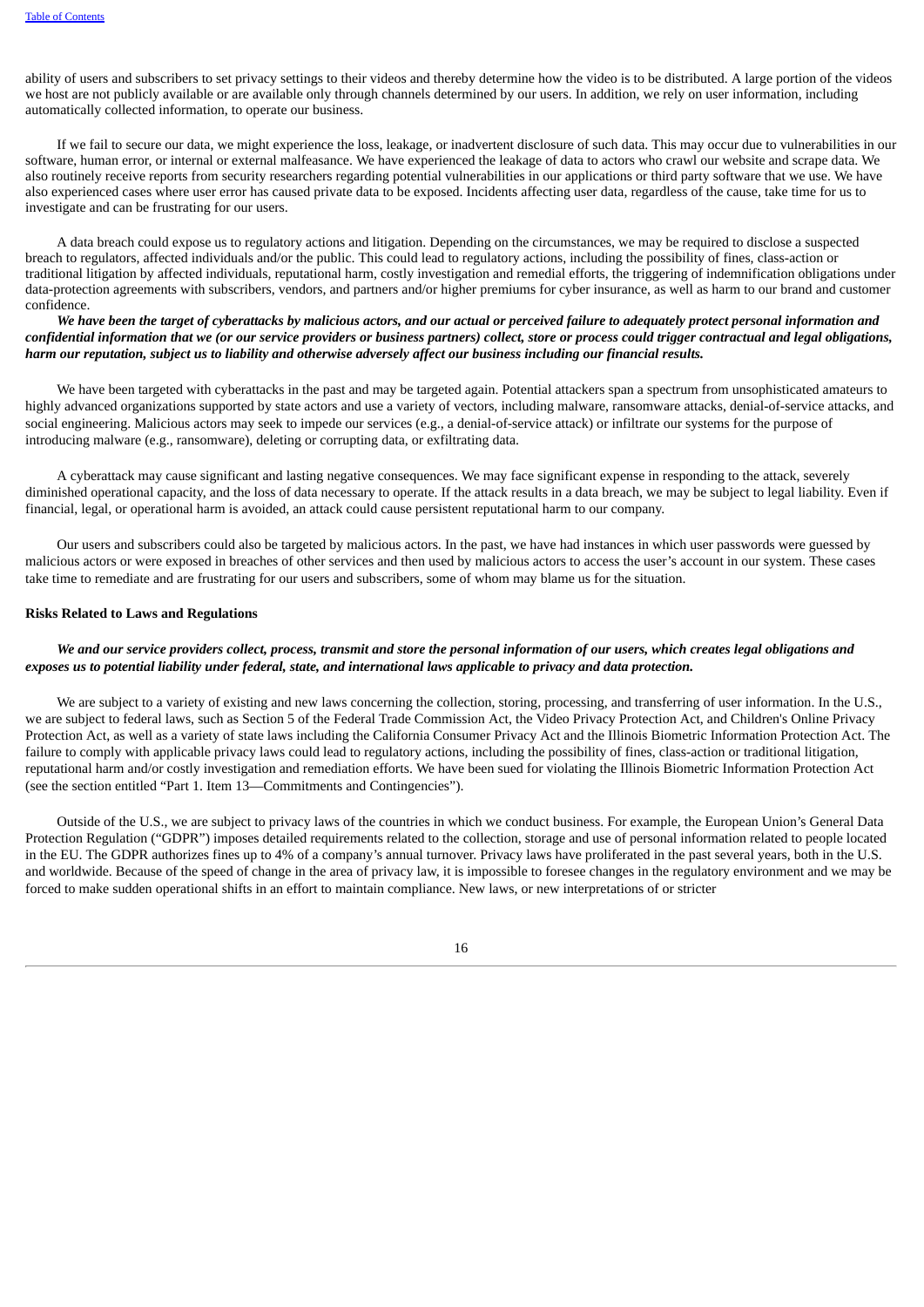enforcement of existing laws, may increase our compliance costs, restrict our ability to determine how our users are using our services, and increase our potential liability in the event of non-compliance. For example, in Europe, we have had to make changes to how we use cookies and other tracking technologies and these changes have reduced our visibility into how our users are using our services.

## *Our ability to transfer personal information to the United States and other jurisdictions may be restricted.*

Some countries outside of the United States (including European Union member states, other members of the European Economic Area, Switzerland and the United Kingdom) may limit the transfer of certain data regarding their residents to other countries. Such laws have the potential to adversely affect our business. For example, prior to June 2020, many U.S companies (including Vimeo) participated in the U.S.-EU and U.S.-Swiss "Privacy Shield" program, which provided a basis on which to transfer personal information from the EU and Switzerland to the U.S. In June 2020, the EU High Court of Justice determined that the program did not adequately protect EU residents' privacy rights. We continue to transfer data from the EU to the U.S. under alternative legal bases, including standard contractual clauses, which were updated in 2021. The use of standard contractual clauses has been challenged. In addition, rulings by certain European data protection authorities have indicated that, in some cases, U.S.-based providers cannot be used due to their inability to ensure that the personal information of European residents is safeguarded.

If we were unable to transfer personal information from the EU (or any other country), we could face fines for noncompliance and we may have to host personal information locally. Should this occur, we would face higher costs and operational challenges, which could adversely affect our business and gross margin.

#### *Compliance obligations imposed by private entities may adversely affect our business.*

Private-market participants may deploy technologies or require certain practices that limit our ability to obtain or use certain information about our users and subscribers. For example, Google has indicated that it will ultimately phase out the use of cookies to track users of its search services in future versions of its Chrome web browser, and Apple has updated its iOS mobile operating system to require app developers to obtain opt-in consent before tracking users of its various services. As these types of changes continue to be implemented, our ability to determine how our users and subscribers are using our video services and to use targeted advertising in a cost-effective manner may be limited.

#### *We may fail to comply with laws regulating subscriptions and free trials.*

Subscriptions to our video services automatically renew unless the subscriber cancels the subscription before the end of the current period, and we often provide free or discounted trial periods. There are various laws regulating such offers, such as the U.S. Restore Online Shoppers Confidence Act ("ROSCA") and analogous state-level laws. Non-compliance could result in voided contracts, lost revenue, damages and class action or traditional lawsuits.

#### Changes in laws or industry practices concerning subscription services may have a negative impact on renewal rates.

New laws or interpretations of existing laws may impose obligations that make it difficult or impossible to implement the automatic renewal of subscriptions to Vimeo's video service. For example, if we were required to obtain express opt-in consent for automatic renewal of our video service and were not permitted to deny transactions to people who fail to opt-in, the related rate of renewal would likely decrease substantially. Similarly, private entities involved in payment collection and processing may also effectively regulate subscriptions to our video services. Failure to comply with these rules could result in our inability to process automatic renewals. Finally, we have no control over policy decisions by app platforms regarding automatic renewals. Policy changes by app platforms could adversely impact our renewal rates for subscription to our video services, and in turn, our business.

#### The sale of our products is subject to a variety of sales, use and value-added taxes, both in the United States and worldwide.

In 2018, in South Dakota v. Wayfair, the United States Supreme Court held that states may charge taxes on purchases made by their residents from out-of-state sellers who have no physical nexus to the state. As a result of this decision, we are subject to taxes in states where one or more of our services is taxable, the state permits taxation based upon economic nexus, and we meet certain thresholds. We are also, as before, subject to taxes in states in which we maintain a physical presence. We cannot guarantee complete tax compliance.

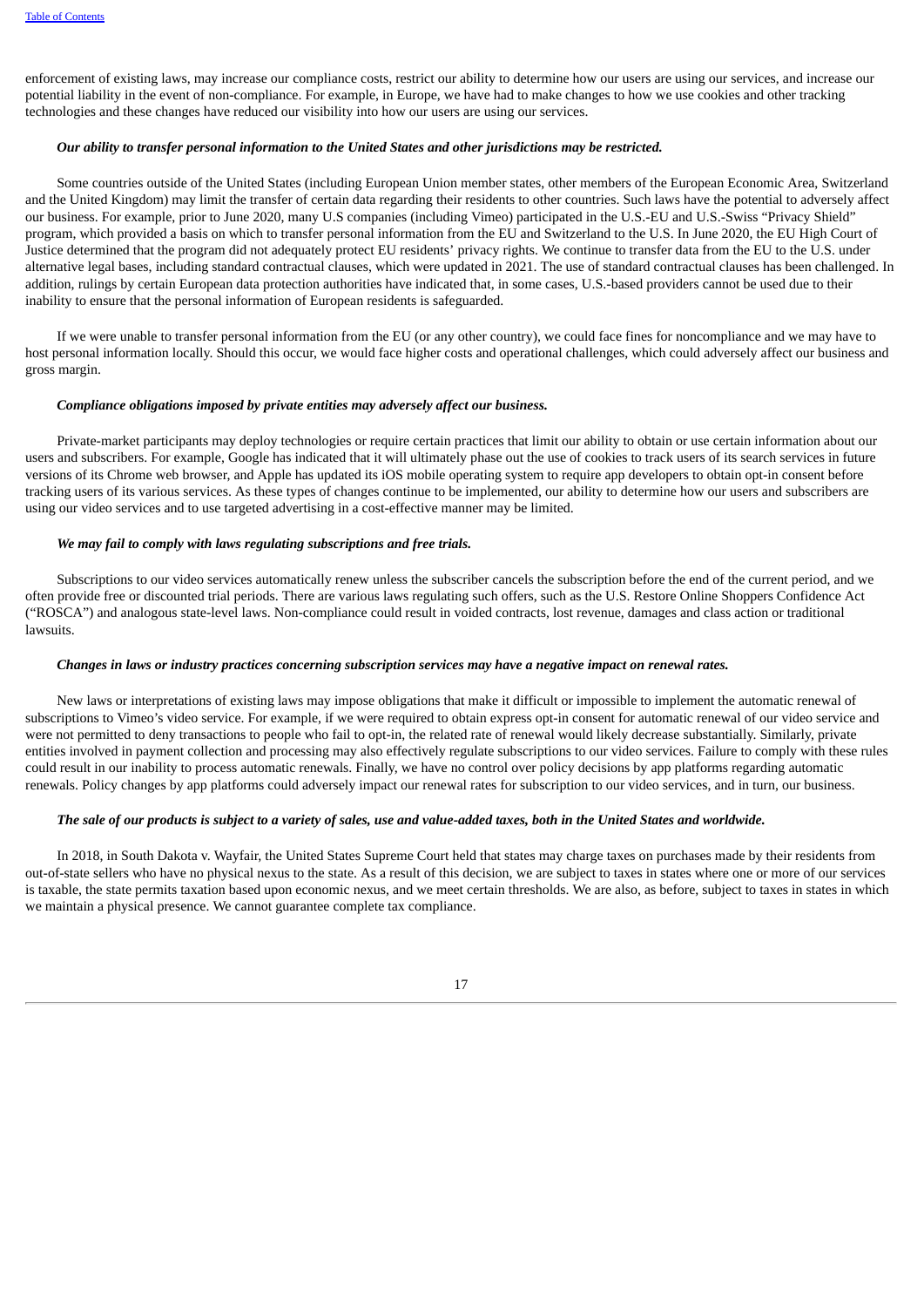## We are required to comply with governmental export control laws and requlations. Our failure to comply with these laws and requlations could *have an adverse effect on our business and operating results.*

Our products are subject to various restrictions under U.S. export control and sanctions laws and regulations, including the U.S. Department of Commerce's Export Administration Regulations ("EAR") and various economic and trade sanctions regulations administered by the U.S. Department of the Treasury's Office of Foreign Assets Control ("OFAC"). We may have experienced violations in the past and we cannot guarantee that the precautions we take will prevent future violations of export control and sanctions laws. If in the future we are found to be in violation of U.S. sanctions or export control laws, it could result in substantial fines and penalties for us and for the individuals working for us.

#### **Risks Related to Ownership of Our Common Stock**

## The market price and tradina volume of our common stock has been, and may continue to be, volatile and has faced, and may continue to face, *negative pressure.*

The market price of our common stock has been and will likely continue to be volatile and could be subject to fluctuations in response to various factors, some of which are beyond our control. These fluctuations could cause you to lose all or part of your investment in our common stock. Factors that could cause fluctuations in the trading price of our common stock include the following:

- actual or anticipated fluctuations in operating results;
- actions of securities analysts who initiate or maintain coverage of us, changes in earnings estimated by securities analysts or in our ability to meet those estimates;
- the operating and stock price performance of comparable companies;
- significant data breaches, disruptions to, or other incidents involving our products;
- changes to the regulatory and legal environment under which we operate;
- announcements by us or our competitors of new products, features, or services;
- changes in relationships with significant customers; and
- domestic and worldwide economic conditions, including employment rates and interest rates.

These factors, among others, may result in short- or long-term negative pressure on the value of our common stock. In addition, technology stocks have historically and recently experienced high levels of volatility. In the past, companies that have experienced volatility in the market price of their securities have been subject to securities class action litigation. We may be the target of this type of litigation in the future, which could result in substantial expenses and divert our management's attention.

## Barry Diller, certain members of his family and Joseph Levin are able to exercise significant influence over the composition of our Board of *Directors, matters subject to stockholder approval and our operations.*

As of December 31, 2021, Mr. Diller, his spouse, Diane von Furstenberg, and his stepson, Alexander von Furstenberg, collectively held shares of our Class B common stock and common stock that represent approximately 38% of our total outstanding voting power. These shares are also subject to a voting agreement with Mr. Levin, Chief Executive Officer of IAC/InterActiveCorp ("IAC") and the chairman of our Board of Directors.

As a result of this beneficial ownership of our securities, such individuals are, collectively, in a position to influence (subject to our organizational documents and Delaware law), the composition of our Board of Directors and the outcome of corporate actions requiring shareholder approval, such as mergers, business combinations and dispositions of assets, among other corporate transactions. The disparity between the voting power of the holders of our Class B common stock and the corresponding economic ownership position could also create incentives for such holders to either seek to obtain benefits for themselves (in the form of compensation or other contractual benefits, for example) in a form not available to all stockholders on a pro rata basis. In addition, this concentration of investment and voting power could discourage others from initiating a potential merger, takeover or other change of control transaction that may otherwise be beneficial to us and our stockholders, which could adversely affect the market price of our securities.

In addition, the holders of our Class B common stock could sell all or a portion of those shares to a third party, which could result in the purchaser obtaining significant influence over us, the composition of our Board of Directors, matters subject

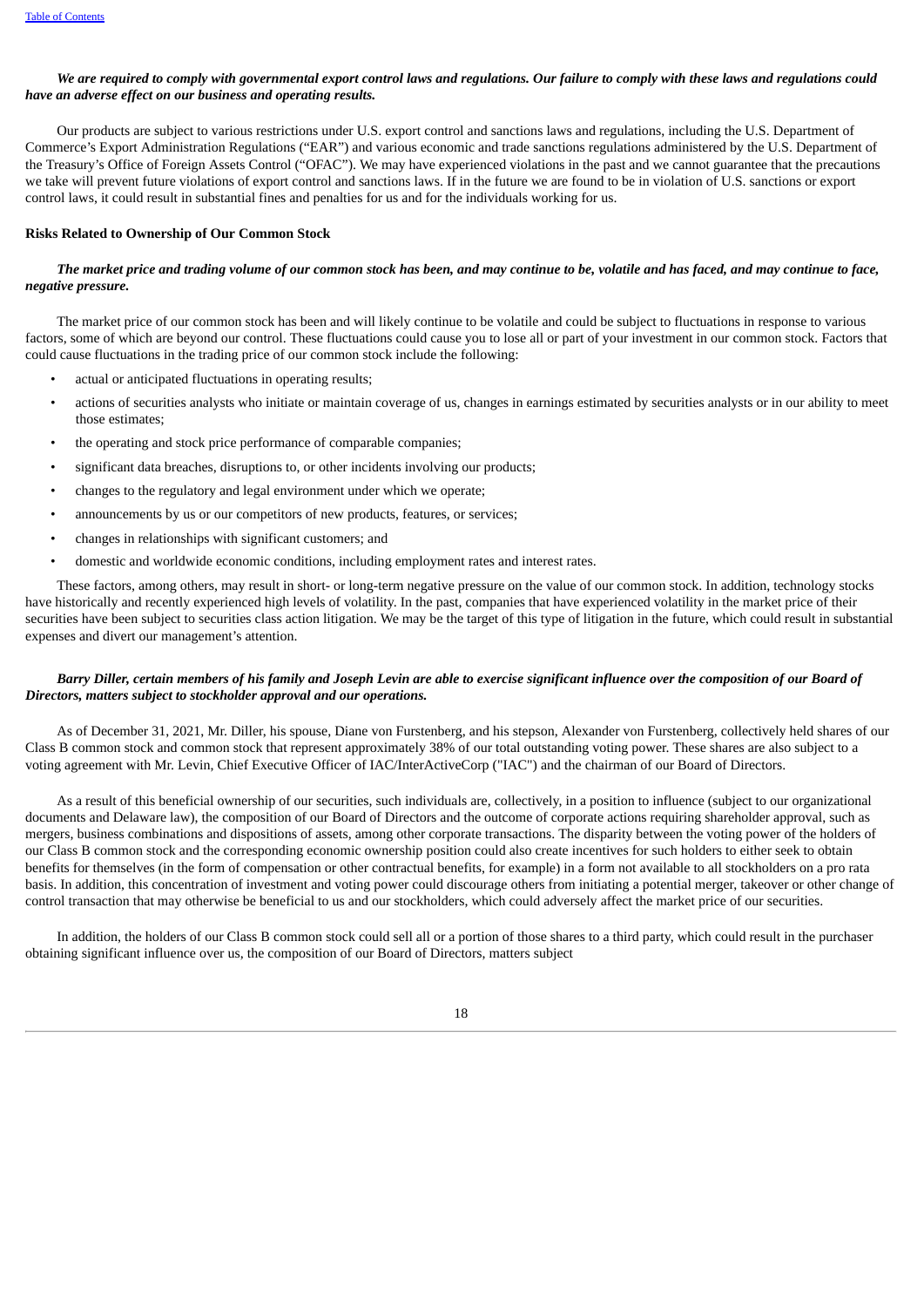to stockholder approval and our operations, without consideration being paid to holders of shares of our common stock, and without holders of shares of our common stock having a right to consent to the identity of such purchaser.

#### Our dual-class common stock structure and aspects of our charter and by-laws may negatively impact the market price of our common stock.

Our Class B common stock has 10 votes per share and our common stock has one vote per share. We cannot predict whether our dual-class common stock structure, combined with the concentrated voting power of Mr. Diller and members of his family as the holders of all of our outstanding Class B common stock, will result in a lower or more volatile market price of our common stock, or other adverse consequences.

For example, certain stock index providers, such as S&P Dow Jones, exclude companies with multiple classes of shares of common stock from being added to certain stock indices, including the S&P 500. In addition, several stockholder advisory firms and large institutional investors oppose the use of multiple class structures. As a result, the dual class structure of our common stock may prevent the inclusion of our common stock in such indices, may cause stockholder advisory firms to publish negative commentary about our corporate governance practices or otherwise seek to cause us to change our capital structure, and may result in large institutional investors not purchasing shares of our common stock. Any exclusion from stock indices could result in a less active trading market for our common stock. Any actions or publications by stockholder advisory firms or institutional investors critical of our corporate governance practices or capital structure could also adversely affect the value of our common stock.

The difference in the voting rights between our common stock and Class B common stock could also harm the value of our common stock to the extent that any investor or potential future purchaser of our common stock ascribes value to the right of holders of our Class B common stock to ten votes per share of Class B common stock, or could potentially result in our Class B common stock of receiving higher consideration in a sale of our company than that paid to holders of our common stock. The existence of two classes of common stock could also result in less liquidity for our common stock than if there were only one class of common stock.

In addition, our charter and by-laws require securities actions to be brought in federal court and derivative actions to be filed in Delaware. These features may impact the value of our stock.

#### *We do not expect to declare any regular cash dividends in the foreseeable future.*

Vimeo, Inc. has never declared or paid any cash dividends on its capital stock, and we do not intend to pay any cash dividends in the foreseeable future. Any determination to pay dividends in the future will be at the discretion of our Board of Directors. Accordingly, holders of our common stock may need to rely on sales of our common stock after price appreciation, which may never occur, as the only way to realize any future gains on their investment.

#### **Risks Relating to the Spin-off and our Relationship with IAC**

## If the Spin-off were to fail to qualify as a transaction that is generally tax-free for U.S. federal income tax purposes, we and our stockholders *could suffer material adverse consequences.*

As described more fully in Item 7 under the heading "Spin-off," on May 25, 2021, Vimeo completed its separation from the remaining businesses of IAC through a series of transactions (which we refer to as the "Spin-off") that resulted in the distribution of new capital stock to pre-transaction stockholders of IAC and stockholders of the pre-transaction Vimeo operating entity (which we refer to as the "Distribution"). In connection with the Spinoff, IAC received an opinion of IAC's outside counsel, among other things, to the effect that the Distribution would qualify as a "reorganization" within the meaning of Sections  $368(a)(1)(D)$  and  $355(a)$  of the Internal Revenue Code of 1986, as amended (the "Code"). The opinion of counsel was based upon and relied on, among other things, various facts and assumptions, as well as certain representations, statements and undertakings of IAC and Vimeo, including those relating to the past and future conduct of IAC and Vimeo. If any of these representations, statements or undertakings was at the time of the Spin-off, is, or becomes, inaccurate or incomplete, or if any of the representations or covenants contained in any of the transaction-related agreements and documents or in any document relating to the opinion of counsel are inaccurate or not complied with by IAC, Vimeo or any of their respective subsidiaries, the opinion of counsel may be invalid and the conclusions reached therein could be jeopardized.

Notwithstanding receipt of the opinion of counsel regarding the Distribution, the U.S. Internal Revenue Service (the "IRS") could determine that the Distribution should be treated as a taxable transaction for U.S. federal income tax purposes if it determines that any of the representations, assumptions or undertakings upon which the opinion of counsel were based are

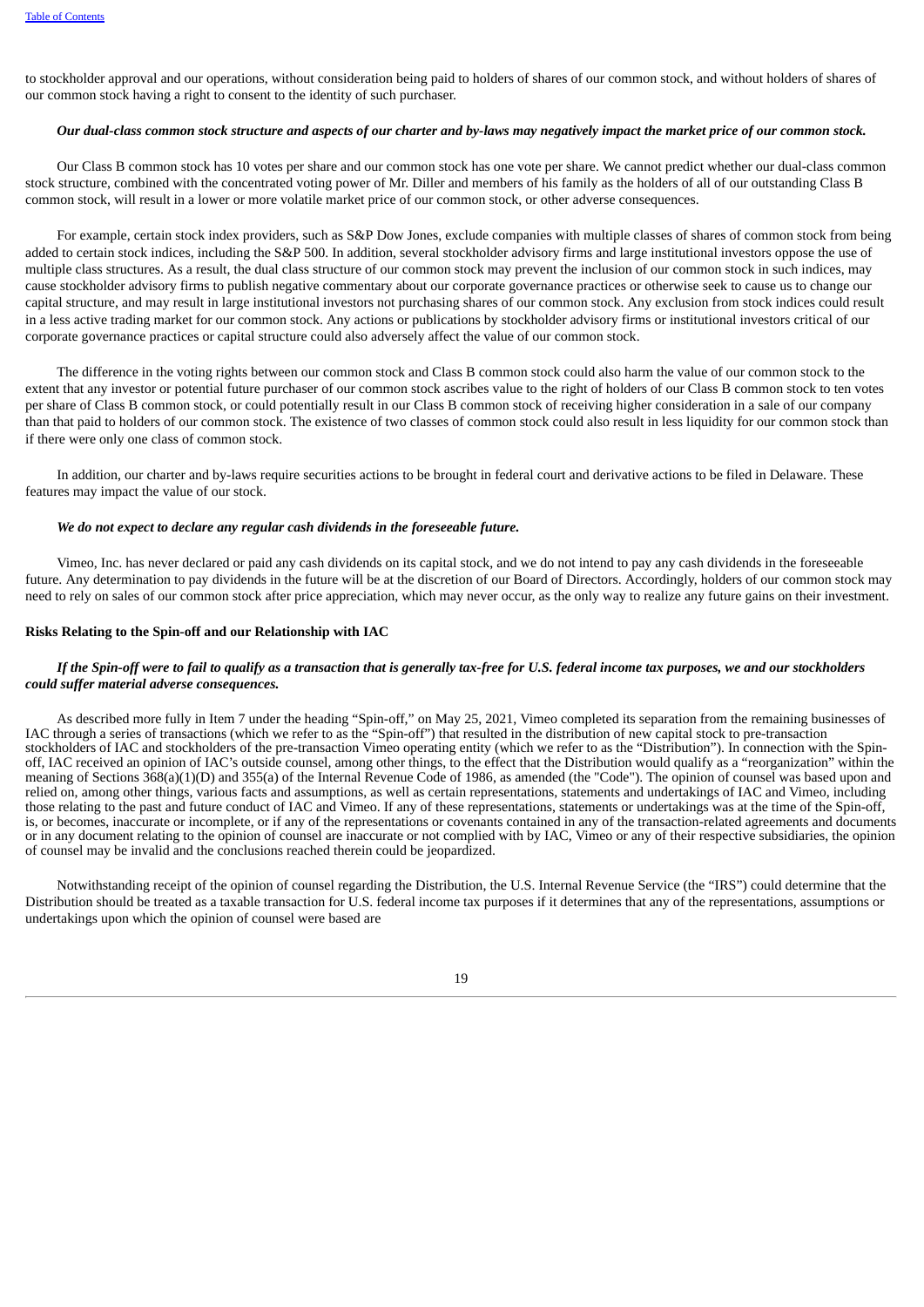inaccurate or have not been complied with. The opinion of counsel represents the judgment of such counsel and is not binding on the IRS or any court, and the IRS or a court may disagree with the conclusions in the opinion of counsel. Accordingly, notwithstanding receipt by IAC of the opinion of counsel, there can be no assurance that the IRS will not assert that the Distribution does not qualify for tax-free treatment for U.S. federal income tax purposes or that a court would not sustain such a challenge. In the event the IRS were to prevail with such a challenge, we and our stockholders could suffer material adverse consequences.

If the Distribution were to fail to qualify as a transaction that is generally tax-free for U.S. federal income tax purposes under Sections 355 and 368(a) (1)(D) of the Code, in general, for U.S. federal income tax purposes, IAC would recognize a taxable gain as if it had sold the Vimeo stock in a taxable sale for its fair market value. In such circumstance, IAC stockholders who received Vimeo common stock in the Distribution would be subject to tax as if they had received a taxable distribution equal to the fair market value of such shares. Even if the Distribution were otherwise to qualify as a tax-free transaction under Sections 355(a) and 368(a)(1)(D) of the Code, the Distribution may result in taxable gain to IAC, but not its stockholders, under Section 355(e) of the Code if the Distribution were deemed to be part of a plan (or series of related transactions) pursuant to which one or more persons acquire, directly or indirectly, shares representing a 50 percent or greater interest (by vote or value) in IAC or Vimeo. For this purpose, any acquisitions of IAC stock or Vimeo stock within the period beginning two years before, and ending two years after, the Distribution are presumed to be part of such a plan, although IAC or Vimeo may be able to rebut that presumption (including by qualifying for one or more safe harbors under applicable regulations promulgated from time to time under the Code (collectively, "Treasury Regulations").

In connection with the Spin-off, IAC and Vimeo entered into a tax matters agreement pursuant to which, among other things, each of IAC and Vimeo are responsible for certain tax liabilities and obligations following the Spin-off. Under the tax matters agreement, Vimeo is generally required to indemnify IAC for any taxes resulting from the failure of the Distribution to qualify for the intended tax-free treatment (and related amounts) to the extent that the failure to so qualify is attributable to (i) an acquisition of all or a portion of the equity securities or assets of Vimeo, whether by merger or otherwise (and regardless of whether Vimeo participated in or otherwise facilitated the acquisition), (ii) other actions or failures to act by Vimeo or (iii) any of the representations or undertakings made by Vimeo in any of the Spin-off related agreements or in the documents relating to the opinion of counsel being incorrect or violated. Any such indemnity obligations could be material.

### *We may not be able to engage in desirable capital-raising or strategic transactions following the Spin-off.*

Under current U.S. federal income tax law, a distribution that otherwise qualifies for tax-free treatment can be rendered taxable to the distributing corporation and its stockholders, as a result of certain post-distribution transactions, including certain acquisitions of shares or assets of the corporation the stock of which is distributed. To preserve the tax-free treatment of the Distribution, the tax matters agreement imposes certain restrictions on us and our subsidiaries during the two-year period following the Distribution (including restrictions on share issuances, business combinations, sales of assets and similar transactions). The tax matters agreement also prohibits us from taking or failing to take any other action that would prevent the Distribution from qualifying as a transaction that is generally tax-free for U.S. federal income tax purposes under Sections 355 and 368(a)(1)(D) of the Code. These restrictions may limit our ability to pursue certain equity issuances, strategic transactions (including acquisitions by others of the Company), repurchases or other transactions that we may otherwise believe to be in the best interests of our stockholders or that might increase the value of our business.

#### Actual or potential conflicts of interest may develop between our management and directors, on the one hand, and the management and directors of IAC, on the other hand, or between management and directors of either entity and the management and directors of Expedia Group, Inc. or Match *Group, Inc.*

Certain of our and IAC's executive officers and directors own both IAC capital stock and Vimeo capital stock, and certain members of IAC's senior management team are members of our Board of Directors. This overlap could create, or appear to create, potential conflicts of interest when IAC's and our directors and executive officers face decisions that could have different implications for IAC and Vimeo. For example, potential conflicts of interest could arise in connection with the resolution of any dispute between IAC and Vimeo regarding terms of the agreements governing the relationship between IAC and Vimeo after the Spin-off, including the separation agreement, the employee matters agreement, the tax matters agreement, the transition services agreement or any commercial agreements between the parties or their affiliates. Potential conflicts of interest could also arise if IAC and Vimeo enter into any commercial arrangements in the future.

Additionally, we have a provision in our certificate of incorporation providing that no officer or director of Vimeo who is also an officer or director of IAC, Expedia Group or Match Group will be liable to Vimeo or our stockholders for breach of any fiduciary duty by reason of the fact that any such individual directs a corporate opportunity to any of such entities instead of Vimeo, or does not communicate information regarding a corporate opportunity to Vimeo that the officer or director has directed to any of such entities. The corporate opportunity provision may have the effect of exacerbating the risk of potential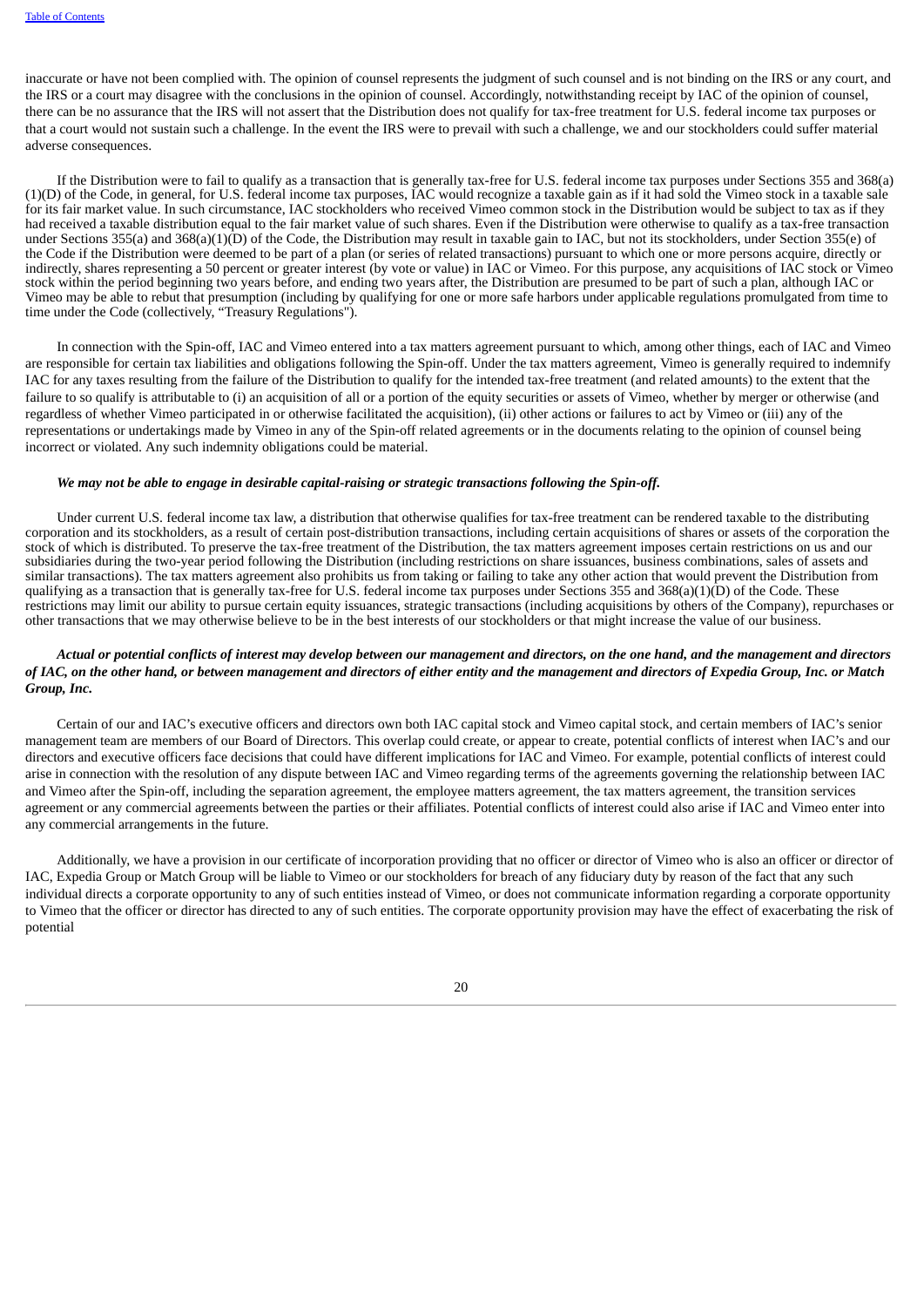conflicts of interest between IAC and Vimeo, or between Vimeo and Expedia Group or Match Group, because the provision effectively shields an overlapping director/executive officer from liability for breach of fiduciary duty in the event that such director or officer chooses to direct a corporate opportunity to one of such entities instead of to Vimeo.

## <span id="page-24-0"></span>**Item 1B. Unresolved Staff Comments**

None.

## <span id="page-24-1"></span>**Item 2. Properties**

We recruit and hire employees in jurisdictions around the world based on a range of factors, including the available talent pool, the type of work being performed, the relative cost of labor, regulatory requirements and costs, and other considerations. Since April 2020, the majority of our workforce has been working remotely. Although we expect most of our employees to return to physical offices in the future, the nature and extent of that return is uncertain. Our facilities, most of which are leased in the United States and various jurisdictions abroad, generally consist of executive and administrative offices, data centers and sales offices. All of our offices are leased, and we do not own any real property.

Our corporate headquarters are located at IAC's corporate headquarters in New York, New York. While we believe that our current facilities are adequate to meet our foreseeable needs, we intend to expand our facilities in the future as we continue to add employees around the world. We believe that suitable additional or alternative space will be available on commercially reasonable terms, as necessary, to accommodate our future growth.

#### <span id="page-24-2"></span>**Item 3. Legal Proceedings**

The information set forth under ["Note](#page-70-0) [13—](#page-70-0) Commitments and [Contingencies](#page-70-0)["](#page-42-0) to the consolidated financial statements included in Item 8— Consolidated Financial Statements and Supplementary Data of this Annual Report on Form 10-K is incorporated herein by reference.

#### <span id="page-24-3"></span>**Item 4. Mine Safety Disclosures**

<span id="page-24-4"></span>Not applicable.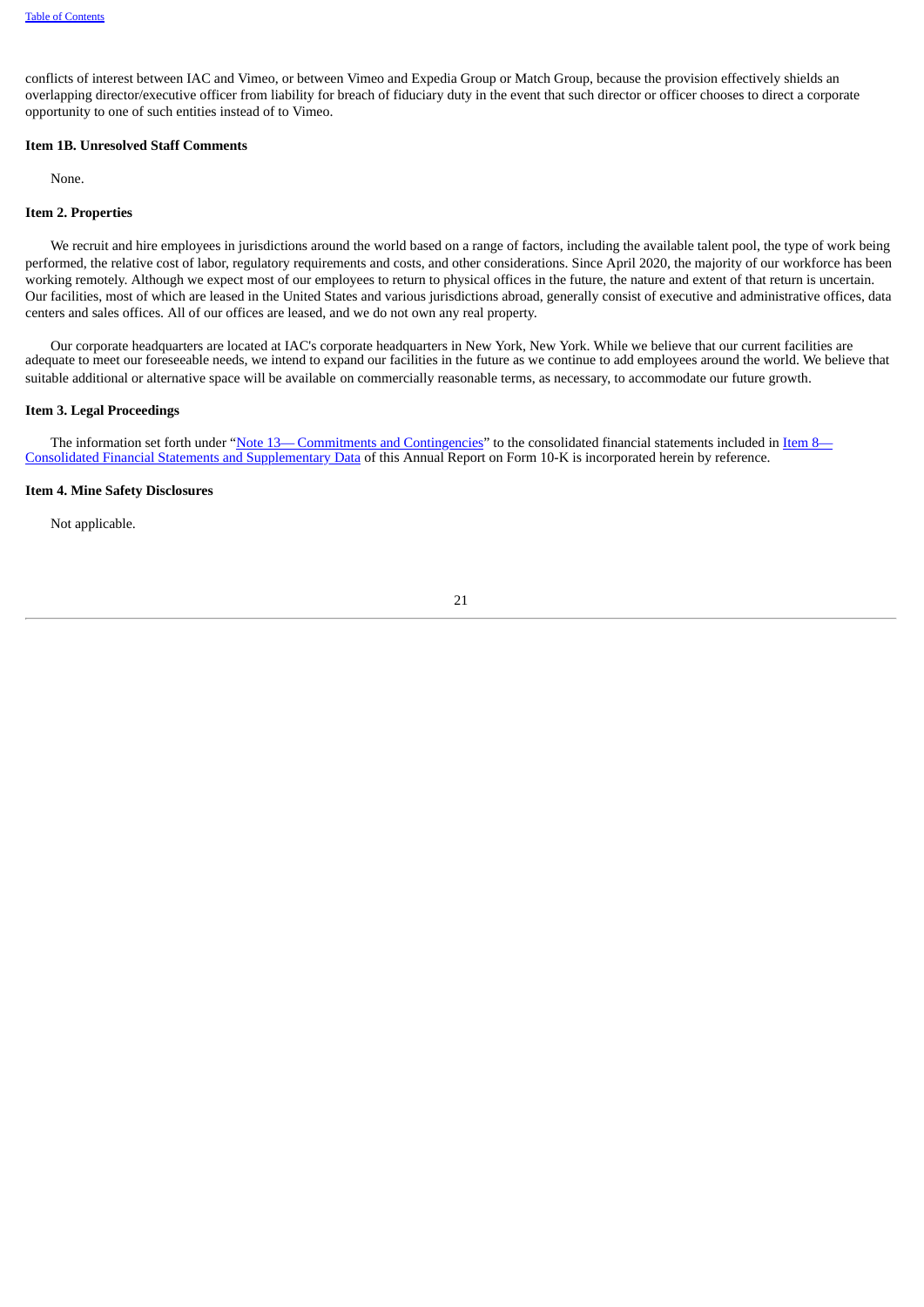#### **PART II**

#### <span id="page-25-0"></span>Item 5. Market for Registrant's Common Equity, Related Stockholder Matters and Issuer Purchasers of Equity Securities

## **Market Information for Our Common Stock**

Our common stock has been listed on Nasdaq under the symbol "VMEO" since May 25, 2021. Prior to that date, there was no public trading market for our common stock.

#### **Holders of Record**

As of February 18, 2022, we had 927 holders of record of our common stock and one holder of record of our Class B common stock. Because many of our shares of common stock are held in street name by brokers and other nominees on behalf of stockholders, we are unable to estimate the total number of beneficial owners of our common stock represented by these holders of record.

#### **Dividend Policy**

Vimeo, Inc. has never declared or paid any cash dividends on its capital stock. Prior to the Spin-off, on November 5, 2020, the Vimeo OpCo board of directors declared a cash dividend in the amount of \$0.22 per share of Vimeo OpCo voting common stock and Vimeo OpCo non-voting common stock. The dividend payment date was set as November 13, 2020, and the dividend was paid to Vimeo OpCo stockholders of record as of the close of business on November 5, 2020.

We currently intend to retain any future earnings and do not expect to pay any dividends in the foreseeable future. Any future determination to declare cash dividends will be made at the discretion of our Board of Directors, subject to applicable laws, and will depend on a number of factors, including our financial condition, results of operations, capital requirements, contractual restrictions, general business conditions, and other factors that our board of directors may deem relevant.

#### **Securities Authorized for Issuance Under Equity Compensation Plans**

The information required by this item is incorporated by reference from the section entitled "Securities Authorized for Issuance Under Equity Compensation Plans" included in Part II. Item 12 of this Annual Report on Form 10-K.

#### **Stock Performance Graph**

This performance graph shall not be deemed "soliciting material" or to be "filed" with the SEC, for purposes of Section 18 of the Exchange Act, or otherwise subject to the liabilities under that Section, and shall not be deemed to be incorporated by reference into any of our filings under the Securities *Act.*

The following graph compares (i) the cumulative total stockholder return on our common stock from May 25, 2021 (the date our common stock commenced regular-way trading on Nasdaq) through December 31, 2021 with (ii) the cumulative total return of the Standard & Poor's ("S&P") 500 Index and the Standard & Poor's Information Technology Index over the same period, assuming the investment of \$100 in our common stock and in both of the other indices on May 25, 2021 and the reinvestment of dividends. The graph uses the closing market price on May 25, 2021 of \$45.39 per share as the initial value of our common stock. As discussed above, we have never declared or paid a cash dividend on our common stock and do not anticipate declaring or paying a cash dividend in the foreseeable future. The returns shown are based on historical results and are not intended to suggest future performance.

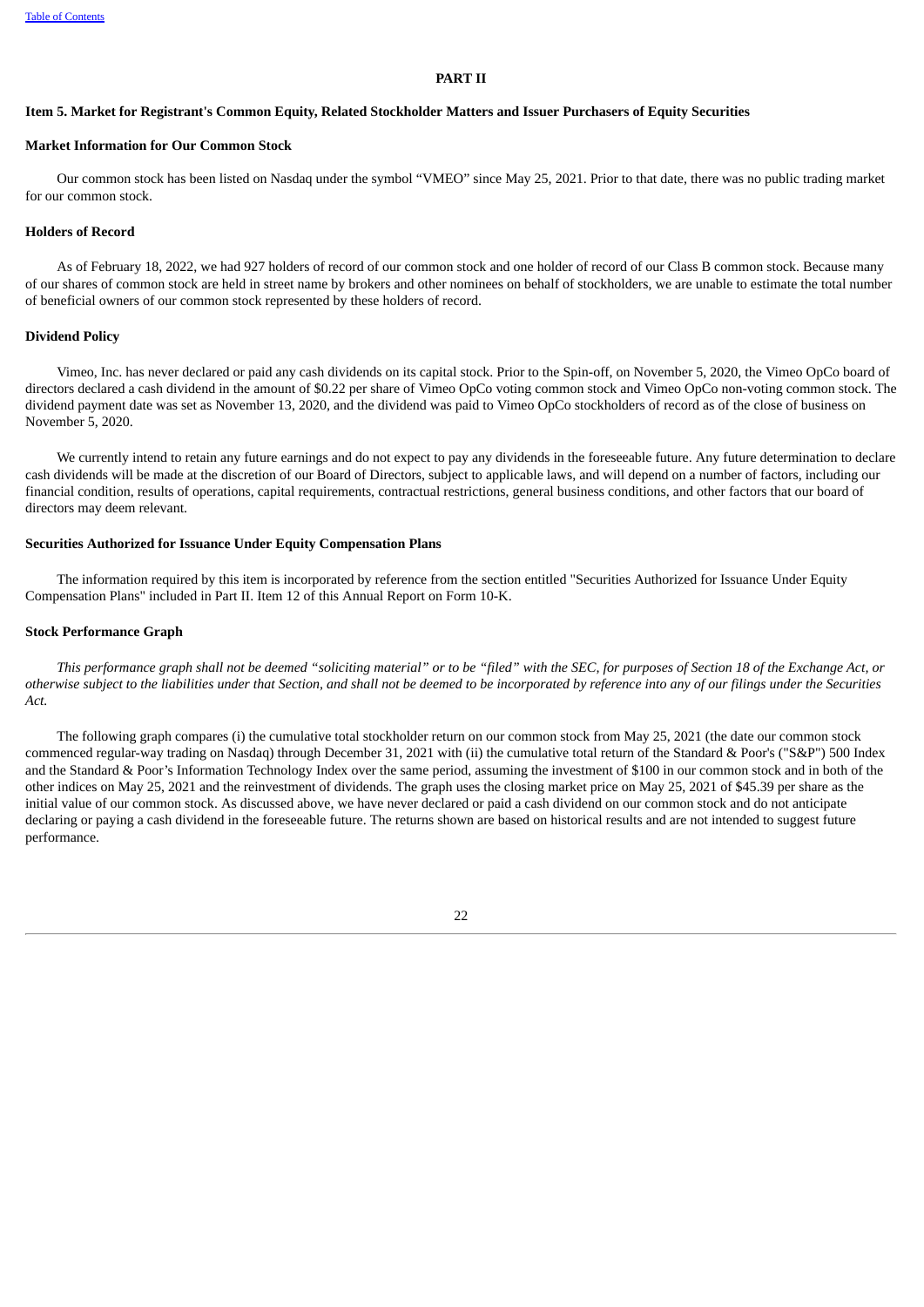

#### **Recent Sales of Unregistered Securities**

We believe that each of the following issuances was exempt from registration under the Securities Act in reliance on Regulation S under the Securities Act regarding sales by an issuer in offshore transactions, Regulation D under the Securities Act, Rule 701 under the Securities Act or pursuant to Section 4(a)(2) of the Securities Act regarding transactions not involving a public offering. No underwriters were used in the below issuances.

#### *Minority Investments in Vimeo OpCo*

On November 5, 2020, Vimeo.com, Inc. ("Vimeo OpCo," formerly known as Vimeo, Inc.) and IAC Group, LLC ("IAC Group") entered into an investment agreement (the "November 2020 Investment Agreement") with entities affiliated with Thrive Capital (the "Thrive Entities") and an entity affiliated with GIC Private Limited (together with the Thrive Entities, the "November Investors"), pursuant to which on November 10, 2020, the November Investors acquired an aggregate of 8,655,510 shares of Vimeo voting common stock for an aggregate purchase price of approximately \$150 million, or \$17.33 per share, with the transaction valuing Vimeo at an enterprise value of approximately \$2.75 billion.

In connection with the investment, Vimeo OpCo, IAC Group and the November Investors entered into an amendment to the existing Vimeo OpCo shareholders agreement. The majority of the provisions of the Vimeo shareholders agreement terminated upon the consummation of the Spin-off and/or the Merger, other than certain confidentiality and registration rights provisions. Additionally, pursuant to the amendment to the Vimeo shareholders agreement, Vimeo OpCo and IAC Group agreed that if the Thrive Entities continue to own at least 75% of the shares of Vimeo voting common stock acquired by the Thrive Entities pursuant to the November 2020 Investment Agreement, and the Thrive Entities owned at least 2% of the outstanding common stock of Vimeo at the time of the Spin-off, the Thrive Entities would have the right to recommend a candidate for consideration for appointment to the initial post-Spin-off Vimeo board of directors, and Vimeo and IAC Group would consider such candidate in good faith.

In addition, the amendment to the Vimeo OpCo shareholders agreement specified certain separation principles relating to a potential Spin-off, with the November Investors' agreement to cooperate with the Spin-off generally conditioned on compliance with such separation principles (other than departures not materially adverse to the November Investors). The amendment to the shareholders agreement also required that, in connection with the Spin-off, all holders of Vimeo OpCo shares, other than IAC and its affiliates, be given the benefit of an anti-dilution adjustment described in the joint prospectus filed by Vimeo and IAC with the SEC on April 8, 2021.

23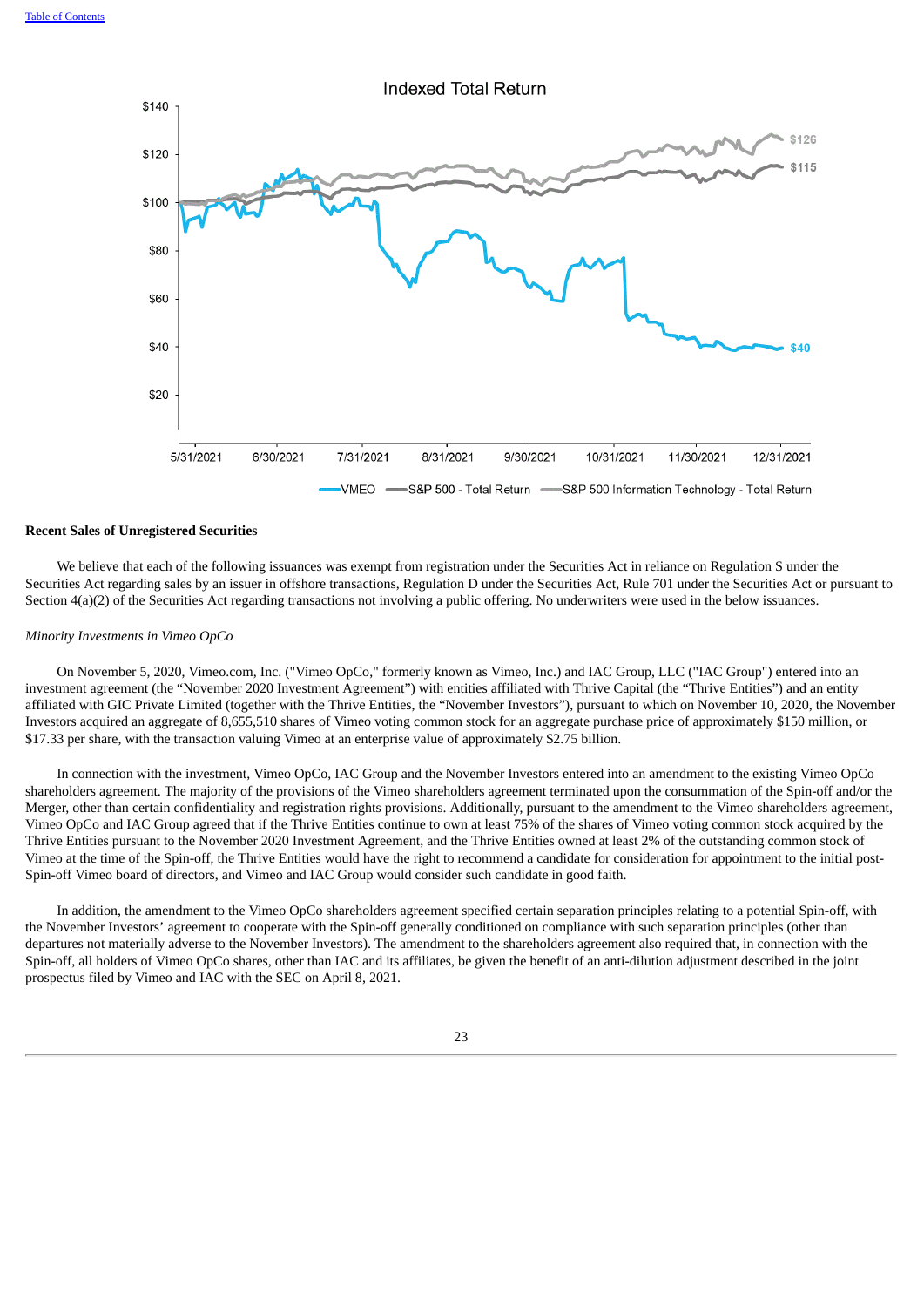On January 25, 2021, Vimeo OpCo and IAC Group entered into investment agreements with funds and accounts advised by T. Rowe Price Associates, Inc. and entities affiliated with Oberndorf Enterprises, LLC, pursuant to which Vimeo OpCo issued and sold 6,170,934 shares of Vimeo OpCo voting common stock for \$200 million, or \$32.41 per share, at a \$5.2 billion pre-money valuation, and 2,828,854 shares of Vimeo OpCo voting common stock for \$100 million, or \$35.35 per share, at a \$5.7 billion pre-money valuation.

In connection with the investment, the investors became parties to the Vimeo OpCo shareholders agreement.

#### *Dividend Payment*

On November 5, 2020, prior to the completion of the investment pursuant to the November 2020 Investment Agreement, the Vimeo OpCo board of directors declared a cash dividend in the amount of \$0.22 per share of Vimeo OpCo voting common stock and Vimeo OpCo non-voting common stock. The dividend payment date was set as November 13, 2020, and the dividend was paid to Vimeo OpCo stockholders of record as of the close of business on November 5, 2020.

#### *Grants of Equity Awards*

During the year ended December 31, 2021, we granted stock-based compensation generally in the form of restricted stock units, pursuant to the 2021 Plan. Additionally, we entered into a Restricted Stock Agreement (the "RSA") with Joseph Levin, Chairman of the Vimeo Board of Directors and IAC's Chief Executive Officer, which provided for a grant of 4,870,500 shares of Vimeo common stock ("Vimeo Restricted Shares"). For further information, see Note 10—Stock-Based Compensation" to the consolidated financial statements included in Item 8—Consolidated Financial Statements and Supplementary Data of this Annual Report on Form 10-K. The issuances of these securities were exempt pursuant to Rule 701, as transactions pursuant to a compensatory benefit plan, or Section 4(a)(2) of the Securities Act for transactions by an issuer not involving a public offering or Regulation S under the Securities Act. All recipients either received adequate information about us or had access, through employment or other relationships, to such information.

#### **Issuer Purchase of Equity Securities**

None.

## **Item 6. [Reserved]**

<span id="page-27-0"></span>Not applicable.

24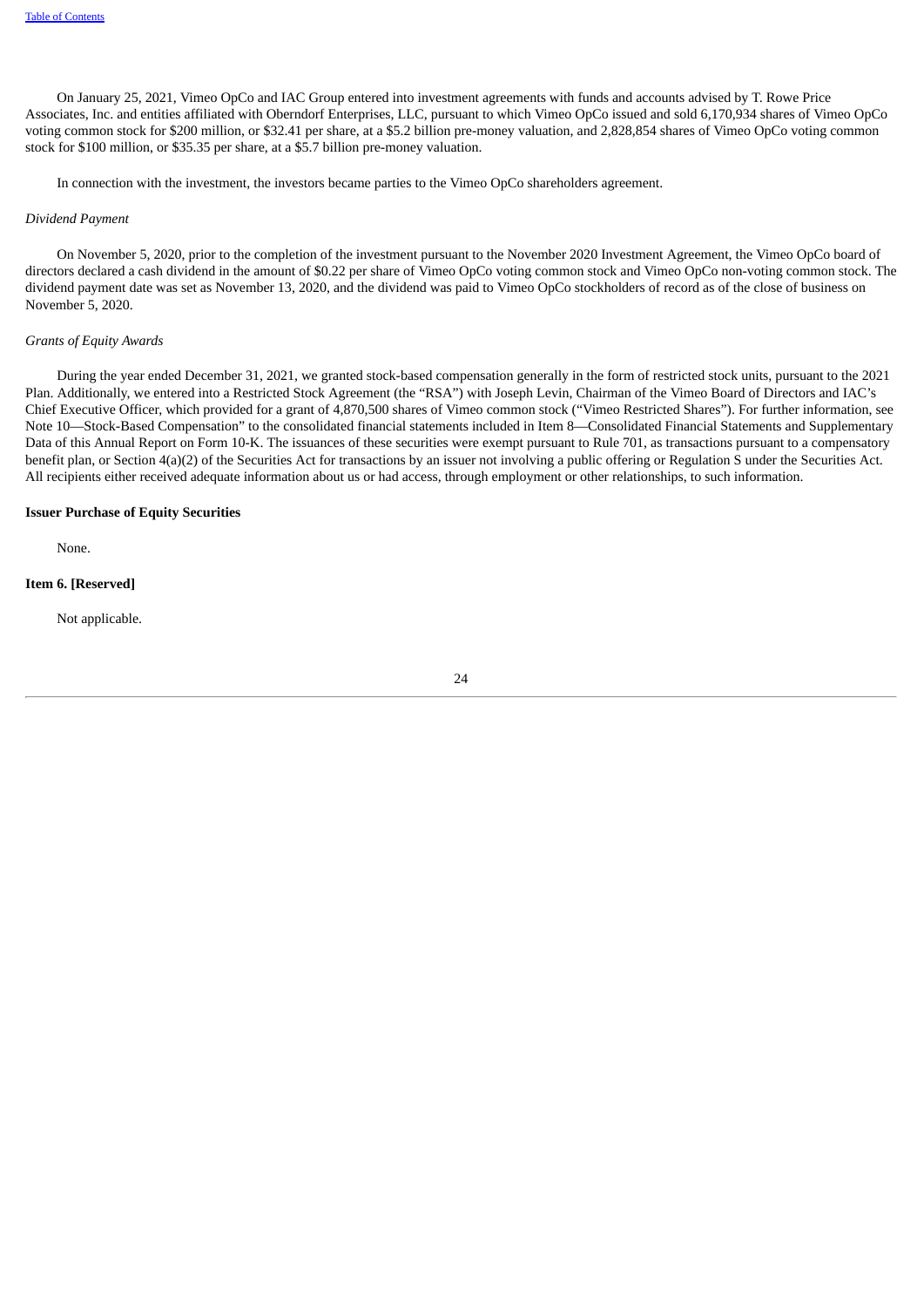## **Item 7. Management's Discussion and Analysis of Financial Condition and Results of Operations for Vimeo**

## **Spin-off**

On May 25, 2021, Vimeo completed its separation from the remaining businesses of IAC/InterActiveCorp ("IAC") through a series of transactions (which we refer to as the "Spin-off") that resulted in the pre-transaction stockholders of IAC directly owning shares in both IAC and Vimeo, and in Vimeo becoming a separately traded public company.

The Spin-off was structured to include the following steps:

- Certain restructuring transactions, including, among other things, the transfer to Vimeo of IAC's equity interests in Vimeo.com, Inc. ("Vimeo OpCo," formerly known as Vimeo, Inc.), and the repayment by Vimeo OpCo of all outstanding intercompany debt owed to IAC and its subsidiaries (other than Vimeo OpCo's subsidiaries).
- Amending IAC's certificate of incorporation to provide for:
	- the reclassification of each share of IAC common stock, par value \$0.001 into (i) one share of IAC common stock, par value \$0.0001 and (ii) 1/100th of a share of IAC Series 1 mandatorily exchangeable preferred stock that was automatically exchanged for a number of shares of Vimeo common stock equal to an exchange ratio of 1.6235 (the "Spin-off Exchange Ratio," with holders receiving cash in lieu of any fractional shares of Vimeo common stock resulting, after aggregation, from the reclassification); and
	- the reclassification of each share of IAC Class B common stock, par value \$0.001 into (i) one share of IAC Class B common stock, par value \$0.0001 and (ii) 1/100th of a share of IAC Series 2 mandatorily exchangeable preferred stock that was automatically exchanged for a number of shares of Vimeo Class B common stock equal to the Spin-off Exchange Ratio (with holders receiving cash in lieu of any fractional shares of Vimeo Class B common stock resulting, after aggregation, from the reclassification).
- The effectiveness of certain other amendments to IAC's certificate of incorporation.

Prior to the Spin-off, IAC indirectly owned approximately 88% of Vimeo OpCo's outstanding shares, with the remaining Vimeo OpCo shares held by third parties. In connection with the Spin-off, the Vimeo OpCo shareholders agreement required IAC to cause the conversion of the Vimeo OpCo shares held by such non-IAC Vimeo OpCo stockholders into Vimeo common stock, which we refer to as the "Vimeo minority exchange." The shareholders agreement also required that the non-IAC Vimeo OpCo stockholders be compensated (in the form of additional Vimeo equity) for dilution resulting from the issuance of Vimeo options in respect of vested IAC employee option awards that were adjusted in the Spin-off. Each such Vimeo OpCo shareholder was compensated for their ratable portion of 50% of the intrinsic value of the Vimeo options so issued, measured at the time of the Spin-off. The Vimeo Merger, as defined below, was completed pre-market on May 25, 2021 and satisfied these obligations.

On the terms and subject to the conditions of the Agreement and Plan of Merger, as amended and restated on March 12, 2021 (the "Vimeo Merger Agreement"), following the Spin-off on May 25, 2021, Stream Merger Sub, Inc., a Delaware corporation and a wholly owned subsidiary of Vimeo ("Merger Sub") merged with and into Vimeo OpCo, with Vimeo OpCo surviving as a wholly-owned subsidiary of Vimeo (the "Vimeo Merger"). Each share of Vimeo OpCo capital stock held prior to the Vimeo Merger by a non-IAC Vimeo OpCo stockholder was converted into 1.0143 ("Vimeo Merger Exchange Ratio") shares of Vimeo common stock (with holders receiving cash in lieu of any fractional shares of Vimeo common stock resulting, after aggregation, from the Vimeo Merger).

Additionally, each restricted stock unit ("RSU") corresponding to shares of Vimeo OpCo ("Vimeo OpCo RSU") was converted into an RSU corresponding to shares of Vimeo common stock ("Vimeo RSU"), with the number of shares covered by such Vimeo RSU equal to the number of shares covered by the Vimeo OpCo RSU times the Vimeo Merger Exchange Ratio. Each stock appreciation right ("SAR") corresponding to shares of Vimeo OpCo ("Vimeo OpCo SAR") was converted into a SAR corresponding to shares of Vimeo common stock ("Vimeo SAR"), with the number of shares covered by such Vimeo SAR equal to the number of shares covered by the Vimeo OpCo SAR times the Vimeo Merger Exchange Ratio and the per share exercise price of such Vimeo SAR equal to the per share exercise price of the Vimeo OpCo SAR divided by the Vimeo Merger Exchange Ratio.

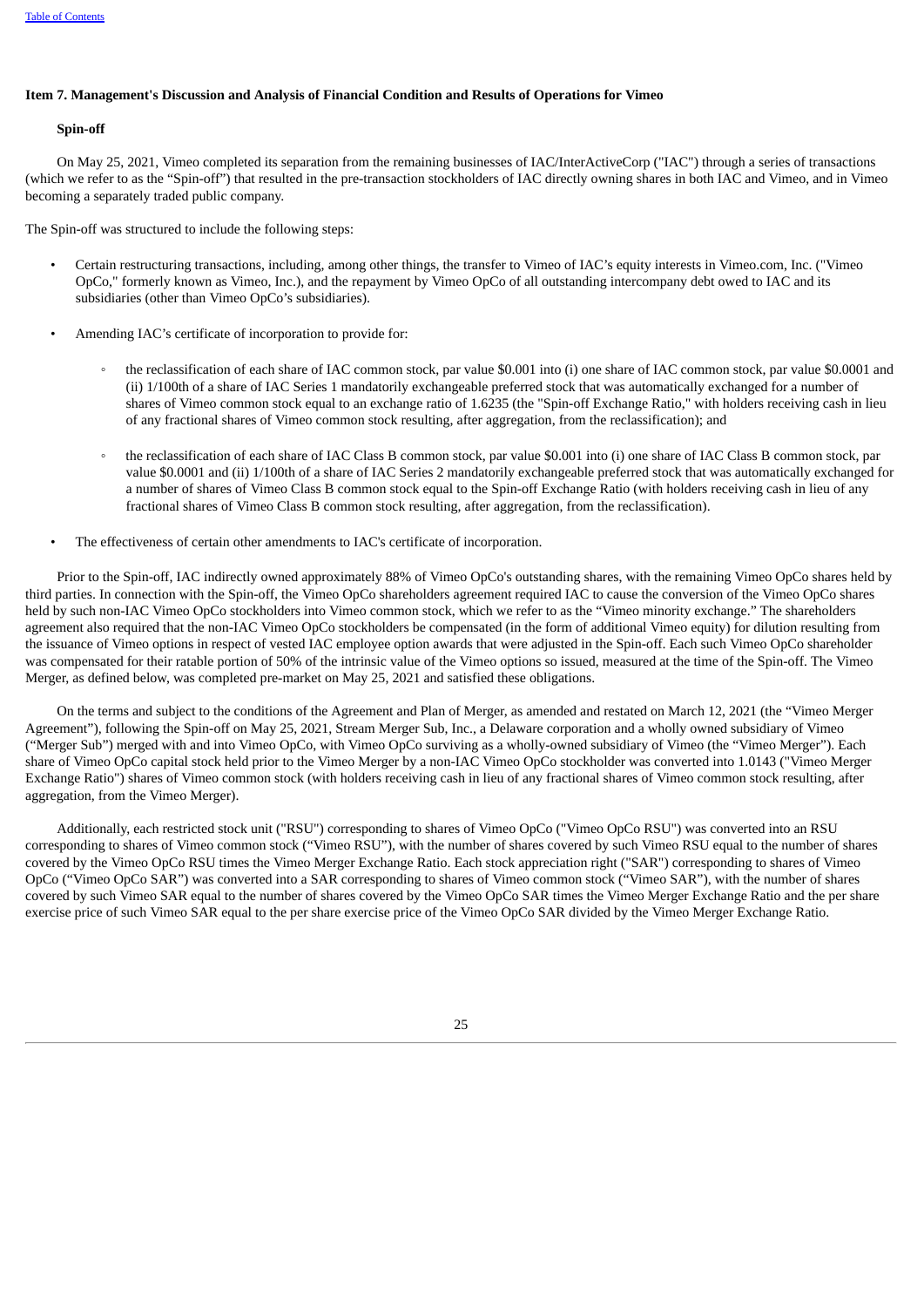## **Key Terms:**

When the following terms appear in this Management's Discussion and Analysis of Financial Condition and Results of Operations for Vimeo, they have the meanings indicated below:

- **Subscribers** is the number of users who have an active subscription to one of Vimeo's paid plans measured at the end of the relevant period. We count each account with a subscription plan as a subscriber. In the case of sales-assisted customers (formerly referred to as "enterprise customers") who maintain multiple accounts across our platforms as part of a single sales-assisted subscription plan, we count only one subscriber. We do not count team members who have access to a subscriber's account as additional subscribers.
- **• Average Subscribers** is the sum of the number of Subscribers at the beginning and at the end of the relevant measurement period divided by two.
- **• Average Revenue per User ("ARPU")** is the annualized revenue for the relevant period divided by Average Subscribers. For periods that are less than a full year, annualized revenue is calculated by dividing the revenue for that particular period by the number of calendar days in the period and multiplying this value by the number of days in that year.
- **• Gross Margin** is revenue less cost of revenue, divided by revenue.
- *•* **Cost of revenue -** consists primarily of hosting fees, credit card processing fees, compensation expense (including stock-based compensation expense) and other employee-related costs for personnel engaged in customer care functions, traffic acquisition costs, which includes the amortization of in-app purchase fees, outsourced customer care personnel costs, rent expense and facilities costs. In-app purchase fees are monies paid to Apple and Google in connection with the processing of in-app purchases of subscriptions and product features through the in-app payment systems provided by Apple and Google.
- **• Research and development expense** consists primarily of compensation expense (including stock-based compensation expense) and other employee-related costs that are not capitalized for personnel engaged in the design, development, testing and enhancement of product offerings and related technology, software license and maintenance costs, rent expense and facilities costs.
- **• Sales and marketing expense -** consists primarily of advertising expenditures, which include online marketing, including fees paid to search engines, social media sites, e-mail campaigns, display advertising, video advertising and affiliate marketing, and offline marketing, which includes conferences and events, compensation expense (including stock-based compensation expense) and other employee-related costs for Vimeo's sales force and marketing personnel, software license and maintenance costs, rent expense and facilities costs.
- **• General and administrative expense -** consists primarily of compensation expense (including stock-based compensation expense) and other employee-related costs for personnel engaged in executive management, finance, legal, tax, information technology and human resources, fees for professional services (including transaction-related costs related to the Spin-off and acquisitions), rent expense, facilities costs, and software license and maintenance costs.
- **• Credit Facility** On February 12, 2021, Vimeo OpCo entered into a \$100 million revolving credit facility that expires on February 12, 2026. At December 31, 2021, there were no outstanding borrowings under the Credit Facility.
- **• Adjusted Earnings Before Interest, Taxes, Depreciation and Amortization ("Adjusted EBITDA")** is a non-GAAP financial measure. See ["Principles](#page-33-0) of Financial Reporting" for the definition of Adjusted EBITDA and a reconciliation of net loss to operating loss to Adjusted EBITDA for the years ended December 31, 2021 and 2020.

## **MANAGEMENT OVERVIEW**

Vimeo is the world's leading all-in-one video software solution, providing the full breadth of video tools through a software-as-a-service model. Vimeo's comprehensive and cloud-based tools empower its users to create, collaborate and communicate with video on a single, turnkey platform.

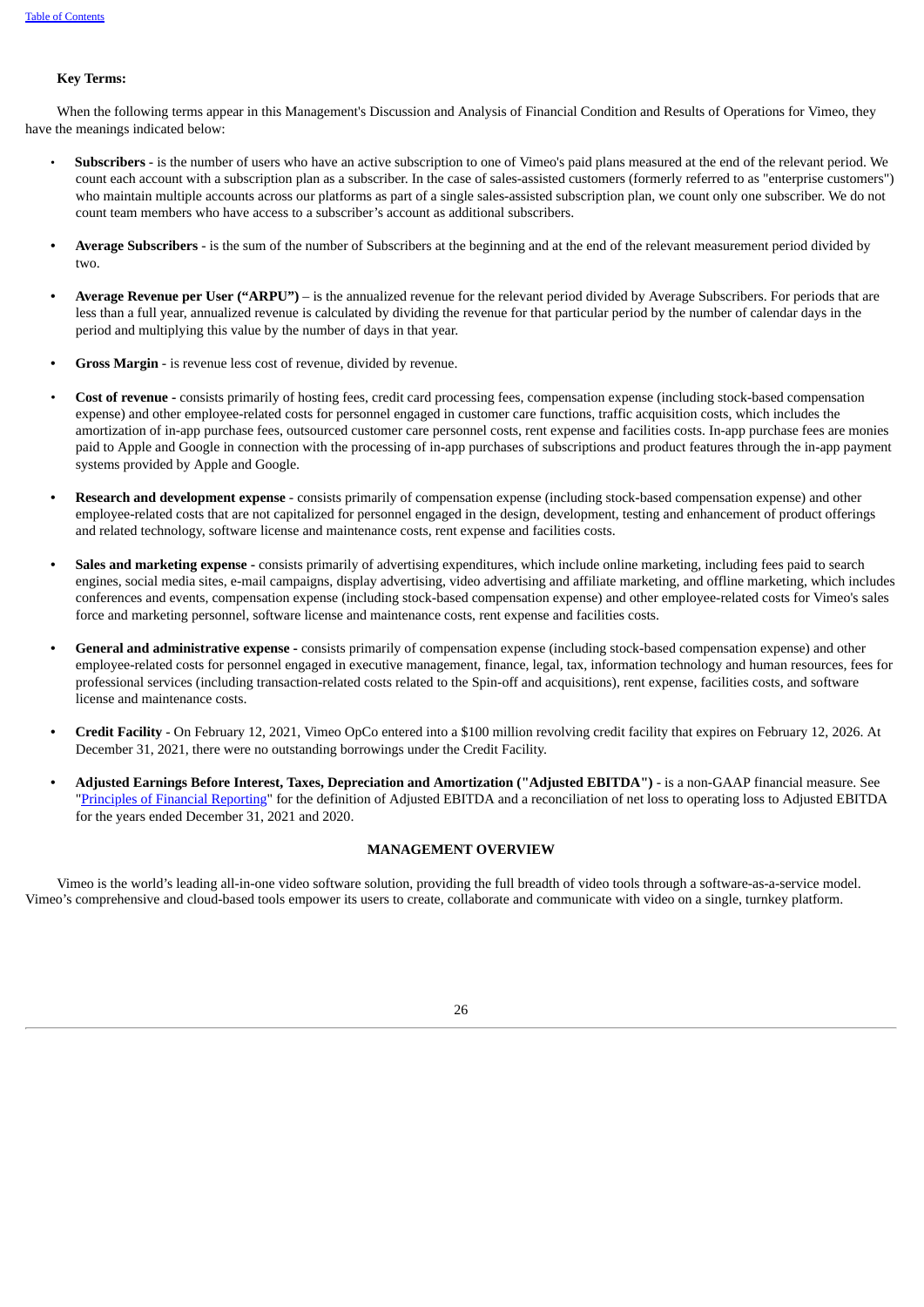## **Sources of Revenue**

Vimeo's revenue is derived primarily from SaaS subscription fees paid by customers for self-serve and sales-assisted subscription plans (formerly referred to as "enterprise subscription plans"). Revenue is recognized on a straight-line basis over the contractual term of the arrangement beginning on the date that the service is made available to the customer. Subscription periods generally range from one month to three years with the most common being an annual subscription and are generally non-cancellable.

## **Distribution, Marketing and Advertiser Relationships**

Vimeo pays to market and distribute its services on third-party search engines and social media websites, and through e-mail campaigns, display advertising, video advertising and affiliate marketing. Vimeo also pays traffic acquisition costs, which consist of fees paid to Apple and Google related to the distribution and the facilitation of in-app purchases of product features. These distribution channels might also offer other third parties services and products, which compete with those Vimeo offers.

Vimeo also markets and offers its services and products through branded websites, allowing customers to transact directly with it in a convenient manner. Vimeo has made, and expects to continue to make, significant investments in online marketing to drive traffic to its websites.

#### **Results of Operations**

The following discussion should be read in conjunction with Item [8—Consolidated](#page-42-0) Financial Statements and Supplementary Data. For a discussion regarding our financial condition and results of operations for the year ended December 31, 2020 compared to the year ended December 31, 2019, please refer to "Management's Discussion and Analysis of Financial Condition and Results of Operations" and the annual audited consolidated financial statements for the year ended December 31, 2020 and notes thereto included in the registration statement on Form S-1 of Vimeo, Inc. filed with the Securities Exchange Commission on May 26, 2021.

Results of operations for the periods presented as a percentage of our revenue are as follows:

|                                                                    | <b>Years Ended December 31,</b> |       |  |
|--------------------------------------------------------------------|---------------------------------|-------|--|
|                                                                    | 2021                            | 2020  |  |
|                                                                    | (as a % of revenue)             |       |  |
| Revenue                                                            | 100 %                           | 100 % |  |
| Cost of revenue (exclusive of depreciation shown separately below) | 26                              | 31    |  |
| Gross profit                                                       | 74                              | 69    |  |
| Operating expenses:                                                |                                 |       |  |
| Research and development expense                                   | 27                              | 23    |  |
| Sales and marketing expense                                        | 39                              | 37    |  |
| General and administrative expense                                 | 22                              | 18    |  |
| Depreciation                                                       |                                 |       |  |
| Amortization of intangibles                                        |                                 | 5     |  |
| Total operating expenses                                           | 89                              | 83    |  |
| <b>Operating loss</b>                                              | (16)                            | (14)  |  |
| Interest expense                                                   |                                 |       |  |
| Interest expense—related party                                     |                                 | (3)   |  |
| Other income (expense), net                                        | 3                               |       |  |
| Loss before income taxes                                           | (13)                            | (18)  |  |
| Income tax provision                                               |                                 |       |  |
| <b>Net loss</b>                                                    | (13)%                           | (18)% |  |

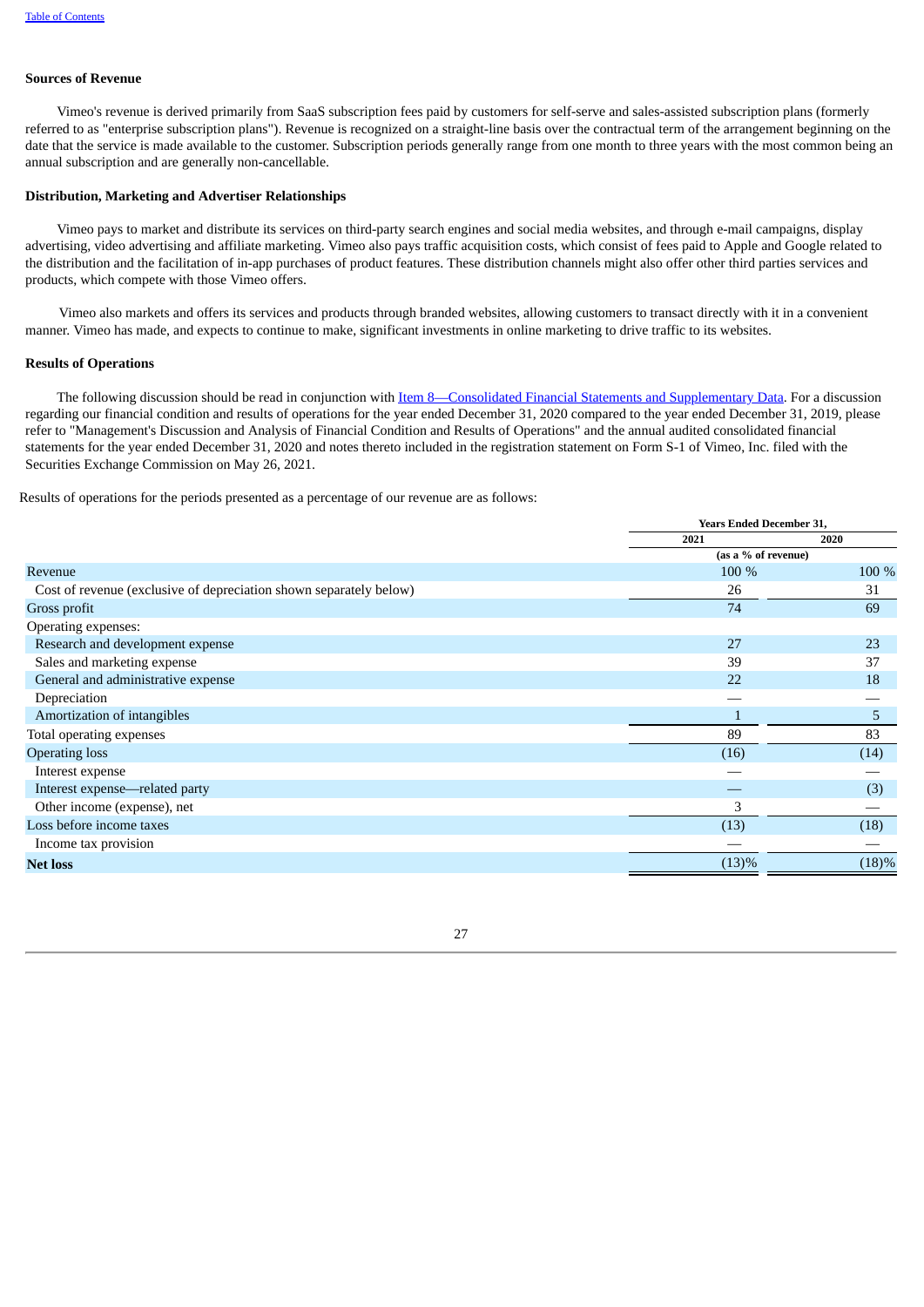*Revenue*

# **Years Ended December 31, 2021 2020 \$ Change % Change** Revenue (in thousands) 8 108,460 38% and the state of the state of the state of the state of the state of the state of the state of the state of the state of the state of the state of the state of the state of the state of **Operating metrics:** Subscribers (in thousands) 1,694 1,530 164 11% Average Subscribers (in thousands) 1,612 1,381 231 17% ARPU \$ 243 \$ 205 \$ 38 18%

Revenue increased \$108.5 million, or 38%, driven primarily by a 17% increase in Average Subscribers and an 18% increase in ARPU. The growth in Average Subscribers was due to the increase in customers as individuals, businesses and organizations continued to adopt video to communicate due, in part, to the effects of the COVID-19 pandemic. ARPU increased primarily due to the growth in sales-assisted subscribers, for which average annual contract values are much greater than self-serve subscribers. We expect revenue to continue to grow over time, though not at the same pace as in 2021.

## *Cost of revenue (exclusive of depreciation shown separately below) and Gross profit*

|                                                                    | <b>Years Ended December 31,</b> |  |         |           |        |          |  |  |
|--------------------------------------------------------------------|---------------------------------|--|---------|-----------|--------|----------|--|--|
|                                                                    | 2021                            |  | 2020    | \$ Change |        | % Change |  |  |
|                                                                    | (Dollars in thousands)          |  |         |           |        |          |  |  |
| Cost of revenue (exclusive of depreciation shown separately below) | 102.537                         |  | 89,077  |           | 13.460 | 15 %     |  |  |
| Gross profit                                                       | 289.141                         |  | 194.141 |           | 95,000 | 49 %     |  |  |
| Gross profit margin                                                | 74%                             |  | 69%     |           |        |          |  |  |

Cost of revenue increased \$13.5 million, or 15%, due primarily to increases of \$6.3 million in hosting fees, \$5.2 million in credit card processing fees and in-app purchase fees, and \$2.1 million in compensation expense. The increase in hosting fees was due to the increase in Average Subscribers, partially offset by cost optimization initiatives. The increase in credit card processing fees and in-app purchase fees was due primarily to the increase in Average Subscribers.

Gross profit margin increased due primarily to revenue growth as well as cost optimization initiatives for hosting, which decreased as a percentage of revenue.

## *Operating Expenses*

|                                    | <b>Years Ended December 31.</b> |            |  |                        |           |         |          |
|------------------------------------|---------------------------------|------------|--|------------------------|-----------|---------|----------|
|                                    |                                 | 2021       |  | 2020                   | \$ Change |         | % Change |
|                                    |                                 |            |  | (Dollars in thousands) |           |         |          |
| Research and development expense   |                                 | 105.586 \$ |  | 64,238                 | - \$      | 41,348  | 64%      |
| Sales and marketing expense        |                                 | 152,691    |  | 105.630                |           | 47,061  | 45%      |
| General and administrative expense |                                 | 85,111     |  | 49,846                 |           | 35,265  | 71%      |
| Depreciation                       |                                 | 923        |  | 460                    |           | 463     | 101%     |
| Amortization of intangibles        |                                 | 5.846      |  | 14,744                 |           | (8,898) | (60)%    |
| Total operating expenses           |                                 | 350.157    |  | 234.918                |           | 115,239 | 49%      |

Research and development expense increased \$41.3 million, or 64%, due primarily to increased investment in products. The increased investment included \$35.6 million in compensation expense (including an increase of \$13.2 million in stock-based compensation expense), \$2.5 million in software license and maintenance costs, and \$1.7 million in consulting costs. The increase in compensation expense was primarily due to increased headcount, the issuance of new equity awards in 2021, and the modification of certain equity awards in connection with the Spin-off and Vimeo Merger.

Sales and marketing expense increased \$47.1 million, or 45%, due primarily to increases of \$22.1 million in compensation expense (including an increase of \$4.1 million in stock-based compensation expense), \$21.8 million in advertising costs, and \$1.8 million in software license and maintenance costs. The increase in compensation expense was primarily due to growth in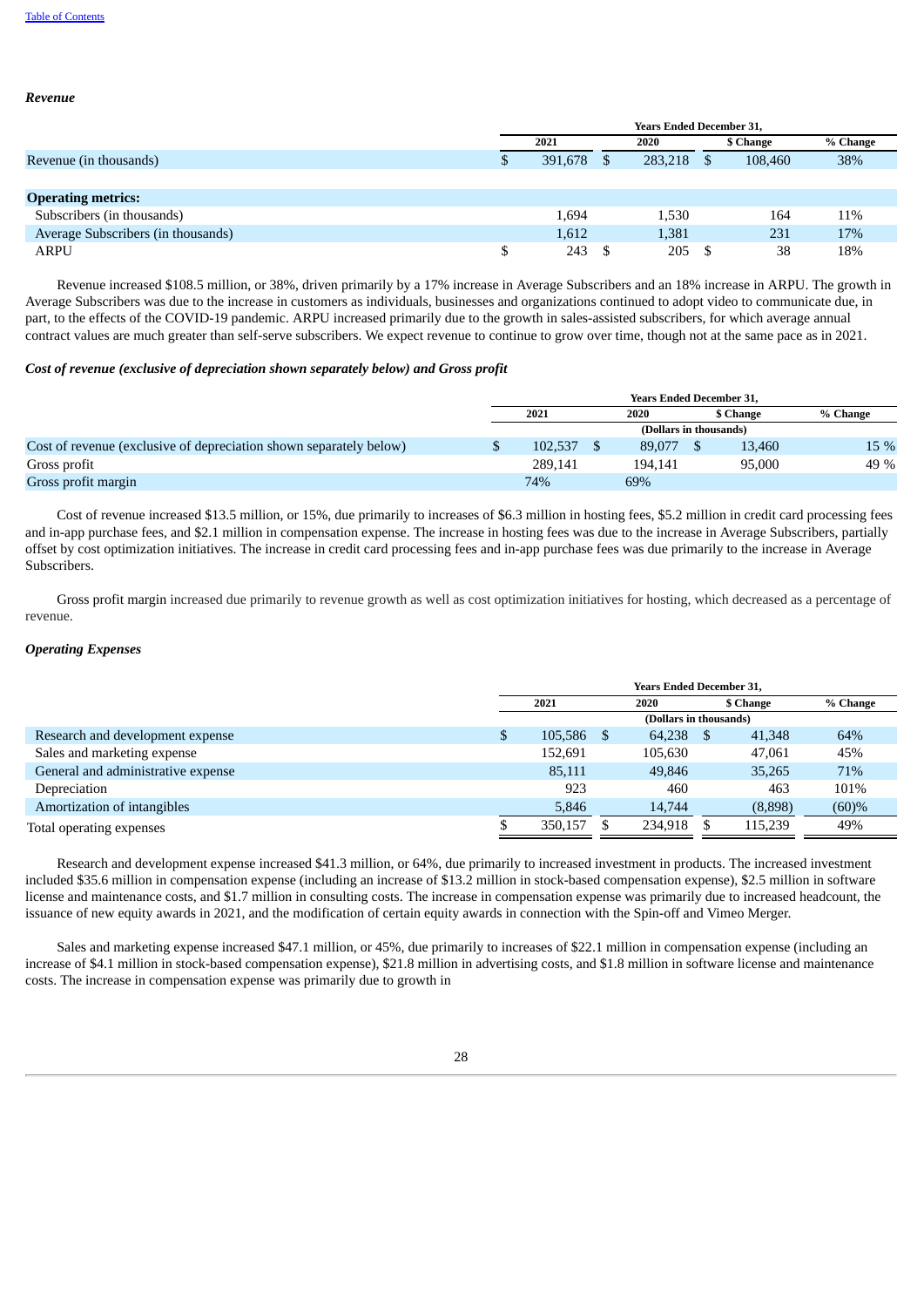the sales force and the issuance of new equity awards in 2021. The increase in advertising costs was a result of increased investment in paid media as the business scales.

General and administrative expense increased \$35.3 million, or 71%, due primarily to increases of \$21.7 million in compensation expense (including an increase of \$15.5 million in stock-based compensation expense), \$9.2 million in professional fees, and \$1.9 million in software license and maintenance costs. The increase in compensation expense was due to increased headcount, the issuance of new equity awards in 2021 (including the Vimeo Restricted Shares as described in ["Note](#page-64-1) [10—Stock-Based](#page-64-1) Compensation"), and the modification of certain equity awards in connection with the Spin-off and Vimeo Merger. The increase in professional fees was primarily due to costs associated with the implementation of new enterprise systems, acquisitions, and third party recruiting services, partially offset by a decrease in costs associated with the Spin-off.

Depreciation increased \$0.5 million, or 101%, due primarily to the reduction in the estimated useful life of certain leasehold improvements.

Amortization of intangibles decreased \$8.9 million, or 60%, due primarily to certain intangibles that were fully amortized in the second half of 2020.

## *Operating loss*

|                       | <b>Years Ended December 31.</b> |          |           |          |  |  |
|-----------------------|---------------------------------|----------|-----------|----------|--|--|
|                       | 2021                            | 2020     | \$ Change | % Change |  |  |
|                       | (Dollars in thousands)          |          |           |          |  |  |
| <b>Operating loss</b> | (61,016)                        | (40,777) | (20, 239) | $(50)\%$ |  |  |

Operating loss increased \$20.2 million, or 50%, due to an increase in operating expenses of \$115.2 million, partially offset by an increase in gross profit of \$95.0 million. The increase in operating expenses was due primarily to increases in compensation expense of \$79.4 million (including an increase of \$32.8 million in stock-based compensation), advertising costs of \$21.8 million, professional fees of \$12.6 million and software license and maintenance costs of \$6.1 million, partially offset by a decrease in amortization of intangibles of \$8.9 million. The increase in gross profit was due to higher revenue and improved gross margin (74% in 2021 compared to 69% in 2020).

## *Adjusted EBITDA*

|                            | <b>Years Ended December 31.</b> |  |          |           |          |  |  |
|----------------------------|---------------------------------|--|----------|-----------|----------|--|--|
|                            | 2021                            |  | 2020     | \$ Change | % Change |  |  |
|                            | (Dollars in thousands)          |  |          |           |          |  |  |
| <b>Adjusted EBITDA</b>     | (9,354)                         |  | (13,908) | 4,554     | 33 %     |  |  |
| As a percentage of revenue | 2)%                             |  | (5)%     |           |          |  |  |

For a reconciliation of net loss to operating loss to Adjusted EBITDA, see ["Principles](#page-33-0) of Financial Reporting."

Adjusted EBITDA increased \$4.6 million to \$9.4 million of a loss, due primarily to higher revenue and improved gross margin percentages, partially offset by increases in compensation expense, advertising costs, professional fees, and software license and maintenance costs.

#### *Non-Operating Expenses*

|                                |   | <b>Years Ended December 31.</b> |  |                  |  |           |           |  |
|--------------------------------|---|---------------------------------|--|------------------|--|-----------|-----------|--|
|                                |   | 2021                            |  | 2020             |  | \$ Change | % Change  |  |
|                                |   | (Dollars in thousands)          |  |                  |  |           |           |  |
| Interest expense               |   | (438)                           |  | $\hspace{0.1cm}$ |  | (438)     | <b>NM</b> |  |
| Interest expense—related party |   | (726)                           |  | (9, 116)         |  | 8,390     | 92 %      |  |
| Other income (expense), net    | Φ | 10,241                          |  | 93               |  | 10,148    | <b>NM</b> |  |

Interest expense relates to amortization of deferred financing costs and commitment fees associated with the Credit Facility, which commenced on February 12, 2021. See "—Liquidity and Capital Resources—Revolving Credit Facility" for additional information about the Credit Facility.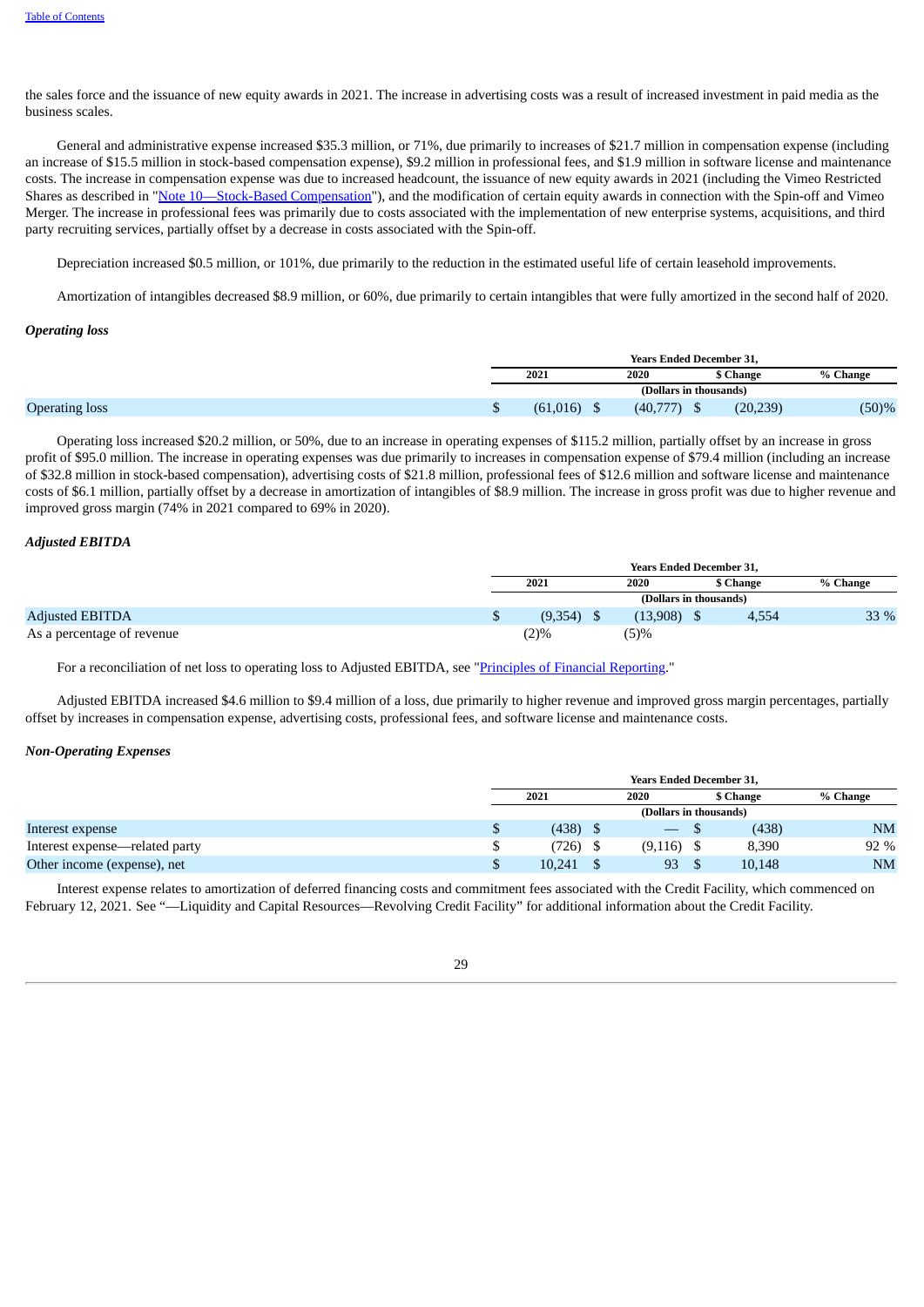Interest expense—related party relates to interest expense charged by IAC and its subsidiaries on the related party notes. The notes were repaid to IAC in January 2021.

Other income (expense), net generally relates to net foreign exchange gains and losses. For the year ended December 31, 2021, Other income (expense), net also includes a net gain of \$10.2 million related to the sale of Vimeo's retained interest in its former hardware business. For the year ended December 31, 2020, Other income (expense), net includes a gain of \$0.5 million related to funds released from escrow related to the acquisition of Magisto and a gain of \$0.3 million related to the sale of an investment.

#### *Income tax provision*

|  | <b>Years Ended December 31,</b> |                        |           |           |
|--|---------------------------------|------------------------|-----------|-----------|
|  | 2021                            | 2020                   | \$ Change | % Change  |
|  |                                 | (Dollars in thousands) |           |           |
|  | (828)                           | (828)<br>Φ             |           | $\%$<br>_ |

For further details of income tax matters, see "Note [3—Income](#page-57-0) Taxes" to the consolidated financial statements included in Item [8—Consolidated](#page-42-0) Financial Statements and Supplementary Data.

Vimeo is in a net operating loss ("NOL") position for U.S. federal and state income tax purposes and certain foreign jurisdictions. The largest deferred tax assets are NOLs. Vimeo has recorded a valuation allowance for its net deferred tax assets because it has concluded that it is more likely than not that the NOLs will not be utilized due to its history of pre-tax losses.

<span id="page-33-0"></span>For the year ended December 31, 2021 compared to year ended December 31, 2020, the income tax provision primarily relates to international and state taxes for jurisdictions in which Vimeo conducts business, and was flat as pre-tax income in these jurisdictions did not change significantly.

30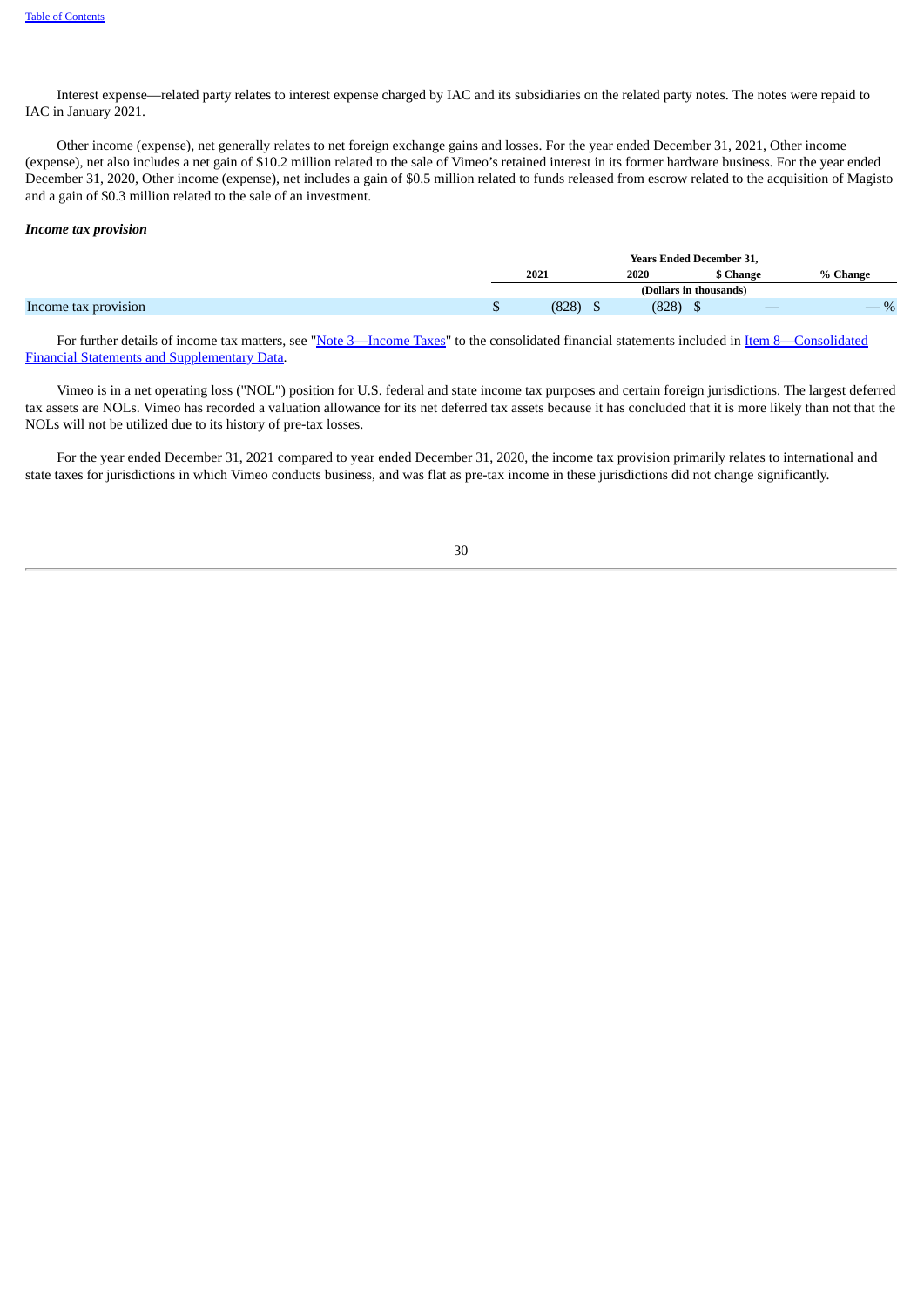## **PRINCIPLES OF FINANCIAL REPORTING**

We have provided Adjusted EBITDA in this report to supplement our financial information presented in accordance with U.S. generally accepted accounting principles ("GAAP"). We use this non-GAAP financial measure internally in analyzing our financial results and believe that use of this non-GAAP financial measure is useful to investors as an additional tool to evaluate ongoing operating results and trends and in comparing our financial results with other companies in our industry, many of which present a similar non-GAAP financial measure. However, our presentation of this non-GAAP financial measure may differ from the presentation of similarly titled measures by other companies. Adjusted EBITDA is the metric on which our internal budgets are based and also the metric by which management is compensated. We believe that investors should have access to, and we are obligated to provide, the same set of tools that we use in analyzing our results. This non-GAAP measure should be considered in addition to results prepared in accordance with GAAP, but should not be considered a substitute for or superior to GAAP results. We endeavor to compensate for the limitations of the non-GAAP measure presented by providing the comparable GAAP measure with equal or greater prominence and descriptions of the reconciling items, including quantifying such items, to derive the non-GAAP measure. We encourage investors to examine the reconciling adjustments between the GAAP and corresponding non-GAAP measure, which we discuss below.

## **Definition of Non-GAAP Measure**

*Adjusted Earnings Before Interest, Taxes, Depreciation and Amortization ("Adjusted EBITDA")* is defined as operating loss excluding: (1) stockbased compensation expense; (2) depreciation; and (3) acquisition-related items consisting of (i) amortization of intangible assets, (ii) impairments of goodwill and intangible assets, if applicable, and (iii) gains and losses recognized on changes in the fair value of contingent consideration arrangements. We believe this measure is useful for analysts and investors as this measure allows a more meaningful comparison between our performance and that of our competitors. The above items are excluded from our Adjusted EBITDA measure because these items are non-cash in nature. Adjusted EBITDA has certain limitations because it excludes the impact of these expenses.

The reconciliation of net loss to Adjusted EBITDA is as follows:

|                                  | <b>Years Ended December 31,</b> |                |      |           |
|----------------------------------|---------------------------------|----------------|------|-----------|
|                                  |                                 | 2021           | 2020 |           |
|                                  |                                 | (In thousands) |      |           |
| <b>Net loss</b>                  | \$                              | $(52,767)$ \$  |      | (50, 628) |
| Add back:                        |                                 |                |      |           |
| Income tax provision             |                                 | 828            |      | 828       |
| Other (income) expense, net      |                                 | (10,241)       |      | (93)      |
| Interest expense-related party   |                                 | 726            |      | 9,116     |
| Interest expense                 |                                 | 438            |      |           |
| <b>Operating loss</b>            |                                 | (61,016)       |      | (40,777)  |
| Add back:                        |                                 |                |      |           |
| Stock-based compensation expense |                                 | 44,893         |      | 11,665    |
| Depreciation                     |                                 | 923            |      | 460       |
| Amortization of intangibles      |                                 | 5,846          |      | 14,744    |
| <b>Adjusted EBITDA</b>           |                                 | (9,354)        |      | (13,908)  |

#### **Non-Cash Expenses That Are Excluded From Non-GAAP Measure**

*Stock-based compensation expense* consists of expense associated with the grants of restricted stock units, Vimeo restricted shares, and stock appreciation rights ("SARs"), including performance-based SARs. These expenses are not paid in cash and we view the economic costs of stock-based awards to be the dilution to our share base. We also consider the dilutive impact of stock-based awards in GAAP diluted earnings per share, to the extent such impact is dilutive. Stock-based awards are generally settled on a gross basis in shares of Vimeo common stock such that individual award holders will pay their withholding tax obligation, generally by selling shares of Vimeo common stock (including a portion of the shares received in connection with the applicable exercise).

*Depreciation* is a non-cash expense relating to our leasehold improvements and equipment and is computed using the straight-line method to allocate the cost of depreciable assets to operations over their estimated useful lives, or, in the case of leasehold improvements, the lease term, if shorter.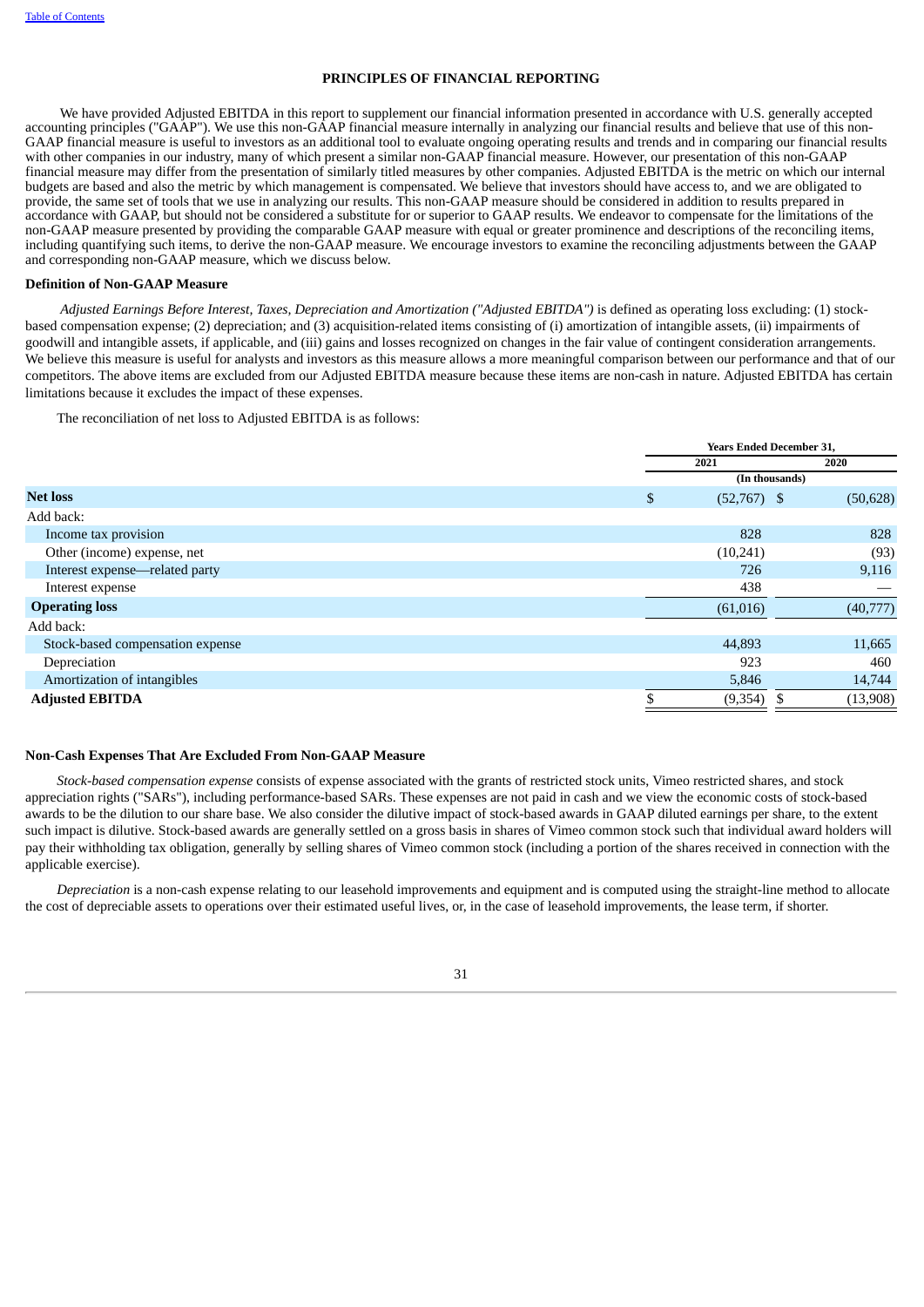Amortization of intangible assets and impairments of goodwill and intangible assets are non-cash expenses related to acquisitions. At the time of an acquisition, the identifiable definite-lived intangible assets of the acquired company, such as customer relationships, technology and trade names, are valued and amortized over their estimated lives. An impairment is recorded when the carrying value of an intangible asset or goodwill exceeds its fair value. We believe that intangible assets represent costs incurred by the acquired company to build value prior to acquisition and the related amortization and impairments of intangible assets or goodwill, if applicable, are not ongoing costs of doing business.

Gains and losses recognized on changes in the fair value of contingent consideration arrangements are accounting adjustments to report contingent consideration liabilities at fair value. These adjustments can be highly variable and are excluded from our assessment of performance because they are considered non-operational in nature and, therefore, are not indicative of current or future performance or the ongoing cost of doing business.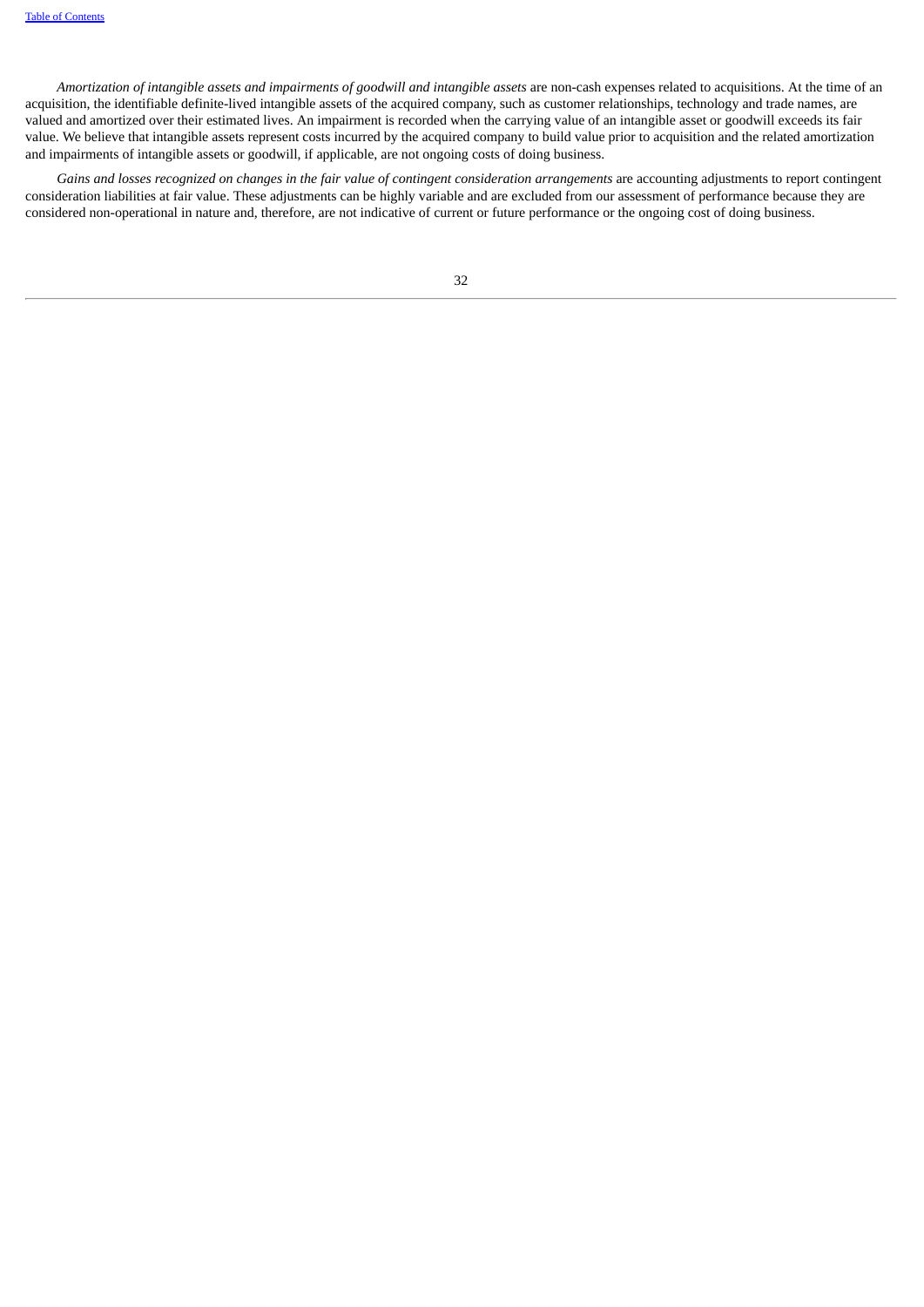### **VIMEO'S FINANCIAL POSITION, LIQUIDITY AND CAPITAL RESOURCES**

### **Financial Position**

|                                               | December 31,     |                |         |  |  |  |
|-----------------------------------------------|------------------|----------------|---------|--|--|--|
|                                               | 2021             |                | 2020    |  |  |  |
|                                               |                  | (In thousands) |         |  |  |  |
| <b>Cash and cash equivalents:</b>             |                  |                |         |  |  |  |
| <b>United States</b>                          | \$<br>317,134 \$ |                | 107,018 |  |  |  |
| All other countries                           | 4,766            |                | 2,993   |  |  |  |
| Total cash and cash equivalents               | 321,900          |                | 110,011 |  |  |  |
|                                               |                  |                |         |  |  |  |
| Debt—related party:                           |                  |                |         |  |  |  |
| Promissory note due on demand—related party   |                  |                | 44,565  |  |  |  |
| Promissory note due May 2, 2023—related party |                  |                | 50,000  |  |  |  |
| Total debt—related party                      |                  |                | 94,565  |  |  |  |
|                                               |                  |                |         |  |  |  |

Vimeo's international cash can be repatriated without significant tax consequences.

For a detailed description of Debt—related party, see "Note [14—Related](#page-73-0) Party Transactions" to the consolidated financial statements included in Item [8—Consolidated](#page-42-0) Financial Statements and Supplementary Data.

### **Cash Flow Information**

|                                 | <b>Years Ended December 31,</b> |     |        |
|---------------------------------|---------------------------------|-----|--------|
|                                 | 2021                            |     | 2020   |
|                                 | (In thousands)                  |     |        |
| Net cash provided by (used in): |                                 |     |        |
| Operating activities            | 15,954                          | - S | 13,861 |
| Investing activities            | $(6,824)$ \$                    |     | 42     |
| Financing activities            | 203,058 \$                      |     | 93,868 |

Net cash provided by operating activities consists of earnings adjusted for non-cash items and the effect of changes in working capital. Non-cash adjustments include stock-based compensation expense, gain on the sale of an asset, amortization of intangibles, provision for credit losses, and depreciation.

### *Year ended December 31, 2021*

Adjustments to net loss consist primarily of \$44.9 million of stock-based compensation expense, a \$10.2 million net gain related to the sale of Vimeo's retained interest in its former hardware business, and \$5.8 million of amortization of intangibles. The increase from changes in working capital primarily consists of increases in deferred revenue of \$36.7 million and accounts payable and other liabilities of \$14.1 million, partially offset by increases in accounts receivable of \$19.2 million and prepaid expenses and other assets of \$6.4 million. The increase in deferred revenue was due primarily to growth in sales of annual subscriptions. The increase in accounts payable and other liabilities was primarily due to the timing of invoice payments, partially offset by the payment of related-party accrued interest. The increase in accounts receivable was primarily due to the implementation of a new billing system and growth in the business. The increase in prepaid expenses and other assets was primarily due to an increase in prepaid software license and maintenance costs and insurance.

Net cash used in investing activities includes the acquisitions of Wibbitz and WIREWAX, net of cash acquired of \$14.2 million, and proceeds of \$7.9 million related to the sale of Vimeo's retained interest in its former hardware business, partially offset by capital expenditures of \$0.4 million.

Net cash provided by financing activities includes \$299.8 million in net proceeds from the issuance of 9.0 million shares of Vimeo OpCo's Class A common stock and \$3.4 million of proceeds from the exercise of stock options, partially offset by the repayment of related-party debt of \$94.6 million, withholding taxes paid related to the exercise of equity awards of \$4.1 million, and \$1.4 million of deferred financing costs related to the Credit Facility.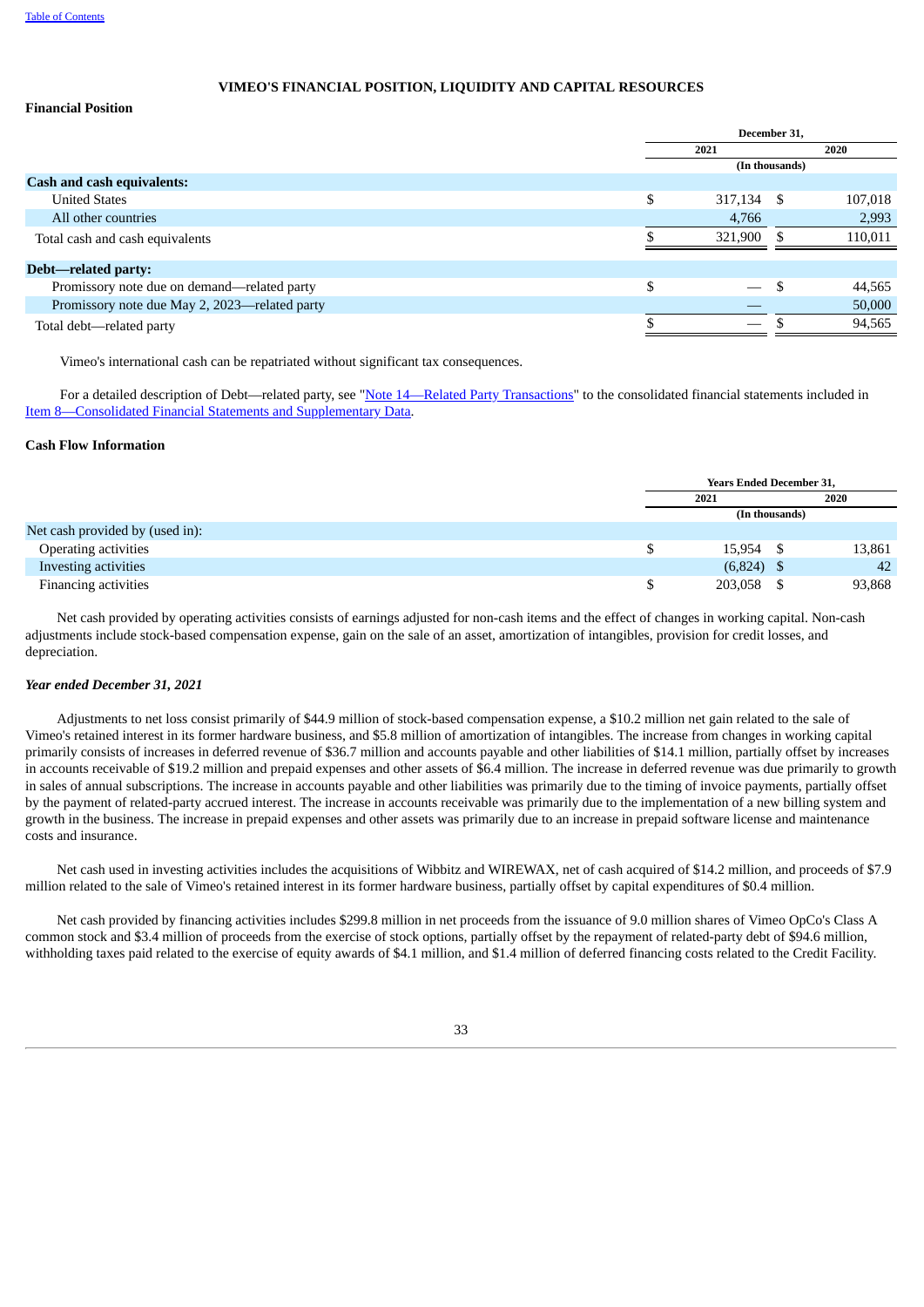### *Year ended December 31, 2020*

Adjustments to net loss consist primarily of \$14.7 million of amortization of intangibles, \$11.7 million of stock-based compensation expense, and \$1.8 million of provision for credit losses. The increase from changes in working capital primarily consists of increases in deferred revenue of \$56.3 million, partially offset by an increase in accounts receivable of \$7.4 million. The increase in deferred revenue was primarily due to growth in sales of annual subscriptions. The increase in accounts receivable was primarily related to growth in customers due, in part, to the effects of the COVID-19 pandemic and the timing of cash receipts.

Net cash provided by investing activities includes \$0.5 million in funds released from escrow related to the 2019 acquisition of Magisto and \$0.3 million in proceeds from the sale of an investment, partially offset by capital expenditures of \$0.8 million, primarily related to leasehold improvements.

Net cash provided by financing activities includes \$149.6 million in proceeds from the issuance of 8.7 million shares of Class A common stock and \$32.6 million of proceeds from the issuance of related-party debt, partially offset by \$35.5 million in principal payments on related-party debt, \$31.1 million of dividends paid to Class A and Class B Vimeo OpCo common stockholders, \$11.6 million for cash reimbursed to IAC for IAC common shares issued to settle Vimeo OpCo stock appreciation rights that were exercised in November and December of 2020, and \$10.1 million of cash reimbursed to IAC for withholding taxes paid on behalf of Vimeo employees for the exercise of stock appreciation rights.

### **Liquidity and Capital Resources**

### *Funding of Vimeo OpCo by IAC Prior to the Vimeo OpCo Primary Equity Raise in November 2020*

Prior to Vimeo OpCo's November 10, 2020 primary equity sale, described below, Vimeo OpCo's principal source of liquidity had been the funding received from IAC and its subsidiaries, which was provided, in part, through IAC's centrally managed U.S. treasury function. The funding by IAC had been sufficient to enable Vimeo OpCo to fund its normal operating requirements, including capital expenditures and acquisitions.

#### *November 2020 Primary Equity Raise and Dividend*

On November 10, 2020, Vimeo OpCo raised \$150 million of equity capital via the sale of approximately 8.7 million shares of Vimeo OpCo Class A Voting common stock at a price of \$17.33 per share, based on a pre-money valuation of \$2.75 billion. During November 2020, Vimeo OpCo paid a cash dividend of \$0.22 per share of Vimeo OpCo Class A Voting common stock and Vimeo OpCo Class B non-voting common stock to holders of record on November 5, 2020, for approximately \$31 million in aggregate, of which \$30.7 million was paid to IAC.

#### *January 2021 Primary Equity Raise and Repayment of Debt Payable to IAC*

In January 2021, Vimeo OpCo raised \$300 million of equity capital via the sale of 6.2 million shares of Vimeo OpCo Class A Voting common stock for \$200 million, or \$32.41 per share, at a \$5.2 billion pre-money valuation, and 2.8 million shares of Vimeo OpCo Class A Voting common stock for \$100 million, or \$35.35 per share, at a \$5.7 billion pre-money valuation. A portion of the proceeds from the January 2021 primary equity raise was used to repay the debt payable to IAC, including accrued interest.

### *Revolving Credit Facility*

On February 12, 2021, Vimeo OpCo entered into a \$100 million revolving credit facility (the "Credit Facility"), which expires on February 12, 2026. Any borrowings under the Credit Facility are guaranteed by Vimeo's wholly-owned material domestic subsidiaries, if any, and are secured by substantially all assets of Vimeo and any guarantors, subject to certain exceptions. At December 31, 2021, the commitment fee, which is based on the consolidated net leverage ratio most recently reported and the average daily amount of the available revolving commitments, was 20 basis points. Any borrowings under the Credit Facility would bear interest, at Vimeo's option, at either a base rate or LIBOR, in each case plus an applicable margin, which is determined by reference to a pricing grid based on Vimeo's consolidated net leverage ratio. The financial covenants require Vimeo to maintain a minimum liquidity of not less than \$50.0 million until December 31, 2022 and, thereafter, at the end of each quarterly test period, a consolidated net leverage ratio (as defined in the agreement) of not more than 5.5 to 1.0. The Credit Facility also contains customary affirmative and negative covenants, including covenants that would limit Vimeo's ability to pay dividends or make distributions on or repurchase certain equity interests in the event a default has occurred or Vimeo's consolidated net leverage ratio exceeds 4.0 to 1.0. At December 31, 2021, there were no outstanding borrowings

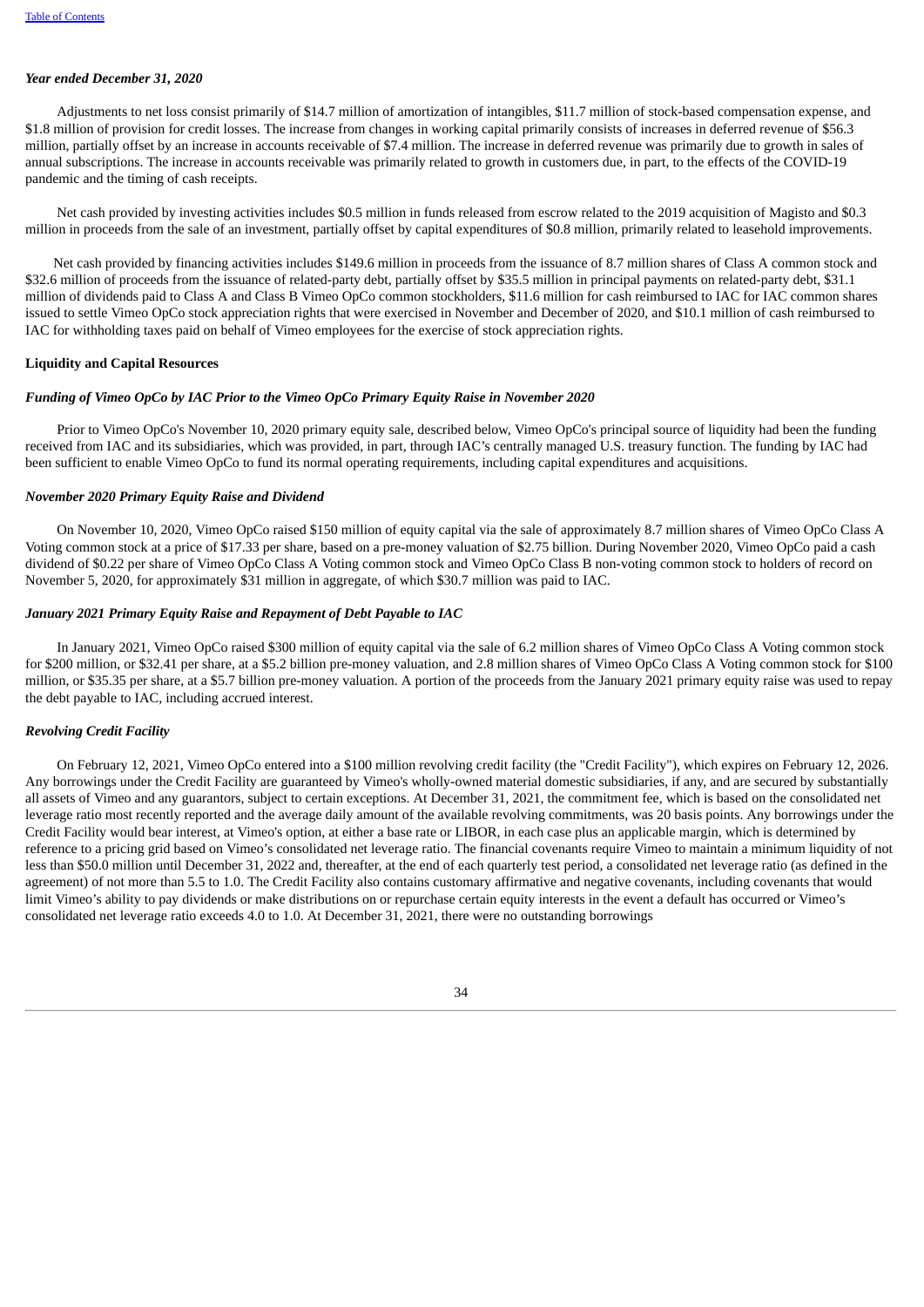under the Credit Facility. In December 2021, Vimeo agreed to cease any borrowings under certain non-USD currencies and certain USD tenors due to the applicable LIBOR benchmark rates no longer being available publicly from and after December 31, 2021 and until an amendment is made to the Credit Facility to replace LIBOR with an alternative benchmark.

### *Outstanding Stock-based Awards*

Prior to the Spin-off, equity awards were settled on a net basis, with the award holder entitled to receive shares of IAC common stock with a value equal to the intrinsic value of the Vimeo OpCo award upon settlement less an amount equal to the required cash tax withholding payment, which was paid by IAC on behalf of the employee. Vimeo reimbursed IAC in cash for the withholding taxes remitted on behalf of the Vimeo employees and generally reimbursed IAC for the IAC shares through the issuance of shares of Vimeo common stock.

After the Spin-off, equity awards are settled in shares of Vimeo common stock, generally on a gross basis, such that individual award holders will be required to pay their withholding tax obligation, which they will generally be able to do by selling shares of Vimeo common stock (including a portion of the shares received in connection with the applicable settlement).

#### *Liquidity Assessment*

At December 31, 2021, Vimeo had approximately \$321.9 million in cash and cash equivalents and no debt. At December 31, 2021, approximately 87% of Vimeo's subscribers were on annual subscription plans.

Vimeo believes its existing cash and cash equivalents and expected positive cash flows generated from operations will be sufficient to fund its normal operating requirements, including capital expenditures, and other commitments for the foreseeable future. This assessment includes the effect of noncancellable purchase obligations, which primarily relate to cloud computing arrangements, and operating leases, which primarily relate to office space.. For further details, see "[Note](#page-70-0) 1[2—Leases"](#page-68-0) and "Note [13—Commitments](#page-42-0) and [Contingencies](#page-70-0)" to the consolidated financial statements included in Item 8— Consolidated Financial Statements and Supplementary Data. Historically, Vimeo's capital expenditures have not been material; however, 2022 capital expenditures are expected to be higher than 2021 capital expenditures, driven primarily by increased leasehold improvements. The \$100 million of available borrowings under Vimeo's Credit Facility will be a potential source of additional financial flexibility and liquidity, if needed.

Vimeo's liquidity could be negatively affected by a decrease in demand for our products and services, or the occurrence of unexpected expenses. Vimeo may need to raise additional capital through future debt or equity financings to make additional acquisitions and investments or to provide for greater financial flexibility. Additional financing may not be available on terms favorable to Vimeo or at all.

#### *Off-Balance Sheet Arrangements*

Other than the purchase obligations described in "[Note](#page-70-0) [13](#page-70-0)— Commitments and [Contingencies](#page-70-0)" to the consolidated financial statements included in Item [8—Consolidated](#page-42-0) Financial Statements and Supplementary Data, Vimeo does not have any off-balance sheet arrangements as of December 31, 2021.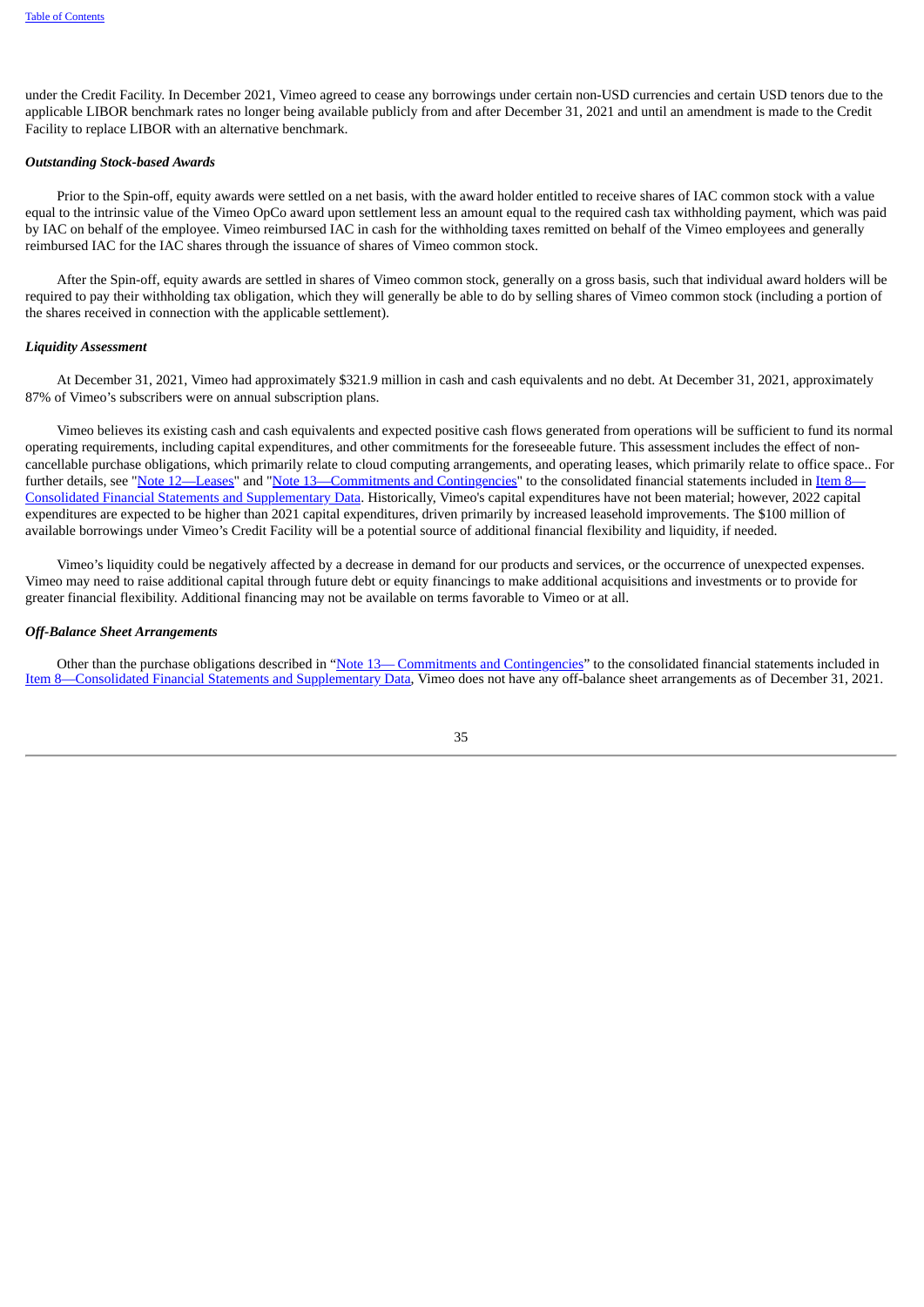### **CRITICAL ACCOUNTING POLICIES AND ESTIMATES**

The following disclosure is provided to supplement the descriptions of Vimeo's accounting policies contained in "Note 2—Summary of Significant Accounting Policies" to the consolidated financial statements included in Item [8—Consolidated](#page-51-0) Financial Statements and Supplementary Data in regard to significant areas of judgment. Management of Vimeo is required to make certain estimates, judgments and assumptions during the preparation of its consolidated financial statements in accordance with U.S. generally accepted accounting principles ("GAAP"). These estimates, judgments and assumptions impact the reported amount of assets, liabilities, revenue and expenses and the related disclosure of assets and liabilities. Actual results could differ from these estimates. Because of the size of the financial statement elements to which they relate, some of Vimeo's accounting policies and estimates have a more significant impact on its consolidated financial statements than others. What follows is a discussion of Vimeo's critical accounting policies and estimates.

### **Business Combinations**

Vimeo invested \$14.2 million in acquisitions of businesses in 2021. Management makes a critical determination at the time of an acquisition related to the allocation of the purchase price of the business to the assets acquired and the liabilities assumed based upon their fair values including identifiable intangible assets that either arise from a contractual or legal right or are separable from goodwill.

The allocation of purchase price to the assets acquired and liabilities assumed is based upon their fair values on the acquisition date and is complex because of the judgments involved in determining these values. The determination of purchase price and the fair value of monetary assets acquired and liabilities assumed is typically less complex and involves less judgment than the valuation of intangible assets. Vimeo usually obtains the assistance of outside valuation experts in the allocation of the purchase price to the identifiable intangible assets acquired, such as acquired technology, customer relationships, trade names and trademarks. While outside valuation experts may be used, management has ultimate responsibility for the valuation methods, models and inputs used and the resulting purchase price allocation. The excess purchase price over the value of net tangible and identifiable intangible assets acquired is recorded as goodwill.

In connection with certain business combinations, Vimeo has entered into contingent consideration arrangements that are determined to be part of the purchase price. Accrued contingent consideration as of December 31, 2021 was \$12.2 million. There were no contingent consideration arrangements as of December 31, 2020.

The premise underlying the accounting for contingent consideration arrangements is that there are divergent views as to the acquired company's valuation between Vimeo and the selling shareholders of the acquiree. Therefore, future payments of a portion of the purchase price may be linked to one or more financial (e.g., revenue and/or profit performance) and/or operating (e.g., number of subscribers or integration) metrics or milestones that will be achieved over a specified time frame in the future based upon the performance of the business. Each of these arrangements is evaluated to determine if contingent payments are part of the purchase price or post-acquisition compensation expense which would be recognized over any future service period. If determined to be part of the purchase price, such contingent payments are initially recorded at its fair value at the time of the acquisition and the fair value is included in the aggregate purchase price. Vimeo determines the fair value of the contingent consideration arrangements by using probability weighted analyses to determine the amounts of the gross liability, and, if the arrangement is long-term in nature, applying a discount rate that appropriately captures the risk associated with the obligation to determine the net amount reflected in the financial statements. The contingent consideration arrangements are reassessed and measured at fair value at each subsequent reporting period thereafter until settled. The changes in the fair value of the contingent consideration arrangements during each reporting period, including the accretion of the discount, if applicable, are recognized in "General and administrative expense" in the statement of operations. Significant changes in the specified forecasted financial or operating metrics can result in significant adjustments to fair value, which can result in volatility of general and administrative expense as the resulting remeasurement gains and losses are recorded.

#### **Recoverability of Goodwill**

Goodwill is Vimeo's largest asset, with a carrying value of \$242.6 million and \$219.3 million at December 31, 2021 and 2020, respectively.

Vimeo assesses goodwill for impairment annually as of October 1 or more frequently if an event occurs or circumstances change that would more likely than not reduce its fair value below its carrying value. Goodwill is tested for impairment at the reporting unit level which is either the "operating segment level," or one level below, which is referred to as a "component." The level at which the impairment test is performed requires judgment in identifying operating segments and components, and whether or not any components can be aggregated for purposes of the impairment test. Management has determined that there is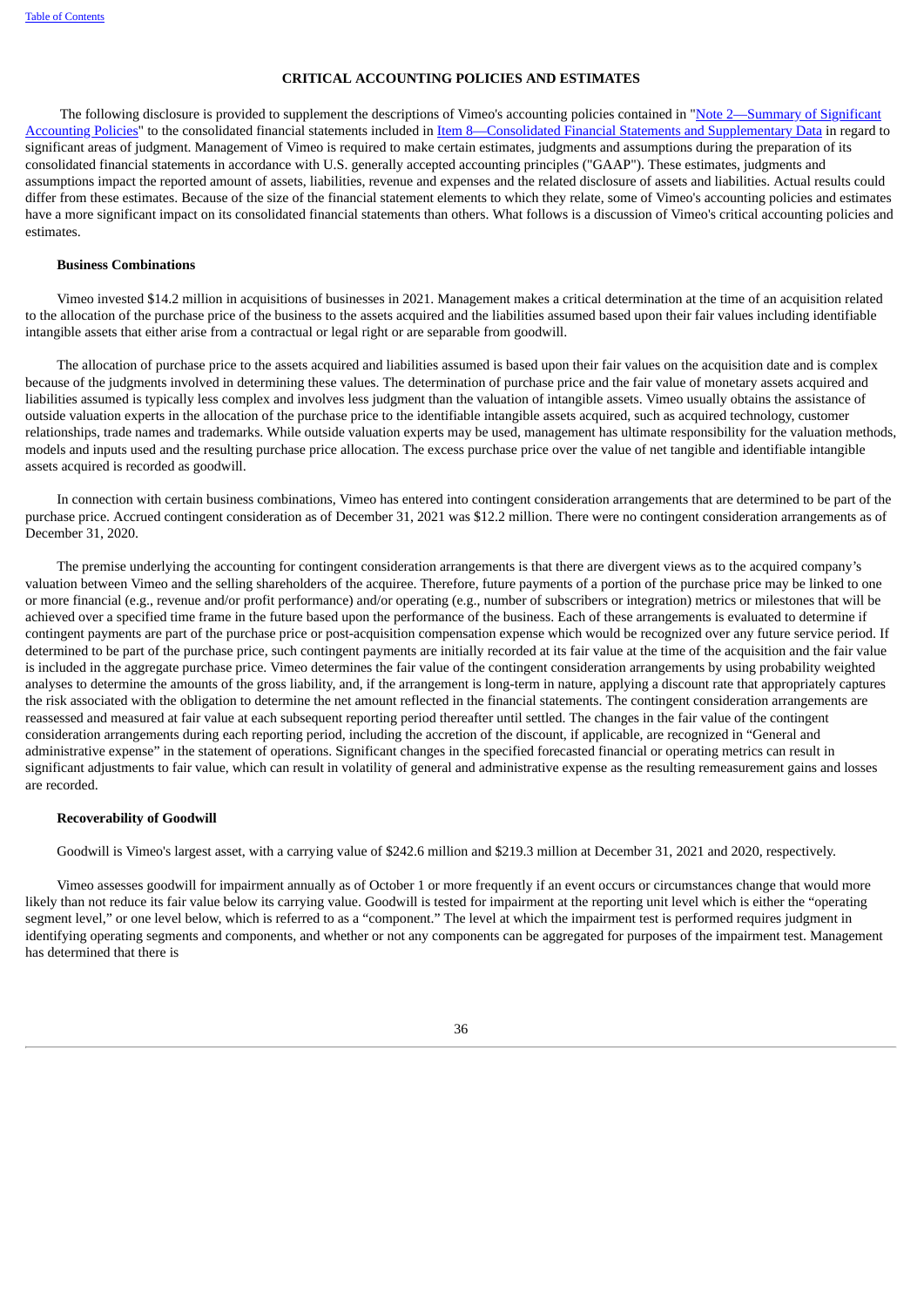one operating segment and no components below that level, resulting in a single reporting unit at the overall Vimeo level for purposes of testing goodwill for impairment.

In assessing goodwill for impairment, Vimeo has the option to first perform a qualitative assessment to determine whether the existence of events or circumstances leads to a determination that it is more likely than not that the fair value of a reporting unit is less than its carrying amount. If Vimeo determines that it is not more likely than not that the fair value of a reporting unit is less than its carrying amount, it is not required to perform any additional tests in assessing goodwill for impairment. However, if Vimeo concludes otherwise or elects not to perform the qualitative assessment, then it is required to perform a quantitative assessment to determine the fair value of its reporting units. If the carrying value of a reporting unit exceeds its fair value, an impairment equal to the excess is recorded.

For Vimeo's annual goodwill test at October 1, 2021, a qualitative assessment of goodwill was performed because Vimeo concluded it was more likely than not that its fair value was in excess of its carrying value. The primary factor that the Company considered in determining that no impairment exists was that Vimeo's October 1, 2021 market capitalization of \$5.0 billion exceeded its carrying value by approximately \$4.6 billion.

### **Stock-based Compensation**

Stock-based compensation is one of the ways Vimeo attracts, retains, inspires and rewards our management team and employees, including those employed by recently acquired companies, by allowing them to benefit directly from the value they help to create. Vimeo recorded stock-based compensation expense of \$44.9 million, \$11.7 million, and \$5.3 million for the years ended December 31, 2021, 2020, and 2019 respectively. Included in stock-based compensation expense in the year ended December 31, 2021 is a modification charge of \$9.5 million in connection with the Spin-off and Vimeo Merger. The form of awards granted to the Company's employees and non-employee directors in 2021 were generally restricted stock units ("RSUs") and in previous years, stock appreciation rights ("SARs") and in the case of certain executives, performance-based SARs. Additionally, Vimeo entered into a Restricted Stock Agreement (the "RSA") with Joseph Levin, Chairman of the Vimeo Board of Directors and IAC's Chief Executive Officer, which provided for a grant of 4,870,500 shares of Vimeo common stock ("Vimeo Restricted Shares").

#### *RSUs*

The grant-date fair value of a Vimeo RSU was determined based on the closing sale price of Vimeo's common stock on the date of grant. For Vimeo OpCo RSUs granted (prior to the Spin-off) in 2021, the grant date-fair value was determined by reference to the pre-money valuation of Vimeo OpCo's January 2021 Primary Equity Raise which was the most recently completed equity transaction prior to the grant-date between Vimeo OpCo and unrelated third-parties.

### *SARs*

The fair value of a SAR or performance-based SAR is estimated using the Black‑Scholes option‑pricing model, which requires the use of subjective assumptions to determine the inputs to the model, which include estimating the expected term from grant date to exercise, the expected volatility of the underlying shares, the risk‑free interest rates and the expected dividend yield.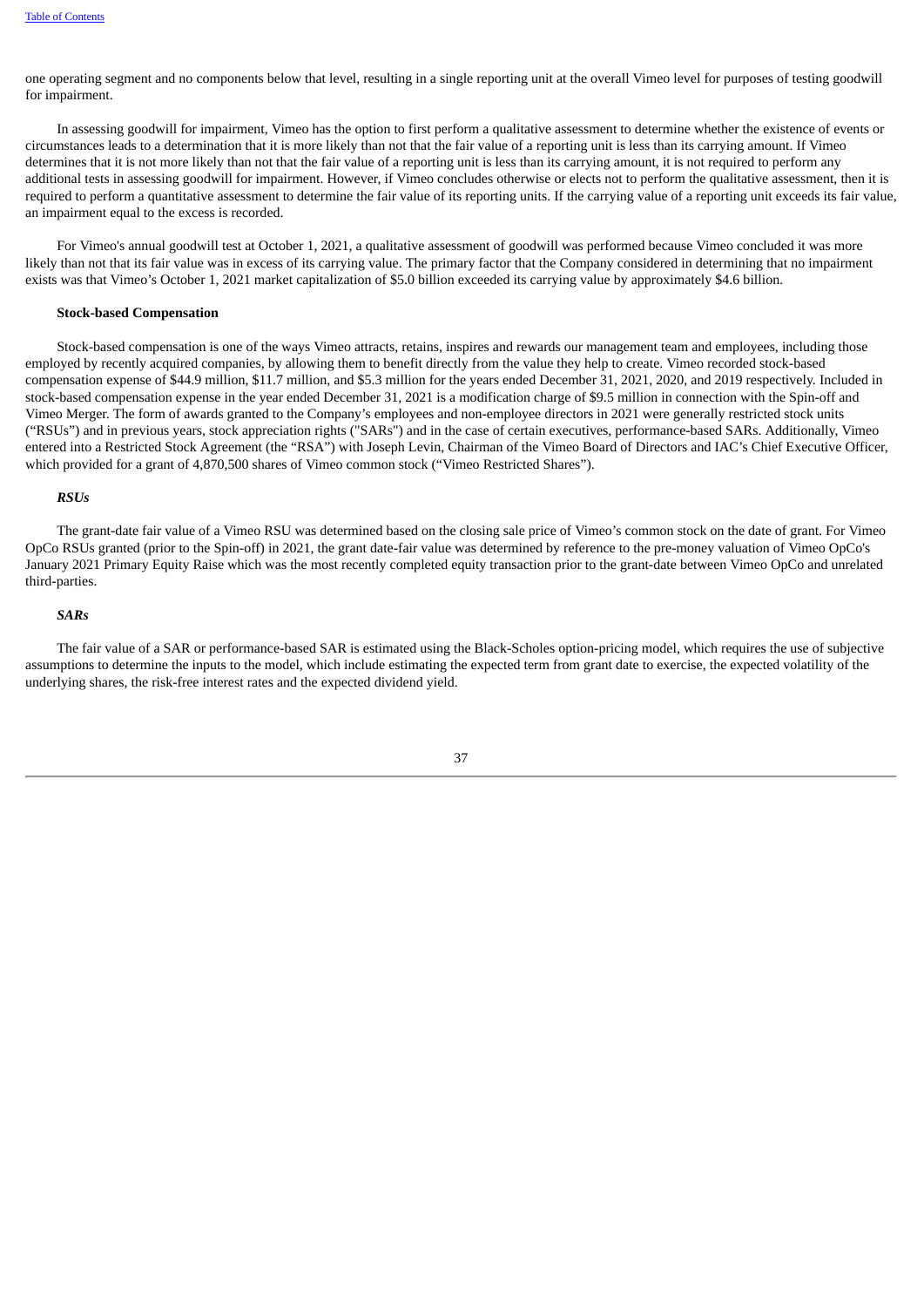### *Vimeo Restricted Shares*

The terms of the RSA were determined pursuant to the existing requirements of Mr. Levin's restricted stock agreement with IAC ("IAC RSA") as in effect prior to the Spin-off. The Vimeo Restricted Shares cliff vest on November 5, 2030, based on the satisfaction of certain Vimeo stock price targets and Mr. Levin's continuous service as a Vimeo director through the vesting date. The number of Vimeo Restricted Shares subject to the RSA is the result of the 3,000,000 shares of IAC Restricted common stock, subject to the IAC RSA, multiplied by the Spin-off Exchange Ratio.

The Vimeo Restricted Shares contain both a service and market condition and the fair value was determined using a lattice model that incorporated a Monte Carlo simulation of Vimeo's stock price and IAC's stock price. The attribution of the estimated fair values of the awards (the sum of the grant date fair value of the original IAC award, plus any incremental value as a result of the modification of original IAC award) between IAC and Vimeo, was determined on a proportional basis as a function of the estimated fair value of each respective award as of the date of the Spin-off. The amount allocated to Vimeo was \$87.3 million and is expected to be recognized over the remaining requisite service period through November 2030 subject to Mr. Levin's continuous service as a Vimeo director.

### **Recoverability and Estimated Useful Lives of Long-Lived Assets**

Vimeo reviews the carrying value of all long-lived assets, comprising right-of-use assets ("ROU assets"), leasehold improvements and equipment, and intangible assets with definite lives, for impairment whenever events or changes in circumstances indicate that the carrying value of an asset may not be recoverable. The carrying value of a long-lived asset is not recoverable if it exceeds the sum of the undiscounted cash flows expected to result from the use and eventual disposition of the asset. If the carrying value is deemed not to be recoverable, an impairment loss is recorded equal to the amount by which the carrying value of the long-lived asset exceeds its fair value. In addition, Vimeo reviews the useful lives of its long-lived assets whenever events or changes in circumstances indicate that these lives may be changed. The carrying value of these long-lived assets is \$27.4 million and \$15.8 million at December 31, 2021 and 2020, respectively.

#### **Income Taxes**

Vimeo regularly assesses the realizability of deferred tax assets considering all available evidence including, to the extent applicable, the nature, frequency and severity of prior cumulative losses, forecasts of future taxable income, tax filing status, the duration of statutory carryforward periods, available tax planning and historical experience. As of December 31, 2021 and 2020, Vimeo is in a three-year cumulative loss position and has recorded a full valuation allowance against its net deferred tax assets of \$52.0 million and \$51.7 million, respectively.

Vimeo evaluates and accounts for uncertain tax positions using a two-step approach. Recognition (step one) occurs when Vimeo concludes that a tax position, based solely on its technical merits, is more-likely-than-not to be sustainable upon examination. Measurement (step two) determines the amount of benefit that is greater than 50% likely to be realized upon ultimate settlement with a taxing authority that has full knowledge of all relevant information. De-recognition of a tax position that was previously recognized would occur when Vimeo subsequently determines that a tax position no longer meets the more-likely-than-not threshold of being sustained. This measurement step is inherently difficult and requires subjective estimations of such amounts to determine the probability of various possible outcomes. At December 31, 2021 and 2020, Vimeo has unrecognized tax benefits of \$2.5 million and \$1.9 million, respectively. Vimeo considers many factors when evaluating and estimating its tax positions and unrecognized tax benefits, which may require periodic adjustment and which may not accurately anticipate actual outcomes. Although management currently believes changes to unrecognized tax benefits from period to period and differences between amounts paid, if any, upon resolution of issues raised in audits and amounts previously provided will not have a material impact on the liquidity, results of operations, or financial condition of Vimeo, these matters are subject to inherent uncertainties and management's view of these matters may change in the future.

### **Recent Accounting Pronouncements**

For a discussion of recent accounting pronouncements, see "Note [2—Summary](#page-51-0) of Significant Accounting Policies" to the consolidated financial statements included in Item [8—Consolidated](#page-42-0) Financial Statements and Supplementary Data.

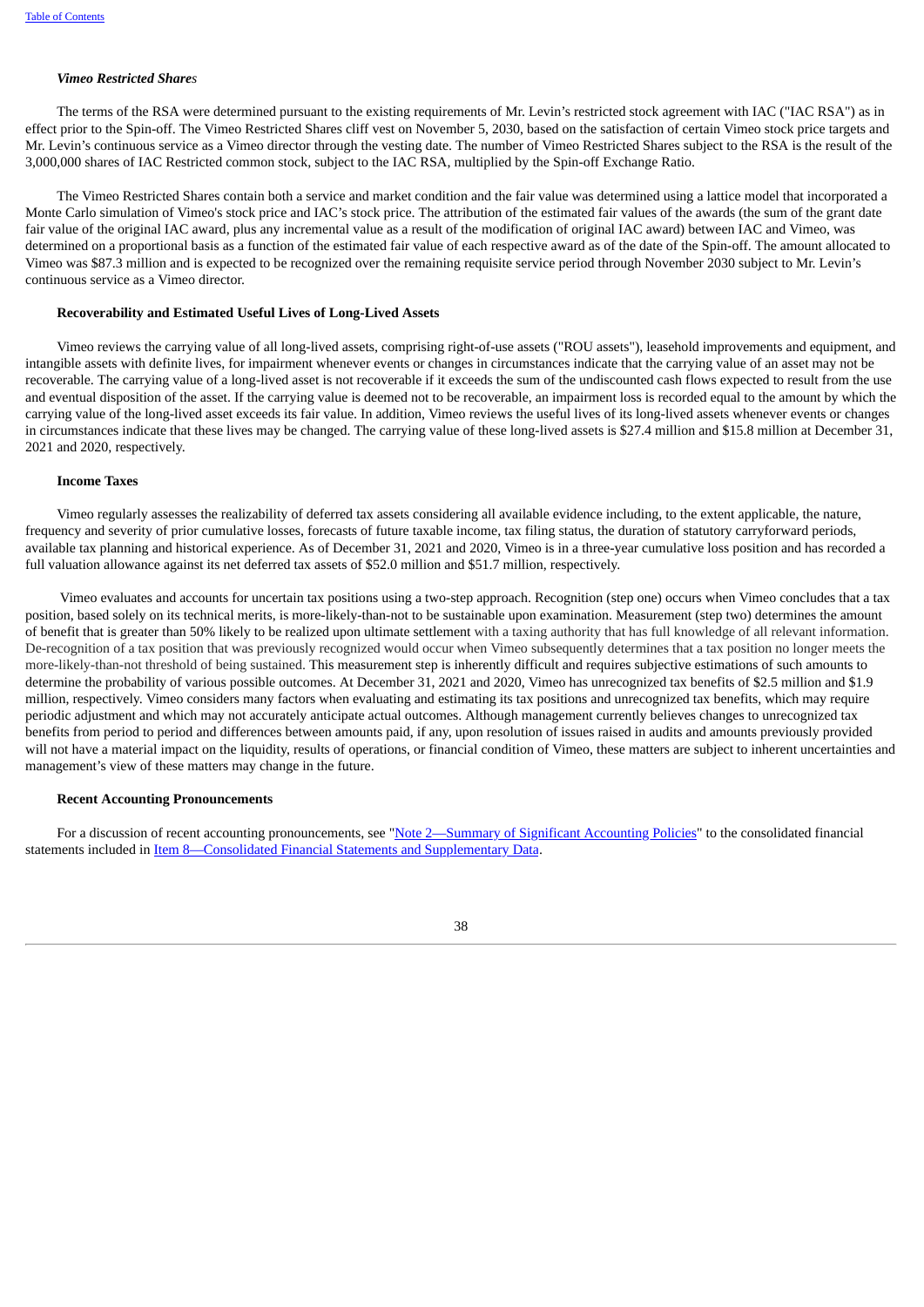### **Item 7A. Quantitative and Qualitative Disclosures About Market Risk**

### *Foreign Currency Exchange*

International revenue, which is based upon the location of the customer, accounted for 50%, 51%, and 49% of Vimeo's total revenue for the years ended December 31, 2021, 2020, and 2019, respectively. Vimeo's self-serve subscription plans are generally priced in local currency for international customers and Vimeo's sales-assisted subscription plans (formerly referred to as "enterprise subscription plans") are generally priced in U.S. dollars for international customers. Vimeo's investments in foreign subsidiaries that transact business in a functional currency other than the U.S. dollar are not material and, therefore, translation gains and losses are not material.

<span id="page-42-0"></span>In addition, foreign currency exchange gains or losses historically have not been material to Vimeo. Vimeo recorded foreign exchange losses of less than \$0.1 million, \$0.7 million, and \$0.2 million for the years ended December 31, 2021, 2020, and 2019 respectively.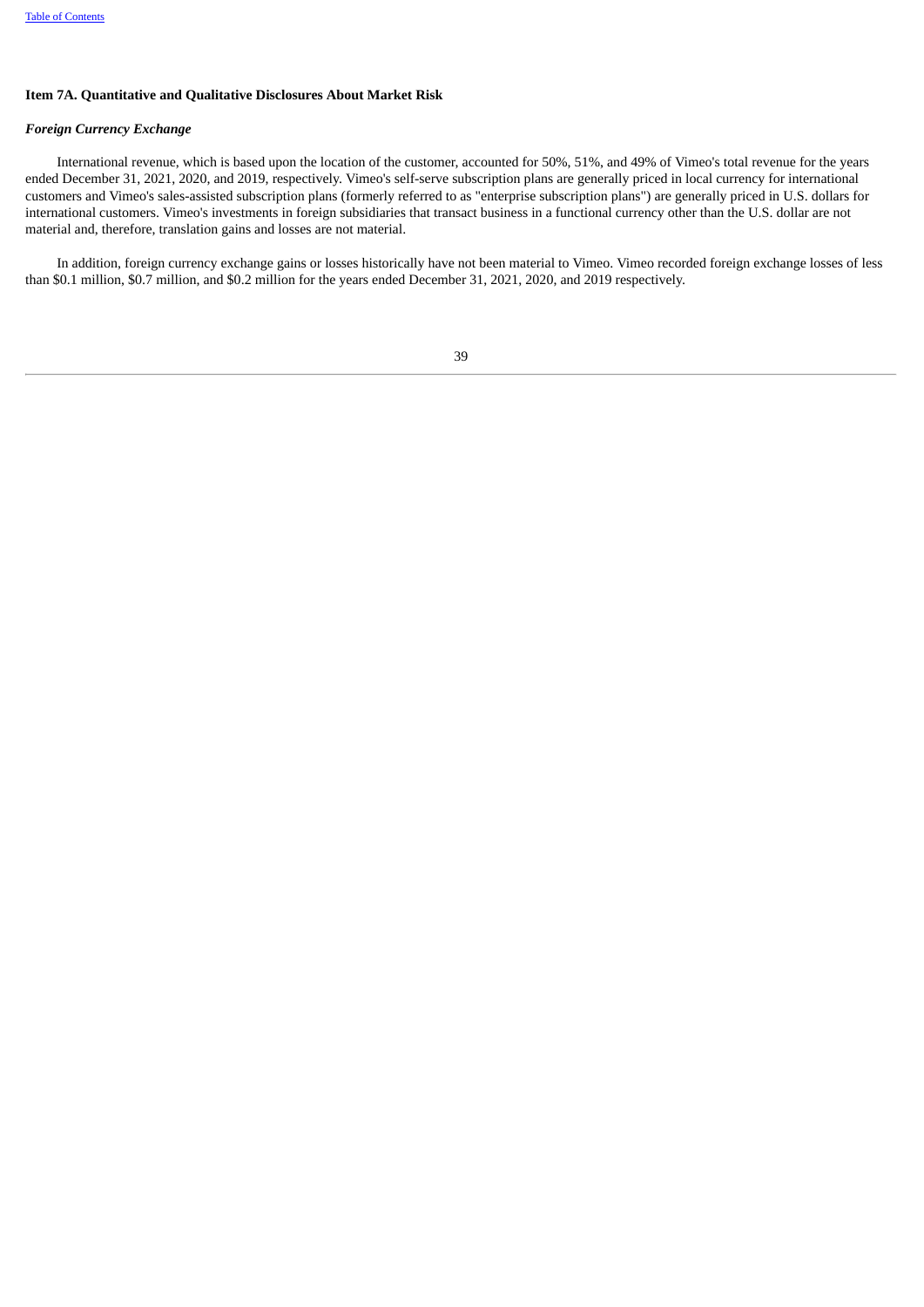### **Item 8. Consolidated Financial Statements and Supplementary Data**

### **Report of Independent Registered Public Accounting Firm**

To the Shareholders and the Board of Directors of Vimeo, Inc.

### **Opinion on the Financial Statements**

We have audited the accompanying consolidated balance sheets of Vimeo, Inc. and subsidiaries (the "Company") as of December 31, 2021 and 2020, the related consolidated statements of operations, comprehensive operations, shareholders' equity and cash flows for each of the three years in the period ended December 31, 2021, and the related notes and the financial statement schedule (collectively referred to as the "consolidated financial statements"). In our opinion, the consolidated financial statements present fairly, in all material respects, the financial position of the Company at December 31, 2021 and 2020, and the results of its operations and its cash flows for each of the three years in the period ended December 31, 2021, in conformity with U.S. generally accepted accounting principles.

### **Basis for Opinion**

These financial statements are the responsibility of the Company's management. Our responsibility is to express an opinion on the Company's financial statements based on our audits. We are a public accounting firm registered with the Public Company Accounting Oversight Board (U.S.) ("PCAOB") and are required to be independent with respect to the Company in accordance with the U.S. federal securities laws and the applicable rules and regulations of the Securities and Exchange Commission and the PCAOB.

We conducted our audits in accordance with the standards of the PCAOB. Those standards require that we plan and perform the audit to obtain reasonable assurance about whether the financial statements are free of material misstatement, whether due to error or fraud. The Company is not required to have, nor were we engaged to perform, an audit of its internal control over financial reporting. As part of our audits we are required to obtain an understanding of internal control over financial reporting but not for the purpose of expressing an opinion on the effectiveness of the Company's internal control over financial reporting. Accordingly, we express no such opinion.

Our audits included performing procedures to assess the risks of material misstatement of the financial statements, whether due to error or fraud, and performing procedures that respond to those risks. Such procedures included examining, on a test basis, evidence regarding the amounts and disclosures in the financial statements. Our audits also included evaluating the accounting principles used and significant estimates made by management, as well as evaluating the overall presentation of the financial statements. We believe that our audits provide a reasonable basis for our opinion.

/s/ Ernst & Young LLP

We have served as the Company's auditor since 2020.

New York, New York March 1, 2022

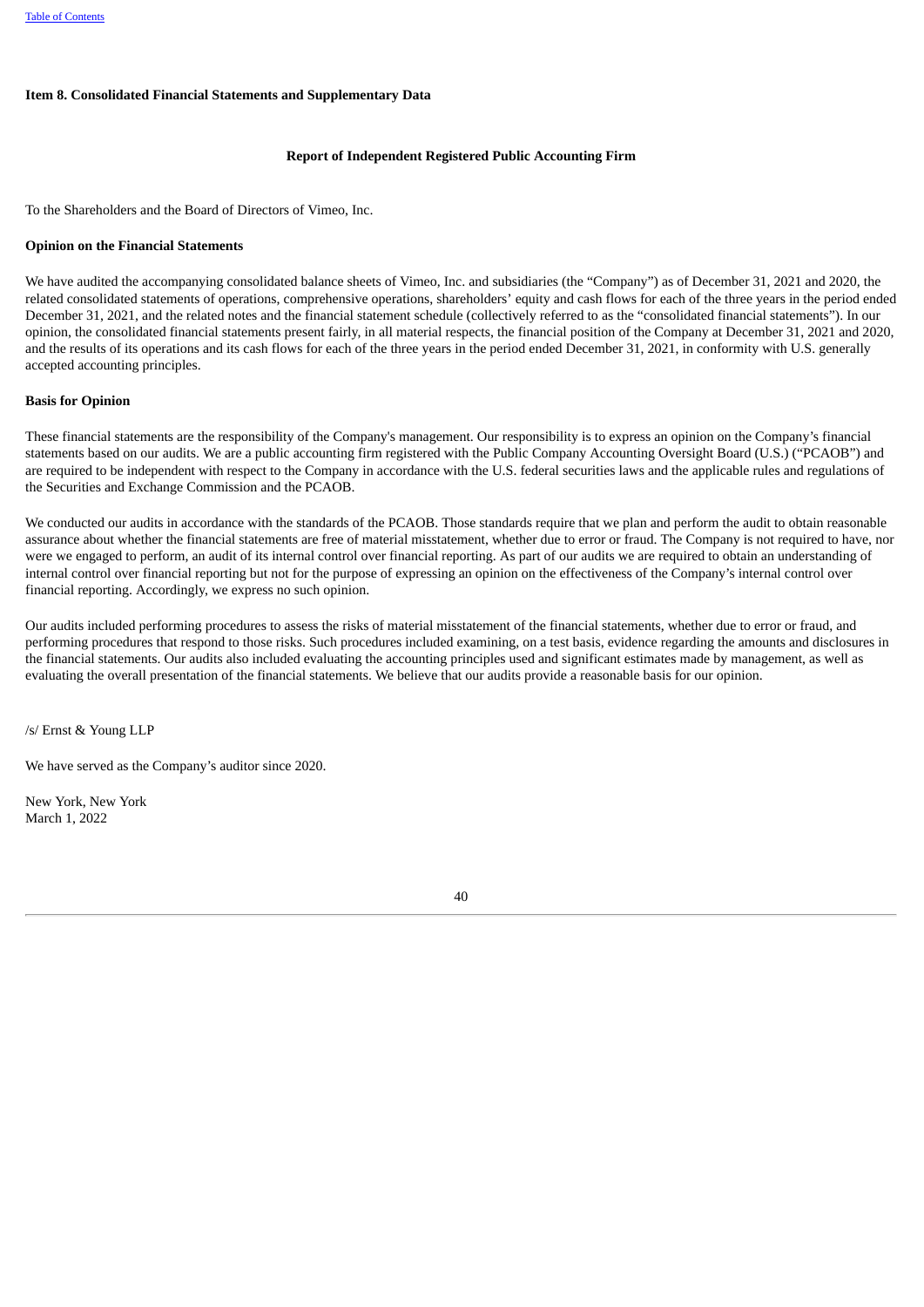# **CONSOLIDATED BALANCE SHEET**

| <b>ASSETS</b><br>Cash and cash equivalents<br>Accounts receivable, net of allowance of \$1,324 and \$476 at December 31, 2021 and December 31, 2020,<br>respectively | \$           | 2021<br>(In thousands, except par value amounts)<br>321,900<br>29,451 | - \$ | 2020      |
|----------------------------------------------------------------------------------------------------------------------------------------------------------------------|--------------|-----------------------------------------------------------------------|------|-----------|
|                                                                                                                                                                      |              |                                                                       |      |           |
|                                                                                                                                                                      |              |                                                                       |      |           |
|                                                                                                                                                                      |              |                                                                       |      |           |
|                                                                                                                                                                      |              |                                                                       |      | 110,011   |
|                                                                                                                                                                      |              |                                                                       |      | 12,785    |
| Prepaid expenses and other current assets                                                                                                                            |              | 18.811                                                                |      | 7,932     |
| Total current assets                                                                                                                                                 |              | 370.162                                                               |      | 130,728   |
|                                                                                                                                                                      |              |                                                                       |      |           |
| Leasehold improvements and equipment, net                                                                                                                            |              | 2,868                                                                 |      | 3,321     |
| Goodwill                                                                                                                                                             |              | 242,586                                                               |      | 219,337   |
| Intangible assets with definite lives, net                                                                                                                           |              | 11,008                                                                |      | 10,854    |
| Other non-current assets                                                                                                                                             |              | 22,737                                                                |      | 6,839     |
| <b>TOTAL ASSETS</b>                                                                                                                                                  | \$           | 649,361                                                               | \$   | 371,079   |
|                                                                                                                                                                      |              |                                                                       |      |           |
| <b>LIABILITIES AND SHAREHOLDERS' EQUITY</b><br><b>LIABILITIES:</b>                                                                                                   |              |                                                                       |      |           |
| Accounts payable, trade                                                                                                                                              | $\mathbb{S}$ | 17.501                                                                | -S   | 3,324     |
| Promissory notes due on demand—related party                                                                                                                         |              |                                                                       |      | 44,565    |
| Deferred revenue                                                                                                                                                     |              | 173,167                                                               |      | 137,436   |
| Accrued expenses and other current liabilities                                                                                                                       |              | 67,385                                                                |      | 47,432    |
| Total current liabilities                                                                                                                                            |              | 258,053                                                               |      | 232,757   |
|                                                                                                                                                                      |              |                                                                       |      |           |
| Long-term debt—related party                                                                                                                                         |              |                                                                       |      | 50,000    |
| Other long-term liabilities                                                                                                                                          |              | 20,713                                                                |      | 3,242     |
|                                                                                                                                                                      |              |                                                                       |      |           |
| Commitments and contingencies                                                                                                                                        |              |                                                                       |      |           |
|                                                                                                                                                                      |              |                                                                       |      |           |
| <b>SHAREHOLDERS' EQUITY:</b>                                                                                                                                         |              |                                                                       |      |           |
| Common stock, \$0.01 par value; 1,600,000 shares authorized; 156,708 shares issued and outstanding at<br>December 31, 2021                                           |              | 1.567                                                                 |      |           |
| Class B common stock, \$0.01 par value; 400,000 shares authorized; 9,399 shares issued and outstanding at<br>December 31, 2021                                       |              | 94                                                                    |      |           |
| Class A Voting common stock of Vimeo OpCo, \$0.01 par value; 150,000 shares authorized; 83,656 shares<br>issued and outstanding at December 31, 2020                 |              |                                                                       |      | 837       |
| Class B Non-Voting common stock of Vimeo OpCo, \$0.01 par value; 150,000 shares authorized; 66,285<br>shares issued and outstanding at December 31, 2020             |              |                                                                       |      | 663       |
| Preferred stock \$0.01 par value; 100,000 and 50,000 shares authorized, no shares issued and outstanding at<br>December 31, 2021 and December 31, 2020, respectively |              |                                                                       |      |           |
| Additional paid-in-capital                                                                                                                                           |              | 704.796                                                               |      | 366,676   |
| Accumulated deficit                                                                                                                                                  |              | (335,776)                                                             |      | (283,009) |
| Accumulated other comprehensive loss                                                                                                                                 |              | (86)                                                                  |      | (87)      |
| Total shareholders' equity                                                                                                                                           |              | 370,595                                                               |      | 85,080    |
| TOTAL LIABILITIES AND SHAREHOLDERS' EQUITY                                                                                                                           | \$           | 649,361                                                               | \$   | 371,079   |

The accompanying **Notes to [Consolidated](#page-49-0) Financial Statemen[ts](#page-49-0)** are an integral part of these statements.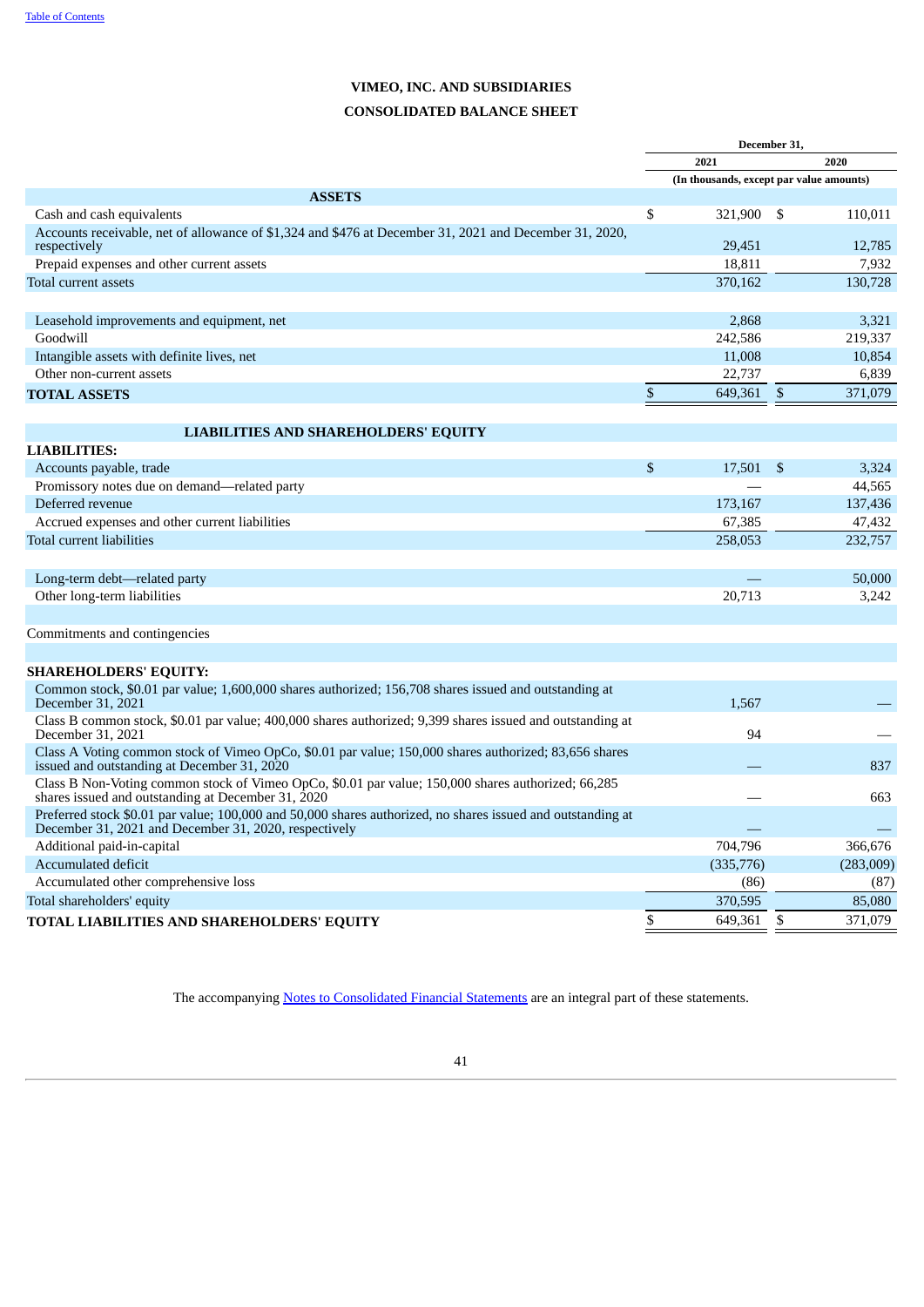# **CONSOLIDATED STATEMENT OF OPERATIONS**

|                                                                    |               |             |                | <b>Years Ended December 31,</b>       |                    |           |
|--------------------------------------------------------------------|---------------|-------------|----------------|---------------------------------------|--------------------|-----------|
|                                                                    |               | 2021        |                | 2020                                  |                    | 2019      |
|                                                                    |               |             |                | (In thousands, except per share data) |                    |           |
| Revenue                                                            | <sup>\$</sup> | 391,678     | $\mathfrak{s}$ | 283,218 \$                            |                    | 196,015   |
| Cost of revenue (exclusive of depreciation shown separately below) |               | 102,537     |                | 89,077                                |                    | 77,665    |
| Gross profit                                                       |               | 289,141     |                | 194,141                               |                    | 118,350   |
| Operating expenses:                                                |               |             |                |                                       |                    |           |
| Research and development expense                                   |               | 105,586     |                | 64,238                                |                    | 46,946    |
| Sales and marketing expense                                        |               | 152,691     |                | 105,630                               |                    | 87,337    |
| General and administrative expense                                 |               | 85,111      |                | 49,846                                |                    | 34,189    |
| Depreciation                                                       |               | 923         |                | 460                                   |                    | 478       |
| Amortization of intangibles                                        |               | 5,846       |                | 14,744                                |                    | 9,653     |
| Total operating expenses                                           |               | 350,157     |                | 234,918                               |                    | 178,603   |
| <b>Operating loss</b>                                              |               | (61, 016)   |                | (40,777)                              |                    | (60, 253) |
| Interest expense                                                   |               | (438)       |                |                                       |                    |           |
| Interest expense-related party                                     |               | (726)       |                | (9, 116)                              |                    | (8,538)   |
| Other income (expense), net                                        |               | 10,241      |                | 93                                    |                    | (6, 441)  |
| Loss before income taxes                                           |               | (51, 939)   |                | (49,800)                              |                    | (75, 232) |
| Income tax provision                                               |               | (828)       |                | (828)                                 |                    | (345)     |
| <b>Net loss</b>                                                    | \$            | (52,767)    | $\mathfrak{S}$ | (50, 628)                             | \$                 | (75, 577) |
| <b>Per share information:</b>                                      |               |             |                |                                       |                    |           |
| Basic and diluted loss per share                                   | \$            | $(0.33)$ \$ |                | $(0.32)$ \$                           |                    | (0.47)    |
|                                                                    |               |             |                |                                       |                    |           |
| Dividends declared per share                                       | \$            |             | $\mathbb{S}$   | 0.22                                  | <b>S</b>           |           |
|                                                                    |               |             |                |                                       |                    |           |
| Stock-based compensation expense by function:                      |               |             |                |                                       |                    |           |
| Cost of revenue                                                    | \$            | 493         | $\mathfrak{S}$ | 73                                    | $\mathbf{\hat{S}}$ | 13        |
| Research and development expense                                   |               | 16,114      |                | 2,931                                 |                    | 1,439     |
| Sales and marketing expense                                        |               | 4,693       |                | 603                                   |                    | 543       |
| General and administrative expense                                 |               | 23,593      |                | 8,058                                 |                    | 3,296     |
| Total stock-based compensation expense                             | $\mathbb{S}$  | 44,893      | <b>S</b>       | 11,665                                | $\mathbf{s}$       | 5,291     |

The accompanying **Notes to [Consolidated](#page-49-0) Financial Statements** are an integral part of these statements.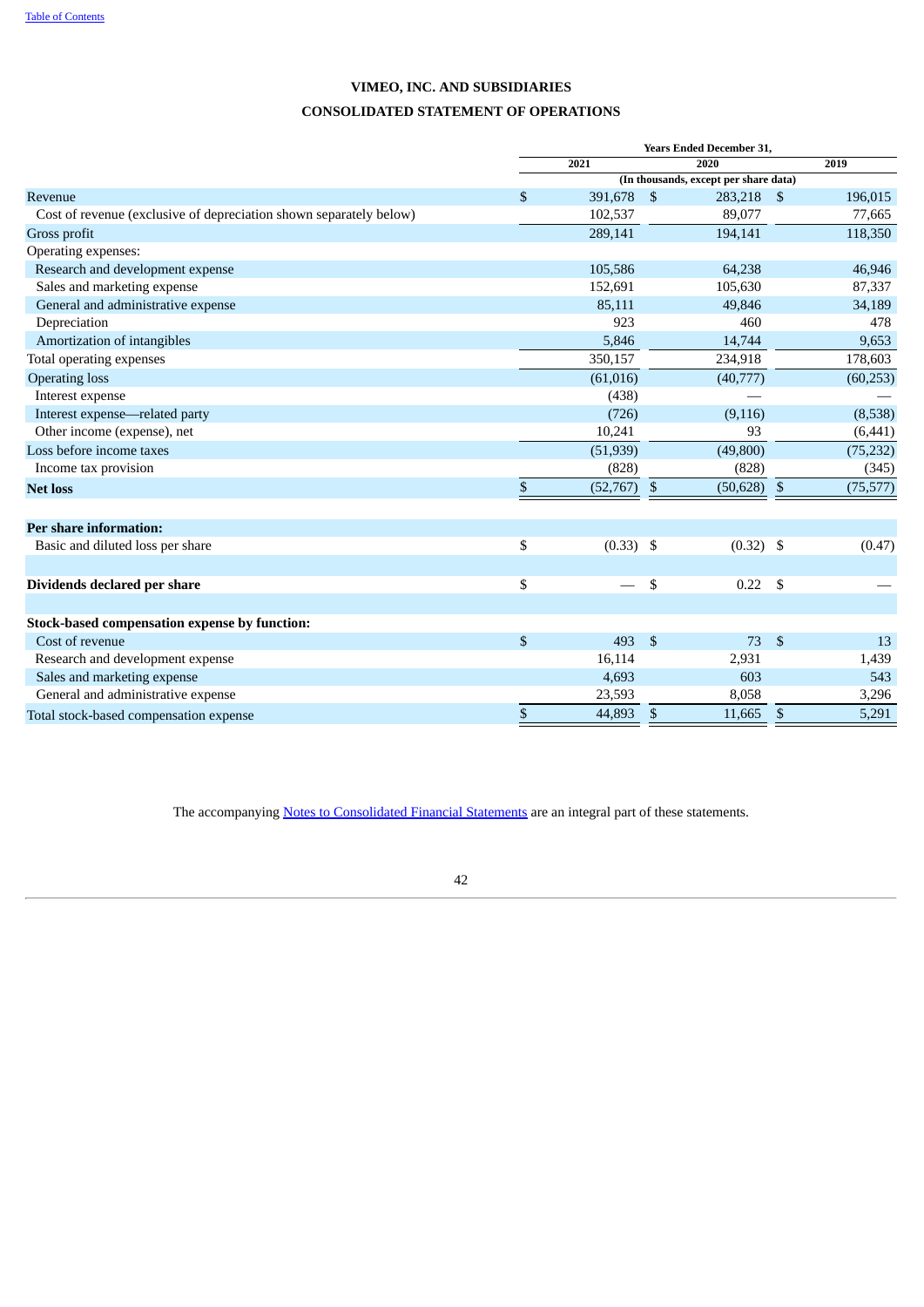# **CONSOLIDATED STATEMENT OF COMPREHENSIVE OPERATIONS**

|                                                    | <b>Years Ended December 31,</b> |      |                |  |           |  |  |  |  |
|----------------------------------------------------|---------------------------------|------|----------------|--|-----------|--|--|--|--|
|                                                    | 2021                            | 2020 |                |  | 2019      |  |  |  |  |
|                                                    |                                 |      | (In thousands) |  |           |  |  |  |  |
| Net loss                                           | $(52,767)$ \$                   |      | $(50,628)$ \$  |  | (75, 577) |  |  |  |  |
| Other comprehensive income (loss):                 |                                 |      |                |  |           |  |  |  |  |
| Change in foreign currency translation adjustments |                                 |      | 145            |  | (78)      |  |  |  |  |
| Total other comprehensive income (loss)            |                                 |      | 145            |  | (78)      |  |  |  |  |
| Comprehensive loss                                 | (52,766)                        |      | $(50, 483)$ \$ |  | (75, 655) |  |  |  |  |

The accompanying **Notes to [Consolidated](#page-49-0) Financial Statements** are an integral part of these statements.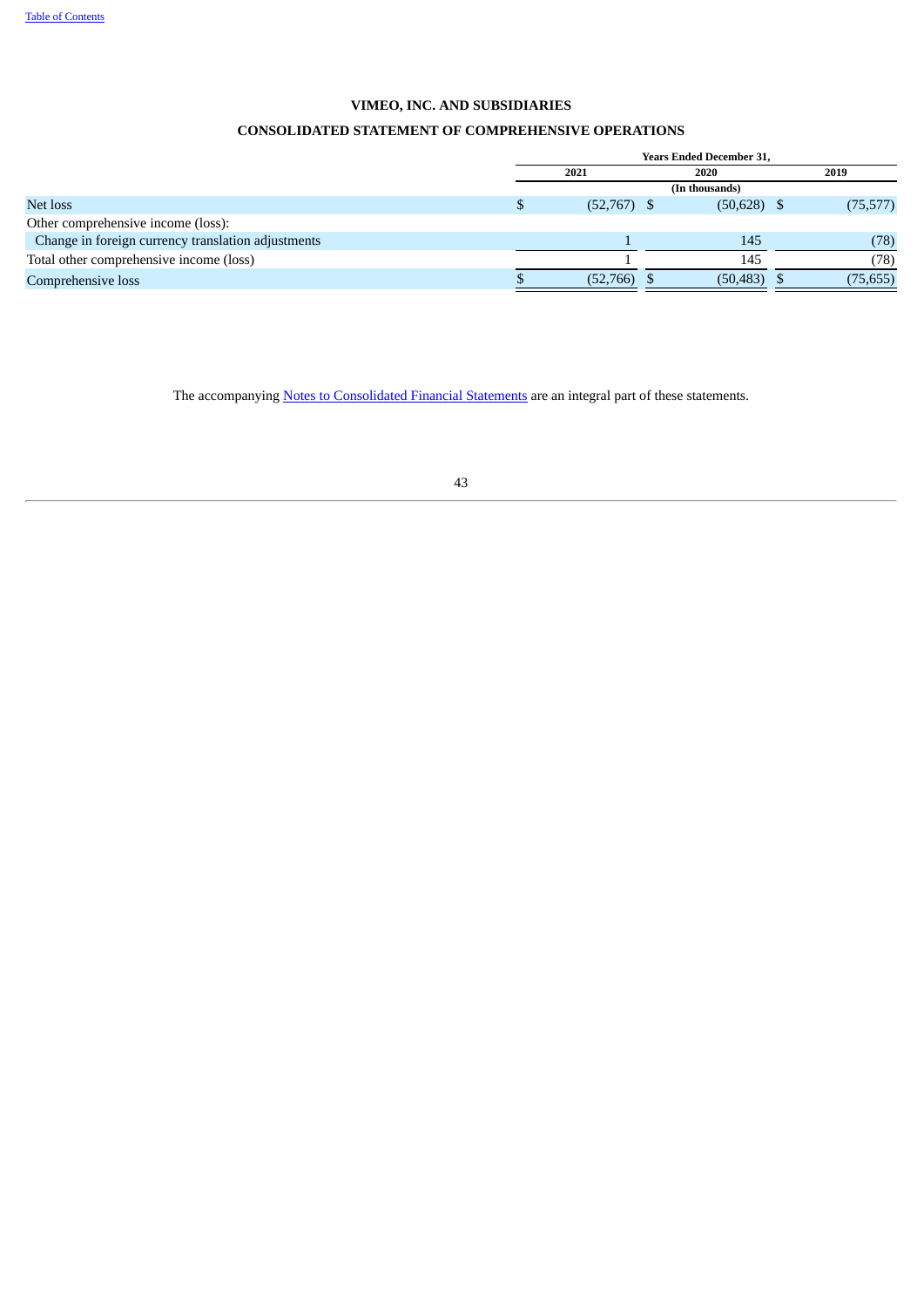## **CONSOLIDATED STATEMENT OF SHAREHOLDERS' EQUITY**

# **Year Ended December 31, 2021**

|                                         |       | Common stock, 0.01 par value | Class B common stock, \$0.01<br>par value |    | <b>Class A Voting common stock</b><br>of Vimeo OpCo, \$0.01 par<br>value |  | <b>Class B Non-Voting common</b><br>stock of Vimeo OpCo, \$0.01<br>par value |               |  |                | Additional    | <b>Accumulated</b> |                 | <b>Accumulated</b><br>Other<br>Comprehensive |                |              | <b>Total</b><br>Shareholders' |        |           |
|-----------------------------------------|-------|------------------------------|-------------------------------------------|----|--------------------------------------------------------------------------|--|------------------------------------------------------------------------------|---------------|--|----------------|---------------|--------------------|-----------------|----------------------------------------------|----------------|--------------|-------------------------------|--------|-----------|
|                                         |       | <b>Shares</b>                |                                           |    | <b>Shares</b>                                                            |  |                                                                              | <b>Shares</b> |  |                | <b>Shares</b> |                    | Paid-in-Capital | Deficit                                      |                | Loss         |                               | Equity |           |
|                                         |       |                              |                                           |    |                                                                          |  |                                                                              |               |  | (In thousands) |               |                    |                 |                                              |                |              |                               |        |           |
| <b>Balance at December 31, 2020</b>     |       | -                            |                                           |    |                                                                          |  | 837                                                                          | 83,656        |  | 663            | 66,285        | Эħ                 | 366,676         | Ъ.                                           | $(283,009)$ \$ |              | $(87)$ \$                     |        | 85,080    |
| Net loss                                |       |                              |                                           |    |                                                                          |  |                                                                              |               |  |                |               |                    |                 |                                              | (52, 767)      |              | -                             |        | (52, 767) |
| Other comprehensive income              |       |                              |                                           |    |                                                                          |  |                                                                              |               |  |                |               |                    |                 |                                              |                |              |                               |        |           |
| Stock-based compensation expense        |       |                              |                                           |    |                                                                          |  |                                                                              |               |  |                | _             |                    | 44,893          |                                              |                |              | --                            |        | 44,893    |
| Amounts related to settlement of equity |       |                              |                                           |    |                                                                          |  |                                                                              |               |  |                |               |                    |                 |                                              |                |              |                               |        |           |
| awards                                  | 18    | 1,856                        |                                           |    | _                                                                        |  |                                                                              | 133           |  | -              |               |                    | (6,896)         |                                              |                |              |                               |        | (6, 877)  |
| Issuance of common stock, net of fees   |       |                              |                                           |    |                                                                          |  | 90                                                                           | 9,000         |  |                | -             |                    | 299,660         |                                              |                |              | --                            |        | 299,750   |
| Exchange of shares related to Spin-off  | 1,500 | 149,981                      |                                           | 94 | 9,399                                                                    |  | (928)                                                                        | (92,789)      |  | (663)          | (66, 285)     |                    | (3)             |                                              |                |              |                               |        |           |
| <b>Restricted Stock Award</b>           | 49    | 4,871                        |                                           |    |                                                                          |  |                                                                              |               |  |                |               |                    | (49)            |                                              |                |              |                               |        |           |
| Other                                   |       |                              |                                           |    |                                                                          |  |                                                                              |               |  |                |               |                    | 515             |                                              |                |              |                               |        | 515       |
| Balance at December 31, 2021            | 1,567 | 156,708                      | - 55                                      | 94 | 9,399                                                                    |  |                                                                              | _             |  |                |               |                    | 704,796         | \$.                                          | (335,776)      | $\mathbf{s}$ | (86)                          |        | 370,595   |

The accompanying **Notes to [Consolidated](#page-49-0) Financial Statements** are an integral part of these statements.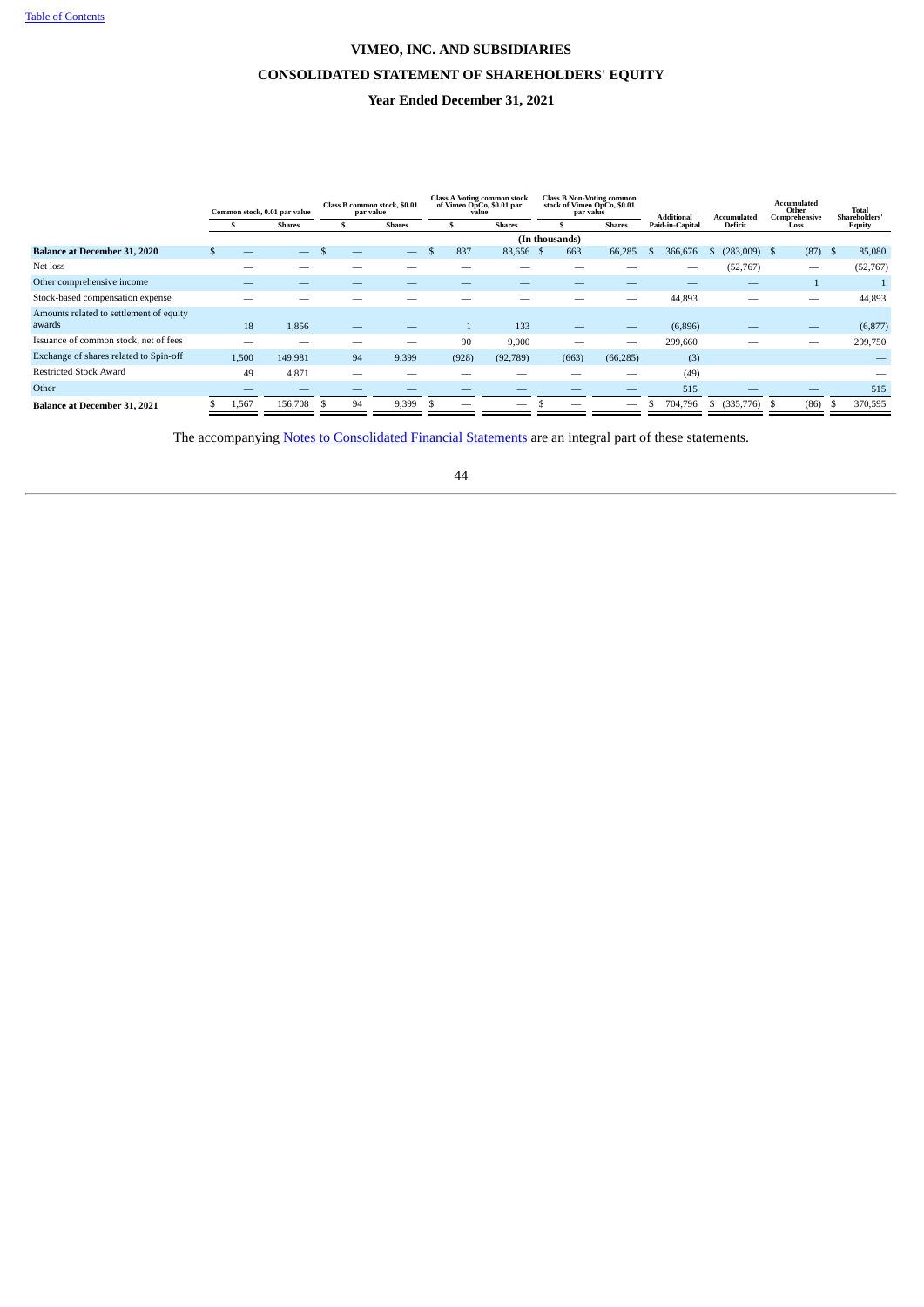# **CONSOLIDATED STATEMENT OF SHAREHOLDERS' EQUITY**

# **Years Ended December 31, 2020 and 2019**

|                                                                                                                            |     | OpCo, \$0.01 par value   | <b>Class A Voting common stock of Vimeo</b> |     |                          | <b>Class B Non-Voting common stock of</b><br>Vimeo OpCo, \$0.01 par value |      |                                      |    |                               |      |                                                      |      |                                                |
|----------------------------------------------------------------------------------------------------------------------------|-----|--------------------------|---------------------------------------------|-----|--------------------------|---------------------------------------------------------------------------|------|--------------------------------------|----|-------------------------------|------|------------------------------------------------------|------|------------------------------------------------|
|                                                                                                                            |     | \$                       | <b>Shares</b>                               |     | \$                       | <b>Shares</b>                                                             |      | <b>Additional Paid-in</b><br>Capital |    | <b>Accumulated</b><br>Deficit |      | <b>Accumulated</b><br>Other<br>Comprehensive<br>Loss |      | <b>Total</b><br>Shareholders'<br><b>Equity</b> |
|                                                                                                                            |     |                          |                                             |     |                          | (In thousands)                                                            |      |                                      |    |                               |      |                                                      |      |                                                |
| <b>Balance at December 31, 2018</b>                                                                                        | \$. | 635                      | 63,488                                      | -\$ | 528                      | 52,816                                                                    | - \$ | 48,855                               | -S | (125, 722)                    | - \$ | (154)                                                | - \$ | (75, 858)                                      |
| Net loss                                                                                                                   |     | $\overline{\phantom{a}}$ |                                             |     | $\overline{\phantom{a}}$ |                                                                           |      |                                      |    | (75, 577)                     |      |                                                      |      | (75, 577)                                      |
| Other comprehensive loss                                                                                                   |     |                          |                                             |     | _                        | -                                                                         |      |                                      |    |                               |      | (78)                                                 |      | (78)                                           |
| Stock-based compensation expense                                                                                           |     | -                        | -                                           |     | -                        | -                                                                         |      | 5,291                                |    |                               |      | $\overline{\phantom{a}}$                             |      | 5,291                                          |
| Amounts related to settlement of equity<br>awards                                                                          |     |                          | 50                                          |     |                          |                                                                           |      |                                      |    |                               |      |                                                      |      |                                                |
| Issuance of Vimeo OpCo common stock to<br>IAC/InterActiveCorp in connection with the funding<br>of the Magisto acquisition |     | 115                      | 11,462                                      |     | 132                      | 13,205                                                                    |      | 168,227                              |    |                               |      |                                                      |      | 168,474                                        |
| Other                                                                                                                      |     |                          |                                             |     |                          |                                                                           |      | 1,381                                |    |                               |      |                                                      |      | 1,381                                          |
| Balance as of December 31, 2019                                                                                            | \$. | 750                      | 75,000                                      | \$  | 660                      | 66,021                                                                    | \$   | 223,754                              | \$ | (201, 299)                    | - \$ | (232)                                                | -\$  | 23,633                                         |
| Net loss                                                                                                                   |     |                          |                                             |     | $\overline{\phantom{a}}$ |                                                                           |      |                                      |    | (50, 628)                     |      |                                                      |      | (50, 628)                                      |
| Other comprehensive income                                                                                                 |     |                          |                                             |     |                          |                                                                           |      |                                      |    |                               |      | 145                                                  |      | 145                                            |
| Stock-based compensation expense                                                                                           |     |                          |                                             |     |                          | $\overline{\phantom{a}}$                                                  |      | 11,665                               |    |                               |      |                                                      |      | 11,665                                         |
| Amounts related to settlement of equity<br>awards                                                                          |     |                          |                                             |     | 3                        | 264                                                                       |      | (20, 962)                            |    |                               |      |                                                      |      | (20, 959)                                      |
| Issuance of common stock, net of fees                                                                                      |     | 87                       | 8,656                                       |     | $\overline{\phantom{a}}$ |                                                                           |      | 149,513                              |    |                               |      |                                                      |      | 149,600                                        |
| Dividends                                                                                                                  |     | -                        |                                             |     |                          | -                                                                         |      | -                                    |    | (31,082)                      |      |                                                      |      | (31,082)                                       |
| Other                                                                                                                      |     | -                        |                                             |     | -                        |                                                                           |      | 2,706                                |    |                               |      |                                                      |      | 2,706                                          |
| <b>Balance at December 31, 2020</b>                                                                                        |     | 837                      | 83,656                                      | \$  | 663                      | 66,285                                                                    | \$   | 366,676                              | \$ | $(283,009)$ \$                |      | (87)                                                 | -\$  | 85,080                                         |

The accompanying **Notes to [Consolidated](#page-49-0) Financial Statements** are an integral part of these statements.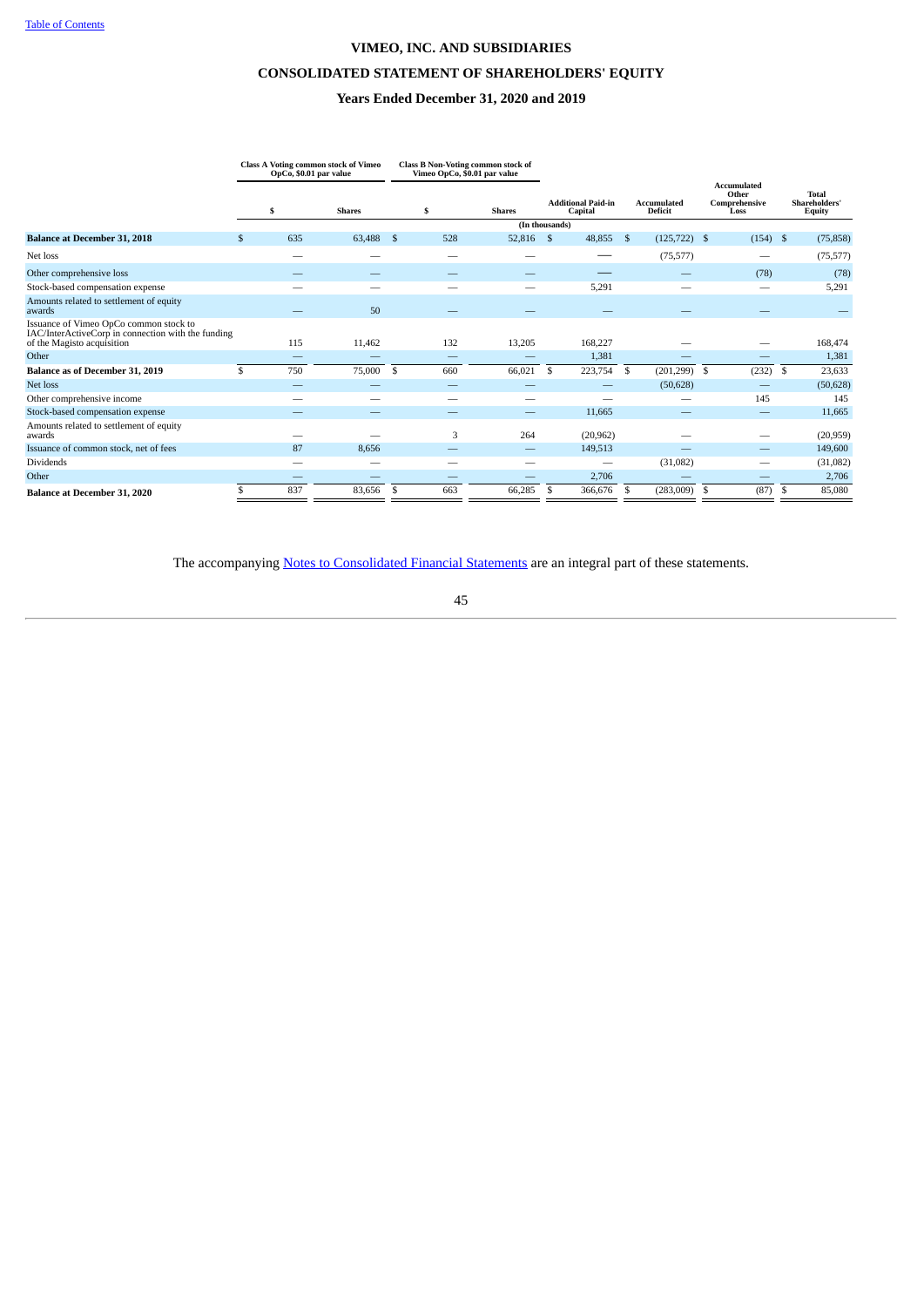# **VIMEO, INC. AND SUBSIDIARIES CONSOLIDATED STATEMENT OF CASH FLOWS**

|                                                                                                                         |              |               |               | <b>Years Ended December 31,</b> |              |            |  |  |
|-------------------------------------------------------------------------------------------------------------------------|--------------|---------------|---------------|---------------------------------|--------------|------------|--|--|
|                                                                                                                         | 2021         |               | 2020          |                                 |              | 2019       |  |  |
|                                                                                                                         |              |               |               | (In thousands)                  |              |            |  |  |
| <b>Cash flows from operating activities:</b>                                                                            |              |               |               |                                 |              |            |  |  |
| <b>Net loss</b>                                                                                                         | \$           | $(52,767)$ \$ |               | $(50,628)$ \$                   |              | (75, 577)  |  |  |
| Adjustments to reconcile net loss to net cash provided by (used in) operating activities:                               |              |               |               |                                 |              |            |  |  |
| Stock-based compensation expense                                                                                        |              | 44,893        |               | 11.665                          |              | 5,291      |  |  |
| Amortization of intangibles                                                                                             |              | 5,846         |               | 14,744                          |              | 9,653      |  |  |
| Depreciation                                                                                                            |              | 923           |               | 460                             |              | 478        |  |  |
| Provision for credit losses                                                                                             |              | 1,428         |               | 1,834                           |              | 1,245      |  |  |
| (Gain) loss on the sale of an asset                                                                                     |              | (10, 151)     |               | (288)                           |              | 6,237      |  |  |
| Other adjustments, net                                                                                                  |              | 542           |               | 3,681                           |              | 3,464      |  |  |
| Changes in assets and liabilities, net of effects of acquisitions and dispositions:                                     |              |               |               |                                 |              |            |  |  |
| Accounts receivable                                                                                                     |              | (19,204)      |               | (7, 413)                        |              | (1,465)    |  |  |
| Prepaid expenses and other assets                                                                                       |              | (6,400)       |               | (3,707)                         |              | (1,308)    |  |  |
| Accounts payable and other liabilities                                                                                  |              | 14,146        |               | (12,778)                        |              | 7,519      |  |  |
| Deferred revenue                                                                                                        |              | 36,698        |               | 56,291                          |              | 17,285     |  |  |
| Net cash provided by (used in) operating activities                                                                     |              | 15,954        |               | 13,861                          |              | (27, 178)  |  |  |
| <b>Cash flows from investing activities:</b>                                                                            |              |               |               |                                 |              |            |  |  |
| Acquisitions, net of cash acquired                                                                                      |              | (14, 241)     |               | 500                             |              | (168, 139) |  |  |
| Capital expenditures                                                                                                    |              | (445)         |               | (844)                           |              | (2,801)    |  |  |
| Proceeds from the sale of an asset                                                                                      |              | 7,862         |               | 288                             |              | 2,215      |  |  |
| Other, net                                                                                                              |              |               |               | 98                              |              | (3, 471)   |  |  |
| Net cash (used in) provided by investing activities                                                                     |              | (6, 824)      |               | 42                              |              | (172, 196) |  |  |
| <b>Cash flows from financing activities:</b>                                                                            |              |               |               |                                 |              |            |  |  |
| Proceeds from sale of common stock, net of fees                                                                         |              | 299,750       |               | 149,600                         |              |            |  |  |
| Principal payments on related-party debt                                                                                |              | (94, 565)     |               | (35, 457)                       |              |            |  |  |
| Proceeds from issuance of related-party debt                                                                            |              |               |               | 32,563                          |              | 32.249     |  |  |
| Deferred financing costs                                                                                                |              | (1,440)       |               |                                 |              |            |  |  |
| Dividends                                                                                                               |              |               |               | (31,079)                        |              |            |  |  |
| Withholding taxes paid related to equity awards                                                                         |              | (4,051)       |               | (10, 125)                       |              | (266)      |  |  |
| Issuance of Vimeo OpCo common stock to IAC/InterActiveCorp in connection with the funding of the<br>Magisto acquisition |              |               |               |                                 |              | 168,474    |  |  |
| Proceeds from exercise of stock options                                                                                 |              | 3,364         |               |                                 |              |            |  |  |
| Reimbursement to IAC/InterActiveCorp for IAC common shares issued to settle Vimeo OpCo stock<br>appreciation rights     |              |               |               | (11, 634)                       |              |            |  |  |
| Net cash provided by financing activities                                                                               |              | 203,058       |               | 93,868                          |              | 200,457    |  |  |
| <b>Total cash provided</b>                                                                                              |              | 212,188       |               | 107,771                         |              | 1,083      |  |  |
| Effect of exchange rate changes on cash and cash equivalents and restricted cash                                        |              | 120           |               | 303                             |              | (128)      |  |  |
| Net increase in cash and cash equivalents and restricted cash                                                           |              | 212,308       |               | 108,074                         |              | 955        |  |  |
| Cash and cash equivalents and restricted cash at beginning of period                                                    |              | 110,037       |               | 1,963                           |              | 1,008      |  |  |
| Cash and cash equivalents and restricted cash at end of period                                                          | $\mathbb{S}$ | 322,345       | $\mathcal{S}$ | 110,037                         | $\mathbb{S}$ | 1,963      |  |  |

<span id="page-49-0"></span>The accompanying **Notes to [Consolidated](#page-49-0) Financial Statements** are an integral part of these statements.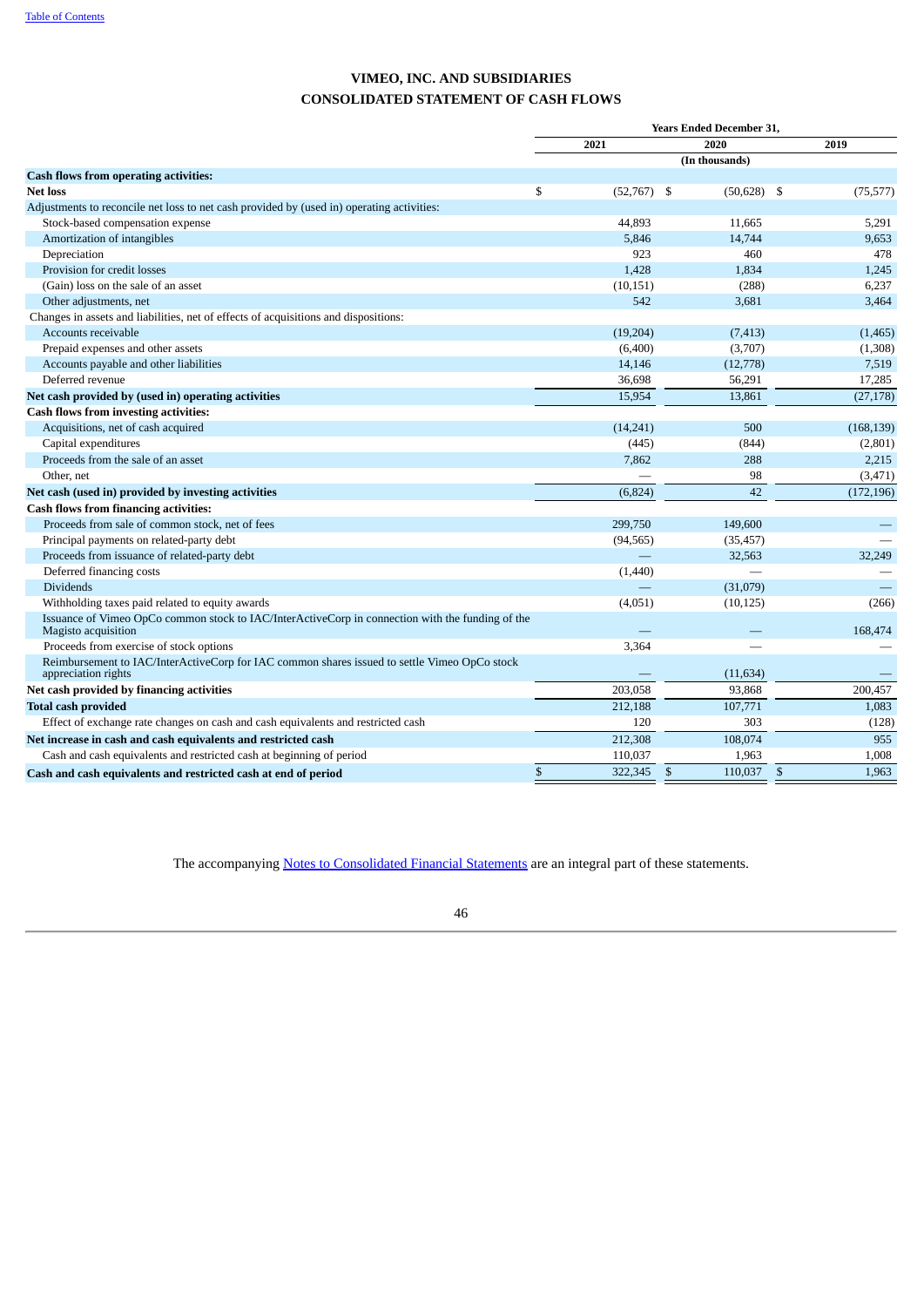### **NOTES TO CONSOLIDATED FINANCIAL STATEMENTS**

### <span id="page-50-0"></span>**NOTE 1—ORGANIZATION AND BASIS OF PRESENTATION**

#### **Description of Business**

Vimeo is the world's leading all-in-one video software solution, providing the full breadth of video tools through a software-as-a-service model. Vimeo's comprehensive and cloud-based tools empower its users to create, collaborate and communicate with video on a single, turnkey platform.

As used herein, "Vimeo," "we," "our" or "us" and similar terms in these consolidated financial statements refer to Vimeo, Inc. (formerly Vimeo Holdings, Inc.) and its subsidiaries (unless the context requires otherwise).

#### **Spin-off**

On May 25, 2021, Vimeo completed its separation from IAC/InterActiveCorp ("IAC") through a series of transactions (which we refer to as the "Spin-off") that resulted in the pre-transaction stockholders of IAC directly owning shares in both IAC and Vimeo, and in Vimeo becoming a separately traded public company.

The Spin-off was structured to include the following steps:

- Certain restructuring transactions, including, among other things, the transfer to Vimeo of IAC's equity interests in Vimeo.com, Inc. ("Vimeo OpCo," formerly known as Vimeo, Inc.), and the repayment by Vimeo OpCo of all outstanding intercompany debt owed to IAC and its subsidiaries (other than Vimeo OpCo's subsidiaries).
- Amending IAC's certificate of incorporation to provide for:
	- the reclassification of each share of IAC common stock, par value \$0.001 into (i) one share of IAC common stock, par value \$0.0001 and (ii) 1/100th of a share of IAC Series 1 mandatorily exchangeable preferred stock that was automatically exchanged for a number of shares of Vimeo common stock equal to an exchange ratio of 1.6235 (the "Spin-off Exchange Ratio," with holders receiving cash in lieu of any fractional shares of Vimeo common stock resulting, after aggregation, from the reclassification); and
	- the reclassification of each share of IAC Class B common stock, par value \$0.001 into (i) one share of IAC Class B common stock, par value \$0.0001 and (ii) 1/100th of a share of IAC Series 2 mandatorily exchangeable preferred stock that was automatically exchanged for a number of shares of Vimeo Class B common stock equal to the Spin-off Exchange Ratio (with holders receiving cash in lieu of any fractional shares of Vimeo Class B common stock resulting, after aggregation, from the reclassification).
	- The effectiveness of certain other amendments to IAC's certificate of incorporation.

Prior to the Spin-off, IAC indirectly owned approximately 88% of Vimeo OpCo's outstanding shares, with the remaining Vimeo OpCo shares held by third parties. In connection with the Spin-off, the Vimeo OpCo shareholders agreement required IAC to cause the conversion of the Vimeo OpCo shares held by such non-IAC Vimeo OpCo stockholders into Vimeo common stock, which we refer to as the "Vimeo minority exchange." The shareholders agreement also required that the non-IAC Vimeo OpCo stockholders be compensated (in the form of additional Vimeo equity) for dilution resulting from the issuance of Vimeo options in respect of vested IAC employee option awards that were adjusted in the Spin-off. Each such Vimeo OpCo shareholder was compensated for their ratable portion of 50% of the intrinsic value of the Vimeo options so issued, measured at the time of the Spin-off. The Vimeo Merger, as defined below, was completed pre-market on May 25, 2021 and satisfied these obligations.

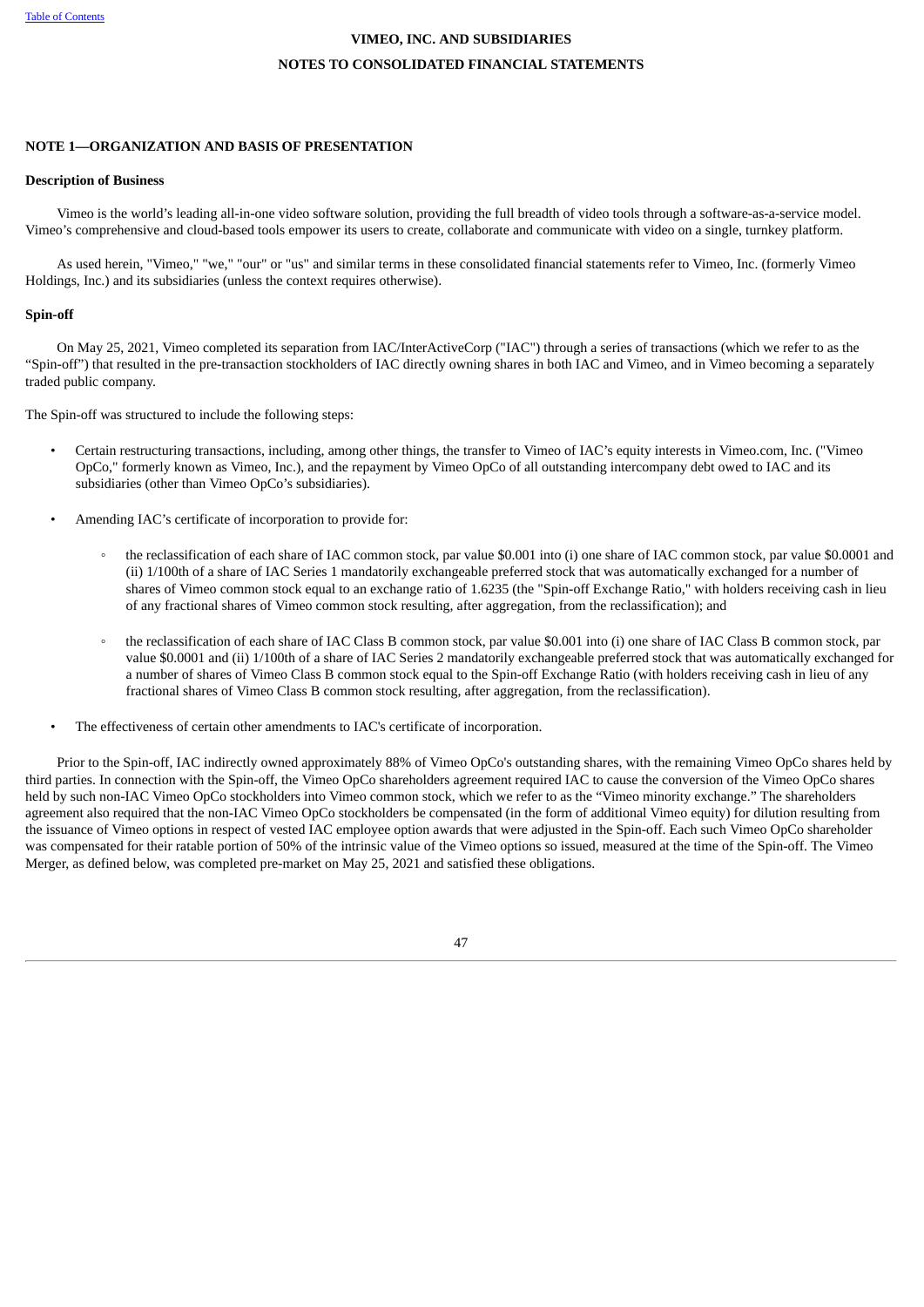On the terms and subject to the conditions of the Agreement and Plan of Merger, as amended and restated on March 12, 2021 (the "Vimeo Merger Agreement"), following the Spin-off on May 25, 2021, Stream Merger Sub, Inc., a Delaware corporation and a wholly owned subsidiary of Vimeo ("Merger Sub") merged with and into Vimeo OpCo, with Vimeo OpCo surviving as a wholly-owned subsidiary of Vimeo (the "Vimeo Merger"). Each share of Vimeo OpCo capital stock held prior to the Vimeo Merger by a non-IAC Vimeo OpCo stockholder was converted into 1.0143 ("Vimeo Merger Exchange Ratio") shares of Vimeo common stock (with holders receiving cash in lieu of any fractional shares of Vimeo common stock resulting, after aggregation, from the Vimeo Merger).

Additionally, each restricted stock unit ("RSU") corresponding to shares of Vimeo OpCo ("Vimeo OpCo RSU") was converted into an RSU corresponding to shares of Vimeo common stock ("Vimeo RSU"), with the number of shares covered by such Vimeo RSU equal to the number of shares covered by the Vimeo OpCo RSU times the Vimeo Merger Exchange Ratio. Each stock appreciation right ("SAR") corresponding to shares of Vimeo OpCo ("Vimeo OpCo SAR") was converted into a SAR corresponding to shares of Vimeo common stock ("Vimeo SAR"), with the number of shares covered by such Vimeo SAR equal to the number of shares covered by the Vimeo OpCo SAR times the Vimeo Merger Exchange Ratio and the per share exercise price of such Vimeo SAR equal to the per share exercise price of the Vimeo OpCo SAR divided by the Vimeo Merger Exchange Ratio.

### **Basis of Presentation and Consolidation**

The accompanying consolidated financial statements have been prepared in accordance with U.S. generally accepted accounting principles ("GAAP") and with the rules and regulations of the Securities and Exchange Commission ("SEC"). The accompanying consolidated financial statements include all the assets, liabilities, revenues, expenses and cash flows of entities in which Vimeo has a controlling interest ("subsidiaries"), and in the opinion of management, include all adjustments (consisting of normal recurring accruals) considered necessary for a fair presentation.

All intercompany balances and transactions between and among Vimeo and its subsidiaries have been eliminated. All related party balances between Vimeo and IAC and its subsidiaries, other than borrowings from and principal payments to certain IAC subsidiaries, are reflected in the accompanying consolidated balance sheet within "Accrued expenses and other current liabilities" and "Other long-term liabilities". Outstanding borrowings as of December 31, 2020, related to amounts evidenced by notes between Vimeo and certain IAC subsidiaries, are reflected in the accompanying consolidated balance sheet as "Promissory notes due on demand—related party" and "Long-term debt—related party."

All related party transactions between Vimeo and IAC and its subsidiaries, other than amounts related to the settlement of equity awards and borrowings from and principal payments to certain IAC subsidiaries, are reflected in the accompanying consolidated statement of cash flows as operating activities. Amounts related to the settlement of equity awards and borrowings from and principal payments to certain IAC subsidiaries, are reflected in the accompanying consolidated statement of cash flows as financing activities.

<span id="page-51-0"></span>Prior to the Spin-off, the consolidated financial statements of Vimeo OpCo and subsidiaries were prepared on a standalone basis and were derived from the historical accounting records of Vimeo OpCo and IAC. The accompanying consolidated financial statements reflect the historical financial position, results of operations and cash flows of Vimeo and its subsidiaries since their respective dates of acquisition by Vimeo and the allocation to Vimeo of certain IAC corporate expenses relating to Vimeo based on the historical accounting records of IAC. The allocation of certain IAC corporate expenses is reflected in the accompanying consolidated balance sheet within "Additional paid-in-capital." Additionally, income taxes were computed for Vimeo on an as if standalone, separate tax return basis and payments to and refunds from IAC for Vimeo's share of IAC's consolidated state tax return liabilities have been reflected within cash flows from operating activities in the accompanying consolidated statement of cash flows. In management's opinion, the assumptions underlying the historical consolidated financial statements of Vimeo, including the basis on which the expenses have been allocated from IAC, are reasonable. However, these allocations may not reflect the expenses that Vimeo would have incurred as an independent, standalone company for the periods presented.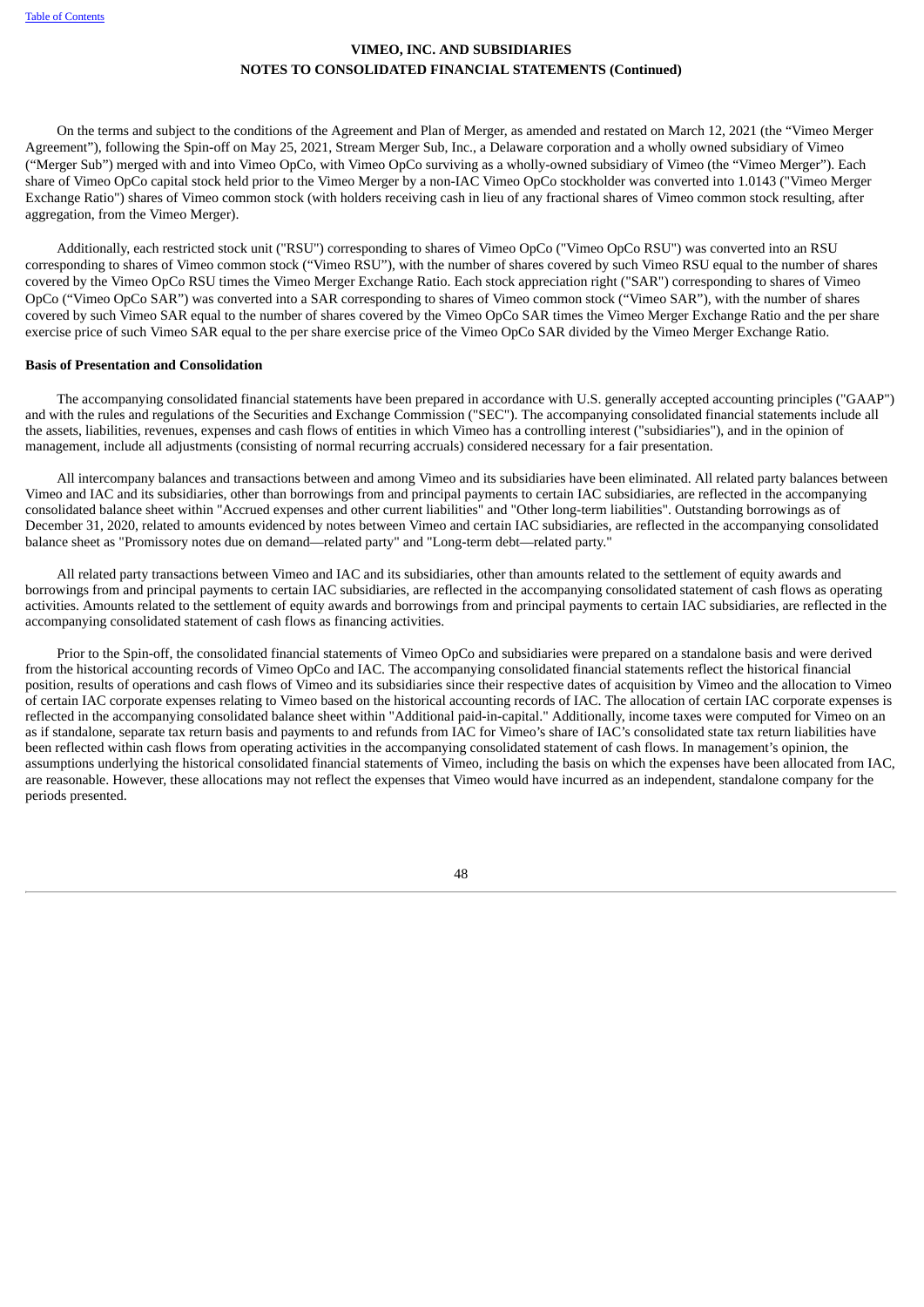### **NOTE 2—SUMMARY OF SIGNIFICANT ACCOUNTING POLICIES**

#### **Accounting Estimates**

Management of Vimeo is required to make certain estimates, judgments and assumptions during the preparation of its consolidated financial statements in accordance with GAAP that affect the amounts reported in the consolidated financial statements and footnotes thereto. Actual results could differ from these estimates.

Significant estimates and judgments inherent in the preparation of the consolidated financial statements include those related to: the carrying value of accounts receivable, including the determination of the allowance for credit losses; the determination of the estimated customer relationship period for certain costs to obtain a contract with a customer; the carrying value of right-of-use assets ("ROU assets"); the useful lives and recoverability of intangible assets with definite lives; the recoverability of goodwill; contingencies; unrecognized tax benefits; the valuation allowance for deferred income tax assets; and the fair value of and forfeiture rates for stock-based awards, among others. Vimeo bases its estimates, judgments and assumptions on historical experience, its forecasts and budgets and other factors that Vimeo considers relevant.

#### **Revenue Recognition**

Vimeo's revenue is derived primarily from SaaS subscription fees paid by customers for self-serve and sales-assisted subscription plans (formerly referred to as "enterprise subscription plans"). Revenue, in the amount that reflects the consideration Vimeo expects to be entitled to, is recognized on a straight-line basis over the contractual term of the arrangement beginning on the date that the service is made available to the customer. Subscription periods generally range from one month to three years with the most common being an annual subscription and are generally non-cancellable.

Vimeo's disaggregated revenue disclosures are presented in "Note [16—F](#page-75-0)inancial [Statement](#page-75-0) Details."

Vimeo accounts for a contract with a customer when it has approval and commitment from all parties, the rights of the parties and payment terms are identified, the contract has commercial substance and collectability of consideration is probable. Revenue is recognized when control of the promised services or goods is transferred to Vimeo's customers and in an amount that reflects the consideration Vimeo expects to be entitled to in exchange for those services or goods.

#### *Practical Expedients and Exemptions*

As permitted under the practical expedient available under Accounting Standards Update No. 2014-09, *Revenue from Contracts with Customers,* Vimeo does not disclose the value of unsatisfied performance obligations for (i) contracts with an original expected length of one year or less, (ii) contracts with variable consideration that is allocated entirely to unsatisfied performance obligations or to a wholly unsatisfied promise accounted for under the series guidance, and (iii) contracts for which Vimeo recognizes revenue at the amount which Vimeo has the right to invoice for services performed.

### *Transaction Price*

The objective of determining the transaction price is to estimate the amount of consideration Vimeo is due in exchange for its services or goods. Vimeo determines the total transaction price at contract inception and reassesses this estimate each reporting period.

Vimeo excludes from the measurement of transaction price all taxes assessed by governmental authorities that are both (i) imposed on and concurrent with a specific revenue-producing transaction and (ii) collected from customers. Accordingly, these taxes are not included as a component of revenue or cost of revenue.

For contracts that have an original duration of one year or less, Vimeo does not consider the time value of money applicable to such contracts.

### *Arrangements with Multiple Performance Obligations*

Vimeo's contracts with customers may include multiple performance obligations. For such arrangements, Vimeo allocates revenue to each performance obligation based on its relative standalone selling price. Vimeo generally determines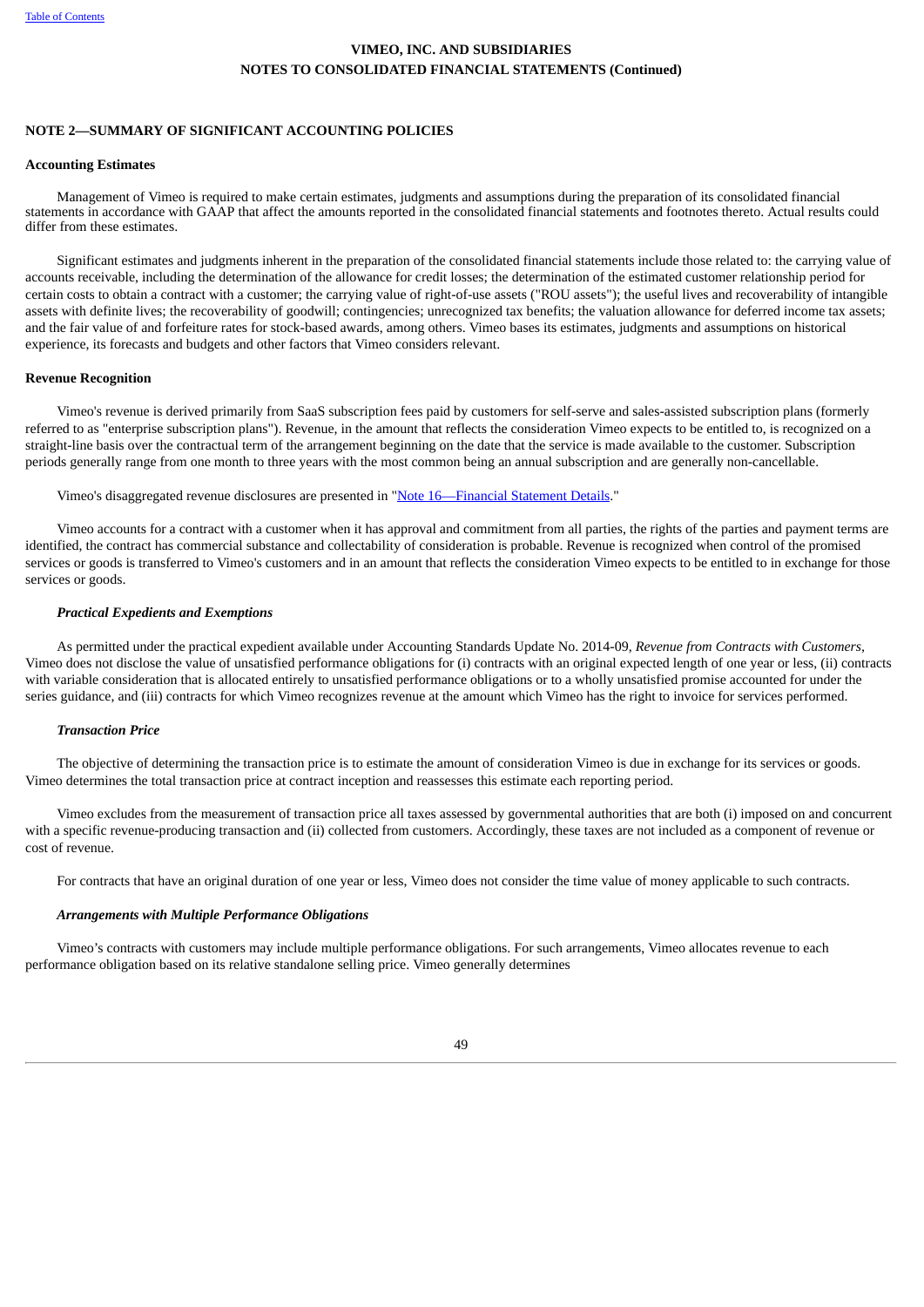standalone selling prices based on the prices charged to customers, which are directly observable or based on an estimate if not directly observable.

#### *Assets Recognized from the Costs to Obtain a Contract with a Customer*

Vimeo has determined that certain costs, primarily commissions paid to employees pursuant to certain sales incentive programs and mobile app store fees, meet the requirements to be capitalized as a cost of obtaining a contract. Commissions paid to employees pursuant to certain sales incentive programs are amortized over the estimated customer relationship period. Vimeo calculates the estimated customer relationship period as the average customer life, which is based on historical data. When customer renewals are expected and the renewal commission is not commensurate with the initial commission, the average customer life includes renewal periods. For sales incentive programs where the customer relationship period is one year or less, Vimeo has elected the practical expedient to expense the costs as incurred. Vimeo capitalizes and amortizes mobile app store fees over the term of the applicable subscription.

During the years ended December 31, 2021, 2020, and 2019, Vimeo recognized expense of \$7.1 million, \$7.7 million, and \$5.0 million related to the amortization of these costs. The current contract asset balances are \$3.5 million and \$2.7 million at December 31, 2021 and 2020, respectively. The noncurrent contract asset balances are \$6.2 million and \$4.9 million at December 31, 2021 and 2020, respectively. The current and non-current contract assets are included in "Prepaid expenses and other current assets" and "Other non-current assets," respectively, in the accompanying consolidated balance sheet.

#### *Deferred Revenue*

Deferred revenue consists of payments that are received or are contractually due in advance of Vimeo's performance. Vimeo's deferred revenue is reported on a contract by contract basis at the end of each reporting period. Vimeo classifies deferred revenue as current when the term of the applicable subscription period or expected completion of its performance obligation is one year or less. The current and non-current deferred revenue balances at December 31, 2021 were \$173.2 million and \$1.3 million, respectively. Non-current deferred revenue is included in "Other long-term liabilities" in the accompanying consolidated balance sheet. The current and non-current deferred revenue balances at December 31, 2020 were \$137.4 million and \$0.8 million, respectively. During the year ended December 31, 2021, Vimeo recognized \$137.0 million of revenue that was included in the deferred revenue balance as of December 31, 2020. During the year ended December 31, 2020, the Company recognized \$84.1 million of revenue that was included in the deferred revenue balance as of December 31, 2019.

### **Cash and Cash Equivalents**

Cash and cash equivalents include cash and short-term investments, with maturities of less than 91 days from the date of purchase. Domestically, cash equivalents primarily consist of AAA rated government money market funds. Internationally, cash equivalents consist of time deposits. Prior to the November 10, 2020 equity sale, Vimeo participated in IAC's centrally managed U.S. treasury function in which IAC swept Vimeo's domestic cash. Cash and cash equivalents are principally maintained with financial institutions and are in excess of Federal Deposit Insurance Corporation insurance limits.

#### **Accounts Receivable, Net of Allowance for Credit Losses**

Accounts receivable includes amounts billed and currently due from customers. Vimeo maintains an allowance for credit losses to provide for the estimated amount of accounts receivable that will not be collected. The allowance for credit losses is based upon a number of factors, including the length of time accounts receivable are past due, Vimeo's previous loss history and the specific customer's ability to pay its obligation. The time between Vimeo's issuance of an invoice and payment due date is not significant; customer payments that are not collected in advance of the transfer of promised services or goods are generally due no later than 30 days from invoice date.

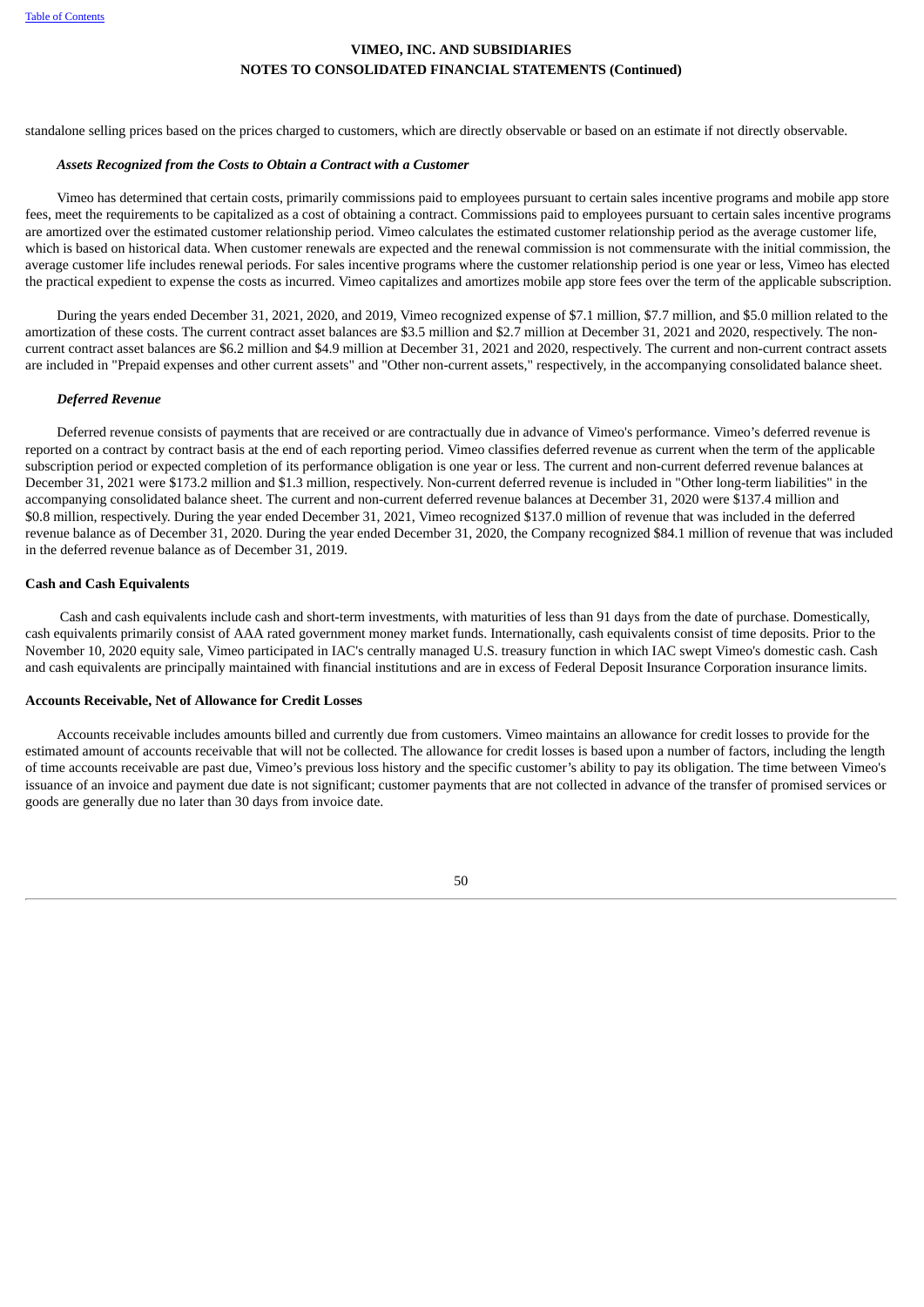The changes in the allowance for credit losses are as follows:

|                                          | <b>Year Ended December</b><br>31, 2021 | <b>Year Ended December</b><br>31, 2020 |
|------------------------------------------|----------------------------------------|----------------------------------------|
|                                          |                                        | (In thousands)                         |
| Balance at beginning of period           | 476 \$<br>ъĐ                           | 273                                    |
| Provision for credit losses              | 1,428                                  | 1,834                                  |
| Write-offs charged against the allowance | (1,268)                                | (1,645)                                |
| Recoveries collected                     | 699                                    | 14                                     |
| Other                                    | (11)                                   |                                        |
| Balance at end of period                 | 1.324                                  | 476                                    |

### **Leasehold Improvements and Equipment**

Leasehold improvements and equipment are recorded at cost. Depreciation of leasehold improvements and equipment is computed using the straightline method over the estimated useful lives of the assets, or, in the case of leasehold improvements, the lease term, if shorter. Repairs and maintenance costs are expensed as incurred. Leasehold improvements and equipment, net is as follows:

|                                            | December 31, |         |                |       |                                      |  |  |
|--------------------------------------------|--------------|---------|----------------|-------|--------------------------------------|--|--|
|                                            | 2021         |         |                | 2020  | <b>Estimated Useful Lives</b>        |  |  |
|                                            |              |         | (In thousands) |       |                                      |  |  |
| Leasehold improvements                     |              | 3,498   |                | 3,276 | Shorter of lease term or<br>10 Years |  |  |
| Computer and other equipment               |              | 961     |                | 757   | 2 to 10 Years                        |  |  |
| Total leasehold improvements and equipment |              | 4,459   |                | 4,033 |                                      |  |  |
| Accumulated depreciation and amortization  |              | (1,591) |                | (712) |                                      |  |  |
| Leasehold improvements and equipment, net  |              | 2,868   |                | 3,321 |                                      |  |  |

#### **Leases**

Vimeo leases office space used in connection with its operations under various operating leases, the majority of which contain escalation clauses.

ROU assets represent Vimeo's right to use the underlying assets for the lease term and lease liabilities represent the present value of Vimeo's obligation to make payments arising from these leases. ROU assets and related lease liabilities are based on the present value of fixed lease payments over the lease term using the Company's incremental borrowing rates on the lease commencement date or January 1, 2019 for leases that commenced prior to that date. Vimeo combines the lease and non-lease components of lease payments in determining ROU assets and related lease liabilities. If the lease includes one or more options to extend the term of the lease, the renewal option is considered in the lease term if it is reasonably certain Vimeo will exercise the option(s). Lease expense is recognized on a straight-line basis over the term of the lease. Vimeo has elected not to record leases with an initial term of twelve months or less on the accompanying consolidated balance sheet.

Variable lease payments consist primarily of common area maintenance, utilities and taxes, which are not included in the recognition of ROU assets and related lease liabilities. Vimeo's lease agreements do not contain any material residual value guarantees or material restrictive covenants.

### **Business Combinations**

The allocation of purchase price to the assets acquired and liabilities assumed is based upon their fair values on the acquisition date, including identifiable intangible assets that either arise from a contractual or legal right or are separable from goodwill. Vimeo generally uses the assistance of outside valuation experts to assist in the allocation of purchase price to the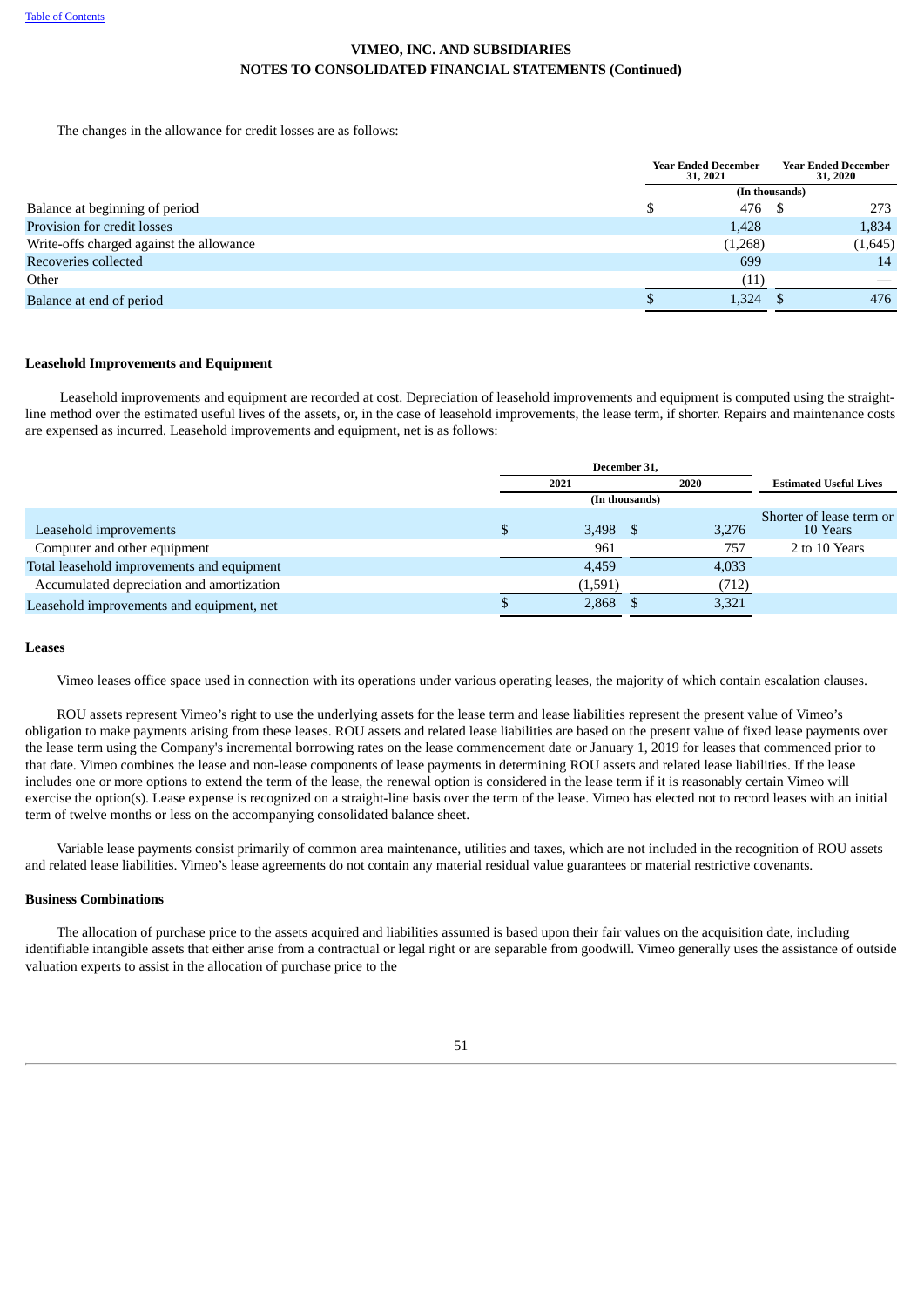identifiable intangible assets acquired. While outside valuation experts may be used, management has ultimate responsibility for the valuation methods, models and inputs used and the resulting purchase price allocation. The excess purchase price over the value of net tangible and identifiable intangible assets acquired is recorded as goodwill.

### **Goodwill**

Vimeo assesses goodwill for impairment annually as of October 1 or more frequently if an event occurs or circumstances change that would more likely than not reduce its fair value below its carrying value. Goodwill is tested for impairment at the reporting unit level which is either an "operating segment," or one level below, which is referred to as a "component." The level at which the impairment test is performed requires judgment as to whether there are multiple operating segments and/or components, and if so, whether their operations are similar such that they should be aggregated for purposes of the impairment test. For purposes of performing the 2021 impairment test, management has determined that there is one operating segment and no components below that level, which results in a single reporting unit at the overall Vimeo level for purposes of testing goodwill for impairment.

When Vimeo elects to perform a qualitative assessment and concludes it is not more likely than not that its fair value is less than its carrying value, no further assessment of goodwill is necessary; otherwise, a quantitative assessment is performed and the fair value of Vimeo is determined. If the carrying value of Vimeo exceeds its fair value, an impairment equal to the excess is recorded.

For Vimeo's annual goodwill test at October 1, 2021, a qualitative assessment of goodwill was performed because Vimeo concluded it was more likely than not that its fair value was in excess of its carrying value. The primary factor that the Company considered in determining that no impairment exists was that Vimeo's October 1, 2021 market capitalization of \$5.0 billion exceeded its carrying value by approximately \$4.6 billion.

### **Long-Lived Assets with Definite Lives**

Long-lived assets (which consist of ROU assets, leasehold improvements and equipment, and intangible assets) with definite lives, are reviewed for impairment whenever events or changes in circumstances indicate that the carrying value of an asset may not be recoverable. The carrying value of a longlived asset is not recoverable if it exceeds the sum of the undiscounted cash flows expected to result from the use and eventual disposition of the asset. If the carrying value is deemed not to be recoverable, an impairment loss is recorded equal to the amount by which the carrying value of the long-lived asset exceeds its fair value. Amortization of definite-lived intangible assets is based on the pattern in which the economic benefits of the asset are expected to be realized, which is generally on a straight-line basis.

### **Fair Value Measurements**

Vimeo categorizes its financial instruments measured at fair value into a fair value hierarchy that prioritizes the inputs used in pricing the asset or liability. The three levels of the fair value hierarchy are:

- Level 1: Observable inputs obtained from independent sources, such as quoted market prices for identical assets and liabilities in active markets.
- Level 2: Other inputs, which are observable directly or indirectly, such as quoted market prices for similar assets or liabilities in active markets, quoted market prices for identical or similar assets or liabilities in markets that are not active and inputs that are derived principally from or corroborated by observable market data. The fair values of Vimeo's Level 2 financial assets are primarily obtained from observable market prices for identical underlying securities that may not be actively traded. Certain of these securities may have different market prices from multiple market data sources, in which case an average market price is used.
- Level 3: Unobservable inputs for which there is little or no market data and for which Vimeo must develop its own assumptions, based on the best information available in the circumstances, about the inputs that market participants would use in pricing the assets or liabilities. See ["Note](#page-51-0) [6](#page-51-0)-Financial Instruments and Fair Value [Measurements"](#page-51-0) for a discussion of fair value measurements made using Level 3 inputs.

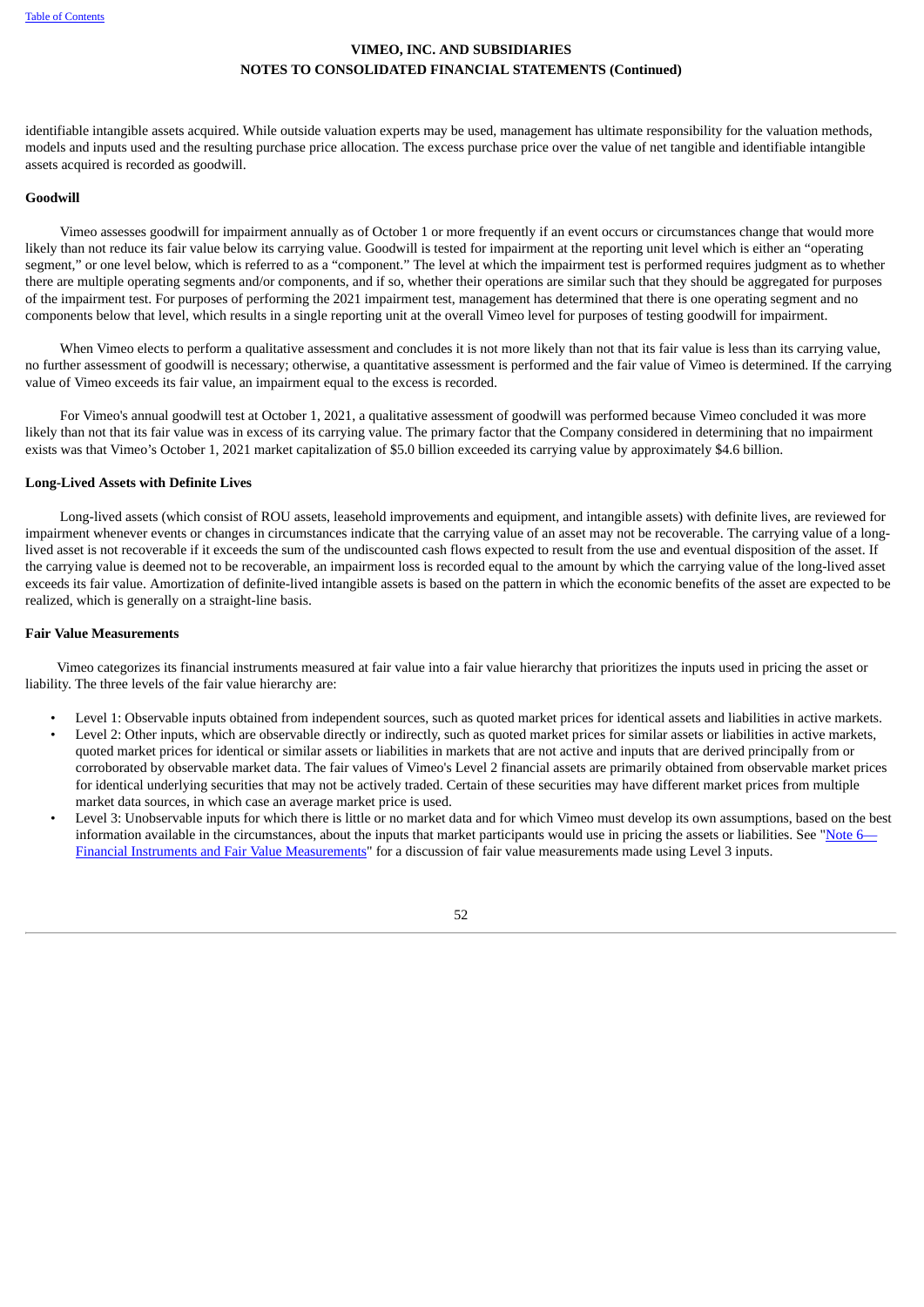### **Advertising Costs**

Advertising costs are expensed when incurred (when the advertisement first runs for production costs that are initially capitalized) and represent online marketing, including fees paid to search engines, social media sites, e-mail campaigns, display advertising, video advertising and affiliate marketing, and offline marketing, which is primarily conferences and events. Advertising expense was \$87.1 million, \$65.4 million, and \$60.1 million for the years ended December 31, 2021, 2020, and 2019, respectively.

### **Income Taxes**

Vimeo is included within IAC's tax group for purposes of federal and consolidated state income tax return filings through the Spin-off. For all periods presented, the income tax provision was computed on an as if standalone, separate tax return basis.

Vimeo accounts for income taxes under the liability method, and deferred tax assets and liabilities are recognized for the future tax consequences attributable to differences between the financial statement carrying values of existing assets and liabilities and their respective tax bases. Deferred tax assets and liabilities are measured using enacted tax rates in effect for the year in which those temporary differences are expected to be recovered or settled. A valuation allowance is provided if it is determined that it is more likely than not that the deferred tax asset will not be realized. Vimeo records interest, net of any applicable related income tax benefit, on potential income tax contingencies as a component of income tax provision.

Vimeo evaluates and accounts for uncertain tax positions using a two-step approach. Recognition (step one) occurs when Vimeo concludes that a tax position, based solely on its technical merits, is more-likely-than-not to be sustainable upon examination. Measurement (step two) determines the amount of benefit that is greater than 50% likely to be realized upon ultimate settlement with a taxing authority that has full knowledge of all relevant information. De-recognition of a tax position that was previously recognized would occur when Vimeo subsequently determines that a tax position no longer meets the more-likely-than-not threshold of being sustained.

### **Loss per Share**

Basic loss or earnings per share is computed by dividing net loss or earnings by the weighted average number of common shares outstanding during the period. Diluted earnings per share reflects the potential dilution that could occur from stock-based awards. Given that Vimeo has reported a loss for each of the years ended December 31, 2021, 2020, and 2019, the effect of any potentially dilutive securities, such as the Company's stock-based awards, would be anti-dilutive, and therefore are excluded from the computation of diluted loss per share. See "Note [11—Loss](#page-67-0) per Share" for additional information on dilutive securities.

### **Foreign Currency**

The functional currency of foreign entities is generally the local currency. Functional currency denominated (i) assets and liabilities are translated at the rates of exchange as of the balance sheet date, and (ii) revenue and expenses of these operations are translated at average rates of exchange during the period. Translation gains and losses are included in accumulated other comprehensive income as a component of shareholders' equity. Transaction gains and losses resulting from assets and liabilities denominated in a currency other than the functional currency are included in the consolidated statement of operations as a component of "Other income (expense), net".

### **Stock-Based Compensation**

Vimeo measures and recognizes compensation expense, net of estimated forfeitures for all stock‑based awards based on the grant date fair value of the award. Stock-based compensation expense is recognized ratably over the vesting period, and in the case of performance-based SARs, over the vesting period when the performance targets are probable of being achieved. Estimated forfeitures are based on an analysis of historical forfeitures and revised, if necessary, in subsequent periods if actual forfeitures differ from the estimated rate.

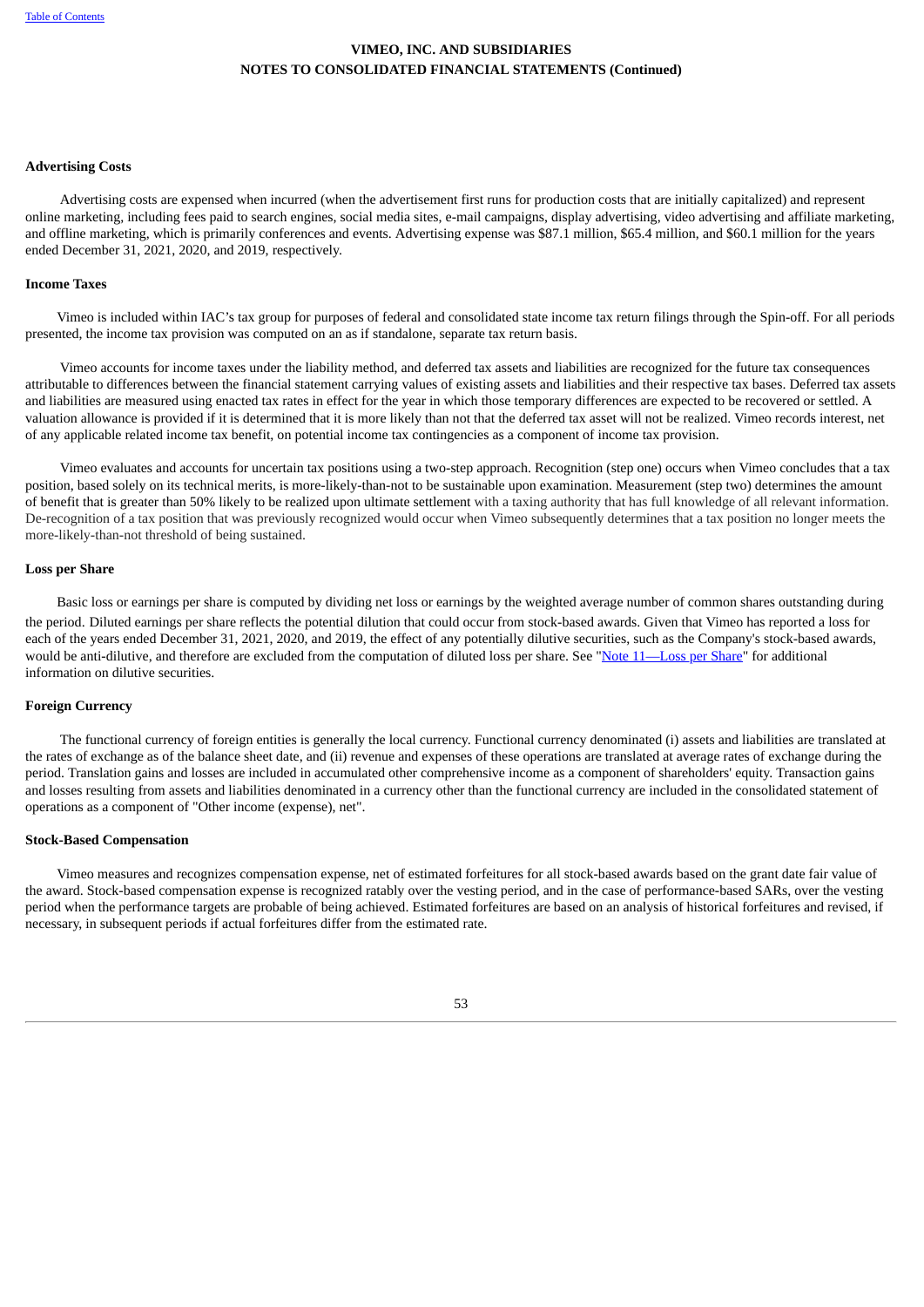The grant-date fair value of a RSU is determined based on the closing sale price of the Company's common stock on the date of grant. The fair value of a SAR or performance-based SAR is estimated using the Black‑Scholes option‑pricing model, which requires the use of subjective assumptions to determine the inputs to the model, which include estimating the expected term from grant date to exercise, the expected volatility of the underlying shares, the risk‑free interest rates and the expected dividend yield. See "Note [10—Stock-Based](#page-64-0) Compensation" for additional information.

### **Recent Accounting Pronouncements**

ASU 2021-08, Business Combinations (Topic 805): Accounting for Contract Assets and Contract Liabilities from Contracts with Customers

Vimeo adopted ASU No. 2021-08 effective October 28, 2021. ASU No. 2021-08 amends ASC 805 to add contract assets and contract liabilities to the list of exceptions to the recognition and measurement principles that apply to business combinations and to require that an acquirer recognize and measure contract assets and contract liabilities acquired in a business combination in accordance with Topic 606. The adoption of ASU No. 2021-08 did not have a material impact on Vimeo's consolidated financial statements.

#### **Reclassifications**

Certain prior year amounts have been reclassified to conform to the current year presentation.

### <span id="page-57-0"></span>**NOTE 3—INCOME TAXES**

Vimeo is included within IAC's tax group for purposes of federal and consolidated state income tax return filings through the Spin-off. For all periods presented, current and deferred income tax provision have been computed on an as if standalone, separate tax return basis. Payments to and refunds from IAC for Vimeo's share of IAC's consolidated state tax return liabilities have been reflected within cash flows from operating activities in the accompanying consolidated statement of cash flows.

U.S. and foreign (loss) earnings before income taxes are as follows:

|                          |   |                |      | <b>Years Ended December 31,</b> |  |           |  |  |  |  |
|--------------------------|---|----------------|------|---------------------------------|--|-----------|--|--|--|--|
|                          |   | 2021           | 2020 |                                 |  | 2019      |  |  |  |  |
|                          |   | (In thousands) |      |                                 |  |           |  |  |  |  |
| U.S.                     | P | (54,085)       | D    | (52,007)                        |  | (76, 052) |  |  |  |  |
| Foreign                  |   | 2.146          |      | 2,207                           |  | 820       |  |  |  |  |
| Loss before income taxes |   | (51, 939)      |      | (49,800)                        |  | (75, 232) |  |  |  |  |

The income tax provisions for the years ended December 31, 2021, 2020, and 2019 primarily relate to international and state taxes for jurisdictions in which Vimeo conducts business. The components of the income tax provision are as follows:

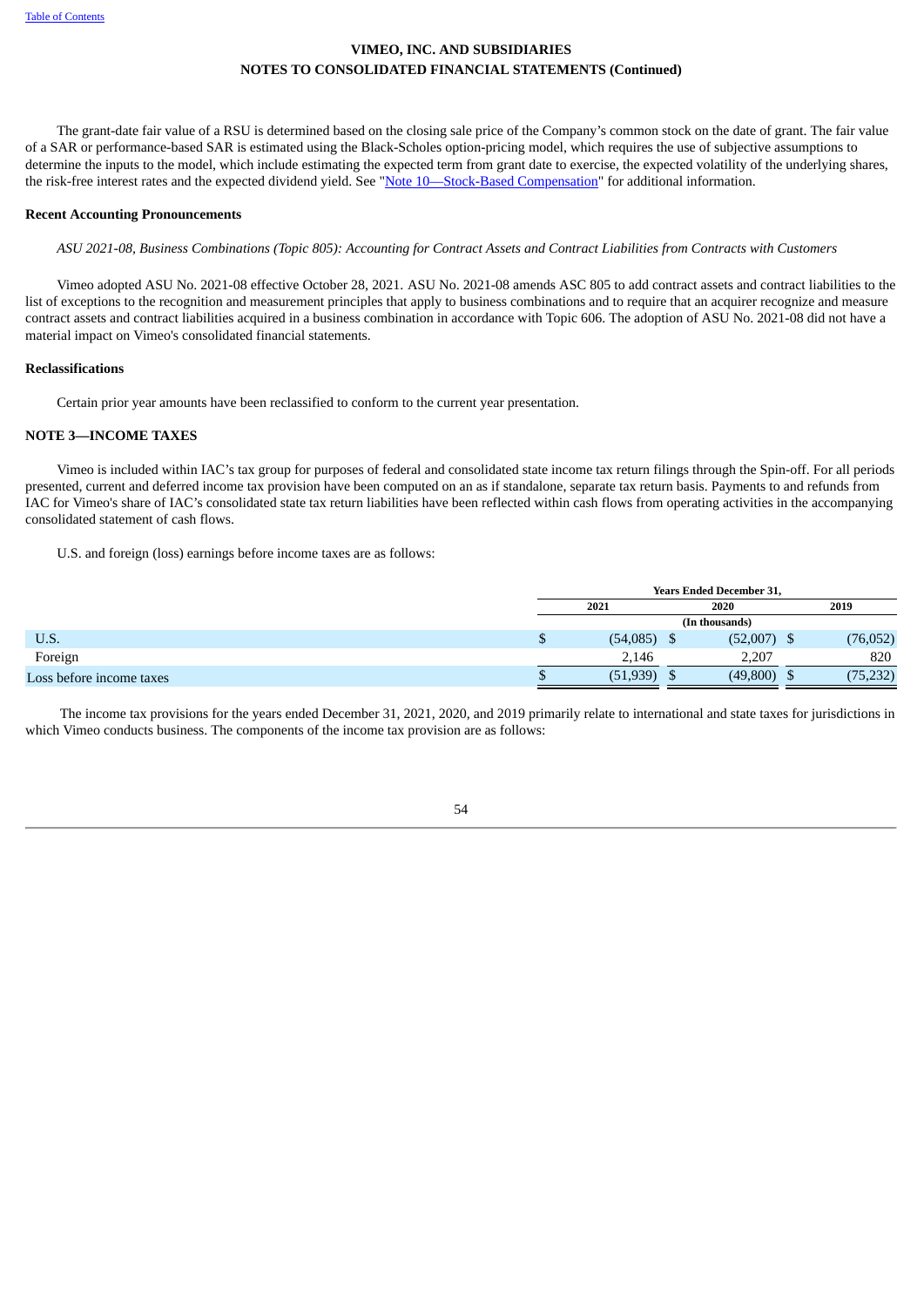|                                          | December 31, |      |                                  |      |     |  |  |  |  |
|------------------------------------------|--------------|------|----------------------------------|------|-----|--|--|--|--|
|                                          |              | 2021 | 2020                             | 2019 |     |  |  |  |  |
|                                          |              |      | (In thousands)                   |      |     |  |  |  |  |
| <b>Current income tax provision:</b>     |              |      |                                  |      |     |  |  |  |  |
| Federal                                  | \$           | 52   | - \$<br>$\overline{\phantom{0}}$ | - \$ |     |  |  |  |  |
| <b>State</b>                             |              | 85   | 64                               |      | 39  |  |  |  |  |
| Foreign                                  |              | 761  | 561                              |      | 242 |  |  |  |  |
| Current income tax provision             |              | 898  | 625                              |      | 281 |  |  |  |  |
|                                          |              |      |                                  |      |     |  |  |  |  |
| Deferred income tax (benefit) provision: |              |      |                                  |      |     |  |  |  |  |
| Federal                                  |              | (20) | 270                              |      |     |  |  |  |  |
| <b>State</b>                             |              | (5)  |                                  |      |     |  |  |  |  |
| Foreign                                  |              | (45) | (67)                             |      | 64  |  |  |  |  |
| Deferred income tax (benefit) provision  |              | (70) | 203                              |      | 64  |  |  |  |  |
| Income tax provision                     |              | 828  | 828                              |      | 345 |  |  |  |  |

Vimeo is in a net operating loss ("NOL") position for U.S. federal and state income tax purposes and certain foreign jurisdictions. The largest deferred tax assets are NOLs. Vimeo has recorded a valuation allowance for the majority of its net deferred tax assets because it has concluded that it is more likely than not that the NOLs will not be utilized due to its history of pre-tax losses. The tax effects of cumulative temporary differences that give rise to significant deferred tax assets and deferred tax liabilities are as follows:

|                                       |                 | December 31,   |          |
|---------------------------------------|-----------------|----------------|----------|
|                                       | 2021            |                | 2020     |
|                                       |                 | (In thousands) |          |
| <b>Deferred tax assets:</b>           |                 |                |          |
| Net operating loss carryforwards      | \$<br>33,897 \$ |                | 31,721   |
| Tax credit carryforwards              | 9,066           |                | 6,903    |
| Intangible assets with definite lives | 2,247           |                | 3,992    |
| Disallowed interest carryforwards     | 227             |                | 3,705    |
| Stock-based compensation              | 5,467           |                | 3,013    |
| Other                                 | 8,309           |                | 5,477    |
| Total deferred tax assets             | 59,213          |                | 54,811   |
| Less: valuation allowance             | (52, 023)       |                | (51,689) |
| Net deferred tax assets               | 7,190           |                | 3,122    |
|                                       |                 |                |          |
| <b>Deferred tax liabilities:</b>      |                 |                |          |
| Prepaid expenses                      | (3,835)         |                | (2,345)  |
| Leasehold improvements and equipment  | (299)           |                | (415)    |
| Right-of-use assets                   | (2,561)         |                | (343)    |
| Withholding taxes                     | (506)           |                | (270)    |
| Total deferred tax liabilities        | (7,201)         |                | (3,373)  |
| Net deferred tax liability            | \$<br>(11)      |                | (251)    |

In connection with the Spin-off, Vimeo was allocated an estimated portion of tax attributes related to the IAC consolidated federal and state tax filings pursuant to the Internal Revenue Code ("IRC") and applicable state law. Vimeo's net deferred tax position (computed on an as if standalone, separate return basis) was adjusted to reflect the estimated allocation with a corresponding adjustment to the valuation allowance. The allocation of tax attributes will be finalized following the

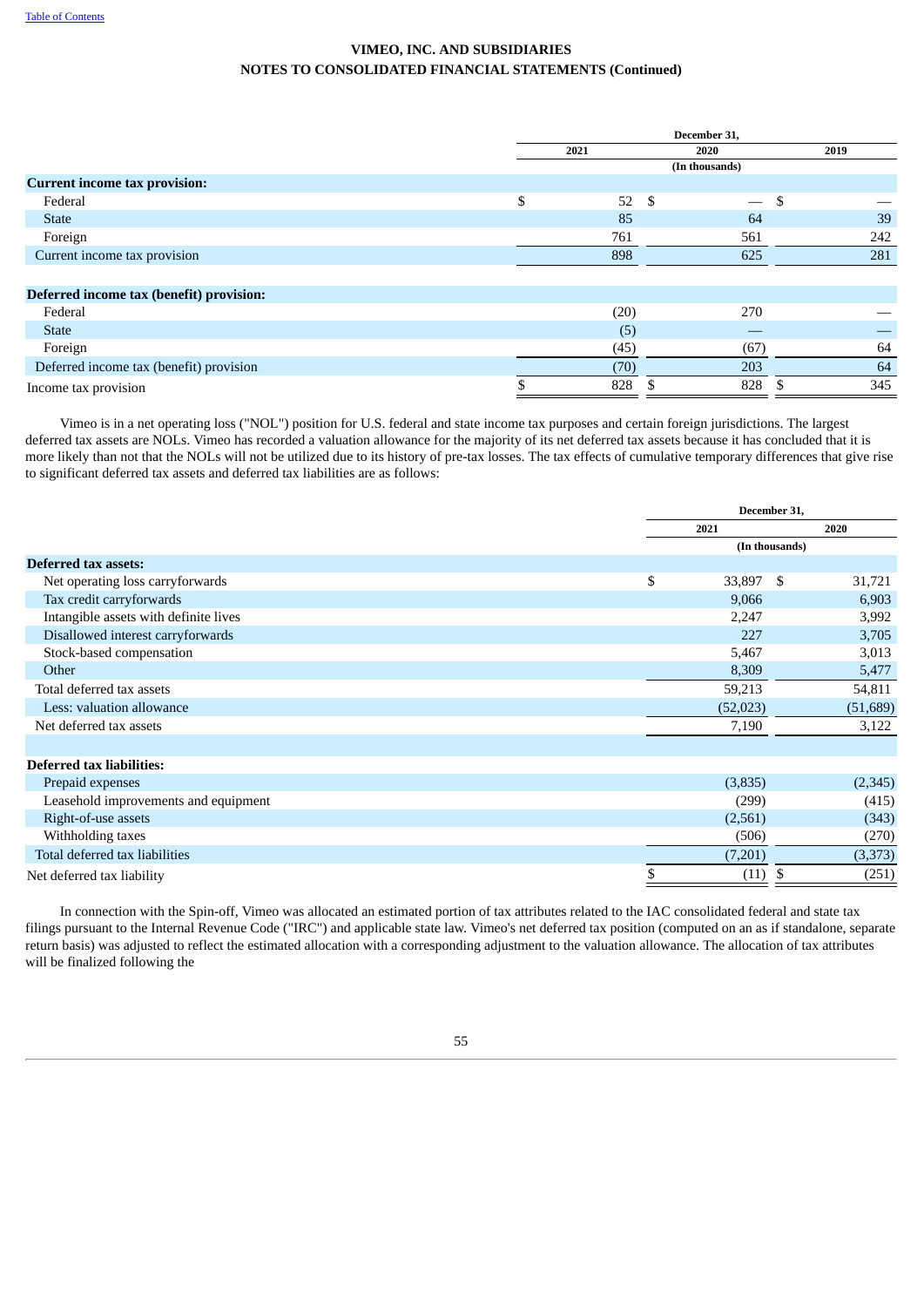$\overline{\phantom{a}}$  , where  $\overline{\phantom{a}}$ 

## **VIMEO, INC. AND SUBSIDIARIES NOTES TO CONSOLIDATED FINANCIAL STATEMENTS (Continued)**

completion of the 2021 U.S. federal and state tax filings which will be impacted by multiple factors, including, but not limited to, the amount of taxable income or loss generated by the IAC consolidated tax group in the year ended December 31, 2021.

The composition of Vimeo's NOLs as of December 31, 2021 is as follows:

|                             | Federal | <b>State</b>   | Foreign                  | Total   |
|-----------------------------|---------|----------------|--------------------------|---------|
|                             |         | (In thousands) |                          |         |
| Subject to expiration (a)   | 27,324  | 53,867         | $\overline{\phantom{0}}$ | 81,191  |
| Indefinite carryforward (b) | 65,765  | 7,466          | 46,938                   | 120,169 |
| Total NOLs <sup>(c)</sup>   | 93,089  | 61,333         | 46,938                   | 201,360 |

Federal and state NOLs will expire at various times from 2033 through 2037 and 2022 through 2041, respectively. (a)

<sup>(b)</sup> All indefinite carryforward federal NOLs are subject to the Tax Cuts and Jobs Act 80% taxable income limitation.

 $\degree$  Federal and state NOLs of \$13.6 million and \$12.9 million, respectively, are subject to limitations under IRC Section 382, separate return limitations, and applicable law.

At December 31, 2021, Vimeo has tax credit carryforwards of \$11.5 million. Of this amount, \$9.5 million relates to credits for research activities and \$2.0 million relates to credits for foreign taxes. These credit carryforwards will expire between 2026 and 2041.

Vimeo regularly assesses the realizability of deferred tax assets considering all available evidence including, to the extent applicable, the nature, frequency and severity of prior cumulative losses, forecasts of future taxable income, tax filing status, the duration of statutory carryforward periods, available tax planning, and historical experience. During 2021, Vimeo's valuation allowance increased by \$0.3 million, primarily due to an increase in federal, state, and acquired foreign NOLs, partially offset by a decrease in attributes resulting from the Spin-off allocation. At December 31, 2021, Vimeo has a valuation allowance of \$52.0 million related to the portion of tax loss carryforwards and other items for which it is more likely than not that the tax benefit will not be realized.

A reconciliation of the income tax provision to the amounts computed by applying the statutory federal income tax rate to loss before income taxes is shown as follows:

|                                                          |                     | <b>Years Ended December 31,</b> |          |
|----------------------------------------------------------|---------------------|---------------------------------|----------|
|                                                          | 2021                | 2020                            | 2019     |
|                                                          |                     | (In thousands)                  |          |
| Income tax benefit at the federal statutory rate of 21%  | \$<br>$(10,907)$ \$ | $(10, 458)$ \$                  | (15,799) |
| State income taxes, net of effect of federal tax benefit | (138)               | (159)                           | 31       |
| Change in valuation allowance                            | 16,883              | 14,711                          | 16,464   |
| Stock-based compensation                                 | (4,041)             | (2,979)                         | 299      |
| Research credit                                          | (2,163)             | (1,439)                         | (1,049)  |
| <b>Transaction costs</b>                                 | 698                 | 573                             |          |
| Other, net                                               | 496                 | 579                             | 397      |
| Income tax provision                                     | 828                 | 828                             | 345      |

A reconciliation of the beginning and ending amount of unrecognized tax benefits is as follows: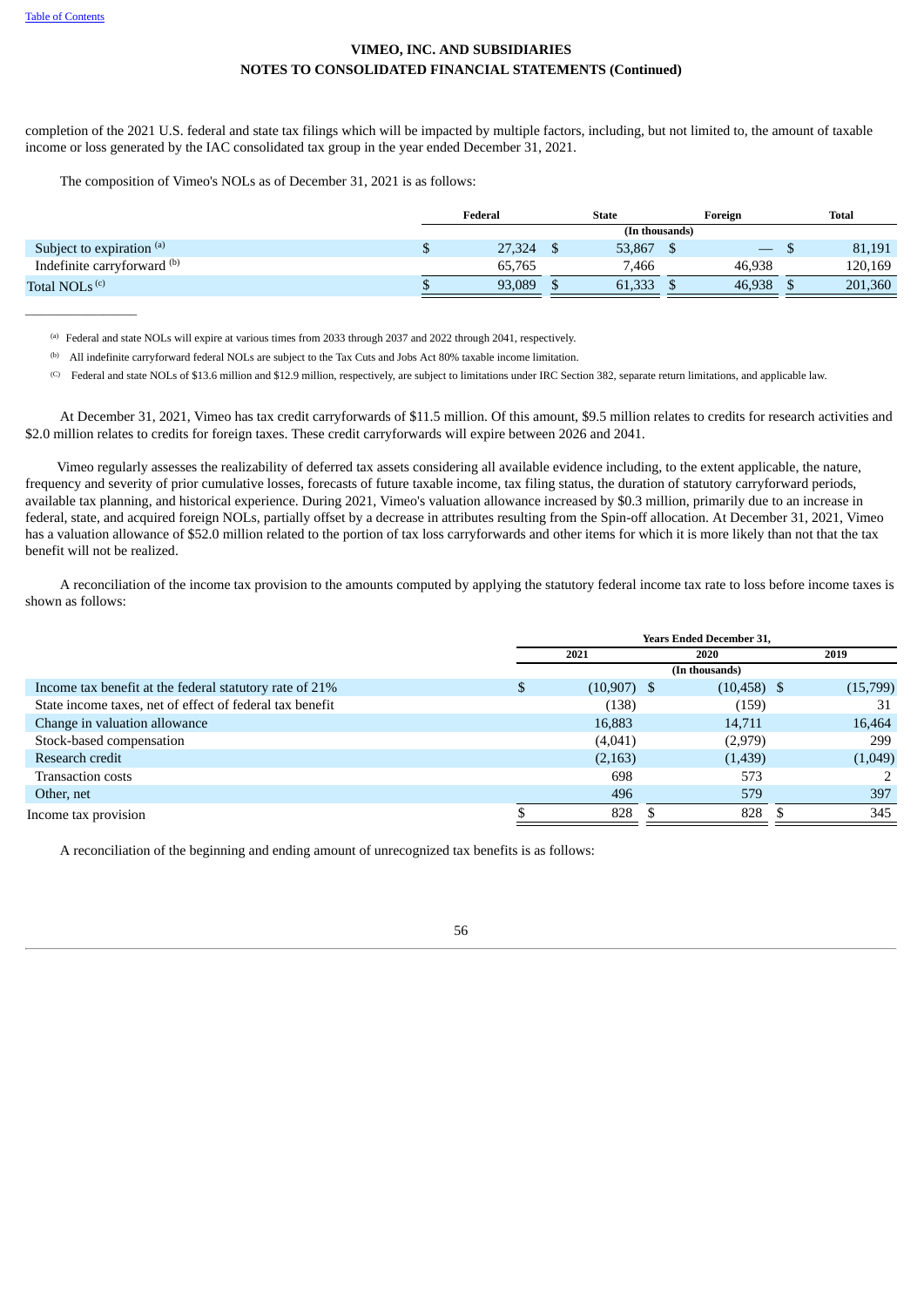|                                                              | <b>Years Ended December 31,</b> |      |                |  |       |  |  |
|--------------------------------------------------------------|---------------------------------|------|----------------|--|-------|--|--|
|                                                              | 2021                            | 2020 |                |  | 2019  |  |  |
|                                                              |                                 |      | (In thousands) |  |       |  |  |
| Balance at beginning of period                               | 1,921                           |      | $1,475$ \$     |  | 1,026 |  |  |
| Additions based on tax positions related to prior years      |                                 |      | 538            |  |       |  |  |
| <b>Settlements</b>                                           | (329)                           |      | (645)          |  |       |  |  |
| Additions based on tax positions related to the current year | 927                             |      | 553            |  | 449   |  |  |
| Balance at end of period                                     | 2,519                           |      | 1,921          |  | 1,475 |  |  |

Vimeo recognizes interest and penalties related to unrecognized tax benefits, if applicable, in the "Income tax provision" in the accompanying consolidated statement of operations.

At December 31, 2021, 2020, and 2019, unrecognized tax benefits were \$2.5 million, \$1.9 million, and \$1.5 million, respectively. A portion of unrecognized tax benefits as of December 31, 2021 relate to tax positions included in IAC's consolidated tax return filings. If unrecognized tax benefits at December 31, 2021, 2020, and 2019 were subsequently recognized, there would be no impact to income tax expense due to the valuation allowance on deferred tax assets. Vimeo does not expect any settlements or changes to the existing unrecognized tax benefits by December 31, 2022.

Vimeo is routinely under audit by federal, state, local, and foreign authorities as a result of previously filed separate company and consolidated tax returns with IAC. These audits include questioning the timing, amount, and allocation of income and deductions among various tax jurisdictions. The Internal Revenue Service ("IRS") has substantially completed its audit of IAC's federal income tax returns for the years ended December 31, 2013 through 2017 and has begun its audit of the years ended December 31, 2018 and 2019, which includes the operations of the Company. The statute of limitations for the years 2013 through 2019 have been extended to December 31, 2023. Various other jurisdictions are open to examination for tax years beginning with 2009. Income taxes payable, which is included in "Accrued expenses and other current liabilities" in the accompanying consolidated balance sheet, include unrecognized tax benefits that are considered to be sufficient to pay assessments that may result from the examination of prior year tax returns. Vimeo considers many factors when evaluating and estimating its tax positions and tax benefits, which may not accurately anticipate actual outcomes and, therefore, may require periodic adjustment. Although management currently believes changes in unrecognized tax benefits from period to period and differences between amounts paid, if any, upon resolution of issues raised in audits and amounts previously provided will not have a material impact on the liquidity, results of operations, or financial condition of Vimeo, these matters are subject to inherent uncertainties and management's view of these matters may change in the future.

### **NOTE 4—BUSINESS COMBINATIONS**

On November 10, 2021 and December 6, 2021, Vimeo completed the acquisitions of 100% of the equity interests of Wibbitz Ltd. ("Wibbitz"), a leading enterprise video creation suite, and WIREWAX Ltd. ("WIREWAX"), a leader in interactive and shoppable video, respectively. The aggregate purchase price of both acquisitions consisted of cash consideration and contingent consideration, based on a combination of certain financial metrics and integration milestones. Due to the timing of the acquisitions, the Company's purchase accounting related to the valuation of the contingent consideration arrangements, intangible assets, and goodwill, is not yet complete and subject to revision.

### **NOTE 5—GOODWILL AND INTANGIBLE ASSETS WITH DEFINITE LIVES**

Goodwill and intangible assets with definite lives, net are as follows:

|                                                                        |            | December 31,   |         |
|------------------------------------------------------------------------|------------|----------------|---------|
|                                                                        | 2021       |                | 2020    |
|                                                                        |            | (In thousands) |         |
| Goodwill                                                               | 242,586 \$ |                | 219,337 |
| Intangible assets with definite lives, net of accumulated amortization | 11.008     |                | 10.854  |
| Total goodwill and intangible assets with definite lives, net          | 253.594    |                | 230,191 |

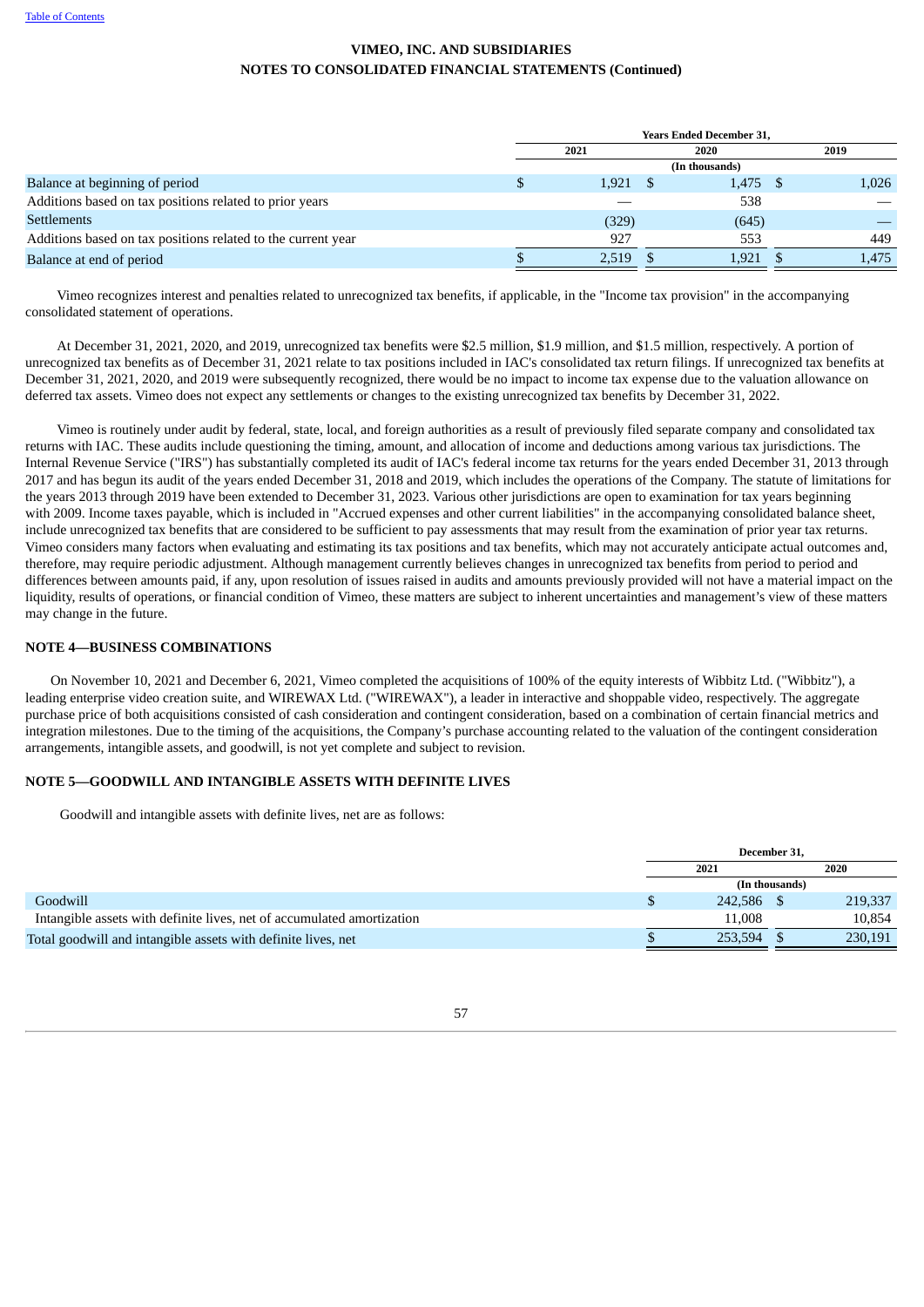The changes in the carrying value of goodwill for the years ended December 31, 2021 and 2020 are as follows:

|                                |      | <b>Years Ended December 31,</b> |                |         |
|--------------------------------|------|---------------------------------|----------------|---------|
|                                | 2021 |                                 |                | 2020    |
|                                |      |                                 | (In thousands) |         |
| Balance at beginning of period | S.   | 219,337 \$                      |                | 219,374 |
| Additions <sup>(a)</sup>       |      | 23,249                          |                | __      |
| <b>Deductions</b>              |      |                                 |                | (37)    |
| Balance at end of period       |      | 242,586                         |                | 219,337 |
|                                |      |                                 |                |         |

(a) 2021 additions relate to the acquisitions of Wibbitz and WIREWAX.

At December 31, 2021 and 2020, intangible assets with definite lives are as follows:

|                        |                |                                           |     |                                           |   | <b>December 31, 2021</b> |                                            |
|------------------------|----------------|-------------------------------------------|-----|-------------------------------------------|---|--------------------------|--------------------------------------------|
|                        |                | Gross<br>Carrying<br><b>Amount</b>        |     | <b>Accumulated</b><br><b>Amortization</b> |   | <b>Net</b>               | Weighted-Average<br>Ŭseful Life<br>(Years) |
|                        |                |                                           |     | (In thousands)                            |   |                          |                                            |
| Developed technology   | $\mathfrak{S}$ | $26,500$ \$                               |     | $(22,026)$ \$                             |   | 4,474                    | 3.5                                        |
| Customer relationships |                | 21,200                                    |     | (14, 666)                                 |   | 6,534                    | 3.8                                        |
| Trade names            |                | 3,000                                     |     | (3,000)                                   |   |                          | 1.7                                        |
| Total                  |                | 50,700                                    | \$  | (39, 692)                                 | S | 11,008                   | 3.5                                        |
|                        |                |                                           |     |                                           |   |                          |                                            |
|                        |                |                                           |     | <b>December 31, 2020</b>                  |   |                          |                                            |
|                        |                | <b>Gross</b><br>Carrying<br><b>Amount</b> |     | <b>Accumulated</b><br>Amortization        |   | <b>Net</b>               | Weighted-Average<br>Ŭseful Life<br>(Years) |
|                        |                |                                           |     | (In thousands)                            |   |                          |                                            |
| Developed technology   | \$             | 25,500                                    | \$. | $(19, 418)$ \$                            |   | 6,082                    | 3.6                                        |
| Customer relationships |                | 16,200                                    |     | (11, 837)                                 |   | 4,363                    | 3.9                                        |
| Trade names            |                | 3,000                                     |     | (2,591)                                   |   | 409                      | 1.7                                        |

At December 31, 2021, amortization of intangible assets with definite lives is estimated to be as follows:

| <b>Years Ending December 31,</b> |    | (In thousands) |
|----------------------------------|----|----------------|
| 2022                             | rU | 5,906          |
| 2023                             |    | 3,116          |
| 2024                             |    | 1,361          |
| 2025                             |    | 625            |
| <b>Total</b>                     |    | 11,008         |

### **NOTE 6—FAIR VALUE MEASUREMENTS**

Vimeo's financial instruments that are measured at fair value on a recurring basis are as follows: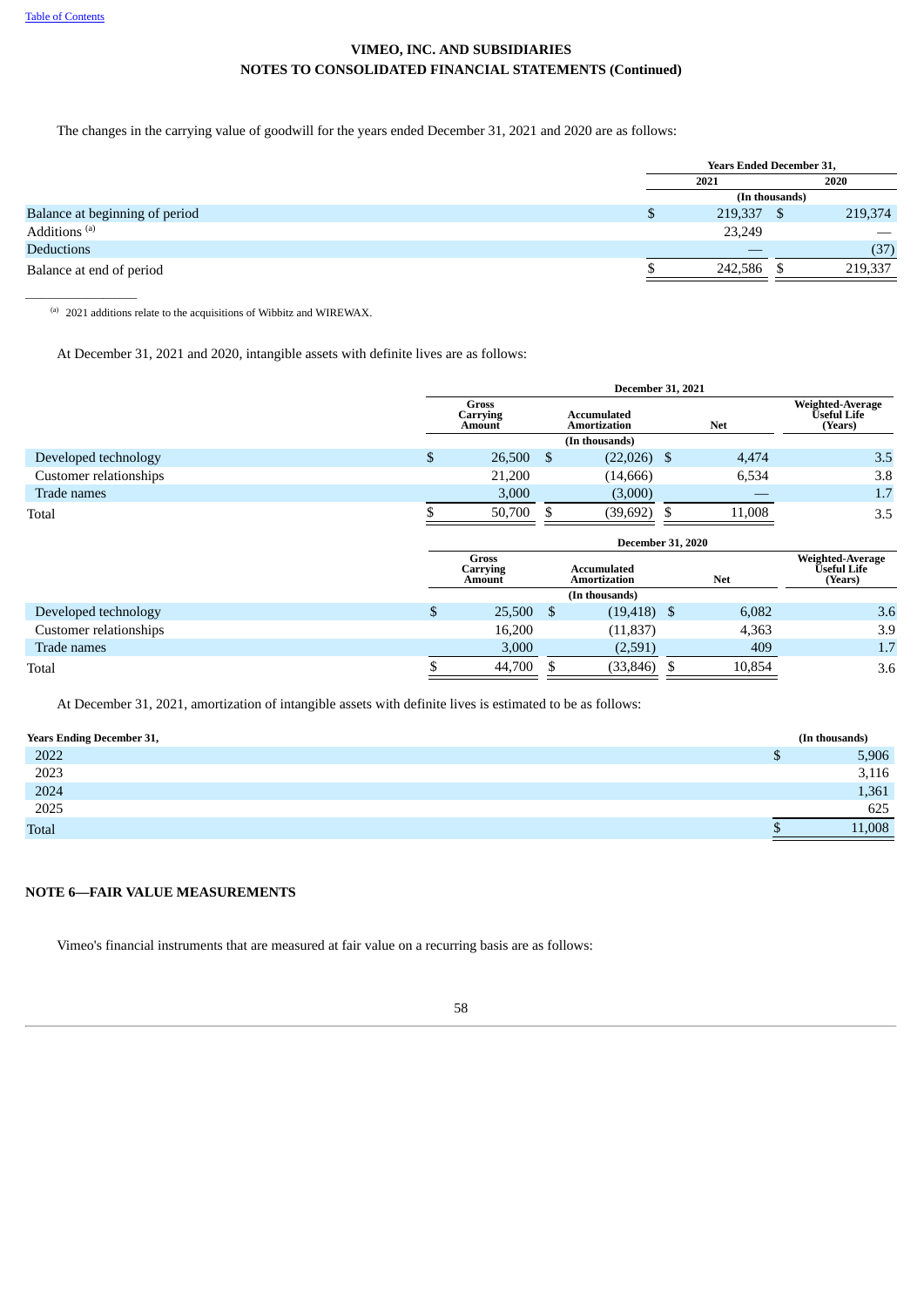|                                       |                                                                                                                         | <b>December 31, 2021</b>                                                |                                                           |                                                          |
|---------------------------------------|-------------------------------------------------------------------------------------------------------------------------|-------------------------------------------------------------------------|-----------------------------------------------------------|----------------------------------------------------------|
|                                       | <b>Quoted Market</b><br><b>Prices for</b><br><b>Identical Assets in</b><br><b>Active</b><br><b>Markets</b><br>(Level 1) | Significant<br>Other<br><b>Observable</b><br>Inputs<br>(Level 2)        | <b>Significant</b><br>Unobservable<br>Inputs<br>(Level 3) | <b>Total</b><br><b>Fair Value</b><br><b>Measurements</b> |
|                                       |                                                                                                                         | (In thousands)                                                          |                                                           |                                                          |
| <b>Assets:</b>                        |                                                                                                                         |                                                                         |                                                           |                                                          |
| Cash equivalents:                     |                                                                                                                         |                                                                         |                                                           |                                                          |
| Money market funds                    | \$<br>305,836                                                                                                           | \$                                                                      |                                                           | \$<br>305,836                                            |
|                                       |                                                                                                                         |                                                                         |                                                           |                                                          |
| <b>Liabilities:</b>                   |                                                                                                                         |                                                                         |                                                           |                                                          |
| Contingent consideration arrangements | \$<br>$\overbrace{\phantom{12333}}$                                                                                     | \$                                                                      | \$<br>12,200                                              | \$<br>12,200                                             |
|                                       |                                                                                                                         |                                                                         |                                                           |                                                          |
|                                       |                                                                                                                         |                                                                         |                                                           |                                                          |
|                                       |                                                                                                                         | <b>December 31, 2020</b>                                                |                                                           |                                                          |
|                                       | <b>Quoted Market</b><br><b>Prices for</b><br><b>Identical Assets in</b><br><b>Active</b><br><b>Markets</b><br>(Level 1) | <b>Significant</b><br>Other<br><b>Observable</b><br>Inputs<br>(Level 2) | Significant<br>Unobservable<br>Inputs<br>(Level 3)        | <b>Total</b><br><b>Fair Value</b><br><b>Measurements</b> |
|                                       |                                                                                                                         | (In thousands)                                                          |                                                           |                                                          |

| <b>Assets:</b>     |         |                          |                                           |         |
|--------------------|---------|--------------------------|-------------------------------------------|---------|
| Cash equivalents:  |         |                          |                                           |         |
| Money market funds | 104,852 | $\overline{\phantom{0}}$ | $\qquad \qquad \overline{\qquad \qquad }$ | 104,852 |
| Time deposits      |         | 544                      |                                           | 544     |
| <b>Total</b>       | 104,852 | 544                      |                                           | 105,396 |

Vimeo's non-financial assets, such as goodwill, intangible assets with definite lives, ROU assets and leasehold improvements and equipment, are adjusted to fair value only if an impairment is recognized. Such fair value measurements are based predominantly on Level 3 inputs.

The changes in the Company's financial instruments that are measured at fair value on a recurring basis using significant unobservable inputs (Level 3) are as follows:

| <b>Year Ended</b><br><b>December 31, 2021</b> |        |
|-----------------------------------------------|--------|
| (In thousands)                                |        |
| Œ                                             |        |
|                                               | 12,200 |
|                                               |        |
|                                               |        |
|                                               |        |
|                                               | 12,200 |
|                                               |        |

### **Contingent Consideration Arrangements**

At December 31, 2021, the Company has two outstanding contingent consideration arrangements related to business combinations. The maximum contingent payments related to these arrangements is \$25.0 million.

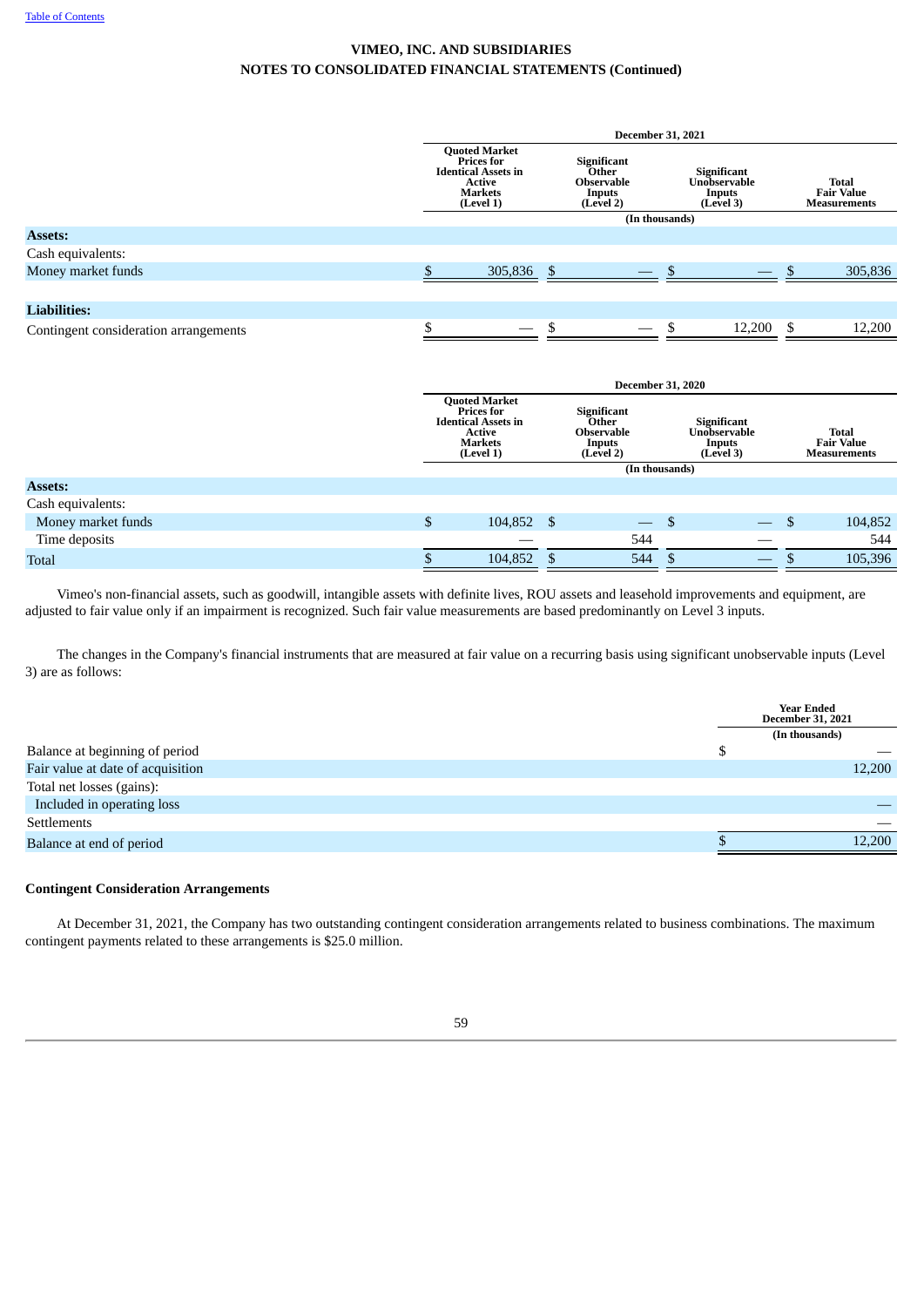These contingent consideration arrangements are based upon financial performance and the satisfaction of certain integration milestones. The fair value of each of these contingent consideration arrangements is sensitive to changes in the expected achievement of the financial targets and integration milestones, if applicable. The fair value of each of the contingent consideration arrangements was determined by using probability weighted analyses to determine the amount of estimated payments, discounted to fair value by applying a discount rate that appropriately captures the risk associated with the obligation. The Company remeasures the fair value of each contingent consideration arrangement each reporting period and any adjustments are recognized in "General and administrative expense" in the accompanying consolidated statement of operations. The non-current contingent consideration liability balance at December 31, 2021 was \$12.2 million and is included in "Other long-term liabilities" in the accompanying consolidated balance sheet. There is no contingent consideration liability outstanding at December 31, 2020.

### **NOTE 7—REVOLVING CREDIT FACILITY**

On February 12, 2021, Vimeo OpCo entered into a \$100 million revolving credit facility (the "Credit Facility"), which expires on February 12, 2026. Any borrowings under the Credit Facility are guaranteed by Vimeo's wholly-owned material domestic subsidiaries, if any, and are secured by substantially all assets of Vimeo and any guarantors, subject to certain exceptions. At December 31, 2021, the commitment fee, which is based on the consolidated net leverage ratio most recently reported and the average daily amount of the available revolving commitments, was 20 basis points. Any borrowings under the Credit Facility would bear interest, at Vimeo's option, at either a base rate or LIBOR, in each case plus an applicable margin, which is determined by reference to a pricing grid based on Vimeo's consolidated net leverage ratio. The financial covenants require Vimeo to maintain a minimum liquidity of not less than \$50.0 million until December 31, 2022 and, thereafter, at the end of each quarterly test period, a consolidated net leverage ratio (as defined in the agreement) of not more than 5.5 to 1.0. The Credit Facility also contains customary affirmative and negative covenants, including covenants that would limit Vimeo's ability to pay dividends or make distributions on or repurchase certain equity interests in the event a default has occurred or Vimeo's consolidated net leverage ratio exceeds 4.0 to 1.0. At December 31, 2021, there were no outstanding borrowings under the Credit Facility. In December 2021, Vimeo agreed to cease any borrowings under certain non-USD currencies and certain USD tenors due to the applicable LIBOR benchmark rates no longer being available publicly from and after December 31, 2021 and until an amendment is made to the Credit Facility to replace LIBOR with an alternative benchmark.

### **NOTE 8—SHAREHOLDERS' EQUITY**

### **Description of Vimeo Common Stock and Vimeo Class B Common Stock**

Except as described herein, shares of Vimeo common stock and Vimeo Class B common stock are identical.

In general, the holders of Vimeo common stock vote together as a single class with the holders of Vimeo Class B common stock on all matters, including the election of directors; provided, however, that the holders of Vimeo common stock, acting as a single class, are entitled to elect twenty-five percent (25%) of the total number of Vimeo directors, rounded up to the next whole number in the event of a fraction. Each outstanding share of Vimeo common stock and Vimeo Class B common stock entitles the holder to one vote per share and ten votes per share, respectively.

The holders of shares of Vimeo common stock and the holders of shares of Vimeo Class B common stock are entitled to receive, share for share, such dividends as may be declared by Vimeo's Board of Directors out of funds legally available for the payment of dividends. In the event of a liquidation, dissolution, distribution of assets or winding-up of Vimeo, the holders of shares of Vimeo common stock and Vimeo Class B common stock are entitled to receive, share for share, all the assets available for distribution after payment of a proper amount to the holders of any series of Vimeo preferred stock, including any series that may be issued in the future.

Upon completion of the Spin-off, Vimeo amended and restated its certificate of incorporation such that it is authorized to issue 1,600,000,000 shares of Vimeo common stock and 400,000,000 shares of Vimeo Class B common stock.

### **Description of Preferred Stock**

Vimeo's Board of Directors is authorized to provide for the issuance of shares of preferred stock, and any class or series thereof, and to assign the designations, powers, preferences and rights to each such class or series and any qualifications, limitations or restrictions. There have been no preferred stock issuances to date.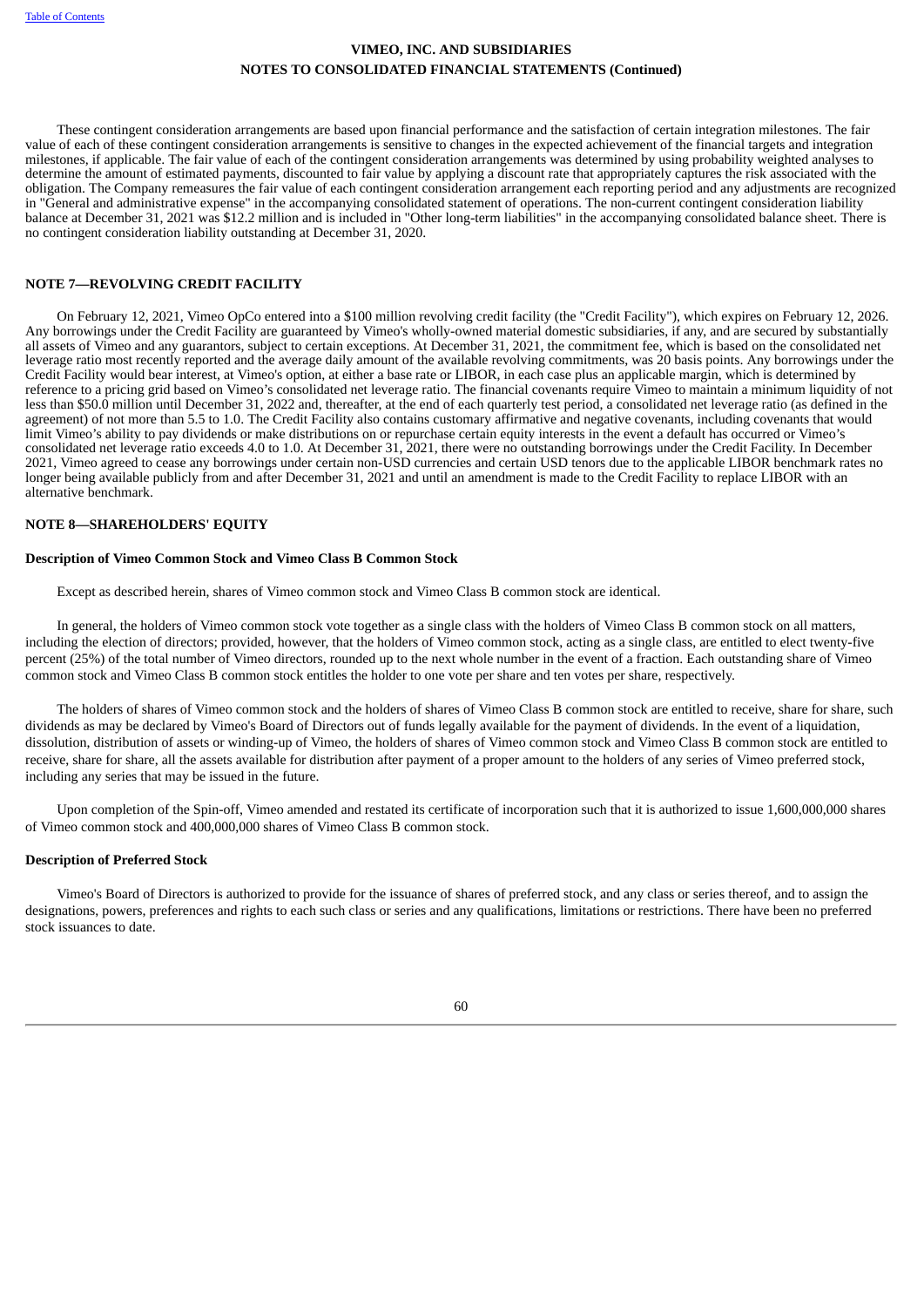### **Sale of Common Stock**

In January 2021, Vimeo OpCo raised \$300 million of equity capital via the sale of approximately 6.2 million shares of its Class A Voting common stock for \$200 million, or \$32.41 per share, at a \$5.2 billion pre-money valuation, and approximately 2.8 million shares of its Class A Voting common stock for \$100 million, or \$35.35 per share, at a \$5.7 billion pre-money valuation.

On November 10, 2020, Vimeo OpCo raised \$150 million of equity capital via the sale of approximately 8.7 million shares of its Class A Voting common stock at a price of \$17.33 per share, based on an enterprise value of approximately \$2.75 billion.

### **NOTE 9—ACCUMULATED OTHER COMPREHENSIVE LOSS**

Accumulated other comprehensive loss consists of foreign currency translation adjustments is shown as follows:

|                                   | <b>Years Ended December 31,</b> |                |      |       |  |  |  |
|-----------------------------------|---------------------------------|----------------|------|-------|--|--|--|
|                                   | 2021                            | 2020           | 2019 |       |  |  |  |
|                                   |                                 | (In thousands) |      |       |  |  |  |
| Balance at beginning of period    | $(87)$ \$                       | (232)          |      | (154) |  |  |  |
| Other comprehensive income (loss) |                                 | 145            |      | (78)  |  |  |  |
| Balance at end of period          | (86)                            | (87)           |      | (232) |  |  |  |

At December 31, 2021, 2020, and 2019, there was no tax benefit or provision on the accumulated other comprehensive loss.

### <span id="page-64-0"></span>**NOTE 10—STOCK-BASED COMPENSATION**

Vimeo currently has one active plan, the 2021 Stock and Annual Incentive Plan (the "2021 Plan"), including an Israeli Appendix, which was adopted in connection with the Spin-off. The 2021 Plan replaced the Vimeo, LLC 2012 Incentive Plan, the Vimeo, Inc. 2017 Incentive Plan and the Vimeo, Inc. 2019 Incentive Plan (including an Israeli Appendix), collectively referred to as the "Prior Plans." The Prior Plans were automatically terminated and replaced and superseded by the 2021 Plan upon the completion of the Spin-off. Any and all awards granted under the Prior Plans, remain in effect on their pre Spin-off terms pursuant to the 2021 Plan, subject to adjustment in connection with the Spin-off and the Vimeo Merger. The 2021 Plan also covers vested IAC stock options that were converted into Vimeo stock options in connection with the Spin-off.

The 2021 Plan authorizes the Company to grant equity awards to its employees, officers, directors and consultants covering an aggregate of up to 10.0 million shares of the Company's common stock (in addition to previously-awarded shares). At December 31, 2021, there are 8.4 million shares available for grant under the 2021 Plan.

Equity awards provided for in the 2021 Plan include SARs, stock options, RSUs, and other stock-based awards related to shares of Vimeo common stock. The exercise price of stock options and SARs cannot be less than the market value of Vimeo common stock on the grant date. In connection with the settlement of stock-based awards, shares of Vimeo common stock may be issued either from authorized but unissued shares or from treasury stock. SARs issued to date generally vest in four equal annual installments over a four-year period. RSUs issued to date generally cliff vest in either one year or three years from the grant date.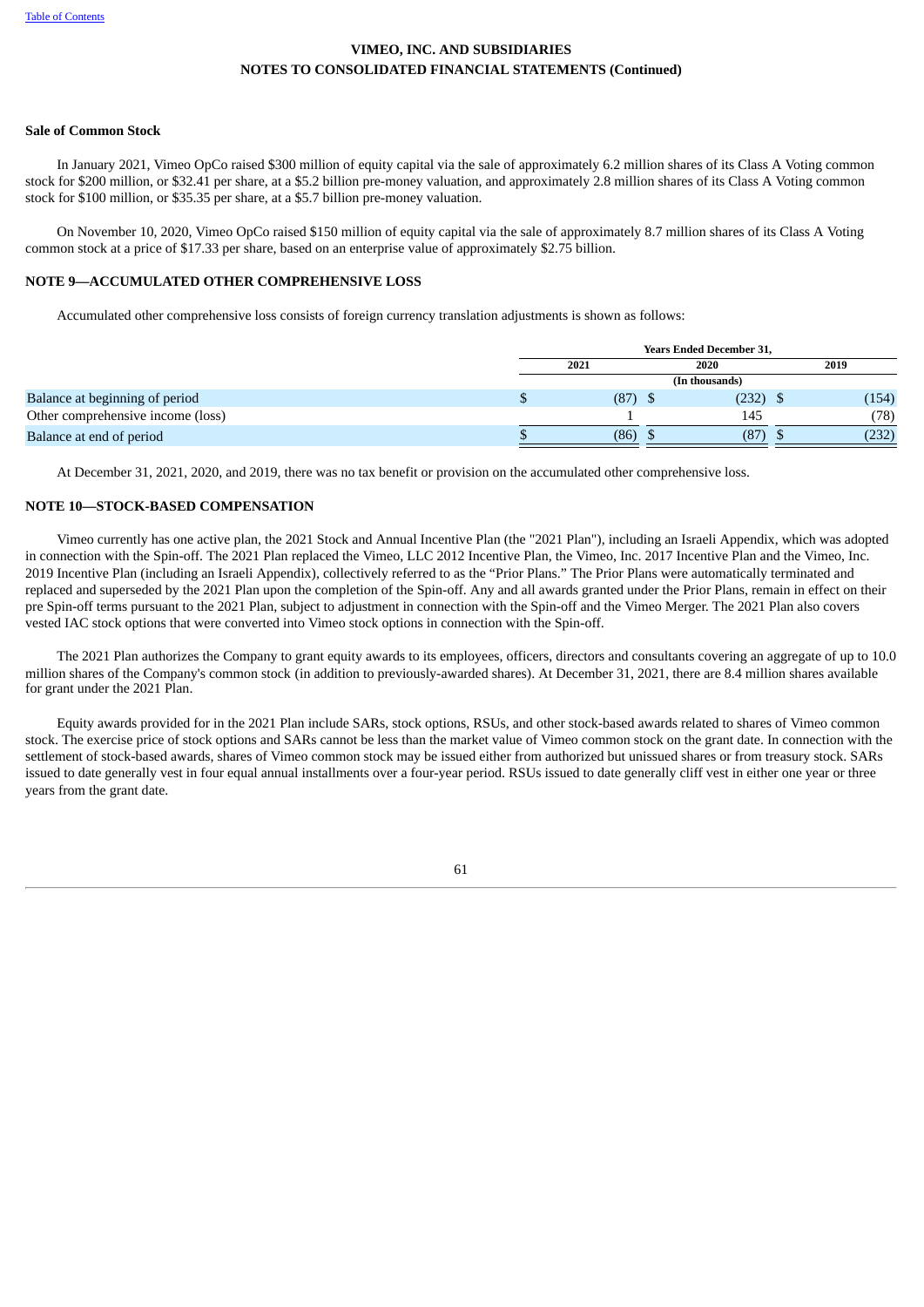Vimeo recorded stock-based compensation expense of \$44.9 million, \$11.7 million, and \$5.3 million for the years ended December 31, 2021, 2020, and 2019 respectively. Included in stock-based compensation expense in the year ended December 31, 2021 is a modification charge of \$9.5 million in connection with the Spin-off and Vimeo Merger. The form of awards granted to the Company's employees and non-employee directors in 2021 were generally restricted stock units ("RSUs") and in the case of the Chairman of the Vimeo Board of Directors, 4,870,500 shares of Vimeo common stock ("Vimeo Restricted Shares"); and in prior years, generally stock appreciation rights ("SARs") and in the case of certain executives, performance-based SARs.

At December 31, 2021, there was \$78.1 million of unrecognized compensation cost, net of estimated forfeitures, related to all outstanding SARs and RSUs which is expected to be recognized over a weighted-average period of 2.3 years. Additionally, there was \$81.7 million of unrecognized compensation cost related to the Vimeo Restricted Shares, which is expected to be recognized over the remaining vesting period of 8.8 years. For more information on the impact of the Spin-off and the Vimeo Merger on equity awards refer to ["Note](#page-50-0) [1—Organization](#page-50-0) and Basis of [Presentation](#page-50-0)."

Vimeo is currently in an NOL position with a full valuation allowance. Therefore, no income tax benefit was recognized in the accompanying consolidated statement of operations for the years ended December 31, 2021, 2020, and 2019 related to equity awards.

### **Stock appreciation rights and stock options**

The weighted average grant date fair value for SARs granted during the years ended December 31, 2020 and 2019 is \$2.16 and \$2.14, respectively. Stock options outstanding as of December 31, 2021 relate solely to the conversion of vested IAC stock options into Vimeo stock options in connection with the Spin-off as more fully described in "Note [1—Organizatio](#page-50-0)n and Basis of [Presentation](#page-50-0). The summary of the weighted average assumptions used to value SARs at their grant date for the years ended December 21, 2020 and 2019 is as follows.

|                            | <b>Years Ended December 31,</b> |           |
|----------------------------|---------------------------------|-----------|
|                            | 2020                            | 2019      |
| <b>Expected volatility</b> | 38 %                            | 41 %      |
| Risk-free interest rate    | $1.0\%$                         | 1.8 %     |
| Expected term              | 3.3 years                       | 3.4 years |
| Dividend yield             | $-$ %                           | $-$ %     |

The total intrinsic value of awards exercised during the years ended December 31, 2021, 2020, and 2019 is \$49.4 million, \$23.9 million, and \$0.6 million, respectively. Total cash received from the exercise of stock options for the year ended December 31, 2021 was \$3.4 million. There was no cash received from exercises of SARs, as by their nature, are settled net of the exercise price with the award holder entitled to receive value equal to any appreciation in the award.

SARs and stock options outstanding at December 31, 2021 and changes during the year ended December 31, 2021 are as follows: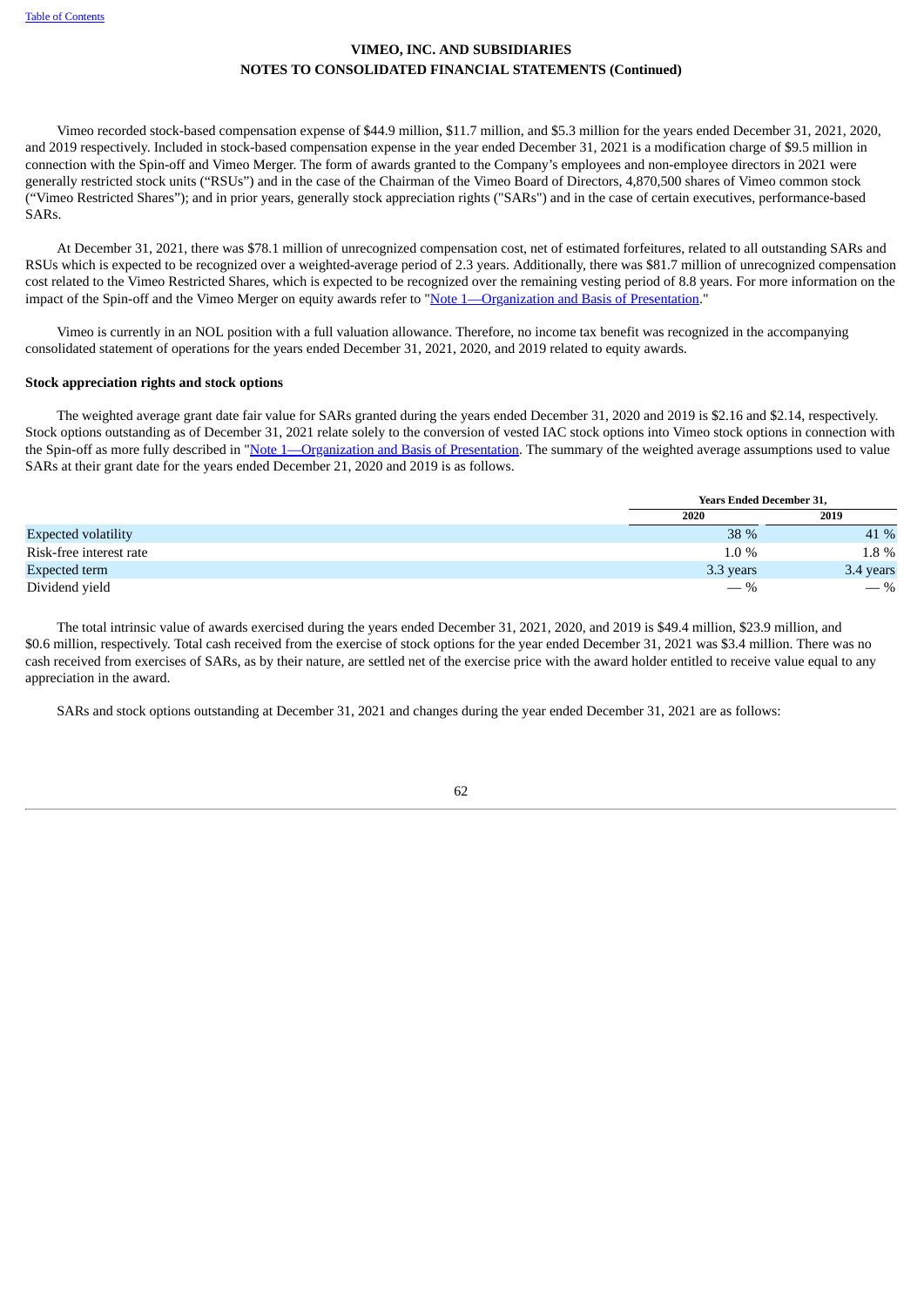|                                                               | <b>SARs and stock</b><br>options | Weighted average<br>exercise price | Weighted average<br>remaining<br>contractual term<br>in years | Aggregate<br>intrinsic value |
|---------------------------------------------------------------|----------------------------------|------------------------------------|---------------------------------------------------------------|------------------------------|
|                                                               |                                  |                                    |                                                               |                              |
| Outstanding Vimeo OpCo SARs at December 31, 2020              | 13,897 \$                        | 6.42                               |                                                               |                              |
| Granted                                                       | 63                               | 35.35                              |                                                               |                              |
| Exercised                                                     | (305)                            | 5.52                               |                                                               |                              |
| Forfeited or Expired                                          | (178)                            | 6.56                               |                                                               |                              |
| Outstanding Vimeo OpCo SARs prior to Spin-off                 | 13,477                           | 6.57                               |                                                               |                              |
| Outstanding Vimeo SARs after Spin-off <sup>(a)</sup>          | 13.686                           | 6.49                               |                                                               |                              |
| Conversion of Vested IAC Stock Options <sup>(b)</sup>         | 6.201                            | 4.33                               |                                                               |                              |
| Exercised                                                     | (2,162)                          | 4.87                               |                                                               |                              |
| Forfeited or Expired                                          | (238)                            | 7.01                               |                                                               |                              |
| Outstanding Vimeo SARs and Stock Options at December 31, 2021 | 17,487                           | 5.91                               | 6.1 \$                                                        | 210,640                      |
| Exercisable Vimeo SARs and Stock Options at December 31, 2021 | 13,350                           | 5.38                               | $5.5\phantom{0}$                                              | 167.984                      |

Reflects the conversion of unvested Vimeo OpCo SARs into Vimeo SARs by multiplying each award of Unvested Vimeo OpCo SARs prior to Spin-off by the Vimeo Merger Exchange (a) Ratio.

Reflects the conversion of vested IAC stock options into vested Vimeo stock options by multiplying each vested award of IAC stock options prior to the Spin-off by the Spin-off Exchange Ratio. (b)

As of December 31, 2021, the number, weighted-average exercise price, weighted-average remaining contractual term, and aggregate intrinsic value of Vimeo SARs and stock options that either had vested or are expected to vest approximate the corresponding amounts for Vimeo SARs and stock options outstanding.

### **Restricted stock units**

 $\overline{\phantom{a}}$  , and the set of the set of the set of the set of the set of the set of the set of the set of the set of the set of the set of the set of the set of the set of the set of the set of the set of the set of the s

The weighted-average fair value of Vimeo RSUs granted in 2021 was \$26.11. The weighted average fair value of Vimeo OpCo RSUs granted (prior to the Spin-off) in the years ended December 31, 2021 and 2020 was \$35.35 and \$17.33, respectively. There were no Vimeo OpCo RSUs granted in the year ended December 31, 2019.

The intrinsic value of RSUs that vested during the year ended December 31, 2021 was less than \$0.1 million. There were no RSUs that vested during the years ended December 31, 2020 and 2019.

Unvested RSUs outstanding at December 31, 2021 and changes during the year ended December 31, 2021 are as follows: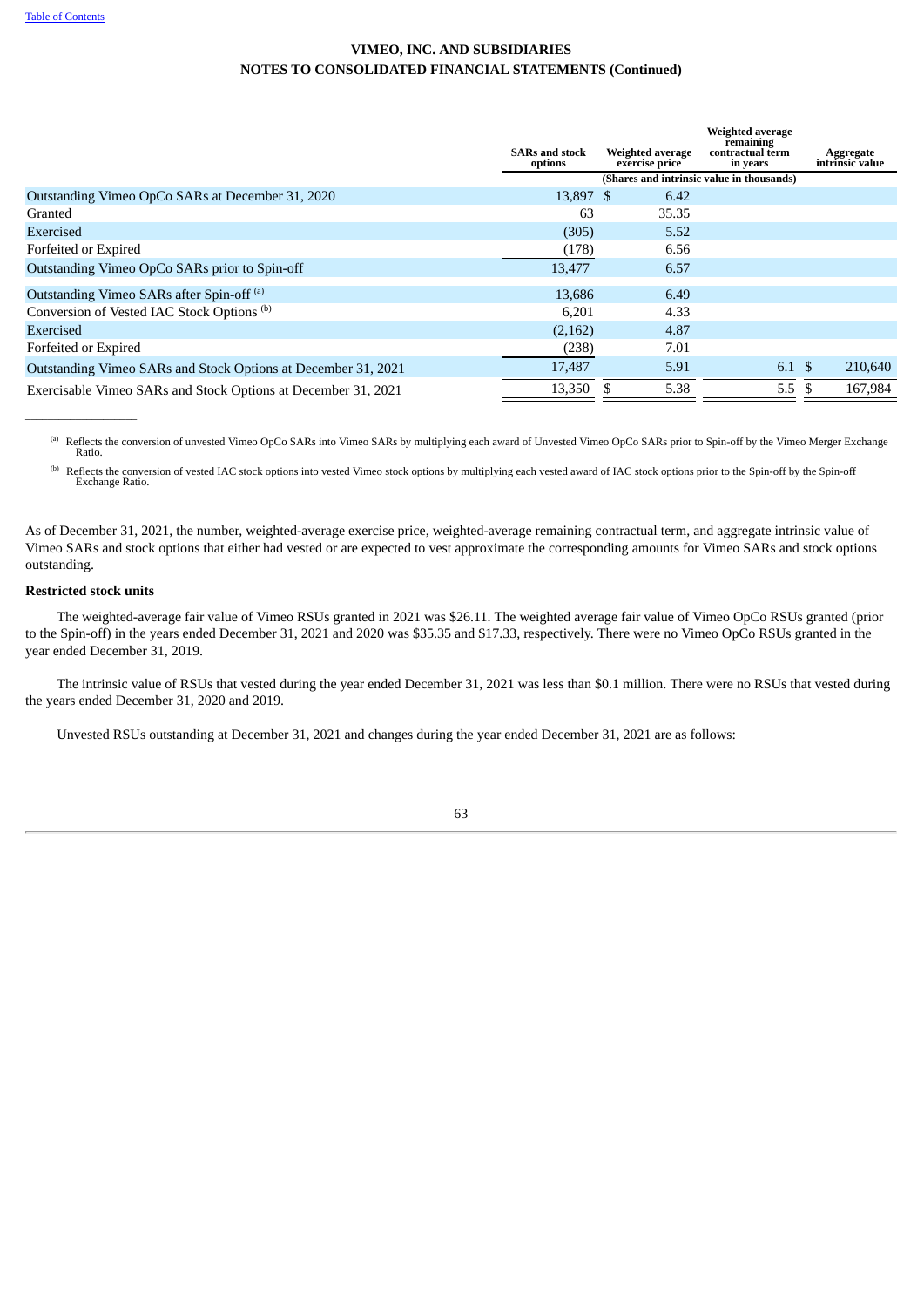|                                               | <b>Number of Shares</b> |      | <b>Weighted Average</b><br><b>Grant Date</b><br><b>Fair Value</b> |
|-----------------------------------------------|-------------------------|------|-------------------------------------------------------------------|
|                                               | (Shares in thousands)   |      |                                                                   |
| Unvested Vimeo OpCo RSUs at December 31, 2020 | 88                      | - \$ | 17.33                                                             |
| Granted                                       | 1,734                   |      | 35.35                                                             |
| Forfeited                                     | (5)                     |      | 35.35                                                             |
| Unvested Vimeo OpCo RSUs prior to Spin-off    | 1,817                   |      | 34.48                                                             |
|                                               |                         |      |                                                                   |
| Unvested Vimeo RSUs after Spin-off (a)        | 1,844                   |      | 34.70                                                             |
| Granted                                       | 1,619                   |      | 26.11                                                             |
| Released                                      | $(2)$ \$                |      | 33.33                                                             |
| Forfeited                                     | $(117)$ \$              |      | 36.23                                                             |
| Unvested Vimeo RSUs at December 31, 2021      | $3,344$ \$              |      | 30.49                                                             |

<sup>(a)</sup> Reflects the conversion of unvested Vimeo OpCo RSUs into Vimeo RSUs by multiplying each award of Unvested Vimeo OpCo RSUs prior to Spin-off by the Vimeo Merger Exchange Ratio.

### **Vimeo Restricted Shares**

 $\overline{\phantom{a}}$  , where  $\overline{\phantom{a}}$ 

In connection with the Spin-off, pursuant to which Vimeo equity awards were issued as part of the adjustment of certain outstanding IAC equity awards, Vimeo entered into a Restricted Stock Agreement (the "RSA") with Joseph Levin, Chairman of the Vimeo Board of Directors and IAC's Chief Executive Officer. The terms of the RSA were determined pursuant to the existing requirements of Mr. Levin's restricted stock agreement with IAC as in effect prior to the Spin-off.

Vimeo Restricted Shares granted pursuant to the RSA will cliff vest on November 5, 2030 based on satisfaction of certain Vimeo stock price targets and Mr. Levin's continuous service as a Vimeo director through the vesting date. The number of Vimeo Restricted Shares subject to the RSA is the result of the 3,000,000 shares of IAC Restricted common stock, subject to Mr. Levin's restricted stock agreement with IAC, multiplied by the Spin-off Exchange Ratio.

Mr. Levin may elect to accelerate vesting of the Vimeo Restricted Shares, effective on the 6th, 7th, 8th, or 9th anniversary of the original effective date of the IAC restricted stock agreement (November 5, 2020) (the "Effective Date"), in which case performance will be measured through such date, and Mr. Levin will receive a pro-rated portion of the award (based on the years elapsed from the Effective Date) and any remaining shares will be forfeited. The applicable stock price goals are proportionately lower on the earlier vesting dates.

The value of the Vimeo Restricted Shares was determined using a lattice model that incorporated a Monte Carlo simulation of Vimeo's stock price and IAC's stock price as this award contains a market condition. The attribution of the estimated fair values of the awards (the sum of the fair value of the original IAC award as of the Effective Date, plus any incremental value as a result of the modification to the original IAC award) between IAC and Vimeo, was determined on a proportional basis as a function of the estimated fair value of each respective award as of the date of the Spin-off. The amount allocated to Vimeo was \$87.3 million and is expected to be recognized over the remaining requisite service period through November 2030 subject to Mr. Levin's continuous service as a Vimeo director.

### **Modification**

<span id="page-67-0"></span>In connection with the Spin-off and Vimeo Merger, the Company modified certain equity awards resulting in a modification charge of \$14.0 million, of which \$9.5 million was recognized as stock-based compensation expense in the year ended December 31, 2021. The remaining charge, net of forfeitures, is expected to be recognized over the remaining requisite service period of the modified awards.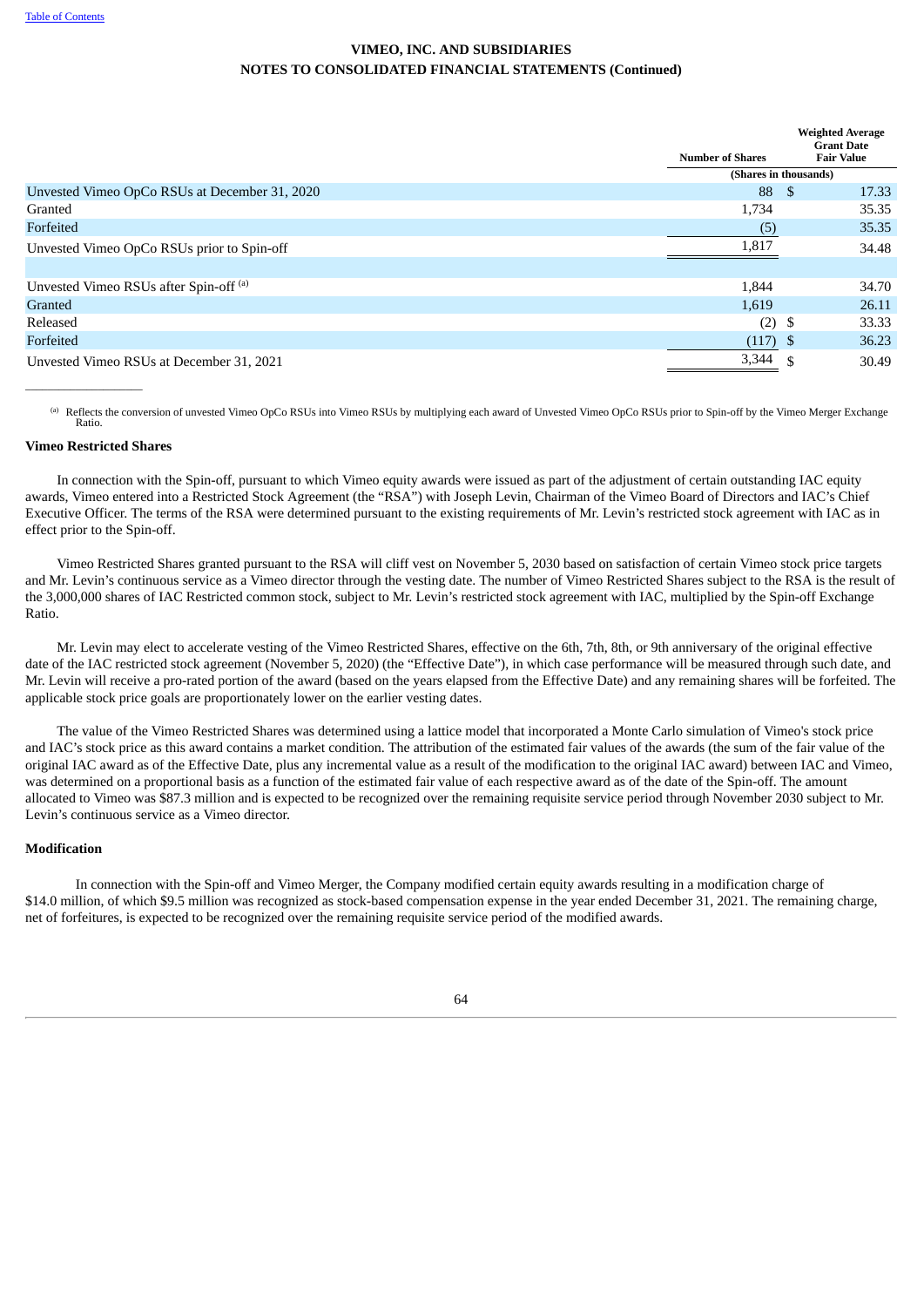### **NOTE 11—LOSS PER SHARE**

Vimeo common stock and Class B common stock are treated as one class of common stock for earnings per share ("EPS") purposes as both classes of common stock participate in earnings, dividends and other distributions on the same basis. The Vimeo Restricted Shares are participating securities because these shares are unvested and have a non-forfeitable dividend right in the event the Company declares a cash dividend to common shareholders and participates in all other distributions of the Company in the same manner as all other Vimeo common shareholders. No allocation of undistributed losses has been made as the Vimeo Restricted Shares do not participate in losses of the Company.

The computation of basic and diluted loss per share attributable to common shareholders is as follows:

|                                                            |    | <b>Years Ended December 31,</b>       |               |  |           |  |  |  |
|------------------------------------------------------------|----|---------------------------------------|---------------|--|-----------|--|--|--|
|                                                            |    | 2021                                  | 2020          |  | 2019      |  |  |  |
|                                                            |    | (In thousands, except per share data) |               |  |           |  |  |  |
| <b>Numerator:</b>                                          |    |                                       |               |  |           |  |  |  |
| Net loss                                                   | \$ | $(52,767)$ \$                         | $(50,628)$ \$ |  | (75, 577) |  |  |  |
|                                                            |    |                                       |               |  |           |  |  |  |
| <b>Denominator:</b> $(a)$ $(b)$ $(c)$                      |    |                                       |               |  |           |  |  |  |
| Denominator for earnings per share—weighted average shares |    | 159,884                               | 159,381       |  | 159,381   |  |  |  |
|                                                            |    |                                       |               |  |           |  |  |  |
| Loss per share attributable to common stock shareholders:  |    |                                       |               |  |           |  |  |  |
| Loss per share                                             | \$ | (0.33)                                | $(0.32)$ \$   |  | (0.47)    |  |  |  |

Vimeo Restricted Shares were included in shares of common stock issued and outstanding at December 31, 2021 in the accompanying consolidated balance sheet, but were excluded (a) from the computation of shares outstanding for EPS purposes because the number of shares that ultimately vest is subject to the satisfaction of the conditions described in ["Note](#page-64-0) [10](#page-64-0)-Sompensation."

<sup>(b)</sup> For the year ended December 31, 2021, approximately 25.7 million potentially dilutive equity awards were excluded from the computation of diluted EPS because the impact would have been anti-dilutive.

Weighted average basic and dilutive shares outstanding for the years ended December 31, 2020 and 2019 reflect Vimeo's outstanding shares immediately after the completion of the (c) Spin-off as described in "[Note](#page-50-0) 1—[Organization](#page-50-0) and Basis of Presentation."

### <span id="page-68-0"></span>**NOTE 12—LEASES**

 $\_$ 

The ROU assets and lease liabilities on the consolidated balance sheet are as follows:

|                             |                                                | December 31, |                |       |  |  |  |  |
|-----------------------------|------------------------------------------------|--------------|----------------|-------|--|--|--|--|
| Leases                      | <b>Balance Sheet Classification</b>            | 2021         | 2020           |       |  |  |  |  |
|                             |                                                |              | (In thousands) |       |  |  |  |  |
| <b>Assets:</b>              |                                                |              |                |       |  |  |  |  |
| Right-of-use assets         | Other non-current assets                       | 13,534       | - \$           | 1,588 |  |  |  |  |
|                             |                                                |              |                |       |  |  |  |  |
| <b>Liabilities:</b>         |                                                |              |                |       |  |  |  |  |
| Current lease liabilities   | Accrued expenses and other current liabilities | $7,299$ \$   |                | 642   |  |  |  |  |
| Long-term lease liabilities | Other long-term liabilities                    | 6,709        |                | 1,027 |  |  |  |  |
| Total lease liabilities     |                                                | 14,008 \$    |                | 1,669 |  |  |  |  |
|                             |                                                |              |                |       |  |  |  |  |

Components of lease expense are as follows: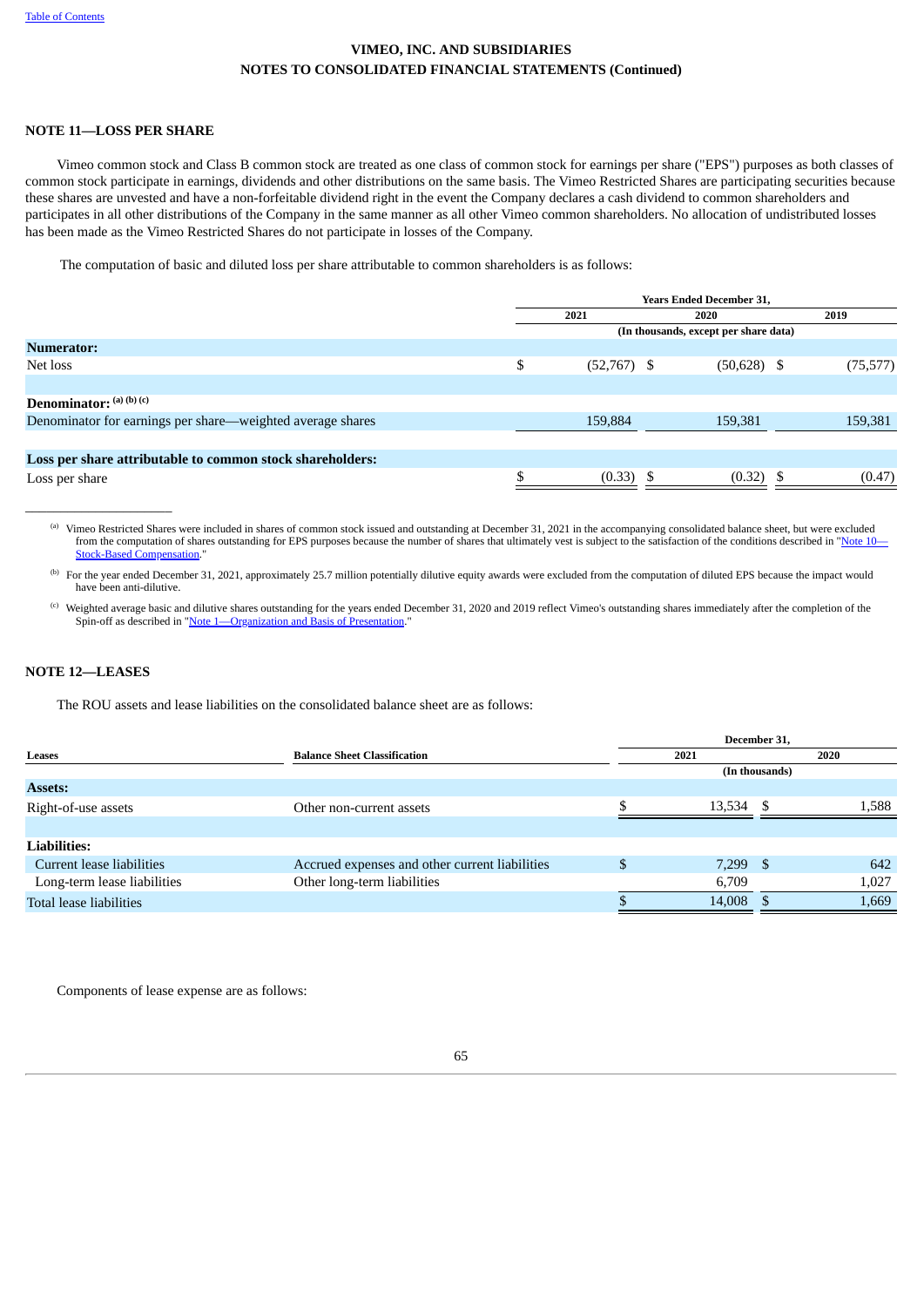$\_$ 

 $\_$ 

# **VIMEO, INC. AND SUBSIDIARIES NOTES TO CONSOLIDATED FINANCIAL STATEMENTS (Continued)**

|                          | <b>Years Ended December 31,</b> |  |       |  |       |  |  |  |  |
|--------------------------|---------------------------------|--|-------|--|-------|--|--|--|--|
| <b>Lease Expense</b>     | 2021                            |  |       |  | 2019  |  |  |  |  |
|                          | (In thousands)                  |  |       |  |       |  |  |  |  |
| Fixed $(a)$              | $3,884$ \$                      |  | 957   |  | 3,770 |  |  |  |  |
| Short-term               | 553                             |  | 273   |  | 214   |  |  |  |  |
| Variable                 | 119                             |  | 143   |  | 72    |  |  |  |  |
| Sublease income          |                                 |  | (61)  |  | (154) |  |  |  |  |
| Total lease expense, net | 4,556                           |  | 1,312 |  | 3,902 |  |  |  |  |

| <b>Years Ended December 31,</b> |       |  |               |  |              |  |  |  |
|---------------------------------|-------|--|---------------|--|--------------|--|--|--|
| 2021                            |       |  | 2020          |  | 2019         |  |  |  |
| (In thousands)                  |       |  |               |  |              |  |  |  |
|                                 |       |  | 31            |  | 52           |  |  |  |
|                                 | 1,984 |  | 446           |  | 413          |  |  |  |
|                                 | 1,163 |  | 187           |  | 173          |  |  |  |
|                                 | 1,105 |  | 648           |  | 3,264        |  |  |  |
|                                 | 4.556 |  |               |  | 3,902        |  |  |  |
|                                 |       |  | $304 \quad $$ |  | - S<br>1,312 |  |  |  |

Fixed lease expense (included in "General and administrative expense") includes approximately \$2.1 million of lease impairment charges in the year ended December 31, 2019. (a)

Maturities of lease liabilities as of December 31, 2021 (in thousands)  $^{(b)}$  are as follows:

| <b>Years Ended December 31,</b> |   | (In thousands) |
|---------------------------------|---|----------------|
| 2022                            | ¢ | 7,294          |
| 2023                            |   | 4,339          |
| 2024                            |   | 838            |
| 2025                            |   | 860            |
| 2026                            |   | 527            |
| Thereafter                      |   | 416            |
| Total                           |   | 14,274         |
| Less: interest                  |   | (266)          |
| Total lease liabilities         |   | 14,008         |

<sup>(b)</sup> As of December 31, 2021, the Company had no legally binding minimum lease payments for leases signed but not yet commenced.

The weighted average assumptions used for lease term and discount rate are as follows:

|                      | December 31, |            |            |  |  |  |
|----------------------|--------------|------------|------------|--|--|--|
|                      | 2021         | 2020       | 2019       |  |  |  |
| Remaining lease term | 2.60 years   | 2.73 years | 3.69 years |  |  |  |
| Discount rate        | 3.1%         | 2.97 %     | 5.63 %     |  |  |  |

Other information related to leases is as follows:

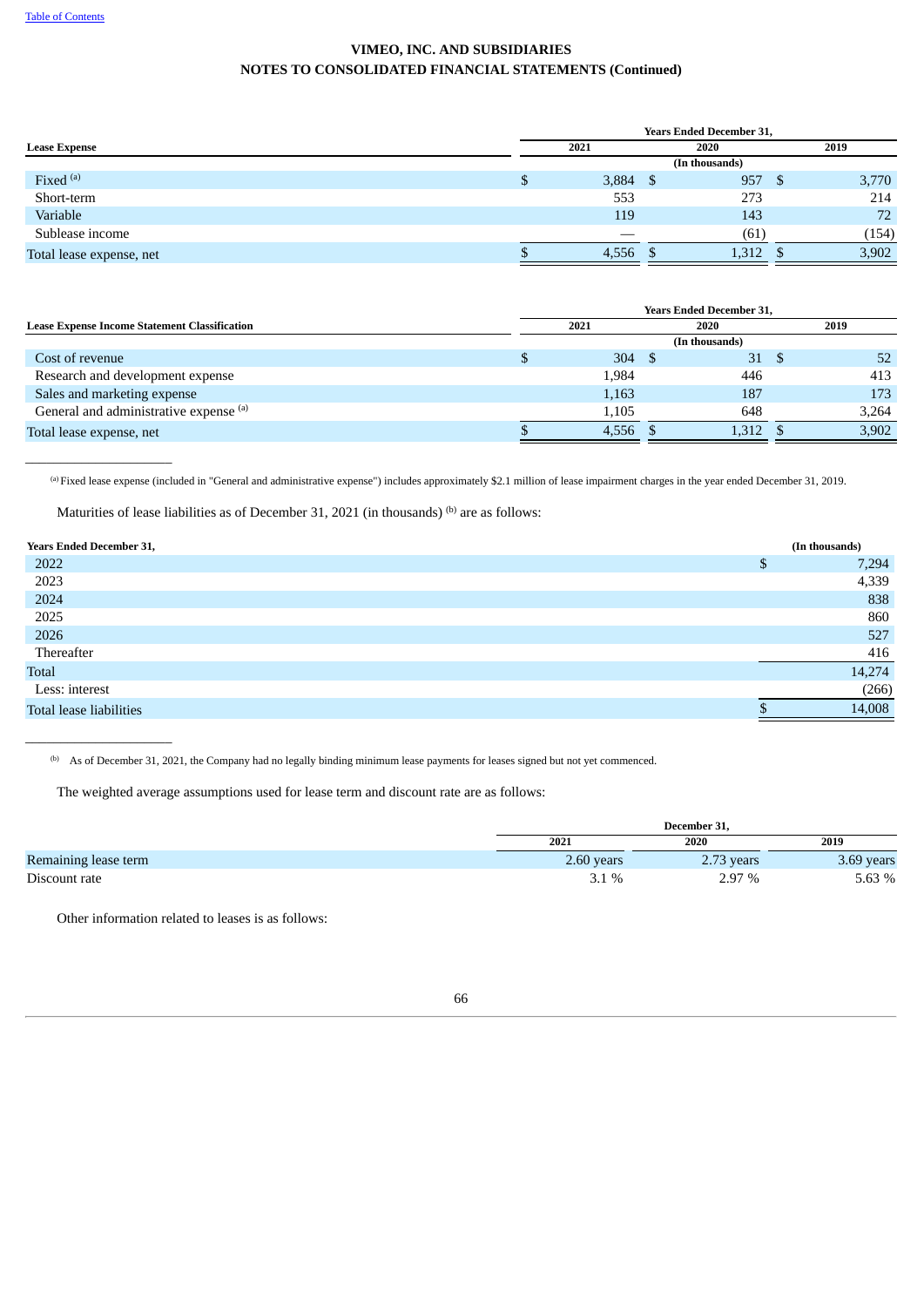<span id="page-70-0"></span>

|                                                                        | <b>Years Ended December 31.</b> |  |       |  |       |  |  |  |
|------------------------------------------------------------------------|---------------------------------|--|-------|--|-------|--|--|--|
|                                                                        | 2021                            |  | 2020  |  | 2019  |  |  |  |
|                                                                        | (In thousands)                  |  |       |  |       |  |  |  |
| <b>Other Information:</b>                                              |                                 |  |       |  |       |  |  |  |
| Right-of-use assets obtained in exchange for lease liabilities         | 15.654                          |  | 1,322 |  | 829   |  |  |  |
| Cash paid for amounts included in the measurement of lease liabilities | 3,543                           |  | 3,601 |  | 1,778 |  |  |  |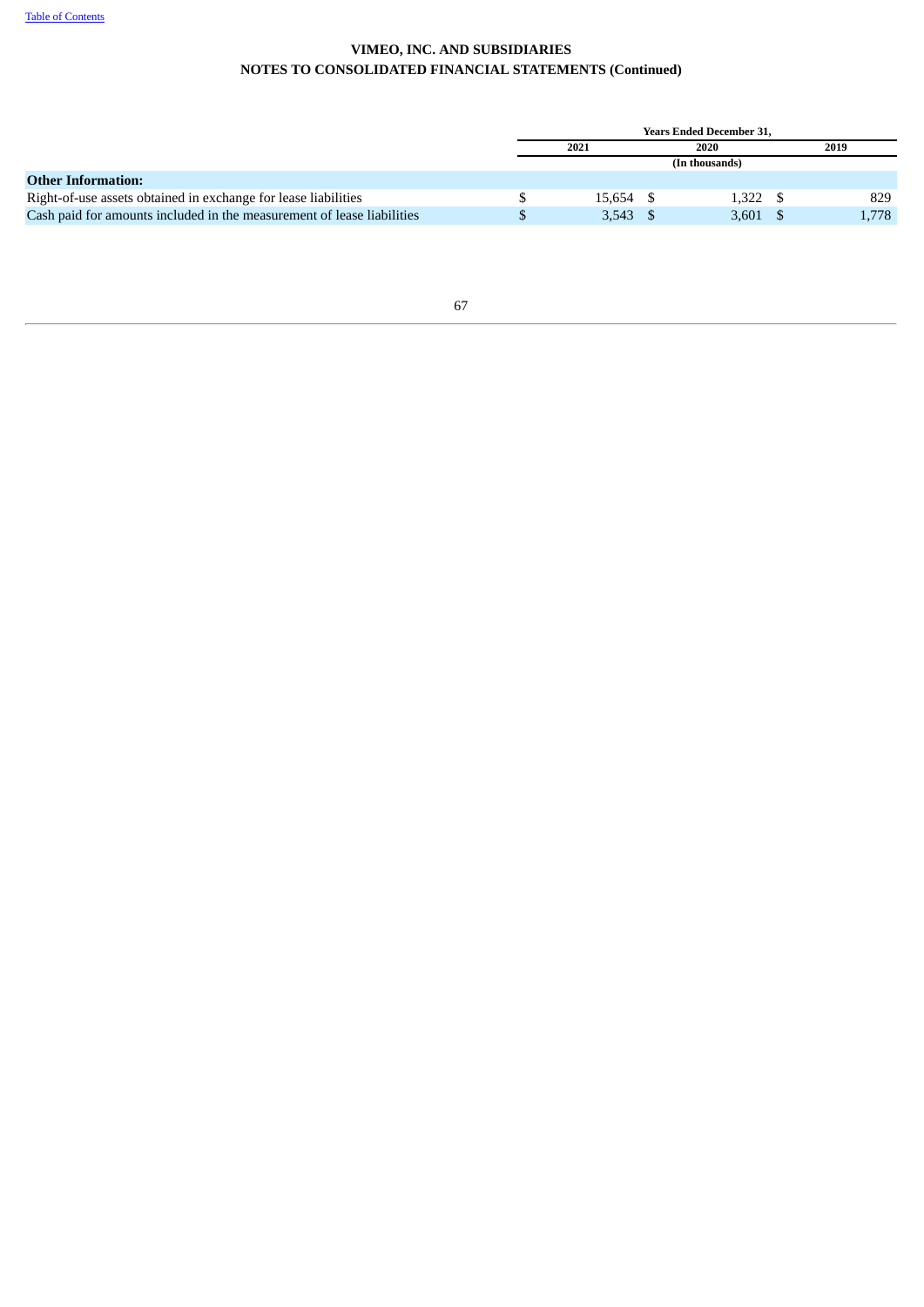### **NOTE 13—COMMITMENTS AND CONTINGENCIES**

#### **Commitments**

Vimeo has entered into certain off-balance sheet commitments that require the future purchase of services ("purchase obligations"). Future payments under non-cancelable unconditional purchase obligations as of December 31, 2021, principally consist of payments for various cloud computing contracts and are as follows:

|                      | <b>Amount of Commitment Expiration Per Period</b> |                            |  |                  |  |                  |  |                             |  |                               |
|----------------------|---------------------------------------------------|----------------------------|--|------------------|--|------------------|--|-----------------------------|--|-------------------------------|
|                      |                                                   | <b>Less Than</b><br>1 Year |  | $1 - 3$<br>Years |  | $3 - 5$<br>Years |  | <b>More Than</b><br>5 Years |  | Total<br>Amounts<br>Committed |
|                      |                                                   |                            |  |                  |  | (In thousands)   |  |                             |  |                               |
| Purchase obligations |                                                   | 58,475                     |  | 10,623           |  |                  |  |                             |  | 69,098                        |

#### **Contingencies**

In the ordinary course of business, Vimeo is, and from time to time may become, a party to various legal proceedings. Vimeo establishes reserves for specific legal matters when it determines that the likelihood of an unfavorable outcome is probable and the loss is reasonably estimable. Management has also identified certain other legal matters where it believes an unfavorable outcome is not probable and, therefore, no reserve is established. Although management currently believes that resolving claims against Vimeo, including claims where an unfavorable outcome is reasonably possible, will not have a material impact on the liquidity, results of operations or financial condition of Vimeo, these matters are subject to inherent uncertainties and management's view of these matters may change in the future. Vimeo also evaluates other contingent matters, including income and non-income tax contingencies, to assess the likelihood of an unfavorable outcome and estimated extent of potential loss. It is possible that an unfavorable outcome of one or more of these lawsuits or other contingencies could have a material impact on the liquidity, results of operations or financial condition of Vimeo. See "Note 3—Income Taxes" for additional information related to income tax [contingencies.](#page-57-0)

### *EMI/Capitol Records Copyright Infringement Litigation*

In December 2009, a group of music publishers owned by EMI Music Publishing (now owned by Sony/ATV Music Publishing, a subsidiary of Sony Entertainment) and a group of then EMI-affiliated record companies, including Capitol Records (now owned by Universal Music Group), filed two lawsuits against Vimeo and its former owner, Connected Ventures, in the U.S. District Court for the Southern District of New York. See *Capitol Records,* LLC v. Vimeo, LLC, No. 09 Civ. 10101 (S.D.N.Y.) and EMI Blackwood Music, Inc. v. Vimeo, LLC, No. 09 Civ. 10105 (S.D.N.Y.). In both cases, plaintiffs allege that Vimeo infringed their music copyrights (in the publishers' musical compositions and the record companies' sound recordings) by hosting and streaming videos uploaded by users (and in certain cases, former employees) featuring their musical works. Plaintiffs seek, among other things, injunctive relief and monetary damages. The initial complaints identified 199 videos as infringing (which Vimeo removed post-suit).

Prior to suit, plaintiffs did not avail themselves of their right to submit a takedown notice to Vimeo pursuant to the online safe harbor provisions of the Digital Millennium Copyright Act of 1998 ("DMCA"), which limits the liability of online service providers for copyright infringement of their users when the provider takes certain measures. Vimeo asserts that the DMCA limits its liability because it complies with the DMCA and plaintiffs failed to submit takedown notices. Plaintiffs disagree, asserting various theories as to why the DMCA may not apply to some or all of the videos-in-suit.

The district court bifurcated proceedings and required the parties to first litigate the issue of whether Vimeo satisfied the DMCA's safe harbor provisions. On September 18, 2013, the district court granted partial summary judgment to Vimeo on 144 of the 199 original videos-in-suit on the ground that Vimeo complied with the threshold requirements of the DMCA and that there was no evidence that a Vimeo employee had watched the videos in question such that Vimeo had actual or "red flag" knowledge of infringement, which would disqualify the DMCA's application. The court denied summary judgment as to 35 videos-in-suit on the ground that there was a material question of fact as to whether Vimeo had "red flag" knowledge of infringement based upon employees having watched all or part of these videos. The court further held that the DMCA did not apply to the record companies' state-law claims regarding sound recordings fixed before February 1972; a trial was necessary to determine whether Vimeo was liable for employees who uploaded approximately 20 videos; and that plaintiffs should be

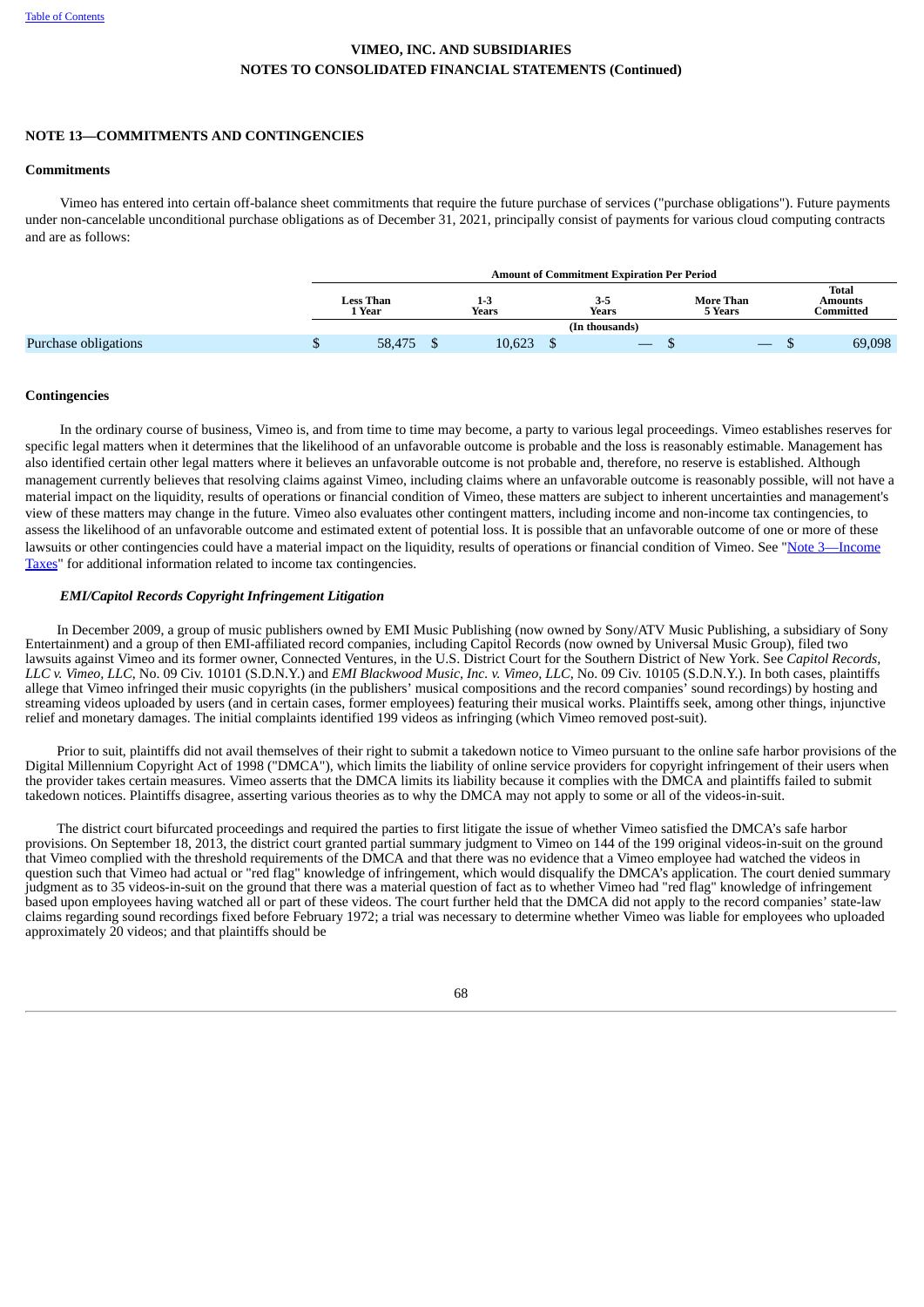permitted to amend their complaints to add over 1,500 videos allegedly infringing their copyrights (which Vimeo removed after receiving plaintiffs' proposed amended complaint).

Vimeo sought and obtained the right to appeal certain issues on an interlocutory basis to the U.S. Court of Appeals for the Second Circuit. On June 16, 2016, the Second Circuit held that (1) the district court had applied the incorrect summary-judgment standard for "red flag" infringement and that evidence that an employee watched all or part of a video containing plaintiffs' music did not raise a genuine issue of fact as to whether Vimeo had "red flag" knowledge in such video; (2) the DMCA applies to state-law copyright infringement claims predicated on pre-1972 sound recordings; and (3) on an issue raised by plaintiffs in their cross-appeal, the record did not show that Vimeo was willfully blind towards infringing activity taking place on its platform. As a result of these rulings, the Second Circuit partially vacated the district court's ruling and remanded the case for further proceedings consistent with its judgment.

On March 31, 2018, the district court granted Vimeo's motion to dismiss plaintiffs' state-law unfair competition claims on the grounds that they were state-law copyright claims covered by the DMCA per the Second Circuit's judgment. On May 28, 2021, the district court granted Vimeo summary judgment as to videos for which the sole remaining basis of liability the assertion that Vimeo had "red flag" knowledge of infringement. On August 26, 2021, the district court approved a stipulation whereby plaintiffs agreed to conditionally dismiss all remaining claims to allow a final judgment to issue. Under the stipulation, plaintiffs may refile their claims regarding the alleged employee-uploaded videos if the Second Circuit reverses the district court's other rulings in whole or in part. On November 1, 2021, the district court entered a final judgment adopting the terms of the parties' stipulation. On November 29, 2021, plaintiffs filed an appeal to the U.S. Court of Appeals for the Second Circuit.

Vimeo believes that the allegations in these lawsuits are without merit and will defend vigorously against them.

#### *RTI Copyright Litigation*

Between 2012 and 2017, Italian broadcaster Reti Televisive Italiane s.p.a. and an affiliate thereof (collectively, "RTI") filed four lawsuits for copyright infringement against Vimeo in the Civil Court of Rome. See *Reti Televisive Italiane s.p.a. v. Vimeo, LLC*, Cause Nos. 23732/12, 62343/2015, and 59780/2017 (Rome Civil Court), and *Medusa Film v. Vimeo, Inc.*, Cause No. 74775/2017 (Rome Civil Court). In each case, RTI asserts that Vimeo infringed its copyrights by hosting and streaming user-uploaded videos that allegedly contain RTI's television or film programming, and seeks, among other things, injunctive relief and monetary damages.

On January 15, 2019, the Civil Court of Rome concluded the first case (No. 23732/12) and entered a judgment against Vimeo, awarding RTI damages of EUR 8,500,000 plus interest and entering an injunction against Vimeo with respect to further acts of infringement. Vimeo filed an appeal and petitioned to stay the judgment pending appeal. On May 13, 2019, the Rome Court of Appeal stayed the judgment pending appeal. The appeal is currently pending.

On June 2, 2019, the Civil Court of Rome concluded the second case (No. 62343/2015) and entered a judgment against Vimeo, awarding RTI damages of EUR 4,746,273 plus interest and entering an injunction against Vimeo as to further acts infringement. Vimeo filed an appeal and petitioned to stay the judgment pending appeal. The Rome Court of Appeal declined to stay the judgment. The appeal is currently pending. On October 26, 2020, RTI commenced a lawsuit against Vimeo in the U.S. District Court for the Southern District of New York to enforce the damages award of the June 2019 judgment. See *Reti Televisive Italiane s.p.a. v. Vimeo, LLC*, No. 20 Civ. 8954 (S.D.N.Y.). On December 22, 2020, Vimeo and RTI filed, and the district court entered, a stipulation and order staying the U.S. proceedings pending the final outcome of the appeals from the Italian judgment at issue.

Proceedings in the third and fourth cases (Nos. 59780/2017 and 74775/2017, respectively) are pending before the Civil Court of Rome.

Vimeo believes that the allegations in these lawsuits are without merit and will defend vigorously against them.

### *Sony/Universal/Warner Copyright Litigation*

In March 2021, Sony Music Entertainment Italy (a subsidiary of Sony Music Entertainment Group), Warner Music Italia (a subsidiary of Warner Music Group), Universal Music Italia (a subsidiary of Universal Music Group), and Warner Music International Services (a subsidiary of Warner Music Group) filed a lawsuit against Vimeo in the Court of Milan alleging violations of Italian copyright and unfair competition laws. See *Sony Music Entertainment Italy s.p.a. et al. v. Vimeo, Inc.*, Case No. 10977/2021 (Court of Milan, Business Division). The complaint alleges that Vimeo infringed plaintiffs' copyrights by hosting and streaming user-uploaded videos that contain plaintiffs' copyrighted works and that, upon notification of the alleged infringement, Vimeo employed a takedown process that did not comply with Italian law. The complaint seeks, among other

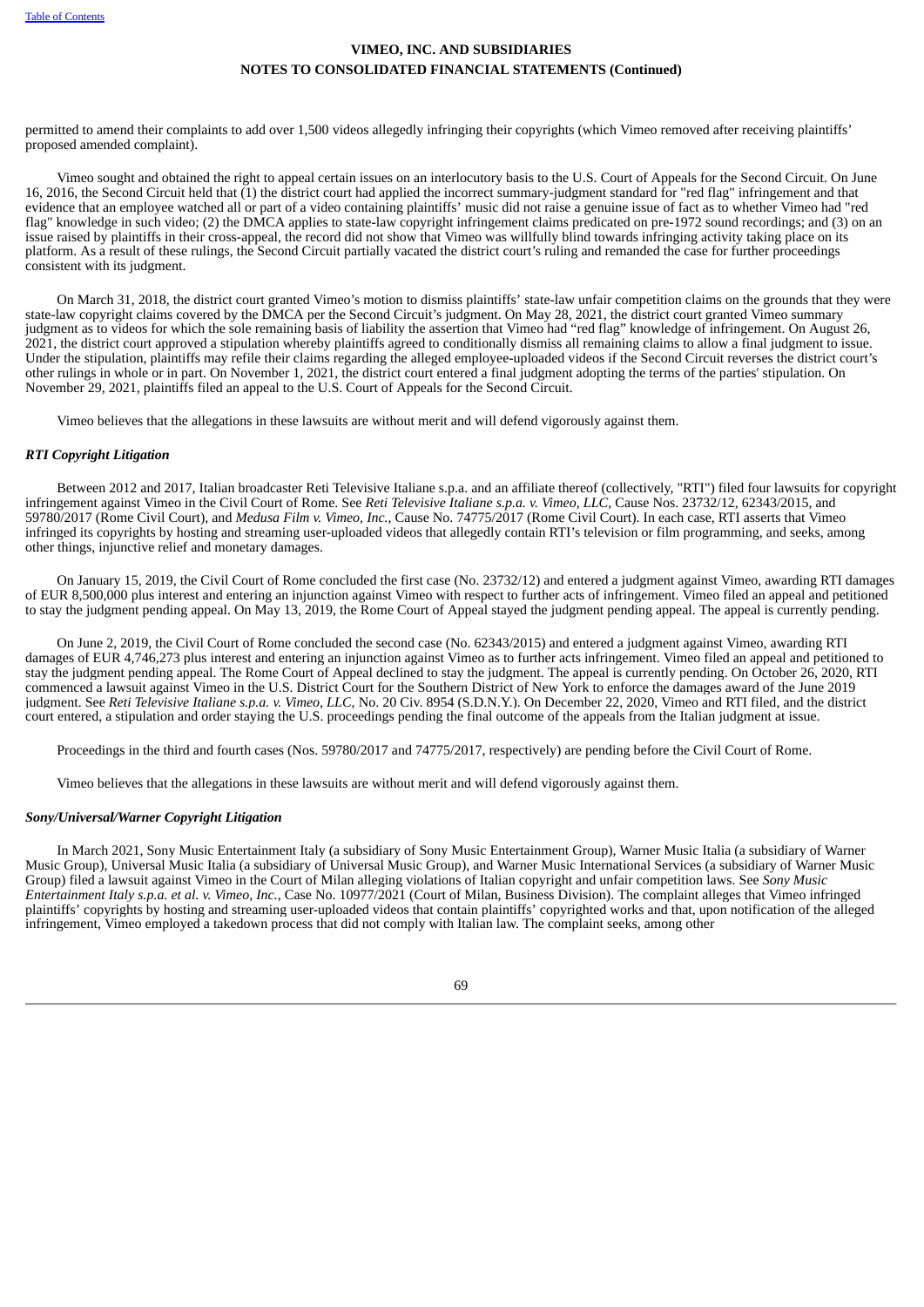things, injunctive relief. On November 3, 2021, Vimeo filed its initial brief. On November 23, the parties attended the initial hearing with the Court of Milan where the court set forth a briefing schedule. Vimeo believes that the allegations in this lawsuit are without merit and will defend vigorously against them.

### *Illinois Biometric Information Privacy Act Litigation*

On September 9, 2019, Bradley Acaley filed, on behalf of himself and other similarly situated individuals, a putative class action complaint against Vimeo in the Circuit Court of Cook County, Illinois. Vimeo thereafter removed the case to the U.S. District Court for the Northern District of Illinois, where it is now pending. See *Bradley Acaley v. Vimeo, Inc.*, No. 19 Civ. 7164 (N.D. Ill.). In his complaint, plaintiff asserts that Vimeo's Magisto mobile application collected facial biometric information in a manner that violated his rights under the Illinois Biometric Information Privacy Act ("BIPA"), and he seeks, among other things, injunctive relief and monetary damages.

Vimeo moved to compel arbitration of the case. On June 1, 2020, the district court denied Vimeo's motion. On June 18, 2020, Vimeo filed an appeal to the U.S. Court of Appeals for the Seventh Circuit. The parties subsequently fully briefed the appeal. At a mediation held on January 7, 2022, the parties reached a settlement in principle. On January 24, 2022, the parties filed a joint motion, inter alia, to hold the appeal in abeyance pending finalization of the settlement in principle.

<span id="page-73-0"></span>Vimeo denies liability in connection with this lawsuit. **NOTE 14—RELATED PARTY TRANSACTIONS**

### **Relationship with IAC following the Spin-off**

Following the Spin-off, the relationship between Vimeo and IAC has been governed by a number of agreements. These agreements include: a separation agreement; a tax matters agreement; a transition services agreement; an employee matters agreement; and a data protection agreement. These agreements were entered into as of May 24, 2021 and are filed as exhibits to the Annual Report on Form 10-K of which these financial statements form a part, and the summaries of these documents that follow are qualified in their entirety by reference to the full text of those documents.

Through December 31, 2021, Vimeo (i) participated in IAC's health and welfare benefit plans, (ii) obtained certain services through contracts that are held in IAC's name, for which Vimeo reimbursed IAC and (iii) obtained from IAC (or provided to) certain corporate support services. The total related charges for the years ended December 31, 2021, 2020, and 2019 were \$12.8 million, \$10.3 million, and \$9.3 million, respectively. At December 31, 2021, Vimeo had a current payable due to IAC of \$6.4 million, which was included in "Accrued expenses and other current liabilities" in the accompanying consolidated balance sheet and was subsequently paid in January 2022. At December 31, 2020, there was no amount due to IAC. Certain of the services subject to these agreements have continued into 2022.

Upon the completion of the Spin-off, Vimeo entered into an operating lease agreement with IAC for the space Vimeo occupies in IAC's headquarters at 555 West 18th Street in New York City. The term of the lease expires on May 31, 2022, at which point Vimeo has the right to extend the term for four consecutive periods of one year each on the same terms set forth in the lease. Additionally, in November 2021 Vimeo entered into a sublease agreement with HomeAdvisor, Inc., an indirect subsidiary of IAC, whereby Vimeo agreed to sublease from HomeAdvisor the 10th floor at 330 West 34th Street in New York City. The initial term of the sublease is one year and expires on October 31, 2022 and will automatically renew unless earlier terminated by either party. At December 31, 2021 Vimeo had a current lease liability of \$6.1 million included in "Accrued expenses and other current liabilities" and a non-current lease liability of \$3.4 million included in "Other long-term liabilities" in the accompanying consolidated balance sheet related to these leases. Prior to the Spin-off, IAC allocated rent expense to Vimeo for the space it occupied in IAC' s headquarters building. The total rent expense for the years ended December 31, 2021, 2020, and 2019 were \$4.4 million, \$3.8 million, and \$3.8 million, respectively.

For periods prior to the Spin-off, Vimeo's consolidated statement of operations includes allocations of costs, including stock-based compensation expense, related to IAC's accounting, treasury, legal, tax, corporate support, financial systems, and internal audit functions. These allocations were based on Vimeo's revenue as a percentage of IAC's total revenue. Allocated costs were \$1.0 million, \$6.1 million and \$2.5 million for the years ended December 31, 2021, 2020 and 2019, respectively. These allocations are reflected in the accompanying consolidated balance sheet within "Additional paid-in-capital." It is not practicable to determine the actual expenses that would have been incurred for these services had Vimeo operated as a standalone entity during the periods presented. Management considers the allocation method to be reasonable.

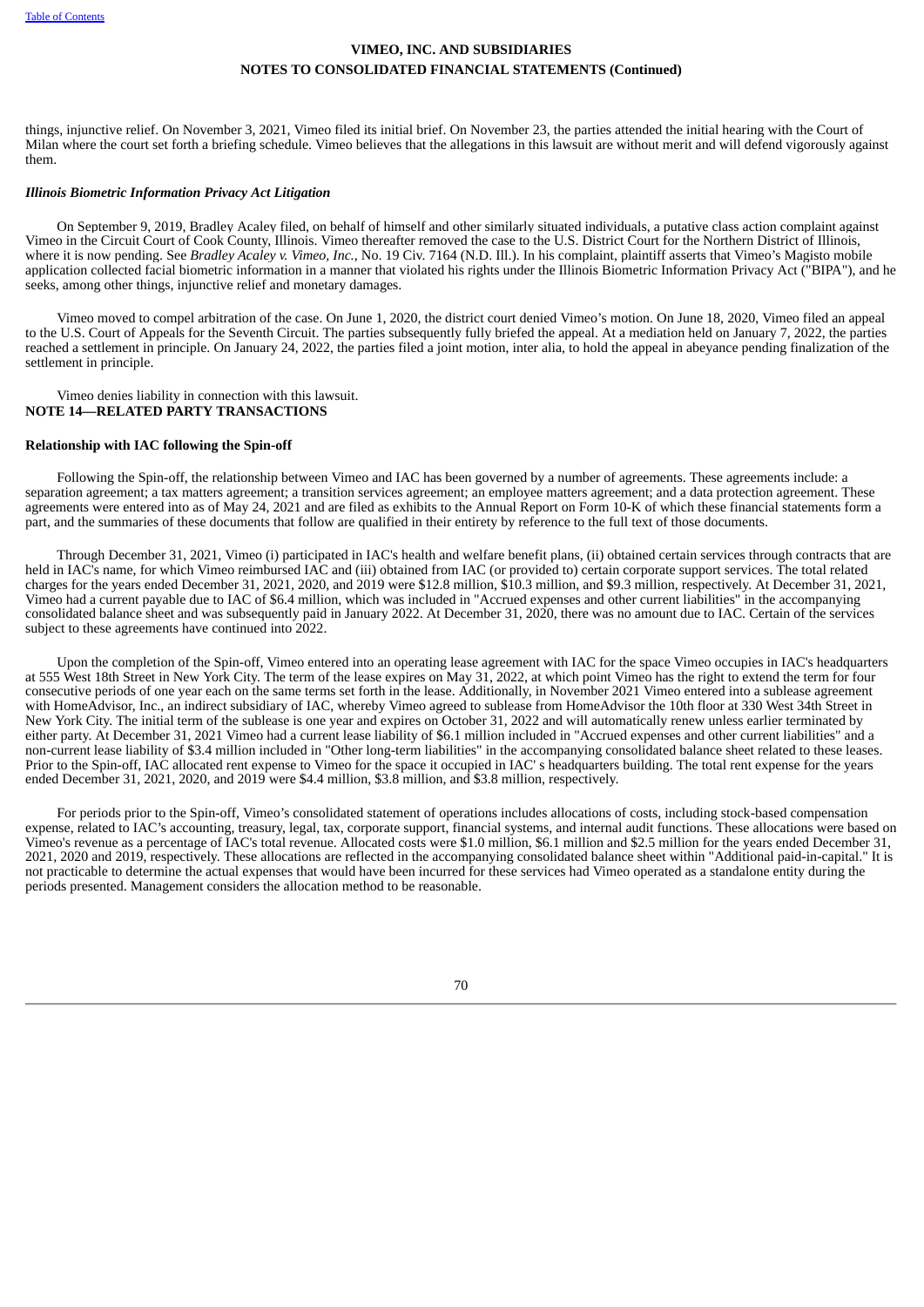### *Separation Agreement*

The separation agreement provided for restructuring transactions including, among other things, the transfer to Vimeo of IAC's equity interests in Vimeo OpCo and the repayment by Vimeo OpCo of all outstanding intercompany debt owed to IAC and its subsidiaries (other than Vimeo OpCo's subsidiaries). The separation agreement also provided for the pre-Spin-off adoption of the certificate of incorporation and by-laws of Vimeo that came into effect at the time of the Spin-off.

#### *Tax Matters Agreement*

In connection with the Spin-off, IAC and Vimeo entered into a tax matters agreement that governs the parties' respective rights, responsibilities and obligations with respect to taxes (including taxes arising in the ordinary course of business and taxes, if any, incurred as a result of any failure of the Distribution to qualify as tax-free for U.S. federal income tax purposes), entitlement to refunds, allocation of tax attributes, preparation of tax returns, control of tax contests and other tax matters.

In addition, the tax matters agreement imposes certain restrictions on Vimeo and its subsidiaries (including restrictions on share issuances, business combinations, sales of assets and similar transactions) designed to preserve the tax-free status of the Distribution. The tax matters agreement provides special rules that allocate tax liabilities in the event the Distribution fails to qualify as a transaction that is generally tax-free for U.S. federal income tax purposes under Sections 355(a) and 368(a)(1)(D) of the Code. Under the tax matters agreement, IAC and Vimeo generally are responsible for any taxes and related amounts imposed on either of the parties as a result of a failure to so qualify to the extent that the failure to so qualify is attributable to a breach of the relevant representations or covenants made by that party in the tax matters agreement or an acquisition of such party's equity securities or assets.

#### *Employee Matters Agreement*

The employee matters agreement covers a range of compensation and benefit matters related to the Spin-off. In general, under the employee matters agreement IAC assumed or retained (i) all liabilities with respect to IAC employees, former IAC employees and their dependents and beneficiaries under all IAC employee benefit plans, and (ii) all liabilities with respect to the employment or termination of employment of all IAC employees, former IAC employees and other service providers. Vimeo assumed or retained (i) all liabilities under its employee benefit plans, and (ii) all liabilities with respect to the employment or termination of employment of all Vimeo employees, former employees and other service providers.

Subject to a transition period through December 31, 2021, after the Spin-off, Vimeo no longer participates in IAC employee benefit plans, but has established its own employee benefit plans that are substantially similar to the plans sponsored by IAC prior to the Spin-off. Through the end of 2021, IAC continued to provide benefits under the IAC health and welfare plans and flexible benefits plan to Vimeo employees and Vimeo bore the cost of this coverage with respect to its employees. Assets and liabilities from the IAC Retirement Savings Plan relating to the accounts of Vimeo employees were be transferred to the comparable Vimeo plan following the Spin-off.

#### *Transition Services Agreement*

Under the transition services agreement, each of IAC and Vimeo provides to the other party on an interim, transitional basis, various support services, which includes support with governmental affairs, finance and accounting services, corporate sourcing, legal affairs, systems support, and any such other support services as to which IAC and Vimeo mutually agree. The charges for these services is generally on an actual cost basis (without markup), except as otherwise agreed upon prior to the completion of the Spin-off.

In general, the services began on the date of the completion of the Spin-off and cover a period generally not expected to exceed 12 months following the Spin-off. Each of IAC and Vimeo, as recipient of services, has the right to terminate the transition services agreement with respect to one or more particular services upon 90 days' prior written notice.

In September 2021, Vimeo and IAC entered into an allocation agreement whereby Vimeo maintains coverage under IAC's membership with a patent risk management service, RPX Corporation ("RPX"), and whereby Vimeo shares the costs of IAC's membership with RPX for the period through September 18, 2023.

### *Debt—Related Party*

The carrying value and the estimated fair value of debt—related party, which is measured at fair value only for disclosure purposes, are as follows:

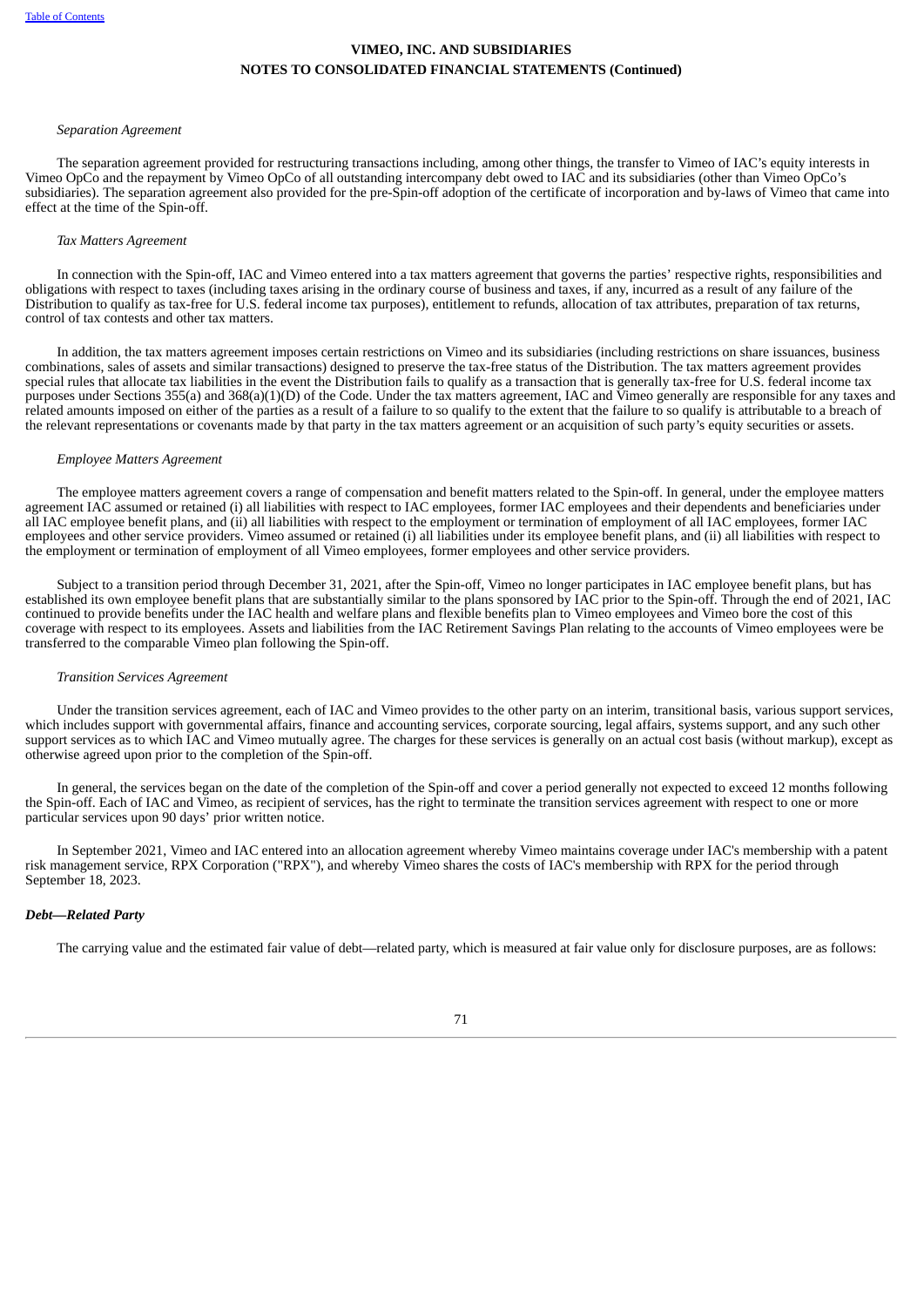|                                               | <b>December 31, 2021</b>        |               | <b>December 31, 2020</b> |  |                   |  |               |
|-----------------------------------------------|---------------------------------|---------------|--------------------------|--|-------------------|--|---------------|
|                                               | Carrying<br>Value               | Fair<br>Value |                          |  | Carrving<br>Value |  | Fair<br>Value |
|                                               |                                 |               | (In thousands)           |  |                   |  |               |
| Promissory note due on demand—related party   | $\hspace{0.1mm}-\hspace{0.1mm}$ |               | $\overline{\phantom{0}}$ |  | 44,565 \$         |  | 44,565        |
| Promissory note due May 2, 2023—related party |                                 |               |                          |  | 50,000            |  | 54.545        |
| Total debt—related party                      |                                 |               |                          |  | 94,565            |  | 99,110        |

In January 2021, Vimeo OpCo repaid its outstanding related party debt to IAC in the amount of \$99.5 million, which included accrued interest of \$4.9 million, using a portion of the proceeds from the January 2021 primary equity raise described in "Note [8—Shareholders'](#page-63-0) Equity." Each promissory note bore interest at 10% per annum. Accrued interest on debt—related party at December 31, 2020 was \$4.2 million and is included in "Accrued expenses and other current liabilities" in the accompanying consolidated balance sheet. The estimated fair value of debt—related party was based on Level 3 inputs and was determined by discounting the future cash flows based on current market conditions.

## **NOTE 15—BENEFIT PLANS**

Until December 31, 2021, Vimeo employees in the United States could elect to participate in the IAC/InterActiveCorp Retirement Savings Plan ("the IAC Plan"), which is a retirement savings program in the United States that qualifies under Section 401(k) of the Internal Revenue Code. Under the IAC Plan, participating employees may contribute up to 50% of their pre-tax earnings, but not more than statutory limits. Prior to July 2019, the Company contributed an amount equal to 50% of the first 6% of compensation that a participant contributes in each payroll period to the IAC Plan. In June 2019, IAC approved a change to the matching contribution to 100% of the first 10% of an employee's eligible compensation, subject to IRS limits on the employer matching contribution maximum, that a participant contributes to the IAC Plan. Vimeo incurred costs related to matching contributions to the IAC Plan of \$5.1 million, \$3.5 million, and \$2.0 million for the years ended December 31, 2021, 2020, and 2019, respectively. Matching contributions are invested in the same manner as each participant's voluntary contributions in the investment options provided under the IAC Plan. An investment option in the IAC Plan is IAC common stock, but neither participant nor matching contributions are required to be invested in IAC common stock. The increase in matching contributions in 2020 is due primarily to the aforementioned change in the employer matching contribution.

Beginning January 1, 2022, all investments in the IAC Plan were transferred to the Vimeo Retirement Savings Plan (the "Vimeo Plan"). The employer match under the Vimeo Plan will continue to be 100% of the first 10% of a participant's eligible earnings, subject to IRS limits on the Company's matching contribution that a participant contributes to the Vimeo Plan. Under the Vimeo Plan, the Company's common stock is not an available investment option.

Vimeo also has or participates in various benefit plans, primarily defined contribution plans, for its international employees. Vimeo incurred costs related to contributions to these plans of \$1.5 million, \$0.9 million, and \$0.6 million for the years ended December 31, 2021, 2020, and 2019, respectively.

# **NOTE 16—FINANCIAL STATEMENT DETAILS**

# **Cash and Cash Equivalents and Restricted Cash**

The reconciliation of cash and cash equivalents and restricted cash reported within the consolidated balance sheet to the total amounts shown in the consolidated statement of cash flows is as follows:

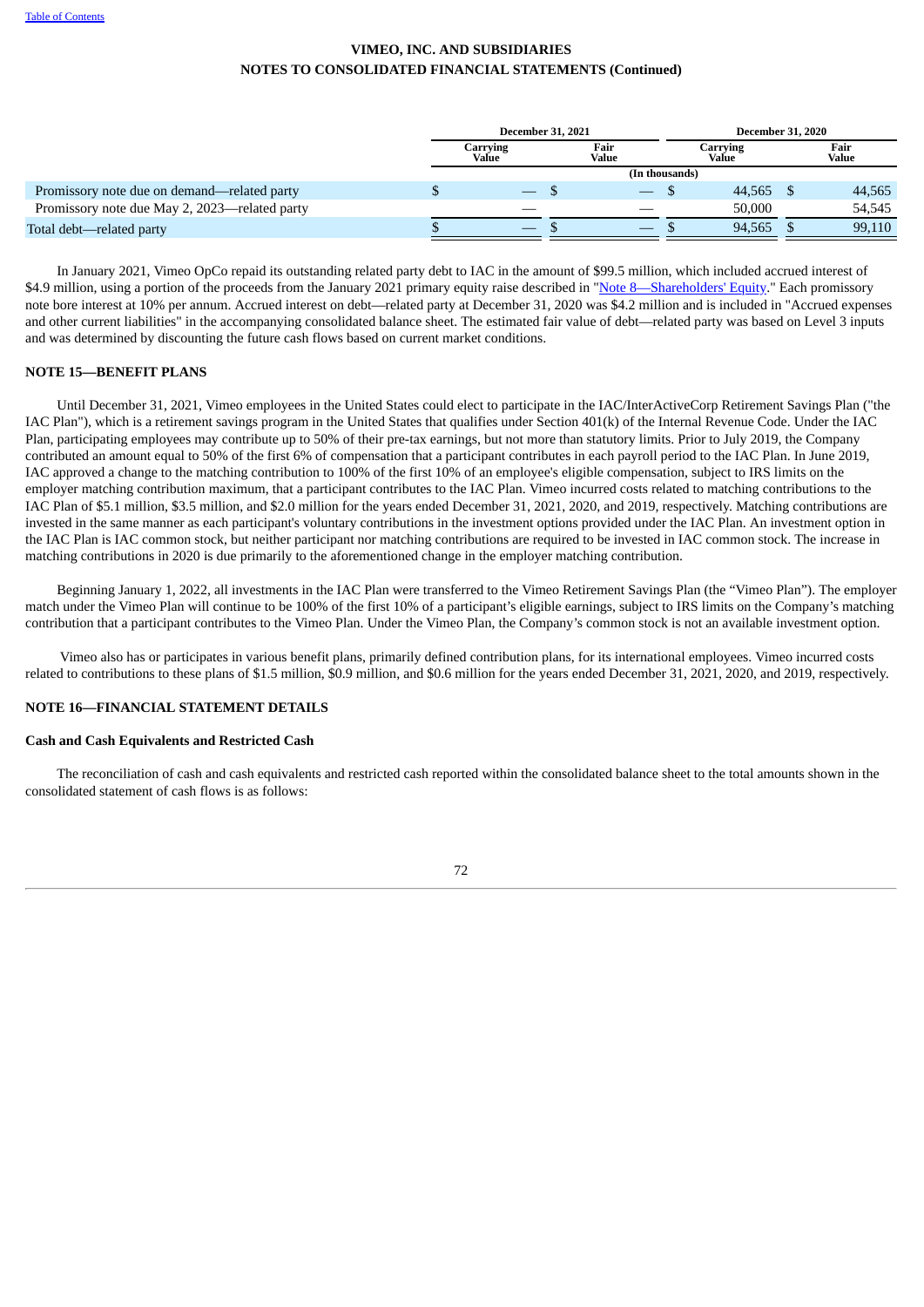|                                                              | <b>December 31, 2021</b> | <b>December 31, 2020</b> | <b>December 31, 2019</b> | <b>December 31, 2018</b> |
|--------------------------------------------------------------|--------------------------|--------------------------|--------------------------|--------------------------|
|                                                              |                          |                          | (In thousands)           |                          |
| Cash and cash equivalents                                    | 321.900                  | 110.011                  | 1,939                    | 985                      |
| Restricted cash included in other current assets             | 445                      | 26                       | 24                       | 23                       |
| Total cash and cash equivalents and restricted cash as shown |                          |                          |                          |                          |
| on the consolidated statement of cash flows                  | 322,345                  | 110.037                  | 1.963                    | 1,008                    |

Restricted cash at December 31, 2021 primarily consisted of deposits related to a lease and corporate credit cards.

Restricted cash at December 31, 2020, 2019, and 2018 primarily consisted of a deposit related to corporate credit cards.

### **Prepaid Expenses and Other Current Assets**

|                                           |      | December 31,   |       |  |  |  |
|-------------------------------------------|------|----------------|-------|--|--|--|
|                                           | 2021 |                | 2020  |  |  |  |
|                                           |      | (In thousands) |       |  |  |  |
| Prepaid expenses                          |      | 11,377         | 4,027 |  |  |  |
| Other current assets                      |      | 7.434          | 3,905 |  |  |  |
| Prepaid expenses and other current assets |      | 18,811         | 7,932 |  |  |  |

# **Accrued Expenses and Other Current Liabilities**

|                                                | December 31. |                |        |  |
|------------------------------------------------|--------------|----------------|--------|--|
|                                                | 2021         |                | 2020   |  |
|                                                |              | (In thousands) |        |  |
| Accrued employee compensation and benefits     | 23,082 \$    |                | 18,881 |  |
| Due to $IAC$ <sup>(a)</sup>                    | 12.554       |                |        |  |
| Other accrued expenses and current liabilities | 31,749       |                | 28,551 |  |
| Accrued expenses and other current liabilities | 67,385       |                | 47,432 |  |

(a) As of December 31, 2021, includes \$6.1 million related to the operating lease agreements as described in ["Note](#page-73-0) 14[—R](#page-73-0)elated Party [Transactions.](#page-73-0)"

# **Other Income (Expense), net**

 $\_$ 

|  |        | <b>Years Ended December 31.</b> |                 |       |
|--|--------|---------------------------------|-----------------|-------|
|  | 2021   | 2020                            |                 | 2019  |
|  |        | (In thousands)                  |                 |       |
|  | 10.241 |                                 | <b>Q3</b><br>ںر | ,441) |

Other income (expense), net, generally relates to net foreign exchange gains and losses.

Other income (expense), net in 2021 also included a net gain of \$10.2 million related to the sale of Vimeo's retained interest in its former hardware business. Vimeo previously sold live streaming devices and accessories through its former hardware business. Vimeo retained an interest in its former hardware business after it sold a majority stake on March 29, 2019 that provided it with rights to participate in and receive distributions in the event of positive cash flows or proceeds should there be another sale of the business. In the first quarter of 2021, the former hardware business, inclusive of Vimeo's retained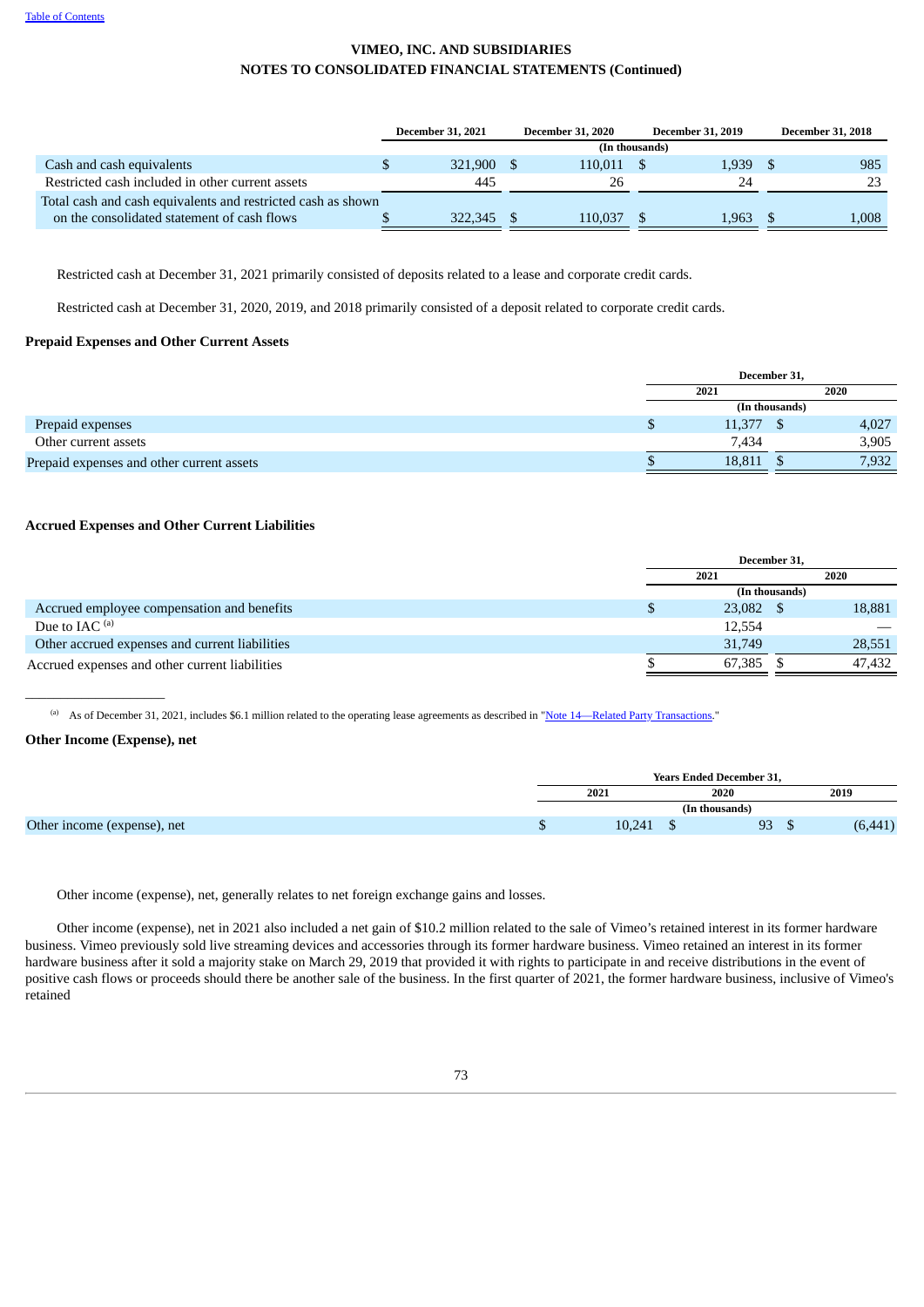interest, was sold in exchange for cash consideration which includes amounts held in escrow. Vimeo may receive additional consideration based on the revenue of its former hardware business relative to established targets through December 31, 2021. Such amounts will be recognized as income only if, and at the point in time, any additional consideration is received, or when it becomes probable that additional consideration will be received.

Other income (expense), net in 2019 also included a realized loss of \$8.2 million related to the sale of the Company's majority stake in its former hardware business in 2020 and a \$2.0 million realized gain on the sale of an investment.

## **Supplemental Disclosure of Cash Flow Information**

|                                           | <b>Years Ended December 31,</b> |       |    |                |       |  |  |
|-------------------------------------------|---------------------------------|-------|----|----------------|-------|--|--|
|                                           | 2021<br>2020                    |       |    |                | 2019  |  |  |
|                                           |                                 |       |    | (In thousands) |       |  |  |
| Cash paid (received) during the year for: |                                 |       |    |                |       |  |  |
| Interest                                  |                                 | 5,064 |    | 10,653         | 6,529 |  |  |
| Income tax payments                       | \$                              | 801   | Эb | 957            | 103   |  |  |
| Income tax refunds                        |                                 | (62)  |    | (70)           |       |  |  |

## **Geographic Concentrations**

Geographic information about revenue and long-lived assets is presented below.

Revenue by geography is based on where the customer is located. The United States is the only country whose revenue is greater than 10 percent of total revenue of the Company for the years ended December 31, 2021, 2020, and 2019.

|                      |   | <b>Years Ended December 31,</b> |      |            |  |         |  |  |  |
|----------------------|---|---------------------------------|------|------------|--|---------|--|--|--|
|                      |   | 2021                            | 2020 |            |  | 2019    |  |  |  |
|                      |   |                                 |      |            |  |         |  |  |  |
| <b>Revenue:</b>      |   |                                 |      |            |  |         |  |  |  |
| <b>United States</b> | S | 197,576 \$                      |      | 139,826 \$ |  | 100,275 |  |  |  |
| All other countries  |   | 194,102                         |      | 143,392    |  | 95,740  |  |  |  |
| Total                |   | 391,678                         |      | 283,218    |  | 196,015 |  |  |  |
|                      |   |                                 |      |            |  |         |  |  |  |

Long-lived assets, excluding goodwill, intangible assets with definite lives and ROU assets, at December 31, 2021 and December 31, 2020 relate to "Leasehold improvements and equipment, net."

|                                            | December 31, |                |       |  |  |
|--------------------------------------------|--------------|----------------|-------|--|--|
|                                            | 2021         |                | 2020  |  |  |
|                                            |              | (In thousands) |       |  |  |
| Leasehold improvements and equipment, net: |              |                |       |  |  |
| <b>United States</b>                       | $1,901$ \$   |                | 2,549 |  |  |
| All other countries                        | 967          |                | 772   |  |  |
| Total                                      | 2,868        |                | 3,321 |  |  |
|                                            |              |                |       |  |  |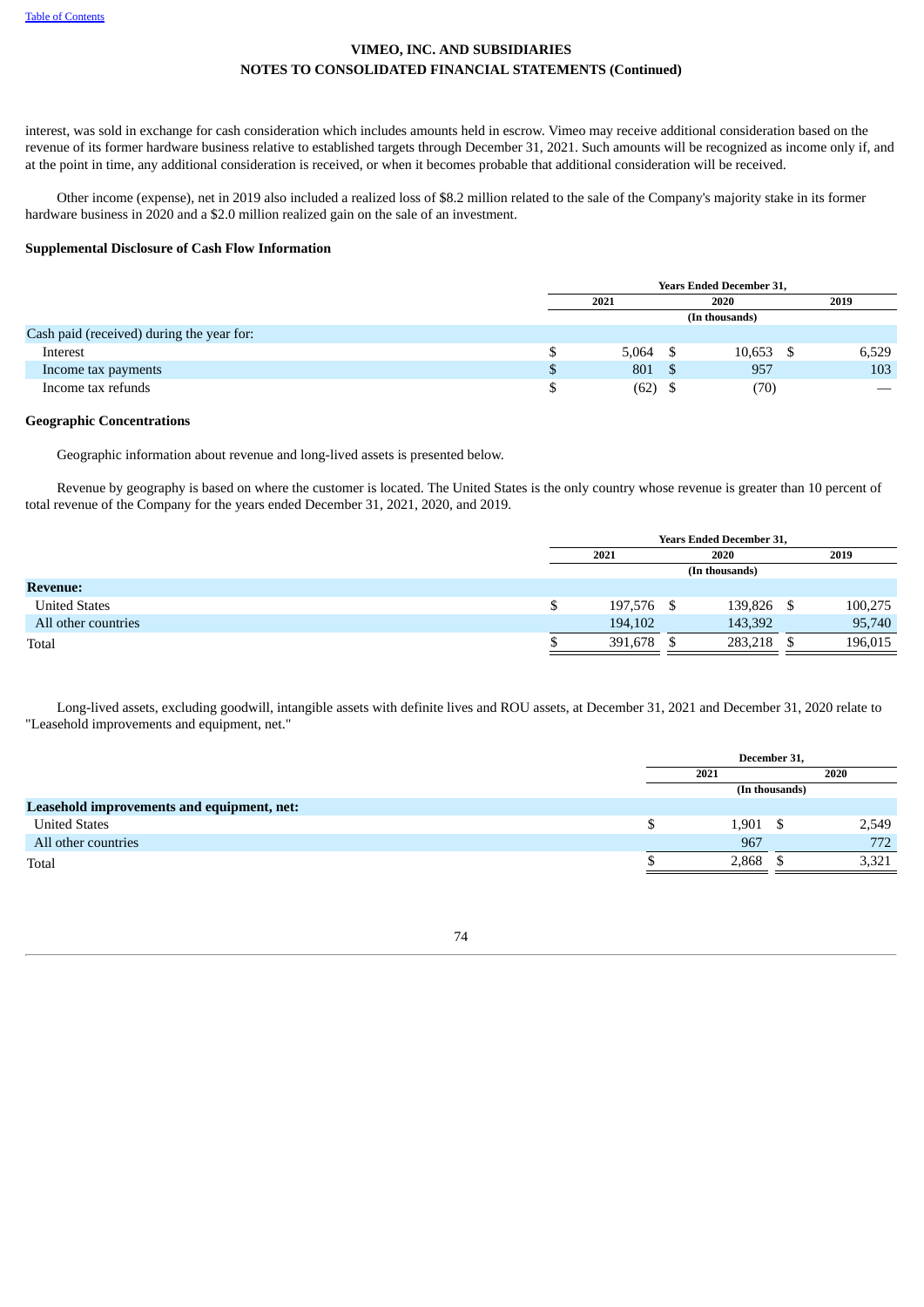# **NOTE 17—SUBSEQUENT EVENT**

On February 25, 2022, the Board of Directors authorized a stock repurchase program of up to \$50 million of the Company's common stock through open market or private transactions. Under the stock repurchase authorization, we may repurchase shares of our common stock at any time or from time to time, without prior notice, subject to market conditions and other considerations, as determined by our management. Our repurchases may be made through 10b5-1 plans, open market purchases, privately negotiated transactions, block purchases or other transactions. No date has been established for the completion of the stock repurchase program. We intend to fund repurchases under the repurchase program from cash on hand. We have no obligation to repurchase any shares under the repurchase program and may suspend or discontinue it at any time.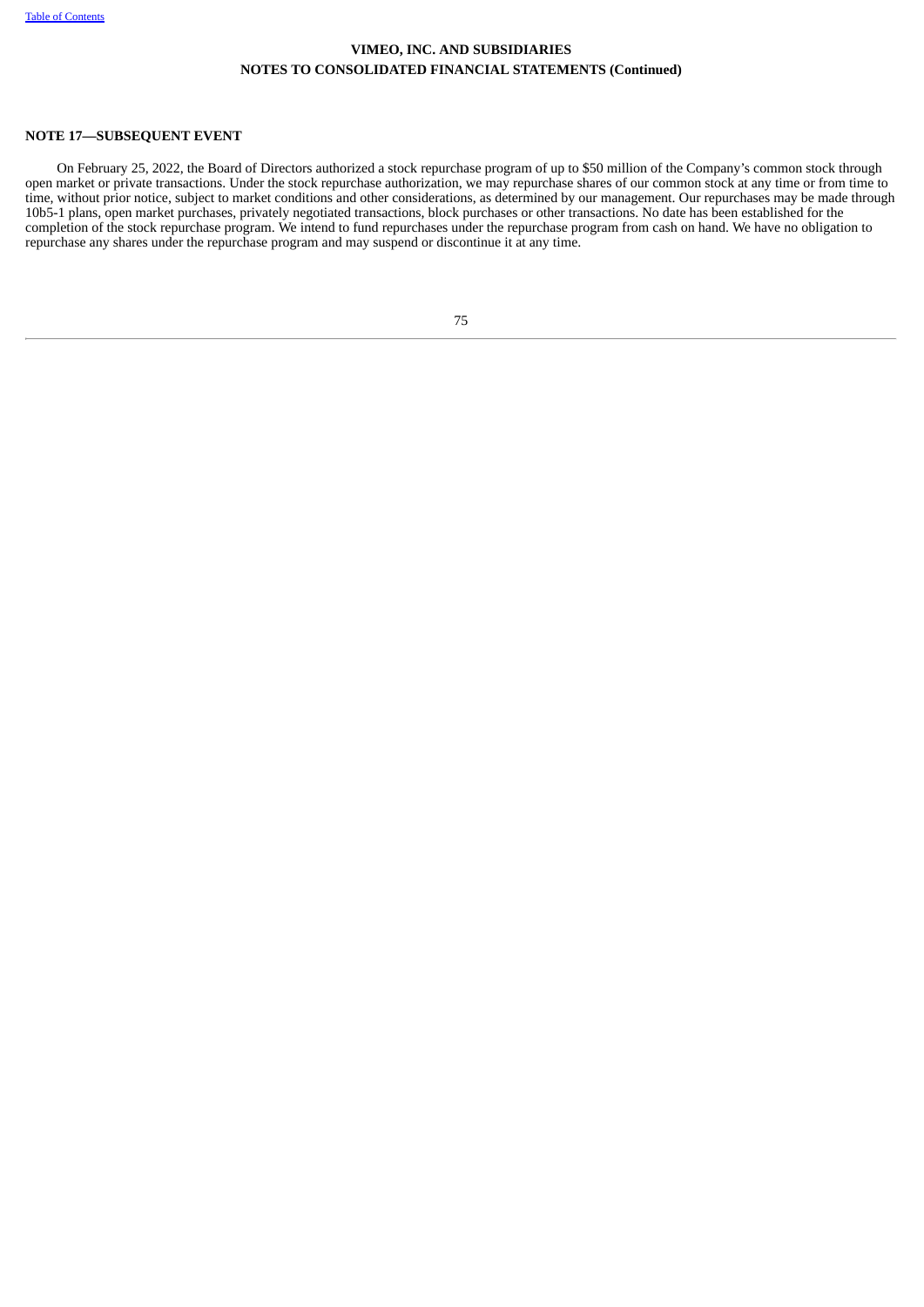# **VIMEO, INC. AND SUBSIDIARIES**

# **VALUATION AND QUALIFYING ACCOUNTS**

| <b>Description</b>               | <b>Balance</b> at<br><b>Beginning</b><br>of Period | <b>Charges to</b><br>Earnings |    | <b>Charges to</b><br><b>Other Accounts</b> | <b>Deductions</b>                 | <b>Balance</b> at<br><b>End of Period</b> |
|----------------------------------|----------------------------------------------------|-------------------------------|----|--------------------------------------------|-----------------------------------|-------------------------------------------|
|                                  |                                                    |                               |    | (In thousands)                             |                                   |                                           |
| 2021                             |                                                    |                               |    |                                            |                                   |                                           |
| Allowance for credit losses      | \$<br>476                                          | \$<br>1,428 (a) $\frac{1}{3}$ |    |                                            | \$<br>$(580)$ <sup>(b)</sup>      | \$<br>1,324                               |
| Deferred tax valuation allowance | 51,689                                             | 20,858 $(c)$                  |    | $(20,524)$ <sup>(d)</sup>                  |                                   | 52,023                                    |
| Other reserves                   |                                                    |                               |    |                                            |                                   |                                           |
|                                  |                                                    |                               |    |                                            |                                   |                                           |
| 2020                             |                                                    |                               |    |                                            |                                   |                                           |
| Allowance for credit losses      | \$<br>273                                          | \$<br>$1,834$ (a)             | -S |                                            | \$<br>$(1,631)$ <sup>(b)</sup> \$ | 476                                       |
| Deferred tax valuation allowance | 35,745                                             | $15,946$ <sup>(c)</sup>       |    | $(2)$ <sup>(e)</sup>                       |                                   | 51,689                                    |
| Other reserves                   | 3                                                  |                               |    |                                            |                                   |                                           |
|                                  |                                                    |                               |    |                                            |                                   |                                           |
| 2019                             |                                                    |                               |    |                                            |                                   |                                           |
| Allowance for credit losses      | \$<br>180                                          | \$<br>$1,245$ <sup>(a)</sup>  | \$ |                                            | \$<br>$(1,152)$ <sup>(b)</sup>    | \$<br>273                                 |
| Deferred tax valuation allowance | 17,476                                             | $18,269$ <sup>(c)</sup>       |    |                                            |                                   | 35,745                                    |
| Other reserves                   | 807                                                |                               |    |                                            |                                   | 3                                         |

(a) Additions to the allowance for credit losses are charged to expense.

<sup>(b)</sup> Write-off of fully reserved accounts receivable.

 $\_$ 

 $\alpha$  Amount is due primarily to federal and state NOLs and other carryforwards.

Amount is due primarily to the decrease in attributes resulting from the Spin-off allocation, partially offset by the acquisition of foreign NOLs. (d)

Amount is due to currency translation adjustments on foreign NOLs. (e)

76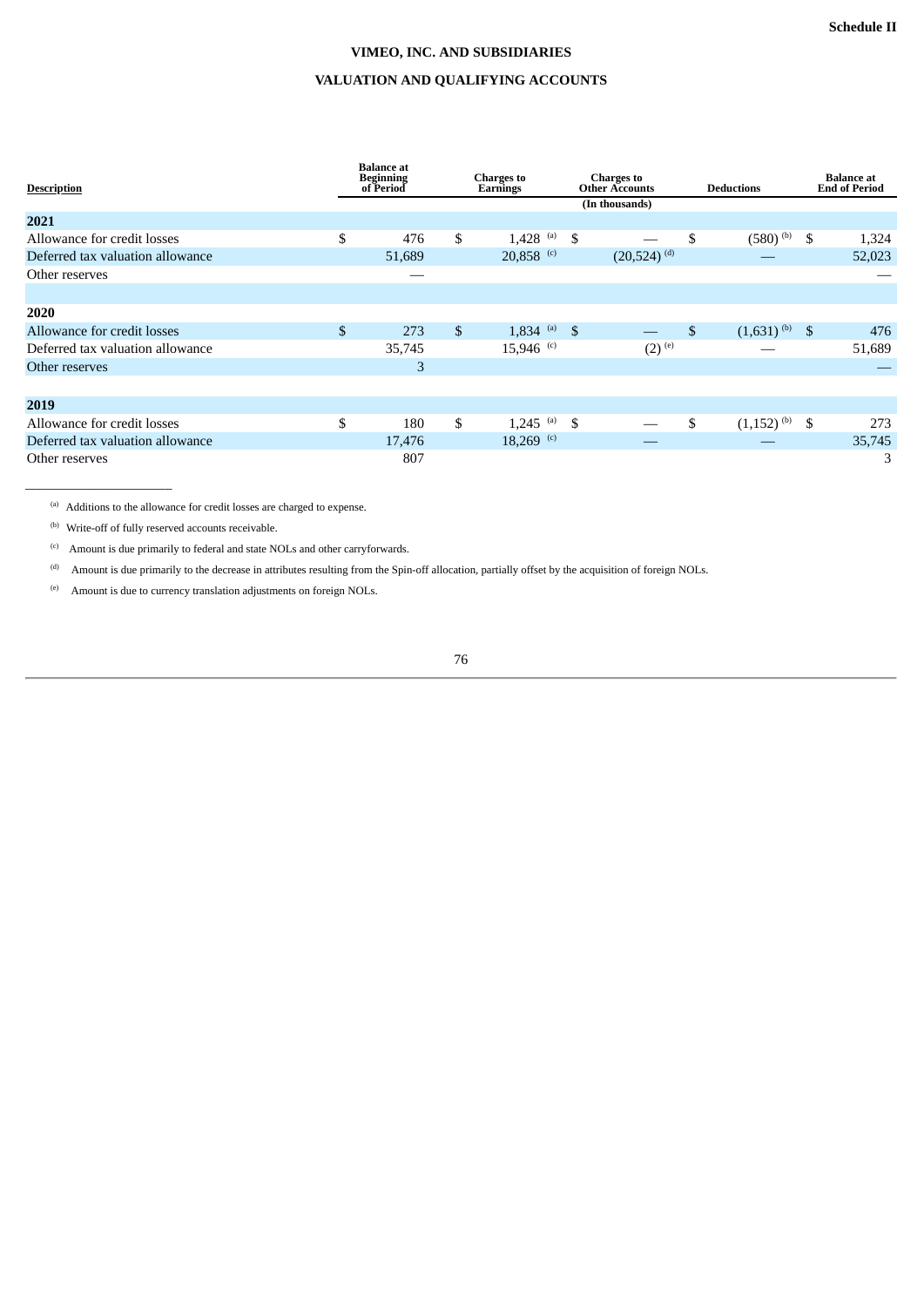## **Item 9. Changes in and Disagreements With Accountants on Accounting and Financial Disclosure**

None.

# **Item 9A. Controls and Procedures**

# **Evaluation of Disclosure Controls and Procedures**

We monitor and evaluate on an ongoing basis our disclosure controls and procedures and internal control over financial reporting in order to improve their overall effectiveness. In the course of these evaluations, we modify and refine our internal processes as conditions warrant.

As required by Rule 13a-15(b) under the Securities Exchange Act of 1934, as amended (the "Exchange Act"), our management, including our principal executive and principal financial officers, or persons performing similar functions, evaluated the effectiveness of our disclosure controls and procedures as defined by Rule 13a-15(e) under the Exchange Act. Based on this evaluation, management has concluded that our disclosure controls and procedures were effective as of the end of the period covered by this report.

### **Management's Report on Internal Control Over Financial Reporting**

This Annual Report on Form 10-K does not include a report of management's assessment regarding internal control over financial reporting or an attestation report of our registered public accounting firm as permitted in this transition period under the rules of the SEC for newly public companies.

#### **Changes in Internal Control over Financial Reporting**

There was no change in our internal control over financial reporting identified in connection with the evaluation required by Rule 13a-15(d) and 15d-15(d) of the Exchange Act that occurred during the fiscal quarter ended December 31, 2021 that has materially affected, or is reasonably likely to materially affect, our internal control over financial reporting.

#### **Limitations on the Effectiveness of Disclosure Controls and Procedures**

In designing and evaluating the disclosure controls and procedures, our management recognizes that any controls and procedures, no matter how well designed and operated, can provide only reasonable assurance of achieving the desired control objectives. Because of its inherent limitations, internal control over financial reporting may not prevent or detect misstatements.

#### **Item 9B. Other Information**

On February 25, 2022, the Board of Directors authorized a stock repurchase program of up to \$50 million of the Company's common stock through open market or private transactions. Under the stock repurchase authorization, we may repurchase shares of our common stock at any time or from time to time, without prior notice, subject to market conditions and other considerations, as determined by our management. Our repurchases may be made through 10b5-1 plans, open market purchases, privately negotiated transactions, block purchases or other transactions. No date has been established for the completion of the stock repurchase program. We intend to fund repurchases under the repurchase program from cash on hand. We have no obligation to repurchase any shares under the repurchase program and may suspend or discontinue it at any time.

## **Item 9C. Disclosure Regarding Foreign Jurisdictions that Prevent Inspections**

Not applicable.

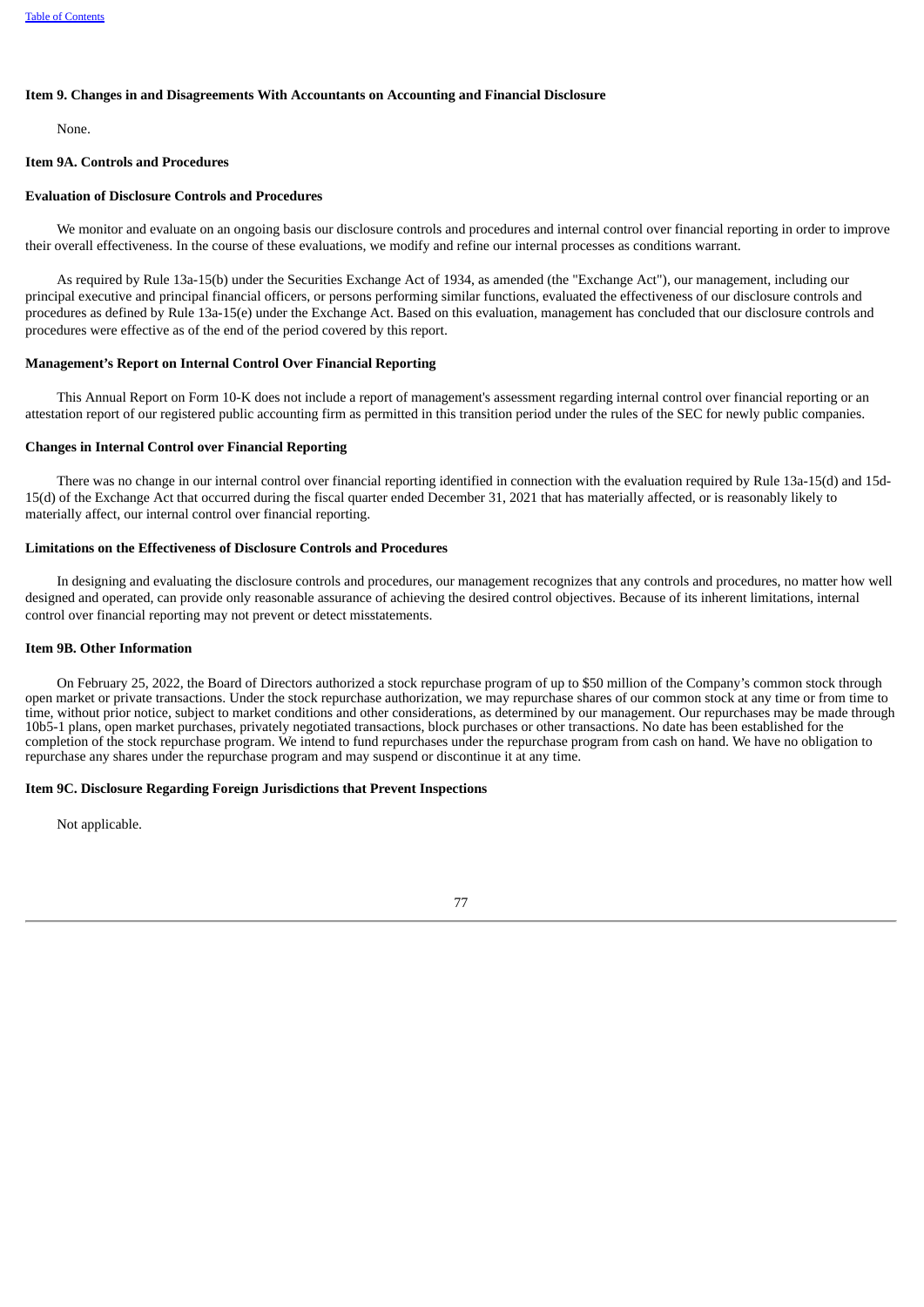### **PART III**

#### **Item 10. Directors, Executive Officers and Corporate Governance**

## **Executive Officers and Directors**

#### **Directors**

As of February 18, 2022, our Board of Directors consists of eleven members. The following table sets forth information regarding our directors as of February 18, 2022:

| <b>Name</b>        | Age | <b>Position</b>                      |  |
|--------------------|-----|--------------------------------------|--|
| Anjali Sud         | 38  | Chief Executive Officer and Director |  |
| Joseph Levin       | 42  | Chair of the Board of Directors      |  |
| Adam Gross         | 50  | Director                             |  |
| Alesia J. Haas     | 45  | Director                             |  |
| Kendall Handler    | 37  | Director                             |  |
| Jay Herratti       | 55  | Director                             |  |
| Ida Kane           | 52  | Director                             |  |
| Mo Koyfman         | 44  | Director                             |  |
| Spike Lee          | 64  | Director                             |  |
| Nabil Mallick      | 38  | Director                             |  |
| Glenn H. Schiffman | 52  | Director                             |  |

*Adam Gross* has served on our Board of Directors since May 2021. Mr. Gross has served as an advisor to (and has invested in) a variety of technology companies, including software companies such as Cypress.io (a provider of front-end testing tools built for use by developers and quality assurance engineers when testing modern applications), Pantheon (a hosting and WebOps platform through which teams can build, host and manage their websites) and Mattermost (a leading open source collaboration platform), since January 2011. From November 2013 to March 2018, Mr. Gross served in various capacities at Salesforce.com, a cloud-based software company, including most recently as Chief Executive Officer of Heroku, a Salesforce.com subsidiary that provides a platform as a service (PaaS) that enables developers to build, run and operate applications entirely in the cloud, and prior to that time, served in various executive marketing and product leadership roles at Salesforce.com. Prior to his time at Salesforce.com, Mr. Gross served as the Chief Executive Officer of Cloudconnect.com, a cloud platform that he co-founded, from January 2012 to November 2013. Prior to his time at Cloudconnect.com, Mr. Gross served in various executive marketing and product leadership roles at Dropbox, a file hosting service, as well as founded certain start-up companies in the technology sector. In addition to his for-profit affiliations, Mr. Gross currently serves as chairman of the board of directors of Democracy Works, Inc., a non-partisan organization dedicated to providing the tools, information and support needed to help Americans vote no matter what, and as a board member of Reboot, a non-profit arts and culture organization. Mr. Gross' extensive experience in the technology sector, as well as his leadership and product expertise, qualify him to serve on our Board of Directors.

*Alesia J. Haas* has served on our Board of Directors since May 2021. Ms. Haas has served as Chief Financial Officer of Coinbase Global Inc., a cryptocurrency exchange, since April 2018. Prior to joining Coinbase, Ms. Haas served as Chief Financial Officer of Och-Ziff Capital Management Group LLC (now known as Sculptor Capital Management), a publicly-traded, global institutional alternative asset manager, from December 2016 to April 2018. Prior to that time, Ms. Haas served in various leadership positions at OneWest Bank, N.A., a commercial bank, from March 2009 until shortly after its acquisition by CIT Group Inc. in December 2015, including most recently as its Chief Financial Officer from January 2013 until December 2015. Ms. Haas has served as a member of the board of directors of Angi Inc. (formerly known as ANGI Homeservices Inc.), a digital marketplace for home services, since September 2017, and previously served as a member of the board of directors of Sears Holding Corporation, a holding company that owns and operates certain retail businesses, from February 2016 to December 2016. Ms. Haas' extensive business experience, particularly with respect to finance and strategy, and including her experience as a chief financial officer of a publicly-traded company, as well as her experience serving on audit committees and with the attendant risk oversight duties, qualify her to serve on our Board of Directors.

*Kendall Handler* has served as a member of our Board of Directors since May 2021. Ms. Handler has served as Executive Vice President, Chief Legal Officer of IAC since January 2022, and served as Senior Vice President and General Counsel of IAC from January 2021 to January 2022. Ms. Handler previously served as M&A Counsel and VP, M&A Counsel of IAC from March 2017 to January 2021, during which time she had primary responsibility for all legal aspects of IAC's mergers and acquisitions and other transactional work. Before joining IAC in 2017, Ms. Handler was an associate at Wachtell, Lipton,

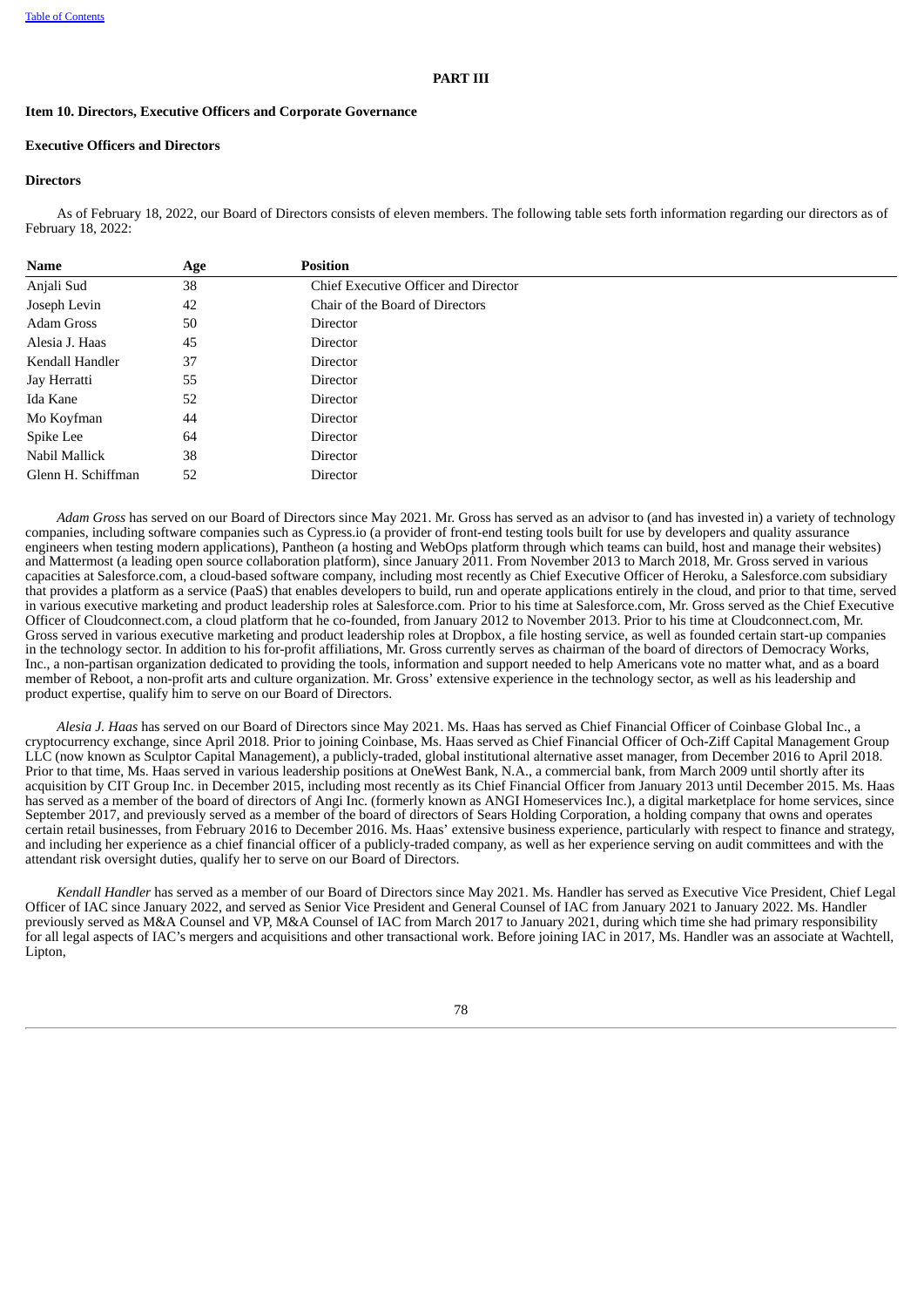Rosen & Katz, a New York City law firm, from 2010 to March 2017. Ms. Handler has served on the board of directors of Angi Inc. (formerly known as ANGI Homeservices Inc.) since December 2020. Ms. Handler's unique knowledge and experience regarding Vimeo, which she has gained through her various roles with IAC since 2017 (most recently in her role as Senior Vice President and General Counsel), as well as her experience advising public and private companies on corporate matters and expertise regarding mergers, acquisitions, investments and other strategic transactions, qualify her to serve on our Board of Directors.

*Jay Herratti* has served as a member of our Board of Directors since December 2021. Mr. Herratti is CEO & Executive Director of TED Conferences LLC, a not-for-profit conference and digital media organization. He joined TED in 2014, initially serving as Executive Director of TEDx, and then as CEO of TED since April 2021. Prior to TED, Mr. Herratti held leadership positions at IAC between 2004 to 2012, specifically, CEO of CityGrid Media (2007- 2012), SVP Strategic Planning (2005-2007), and SVP Strategy and Business Development for HSN and Electronic Retailing (2004-2005). Prior to that he held senior level positions at Federated Department Stores, The Boston Consulting Group, and GE Capital. Between 2012-2019 Mr. Herratti served as a member of the board of directors of Nutrisystem, Inc., a publicly-traded provider of weight management products and services (2013-2019), and as a member of the board of directors of Constant Contact, Inc., a SaaS email marketing company (2012-2018). Mr. Herratti's extensive leadership expertise, including as a chief executive officer, and his experience advising public companies on corporate matters, qualify him to serve on our Board of Directors.

*Ida Kane* has served as a member of our Board of Directors since May 2021. Ms. Kane served as the Chief Financial Officer of AppFolio, Inc., a publicly-traded real estate technology company, from February 2015 to June 2021. From 2010 to 2015, Ms. Kane served as Chief Financial Officer of Rightscale, Inc., a cloud computing management provider. From 2005 to 2009, Ms. Kane served as Chief Financial Officer at thinkorswim Group Inc., a publicly-traded online option trading and investor education company. Prior to that, Ms. Kane held other financial leadership roles in public and private companies, including serving as Chief Financial Officer and Vice President of Operations of a business unit of Franklin Covey Co., a publicly-traded training and consulting company. Ms. Kane has served as a member of the board of directors of BuilderTrend Solutions, Inc., a construction management software company, since June 2021. In addition to her for-profit affiliations, Ms. Kane served as Treasurer and a member of the board of directors of The Howard School in Carpinteria, California from 2011 to 2020. Ms. Kane's significant financial expertise and knowledge, as well as her experience as Chief Financial Officer at several publicly-traded companies, qualify her to serve on our Board of Directors.

*Mo Koyfman* has served as a member of our Board of Directors since May 2021. Mr. Koyfman has served as General Partner of Shine Capital, an early-stage venture capital firm that he founded, since September 2020, and as Managing Member of MOKO Brands, an investment company that he founded, since January 2017. Prior to that time, Mr. Koyfman served as a General Partner of Spark Capital, a venture capital firm, from September 2008 to May 2016, and as Chief Operating Officer of Connected Ventures, a former subsidiary of IAC that primarily operated CollegeHumor.com (a comedy content website), BustedTees.com (an eCommerce business) and Vimeo, from August 2007 to March 2008. Mr. Koyfman previously held various positions on IAC's mergers and acquisitions and business development teams from February 2002 to August 2007, during which time he led IAC's acquisition of a controlling stake in Connected Ventures (which then included Vimeo) in December 2006. Prior to joining IAC, Mr. Koyfman served as an investment banker at Bear Stearns from July 2000 to February 2002. In addition to his for-profit affiliations, Mr. Koyfman has served as a founding board member of Sefaria (an organization dedicated to building the future of Jewish learning in an open and participatory way) since January 2013, and also serves on the Future Leadership Council of the Whitney Museum of American Art. Mr. Koyfman's private equity experience and extensive corporate development, mergers and acquisitions and investment experience, as well as his experience working with Vimeo during his time at IAC, qualify him to serve on our Board of Directors.

*Spike Lee* has served as a member of our Board of Directors since May 2021. Mr. Lee is a film director, producer, screenwriter, actor and professor. Mr. Lee's production company, 40 Acres and a Mule Filmworks, has produced more than 35 films since 1983. Most recently, Mr. Lee wrote, directed and produced Da 5 Bloods (released in 2020) and Mr. Lee has written and directed several films, including She's Gotta Have It, Do the Right Thing, Mo' Better Blues, Jungle Fever, Malcolm X, Crooklyn, Clockers, 25th Hour, Inside Man, Chi-Raq and BlacKkKlansman, as well acted in ten of the films he has written, directed and/or produced. Mr. Lee has been a nominee and is the recipient of several awards throughout his career, including Academy, British Film Academy, Golden Globe, Emmy, Cesar, Peabody, Black Reel, American Black Film Festival, Berlin Film Festival and Cannes Film Festival awards. Among other awards, Mr. Lee won the Time Warner Innovator Award in 2004, the Ossie Davis Award in 2005 and the Dorothy and Lillian Gish Prize in 2013. Mr. Lee currently serves on the board of directors of his privately-held production company, 40 Acres and a Mule Filmworks. Mr. Lee's significant experience in film and video, as well as his unique and specialized insight regarding the entertainment industry, qualify him to serve on our Board of Directors.

*Joseph Levin* has served as a member of our Board of Directors since May 2021. Mr. Levin has served as Chief Executive Officer and a member of the board of directors of IAC since June 2015. From June 2016 to June 2017, Mr. Levin also served as the interim Chief Executive Officer of Vimeo. Prior to his service in these roles, Mr. Levin served as Chief Executive Officer of IAC Search & Applications, overseeing the desktop software, mobile applications and media properties that comprised IAC's

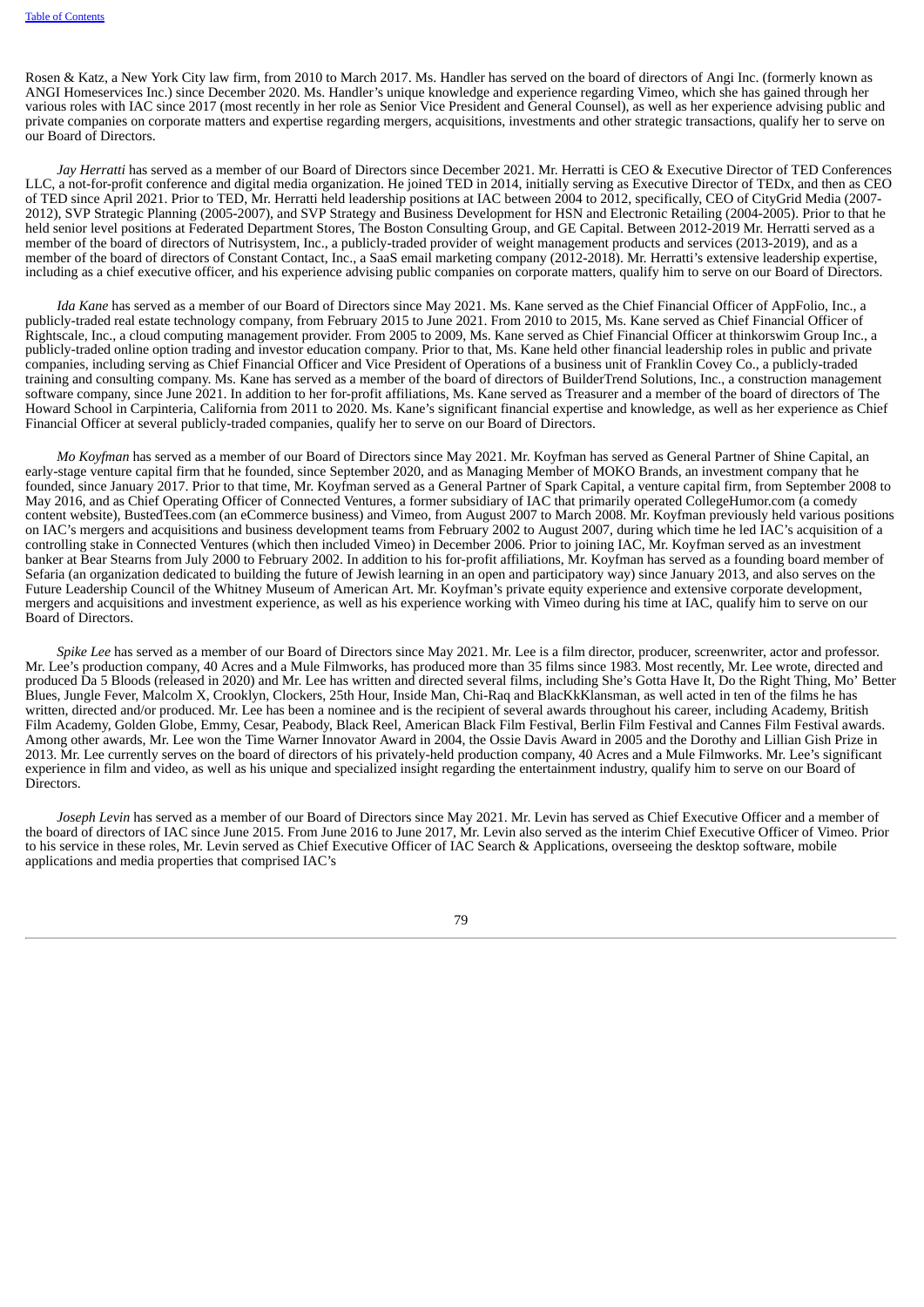former Search & Applications segment, from January 2012. From November 2009 to January 2012, Mr. Levin served as Chief Executive Officer of Mindspark Interactive Network, an IAC subsidiary that creates leading desktop applications, browser extensions and software, and previously served in various capacities at IAC in strategic planning, mergers and acquisitions and finance since joining IAC in 2003. Mr. Levin has served on the boards of directors of Match Group, Inc., Angi Inc. (formerly known as ANGI Homeservices Inc.), Turo, Inc. and MGM Resorts International since October 2015, September 2017, July 2019 and August 2020, respectively, and currently serves as Chairman of the board of Angi Inc. Mr. Levin previously served on the boards of directors of LendingTree, Inc. (from August 2008 through November 2014), The Active Network (beginning prior to its 2011 initial public offering through its sale in December 2013) and Groupon, Inc. (from March 2017 to July 2019). In addition to his for-profit affiliations, Mr. Levin serves on the Undergraduate Executive Board of Wharton School. Mr. Levin's unique knowledge and experience regarding Vimeo and its businesses that he has gained through his various roles with IAC since 2003 (most recently his role as Chief Executive Officer of IAC), as well as his high level of financial literacy and expertise regarding mergers, acquisitions, investments and other strategic transactions, qualify him to serve on our Board of Directors.

*Nabil Mallic*k has served as a member of our Board of Directors since May 2021. Mr. Mallick has served as General Partner of Thrive Capital, a New York-based venture capital firm, since May 2015. Prior to joining Thrive Capital, Mr. Mallick served as a finance executive at the H.J. Heinz Company, a consumer food company. Prior to his tenure at H.J. Heinz Company, Mr. Mallick served as an investment banker at Perella Weinberg Partners and Citigroup, advising companies on a variety of transactions. Mr. Mallick currently serves on the boards of directors of certain privately-held companies, including Glossier (a D2C beauty business), Grailed (a curated marketplace for men's clothing), Guru (an enterprise-focused information-sharing platform), The Browser Company (modern web browser), Studs (an omnichannel jewelry business) and Zola (a digital platform for weddings). Mr. Mallick previously served as a board observer of Github (devtool software) and Greenhouse (HR software). Mr. Mallick's finance experience and extensive private company board experience in the software and internet industries, which gives him particular insight into trends in these industries, as well as his extensive corporate development, finance and investment experience, qualify him to serve on our Board of Directors. Mr. Mallick was originally recommended for service on our Board of Directors by Thrive Capital, pursuant to Thrive Capital's rights under the Vimeo OpCo shareholders agreement to recommend a candidate and to have such candidate's appointment considered in good faith. The majority of the provisions of the Vimeo shareholders agreement, other than certain confidentiality and registration rights provisions, are no longer in effect.

*Glenn H. Schiffman* has served as a member of our Board of Directors since May 2021. Mr. Schiffman has served as Chief Financial Officer of Fanatics, Inc., an online retailer of licensed sportswear, sports equipment, and merchandise, since August 2021. Mr. Schiffman served as Executive Vice President and Chief Financial Officer of IAC from April 2016 to August 2021. Mr. Schiffman also served as interim Chief Financial Officer of Angi Inc. (formerly known as ANGI Homeservices Inc.) from January 2021 to June 2021, a role he previously held from September 2017 to March 2019. Prior to joining IAC, Mr. Schiffman served as Senior Managing Director at Guggenheim Securities, the investment banking and capital markets business of Guggenheim Partners, from March 2013. Prior to his tenure at Guggenheim Securities, Mr. Schiffman was a partner at The Raine Group, a merchant bank focused on advising and investing in the technology, media and telecommunications industries, from September 2011 to March 2013. Prior to joining The Raine Group, Mr. Schiffman served as Co-Head of the Global Media group at Lehman Brothers from 2005 to 2007 and Head of Investment Banking Asia-Pacific at Lehman Brothers (and subsequently Nomura) from April 2007 to January 2010, as well as Head of Investment Banking, Americas from January 2010 to April 2011 for Nomura. Mr. Schiffman's roles at Nomura followed Nomura's acquisition of Lehman's Asia business in 2008. In his not-for-profit affiliations, Mr. Schiffman is a member of the National Committee on United States-China Relations and serves as a member of the Duke Children's National Leadership Council. He is also the Founder and Chairman of the Valerie Fund Endowment and a member of the Valerie Fund's Board of Advisors, the mission of both of which is to provide individualized care to children at medical centers close to home. He previously served on the Duke Health Board of Visitors from May 2008 until June 2019 and the Duke School of Medicine Board of Visitors from July 2019 until June 2020. Mr. Schiffman has served on the boards of directors of Match Group, Inc. and Angi Inc. since September 2016 and June 2017, respectively. Mr. Schiffman's extensive knowledge of Vimeo's business and history through his experience as Chief Financial Officer of IAC (in which capacity he also has certain risk oversight duties that give him particular insight into risk management) and his high level of financial literacy and expertise regarding mergers, acquisitions, investments and other strategic transactions, as well as his investment banking experience, which gives him particular insight into trends in capital markets and the technology and media industries, qualify him to serve on our Board of Directors.

*Anjali Sud* has served as a member of our Board of Directors since May 2021. Ms. Sud has served as Chief Executive Officer of Vimeo since July 2017. Prior to that time, Ms. Sud previously served as Vimeo's Senior Vice President and General Manager, Creator Platform from September 2016 to June 2017, Vice President and Head of Global Marketing from July 2015 to August 2016, and Director of Marketing from July 2014 to June 2015. Prior to joining Vimeo in July 2014, Ms. Sud held various management positions at Amazon and was a member of the mergers and acquisitions team at Time Warner, a cable television company. Ms. Sud has served on the board of directors of Dolby Laboratories (a creator of audio and imaging technologies that transform entertainment and communications at the cinema, at home, at work and on mobile devices) since May 2019. In her not-for-profit affiliations, Ms. Sud serves as a Young Global Leader at the World Economic Forum. Ms. Sud

 $80$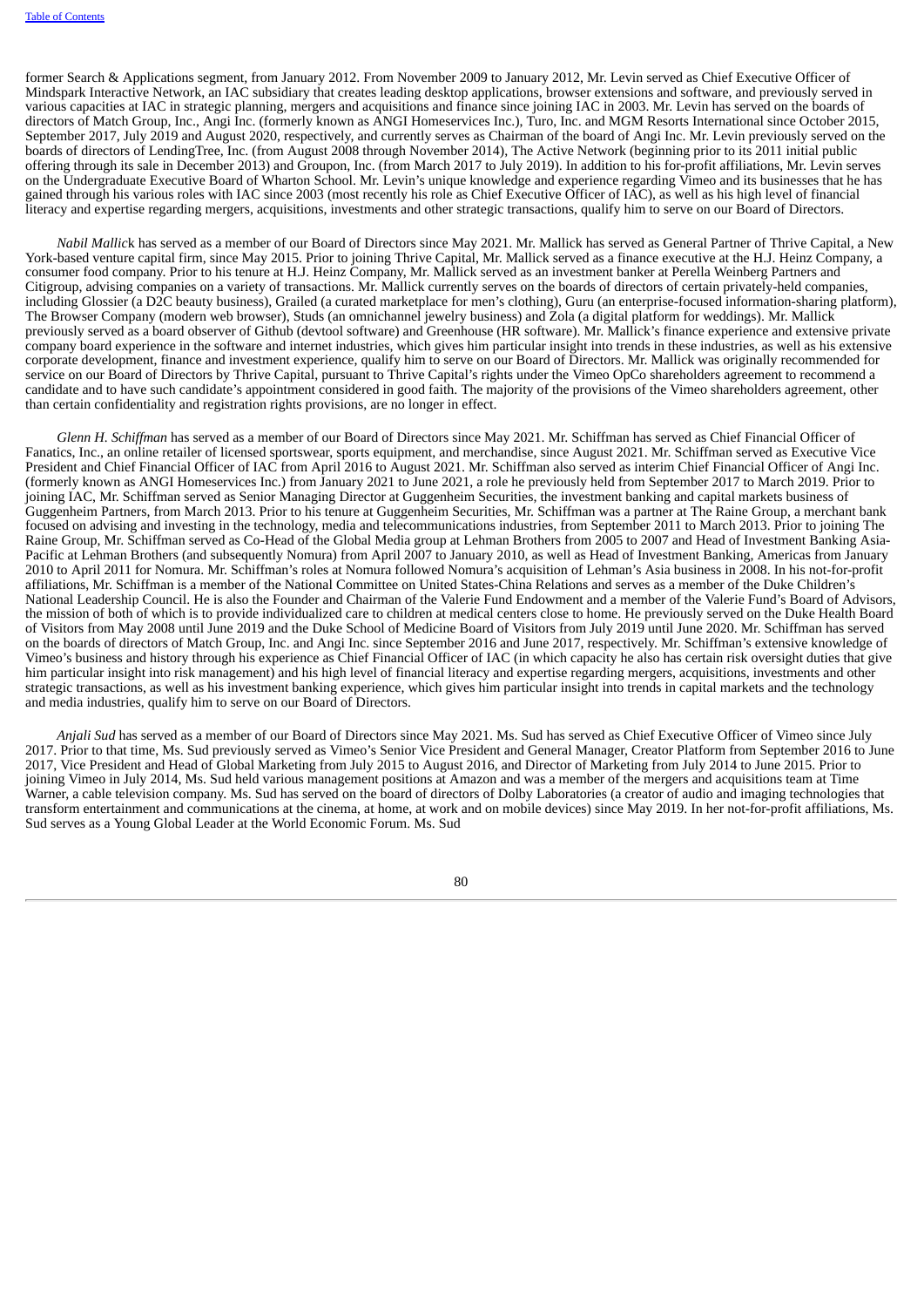holds a B.Sc. from The Wharton School of the University of Pennsylvania and an MBA from Harvard Business School. Ms. Sud's extensive knowledge and experience regarding Vimeo that she has gained in her various roles with Vimeo since 2014 (most recently her role as Chief Executive Officer), as well as her expertise in marketing and mergers and acquisitions, qualify her to serve on our Board of Directors.

### **Executive Officers Who Are Not Directors**

The following table identifies certain information about our executive officers who are not directors as of February 18, 2022. For background information about our Chief Executive Officer, Anjali Sud, see the information set forth above under "Directors." Our executive officers are appointed by, and serve at the discretion of, our Board of Directors. There are no family relationships among any of our directors or executive officers.

| Name             | Age | <b>Position</b>                     |
|------------------|-----|-------------------------------------|
| Narayan P. Menon |     | Chief Financial Officer             |
| Mark Kornfilt    | 39  | President and Chief Product Officer |
| Michael A. Cheah | 46  | General Counsel and Secretary       |

*Narayan Menon* has served as Chief Financial Officer of Vimeo since January 2020. Prior to joining Vimeo, Mr. Menon served as Chief Financial Officer, Treasurer and Corporate Secretary at Prezi, a cloud-based presentation software provider, from February 2018 to December 2019, and, before that time, served as Vice President of Finance at Intuit from October 2013 to January 2018. Earlier in his career, Mr. Menon held a variety of senior finance and operational roles at Microsoft, Skype and Cisco. Mr. Menon holds a B.Tech. in Engineering from the University of Calicut, a M.Tech. in Engineering from the Manipal Institute of Technology, and an MBA from the Kelley School of Business at Indiana University. In his not-for-profit affiliations, Mr. Menon has served on the board of the Food Bank for Contra Costa and Solano counties in California and served as an Advisory Board Member for the Rutgers University Big Data Program. On February 9, 2022, Vimeo announced that Vimeo and Mr. Menon had entered into a transition agreement, pursuant to which Mr. Menon will continue in his employment with the Company as its Chief Financial Officer until his successor is appointed or June 30, 2022, whichever is earlier, after which period Mr. Menon will become a consultant to the Company until December 31, 2022.

*Mark Kornfilt* has served as President and Chief Product Officer of Vimeo since March 2021. He previously served as Vimeo's Chief Product and Technology Officer from May 2018 to March 2021. Prior to that time, Mr. Kornfilt served as General Manager, Live of Vimeo following Vimeo's acquisition of Livestream from October 2017 to May 2018. Prior to joining Vimeo, Mr. Kornfilt served as Chief Executive Officer of Livestream, which he co-founded in 2007. Mr. Kornfilt held a variety of senior operational and engineering roles at Livestream before becoming Chief Executive Officer in May 2017. Mr. Kornfilt holds a M.Sc. from the Ecole Polytechnique Federale de Lausanne and an Executive MBA from the London Business School. Mr. Kornfilt also serves as the chairman of Comex Ltd., a physical commodity trading marketplace, on the board of directors of Korab International, a global pulp and paper trading company, and as an advisor to humbition, a private investment firm that provides venture capital to early stage, founder-led companies in New York.

*Michael A. Cheah* has served as General Counsel and Secretary of Vimeo in a full-time capacity since March 2014. Mr. Cheah joined IAC in June 2006 as Litigation Counsel and served as Senior Litigation Counsel from 2008 through 2014, during which time he also served as General Counsel to Vimeo and certain other IAC businesses. Prior to joining IAC, Mr. Cheah was an associate at Sullivan & Cromwell, a global law firm. Mr. Cheah holds a B.Comm. from Dalhousie University and a J.D. from the University of Toronto Faculty of Law and also serves as a member of the adjunct faculty at the University of Miami School of Law. He is admitted to the Bar of the State of New York.

## **Code of Conduct**

Our Board of Directors has adopted a Code of Conduct that applies to all of our employees, officers, and directors, including our Chief Executive Officer, Chief Financial Officer, and other executive and senior financial officers. The full text of our Code of Conduct is posted on the Governance portion of our website at https://investors.vimeo.com/governance/documents. We will post amendments to our Code of Conduct or waivers of our Code of Conduct for directors and executive officers on the same website.

#### **The Board and Board Committees**

*The Board*. The Board of Directors currently has three standing committees: the Audit Committee, the Compensation and Human Capital Management Committee and the Nominating and Corporate Governance Committee.

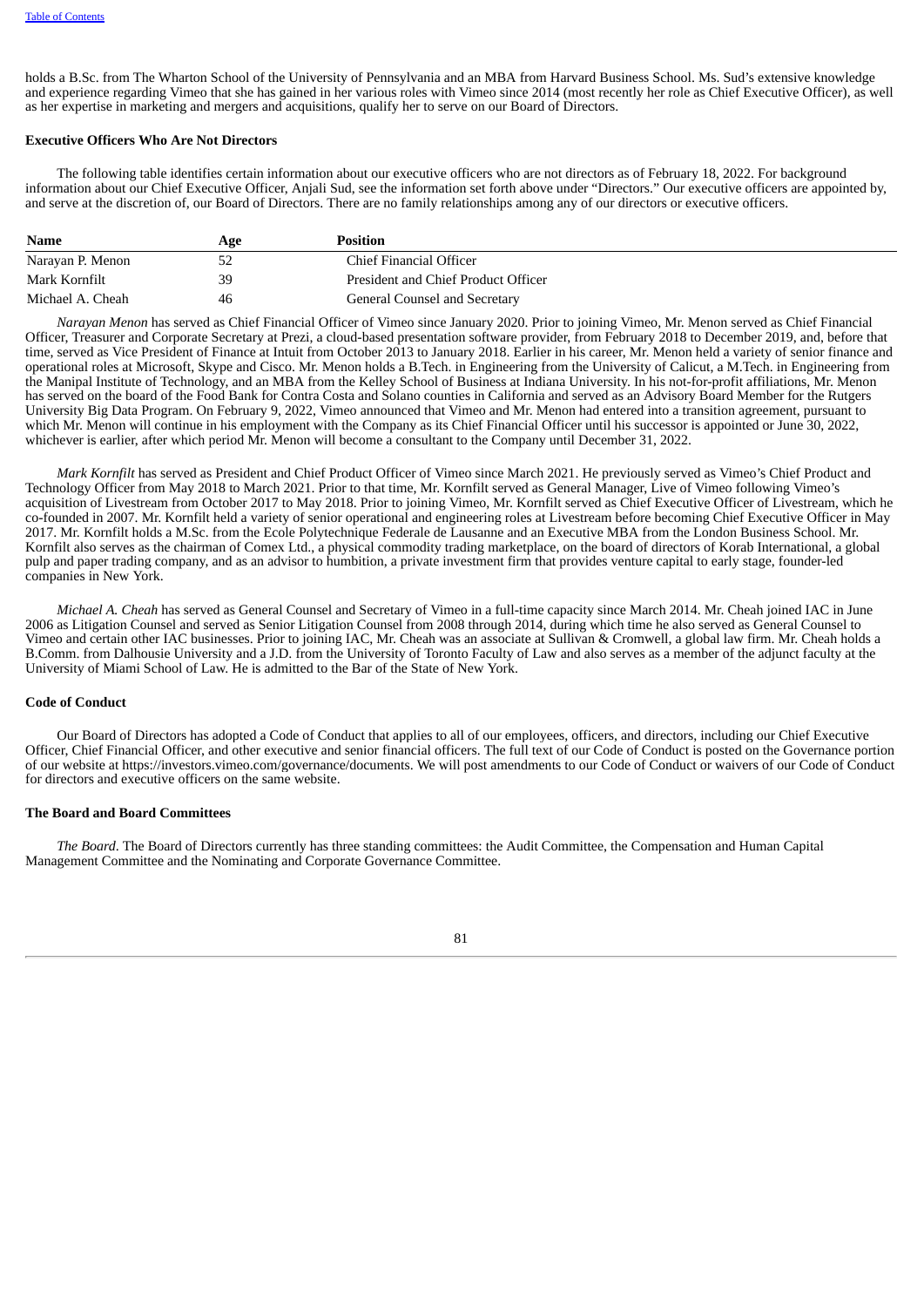*Audit Committee.* The Audit Committee consists of Alesia Haas (chair), Ida Kane and Adam Gross. The Audit Committee functions pursuant to a written charter adopted by the Board of Directors, the most recent version of which is available on the Governance portion of our website at https://investors.vimeo.com/governance/documents. The Audit Committee is appointed by the Board of Directors to assist the Board of Directors with a variety of matters described in the charter, which include monitoring: (i) the integrity of Vimeo's financial statements, (ii) the effectiveness of Vimeo's internal control over financial reporting, (iii) the qualifications, performance and independence of Vimeo's independent registered public accounting firm, (iv) the performance of Vimeo's internal audit function, (v) Vimeo's risk assessment and risk management policies as they relate to financial and other risk exposures and (vi) Vimeo's compliance with legal and regulatory requirements. In fulfilling its purpose, the Audit Committee maintains free and open communication among its members, the Company's independent registered public accounting firm, the Company's internal audit function and Company management.

Our Board of Directors has determined that each of Mses. Haas and Kane, and Mr. Gross, are independent directors under the Marketplace Rules and the additional independence standards applicable to audit committee members established pursuant to Rule 10A-3 under the Exchange Act. The Board of Directors has concluded that Mses. Haas and Kane are each an "audit committee financial expert," as such term is defined in applicable SEC rules and the Marketplace Rules.

*Compensation and Human Capital Management Committee.* The Compensation and Human Capital Management Committee consists of Mo Koyfman (chair), Jay Herratti and Nabil Mallick. The Compensation and Human Capital Management Committee functions pursuant to a written charter adopted by the Board of Directors, the most recent version of which is available on the Governance portion of our website at https://investors.vimeo.com/governance/documents. The Compensation and Human Capital Management Committee is appointed by the Board of Directors to assist the Board of Directors with all matters relating to the compensation of Vimeo's executive officers and non-employee directors and has overall responsibility for approving and evaluating all compensation plans, policies and programs of Vimeo as they affect Vimeo's executive officers and non-employee directors The Compensation and Human Capital Management Committee may form and delegate authority to subcommittees consisting of one or more of its members. The Compensation and Human Capital Management Committee may also delegate to one or more of the Company's executive officers the authority to make grants of awards of equity-based compensation to eligible individuals (other than directors or executive officers) and has done so.

*Nominating and Corporate Governance Committee.* The Nominating and Corporate Governance Committee consists of Alesia Haas and Mo Koyfman. The Nominating and Corporate Governance Committee functions pursuant to a written charter adopted by the Board of Directors, the most recent version of which is available on the Governance portion of our website at https://investors.vimeo.com/governance/documents. The Nominating and Corporate Governance Committee is appointed by the Board of Directors to identify and evaluate individuals qualified to become Board members, to recommend to the Board of Directors director nominees for the next annual meeting of stockholders or special meeting of stockholders at which directors are to be elected (and nominees to fill vacancies on the Board of Directors as necessary), and to assist the Board of Directors in overseeing any Vimeo program relating to corporate responsibility and sustainability.

### **Director Nominations**

The Nominating and Corporate Governance Committee identifies, reviews and evaluates individuals qualified to become Board members and recommends candidates to the Board of Directors. While there are no specific requirements for eligibility to serve as a director of Vimeo, in evaluating candidates, the Nominating and Corporate Governance Committee will consider (regardless of how the candidate was identified or recommended) whether the professional and personal ethics and values of the candidate are consistent with those of Vimeo, whether the candidate's experience and expertise would be beneficial to the Board of Directors, whether the candidate is willing and able to devote the necessary time and energy to the work of the Board of Directors and whether the candidate is prepared and qualified to represent the best interests of Vimeo's stockholders. While the Board of Directors does not have a formal diversity policy, the Nominating and Corporate Governance Committee also considers the overall diversity of the experiences, characteristics, attributes, skills and backgrounds of candidates relative to those of other Board members and those represented by the Board of Directors as a whole to ensure that the Board of Directors has the right mix of skills, expertise and background.

The Board of Directors does not have a formal policy regarding the consideration of director nominees recommended by stockholders, as to date Vimeo has not received any such recommendations. However, the Board of Directors would consider such recommendations if made in the future. Stockholders who wish to make such a recommendation should send the recommendation to Vimeo, Inc., 555 West 18th Street, New York, New York 10011, Attention: Secretary. The envelope must contain a clear notation that the enclosed letter is a "Director Nominee Recommendation." The letter must identify the author as a stockholder, provide a brief summary of the candidate's qualifications and history, together with an indication that the recommended individual would be willing to serve (if elected), and must be accompanied by evidence of the sender's stock ownership. Any director recommendations will be reviewed by the Secretary and the Board Chairman, and if deemed appropriate, forwarded to the Nominating and Corporate Governance Committee for further review. If the Nominating and Corporate Governance Committee believes that the candidate fits the profile of a director described above, the recommendation will be shared with the entire Board of Directors.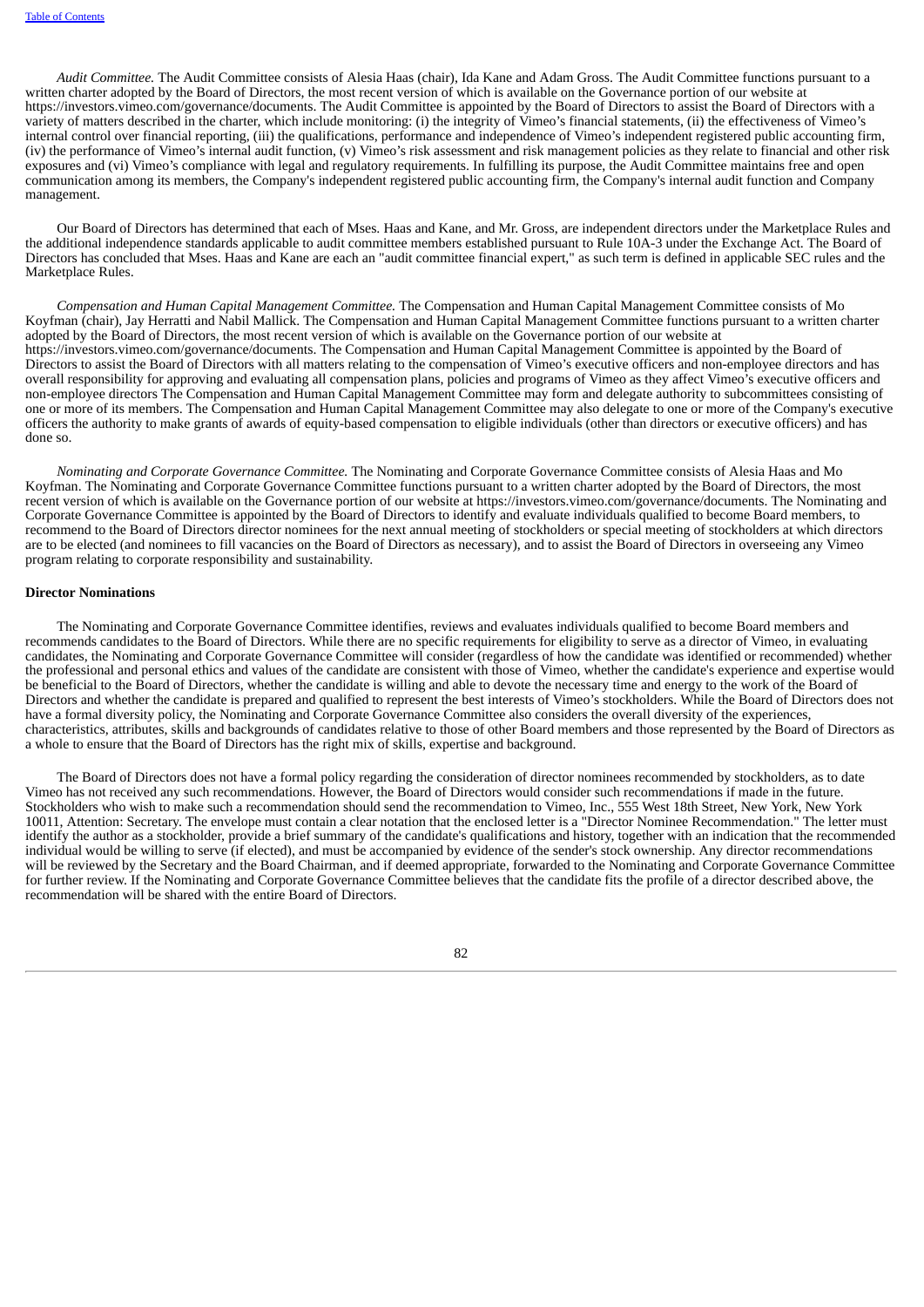## **Item 11. Executive Compensation**

### **Overview**

The Executive Compensation section of this Annual Report on Form 10-K sets forth certain information regarding compensation earned by certain Vimeo executives in 2021 and 2020, as well as equity awards held by them on December 31, 2021. These executives served in these roles at Vimeo OpCo prior to the Spin-off, and serve at Vimeo following the Spin-off. Compensation packages for such executives primarily consist of salary, annual bonuses, equity awards and certain other benefits.

#### **Summary Compensation Table**

The following table sets forth information concerning the compensation paid to each of our named executive officers for our fiscal years ended December 31, 2021 and December 31, 2020.

| Name and<br><b>Principal Positions</b>                                | Year | Salary (\$)   | Bonus $(\text{\$})(1)$ |              | <b>Stock Awards (\$)</b><br>(2) | <b>Option Awards (\$)</b> | All Other<br>Compensation (\$)<br>(3) | Total (\$)       |
|-----------------------------------------------------------------------|------|---------------|------------------------|--------------|---------------------------------|---------------------------|---------------------------------------|------------------|
| Anjali Sud<br><b>Chief Executive</b><br><b>Officer</b>                | 2021 | \$<br>600,000 | \$<br>600,000          | \$           | 15,315,219                      | \$<br>2,318,908(4)        | \$<br>10,000                          | \$<br>18,844,127 |
|                                                                       | 2020 | \$<br>400,000 | \$<br>750,000          | $\mathbf{s}$ |                                 | 49,726(5)                 | \$<br>10.000                          | \$<br>1,209,726  |
| Narayan Menon<br>Chief Financial<br>Officer (since)<br>January 2020)  | 2021 | \$<br>350,000 | \$<br>227,500          | \$           |                                 | \$<br>1,783,016(4)        | \$<br>10,000                          | \$<br>2,370,516  |
|                                                                       | 2020 | \$<br>350,000 | \$<br>725,000          | \$           |                                 | \$<br>3,425,400(6)        | \$<br>10,000                          | \$<br>4,510,400  |
| Mark Kornfilt<br><b>President and Chief</b><br><b>Product Officer</b> | 2021 | \$<br>450,000 | \$<br>450,000          | \$           | 12,252,210                      | \$<br>895,234(4)          | \$<br>10,000                          | \$<br>14,057,444 |
|                                                                       | 2020 | \$<br>350,000 | \$<br>500.000          | \$           |                                 |                           | 10.000                                | \$<br>860,000    |

**All Other**

1. For each named executive officer, the amounts in the table above reflect annual cash bonuses, except that for Mr. Menon in 2020, the amount in the table above reflects an annual cash bonus in the amount of \$350,000 and a one-time signing bonus intended to cover costs related to the relocation of Mr. Menon and his family to the New York City metropolitan area in the amount of \$375,000.

- 2. Reflects the grant date fair value of RSU awards granted to Ms. Sud (\$14,999,266) and Mr. Kornfilt (\$11,999,413) during 2021 denominated in the equity of Vimeo OpCo ("Vimeo OpCo RSUs"), computed in accordance with FASB ASC 718. The grant date fair value of each RSU award was determined by reference to the pre-money valuation of Vimeo OpCo's January 2021 primary equity raise (described elsewhere in this Annual Report on Form 10-K) which was the most recently completed equity transaction prior to the grant-date between Vimeo OpCo and unrelated third parties. For information about the weighted-average grant date fair value of RSUs, see Note 10 to our consolidated financial statements included elsewhere in this Annual Report on Form 10-K. The Vimeo OpCo RSUs were converted into Vimeo RSUs with respect to Vimeo common stock in the Spin-off and associated merger of Vimeo entities. Such amounts also reflect non-cash modification charges for Ms. Sud (\$315,953) and Mr. Kornfilt (\$252,797) related to adjustments to their RSU awards made in connection with the Spin-off and Vimeo merger.
- For each named executive officer, reflects  $401(k)$  plan matching contributions.
- 4. For each named executive officer, the amounts in the table above represent a non-cash modification charge related to adjustments to Vimeo SARs and Vimeo options in connection with the Spin-off and Vimeo merger.
- 5. The amount in the table above for Ms. Sud under the column header "Option Awards" represents a non-cash modification charge relating to the conversion of each IAC stock option (all of which were vested) outstanding at the time of the separation of the businesses of Match Group, Inc. from the remaining businesses of the company formerly named "IAC/InterActiveCorp" (the "Match Separation") into an IAC stock option and a Match Group stock option in connection with the Match Separation. The adjustments were designed to preserve the intrinsic or "spread" value of the stock options immediately before and immediately after the adjustment (with the allocation between IAC stock options and Match Group stock options determined pursuant to the terms of the Match Separation), and were made pursuant to and in accordance with the terms of the applicable plan pursuant to which the IAC stock options were initially granted based on the relative values of IAC common stock and Match Group common stock at the time of the Match Separation. Because the adjustments were intended to preserve the value of the options, Vimeo does not believe that the related modification charge is reflective of any additional cost to IAC or Vimeo or the receipt of any additional

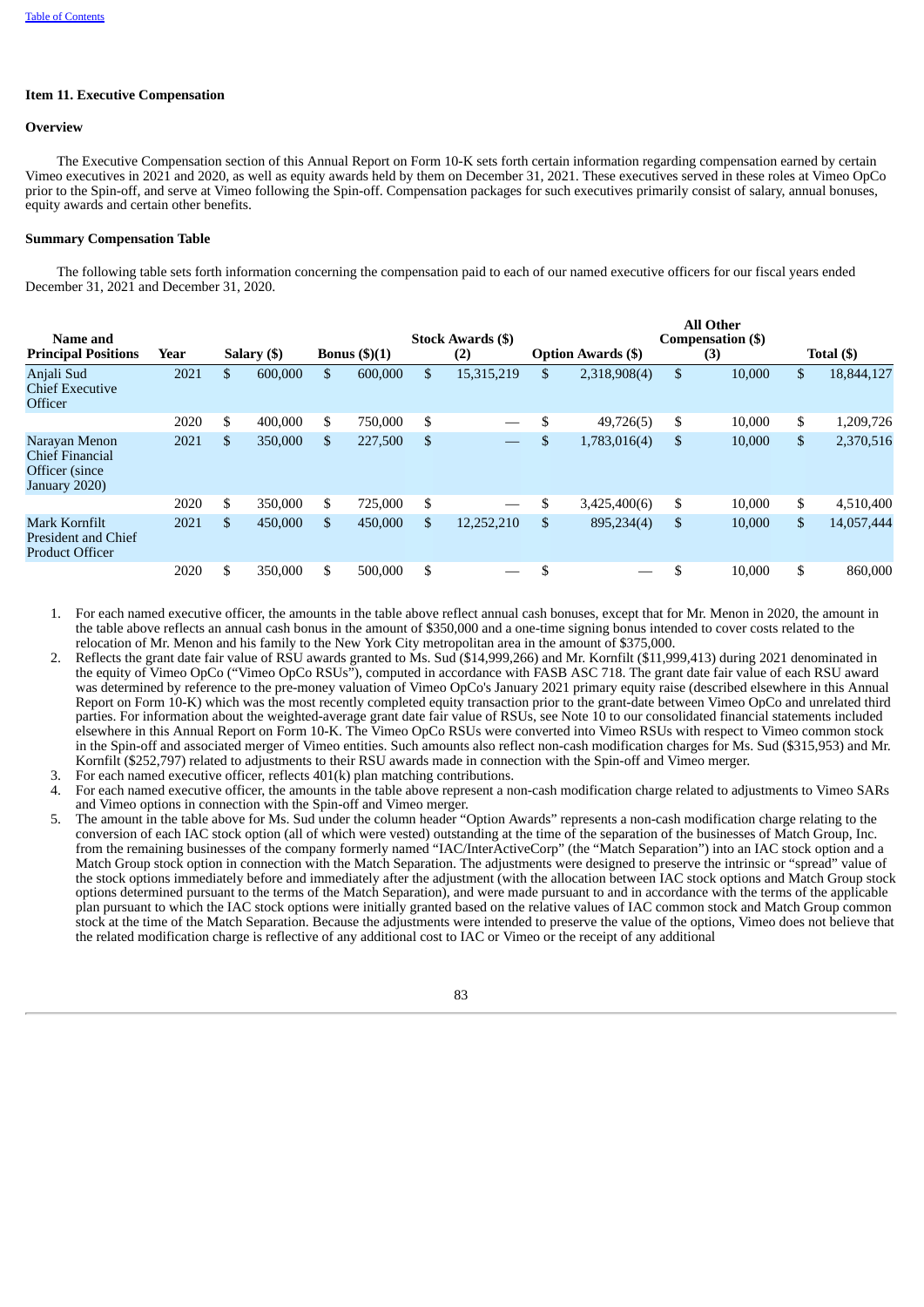benefit by Ms. Sud. This amount does not represent the value of new equity compensation awarded, as Ms. Sud did not receive any option awards in 2020.

6. Reflects the grant date fair value of stock appreciation rights ("SARs") granted to Mr. Menon during 2020 denominated in the equity of Vimeo OpCo ("Vimeo OpCo SARs"), computed using the Black-Scholes option pricing model, in accordance with FASB ASC 718. The Vimeo OpCo SARS were converted into stock appreciation rights with respect to Vimeo common stock in connection with the Vimeo merger. The Black-Scholes option pricing model incorporates various assumptions, including expected volatility (based on historical stock prices of peer companies that were used in the preparation of internal valuations used in valuing shares of Vimeo OpCo), risk-free interest rates (based) on U.S. Treasury yields for notes with terms comparable to those of the Vimeo OpCo SARs, in effect at the grant date), expected term (based on the mid-point of the first and last windows of exercise) and dividend yield. The assumptions used to calculate the amount in the table above are as follows: expected volatility (38%), risk-free interest rate (1.1), expected term (3.3 years) and dividend yield (none). For information about the weightedaverage grant date fair value of SARs, see Note 10 to our consolidated financial statements included elsewhere in this Annual Report on Form 10- K.

#### **Narrative to Summary Compensation Table**

#### *Base Salaries*

We provide each named executive officer with a base salary, reflective of the competitive marketplace, for the services that the named executive officer performs for us. Base salary serves as the primary form of fixed compensation for our named executive officers. Base salaries are reviewed annually and may be increased based on the individual performance of the named executive officer, company performance, the executive's position within our business, the scope of his or her responsibilities, market practices and any changes thereto.

#### *Annual Cash Bonuses*

Annual cash bonuses for our named executive officers are discretionary and, beginning for fiscal year 2021 after the completion of the Spin-off, are determined by our Compensation and Human Capital Management Committee. The determination of bonus amounts is based on a non-formulaic assessment of factors that vary from year to year, none of which have a pre-established weighting. In determining individual annual bonus amounts, a variety of factors regarding Vimeo's overall performance are considered, such as growth in profitability or achievement of strategic objectives, an individual executive's performance and contribution to Vimeo, and general bonus expectations previously established between Vimeo and the executive.

#### *Equity Compensation*

Although we do not have a formal policy with respect to the grant of equity incentive awards to our named executive officers, we believe that equity grants provide our executives with a strong link to our long-term performance, create an ownership culture, and help to align the interests of our executives and our stockholders. In addition, we believe that equity grants with a time-based vesting feature promote executive retention by incentivizing our executive officers to remain in our employment during the relevant vesting period. Our Compensation and Human Capital Management Committee periodically reviews the equity incentive compensation of our named executive officers and from time to time may grant equity incentive awards to them.

The SARs awarded to Mr. Menon in 2020 vest in four equal annual installments on the anniversary of the commencement of Mr. Menon's employment with Vimeo OpCo (January 6, 2020) and expire on the tenth anniversary of the grant date (February 24, 2020). The transition agreement between Vimeo and Mr. Menon modifies the vesting conditions for the third tranche of his SAR award. The RSUs awarded to Ms. Sud and Mr. Kornfilt in 2021 vest in full on March 3, 2024, the third anniversary of the grant date.

#### *Employment Agreements*

Vimeo OpCo entered into an employment agreement with each of Ms. Sud, dated as of June 22, 2017, Mr. Menon, dated as of October 28, 2019, and Mr. Kornfilt, dated as of September 24, 2017, which we refer to as the Sud Agreement, the Menon Agreement, and the Kornfilt Agreement respectively.

#### *Sud Agreement*

The Sud Agreement provides that Ms. Sud will serve as our Chief Executive Officer. The Sud Agreement provides for "at will" employment. The Sud Agreement provides for (i) an annual base salary, which has subsequently been increased, (ii) eligibility to receive an annual discretionary bonus, with a target bonus equal to 100% of her base salary, (iii) an entitlement to certain equity awards, which have been granted, and (iv) participation in our employee benefit plans. In addition, the Sud Agreement further provides for six months of continued salary upon the termination of her employment without cause, subject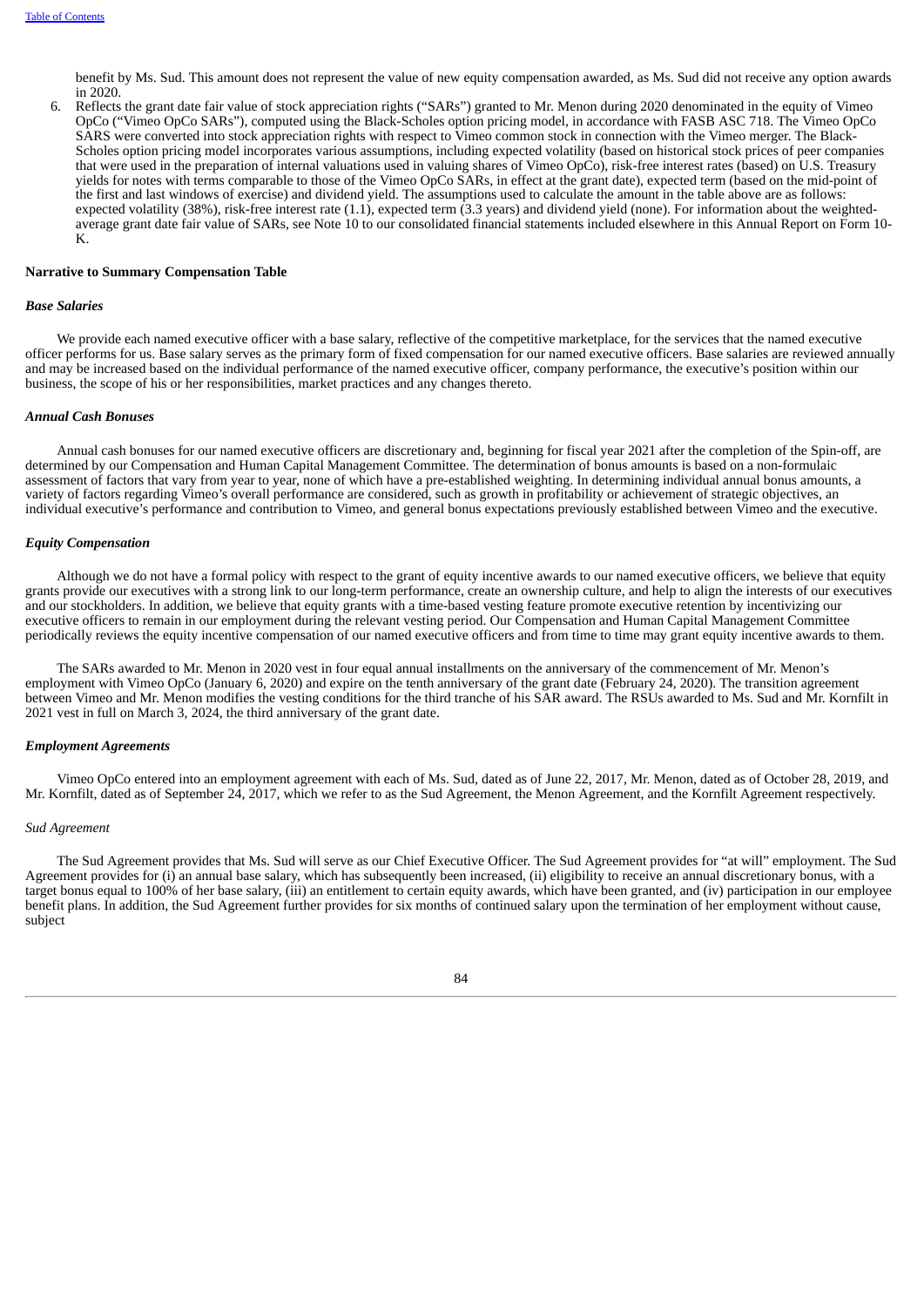to her execution of a release of claims in favor of the company. Ms. Sud is also party to an Employee Confidentiality, Intellectual Property, and Non-Solicitation Agreement with us that contains restrictive covenants, including confidentiality of information, assignment of certain intellectual property, nonsolicitation and mutual non-disparagement covenant.

### *Menon Agreement*

The Menon Agreement provides that Mr. Menon will serve as our Chief Financial Officer. The Menon Agreement provides for "at will" employment, commencing in January 2020. The Menon Agreement provides for (i) an annual base salary of \$350,000, (ii) eligibility to receive an annual discretionary bonus, with a target bonus equal to 65% of his base salary, (iii) a sign-on bonus, which is subject to repayment in the event of certain terminations of employment, (iv) an entitlement to certain equity awards, which have been granted (v) participation in our employee benefit plans. The Menon Agreement contains restrictive covenants, including non-competition. In addition, the Menon Agreement further provides for six months of continued salary upon the termination of his employment without cause or resignation for good reason (12 months, upon a termination occurring within 24 months of his commencement date), subject to his execution of a release of claims. Mr. Menon is also party to an Employee Confidentiality, Intellectual Property, and Non-Solicitation Agreement with us that contains restrictive covenants, including confidentiality of information, assignment of certain intellectual property, non-solicitation and mutual non-disparagement covenant.

#### *Transition Agreement with Mr. Menon*

On February 4, 2022, Mr. Menon notified the Company of his decision to resign from the Company. In connection with Mr. Menon's resignation, Mr. Menon and the Company entered into a transition agreement dated February 4, 2022 (referred to as the Transition Agreement). The Transition Agreement provides that Mr. Menon will continue in his employment with the Company as its Chief Financial Officer until his successor begins or June 30, 2022, whichever is earlier (the applicable date referred to as the Separation Date). After the Separation Date, Mr. Menon will stay on as a consultant until December 31, 2022 to help with the transition. In exchange for Mr. Menon's agreement to provide continuing services to the Company, (i) the Company will continue to pay Mr. Menon his base salary at its current rate through the Separation Date, (ii) the Company will pay Mr. Menon a 2021 bonus equal to his current annual target (65% of his annual base salary), (iii) for the period between January 1, 2022 and the Separation Date, Mr. Menon will be eligible for a discretionary bonus, (iv) during the consultancy period, the Company will pay Mr. Menon at his current annual base salary and will continue to provide Mr. Menon with health benefits, (v) 342,326 of Mr. Menon's SARs, representing 75% of a tranche that otherwise had a cliff vest on January 6, 2023, will vest on September 6, 2022, and (vi) Mr. Menon will have twelve months after the Separation Date to exercise his vested SARs. In addition, the Agreement includes other customary terms and covenants in favor of the Company.

#### *Kornfilt Agreement*

The Kornfilt Agreement initially provided that Mr. Kornfilt would serve as our General Manager, Live. The Kornfilt Agreement provides for "at will" employment. The Kornfilt Agreement provides for (i) an annual base salary, which has subsequently been increased, (ii) eligibility to receive a discretionary annual bonus, with a target bonus equal to up to 50% of his base salary, which has subsequently been increased to 100%, (iii) an entitlement to certain equity awards, which have been granted and (iv) participation in our employee benefit plans. The Kornfilt Agreement contains restrictive covenants, including non-competition and non-solicitation. In addition, the Kornfilt Agreement further provides for three months of continued salary upon the termination of his employment without cause or resignation for good reason, subject to his execution of a release of claims. Mr. Kornfilt is also party to an Employee Confidentiality, Intellectual Property, and Non-Solicitation Agreement with us that contains restrictive covenants, including confidentiality of information, assignment of certain intellectual property, non-solicitation and mutual non-disparagement covenant.

# *Equity*

Under the Vimeo 2021 Stock and Annual Incentive Plan (the "2021 Plan"), unless otherwise provided by the administrator in the applicable award agreement, in the event that, upon a termination of employment (other than for cause or disability) or resignation for good reason during the two (2)-year period following a "Change in Control" (as such term is defined in the 2021 Plan):

- all unvested stock options and SARs, including the stock options and SARs held by our named executive officers, outstanding as of the date of termination or resignation that were outstanding as of the date of the change in control will become fully vested and exercisable and will remain exercisable for the greater of: (i) the period that they would have remained exercisable absent the change in control provision and (ii) the lesser of the original term or one (1) year following such termination or resignation;
- all restrictions applicable to all restricted stock awards outstanding as of the date of termination or resignation that were outstanding as of the date of the change in control will lapse and such restricted stock awards will become fully vested and transferable; and
- all RSUs, including the RSUs held by our named executive officers, outstanding as of the date of termination or resignation that were outstanding as of the date of the change in control will become fully vested and such RSUs will be settled in cash or shares of Vimeo common stock as promptly as practicable.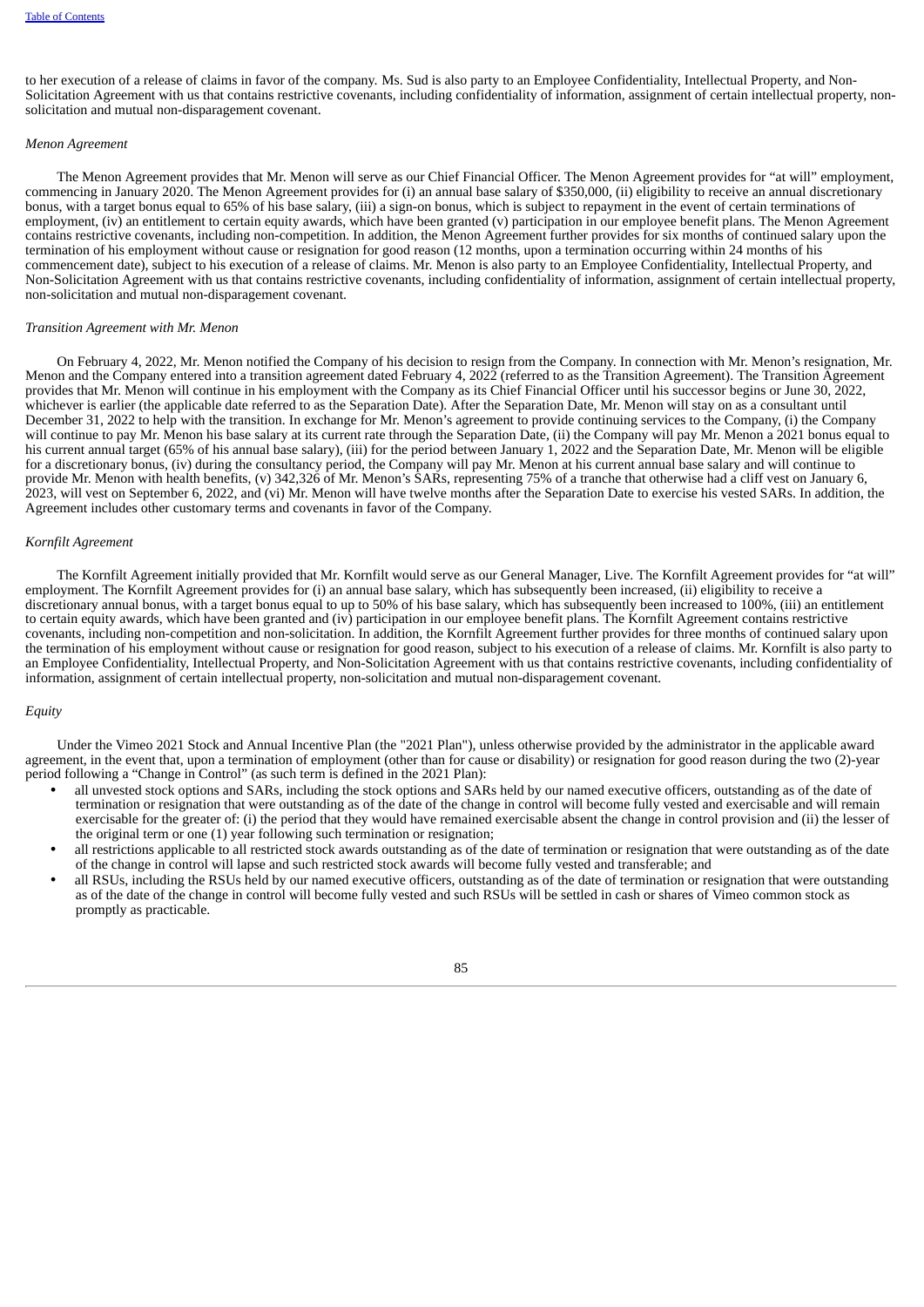### *401(K) Plan*

For the year ended December 31, 2021 and pursuant to the Employee Matters Agreement with IAC, Vimeo employees were eligible to participate in a retirement savings plan sponsored by IAC in the United States, which is qualified under Section 401(k) of the Internal Revenue Code. Under the IAC Retirement Savings Plan (the "IAC Plan"), participating employees may contribute up to 50% of their pre-tax earnings, subject to IRS limits. The employer match under the IAC Plan is 100% of the first 10% of a participant's eligible earnings, subject to IRS limits. Matching contributions are invested in the same manner as each participant's voluntary contributions in the investment options provided under the IAC Plan.

Beginning January 1, 2022, all investments in the IAC Plan were transferred to the Vimeo Retirement Savings Plan (the "Vimeo Plan"). The employer match under the Vimeo Plan continues to be 100% of the first 10% of a participant's eligible earnings, subject to IRS limits.

### *Adjustments to Equity Awards in Connection with the Spin-off*

#### *Treatment of IAC Stock Options*

In connection with the Spin-off, each option to purchase shares of IAC common stock was converted into an option to purchase shares of IAC common stock and an option to purchase shares of Vimeo common stock with adjustments to the number of shares subject to each option and the option exercise prices based on (1) the value of IAC common stock prior to the Spin-off and (2) the value of IAC common stock and the value of Vimeo common stock after giving effect to the Spin-off.

Except as otherwise described above and except to the extent otherwise provided under local law, following the Spin-off, the converted options generally have the same terms and conditions, including the same exercise periods, as the options to purchase shares of IAC common stock had immediately prior to the Spin-off.

Following the Spin-off, solely for purposes of determining the expiration of options with respect to shares of common stock of one company held by employees of the other company, IAC and Vimeo employees will be deemed employed by both companies for so long as they continue to be employed by whichever of the companies employs them immediately following the Spin-off.

### *Treatment of Vimeo OpCo Equity Awards*

Prior to the Spin-off, Vimeo OpCo had outstanding SARs and RSUs, the value of which corresponded to shares of Vimeo OpCo common stock.

In the Vimeo merger:

- each Vimeo OpCo SAR was converted into a stock appreciation right corresponding to, and settled in, shares of Vimeo common stock ("Vimeo SAR"), with adjustments to the number of shares subject to each Vimeo SAR and the base price applicable to each Vimeo SAR, based on the exchange ratio in the Vimeo merger; and
- each Vimeo OpCo RSU Award was converted into an award of restricted stock units corresponding to, and settled in, shares of Vimeo common stock ("Vimeo RSU Award"), with adjustments to the number of shares subject to each Vimeo RSU Award based on the exchange ratio in the Vimeo merger.

The Vimeo SARs and the Vimeo RSU awards otherwise have terms and conditions that are customary for a public company stock appreciation rights and restricted stock units.

#### **Outstanding Equity Awards at Year-End Table**

The table below provides information regarding Vimeo stock options, RSUs and SARs, as applicable, held by our named executive officers on December 31, 2021. The market value of Vimeo RSU awards is based on the closing market price of Vimeo common stock (\$17.96) on December 31, 2021. All amounts included in the below table reflect the adjustment to equity awards in connection with the Spin-off and Vimeo merger, as further described in the section above titled "-Narrative to Summary Compensation Table- Adjustments to Equity Awards in Connection with the Spin-off."

| <b>Option Awards</b> | <b>Stock Awards(1)</b> |
|----------------------|------------------------|
|                      |                        |
|                      |                        |

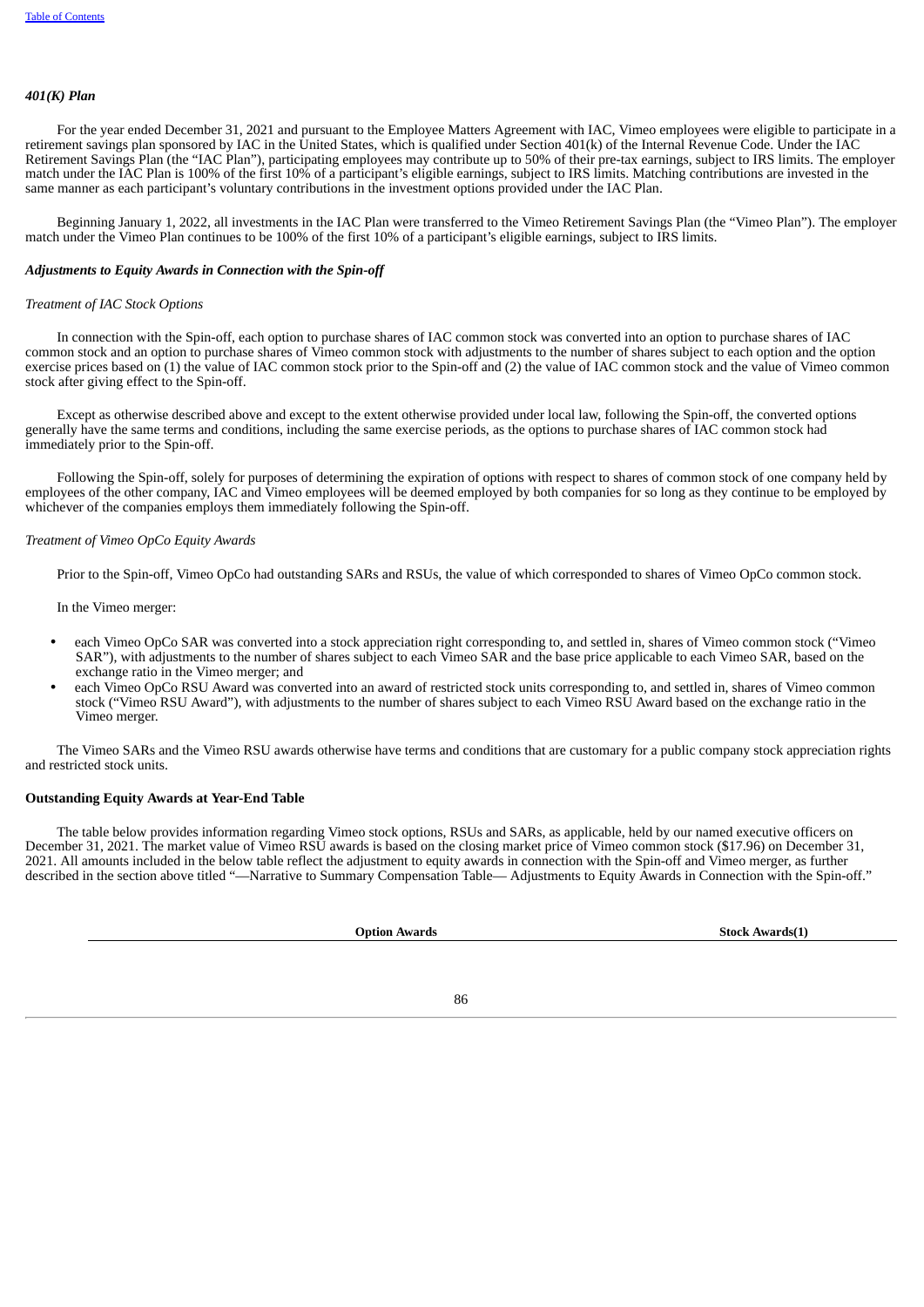|                           | <b>Grant date</b> | <b>Number of securities Number of securities</b><br>underlying<br>unexercised<br>SARs/options (#) | underlying<br>unexercised<br>SARs/options (#) | <b>Option/SAR</b> exercise<br>price (\$) | <b>Option/SAR</b><br>expiration date | <b>Equity Incentive Plan</b><br>Awards: Number of<br>unearned shares, units or<br>other rights that have not<br>vested $(\#)$ | <b>Equity Incentive Plan</b><br>Awards: Market or<br>payout value of<br>unearned shares,<br>units or other rights<br>that have not vested<br>$($ \$ $)($ 5 $)$ |
|---------------------------|-------------------|---------------------------------------------------------------------------------------------------|-----------------------------------------------|------------------------------------------|--------------------------------------|-------------------------------------------------------------------------------------------------------------------------------|----------------------------------------------------------------------------------------------------------------------------------------------------------------|
|                           |                   | (Exercisable)                                                                                     | (Unexercisable)                               |                                          |                                      |                                                                                                                               |                                                                                                                                                                |
| Anjali Sud                |                   |                                                                                                   |                                               |                                          |                                      |                                                                                                                               |                                                                                                                                                                |
| Vimeo<br><b>SARs</b>      | 2/10/2016         | 50,715                                                                                            |                                               | \$<br>4.73                               | 2/10/2026                            |                                                                                                                               |                                                                                                                                                                |
| Vimeo<br><b>SARs</b>      | 8/9/2016          | 101,430                                                                                           | $\overline{\phantom{0}}$                      | \$<br>4.73                               | 8/9/2026                             |                                                                                                                               |                                                                                                                                                                |
| Vimeo<br><b>SARs</b>      | 2/14/2017         | 50,715                                                                                            |                                               | \$<br>4.73                               | 2/14/2027                            |                                                                                                                               |                                                                                                                                                                |
| Vimeo<br><b>SARs</b>      | 8/24/2017         | 1,065,015                                                                                         |                                               | \$<br>4.73                               | 8/24/2027                            |                                                                                                                               |                                                                                                                                                                |
| Vimeo<br><b>SARs</b>      | 8/24/2017         | 507,150                                                                                           |                                               | \$<br>6.99                               | 8/24/2027                            |                                                                                                                               |                                                                                                                                                                |
| Vimeo<br><b>SARs</b>      | 3/2/2018          | 253,575                                                                                           |                                               | \$<br>5.95                               | 3/2/2028                             |                                                                                                                               |                                                                                                                                                                |
| Vimeo<br><b>SARs</b>      | 7/17/2019         | 710,010                                                                                           |                                               | \$<br>6.73                               | 7/17/2029                            |                                                                                                                               |                                                                                                                                                                |
| Vimeo<br>stock<br>options | 12/1/2016         | 8,117(2)                                                                                          |                                               | \$<br>4.11                               | 12/1/2026                            |                                                                                                                               |                                                                                                                                                                |
| Vimeo<br><b>RSUs</b>      | 3/3/2021          |                                                                                                   |                                               |                                          |                                      | 430,395(1)                                                                                                                    | \$7,729,894                                                                                                                                                    |
| Narayan<br>Menon          |                   |                                                                                                   |                                               |                                          |                                      |                                                                                                                               |                                                                                                                                                                |
| Vimeo<br><b>SARs</b>      | 2/24/2020         | 912,870                                                                                           | 912,870(3)                                    | \$<br>6.72                               | 2/24/2030                            |                                                                                                                               |                                                                                                                                                                |
| <b>Mark</b><br>Kornfilt   |                   |                                                                                                   |                                               |                                          |                                      |                                                                                                                               |                                                                                                                                                                |
| Vimeo<br><b>SARs</b>      | 11/1/2017         | 126,787                                                                                           |                                               | \$<br>4.90                               | 11/1/2027                            |                                                                                                                               |                                                                                                                                                                |
| Vimeo<br><b>SARs</b>      | 6/28/2018         | 253,575                                                                                           |                                               | \$<br>5.95                               | 6/28/2028                            |                                                                                                                               |                                                                                                                                                                |
| Vimeo<br>SARs             | 6/28/2018         | 95,090                                                                                            | 31,697(4)                                     | \$<br>5.95                               | 6/28/2028                            |                                                                                                                               |                                                                                                                                                                |
| Vimeo<br><b>SARs</b>      | 7/17/2019         | 710,010                                                                                           |                                               | \$<br>6.73                               | 7/17/2029                            |                                                                                                                               |                                                                                                                                                                |
| Vimeo<br><b>RSUs</b>      | 3/3/2021          |                                                                                                   |                                               |                                          |                                      | 344,316(1)                                                                                                                    | \$<br>6,183,915                                                                                                                                                |

1. The table below provides the following information regarding RSUs held by each of our named executive officers on December 31, 2021: (i) the number of RSUs outstanding on December 31, 2021, (ii) the market value of RSUs outstanding on December 31, 2021 and (iii) the vesting schedule for each award. All RSUs included in the table below were granted on March 3, 2021.

|               |                                           |                                                        |      | <b>Vesting Schedule (#)</b> |                                |
|---------------|-------------------------------------------|--------------------------------------------------------|------|-----------------------------|--------------------------------|
|               | Number of Unvested RSUs as of<br>12/31/21 | <b>Market Value of Unvested RSUs as of</b><br>12/31/21 |      |                             |                                |
| Name          | (# )                                      | (S)                                                    | 2022 | 2023                        | 2024                           |
| Anjali Sud    | 430,395 \$                                | 7,729,894                                              |      |                             | 430,395                        |
| Naravan Menon |                                           | __                                                     | _    | _                           | $\overbrace{\hspace{25mm}}^{}$ |
| Mark Kornfilt | 344,316 \$                                | 6,183,915                                              |      |                             | 344,316                        |
|               |                                           |                                                        |      |                             |                                |

2. As discussed in footnote 5 to the Summary Compensation Table, in connection with the Match Separation, each old IAC stock option (all of which were vested) outstanding at the time of the Match Separation was split into a new IAC stock option and a Match Group stock option. These IAC and Match Group stock options otherwise have the same terms and conditions, including exercise periods, as the corresponding vested IAC stock options outstanding immediately prior to the Match Separation. Subsequently, in connection with the Spin-off and Vimeo merger, each option to purchase shares of IAC common stock was converted into an option to purchase shares of IAC common

87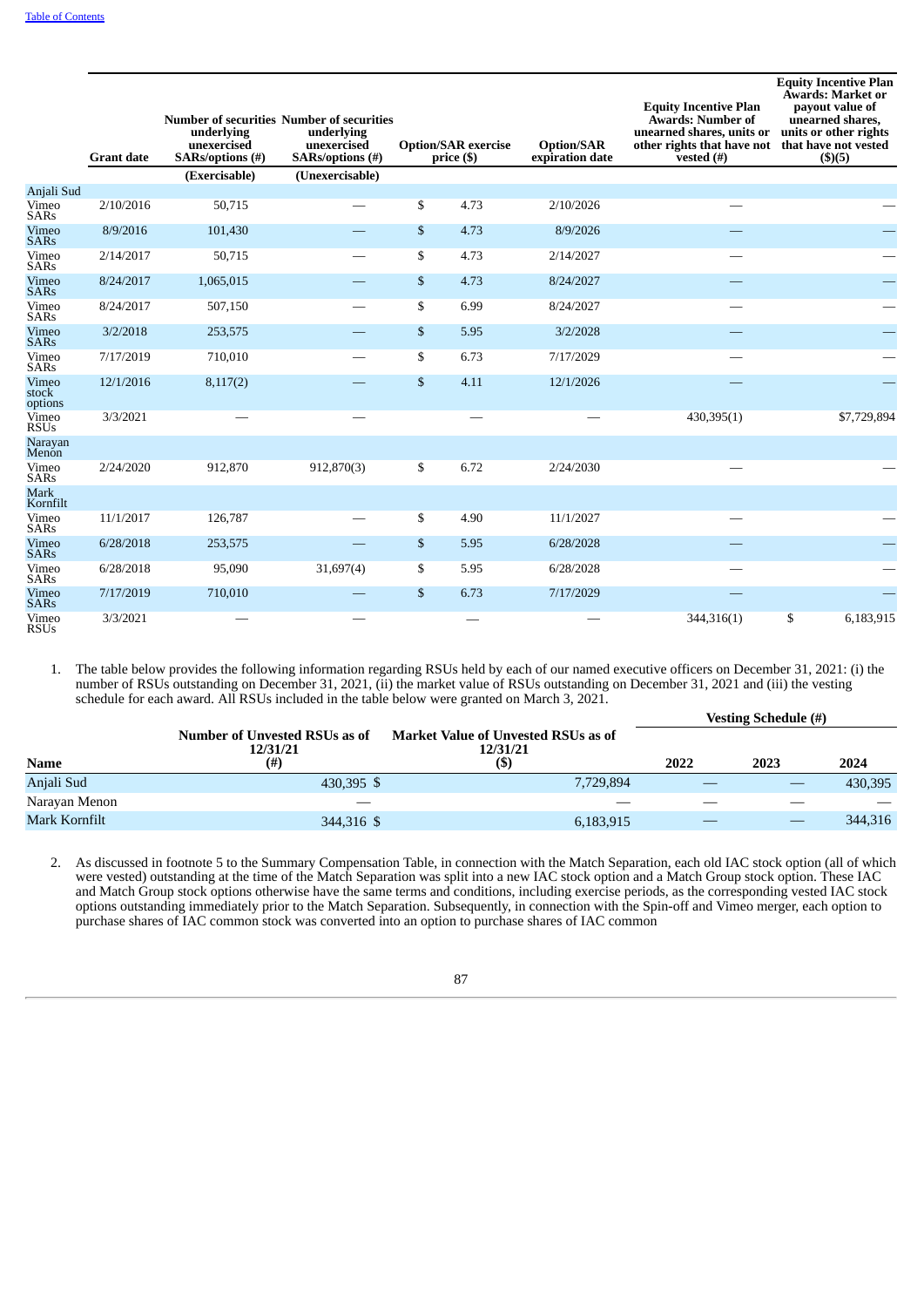stock and an option to purchase shares of Vimeo common stock with adjustments to the number of shares subject to each option and the option exercise prices based on (1) the value of IAC common stock prior to the Spin-off and (2) the value of IAC common stock and the value of Vimeo common stock after giving effect to the Spin-off, as further described in the section above titled "—Narrative to Summary Compensation Table— Adjustments to Equity Awards in Connection with the Spin-off.'

- 3. Represents SARs that vested/vest in four equal annual installments on the anniversary of the vesting start date (January 6, 2020).
- 4. Represents SARs that vested/vest in four equal annual installments on the anniversary of the vesting start date (May 14, 2018).
- Amounts have been determined by multiplying the number of unvested RSUs by \$17.96, which was the closing price of a share of Vimeo common stock on December 31, 2021.

## **Stock and Annual Incentive Plan**

In connection with the completion of the Spin-off, Vimeo adopted the 2021 Plan, including an Israeli Appendix, which was effective upon the completion of the Spin-off and has terms substantially as set forth below.

*Overview.* The purpose of the 2021 Plan is to give Vimeo a competitive advantage in attracting, retaining and motivating officers and employees and to provide them with incentives that are directly linked to the future growth and profitability of Vimeo and its businesses. The 2021 Plan replaced the Vimeo, LLC 2012 Incentive Plan, the Vimeo, Inc. 2017 Incentive Plan and the Vimeo, Inc. 2019 Incentive Plan (including an Israeli Appendix), which we collectively refer to as the "Prior Plans." The Prior Plans were automatically terminated and replaced and superseded by the 2021 Plan upon the completion of the Spin-off. Any and all awards granted under the Prior Plans, which we refer to as the "Prior Plan Awards," remain in effect on their pre-Spin-off terms pursuant to the 2021 Plan, subject to adjustment in connection with the Spin-off and the Vimeo merger. The 2021 Plan also covers any awards relating to IAC common stock that were converted into awards relating to Vimeo common stock in connection with the Spin-off. For purposes of this summary, we refer to these awards as "Adjusted Awards."

*Summary of Terms of the 2021 Plan.* The principal features of the 2021 Plan are described below. This summary is qualified in its entirety by reference to the full text of the 2021 Plan, a copy of which is filed as Exhibit 10.4 to this Annual Report on Form 10-K.

*Administration.* The 2021 Plan is administered by the Compensation and Human Capital Management Committee of the Board of Directors (or such other committee as the Board of Directors may from time to time designate), which we refer to as the "Committee" for purposes of this description. Among other things, the Committee has the authority to select individuals to whom awards may be granted, determine the types of awards (as well as the number of shares of Vimeo common stock to be covered by each such award) granted and determine and modify the terms and conditions of any such awards. The Committee may also delegate to one or more of the Company's executive officers the authority to make grants of awards of equity-based compensation to eligible individuals (other than directors or executive officers) and has done so.

*Eligibility.* In addition to any individuals who hold Prior Plan Awards and/or Adjusted Awards at any time, current or prospective officers, employees, directors and consultants of Vimeo and its subsidiaries and affiliates will be eligible to be granted awards under the 2021 Plan.

*Shares Subject to the 2021 Plan.* The aggregate number of shares of Vimeo common stock that may be delivered to satisfy awards under the 2021 Plan cannot exceed 10,000,000 shares, plus the number of shares delivered to satisfy Prior Plan Awards and Adjusted Awards. No individual award holder may be granted, in each case, during any calendar year: (i) restricted stock units, restricted stock and other share-based awards covering in excess of 2,000,000 shares; or (ii) stock options and SARs covering in excess of 3,000,000 shares. The maximum number of shares that may be granted pursuant to incentive stock options is 10,000,000. The foregoing share limits are subject to adjustment in certain circumstances by the Committee to prevent dilution or enlargement.

Shares of Vimeo common stock subject to grant under the 2021 Plan will be made available from authorized but unissued shares or from treasury shares, as determined from time to time by the Board of Directors. Other than with respect to Prior Plan Awards and Adjusted Awards, to the extent that any award is forfeited or any stock option or stock appreciation right terminates, expires or lapses without being exercised or any award is settled for cash, the shares underlying such awards will again be available for awards under the 2021 Plan. If the exercise price of any stock option and/or the tax withholding obligations relating to any award are satisfied by delivering shares (by either actual delivery or by attestation), only the number of shares issued net of the shares delivered or attested to will be deemed delivered for purposes of the limits in the 2021 Plan, other than with respect to Prior Plan Awards and Adjusted Awards. To the extent any shares subject to an award are withheld to satisfy the exercise price (in the case of a stock option) and/or the tax withholding obligations relating to such award, such shares will not be deemed to have been delivered for purposes of the limits set forth in the 2021 Plan, other than with respect to Prior Plan Awards and Adjusted Awards.

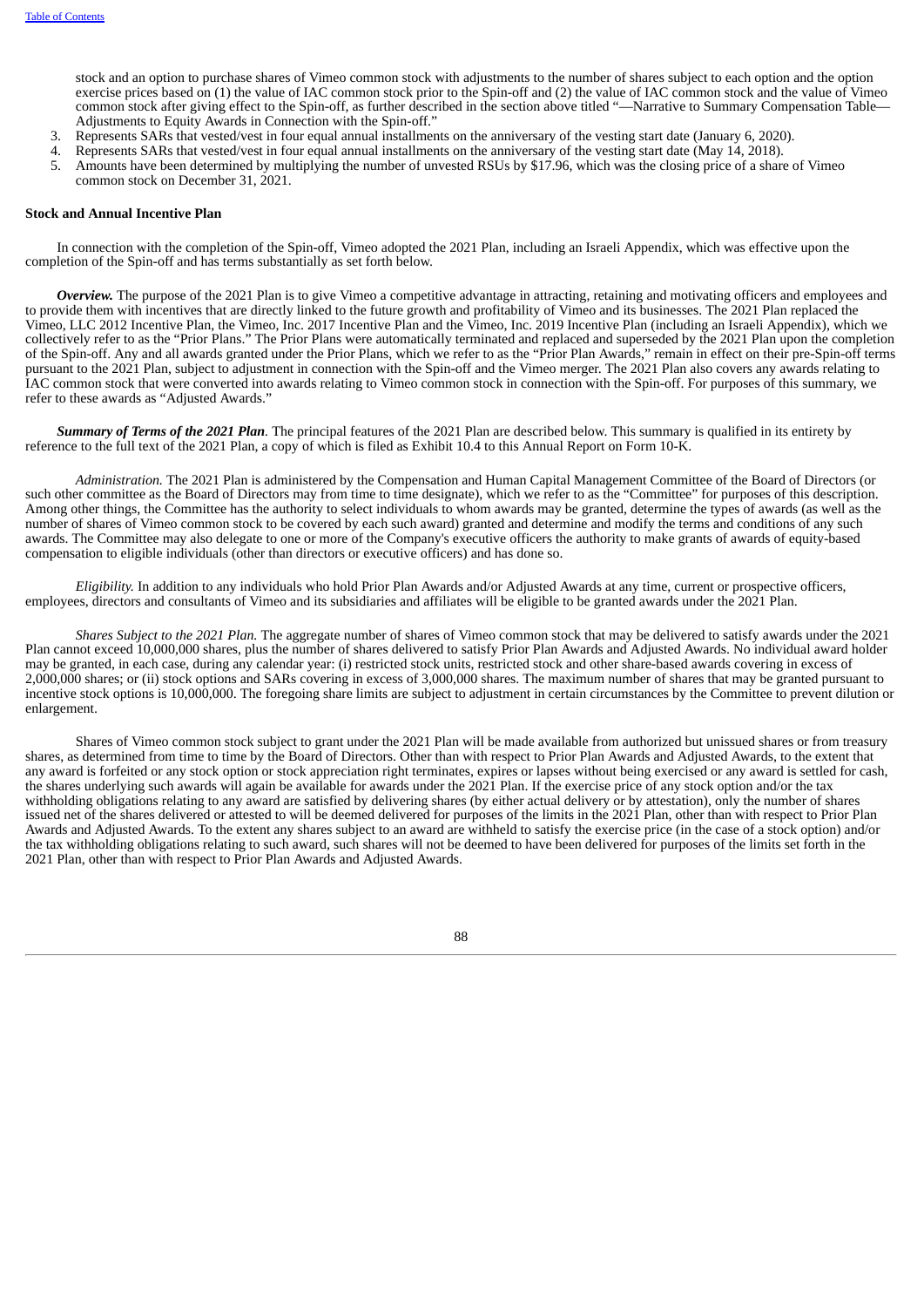*Stock Options and SARs.* The 2021 Plan provides for the award of stock options and stock appreciation rights ("SARs"). Stock options can either be incentive stock options ("ISOs") or non-qualified stock options and SARs can be granted either alone or in tandem with stock options. The exercise price of stock options and SARs cannot be less than 100% of the Fair Market Value (defined below) of Vimeo common stock on the grant date. The 2021 Plan defines Fair Market Value as the closing price of Vimeo common stock on the grant date, unless otherwise determined by the Committee. Holders of stock options may pay the exercise price: (i) in cash, (ii) if approved by the Committee, in shares of Vimeo common stock (valued at Fair Market Value), (iii) if approved by the Committee, with a combination of cash and shares of Vimeo common stock, (iv) if approved by the Committee, by way of a cashless exercise through a broker approved by Vimeo or (v) if approved by the Committee, by withholding shares of Vimeo common stock that are otherwise receivable on exercise. The Committee will determine the term of stock options and SARs, which term may not exceed ten years from the grant date. The Committee will also determine the vesting and exercise schedules for stock options and SARs, which the Committee may waive or accelerate at any time, and the extent to which any awards will be exercisable after a termination of employment. Generally, unvested stock options and SARs will terminate upon a termination of employment and vested stock options and SARs will remain exercisable for one (1) year after death, disability or retirement and for ninety (90) days after a termination of employment for any other reason. Vested stock options and SARs will also terminate upon a termination of employment for cause. Stock options and SARs will be transferable only by will or the laws of descent and distribution or, in the case of non-qualified stock options or SARs, pursuant to a qualified domestic relations order or as otherwise expressly permitted by the Committee (including, if so permitted, pursuant to a transfer to family members or a charitable organization, whether directly or indirectly or by means of a trust or partnership or otherwise).

*Restricted Stock.* The 2021 Plan provides for the award of shares of Vimeo common stock that are subject to forfeiture and restrictions on transferability as set forth in the 2021 Plan and as may be otherwise determined by the Committee ("Restricted Stock"). Except for these restrictions and any others imposed by the Committee, upon the grant of an award of Restricted Stock, holders will have rights of a holder of Vimeo common stock with respect to the shares of Restricted Stock, including the right to vote such shares and to receive all dividends and other distributions paid or made with respect to such shares, on such terms as will be approved by the Committee and set forth in the applicable award agreement. Unless otherwise determined by the Committee and/or otherwise provided in an individual award agreement: (i) cash dividends on shares of Restricted Stock shall be automatically reinvested in additional shares of Restricted Stock and (ii) dividends payable in shares of Vimeo common stock shall be paid in the form of additional shares of Restricted Stock, which in both cases, shall vest in accordance with the vesting schedule of the initial award. Grants of Restricted Stock awards under the 2021 Plan may or may not be subject to performance conditions. Shares of Restricted Stock may not be sold, transferred, pledged, exchanged or otherwise encumbered prior to vesting.

*RSUs.* The 2021 Plan provides for the award of restricted stock units ("RSUs") denominated in shares of Vimeo common stock that will be settled, subject to the terms and conditions of the RSUs, in cash, shares of Vimeo common stock or a combination thereof, based upon the Fair Market Value of the number of shares of common stock vesting. RSUs are not shares of common stock and as a result, holders of RSUs do not have rights of a holder of Vimeo common stock. RSU award agreements will specify whether, to what extent and on what terms and conditions the shares of common stock underlying such awards will be credited for dividends (if at all). RSUs granted under the 2021 Plan may or may not be subject to performance conditions. RSUs may not be sold, transferred, pledged, exchanged or otherwise encumbered prior to vesting.

*Other Stock-Based Awards.* The 2021 Plan also provides for the award of other awards denominated in shares of Vimeo common stock and awards that are valued in whole or in part by reference to (or are otherwise based on) shares of Vimeo common stock (including unrestricted stock, dividend equivalents and convertible debentures).

*Cash-Based Awards.* Lastly, the 2021 Plan provides for cash-based awards that may be settled in cash, shares of Vimeo common stock or a combination thereof.

*Performance Goals.* The 2021 Plan provides that performance goals may be established by the Committee in connection with the grant of any award under the 2021 Plan.

*Clawback Provisions.* If a participant in the 2021 Plan incurs a termination of employment for "Cause" (as defined below), a participant resigns in anticipation of being terminated by Vimeo for Cause or following any termination of a participant's employment with Vimeo for any reason, Vimeo becomes aware that during the two years prior to such termination of employment there was an event or circumstance that would have been grounds for termination of employment for Cause, and the basis of any such termination (x) causes, caused or is reasonable likely to cause significant business or reputational harm to Vimeo or (y) involves or involved fraudulent misconduct that relates to or harms Vimeo (the circumstances of either (x) or (y), the "Underlying Event"), then all Options and SARs, whether or not vested, and all other unvested awards under the 2021 Plan that are held by such participant will be forfeited by the participant and if any portion of the participant's awards were exercised and/or settled after the Underlying Event, Vimeo will be entitled to recover from the participant at any time within two (2) years after such exercise or settlement, and the participant will be required to pay over to Vimeo, any amounts realized as a result of the exercise or settlement. "Cause" means, unless otherwise provided in an Award Agreement, (i) "Cause" as defined in any Individual Agreement to which the applicable participant is a party, or (ii) if there is no such individual agreement or if it does not define Cause: (A) the willful or gross neglect by a participant of his employment duties; (B) the plea of guilty or nolo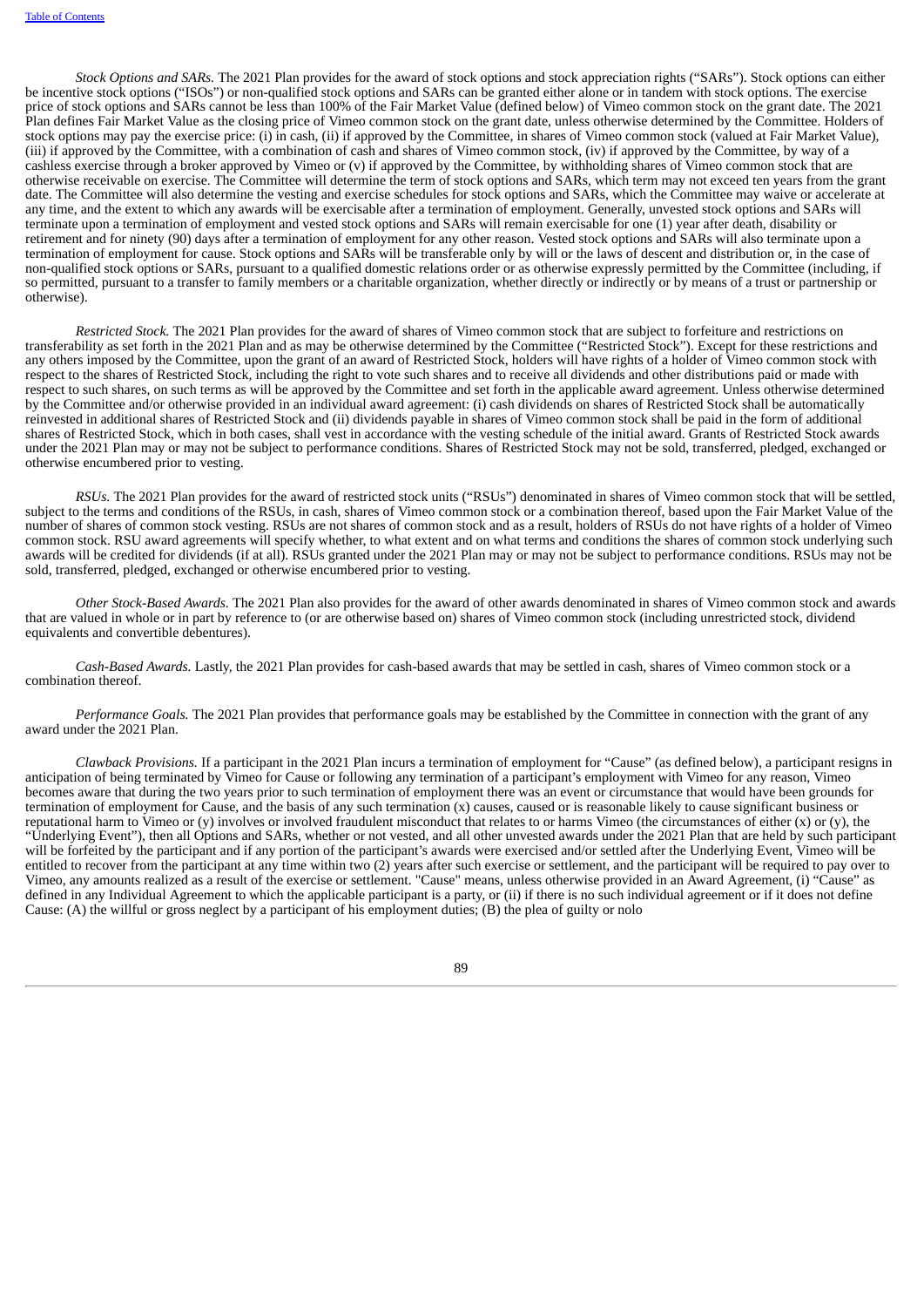contendere to, or conviction for, the commission of a felony offense by a participant; (C) a material breach by a participant of a fiduciary duty owed to the Company or any of its subsidiaries; (D) a material breach by a participant of any nondisclosure, non-solicitation or non-competition obligation owed to the Company or any of its affiliates; (E) a material violation of any of the Company's "Core Policies," including its insider trading and harassment policies; or (F) before a change in control, such other events as shall be determined by the Committee and set forth in a participant's award agreement. Notwithstanding these general rules, following a change in control, any determination by the Committee as to whether "Cause" exists shall be subject to de novo review.

*Change in Control.* Unless otherwise provided by the administrator in the applicable award agreement, in the event that, upon a termination of employment (other than for cause or disability) or resignation for good reason during the two (2) year period following a "Change in Control" (as such term is defined in the 2021 Plan):

- all unvested stock options and SARs outstanding as of the date of termination or resignation that were outstanding as of the date of the change in control will become fully vested and exercisable and will remain exercisable for the greater of: (i) the period that they would have remained exercisable absent the change in control provision and (ii) the lesser of the original term or one (1) year following such termination or resignation;
- all restrictions applicable to all Restricted Stock awards outstanding as of the date of termination or resignation that were outstanding as of the date of the change in control will lapse and such Restricted Stock awards will become fully vested and transferable; and
- all RSUs outstanding as of the date of termination or resignation that were outstanding as of the date of the change in control will become fully vested and such RSUs will be settled in cash or shares of Vimeo common stock as promptly as practicable.

*Amendment, Discontinuance and Term.* The 2021 Plan may be amended, altered or discontinued by the Board of Directors at any time, but no amendment, alteration or discontinuance may impair the rights of award holders without their consent. Amendments to the 2021 Plan will require stockholder approval to the extent such approval is required by applicable law or the listing standards of the applicable exchange. The 2021 Plan will terminate on the ten-year anniversary of the completion of the Spin-off.

*U.S. Federal Income Tax Consequences.* The following is a summary of certain U.S. federal income tax consequences of awards made under the 2021 Plan based upon the laws in effect as of the date of this Annual Report on Form 10-K. The discussion is general in nature and does not take into account a number of considerations that may apply in light of individual circumstances under the 2021 Plan. Income tax consequences under applicable state and local tax laws may not be the same as under federal income tax laws. In addition, employees outside of the U.S. will generally be exclusively subject to the tax laws of their countries.

*Non-Qualified Stock Options.* A holder of non-qualified stock options will not recognize taxable income when the award is granted and Vimeo will not be entitled to a tax deduction at such time. Such holder will recognize compensation taxable as ordinary income (and subject to income tax withholding in the case of employees) upon the exercise of non-qualified stock options equal to the excess of the Fair Market Value of the shares of Vimeo common stock purchased over the exercise price and Vimeo will generally will be entitled to a corresponding deduction, except to the extent the deduction limits of Section 162(m) of the Internal Revenue Code of 1986, as amended (the "Code"), apply.

*ISOs.* A holder of ISOs will not recognize taxable income when the award is granted. Such holder will not recognize taxable income (except for purposes of the alternative minimum tax) upon the exercise of an ISO. If such holder does not sell or otherwise dispose of the shares of Vimeo common stock acquired upon the exercise of an ISO within two (2) years from the date the ISO was granted or within one (1) year from the date the holder acquired such shares, any gain or loss arising from a subsequent disposition of such shares will be taxed as long-term capital gain or loss and Vimeo will not be entitled to any deduction. If, however, such shares are disposed of within such two (2) or one (1) year periods, then in the year of such disposition the holder will recognize compensation taxable as ordinary income equal to the excess of the lesser of the amount realized upon such disposition and the Fair Market Value of such shares on the date of exercise over the exercise price and Vimeo generally will be entitled to a corresponding deduction, except to the extent the deduction limits of Section 162(m) of the Code apply. The excess of the amount realized through the disposition date over the Fair Market Value of the shares of Vimeo common stock acquired on the exercise date will be treated as capital gain.

*SARs.* A holder of SARs will not recognize taxable income when the award is granted and Vimeo will not be entitled to a tax deduction at such time. Upon the exercise of a SAR, such holder will recognize compensation taxable as ordinary income (and subject to income tax withholding in the case of employees) equal to the Fair Market Value of any shares of Vimeo common stock delivered (and the amount of cash paid by Vimeo (if any)) and Vimeo will generally be entitled to a corresponding deduction, except to the extent the deduction limits of Section 162(m) of the Code apply.

*Restricted Stock.* A holder of a Restricted Stock award will not recognize taxable income when the award is granted and Vimeo will not be entitled to a tax deduction at such time, unless such holder makes an election under Section 83(b) of the Code to be taxed at grant. If such an election is made, the holder will recognize compensation taxable as ordinary income (and subject to income tax withholding in the case of employees) at the time of grant equal to the Fair Market Value of the shares of Restricted Stock at such time. If such an election is not made, the holder will recognize compensation taxable as ordinary

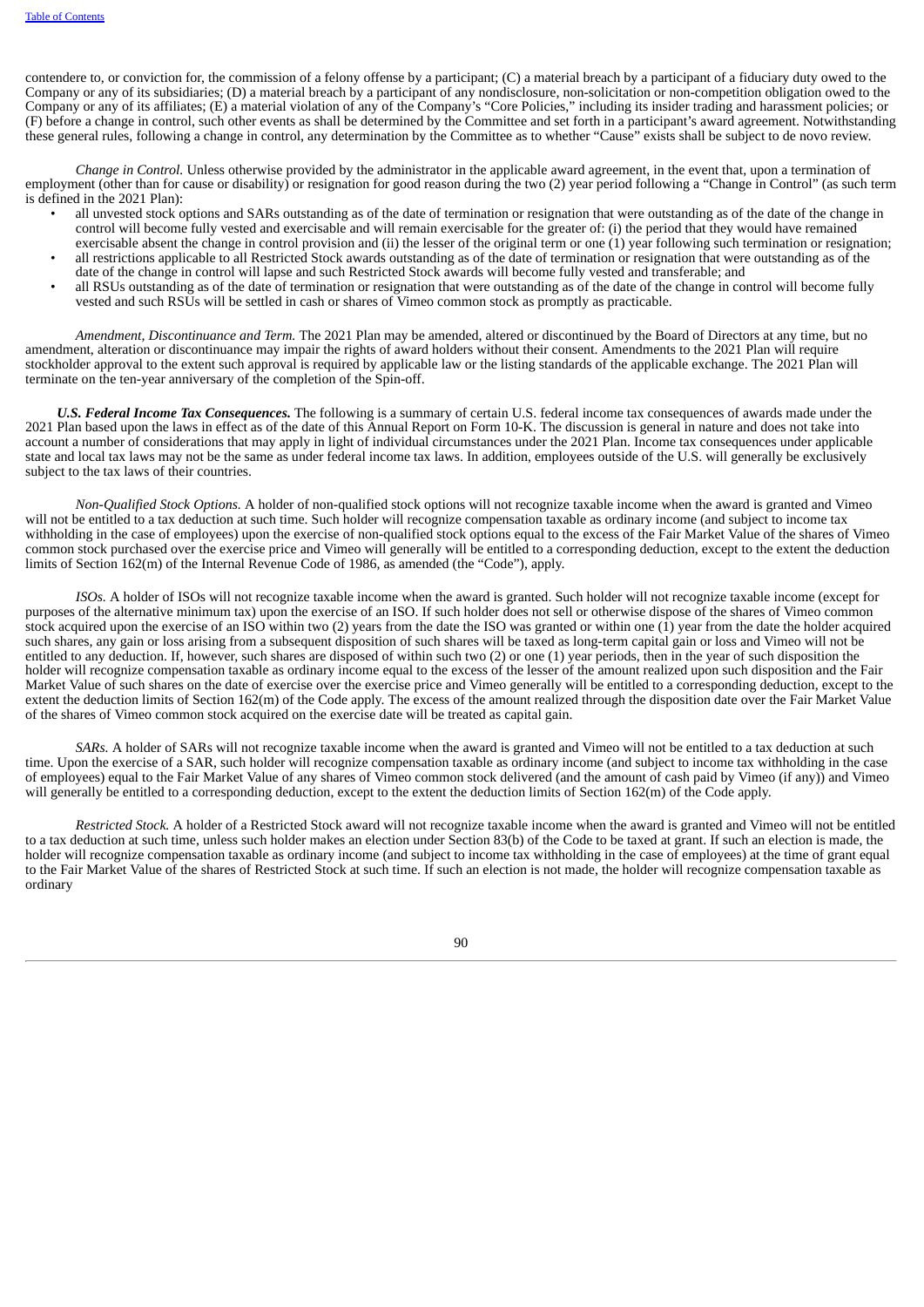income (and subject to income tax withholding in the case of employees) at vesting in an amount equal to the Fair Market Value of the shares of Restricted Stock at such time. Vimeo will be entitled to a corresponding deduction at the time ordinary income is recognized by the holder, except to the extent the deduction limits of Section 162(m) of the Code apply. In addition, dividends credited prior to the vesting of shares of Restricted Stock for which the abovedescribed election has not been made will be compensation taxable as ordinary income (and subject to income tax withholding in the case of employees), rather than as dividend income, and Vimeo will be entitled to a corresponding deduction, except to the extent the deduction limits of Section 162(m) of the Code apply.

*RSUs.* A holder of RSUs will not recognize taxable income when the award is granted and Vimeo will not be entitled to a tax deduction at such time, unless such holder makes an election under Section 83(b) of the Code to be taxed at grant. Such holder will recognize compensation taxable as ordinary income (and subject to income tax withholding in the case of employees) at vesting in an amount equal to the Fair Market Value of any shares of Vimeo common stock delivered (and the amount of cash paid by Vimeo (if any)) and Vimeo will be entitled to a corresponding deduction, except to the extent the deduction limits of Section 162(m) of the Code apply.

*Section 162(m).* Under Section 162(m) of the Code, compensation (including compensation under the 2021 Plan) in any calendar year in excess of \$1 million for any individual who served as a named executive officer in 2021 or thereafter will not be deductible.

The foregoing general tax discussion is intended for the information of Vimeo stockholders and not as tax guidance for holders of awards under the 2021 Plan. Holders of awards under the 2021 Plan are strongly urged to consult their own tax advisors regarding the federal, state, local, foreign and other tax consequences to them of participating in the 2021 Plan.

### **Director Compensation**

*Non-Employee Director Compensation Arrangements*. The Compensation and Human Capital Management Committee has primary responsibility for establishing non-employee director compensation arrangements, which have been designed to provide competitive compensation necessary to attract and retain high quality non-employee directors and to encourage ownership of Vimeo common stock to further align the interests of our non-employee directors with those of our stockholders. Under the non-employee director compensation arrangements in effect during 2021 after the Spin-off: (i) each nonemployee director received an annual retainer in the amount of \$50,000, (ii) each member of the Audit and Compensation and Human Capital Management Committees (including their respective Chairpersons) received an additional annual retainer in the amount of \$10,000 and \$5,000, respectively and (iii) the Chairpersons of each of the Audit and Compensation and Human Capital Management Committees received an additional annual retainer in the amount of \$20,000, with all amounts being paid quarterly, in arrears.

In addition, these arrangements also provided that each non-employee director receive a grant of Vimeo RSUs with a dollar value of \$200,000 upon his or her initial election to the Board of Directors and annually thereafter upon re-election on the date of Vimeo's annual meeting of stockholders, the terms of which provide for: (i) vesting in two equal installments on each of the first two anniversaries of the grant date, (ii) cancellation and forfeiture of unvested RSUs upon a termination of service with Vimeo and its affiliates and (iii) full acceleration of the vesting of RSUs upon a change in control of Vimeo in the event of termination of service with Vimeo and its affiliates. The Company also reimburses non-employee directors for all reasonable expenses incurred in connection with attendance at Vimeo Board of Directors and Board committee meetings.

Joseph Levin, the chairman of our Board of Directors, does not participate in our non-employee director compensation arrangements.

*Deferred Compensation Plan for Non-Employee Directors*. In December 2021, Vimeo's Compensation and Human Capital Management Committee approved a Deferred Compensation Plan for Non-Employee Directors. Pursuant to the plan, non-employee directors may defer all or a portion of their Board of Directors and Board committee fees. Eligible directors who defer all or any portion of these fees can elect to have such deferred fees notionally invested in shares of Vimeo common stock (represented by Vimeo share units) or credited to a cash fund. If any dividends are paid on Vimeo common stock, dividend equivalents will be credited on the Vimeo share units. The cash fund will be credited with deemed interest at an annual rate equal to the weighted average prime lending rate of JPMorgan Chase & Co. After a director ceases to be a member of the Board of Directors, he or she will receive: (i) with respect to share units, the number of shares of Vimeo common stock represented by such share units, and (ii) with respect to the cash fund, a cash payment in an amount equal to deferred amounts, plus accrued interest. These payments are generally made in one lump sum payment, unless a director initially elected to receive up to five

annual installments, after the relevant director leaves the Board of Directors and otherwise in accordance with the plan.

*2021 Non-Employee Director Compensation.* The table below provides the amount of: (i) fees earned by non-employee directors for services performed during 2021, commencing at the completion of the Spin-off and (ii) the grant date fair value of RSU awards granted in 2021.

| <b>Name</b> | Fees Earned and Paid in Cash(\$)(1) | Stock Awards(\$)(2) | Total(\$) |
|-------------|-------------------------------------|---------------------|-----------|
|             |                                     |                     |           |

91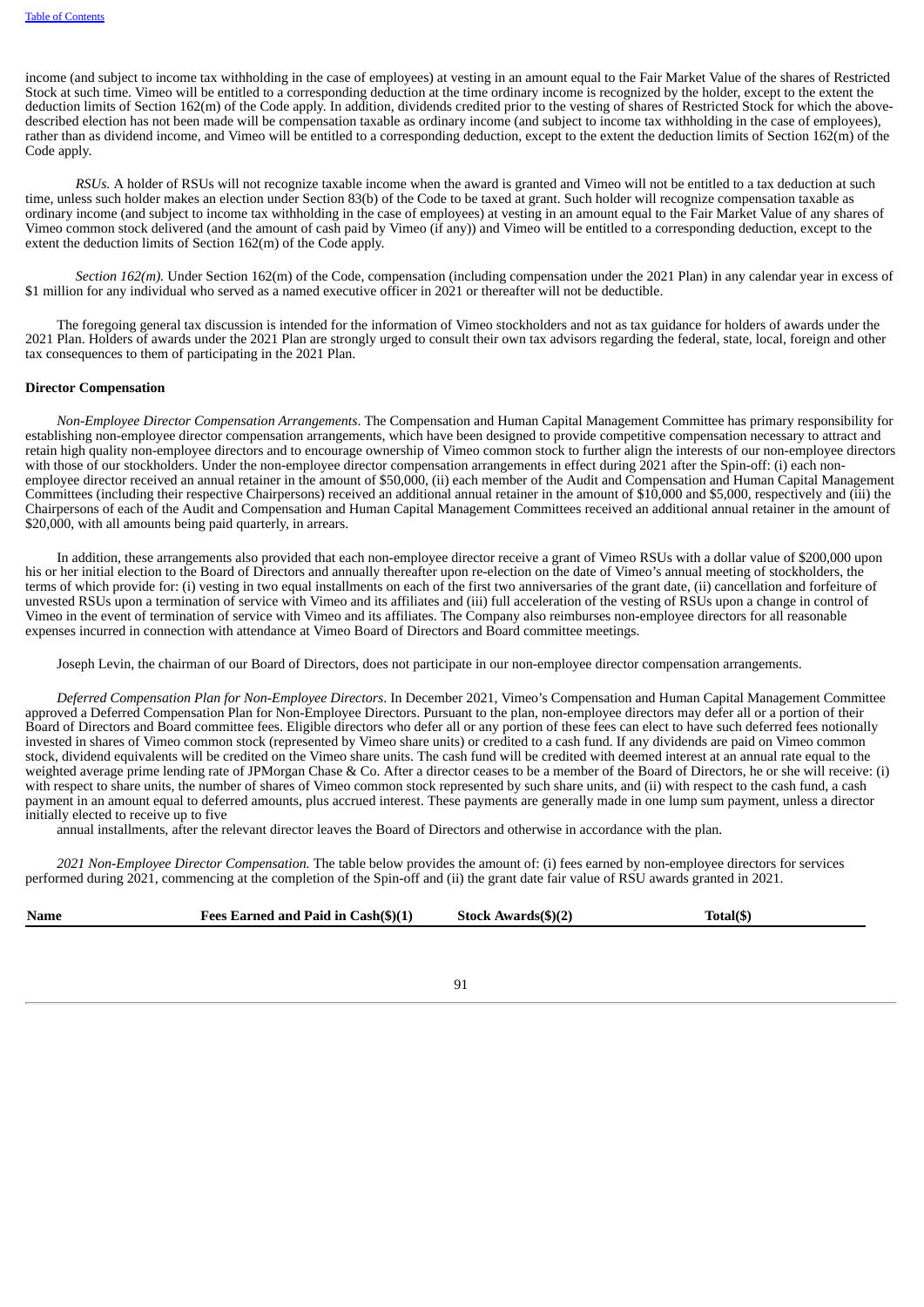| <b>Adam Gross</b>   | \$ | 37,500\$    | 199,988 \$ | 237,488 |
|---------------------|----|-------------|------------|---------|
| Alesia J. Haas      | ъ. | $50,000$ \$ | 199,988\$  | 249,988 |
| Kendall Handler     | \$ | 31,250 \$   | 199,988 \$ | 231,238 |
| Jay Herratti (3)    | \$ | 6,875\$     | 199,449 \$ | 206,324 |
| Ida Kane            | \$ | 37,500\$    | 199,988 \$ | 237,488 |
| Mo Koyfman          | \$ | 46,875\$    | 199,988 \$ | 246,863 |
| Spike Lee           | S  | 31,250 \$   | 199,988 \$ | 231,238 |
| Joseph Levin (4)    |    | $-5$        | $-$ \$     |         |
| Nabil Mallick       | \$ | 34,375 \$   | 199,988 \$ | 234,363 |
| Glenn H. Schiffman  | \$ | 31,250 \$   | 199,988\$  | 231,238 |
| George C. Wolfe (3) | \$ | 27,500 \$   | $-$ \$     | 27,500  |
|                     |    |             |            |         |

- 1. Reflects a pro-rated amount of annual fees, beginning upon completion of the Spin-off, and the amount of committee and Chair fees paid during the portion of 2021 that followed the completion of the Spin-off.
- 2. Reflects the grant date fair value of RSU awards granted to the director during 2021, calculated by multiplying the closing market price of Vimeo common stock on the grant date by the number of RSUs awarded. As of December 31, 2021, our directors held the following number of RSUs in the aggregate:

| Name               | <b>Outstanding RSUs</b><br>$(\#)$ |
|--------------------|-----------------------------------|
| <b>Adam Gross</b>  | 4,406                             |
| Alesia J. Haas     | 4,406                             |
| Kendall Handler    | 4,406                             |
| Jay Herratti       | 10,781                            |
| Ida Kane           | 4,406                             |
| Mo Koyfman         | 4,406                             |
| Spike Lee          | 4,406                             |
| Nabil Mallick      | 4,406                             |
| Glenn H. Schiffman | 4,406                             |

In addition to the RSUs listed above, as a result of the Spin-off, as of December 31, 2021, each of Messrs. Levin and Schiffman and Ms. Handler held 1,623,500, 618,553 and 6,088 Vimeo stock options, respectively, issued in respect of IAC stock options previously granted as part of their compensation received as officers of IAC and unrelated to their service as directors of Vimeo. Additionally, as of this same date, Mr. Levin held 4,870,500 shares of Vimeo restricted stock issued in respect of IAC restricted stock previously granted as part of his compensation by IAC, as described below. In the Spin-off, Mr. Levin received these shares of Vimeo restricted stock based on the Spin-off exchange ratio and retained his original 3,000,000 shares of IAC restricted stock.

#### *Treatment of Mr. Levin's IAC Restricted Stock Award in connection with the Spin-off*

On November 5, 2020, Mr. Levin received an IAC Restricted Stock award covering 3,000,000 shares of IAC common stock. In the Spin-off, Mr. Levin received 4,8750,000 shares of Vimeo restricted common stock based on the Spin-off exchange ratio and retained his shares of IAC restricted common stock. In connection with the Spin-off, Vimeo and Mr. Levin entered into a restricted stock agreement covering the shares of restricted Vimeo common stock received by Mr. Levin in the Spin-off, with the vesting of such shares generally subject to the same requirements as are applicable to the IAC Restricted Stock award, including Vimeo stock price performance goals that reflect the impact of the Spin-off. Upon a change in control of Vimeo, a designated percentage of the Vimeo Restricted Stock award will vest based on the timing of the change in Control and subject to a floor of 30%, escalating to 100%.

- 3. Mr. Wolfe resigned from our Board of Directors on December 16, 2021, and Mr. Herratti was appointed on the same day to fill Mr. Wolfe's vacancy. Mr. Wolfe forfeited his RSUs upon his departure from the Board of Directors.
- 4. Mr. Levin, the chairman of our Board of Directors, does not participate in our current non-employee director compensation arrangements.

### **Compensation Committee Interlocks and Insider Participation**

92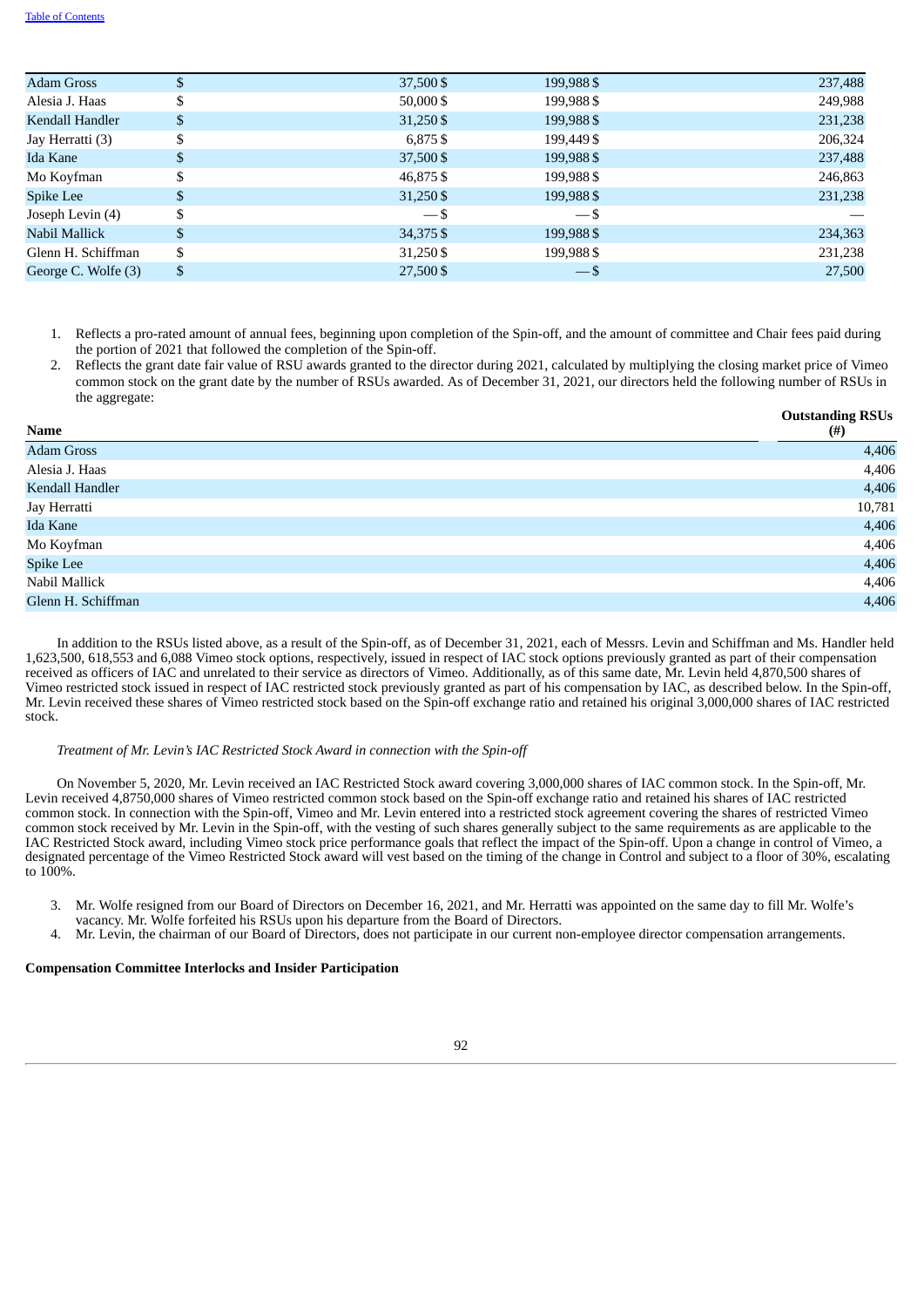The Compensation and Human Capital Management Committee consists of Mo Koyfman (chair), Jay Herratti and Nabil Mallick, none of whom have served as one of our officers or employees in 2021. None of our executive officers currently serves, or served in 2021, as a member of the board of directors or compensation committee of any entity that has one or more executive officers serving on our Board of Directors.

# **Item 12. Security Ownership of Certain Beneficial Owners and Management and Related Stockholder Matters**

The following table presents, as of February 18, 2022, information relating to the beneficial ownership of Vimeo common stock and Class B common stock by: (1) each person known by Vimeo to beneficially own more than 5% of the outstanding shares of Vimeo common stock and/or Class B common stock, (2) each director nominee (all of whom are incumbent directors), (3) each Vimeo named executive officer and (4) all current directors and executives officers as a group. As of February 18, 2022, there were 156,794,851 and 9,399,250 shares of Vimeo common stock and Class B common stock, respectively, outstanding.

Unless otherwise indicated, the beneficial owners listed below may be contacted at Vimeo's corporate headquarters located at 555 West 18th Street, New York, New York 10011. For each listed person, the number of shares of Vimeo common stock and percent of such class listed includes vested Vimeo SARs and stock options, and assumes the conversion of any shares of Vimeo Class B common stock owned by such person and the vesting of any Vimeo SARs, stock options and/or RSUs scheduled to occur within sixty days of February 18, 2022, but does not assume the conversion, exercise or vesting of any such equity securities owned by any other person. Shares of Vimeo Class B common stock may, at the option of the holder, be converted on a one-forone basis into shares of Vimeo common stock. The percentage of votes for all classes of capital stock is based on one vote for each share of Vimeo common stock and ten votes for each share of Vimeo Class B common stock.

|                                                                                                            | <b>Vimeo Common Stock</b>        |        | <b>Vimeo Class B Common Stock</b> |                  | <b>Percent of Vote</b> |
|------------------------------------------------------------------------------------------------------------|----------------------------------|--------|-----------------------------------|------------------|------------------------|
| <b>Name and Address of Beneficial</b><br>Owner                                                             | <b>Number of Shares</b><br>Owned |        | <b>Number of Shares</b><br>Owned  | % of Class Owned | (All Classes)          |
| The Vanguard Group<br>100 Vanguard Blvd.<br>Malvern, PA 19355                                              | 12,634,772(1)                    | 8.1%   |                                   |                  | 5.0 %                  |
| T Rowe Price Associates, Inc.<br>100 East Pratt Street<br>Baltimore, MD 21202                              | 11,227,946(2)                    | 7.2 %  |                                   |                  | 4.5 %                  |
| Morgan Stanley<br>1585 Broadway<br>New York, NY 10036                                                      | 9,193,217(3)                     | 5.9%   |                                   |                  | 3.7%                   |
| Jackson Square Partners, LLC<br>One Letterman Drive<br>Building A, Suite A3-200<br>San Francisco, CA 92129 | 7,894,508(4)                     | 5.0%   |                                   |                  | 3.1 %                  |
| <b>Barry Diller</b>                                                                                        | 11,527,867(5)                    | 6.9%   | 9,399,250(6)                      | 100%             | 38.3 %                 |
| Joseph Levin                                                                                               | 18,486,030(7)                    | 11.1%  | 9,399,250(8)                      | 100%             | 41.1 %                 |
| Anjali Sud                                                                                                 | 2,746,727(9)                     | 1.8 %  |                                   |                  | 1.1 %                  |
| Narayan Menon                                                                                              | 913,550(10)                      | $\ast$ |                                   |                  | $\ast$                 |
| Mark Kornfilt                                                                                              | 1,185,462(11)                    | $\ast$ |                                   |                  | $*$                    |
| Michael A. Cheah                                                                                           | 276,281(12)                      | $\ast$ |                                   |                  | $\ast$                 |
| <b>Adam Gross</b>                                                                                          |                                  |        |                                   |                  |                        |
| Alesia J. Haas                                                                                             |                                  |        |                                   |                  |                        |
| Kendall Handler                                                                                            | 8,502(13)                        | $\ast$ |                                   |                  | $*$                    |
| Jay Herratti                                                                                               |                                  |        |                                   |                  |                        |
| <b>Ida Kane</b>                                                                                            |                                  |        |                                   |                  |                        |
| Mo Koyfman                                                                                                 | 373(14)                          | $\ast$ |                                   |                  | $\ast$                 |
| Spike Lee                                                                                                  |                                  |        |                                   |                  |                        |
| Nabil Mallick                                                                                              |                                  |        |                                   |                  |                        |
| Glenn H. Schiffman                                                                                         | 674,739(15)                      | $\ast$ |                                   |                  | $\ast$                 |
| All executive officers and directors as a<br>group (14 persons)                                            | 24,291,664                       | 14.6 % | 9,399,250                         | 100%             | 43.4 %                 |

\* The percentage of shares beneficially owned does not exceed 1% of the class.

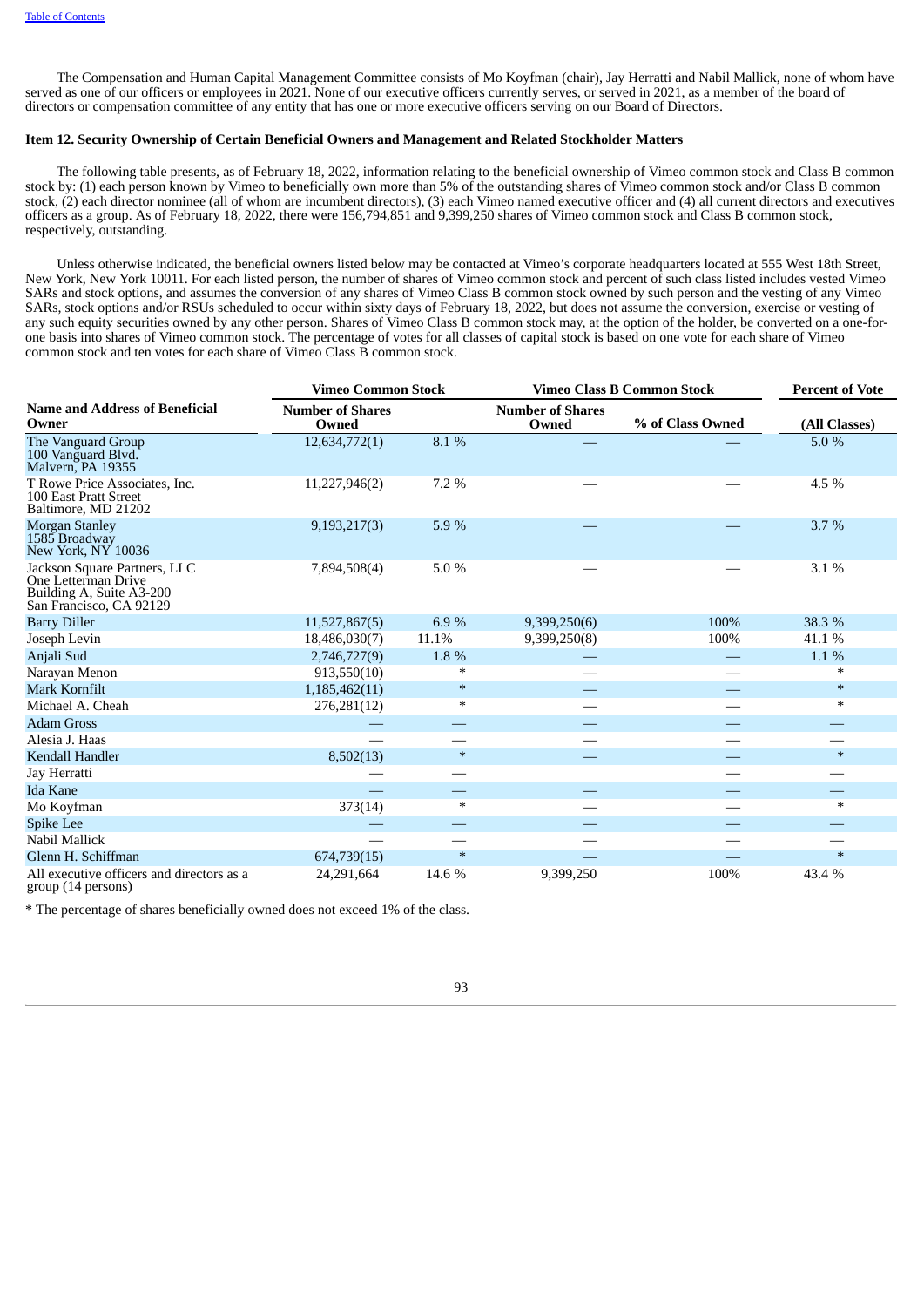- 1. Based upon information regarding Vimeo holdings reported by way of a Schedule 13G filed by The Vanguard Group ("Vanguard") with the SEC on February 9, 2022. Vanguard beneficially owns the Vimeo holdings disclosed in the table above in its capacity as an investment adviser. Vanguard has sole dispositive power over 12,417,722 shares of Vimeo common stock listed in the table above.
- 2. Based upon information regarding Vimeo holdings reported by way of Amendment No. 2 to a Schedule 13G filed by T. Rowe Price Associates, Inc. ("Price Associates") with the SEC on February 14, 2022. Price Associates beneficially owns the Vimeo holdings disclosed in the table above in its capacity as an investment adviser. Price Associates has sole voting power over 4,769,557 shares of Vimeo common stock and sole dispositive power over 11,227,946 shares of Vimeo common stock listed in the table above.
- 3. Based upon information regarding Vimeo holdings reported by way of a Schedule 13G filed by Morgan Stanley and Morgan Stanley Investment Management Inc. ("MSIM") with the SEC on February 11, 2022. Morgan Stanley beneficially owns an aggregate of 9,193217 shares of Vimeo common stock, and MSIM beneficially owns an aggregate of 8,724,196 shares of Vimeo common stock. MSIM beneficially owns such Vimeo holdings in its capacity as an investment adviser. The securities beneficially owned by Morgan Stanley are owned, or may be deemed to be beneficially owned, by MSIM, a wholly-owned subsidiary of Morgan Stanley. The address for MSIM is 525 5<sup>th</sup> Avenue,  $6^{\rm th}$  Floor, New York, NY 10036.
- 4. Based upon information regarding Vimeo holdings reported by way of a Schedule 13G filed by Jackson Square Partners, LLC ("Jackson Square") with the SEC on February 11, 2022. Jackson Square beneficially owns the Vimeo holdings disclosed in the table above in its capacity as an investment adviser. Jackson Square has sole voting power over 6,297,889 shares of Vimeo common stock listed in the table above, and sole dispositive power over 7,894,508 shares of Vimeo common stock listed in the table above.
- 5. Consists of (i) 2,125,840 shares of Vimeo common stock, including 1,623,500 shares of Vimeo common stock underlying vested stock options, and 9,399,250 shares of Vimeo Class B common stock, which are convertible on a one-for-one basis into shares of Vimeo common stock, held directly by Mr. Diller and/or through the Arrow Trust, over which Mr. Diller has sole investment and voting power (and may be deemed to share voting power with Mr. Levin (see footnotes 5 and 6)) and (ii) 2,777 shares of Vimeo common stock held by a family foundation, as to which Mr. Diller has shared voting and investment power and as to which Mr. Diller disclaims beneficial ownership.
- 6. Consists of 9,399,250 shares of Vimeo Class B common stock, which are convertible on a one-for-one basis into shares of Vimeo common stock, held directly by Mr. Diller and/or through the Arrow Trust, over which Mr. Diller has sole investment and voting power (and may be deemed to share voting power with Mr. Levin (see footnote 6)).
- 7. Consists of (i) 4,870,500 shares of Vimeo common stock held directly by Mr. Levin, representing a Restricted Stock Award made to Mr. Levin in June 2021 (for a description of this award, see Exhibit 10.6 to this Annual Report on Form 10-K), (ii) 466,940 shares of Vimeo common stock held through a grantor retained annuity trust, of which Mr. Levin serves as sole trustee and is the sole annuitant, (iii) 1,623,500 shares of Vimeo common stock underlying vested stock options and (iv) by virtue of Mr. Levin's entry into a Voting Agreement with Mr. Diller on June 4, 2021, (x) 2,125,840 shares of Vimeo common stock, including 1,623,500 shares of Vimeo common stock underlying vested stock options, held by Mr. Diller, over which Mr. Diller has sole investment power and Mr. Diller and Mr. Levin may be deemed to have shared voting power, and (y) 9,399,250 shares of Vimeo Class B common stock, which are convertible on a one-for-one basis into shares of Vimeo common stock, held directly by Mr. Diller and/or through the Arrow Trust over which Mr. Levin may be deemed to have shared voting power (see footnotes 3 and 6).
- 8. Consists of 9,399,250 shares of Vimeo Class B common stock, which are convertible on a one-for-one basis into shares of Vimeo common stock, held directly by Mr. Diller and/or through the Arrow Trust, over which Mr. Diller has sole investment and voting power and as to which Mr. Levin may be deemed to share voting power by virtue of his entry into the Voting Agreement.
- 9. Consists of (i) 2,738,610 shares of Vimeo common stock underlying vested SARs held by Ms. Sud and (ii) 8,117 shares of Vimeo common stock underlying vested options held by Ms. Sud.
- 10. Consists of (i) 340 shares of Vimeo common stock held directly by Mr. Menon and (ii) 913,210 shares of Vimeo common stock underlying vested SARs held by Mr. Menon.
- 11. Consists of 1,185,462 shares of Vimeo common stock underlying vested SARs held by Mr. Kornfilt.
- 12. Consists of (i) 48,064 shares of Vimeo common stock held directly by Mr. Cheah, (ii) 215,538 shares of Vimeo common stock underlying vested SARs held by Mr. Cheah and (iii) 12,679 shares of Vimeo common stock underlying SARs that will vest within 60 days of February 18, 2022 held by Mr. Cheah.
- 13. Consists of (i) 2,414 shares of Vimeo common stock held directly by Ms. Handler and (ii) 6,088 shares of Vimeo common stock underlying vested options held by Ms. Handler.
- 14. Consists of 373 shares of Vimeo common stock held directly by Mr. Koyfman.
- 15. Consists of (i) 56,186 shares of Vimeo common stock held directly by Mr. Schiffman and (ii) 618,553 shares of Vimeo common stock underlying vested options held by Mr. Schiffman.

### **Equity Compensation Plan Information**

 $\overline{\phantom{a}}$  , and the set of the set of the set of the set of the set of the set of the set of the set of the set of the set of the set of the set of the set of the set of the set of the set of the set of the set of the s

*Securities Authorized for Issuance Under Equity Compensation Plans.* The following table summarizes information, as of December 31, 2021, regarding Vimeo equity compensation plans pursuant to which grants of Vimeo stock appreciation rights, stock options, RSUs or other rights to acquire shares of Vimeo common stock may be made from time to time.

| <b>Plan Category</b>                                                | Number of Securities to be<br><b>Issued upon Exercise of Outstanding Outstanding Options, Warrants and</b><br><b>Options, Warrants and Rights (A)</b> | <b>Rights</b> (B) |      | <b>Number of Securities</b><br><b>Remaining Available for Future</b><br><b>Issuance Under Equity</b><br><b>Weighted-Average Exercise Price of Compensation Plans (Excluding</b><br><b>Securities Reflected in Column (A))</b><br>(C) |
|---------------------------------------------------------------------|-------------------------------------------------------------------------------------------------------------------------------------------------------|-------------------|------|--------------------------------------------------------------------------------------------------------------------------------------------------------------------------------------------------------------------------------------|
| Equity compensation<br>plans approved by security<br>holds(1)(2)(3) | 20.829.650                                                                                                                                            | \$                | 5.91 | 8,359,302                                                                                                                                                                                                                            |
| Equity compensation<br>plans not approved by<br>security holders    |                                                                                                                                                       |                   |      |                                                                                                                                                                                                                                      |
| Total                                                               | 20,829,650                                                                                                                                            |                   | 5.91 | 8,359,302                                                                                                                                                                                                                            |
|                                                                     |                                                                                                                                                       |                   |      |                                                                                                                                                                                                                                      |

Consists of Vimeo's 2021 Stock and Annual Incentive Plan. For a description of this plan, see the first two paragraphs of Note 10 to the consolidated financial statements in this Annual Report on Form 10-K for the fiscal year ended December 31, 2021. (1)

- <sup>(2)</sup> Includes an aggregate of: (i) up to 3,343,978 shares issuable upon the vesting of Vimeo RSUs and (ii) up to 17,485,672 shares issuable upon the exercise of outstanding stock options and SARs, in each case, as of December 31, 2021.
- $^{(3)}$  Information excludes 4,870,500 shares of Vimeo restricted stock, which is reflected in the total number of shares of Vimeo common stock issued and outstanding as of December 31, 2021.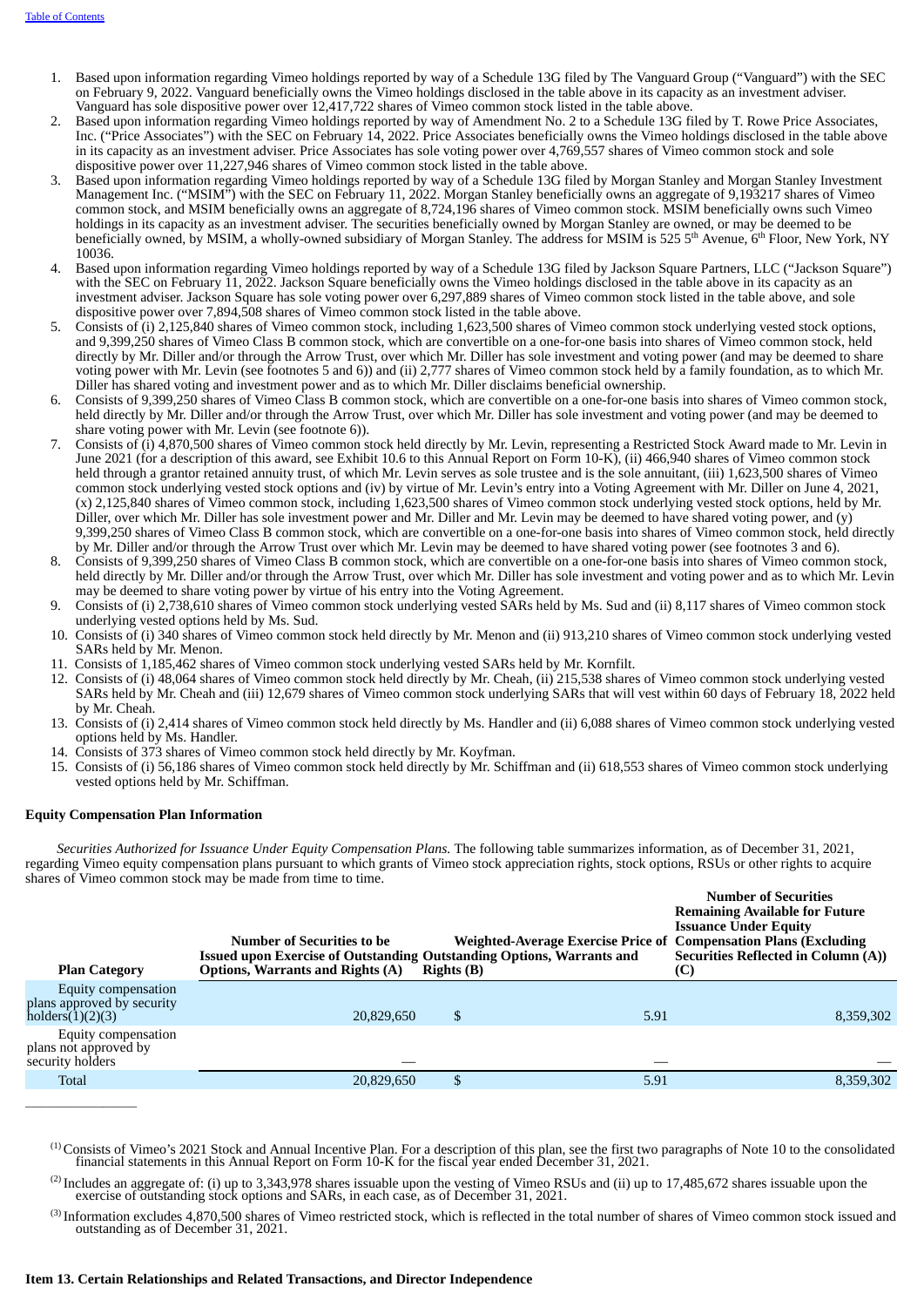#### **Policies and Procedures for Related Party Transactions**

We currently have a written related party transaction policy that sets forth our procedures for the identification, review, consideration, and approval or ratification of related party transactions. For purposes of our policy only, a related person transaction is a transaction, contract, arrangement or relationship, or any series of similar transactions, arrangements or relationships, in which  $(x)$  we were, are or will be a participant,  $(y)$  the amount involved exceeds or is expected to exceed \$120,000 and (z) a related party had, has or will have a direct or indirect material interest. Under the policy, if a transaction has been identified as a related party transaction, including any transaction that was not a related person transaction when originally consummated or any transaction that was not initially identified as a related party transaction prior to consummation, our management must present information regarding the related party transaction to the Audit Committee for review, consideration and approval or ratification. Under the policy, we will collect information that we deem reasonably necessary from each director, executive officer and, to the extent feasible, significant stockholder to enable us to identify any existing or potential related party transactions and to effectuate the terms of the policy.

### **Related Party Transactions**

Based on a review of the transactions between Vimeo and our directors and executive officers, their immediate family members, and their affiliated entities, as well as beneficial owners of more than 5% of the outstanding shares of our common stock and/or Class B common stock, we have determined that, since the beginning of 2021, we were a party to a number of transactions identified as related party transactions under our related party transaction policy. Those transactions are described in "Note 14—Related Party Transactions" to the accompanying notes to our consolidated financial statements in Part 2. Item 8 of this Annual Report on Form 10-K. The information set forth under "Note 14—Related Party Transactions" in the accompanying notes to our consolidated financial statements in Part 2. Item 8 of this Annual Report on Form 10-K is incorporated herein by reference.

#### **Director Independence**

Under the Marketplace Rules of The Nasdaq Stock Market, LLC (the "Marketplace Rules"), our Board of Directors has a responsibility to make an affirmative determination that those members of the board who serve as independent directors do not have any relationships that would interfere with the exercise of independent judgment in carrying out the responsibilities of a director. In connection with the independence determinations described below, our Board of Directors reviewed information regarding transactions, relationships and arrangements relevant to independence, including those required by the Marketplace Rules. This information is obtained from director responses to questionnaires circulated by our management, as well as from our records and publicly available information. Following these determinations, our management monitors those transactions, relationships and arrangements that were relevant to such determinations, as well as periodically solicits updated information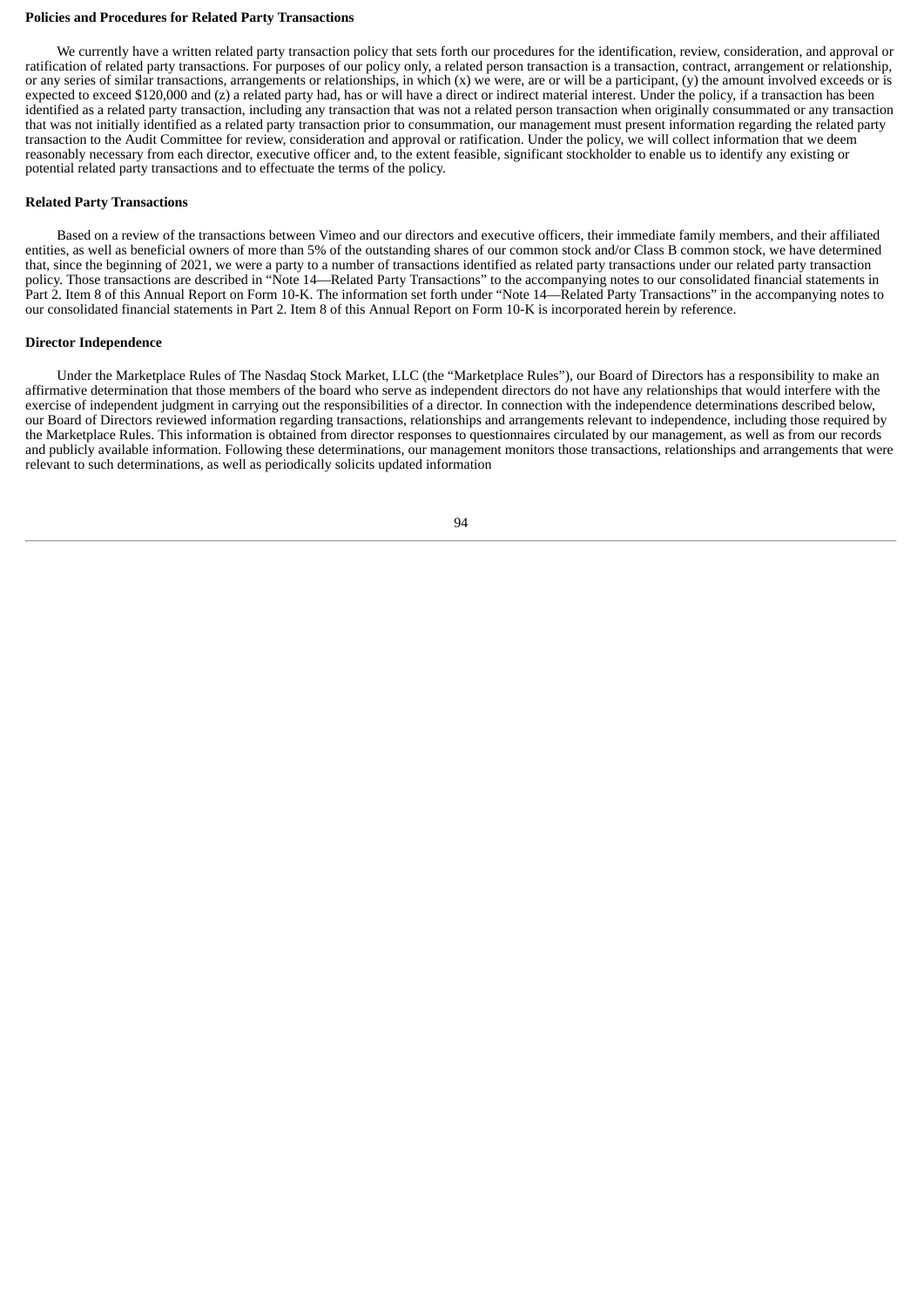potentially relevant to independence from internal personnel and directors, to determine whether there have been any developments that could potentially have an adverse impact on prior independence determinations.

Our Board of Directors has determined that each of Adam Gross, Alesia J. Haas, Ida Kane, Mo Koyfman, Spike Lee, Nabil Mallick and Jay Herratti satisfy the director independence requirements set forth in the Marketplace Rules, and that the members of the Audit and Compensation and Human Capital Management Committees also satisfied separate independence requirements under the standards imposed by applicable SEC rules and the Marketplace Rules for audit committee and compensation committee members.

### **Item 14. Principal Accounting Fees and Services**

The following table sets forth fees for all professional services rendered by Ernst & Young LLP to Vimeo for the years ended December 31, 2021 and 2020:

|                                           | 2021 |                                 | 2020              |
|-------------------------------------------|------|---------------------------------|-------------------|
| <b>Audit Fees</b>                         |      | 1,486,125(1)                    | 1,003,750(2)      |
| <b>Audit-Related Fees</b>                 |      |                                 | $\hspace{0.05cm}$ |
| <b>Total Audit and Audit-Related Fees</b> |      | 1,486,125                       | 1,003,750         |
| Tax Fees                                  |      | $\hspace{0.1mm}-\hspace{0.1mm}$ |                   |
| <b>Total Fees</b>                         |      | 1,486,125                       | 1,003,750         |

- (1) Audit Fees in 2021 include: (i) fees associated with the annual audit of financial statements and review of periodic reports, (ii) statutory audits (audits performed for certain Vimeo businesses in a jurisdiction abroad, which audits are required by local law), (iii) accounting consultations, and (iv) post-report review procedures related to the issuance of the auditor's consent for SEC registration statements in connection with the Spin-off.
- (2) Audit Fees in 2020 include: (i) fees associated with the audit of financial statements and review of periodic reports included within the Form S-4 registration statement filed with the SEC, (ii) statutory audits (audits performed for certain Vimeo businesses in a jurisdiction abroad, which audits are required by local law) and (iii) accounting consultations.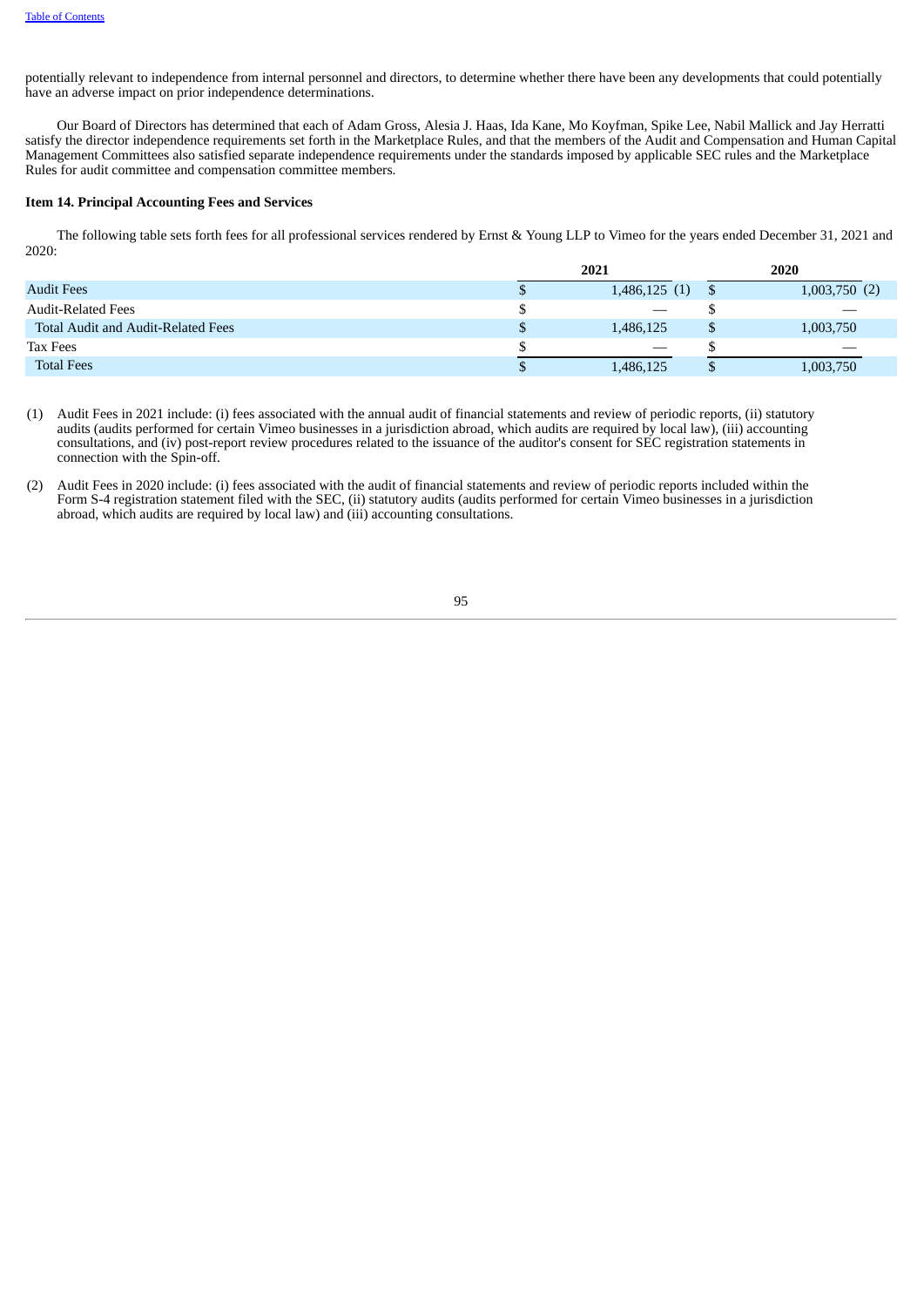# **PART IV**

# **Item 15. Exhibits, Financial Statement Schedules**

# *(a) List of documents filed as part of this Report:*

## **(1) Consolidated Financial Statements of Vimeo**

Report of Independent Registered Public Accounting Firm: Ernst & Young LLP (PCAOB ID: 42).

Consolidated Balance Sheet as of December 31, 2021 and 2020.

Consolidated Statement of Operations for the Years Ended December 31, 2021, 2020 and 2019.

Consolidated Statement of Comprehensive Operations for the Years Ended December 31, 2021, 2020 and 2019.

Consolidated Statement of Shareholders' (Deficit) Equity for the Years Ended December 31, 2021, 2020 and 2019.

Consolidated Statement of Cash Flows for the Years Ended December 31, 2021, 2020 and 2019.

Notes to Consolidated Financial Statements.

## **(2) Consolidated Financial Statement Schedule of Vimeo**

# **Schedule Number** II Valuation and Qualifying Accounts.

All other financial statements and schedules not listed have been omitted since the required information is either included in the Consolidated Financial Statements or the notes thereto, is not applicable or is not required.

# **(3) Exhibits**

| <b>Exhibit No.</b> | <b>Description of Document</b>                                                                                                                                                     | Location                                                                                                     |
|--------------------|------------------------------------------------------------------------------------------------------------------------------------------------------------------------------------|--------------------------------------------------------------------------------------------------------------|
| $2.1*$             | Separation Agreement, by and between IAC/InterActiveCorp and Vimeo, Inc., dated May<br>24, 2021                                                                                    | <b>Exhibit 2.1 to the Registrant's</b><br>Current Report on Form 8-K,<br>filed on May 27, 2021               |
| $2.2*$             | Amended and Restated Agreement and Plan of Merger, dated as of March 12, 2021 by and Annex G of the Registrant's<br>among Vimeo, Inc., Stream Merger Sub, Inc. and Vimeo.com, Inc. | <b>Joint Registration Statement</b><br>on Form S-4 with IAC, filed                                           |
| 3.1                | Amended and Restated Certificate of Incorporation of Vimeo, Inc.                                                                                                                   | on March 12, 2021                                                                                            |
|                    |                                                                                                                                                                                    | Exhibit 3.1 to the Registrant's<br>Current Report on Form 8-K,<br>filed on May 27, 2021                      |
| 3.2                | Amended and Restated By-laws of Vimeo, Inc.                                                                                                                                        | <b>Exhibit 3.2 to the Registrant's</b><br><b>Current Report on Form 8-K,</b><br><u>filed on May 27, 2021</u> |
| 4.1                | <b>Description of Securities</b>                                                                                                                                                   | Filed herewith.                                                                                              |
| $10.1*$            | Transition Services Agreement by and between IAC/InterActiveCorp and Vimeo, Inc.,<br>dated as of May 24, $2021*$                                                                   | Exhibit 10.3 to the<br><b>Registrant's Current Report</b><br>on Form 8-K, filed on May<br>27, 2021           |

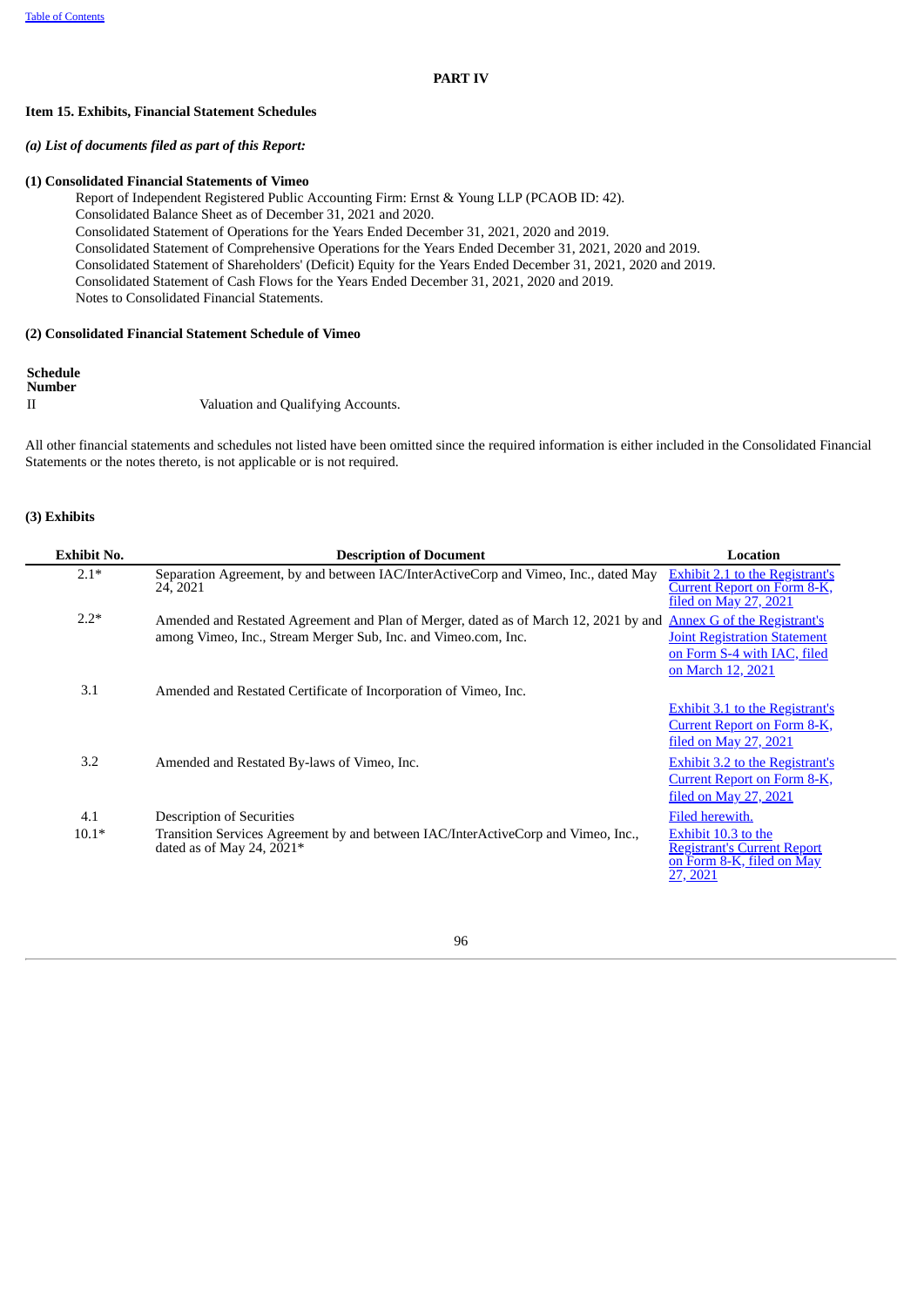| <b>Exhibit No.</b> | <b>Description of Document</b>                                                                                                                                                                               | Location                                                                                                  |
|--------------------|--------------------------------------------------------------------------------------------------------------------------------------------------------------------------------------------------------------|-----------------------------------------------------------------------------------------------------------|
| $10.2*$            | Employee Matters Agreement by and between IAC/InterActiveCorp and Vimeo, Inc.,<br>dated as of May 24, $2021*$                                                                                                | Exhibit 10.2 to the<br><b>Registrant's Current Report</b><br>on Form 8-K, filed on May<br>27, 2021        |
| $10.3*$            | Tax Matters Agreement by and between IAC/InterActiveCorp and Vimeo, Inc., dated as of Exhibit 10.1 to the<br>May 24, 2021                                                                                    | <b>Registrant's Current Report</b><br>on Form 8-K, filed on May<br>27, 2021                               |
| 10.4#              | Vimeo, Inc. 2021 Stock and Annual Incentive Plan                                                                                                                                                             | Exhibit 10.4 to the<br><b>Registrant's Current Report</b><br>on Form 8-K, filed on May<br>27, 2021        |
| 10.5#              | Vimeo, Inc. Deferred Compensation Plan for Non-Employee Directors                                                                                                                                            | Filed herewith.                                                                                           |
| 10.6               | Restricted Stock Agreement, dated as of June 7, 2021, by and between Vimeo, Inc. and<br>Joseph M. Levin                                                                                                      | Exhibit 10.1 to the<br><b>Registrant's Current Report</b><br>on Form 8-K, filed on June 8,<br>2021        |
| 10.7               | Extension Request Pursuant to Transition Services Agreement by and between<br>IAC/InterActiveCorp and Vimeo, Inc., dated as of August 26, 2021                                                               | Exhibit 10.1 to the<br><b>Registrant's Quarterly Report</b><br>on Form 10-Q, filed on<br>November 5, 2021 |
| 10.8               | Offer Letter between Anjali Sud and Vimeo.com, Inc., dated as of June 22, 2017                                                                                                                               | Filed herewith.                                                                                           |
| 10.9               | Offer Letter between Narayan Menon and Vimeo.com, Inc., dated as of October 28, 2019                                                                                                                         | Filed herewith.                                                                                           |
| 10.10              | Offer Letter between Mark Kornfilt and Vimeo.com, Inc., dated as of September 24, 2017                                                                                                                       | Filed herewith.                                                                                           |
| 21.1               | List of Subsidiaries of Vimeo, Inc.                                                                                                                                                                          | Filed herewith.                                                                                           |
| 23.1               | Consent of Ernst & Young LLP, Independent Registered Public Accounting Firm                                                                                                                                  | Filed herewith.                                                                                           |
| 31.1               | Certification of Principal Executive Officer Pursuant to Rules 13a-14(a) and 15d-14(a)<br>under the Securities Exchange Act of 1934, as Adopted Pursuant to Section 302 of the<br>Sarbanes-Oxley Act of 2002 | Filed herewith.                                                                                           |
| 31.2               | Certification of Principal Financial Officer Pursuant to Rules 13a-14(a) and 15d-14(a)<br>under the Securities Exchange Act of 1934, as Adopted Pursuant to Section 302 of the<br>Sarbanes-Oxley Act of 2002 | Filed herewith.                                                                                           |
| $32.1**$           | Certification of Principal Executive Officer Pursuant to 18 U.S.C. Section 1350, as<br>Adopted Pursuant to Section 906 of the Sarbanes-Oxley Act of 2002                                                     | Furnished herewith.                                                                                       |
| $32.2**$           | Certification of Principal Financial Officer Pursuant to 18 U.S.C. Section 1350, as<br>Adopted Pursuant to Section 906 of the Sarbanes-Oxley Act of 2002                                                     | <b>Furnished herewith.</b>                                                                                |
| 101.INS            | <b>Inline XBRL Instance</b>                                                                                                                                                                                  | Filed herewith.                                                                                           |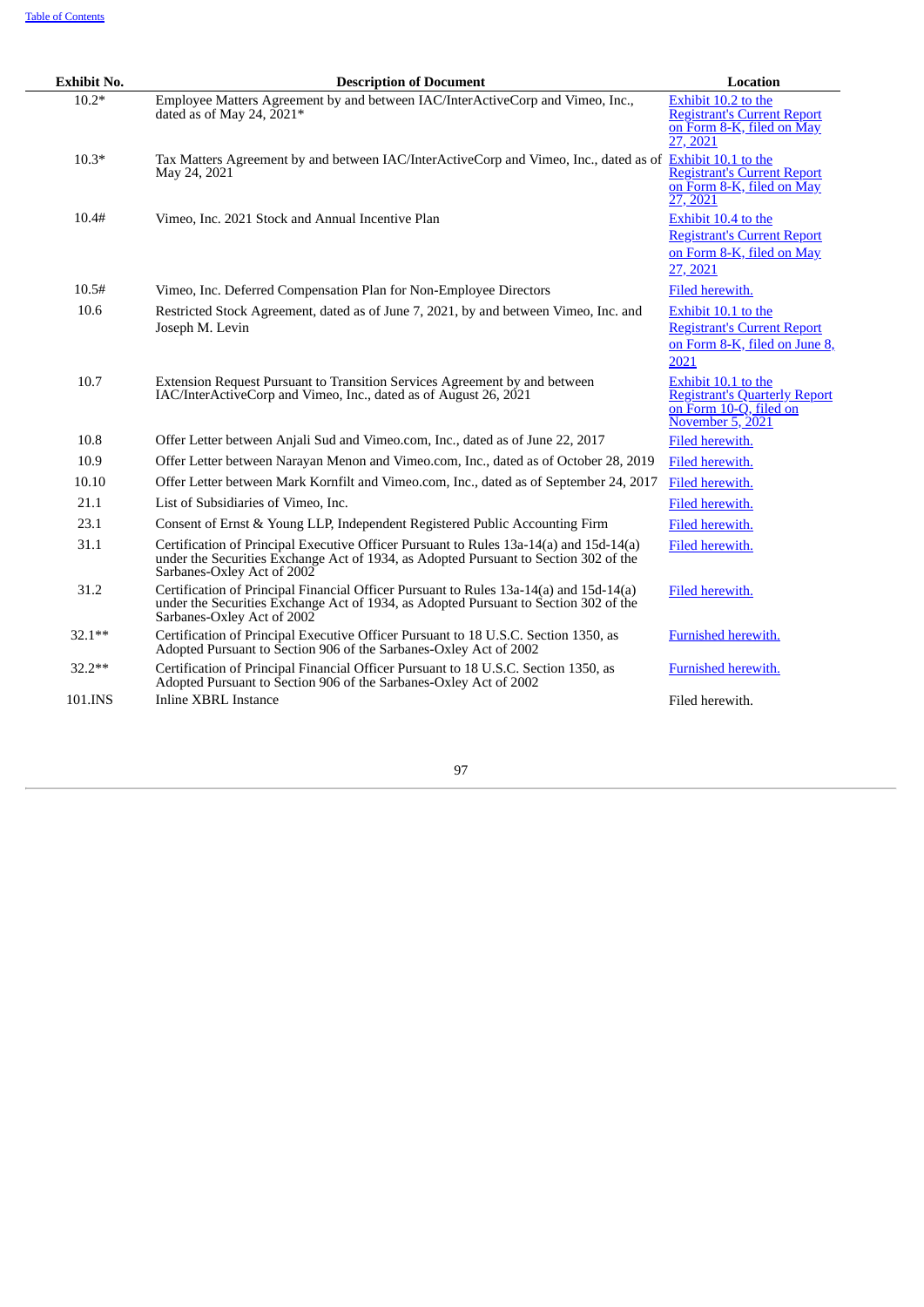| <b>Exhibit No.</b> | <b>Description of Document</b>                                                           | Location        |
|--------------------|------------------------------------------------------------------------------------------|-----------------|
| 101.SCH            | Inline XBRL Taxonomy Extension Schema                                                    | Filed herewith. |
| 101.CAL            | Inline XBRL Taxonomy Extension Calculation                                               | Filed herewith. |
| 101.DEF            | Inline XBRL Taxonomy Extension Definition                                                | Filed herewith. |
| 101.LAB            | Inline XBRL Taxonomy Extension Labels                                                    | Filed herewith. |
| 101.PRE            | Inline XBRL Taxonomy Extension Presentation                                              | Filed herewith. |
| 104                | Cover Page Interactive Data File (formatted as Inline XBRL and contained in Exhibit 101) |                 |

# Management contract or compensatory plan or arrangement

Portions of this exhibit have been omitted because such information is both: (i) not material to the Registrant and (ii) would be competitively harmful if publicly disclosed.

\*\* The certifications furnished in Exhibits 32.1 and 32.2 hereto are deemed to accompany this Annual Report on Form 10-K and will not be deemed "filed" for purposes of Section 18 of the Securities Exchange Act of 1934, as amended, except to the extent that the registrant specifically incorporates them by reference.

# **Item 16. Form 10-K Summary**

None.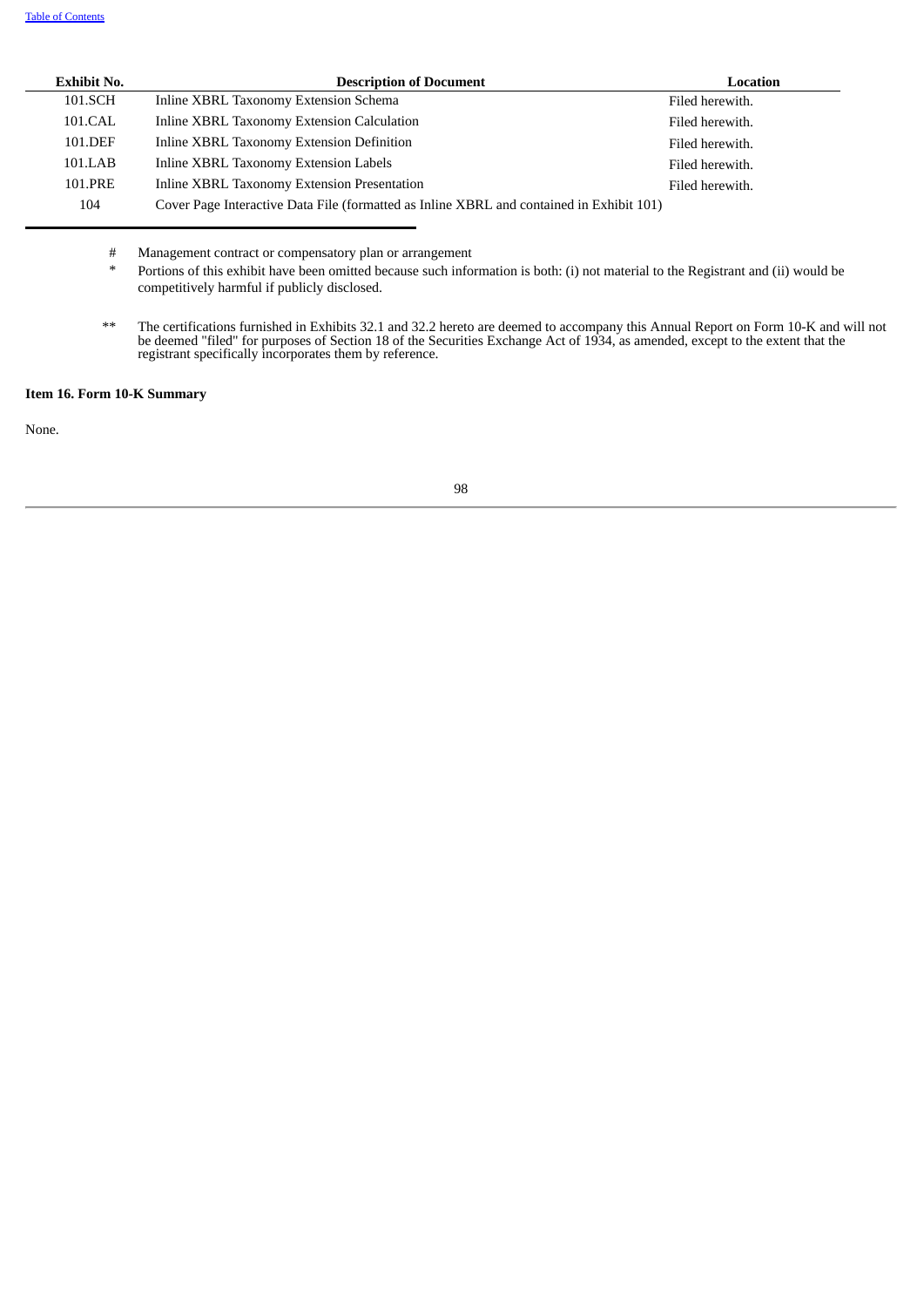#### **SIGNATURES**

Pursuant to the requirements of the Securities Exchange Act of 1934, as amended, the Registrant has duly caused this report to be signed on its behalf by the undersigned, thereunto duly authorized.

March 1, 2022 VIMEO, INC.

By: /s/ Michael A. Cheah

Name: Michael A. Cheah

Title: General Counsel and Secretary

## **POWER OF ATTORNEY**

KNOW ALL PERSONS BY THESE PRESENTS, that each person whose signature appears below constitutes and appoints Michael A. Cheah and Jessica Tracy, and each of them, as his or her true and lawful attorney-in-fact and agent with full power of substitution and resubstitution, for such individual in any and all capacities, to sign any and all amendments to this Annual Report on Form 10-K, and to file the same, with all exhibits thereto and other documents in connection therewith, with the Securities and Exchange Commission, granting unto said attorneys-in-fact and agents, and each of them, full power and authority to do and perform each and every act and thing requisite and necessary to be done in connection therewith, as fully for all intents and purposes as he or she might or could do in person, hereby ratifying and confirming all that said attorneys-in-fact and agents, or any of them, or the individual's substitute, may lawfully do or cause to be done by virtue hereof.

Pursuant to the requirements of the Securities Exchange Act of 1934, as amended, this report has been signed by the following persons on behalf of the Company and in the capacities and on March 1, 2022:

| <b>Signature</b>                       | <b>Title</b>                                                                                     |
|----------------------------------------|--------------------------------------------------------------------------------------------------|
| /s/ Anjali Sud                         | <b>Chief Executive Officer</b>                                                                   |
| Anjali Sud                             | (Principal Executive Officer)                                                                    |
| /s/ Narayan Menon<br>Narayan Menon     | <b>Chief Financial Officer</b><br>(Principal Financial Officer and Principal Accounting Officer) |
| /s/ Joseph Levin<br>Joseph Levin       | Chairman of the Board of Directors                                                               |
| /s/ Adam Gross<br>Adam Gross           | Director                                                                                         |
| /s/ Alesia J. Haas<br>Alesia J. Haas   | Director                                                                                         |
| /s/ Kendall Handler<br>Kendall Handler | Director                                                                                         |
| /s/ Jay Herratti<br>Jay Herratti       | Director                                                                                         |
| /s/ Ida Kane<br>Ida Kane               | Director                                                                                         |
|                                        |                                                                                                  |

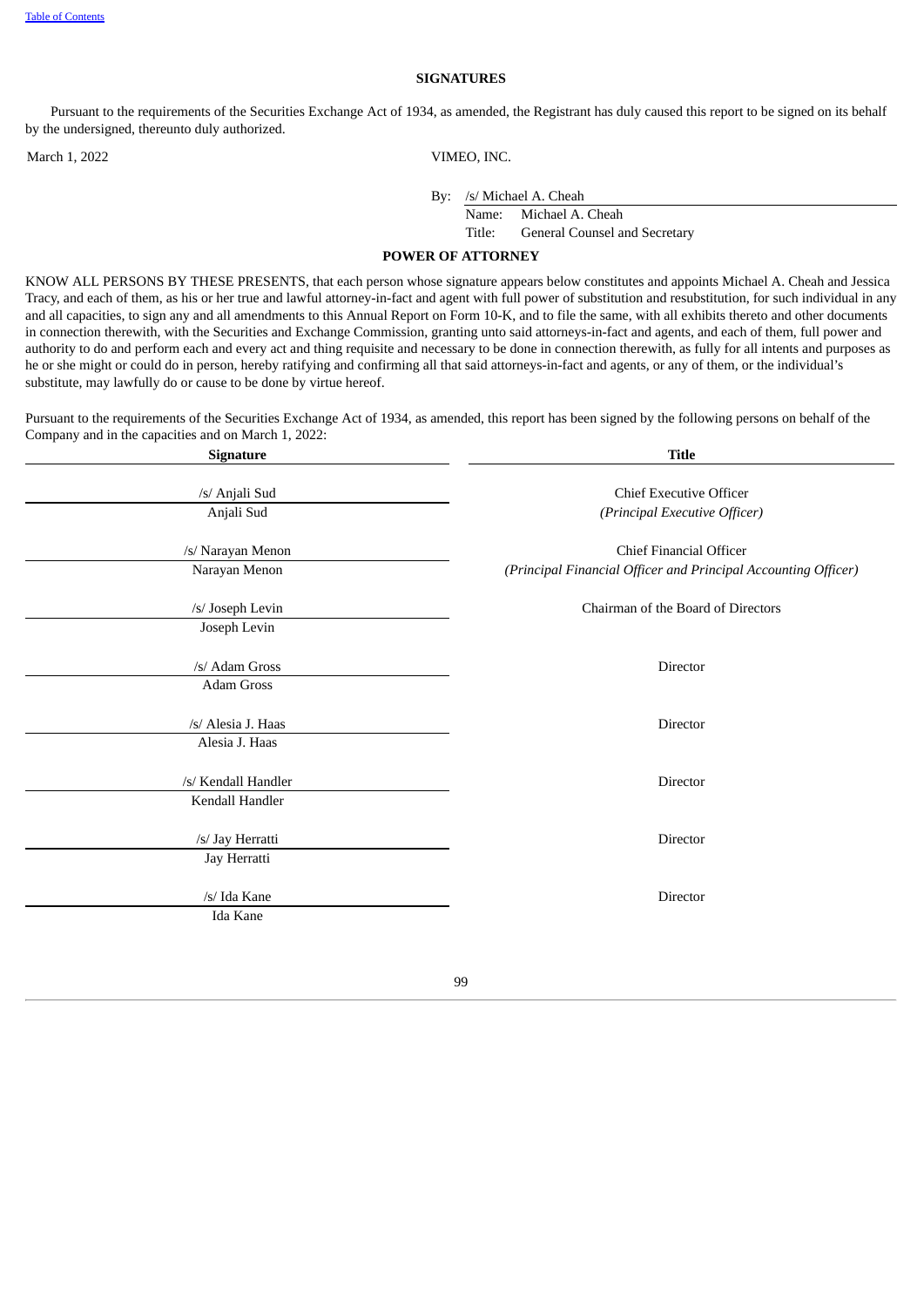| Signature                                      | Title           |
|------------------------------------------------|-----------------|
| /s/ Mo Koyfman<br>Mo Koyfman                   | Director        |
| /s/ Shelton "Spike" Lee<br>Shelton "Spike" Lee | Director        |
| /s/ Nabil Mallick<br>Nabil Mallick             | Director        |
| /s/ Glenn H. Schiffman<br>Glenn H. Schiffman   | <b>Director</b> |

÷,

100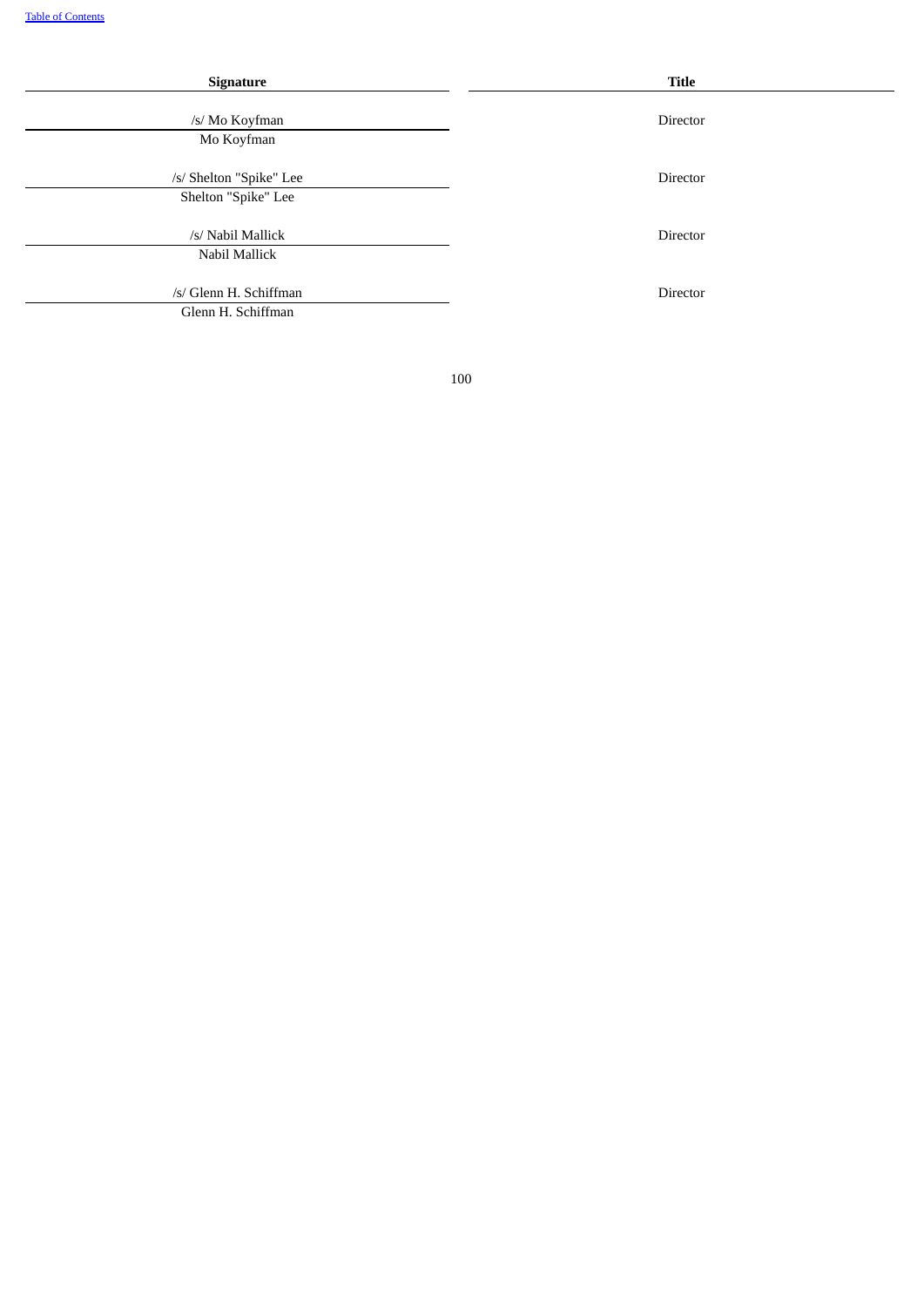## **DESCRIPTION OF THE REGISTRANT'S SECURITIES REGISTERED PURSUANT TO SECTION 12 OF THE SECURITIES EXCHANGE ACT OF 1934**

# <span id="page-105-0"></span>**General**

The following description summarizes the most important terms of our capital stock, and some of the provisions of our amended and restated certificate of incorporation, amended and restated by-laws, and relevant provisions of the General Corporation Law of the State of Delaware (the "DGCL"). The descriptions herein do not purport to be complete and are qualified in their entirety by our amended and restated certificate of incorporation and amended and restated by-laws, each of which have been filed with the Securities and Exchange Commission (the "SEC") and are incorporated by reference as an exhibit to the Annual Report on Form 10-K of which this Exhibit 4.1 is a part, as well as the relevant provisions of the DGCL.

Our authorized capital stock consists of 1,600,000,000 shares of common stock, par value \$0.01 per share (the "common stock"), 400,000,000 shares of Class B common stock, par value \$0.01 per share (the "Class B common stock"), and 100,000,000 shares of preferred stock, par value \$0.01 per share (the "preferred stock").

As of February 18, 2022: (i) 156,794,851 shares of common stock, (ii) 9,399,250 shares of Class B common stock and (iii) zero shares of preferred stock, were outstanding. Shares of our common stock are registered pursuant to Section 12 of the Securities Exchange Act of 1934, as amended (the "Exchange Act"), and shares of our Class B common stock and preferred stock are not registered pursuant to Section 12 of the Exchange Act.

## **Common Stock**

In general, the holders of our common stock vote together as a single class with the holders of our Class B common stock on all matters, including the election of directors; provided, however, that the holders of common stock, acting as a single class, are entitled to elect twentyfive percent (25%) of the total number of our directors, rounded up to the next whole number in the event of a fraction. Each outstanding share of common stock entitles the holder to one vote per share. Our amended and restated certificate of incorporation does not provide for cumulative voting in the election of directors. Subject to any preferential rights of any outstanding series of preferred stock created by our Board of Directors from time to time, holders of our common stock are entitled, share-for-share with the holders of our Class B common stock, to such dividends as may be declared from time to time by our Board of Directors from funds legally available for the payment of dividends, and, upon liquidation, dissolution or winding up, are entitled to receive, pro rata, share-for-share with the holders of our Class B common stock, all assets available for distribution after payment of a proper amount to the holders of any series of preferred stock, including any series that may be issued in the future.

# **Class B Common Stock**

In general, the holders of our Class B common stock vote together as a single class with the holders of our common stock on all matters, including the election of directors; provided, however, that the holders of common stock, acting as a single class, are entitled to elect twentyfive percent (25%) of the total number of our directors, rounded up to the next whole number in the event of a fraction. Holders of our Class B common stock are entitled to ten votes per share. Our amended and restated certificate of incorporation does not provide for cumulative voting in the election of directors. Subject to any preferential rights of any outstanding series of preferred stock created by our Board of Directors from time to time, the holders of our Class B common stock are entitled, share-for-share with the holders of our common stock, to such dividends as may be declared from time to time by our Board of Directors from funds legally available for the payment of dividends, and, upon liquidation, dissolution or winding up, are entitled to receive pro rata, share-for-share with the holders of our common stock, all assets available for distribution after payment of a proper amount to the holders of any series of preferred stock that may be issued in the future. Each share of our Class B common stock is convertible into a share of our common stock at the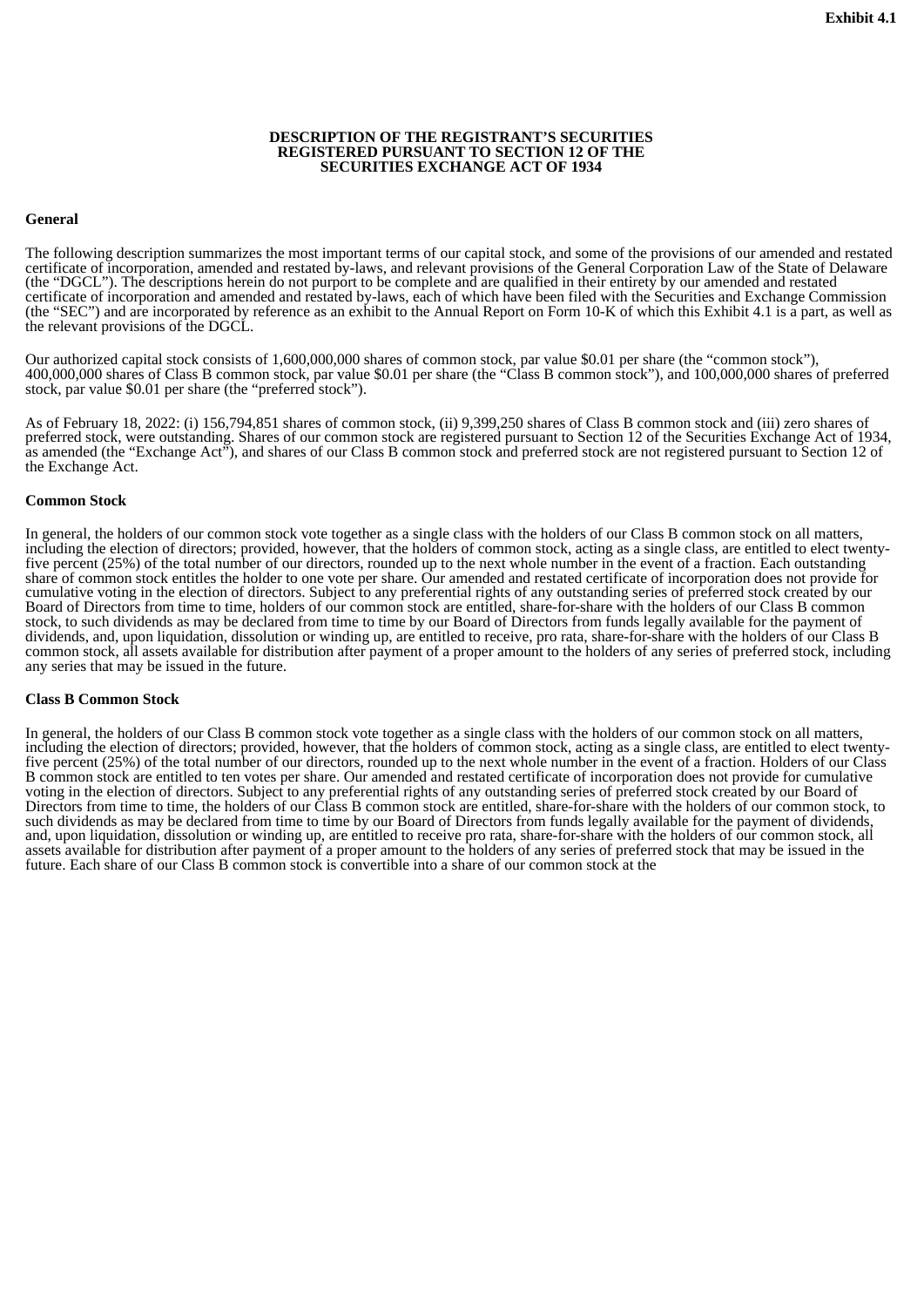option of the holder, subject to adjustment as described in our amended and restated certificate of incorporation.

# **Preferred Stock**

We have the authority to issue shares of preferred stock from time to time in one or more series. Our Board of Directors has the authority, by resolution, to designate the powers, preferences, rights, qualifications, limitations and restrictions of our preferred stock.

# **Effect of Delaware Anti-Takeover Statute**

We are subject to Section 203 of the DGCL, which generally prevents Delaware corporations from engaging in a business combination with any interested stockholder for three years following the date that the stockholder became an interested stockholder, unless that business combination or the transaction which resulted in the stockholder becoming an interested stockholder has been approved in one of a number of specific ways. For purposes of Section 203, a "business combination" includes, among other things, a merger or consolidation involving us and the interested stockholder and a sale of more than 10% of our assets. In general, the anti-takeover law defines an "interested stockholder" as any entity or person beneficially owning 15% or more of a corporation's outstanding voting stock and any entity or person affiliated or associated with such entity or person. A Delaware corporation may "opt out" of Section 203 with an express provision in its original certificate of incorporation or an express provision in its certificate of incorporation or bylaws resulting from amendments approved by holders of at least a majority of a corporation's outstanding voting stock. We have not "opted out" of the provisions of Section 203, and are subject to the provisions of Section 203.

# **Limitations on Liability, Indemnification of Officers and Directors and Insurance**

Section 145 of the DGCL provides that a corporation may indemnify directors and officers, as well as other employees and individuals, against expenses (including attorneys' fees), judgments, fines and amounts paid in settlement actually and reasonably incurred by such person in connection with any threatened, pending or completed actions, suits or proceedings in which such person is made a party by reason of such person being or having been a director, officer, employee or agent of the corporation. Section 145 of the DGCL also permits a corporation to pay expenses incurred by a director or officer in advance of the final disposition of a proceeding subject to receipt of an undertaking by such director or officer to repay such amount if it shall be ultimately determined that such person is not entitled to be indemnified by the corporation. The DGCL provides that Section 145 is not exclusive of other rights to which those seeking indemnification may be entitled under any bylaws, agreement and vote of stockholders or disinterested directors or otherwise.

Our amended and restated certificate of incorporation and amended and restated by-laws provide for indemnification of our directors and officers (and their legal representatives), and of those serving at the request of our Board of Directors or officers as an employee or agent of the corporation, or as a director, officer, employee or agent of another corporation, partnership, joint venture or other enterprise, to the fullest extent authorized by the DGCL, except that we will indemnify a person for a proceeding (or part thereof) initiated by such person only if the proceeding (or part thereof) was authorized by our Board of Directors. Our amended and restated by-laws provide for mandatory advancement of expenses to persons entitled to indemnification in defending any action, suit or proceeding in advance of its final disposition, provided that, if the DGCL so requires, such persons provide an undertaking to repay such amounts advanced if it is ultimately determined that such person is not entitled to indemnification. From time to time, our directors and officers may be provided with indemnification agreements that are consistent with or greater than the foregoing provisions. In addition, to the extent that our officers and directors also serve as executive officers or directors of our subsidiaries, such officers and directors will also be subject to indemnification consistent with the indemnification provisions of the charter documents of such subsidiaries. We have policies of directors' and officers' liability insurance that insure directors and officers against the costs of defense, settlement and/or payment of judgment under certain circumstances. We believe that these agreements and arrangements are necessary to attract and retain qualified persons as directors and officers.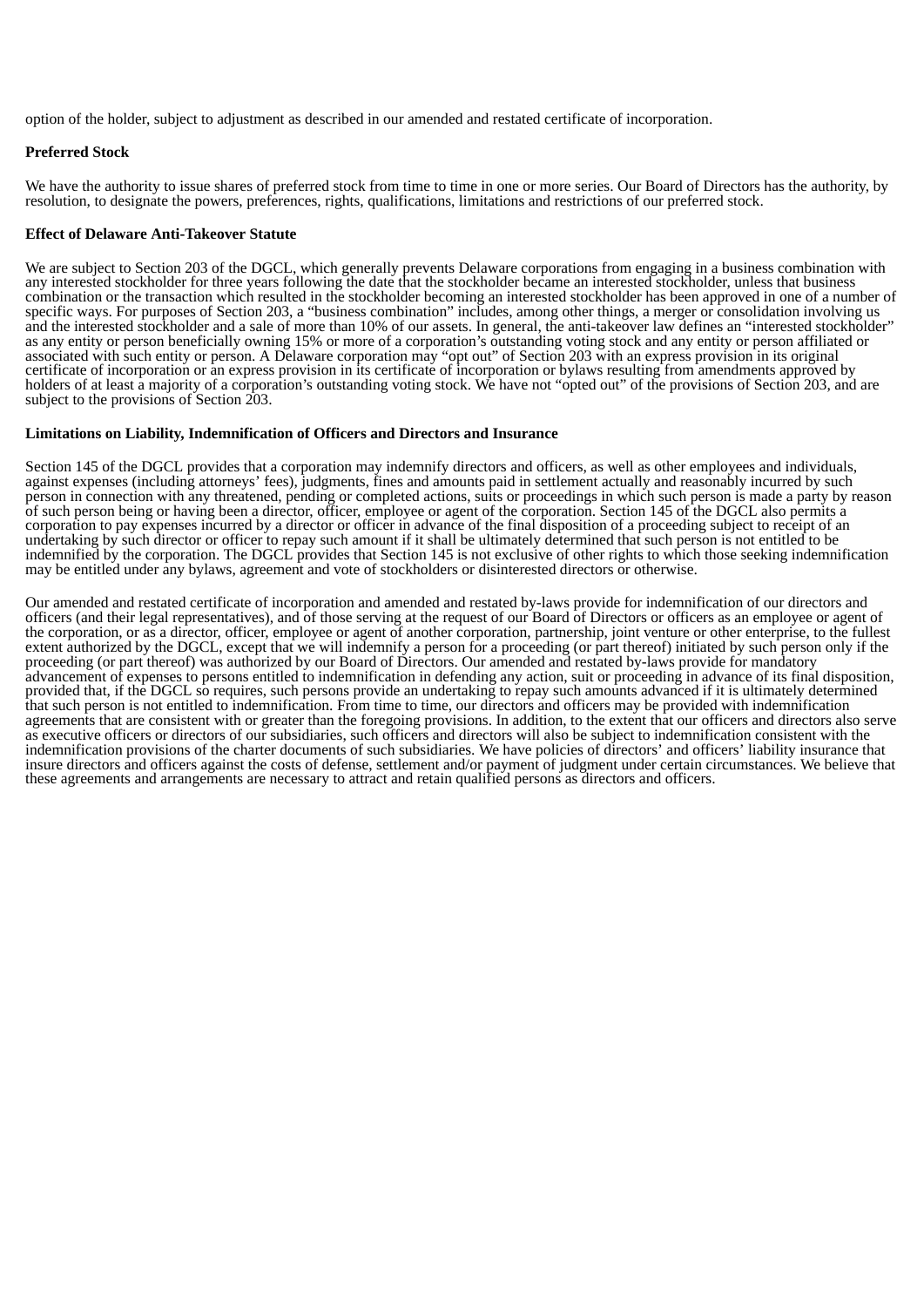Section 102(b)(7) of the DGCL permits a corporation to provide in its certificate of incorporation that a director of the corporation is not personally liable to the corporation or its stockholders for monetary damages for breach of fiduciary duty as a director, except for liability: (i) for any breach of the director's duty of loyalty to the corporation or its stockholders; (ii) for acts or omissions not in good faith or which involve intentional misconduct or a knowing violation of law; (iii) for unlawful payments of dividends or unlawful stock repurchases or redemptions; or (iv) for any transaction from which the director derived an improper personal benefit. Our amended and restated certificate of incorporation provides for such limitation of liability.

# **Action by Written Consent**

Under Section 228 of the DGCL, unless a corporation's certificate of incorporation expressly prohibits action by the written consent of stockholders, any action required or permitted to be taken by its stockholders at a duly called annual or special meeting may be taken by a consent in writing executed by stockholders possessing not less than the minimum number of votes necessary to authorize or take such action at a meeting. Our amended and restated certificate of incorporation does not expressly prohibit action by the written consent of stockholders.

# **Exclusive Forum Provision**

Our amended and restated by-laws include an exclusive forum provision. This provision provides that, unless we consent in writing to the selection of an alternative forum, the sole and exclusive forum is the Delaware Court of Chancery (or, if such court lacks jurisdiction, another state or federal court located within the State of Delaware) for: (1) any derivative action or proceeding brought on behalf of us, (2) any action asserting a claim of breach of a fiduciary duty owed by any current or former director, officer, other employee or agent or stockholder to us or its stockholders, including a claim alleging the aiding and abetting of such a breach of fiduciary duty, (3) any action asserting a claim against us or any current or former director, officer, other employee or agent or stockholder arising pursuant to any provision of the DGCL, our amended and restated certificate of incorporation or our amended and restated by-laws, (4) any action asserting a claim related to or involving us or any current or former director, officer, other employee or agent or stockholder that is governed by the internal affairs doctrine, or (5) any action asserting an "internal corporate claim," as that term is defined in Section 115 of the DGCL.

In addition, our amended and restated by-laws provide that, unless we consent in writing to the selection of an alternative forum, the federal district courts of the United States will be the exclusive forum for any action arising under the Securities Act of 1933, as amended, against any person in connection with any offering of our securities.

The exclusive forum provision does not apply to suits brought to enforce any liability or duty created by the Exchange Act or any other claim for which United States federal courts have exclusive jurisdiction.

Stockholders may not waive compliance with federal securities laws or the rules or regulations thereunder. The enforceability of similar exclusive forum provisions in other companies' organizational documents has been challenged in legal proceedings, and it is possible that a court could find the exclusive forum provisions that is contained in our amended and restated by-laws to be inapplicable or unenforceable.

# **Stock Exchange Listing**

Our common stock is listed on The Nasdaq Global Select Market under the ticker symbol "VMEO".

# **Transfer Agent**

The transfer agent for our shares of common stock and Class B common stock is Computershare Trust Company, N.A.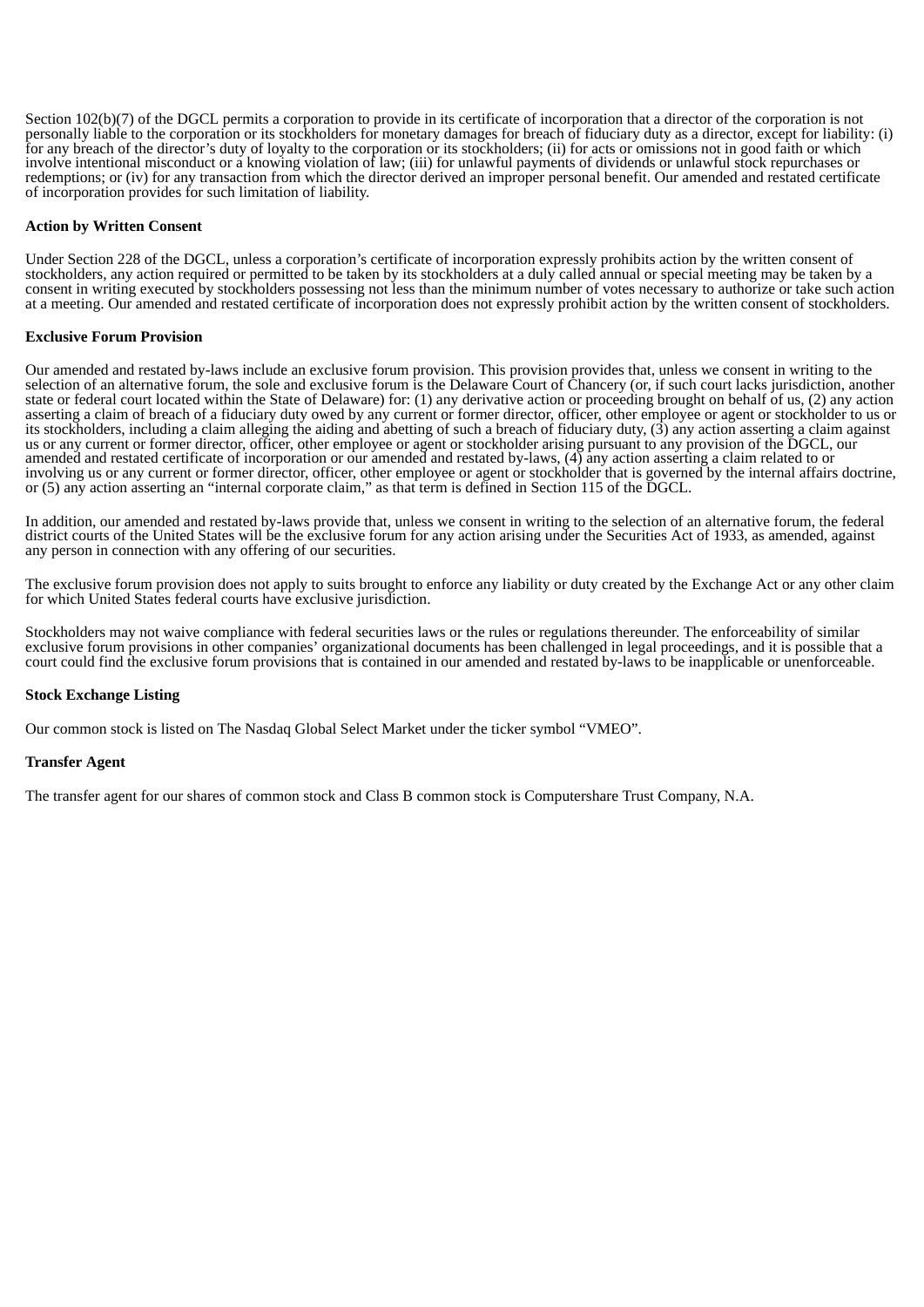## **2021 VIMEO, INC. DEFERRED COMPENSATION PLAN FOR NON-EMPLOYEE DIRECTORS**

**1. PURPOSE**. The purpose of the Vimeo, Inc. Deferred Compensation Plan for Non-Employee Directors (the "Plan") is to provide non-employee directors of Vimeo, Inc. (or any successor thereto) (the "Company") with an opportunity to defer Eligible Cash Fees (as defined in Section 4 below).

**2. EFFECTIVE DATE**. The Plan became effective on December 7, 2021.

**3. ELIGIBILITY**. Any member of the Board of Directors of the Company (the "Board") who is not an employee of the Company or of any subsidiary or affiliate of the Company (a "Non-Employee Director") is eligible to participate in the Plan. A Non-Employee Director who elects to participate in the Plan and whose election to defer eligible compensation hereunder becomes irrevocable as provided in Section 5(b) of the Plan is referred to herein as a "Participant".

**4. ELIGIBLE COMPENSATION.** A Non-Employee Director may elect to defer the receipt of any annual cash retainer and committee fees ("Eligible Cash Fees") payable by the Company to the Non-Employee Director in respect of his or her Board service.

# **5. ELECTION TO DEFER COMPENSATION**.

**a. Eligible Cash Fees Elections**. A Non-Employee Director may defer the receipt of up to 100% of any Eligible Cash Fees for services performed in any calendar year by completing and delivering a deferral election form in accordance with Section 5(b) not later than December 31 of the preceding year (or such earlier date as may be specified by the Administrator). Any individual who becomes a Non-Employee Director after January 1 of any year may elect within thirty (30) days after becoming a Non-Employee Director to defer the receipt of up to 100% of any Eligible Cash Fees earned for services performed after such election in the remainder of such calendar year by completing and delivering a deferral election in accordance with Section 5(b) within such thirty (30)-day period. A Non-Employee Director's Eligible Cash Fees shall be treated as earned for services performed in a calendar year if paid with respect to services performed in such year. Any Eligible Cash Fees that are so deferred shall be referred to in the Plan as "Deferred Fees".

## **b. Form of Deferral Election**.

i. Each deferral election under this Section 5 shall be made in writing or electronically in such form and manner as prescribed by the Administrator. The Administrator may condition the effectiveness of any such election upon the delivery by the Non-Employee Director of such other form or forms as the Administrator may prescribe. A deferral election under Section 5 for a particular calendar year shall be irrevocable as of December  $31<sup>st</sup>$  prior to such calendar year or upon such earlier date as may be specified by the Administrator (or, in the case of an initial year of participation under subsection (a) above, once the thirty (30)-day election period has expired). Any election submitted in accordance with this Section 5 shall remain in effect for future calendar years until modified or revoked at such time and in such form and manner as prescribed by the Administrator. A Non-Employee Director will become a Participant in the Plan on the day that his or her deferral election becomes irrevocable.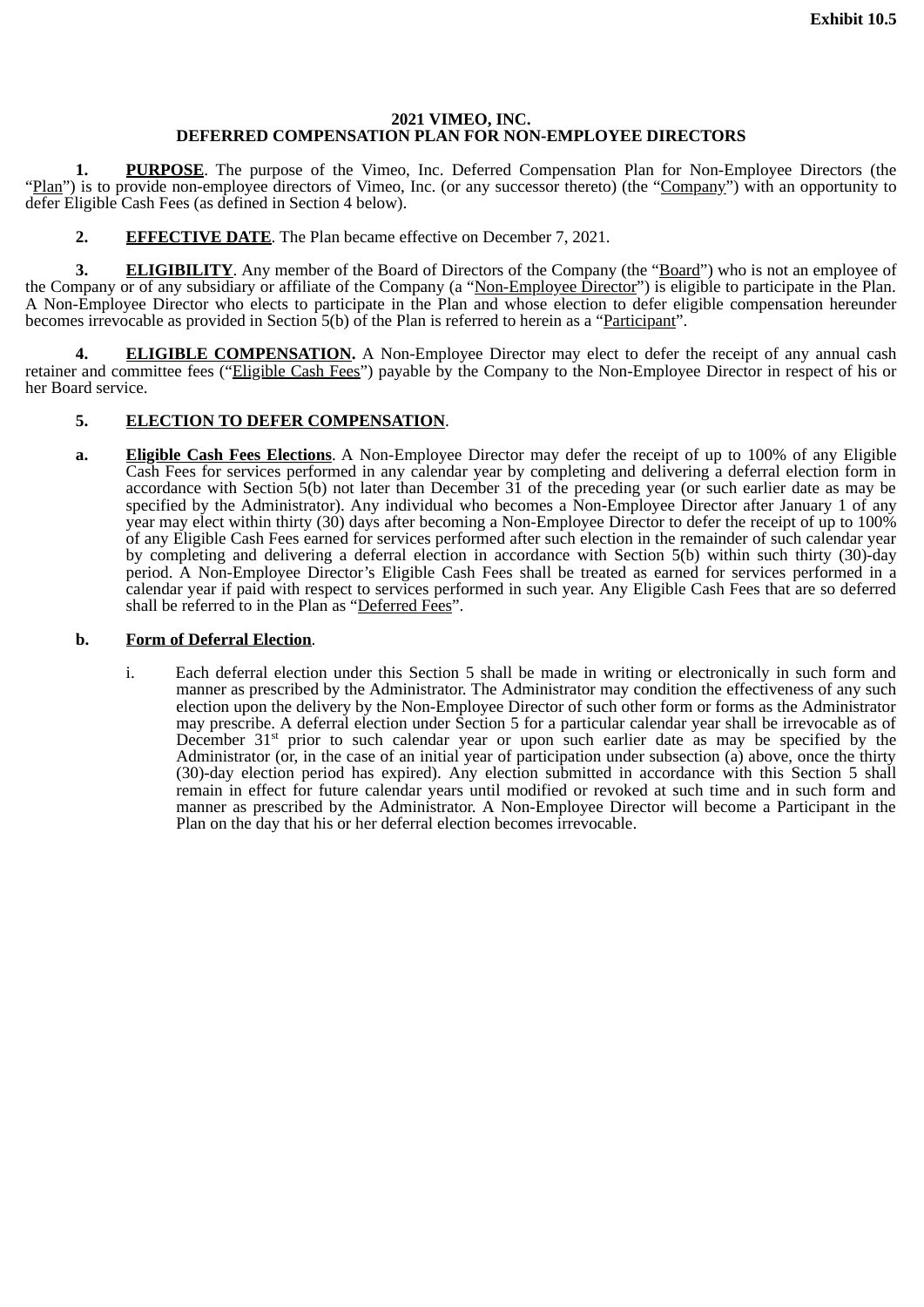- ii. In the case of a Non-Employee Director's initial election only, the Non-Employee Director may elect payment of his or her Deferred Fees (plus the amounts (if any) credited under Section 6) in the form of a lump-sum payment or of a number of annual installments (not to exceed five (5)), with such lump-sum payment or the first installment payment occurring on the date that is ninety (90) days following the date of the Non-Employee Director's Separation from Service, with any successive annual installment payments to be made not earlier than January 15th of each year following the year in which the Separation from Service occurs. Any payment election made by a Non-Employee Director in connection with his or her initial election to participate in the Plan shall apply to all Deferred Fees, whether covered by the initial deferral election or a subsequent deferral election; provided*,* however, that this Section 5(b)(ii) shall not preclude subsequent modifications to the payment election described immediately above that are made in connection with a Participant's Separation from Service and in compliance with Section (c) below.
- **c. Change in Deferral.** A Participant may change his or her payment election in accordance with the following requirements:
	- i. Subject to clauses (ii) and (iii) of this Section 5(c), such election may not take effect until the twelve (12) month anniversary of the date the election is made and filed with the Secretary of the Company using a form prescribed by the Administrator;
	- ii. Such lump-sum payment or the first installment payment shall not be made less than five (5) years after the date that the Participant's Deferred Fees (plus the amounts (if any) credited under Section 6) would have been paid to the Participant (or such later year if a prior modification was made pursuant to this Section 5(c)); and
	- iii. Any new election shall not be effective unless made at least twelve (12) months prior to the year in which the payment of the Deferred Fees (plus the amounts (if any) credited under Section 6) would otherwise commence.

**6. DEFERRED COMPENSATION ACCOUNT**. The Company shall establish a book-entry account for each Participant to record the Participant's Deferred Fees (the "Account"). A Participant's Deferred Fees may be allocated to the Cash Fund and/or to Share Units.

- **a.** For Deferred Fees allocated by the Participant to the Cash Fund:
	- i. at the time the Director Fees would otherwise have been payable, the Account will be credited with the amount of the Deferred Fees, the receipt of which the Participant has elected to defer, and
	- ii. at the end of each calendar year or terminal portion of a year, the Account will be credited with deemed interest, at an annual rate equivalent to the weighted average prime or base lending rate of JP Morgan Chase Bank (including any successor thereto or such other financial institution that may be selected from time to time by the Administrator in accordance with Section 11 of the Plan and in accordance with applicable law) for the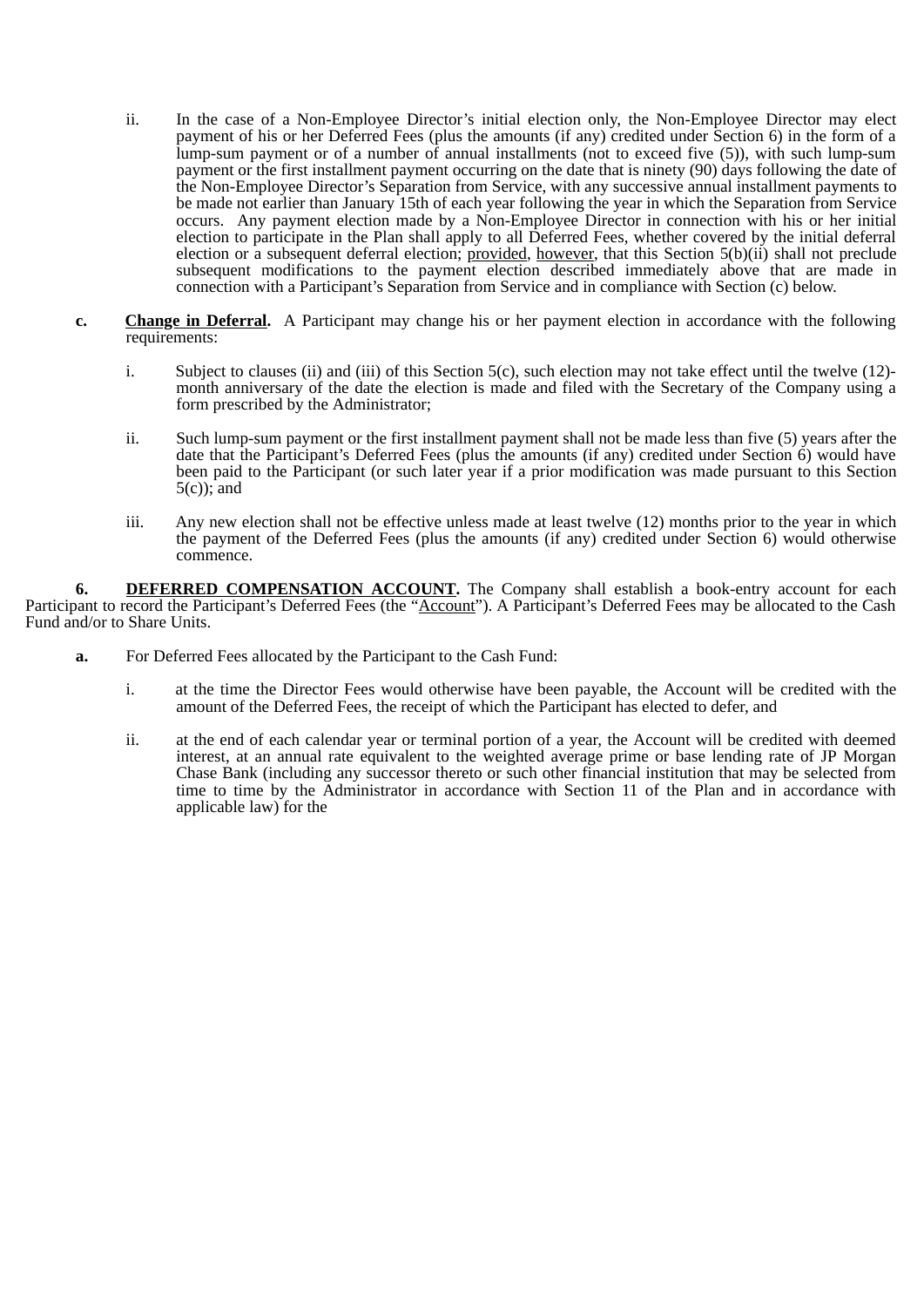relevant year or portion thereof (the "Interest Equivalents"), upon the average daily balance in the Account during such year or portion thereof.

# **b. For Deferred Fees allocated by the Participant to Share Units**:

- i. at the time the Director Fees would otherwise have been payable, (A) the Account will be credited with the amount of the Deferred Fees, the receipt of which the Participant has elected to defer and (B) such amount of Deferred Fees shall be converted on such date in book entry to a number of "Share Units" (computed to the nearest 1/1000 of a share) equal to the number of shares of common stock, par value \$.0 1 per share ("Common Stock"), of the Company that could have been purchased on such date with such amount of Deferred Fees, using the closing price for the Common Stock on such date (or, if such date is not a trading day, on the next preceding trading day) on The Nasdaq Global Select Market ("Nasdaq") or, if the Common Stock is not then listed or quoted on Nasdaq, the principal stock exchange on which the Common Stock is then traded;
- ii. on each date on which a cash dividend is paid on the Common Stock, the Account will be credited with the number of Share Units (computed to the nearest 1/1000 of a share) which theoretically could have been purchased with the amount of dividends payable on the number of shares of Common Stock equal to the number of Share Units in the Participant's Account immediately prior to the payment of such cash dividend; the number of additional Share Units shall be calculated as in Section 6(b)(i) above, provided that, with respect to the payment of any other dividends, the Share Units in the Account shall be adjusted in the manner provided in Section 8(d); and
- iii. on the date of the occurrence of any event described in Section 8(d) below, the Account will be credited with the number of Share Units necessary for an equitable adjustment, which adjustment shall be determined in accordance with Sections 8(d) and 11 of the Plan and in accordance with applicable law.
- iv. Unless otherwise determined by the Administrator in accordance with Section 11 of the Plan and in accordance with applicable law, Eligible Cash Fees shall be payable (and related amounts credited to Participant Accounts) on a quarterly basis.

**7. VALUE OF DEFERRED COMPENSATION ACCOUNTS.** The value of each Participant's Account on any date shall consist of (a) in the case of the Cash Fund, the sum of the Deferred Fees credited in accordance with Section 6 above and the Interest Equivalents credited through such date, if any, and (b) in the case of the Share Units, the market value of the corresponding number of shares of Common Stock on such date, determined using the closing price for the Common Stock on such date (or, if such date is not a trading day, on the next preceding trading day) on Nasdaq, or if the Common Stock is not then listed or quoted on Nasdaq, the principal stock exchange on which the Common Stock is then traded. A Participant's Account shall be credited with Interest Equivalents or additional Share Units, if any, as applicable for so long as there is an outstanding balance credited to the Participant's Account.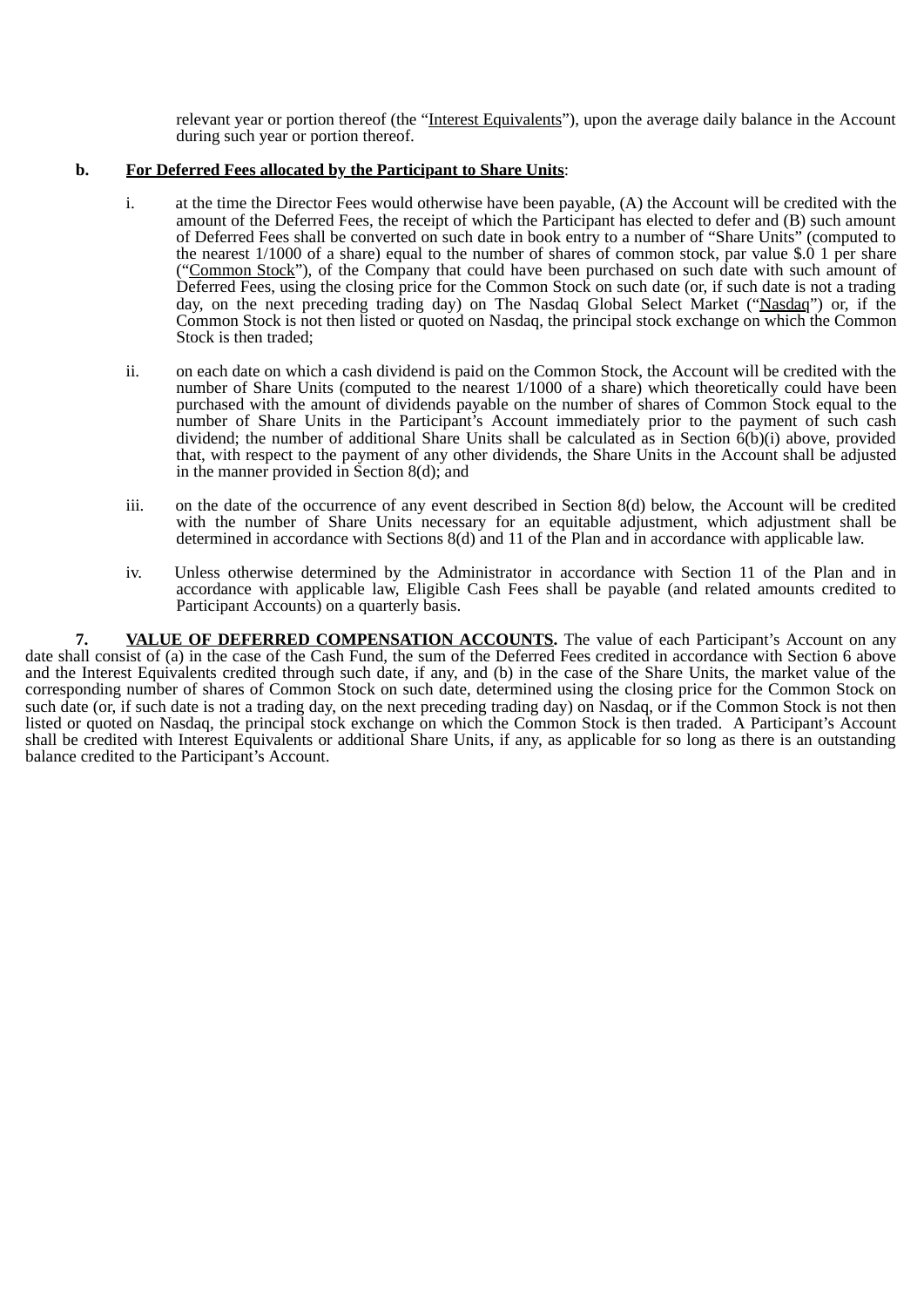8. **PAYMENT OF DEFERRED COMPENSATION.** No payment shall be made from a Participant's Account except as follows:

- **a.** The balance of Deferred Fees and Interest Equivalents in a Participant's Account credited to the Cash Fund shall be paid in cash in the manner elected in accordance with the provisions of Section 5(b) above. If annual installments are elected, the amount of the first payment shall be a fraction of the balance in the Participant's Account as of the December 31 of the year preceding such payment, the numerator of which is one and the denominator of which is the total number of annual installments elected. The amount of each subsequent payment shall be a fraction of the balance in the Participant's Account as of December 31 of the year preceding each subsequent payment, the numerator of which is one and the denominator of which is the total number of installments elected minus the number of installments previously paid. Each payment pursuant to this Section 8(a) shall include Interest Equivalents, but only on the amount being paid, from the preceding December 31 to the date of payment**.**
- **b.** The balance in a Participant's Account credited to Share Units shall be paid in the number of actual shares of Common Stock equal to the whole number of Share Units in the Participant's Account. If annual installments are elected, the whole number of shares of Common Stock in the first payment shall be a fraction of the number of Share Units in the Participant's Account as of December 31 of the year preceding such payment, the numerator of which is one and the denominator of which is the total number of annual installments elected. The whole number of shares of Common Stock in each subsequent payment shall be a fraction of the Share Units in the Participant's Account as of December 31 of the year preceding each subsequent payment, the numerator of which is one and the denominator of which is the total number of installments elected minus the number of installments previously paid. Cash payments in lieu of fractional shares of Common Stock issuable in respect of fractional Share Units, if applicable, shall be made with the last payment**.**
- **c.** Notwithstanding the election of a Participant pursuant to Section 5(b), in the event of a Participant's death or Disability or the occurrence of a Change in Control, the balance in the Participant's Account (in the case of the Cash Fund, including Interest Equivalents in relation to the elapsed portion of the year in which the Participant's death or Disability or the Change in Control occurs, if any) shall be determined as of the date of death, Disability or Change in Control, as applicable, and such balance shall be paid in one lump-sum payment in cash in the case of the Cash Fund or in actual shares of Common Stock in the case of Share Units to the Participant or the Participant's estate, as the case may be, as soon as reasonably practicable thereafter (and otherwise in compliance with applicable law) but in no event later than ninety (90) days following the date of such death, Disability or Change in Control. For the avoidance of doubt, in no event may any Participant, directly or indirectly, designate the calendar year of any payment to be made pursuant to the Plan**.**
- **d.** In the event of any merger, consolidation, acquisition of property or shares, stock rights offering, liquidation, disaffiliation, or similar event affecting the Company or any of its subsidiaries, the Board or the Compensation and Human Capital Management Committee (or such other Committee as the Board may from time to time designate) (the "Committee") may make such equitable substitutions or adjustments in the aggregate number of Share Units in a Participant's Account, in the form or type of property represented by such Share Units and in the number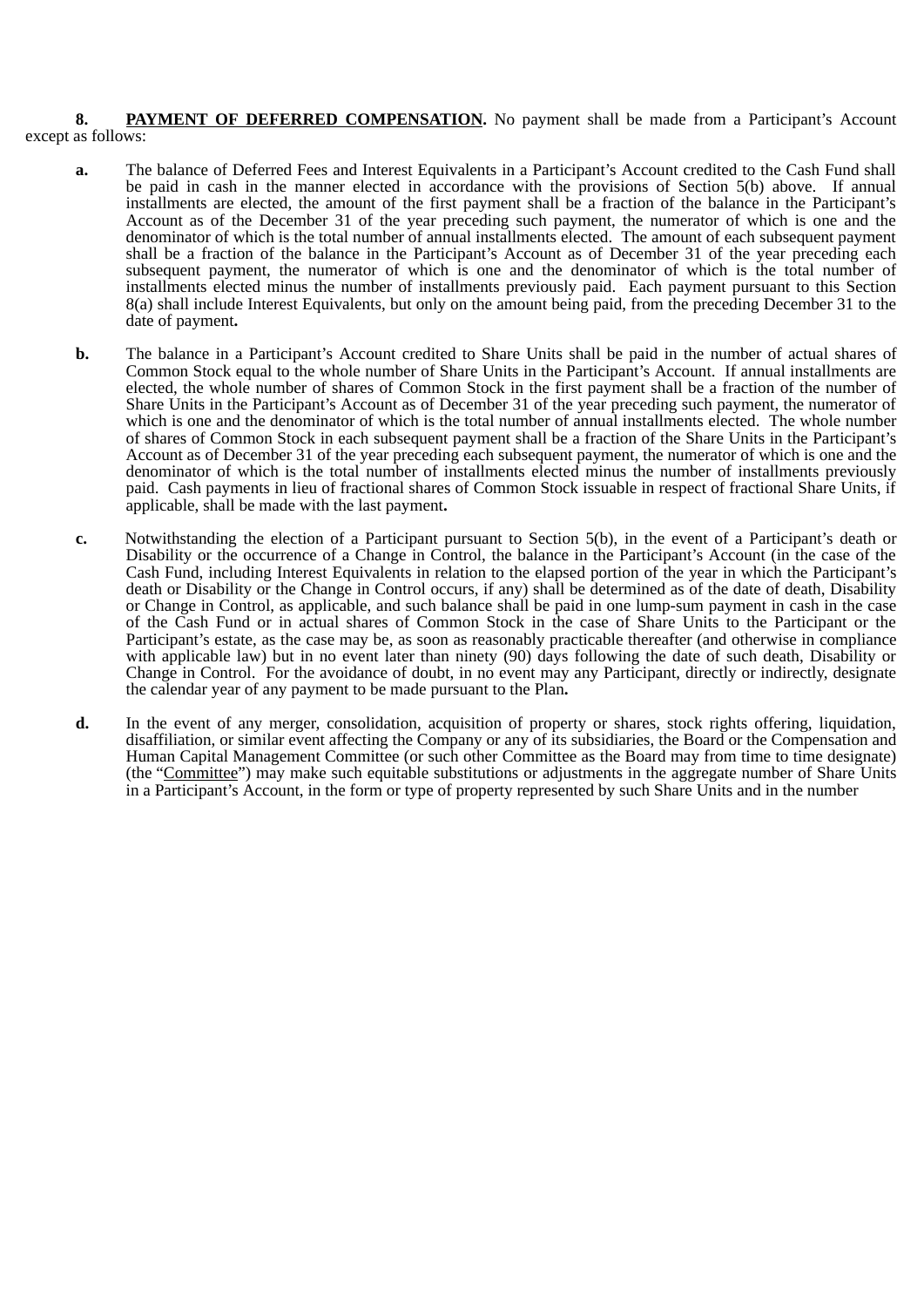and kind of shares reserved for issuance as the Board or the Committee deems appropriate. In the event of a stock dividend, stock split, reverse stock split, separation, spinoff, reorganization, extraordinary dividend of cash or other property, share combination, or recapitalization or similar event affecting the capital structure of the Company, the Committee or the Board shall make such substitutions or adjustments as it deems appropriate and equitable to the aggregate number of Share Units in a Participant's Account, in the form or type of property represented by such Share Units and in the number and kind of shares reserved for issuance. Any successor corporation or other acquirer of the Company shall be required to assume the Company's obligations hereunder and substitute an appropriate number of shares of stock or other equity measure of such successor entity for Share Units**.** Notwithstanding the foregoing, in the event of a Change in Control, in the discretion of the Administrator, the Share Units credited to the Participant's Account may be converted on such date into the Cash Fund based on the value of the Share Units on such Change in Control as determined under Section 7.

**9. PARTICIPANT'S RIGHTS UNSECURED.** The right of a Participant to receive any unpaid portion of the Participant's Account, whether the Cash Fund or Share Units, shall be an unsecured claim against the general assets of the Company.

**10. NONASSIGNABILITY.** The right of a Participant to receive any unpaid portion of the Participant's Account shall not be assigned, transferred, pledged or encumbered or be subject in any manner to alienation or anticipation.

**11. ADMINISTRATION.** This Plan shall be administered by the Committee, which shall have delegated the day-today administration of the Plan to the Secretary of the Company. The Committee and the Secretary of the Company, to the extent of delegation to such individual, shall have the authority to adopt rules and regulations for carrying out the Plan and to interpret, construe and implement the provisions thereof. The Committee and the Secretary of the Company, to the extent of delegation to such individual, shall have the power to delegate ministerial matters to such officers or employees of the Company as it or he or she, as applicable, deems appropriate.

**12. STOCK SUBJECT TO PLAN.** Any Share Units credited to the Accounts of Participants, and, subject to Section 8(d) of the Plan, any shares of Common Stock delivered with respect to an Account under the Plan shall be delivered under the Vimeo 2021 Stock and Annual Incentive Plan, as amended from time to time (or any successor plan) and shall reduce the number of shares of Common Stock available for grant thereunder, subject to the terms and conditions of such 2021 Stock and Annual Incentive Plan, as amended from time to time (or any successor plan).

**13. AMENDMENT AND TERMINATION.** The Plan may be amended, modified or terminated at any time by the Committee or the Board; provided, however, that no such amendment, modification or termination shall, without the consent of a Participant, adversely affect such Participant's rights with respect to amounts theretofore accrued to the Participant's Account and any amendment or termination of the Plan shall be effected in accordance with the requirements of Section 409A of the Internal Revenue Code of 1986, as amended (the "Code").

## **14. SECTION 409A OF THE CODE**.

**a.** The terms and conditions of the Plan are intended to comply (and shall be interpreted in accordance) with Section 409A of the Code and the regulations thereunder**.**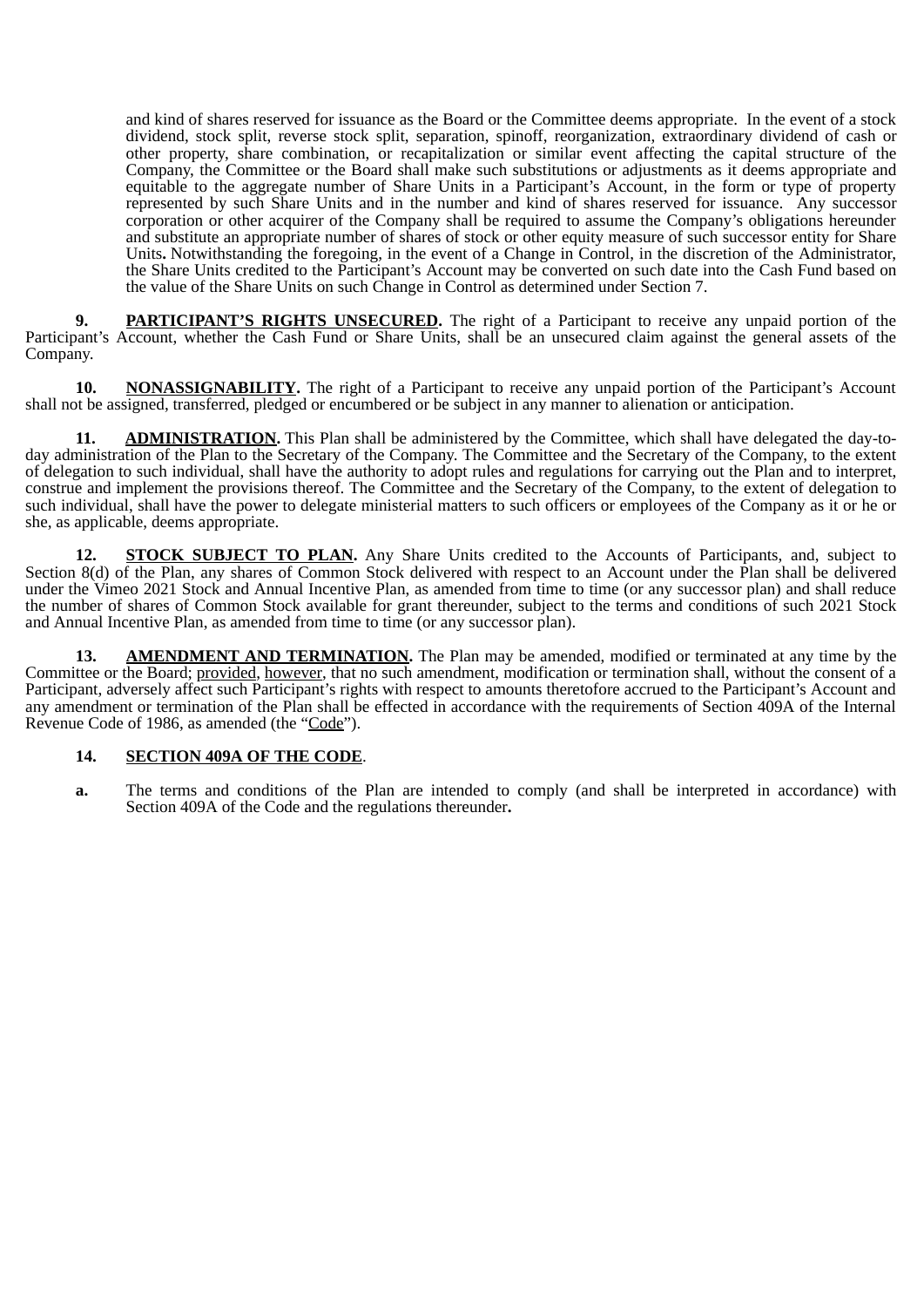- **b.** For purposes of this Plan, "Separation from Service" shall mean a "separation from service," as defined in Section 409A of the Code**.**
- **c.** No action shall be taken under the Plan that will cause any Account to fail to comply in any respect with Section 409A of the Code without the written consent of the Participant**.**
- **d.** Any adjustments to Share Units and/or cash payments made pursuant to Section 8(d) shall be made (i) in compliance with the requirements of Section 409A of the Code and (ii) in such a manner as to ensure that after such adjustment and/or cash payment the Share Units or Deferred Fees comply with the requirements of Section 409A of the Code**.**
- **e.** For purposes of this Plan, "Disability" shall mean a disability within the meaning of Section 409A of the Code**.**
- **f.** Each payment made under the Plan shall be treated as a separate payment and the right to a series of installment payments under the Plan is to be treated as a right to a series of separate payments**.**
- **g.** In no event shall the Company have any liability relating to the failure or alleged failure of any payment or benefit under the Plan to comply with, or be exempt from, the requirements of Section 409A of the Code**.**
- **h.** For purposes of this Plan, "Change in Control" shall mean a "change in control event" with respect to the Company, within the meaning of Section 1.409A-3(i)(5) of the Treasury Regulations.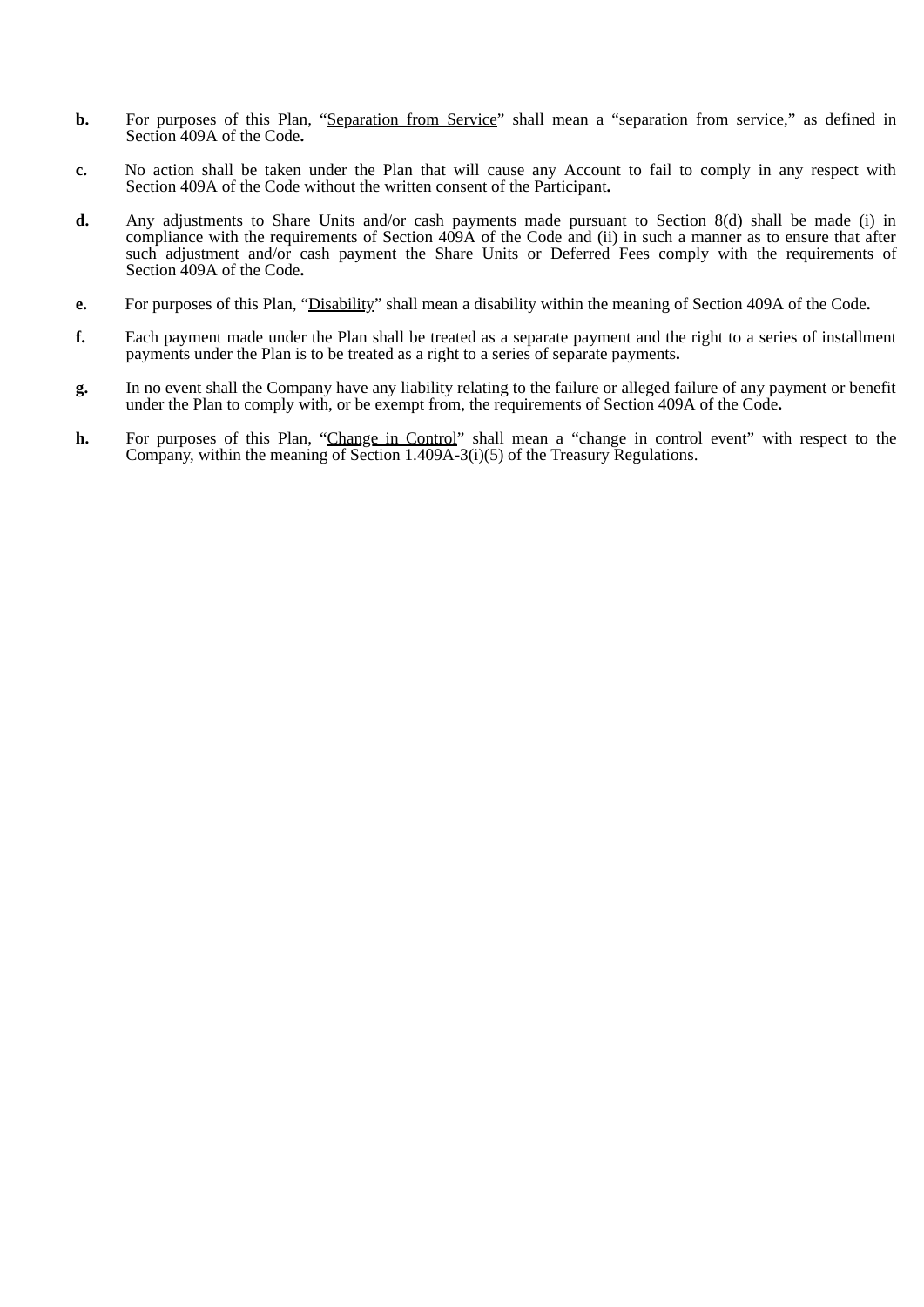June 22, 2017

# By Hand

Anjali Sud c/o Vimeo, Inc. 555 West 18th Street

New York, New York 10011 Dear Anjali:

We are excited to offer you the position of Chief Executive Officer of Vimeo, Inc. (the "Company"). In this capacity, you will report directly to IAC's Chief Executive Officer, or such person as may be designated by IAC from time to time. You will continue to work from the Company's offices in New York, New York.

# **Base Salary**

Your base salary will be \$350,000 per year, payable in bi-weekly installments (or, if different, in accordance with Company's payroll practice as in effect from time to time).

# **Bonus**

You shall be eligible to receive discretionary annual bonuses, which shall be based upon individual as well as Company performance. Your target bonus will equal 100% of your base salary. However, your actual bonus will be determined in IAC's sole discretion, and it may be more or less than the target amount.

# **Equity**

Subject to approval ofIAC's Compensation and Human Resources Committee, you will receive the following:

- An award of 1,050,000 stock appreciation rights (SARs) granted under the Vimeo, Inc. Amended and Restated 2012 Incentive Plan (the "Plan"). These awards will have an exercise price based on the fair market value of Vimeo at the time of grant (expected to be approximately \$500 million); and
- An award of 500,000 SARs, with an exercise price based on a valuation for Vimeo of \$750 million.

The SARs will vest in four equal annual installments commencing on the first anniversary of the grant date.

# **Severance**

If your employment is terminated by Company without "cause" at any time, you will receive severance equal to six (6) months of your then-current salary. Your severance payments will be made in bi-weekly installments over the severance period, and will be

555 West 18th Street, New York, New York 10011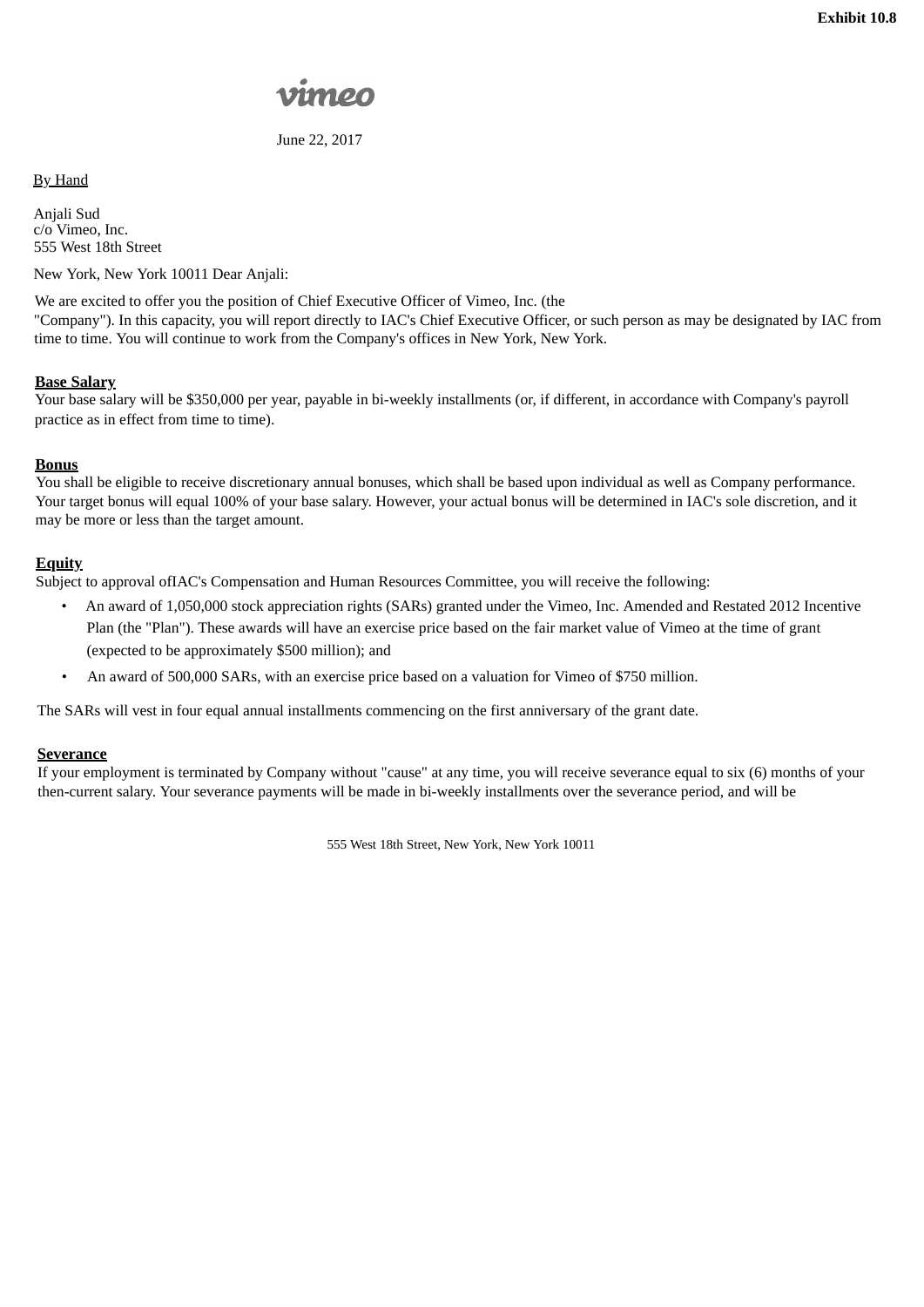Page 2 of 2

subject to offset from income earned from alternative employment during the severance period. To be entitled to any severance hereunder, you must (a) execute Company's standard severance and release agreement; and (b) if Company so requests, continue working for up to three (3) weeks after the notice by Company of your termination to ensure an orderly transition.

As used in the foregoing paragraph, "cause" shall mean: (i) the plea of guilty or nolo contendere to, or conviction for, the commission of a felony offense by you; *provided, however,* that after indictment, Company may suspend you from the rendition of services, but without limiting or modifying in any other way Company's obligations hereunder; (ii) a material breach by you of a fiduciary duty owed to Company; (iii) a material breach by you of any of the covenants made by you herein; (iv) the willful or gross neglect by you of your material duties to Company; or (v) a violation by you of any Company policy pertaining to ethics, wrongdoing or conflicts of interest; *provided*, that in the case of conduct described in clauses (iii), (iv) or (v) above which is capable of being cured, you shall have a period of thirty (30) days after you are provided with written notice thereof in which to cure.

The Company shall be entitled to make such deductions and withhold such amounts from each payment and benefit made or provided to you hereunder, as may be required from time to time by applicable law, regulation, or order.

#### **Miscellaneous**

You specifically understand and agree that your employment hereunder shall be at all times on an "at will" basis, and as such the Company may terminate your employment at any time, for any reason or for no reason. You are also free to resign from your employment with the Company at any time, for any reason or for no reason.

Nothing herein shall modify any other terms of your employment, including the terms set forth in your original offer letter.

If these terms are acceptable to you, please sign below.

Sincerely,

Joey Levin CEO, IAC

Agreed and accepted:

ANJALI SUD

By: /s/ Anjali Sud

Date: June 23, 2017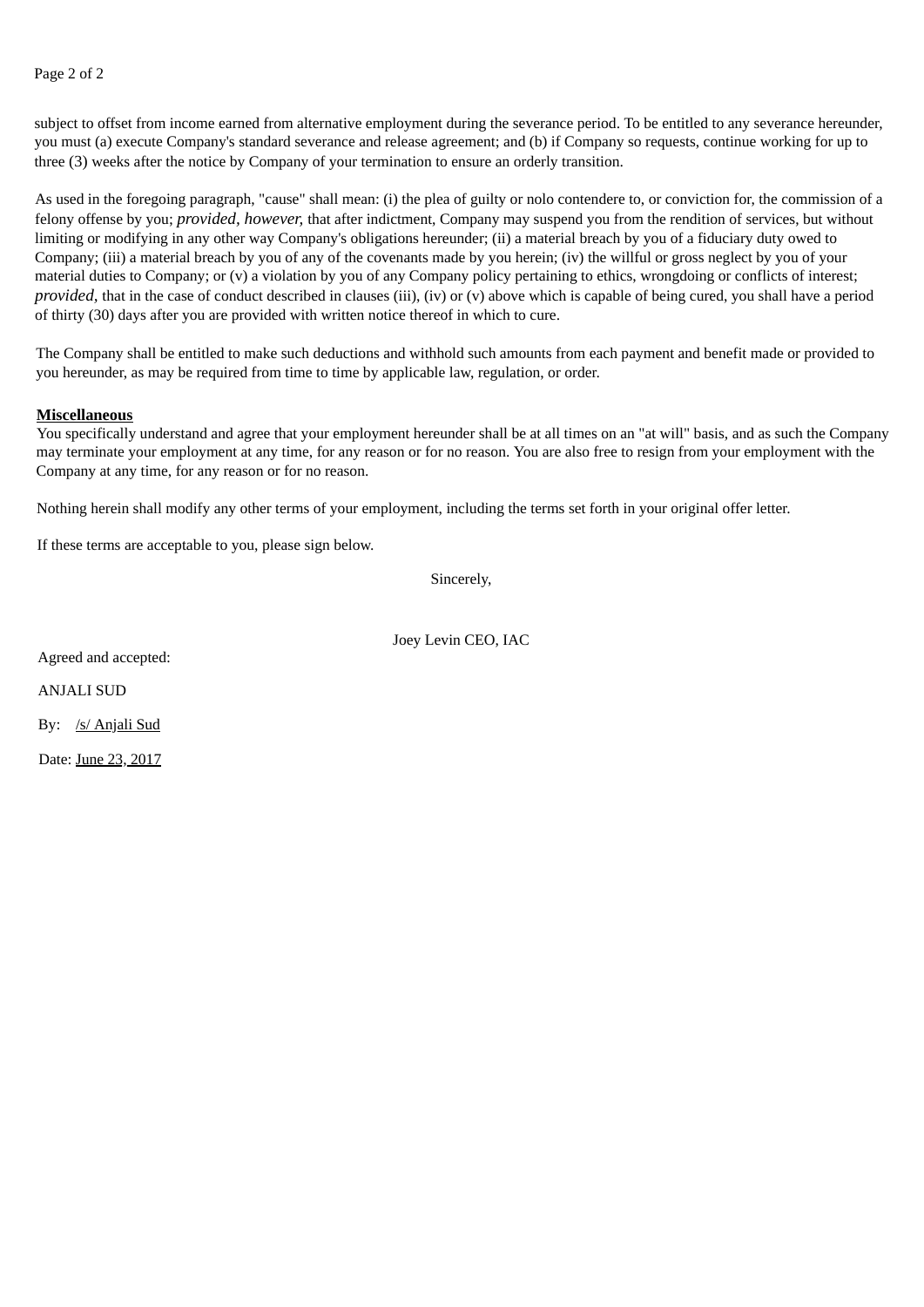

October 28, 2019 By email

Narayan Menon

#### Re: Offer of Employment Dear Narayan,

We are delighted that you have agreed to join the leadership team of Vimeo, Inc. ("**Company**" or "**we**"). This letter is to confirm the responsibilities and other terms of your employment.

**POSITION**: Your title will be Chief Financial Officer. You will report to Company's CEO. You will be employed at Company's headquarters at the IAC Building, 555 West 18th Street, New York, New York 10011. Your start date will occur on a mutuallyagreeable date within the first week of January 2020. You will receive information regarding your new hire orientation via email.

**DUTIES**: During your employment, you will devote substantially all of your business time, attention, and energies to the performance of such duties as Company assigns to you, commensurate with your position. You will be directly responsible to the CEO, as Company may designate from time to time, and it will be your responsibility to keep the CEO reasonably informed of your progress with respect to your duties hereunder. You will be expected to work longer hours if reasonably required. During your progress with respect to your duties hereunder. You will be expected to work longer hours if rea employment, you will adhere to the policies and standards of professionalism set forth in Company's Policies and Procedures as they may exist from time to time.

**COMPENSATION**: Your base salary will be \$350,000.00 per year, payable bi-weekly (or, if different, in accordance with Company's payroll practice as in effect from time to time). You are eligible to receive an annual discretionary bonus. Your target bonus for calendar year 2020 and thereafter is at least 65% of your annual salary. Any bonus will be prorated based upon start date and will be based on individual as well as Company performance. Bonuses are paid in the first quarter of the year following the measurement year (e.g., a bonus for 2020 will be paid in February or March 2021).

**EQUITY:** You will be awarded stock appreciation rights ("**SARs**") that will allow you participate in the appreciation in the value of Company's common equity. In particular, you will be awarded SARs with the following terms: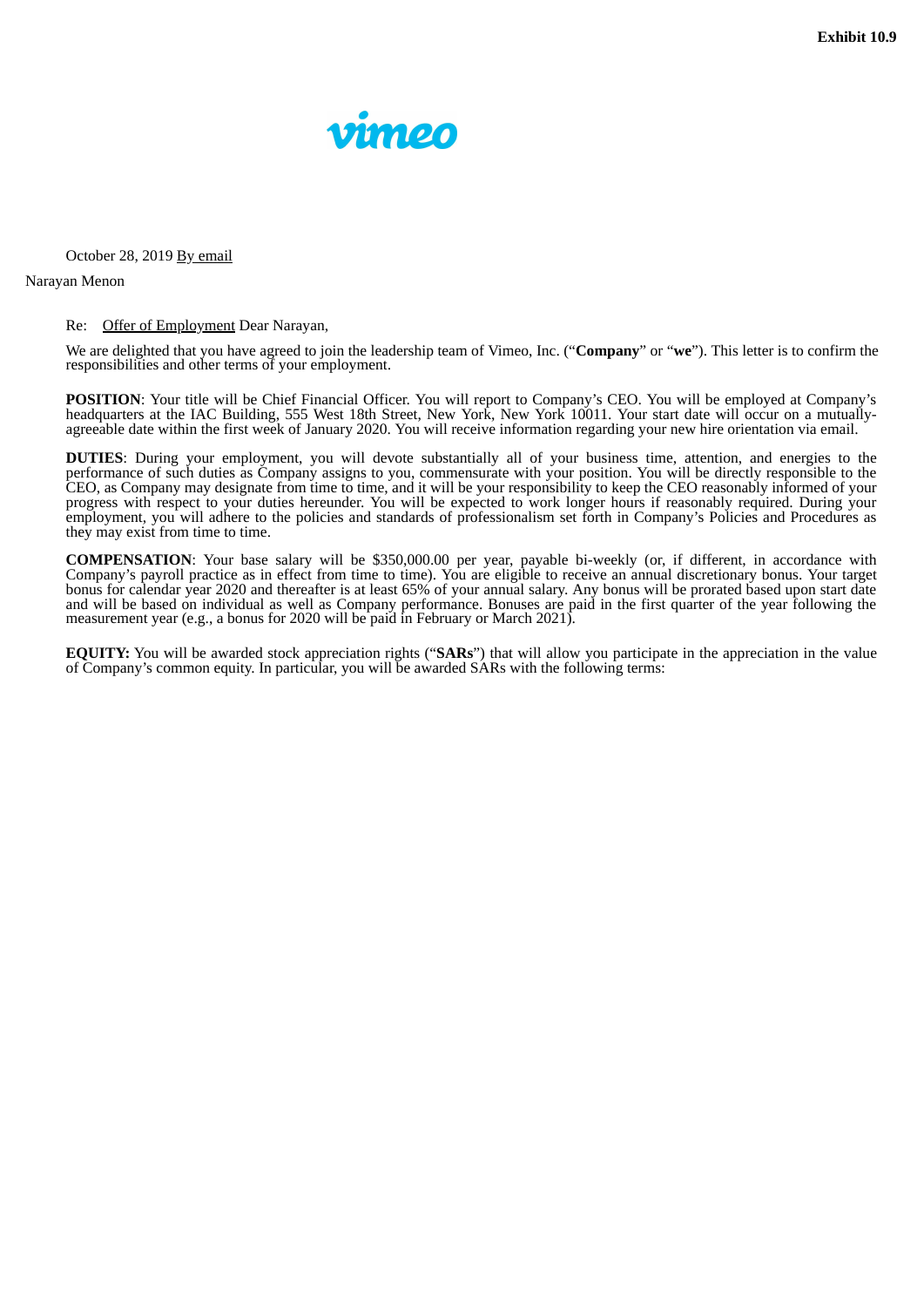| <b>SAR Units</b>           | 1,800,000 SARs (representing approximately 1.25% of Company's common stock on a fully-<br>diluted basis as calculated by IAC)                                                                                                                                                                                                                                                                                                                                                                           |  |
|----------------------------|---------------------------------------------------------------------------------------------------------------------------------------------------------------------------------------------------------------------------------------------------------------------------------------------------------------------------------------------------------------------------------------------------------------------------------------------------------------------------------------------------------|--|
| <b>Vesting</b>             | The SARs will contain a vesting requirement, meaning you must be employed by Company on<br>applicable vesting dates in order to receive the SARs; your SARs will vest according to the<br>following schedule:<br>First 25% - On one-year anniversary of the Start Date<br>$\bullet$<br>Second 25% - On the two-year anniversary of the Start Date<br>$\bullet$<br>Third 25% - On the three-year anniversary of the Start Date<br>Fourth and final 25% - On the four-year anniversary of the Start Date; |  |
| <b>Exercise Price</b>      | The SARs will have an exercise price equal to the Fair Market Value (FMV) of Company's<br>equity on the date of grant; the current FMV is \$6.83 per share                                                                                                                                                                                                                                                                                                                                              |  |
| <b>Grant Date</b>          | The SARs will be granted on or about your Start Date                                                                                                                                                                                                                                                                                                                                                                                                                                                    |  |
| Exercise<br><b>Windows</b> | Vested SARs may be exercised in annual exercise windows provided by Company's parent                                                                                                                                                                                                                                                                                                                                                                                                                    |  |

The SARs will be governed exclusively by the Vimeo, Inc. 2019 Incentive Plan ("**Plan**") and a formal award notice. Both will be provided to you at the time of grant. The terms of the Plan and the award notice will exclusively govern your SARs.

**SIGNING BONUS**: Within 30 days after your Start Date, Company will pay you a one-time signing bonus of \$375,000. You agree and acknowledge that this bonus is intended to compensate you for the cost of relocating to the New York City area and that Company shall have no obligation to reimburse you for any specific relocation expense.

In the event you resign without "good reason" (defined below) or are terminated by Company for "cause" (defined below) within eighteen (18) months after your Start Date, you must repay the signing bonus to Company, on a pro-rated percentage basis as set forth in the table below, for any relocation assistance benefits actually paid by Company:

| <b>Months Employed</b>                  | <b>Repayment Percentage</b> |
|-----------------------------------------|-----------------------------|
| Up to 6 months                          | 100%                        |
| More than 6 months and up to 12 months  | 75%                         |
| More than 12 months and up to 18 months | 50%                         |

You hereby authorize Company to withhold or setoff to the maximum extent allowed by law any amounts that are owed by you to Company under the above clause. Should the amounts withheld or setoff not cover the entire amount owed by you to Company, you authorize Company to calculate a 12-month repayment schedule that you will adhere to. In the event you default under the payment schedule (and fail to cure any default within 15 days after written notice), Company may charge interest at 1.5% per month or the maximum allowable by law (whichever is greater) and you agree to pay Company's costs of collection, including its reasonable attorneys' fees.

**BENEFITS**: You will be eligible for such employee benefits as Company may provide, subject to the terms and conditions of any relevant benefits plan document and Company's policies as in effect from time to time for similarly situated employees.

You will be eligible for coverage under all applicable benefit plans in accordance with the terms of those plans on the first of the month after your start date, with the exception of our 401(k) plan. The 401(k) plan eligibility is immediate upon your hire date with no waiting period.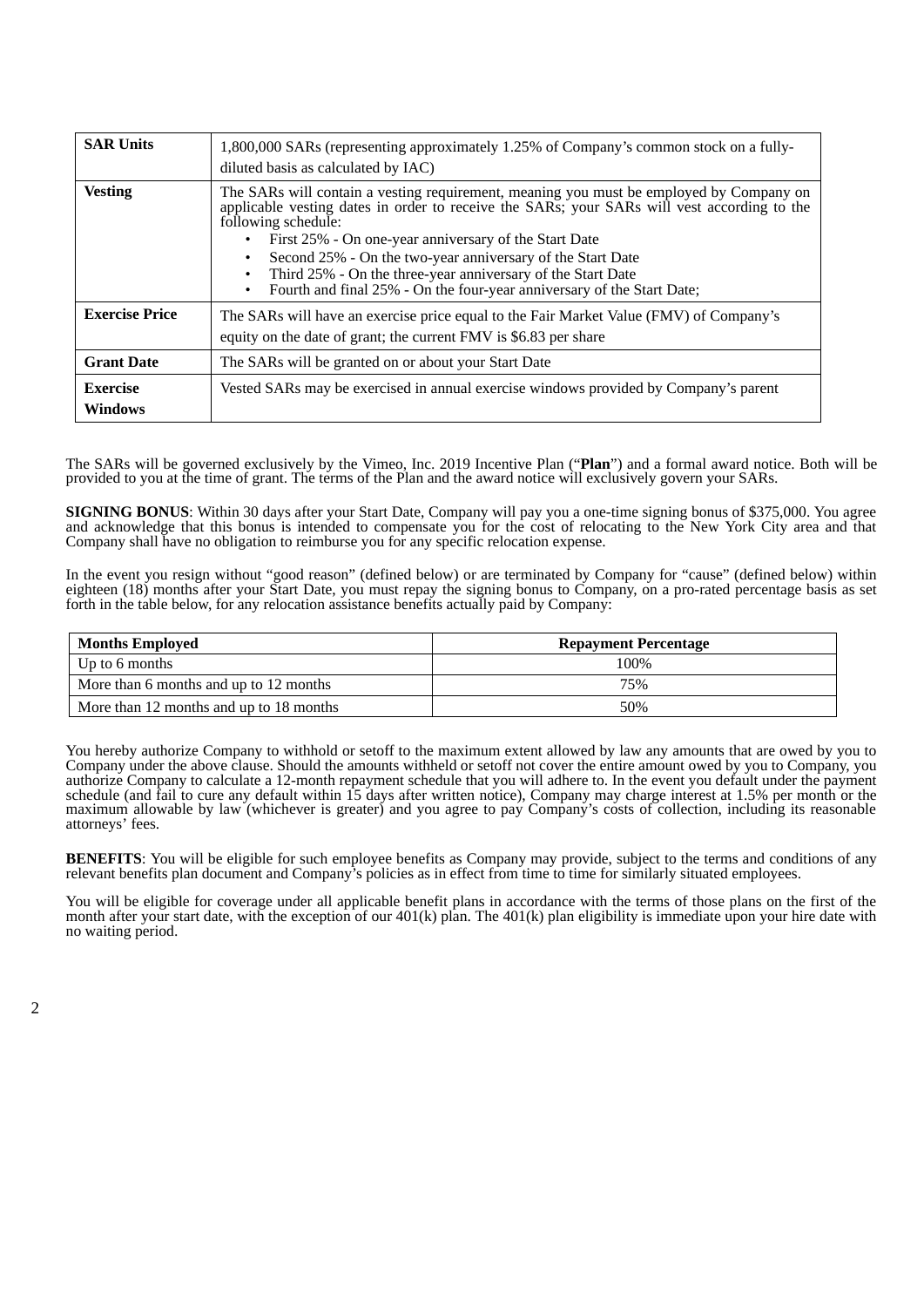Although this information will be presented in greater detail during orientation, please see below for a brief overview of our benefits and what we currently offer:

- **Medical:** Employees have options when it comes to choosing a medical plan. We offer three national plan choices through Aetna (a Safety Net plan, a PPO plan, and a Healthfund Health Savings Account Plan) and HMOs in select areas.
- **Dental:** We offer a choice of an HMO or PPO dental plan and our provider for both is Aetna.
- **Vision:** We offer coverage through "Vision Services Plan."
- **401(k):** Our provider is Charles Schwab. Employees are eligible upon hire and will be automatically enrolled in the Plan at 4%. Employees are 100% vested on their 2-year anniversary and may contribute from 1%-50% of pay pre-tax, and 1%-10% of pay after-tax (in each case subject to federal limitations for such contributions). We match 50% of pre-tax contributions up to 10%.
- Life Insurance: All employees are covered for basic life insurance (at no additional cost), for 1.5X their salary up to \$500,000. Employees then have the option to purchase additional supplementary life insurance for themselves, a spouse/domestic partner, or child (for up to  $$500,000$ ).
- **Vacation:** Company provides an unlimited vacation policy for employees who are exempt from overtime pay.
- **Indemnification:** As an officer of Company, Company will provide you with an indemnification agreement that is consistent with Company's bylaws and articles of incorporation.

**SEVERANCE:** If your employment is terminated by Company without "cause" or by you for "good reason" at any time during your employment, you will receive severance equal to at least six (6) months of your then-current salary; *provided* that if the termination date occurs within 24 months after your Start Date, the severance will be increased to a total of twelve (12) months. Company, at its option, may provide severance through salary continuance. To be entitled to any severance hereunder, you must (a) execute Company's standard severance agreement; and (b) if Company so requests, continue working for up to six (6) weeks after the notice by Company of your termination to ensure an orderly transition.

"**Cause**" means: (i) the plea of guilty or nolo contendere to, or conviction for, the commission of a felony offense by you; *provided*, *however*, that after indictment, Company may suspend you from the rendition of services, but without limiting or modifying in any other way Company's obligations hereunder *provided*, *further*, that your employment shall be immediately reinstated if the indictment is dismissed or otherwise dropped and there is not otherwise grounds to terminate your employment for cause; (ii) a material breach by you of a fiduciary duty owed to Company; (iii) a material breach by you of any of the covenants made by you herein; (iv) the continued willful or gross neglect by you of your material duties to Company, as reasonably assigned by the Company and accepted by you;

(v) a willful and material violation by you of any Company policy pertaining to ethics, wrongdoing or conflicts of interest; or (vi) a determination by Company, in its good faith reasonable discretion following a reasonable investigation, that you have committed an act constituting sexual harassment under Company's anti-harassment policies; *provided*, that in the case of conduct described in clauses (ii), (iii), (iv), or (v) above which is capable of being cured, you shall have a period of thirty (30) days after you are provided with written notice thereof in which to cure.

"**Good reason**" means: (i) a material diminution in the authorities, duties or responsibilities of the position that your role reports to (i.e., the role of CEO); (ii) a material reduction in your title, duties or level of responsibilities; (iii) a material reduction in your base salary or target bonus; (iv) a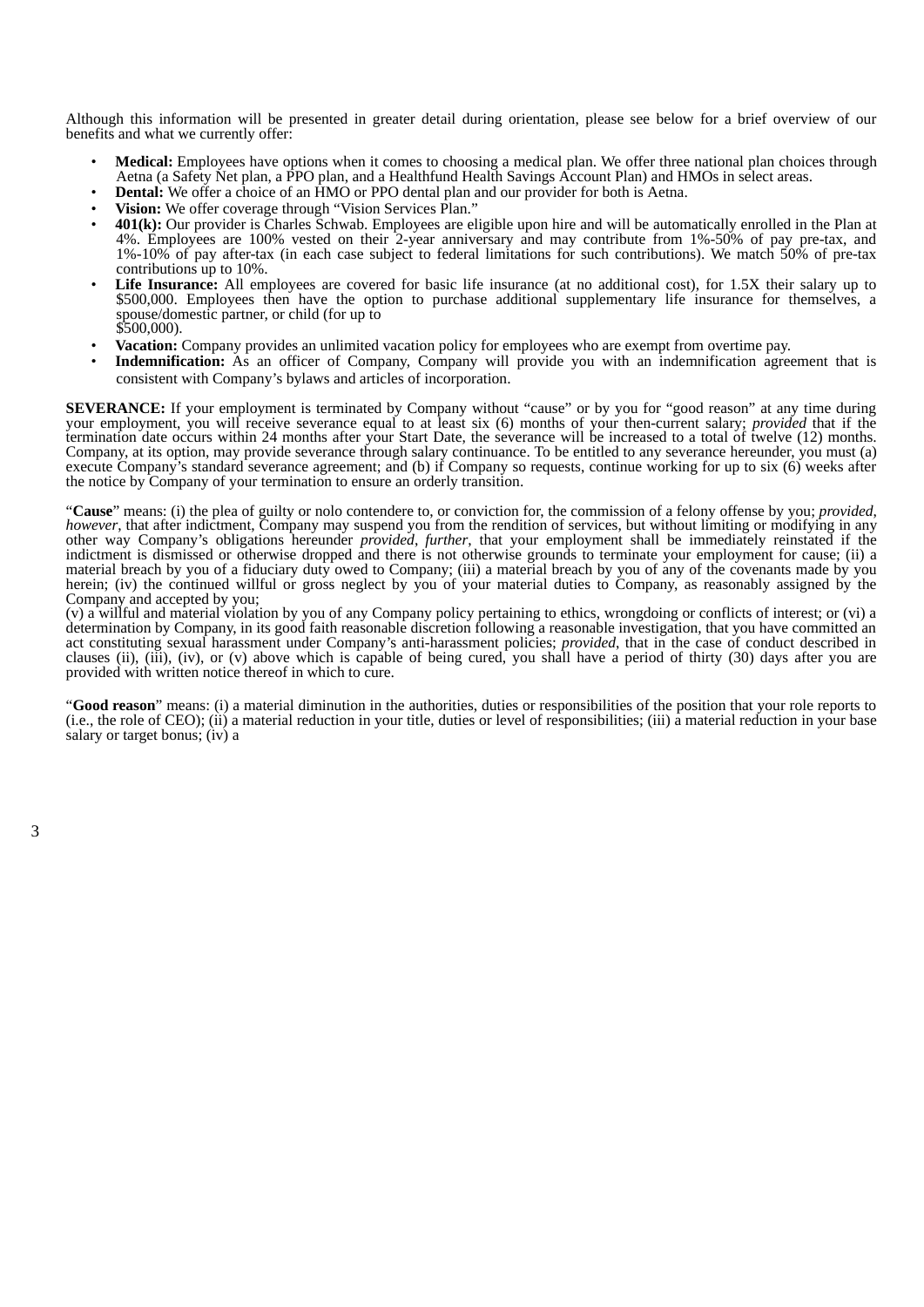relocation of your principal place of employment outside of the New York City metropolitan area; and (v) any other action or inaction that constitutes a material breach by the Company or its affiliates of this or any other agreement with you without your consent; *provided* that in each of the foregoing cases, Company shall have thirty (30) days after written notice to cure any alleged breach or violation thereof.

If you obtain other employment during the period of time in which Company is required to make severance payments to you, the amount of any such remaining payments or benefits to be provided to you shall be reduced by the amount of compensation and benefits earned by you from such other employment through the end of such period (including any deferred compensation). For purposes of this paragraph, (i) "employment" includes performing services as a regular employee, whether on a part-time or fulltime basis, serving as a director or trustee of an organization, or performing services as an independent contractor; and (ii) you shall have the obligation to inform Company regarding your employment status following the Separation Date and during the period of time in which Company is making severance payments to you. The offset provisions of this paragraph shall not apply where the salary component of your severance package is six (6) months or less. In addition, if you already provided services for fees on an ongoing basis prior to your termination (e.g., a directorship or trusteeship), such income will not be considered for the purpose of any offset.

**DEDUCTIONS:** Company shall be entitled to make such deductions and withhold such amounts from each payment and benefit made or provided to you hereunder, as may be required from time to time by applicable law, regulation, or order.

**NON-COMPETE:** During the Restricted Period (defined below), you will not, directly or indirectly, whether as an officer, director, stockholder, member, manager, investor, partner, proprietor, business associate, employee, consultant or otherwise, promote, market, become or be financially interested in, consult with or for, or associate in a business relationship with, a business that directly competes with Company (a "**Competitive Business**"). Notwithstanding the foregoing, this paragraph shall not prohibit you from owning up to 5% of the equity of any publicly traded company, whether or not such company is engaged in whole, or in part, in a Competitive Business. The "**Restricted Period**" means the duration of your employment plus the greater of (i) the period for which you receive any salary continuance; or (ii) 12 months.

**CONFIDENTIALITY, INTELLECTUAL PROPERTY, AND NON-SOLICITATION AGREEMENT**: You will execute Company's standard Employee Confidentiality, Intellectual Property, and Non- Solicitation Agreement upon or before commencing employment.

**LEGAL COMPLIANCE:** You represent and warrant that you are able to work for Company and will not be breaching any law by doing so. Your employment will be contingent upon satisfactory completion of a background investigation, and reference checks, confirmation of your compliance with U.S. immigration law, and satisfaction of routine pre-employment and post-employment contingencies.

**MISCELANEOUS:** This offer letter shall be governed by the law of the State of New York without regard to principles of conflicts of law. This offer letter supersedes all prior and contemporaneous understandings, negotiations, and representations, whether written or oral, relating to the terms of your employment.

**AT WILL STATUS:** You specifically understand and agree that your employment hereunder shall be at all times on an "at will" basis, and nothing contained herein shall be construed as establishing a contract of employment between Company and you.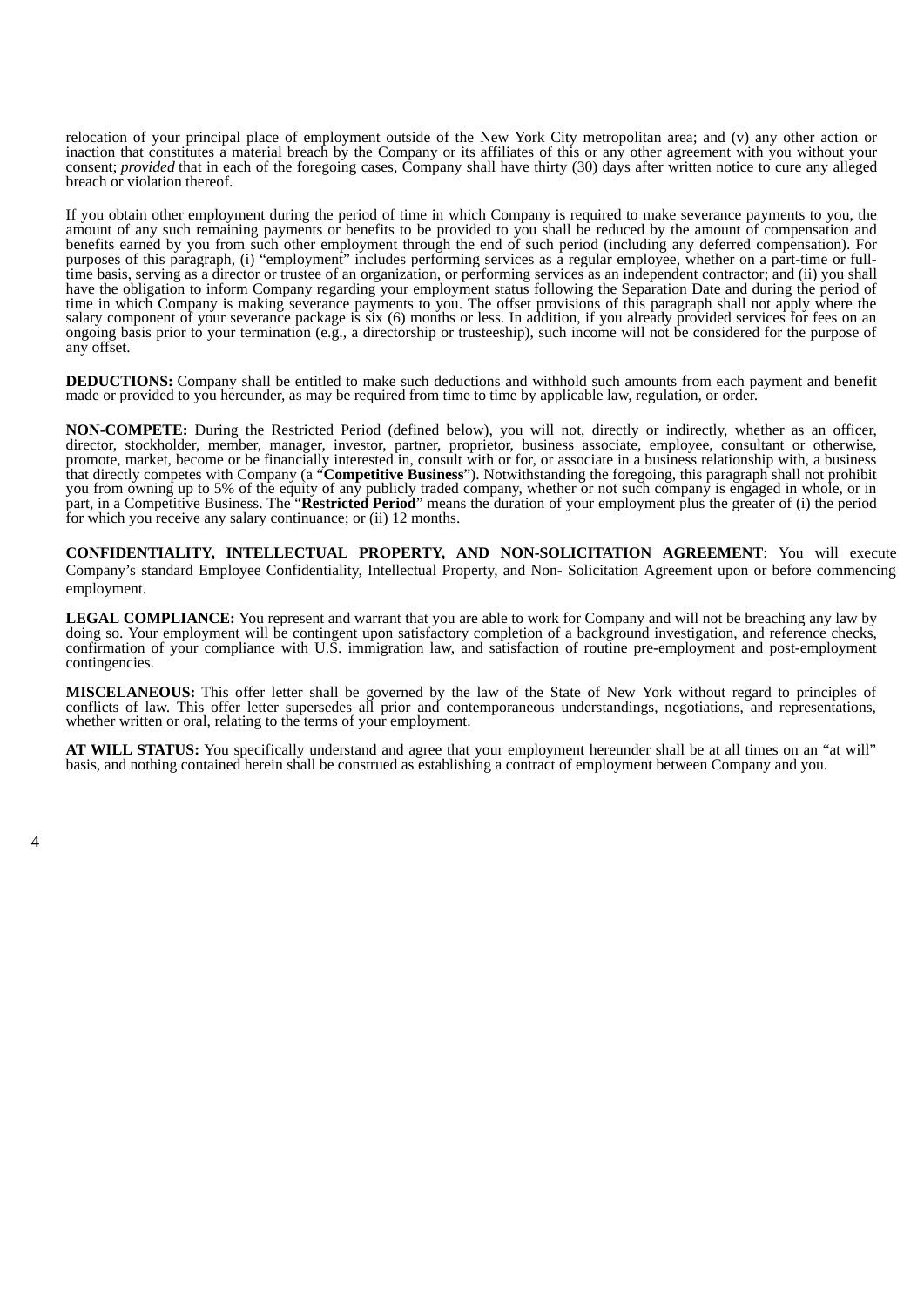**BINDING ARBITRATION:** You and Company agree that any dispute relating to or arising out of your employment relationship, except for disputes relating to or arising out of the obligations set forth in your Employee Confidentiality, Intellectual Property, and non-Solicitation Agreement, shall be fully and finally resolved by **MANDATORY, BINDING ARBITRATION** conducted by the American Arbitration Association in New York County pursuant to its then-current Employment Dispute Resolution Rules. Any lawsuit to enforce this arbitration clause shall be commenced in the state or federal courts located in New York County, New York.

Please acknowledge your acceptance of these terms by signing where indicated below.

We look forward to working with you and we are confident that your career with us will be rewarding.

Sincerely,

/s/ Anjali Sud Anjali Sud CEO Vimeo, Inc.

I agree and accept the terms of this employment offer:

Date: October 29, 2019 /s/ Narayan Menon<br>Narayan Menon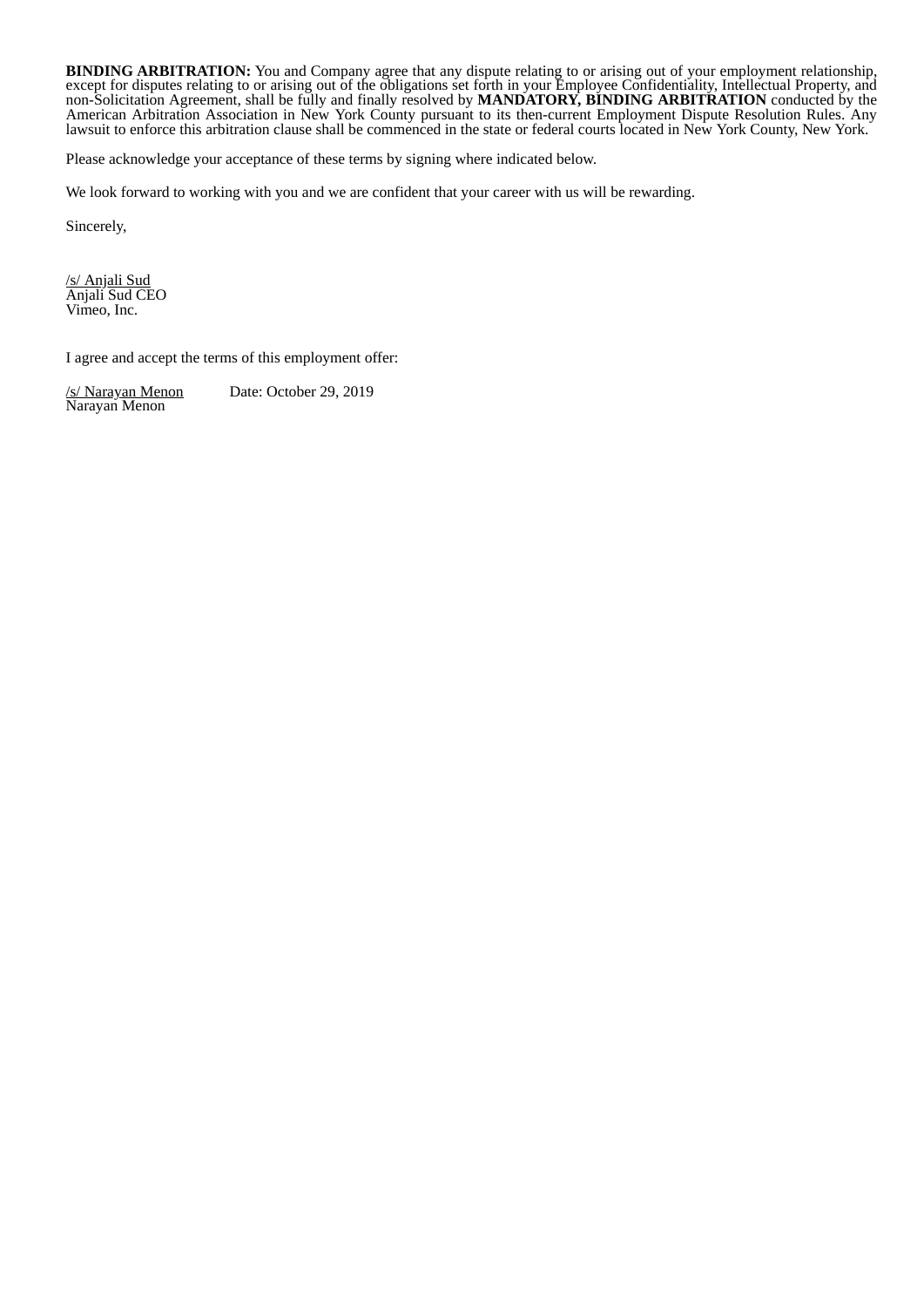

# MEMORANDUM

| To:   | Mark Kornfilt       |
|-------|---------------------|
| From: | Anjali Sud          |
|       | CEO, Vimeo          |
| Re:   | Offer of Employment |
| Date: | September 24, 2017  |

THIS MEMORANDUM ("Agreement") sets forth the terms of an offer of employment by Vimeo, Inc. ("Vimeo," the Company," " $we$ " or " $us$ ") to you following the closing of the Transaction (defined below).

#### WHEREAS:

- a. Company intends to acquire all or substantially all of the equity of Livestream, Inc. ("Livestream") through a merger agreement and ancillary agreements among Company, Livestream, and certain shareholders of Livestream, including you (such acquisition, the "Transaction," such agreements, the "Merger Agreements");
- b. You are co-founder, senior executive, and shareholder of Livestream, and you possess Confidential Information (defined below) about Livestream and its business;
- c. Company wishes to retain your services following the closing of the Transaction (the "Closing") and you wish to provide such services to operate the Livestream business, all on the terms set forth below; and
- d. Each party agrees that this Agreement is material to its decision to enter into the Transaction.

NOW, THEREFORE, the parties agree as follows:

1. At Will Status; Conditions Precedent. You understand and agree that your employment hereunder shall be at all times on an "at will" basis, and nothing contained herein shall be construed as establishing a "contract of employment" (i.e., a contract for a fixed term of employment) between Company and you. This Agreement will commence upon the Closing. If the Closing does not occur, this Agreement shall be void and of no further effect.

2. Position. Beginning on the Closing (which shall also be your "start date"), you will be employed by Company or a subsidiary designated by Company (which may include Livestream) as General Manager, Live. You will report to Anjali Sud or to such other Company executive that the Company may designate from time to time. You will be employed at Livestream's existing offices located at 195 Morgan Avenue, Brooklyn, New York or such other office based in the greater New York City area that the Company may designate.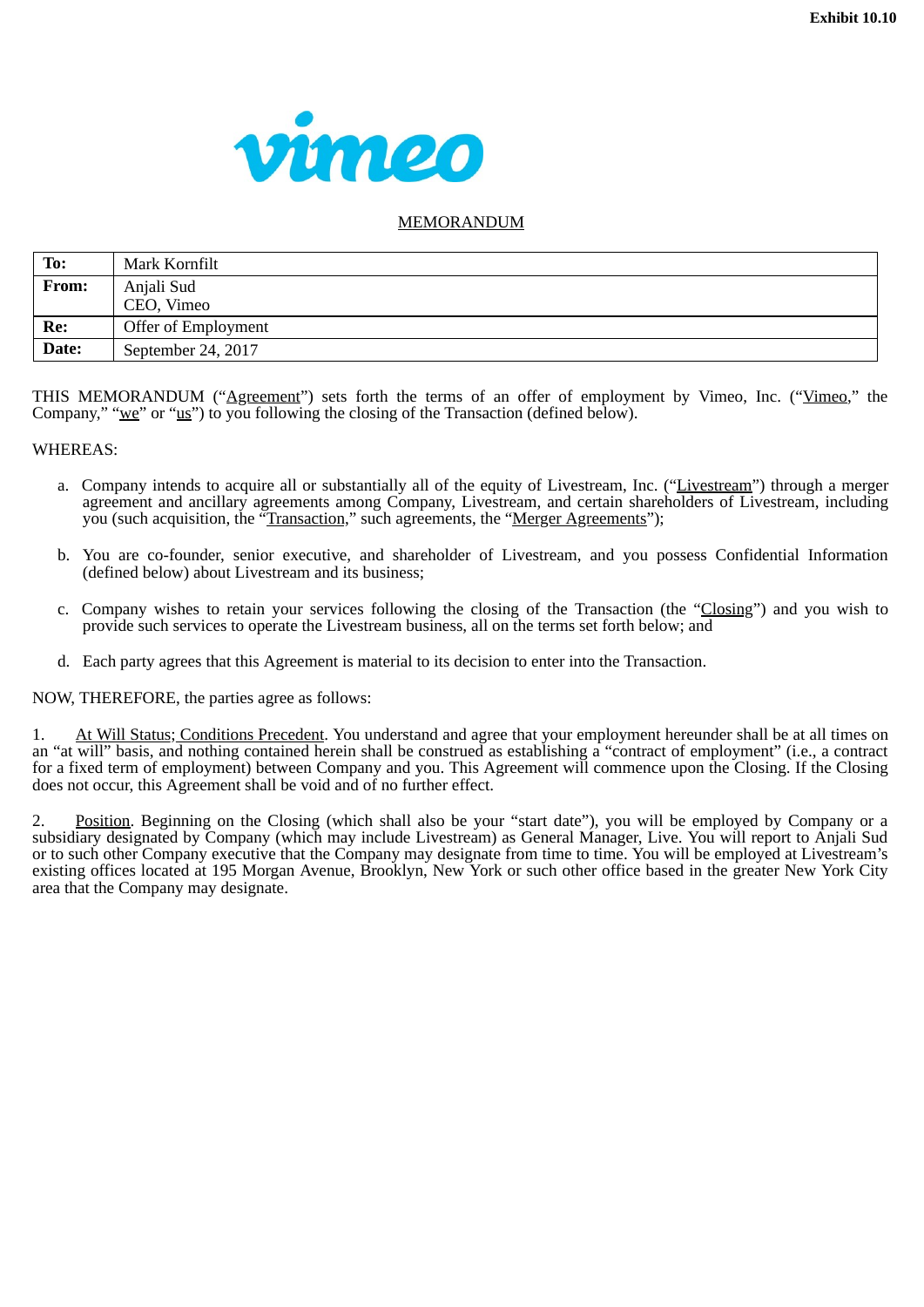3. Compensation. Beginning on the Closing, your base salary will be \$325,000 per year, payable bi-weekly (or, if different, in accordance with Company's payroll practice as in effect from time to time). You shall be eligible to receive a discretionary annual bonus of up to 50% of your base salary. Any bonus will be based upon individual as well as Company performance and will be prorated based upon start date. Company may, in its sole discretion, increase your compensation from time to time. Company shall make such deductions and withhold such amounts from each payment and benefit made or provided to you hereunder, as may be required from time to time by applicable law, regulation, or order.

4. Equity. Following the Closing, you will be awarded stock appreciation rights ("SARs") that will allow you to participate in the appreciation in the value of Company's common equity. In particular, you will be awarded 500,000 SARs. The SARs will be subject to a vesting requirement, meaning that you must remain continuously employed by Company from and after the grant date through specific future dates in order to receive benefits from the SARs. Once vested, the SARs may only be exercised during certain exercise windows. The SARs will be governed exclusively by a formal award notice and related plan (specifically, the Vimeo, LLC 2012 Incentive Plan, as amended, and not by this Agreement), which will be furnished to you separately at the time the SARs are awarded.

## 5. Severance.

5.1. If your employment is terminated by Company without "cause" at any time or you resign for "good reason", you will receive severance equal to three (3) months of your then-current salary. To be entitled to any severance hereunder, you must (a) execute Company's standard severance agreement; and (b) if Company so requests, continue working for up to three (3) weeks after the notice by Company of your termination to ensure an orderly transition. For avoidance of doubt, the aforementioned notice period shall not run concurrently with the severance payment period (to the extent paid through salary continuance). The Company may, at its sole discretion, provide severance in a lump-sum or through salary continuance.

5.2. The term "cause" means: (i) the plea of guilty or nolo contendere to, or conviction for, the commission of a felony offense by you; *provided*, *however*, that after indictment, Company may suspend you from the rendition of services, but without limiting or modifying in any other way Company's obligations hereunder; (ii) a material breach by you of a fiduciary duty owed to Company; (iii) a material breach by you of any of the covenants made by you herein; (iv) the willful or gross neglect by you of your material duties to Company; or (v) a violation by you of any Company policy pertaining to ethics, wrongdoing or conflicts of interest; *provided*, that in the case of conduct described in clauses (iii), (iv) or (v) above which is capable of being cured, you shall have a period of thirty (30) days after you are provided with written notice thereof in which to cure.

5.3. For purposes of this Agreement, "good reason" shall mean your resignation following the occurrence of one or more of the following, without your prior consent: (i) a reduction of your base salary; (ii) the relocation of your primary work location to an office that is outside New York City (the Company permitting you to work from your home shall not be considered "good reason");; or (iii) a material diminution in your job duties, authority, or responsibilities.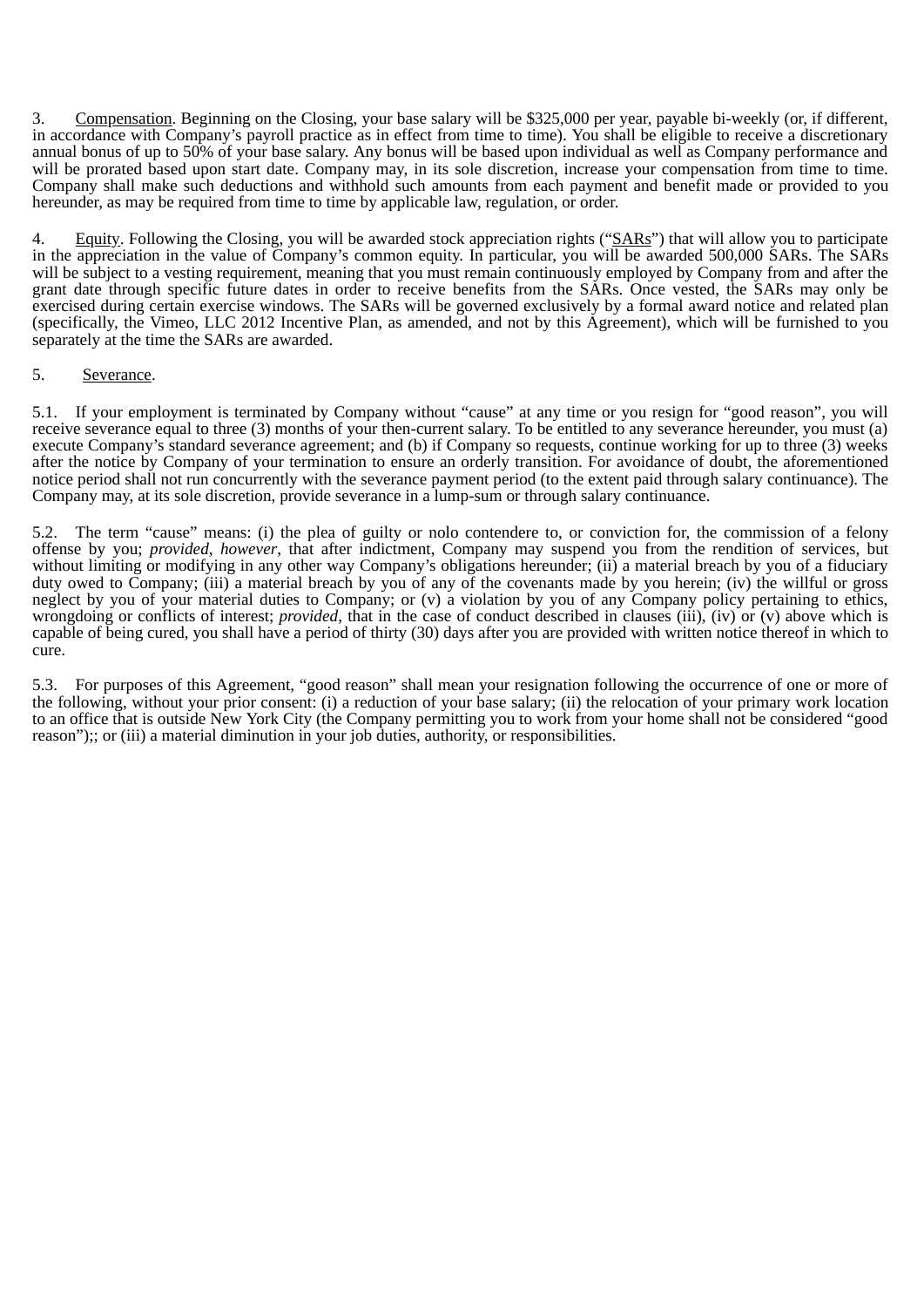6. Benefits and Vacation. Beginning on or before January 1, 2018 (the "Benefits Start Date"), you will be eligible for such employee benefits as Company may provide, subject to the terms and conditions of any relevant benefits plan document and Company's policies as in effect from time to time for similarly situated employees. Before the Benefits Start Date, you will continue to receive benefits provided by Livestream immediately before the Closing. Company benefits currently include:

- **Medical:** We offer three national plan choices through Aetna (a Safety Net plan, a PPO plan, and a Healthfund Health Savings Account Plan) and HMOs in select areas for you and your dependents.
- **Dental:** We offer a choice of an HMO or PPO dental plan and our provider for both is Aetna.
- **Vision:** We offer coverage through "Vision Services Plan."
- **401(k):** Our provider is Charles Schwab. Employees are eligible upon hire and will be automatically enrolled in the Plan at 4%. Employees are 100% vested on their 2- year anniversary and may contribute from 1%-50% of pay pre-tax, and 1%-10% of pay after-tax (in each case subject to federal limitations for such contributions). We match 50% of pre-tax contributions up to 6%.
- **Life Insurance:** All employees are covered for basic life insurance (at no additional cost), for 1.5 times their salary up to \$500,000. Employees then have the option to purchase additional supplementary life insurance for themselves, a spouse/domestic partner, or child (for up to \$500,000).
- **Vacation/Personal Time Off:** Exempt (salaried) employees based in the U.S. receive unlimited vacation/personal time-off, so long as they manage their workload and performance expectations, obtain manager pre-approval, and otherwise comply with the terms and conditions of the Company's vacation/personal time-off policy.
- **Mobile phone reimbursement:** The Company will reimburse you for the reasonable cost of your mobile phone plan; you must provide your own mobile device at your own expense.

7. Policies; Confidentiality, Intellectual Property, and Non-Solicitation Agreement. During your employment, you will devote your full business time, attention, and energies to the performance of such duties as Company assigns to you commensurate with your position. During your employment, you shall adhere to the policies and standards of professionalism set forth in Company's policies and procedures as they may exist from time to time. You will execute Company's standard Employee Confidentiality, Intellectual Property, and Non-Solicitation Agreement upon or before commencing employment. The term "Confidential Information," as used herein, shall have the same meaning as set forth in the Employee Confidentiality, Intellectual Property, and Non-Solicitation Agreement.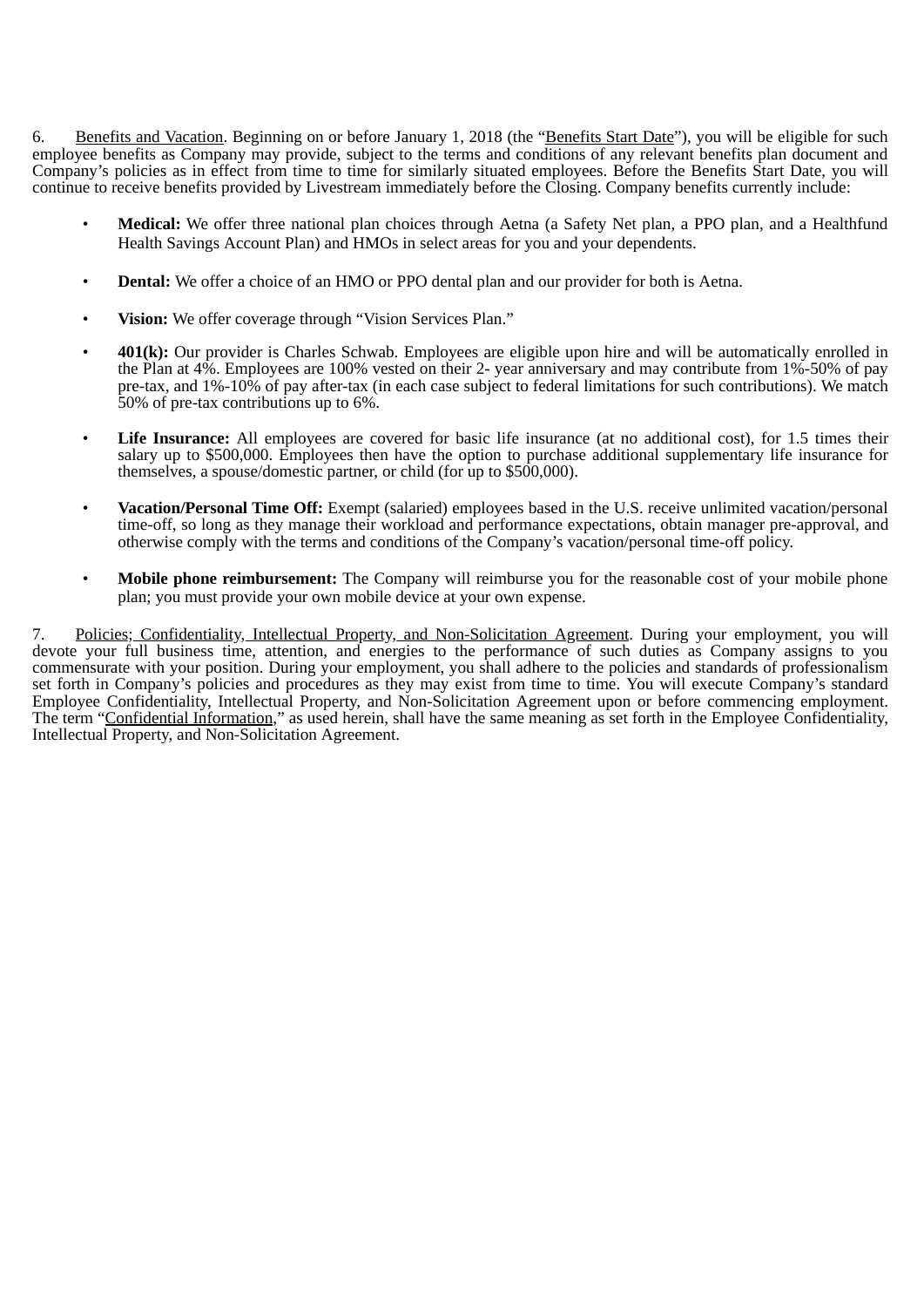# 8. Restrictive Clauses.

8.1. Non-Competition. In consideration of your sale of shares in Livestream to Company and other promises contained in this Agreement, including the granting of SARs, and in light of the Company Confidential Information that you will have access to given your role, you hereby agree and covenant that, during your employment hereunder and for a period of **EIGHTEEN (18) MONTHS** thereafter (the "Restricted Period"), you shall not, without the prior written consent of the Company, directly or indirectly, engage in or become associated with a Competitive Activity (defined below).

8.2. Definitions. A "Competitive Activity" means any business or other endeavor whose primary business model involves (a) the live streaming of video through online means; (b) the sale of hardware or software to facilitate the live streaming of video through online means; (c) the sharing of user generated video content, regardless of monetization model or distribution method; and/or (d) the streaming of prerecorded video content through online means. You shall be deemed to have become "engaged or associated with a Competitive Activity" if you become directly or indirectly involved as an owner, principal, employee, officer, director, independent contractor, representative, stockholder, financial backer, agent, partner, member, advisor, lender, consultant or in any other individual or representative capacity with any individual, partnership, corporation or other organization that is engaged in a Competitive Activity.

8.3. Exclusions. Notwithstanding Section 8.1, you may make and retain investments during the Restricted Period, for investment purposes only, in less than one percent (1%) of the outstanding capital stock of any publicly-traded corporation engaged in a Competitive Activity if the stock of such corporation is either listed on a national stock exchange or on the NASDAQ National Market System, provided that you are not otherwise affiliated with such corporation.

8.4. Non-Solicitation. You recognize that you will possess Confidential Information about other employees, consultants and contractors of the Company and its subsidiaries or affiliates relating to their education, experience, skills, abilities, compensation and benefits, and inter- personal relationships with suppliers to and customers of the Company and its subsidiaries or affiliates. You recognize that the information that you will possess about these other employees, consultants and contractors is not generally known, is of substantial value to the Company and its subsidiaries or affiliates in developing their respective businesses and in securing and retaining customers, and will be acquired by you because of your position with the Company. You therefore agree that, during your employment hereunder and for a period of **EIGHTEEN (18) MONTHS** thereafter, you will not, directly or indirectly, hire or solicit or recruit any employee of (i) the Company and/or (ii) its subsidiaries and/or affiliates with whom you have had direct contact during your employment hereunder, in each case, for the purpose of being employed by you or by any business, individual, partnership, firm, corporation or other entity on whose behalf you are acting as an agent, representative or employee and that you will not convey any such Confidential Information or trade secrets about employees of the Company or any of its subsidiaries or affiliates to any other person except within the scope of your duties hereunder.

8.5. Survival. The obligations contained in this Section 8 shall survive the termination or expiration of your employment with the Company as set forth therein. If it is determined by a court of competent jurisdiction that any restriction is excessive in duration or scope or is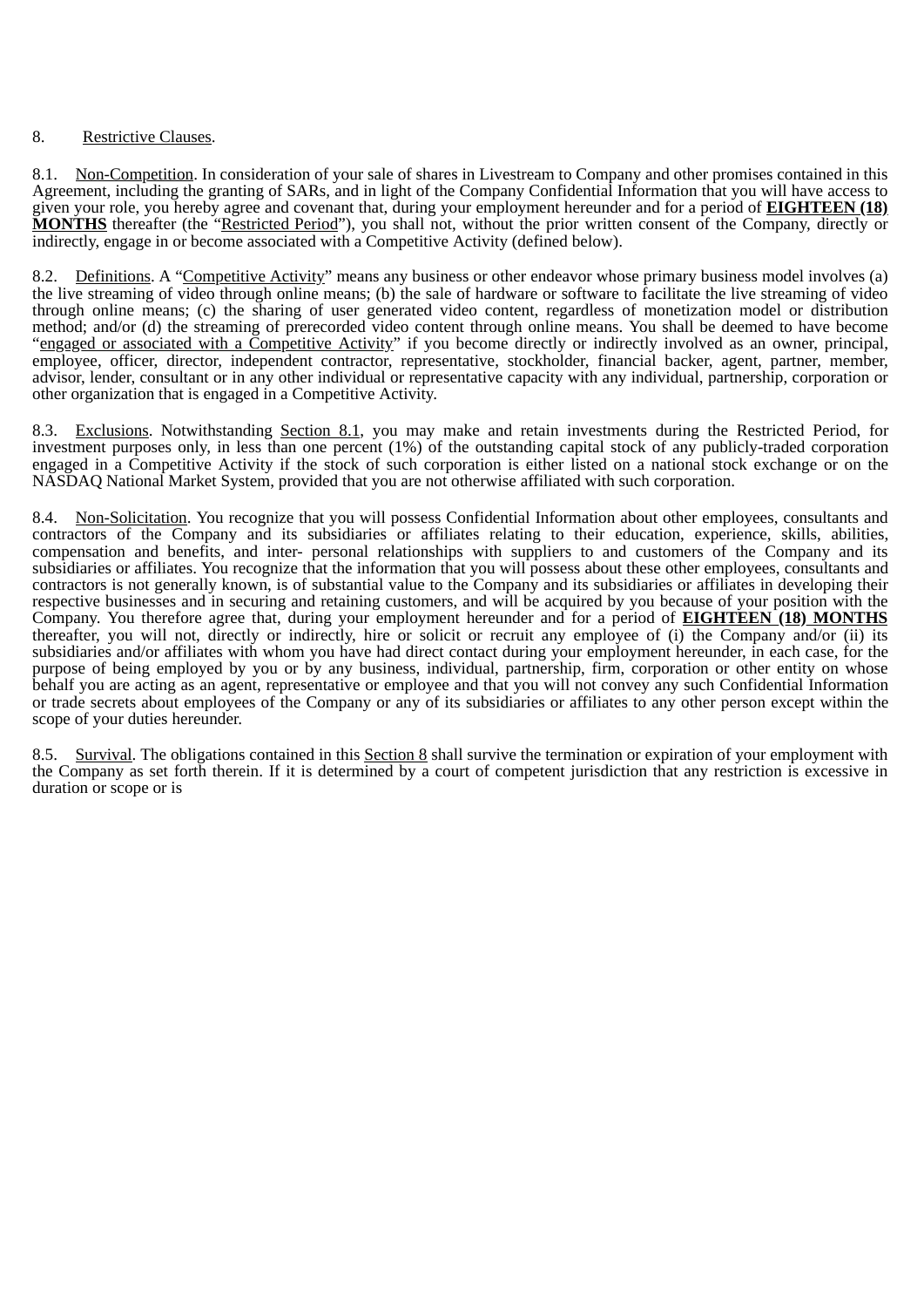unreasonable or unenforceable under applicable law, it is the intention of the parties that such restriction may be modified or amended by the court (or arbitrator) to render it enforceable to the maximum extent permitted by applicable law.

8.1. Construction. You may, in connection with the Transaction or your execution of the Employee Confidentiality, Intellectual Property, and Non-Solicitation Agreement, agree to other non-competition and non-solicit covenants. It is the intention of the parties that you be bound by each restrictive covenant for the longest period possible and be subject to the most restrictive terms during the period of each such covenant.

9. Legal Compliance. You represent and warrant that you are able to work for Company and will not be breaching any law by doing so. Your employment will be contingent upon confirmation of your compliance with U.S. immigration law. The Company will, during your employment, pursue or continue to pursue an employment-based application for permanent U.S. residency (i.e., a Greencard) for you.

10. Choice of Law and Venue. This Agreement shall be governed by the law of the State of New York without regard to principles of conflicts of law. Any action by you or Company against the other, except for those actions subject to mandatory arbitration hereunder, shall be commenced in the state or federal courts located in New York County, New York.

11. Binding Arbitration. You and Company agree that any dispute relating to or arising out of this Agreement or your employment relationship with Company, except for disputes relating to or arising out of the obligations set forth in your Employee Confidentiality, Intellectual Property, and non-Solicitation Agreement or any grant of SARs, shall be fully and finally resolved by **MANDATORY, BINDING ARBITRATION** conducted by the American Arbitration Association in New York County pursuant to its then-current Employment Dispute Resolution Rules. Any lawsuit to enforce this arbitration clause or to confirm or vacate any arbitration award shall be commenced in the state or federal courts located in New York County, New York. This arbitration clause shall be governed by the Federal Arbitration Act.

12. General. This offer letter supersedes all prior and contemporaneous understandings, negotiations, and representations, whether written or oral, relating to the terms of your employment with Company, Livestream, or any subsidiary of either entity. In particular, the Employment Agreement between you and Mogulus LLC dated July 1, 2007 shall be deemed terminated and discharged to the fullest extent possible.

AGREED AND ACCEPTED:

5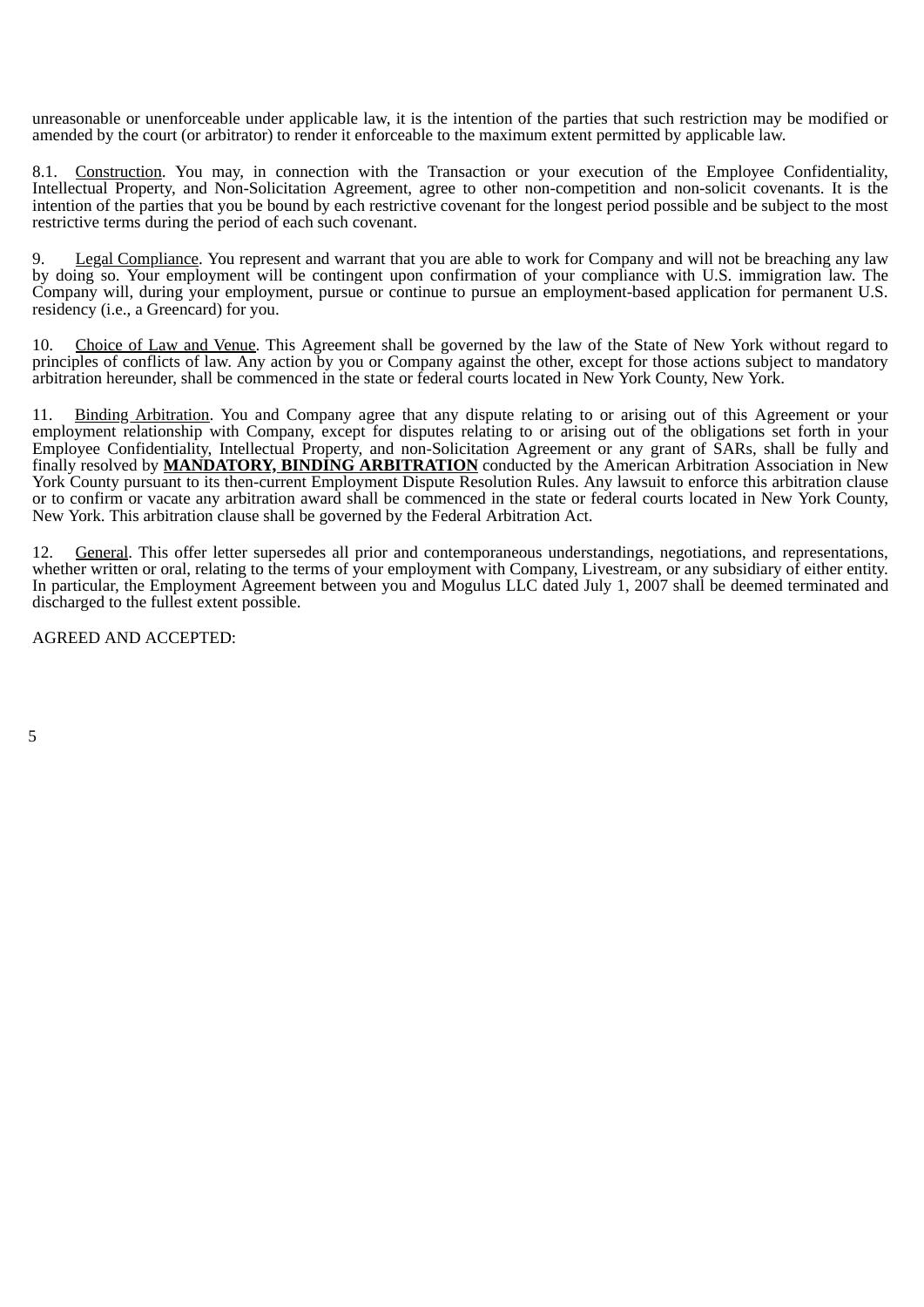VIMEO, INC.

Signature: /s/ Anjali Sud Date: September 24, 2017 MARK KORNFILT

Signature: /s/ Mark Kornfilt Date: September 25, 2017

5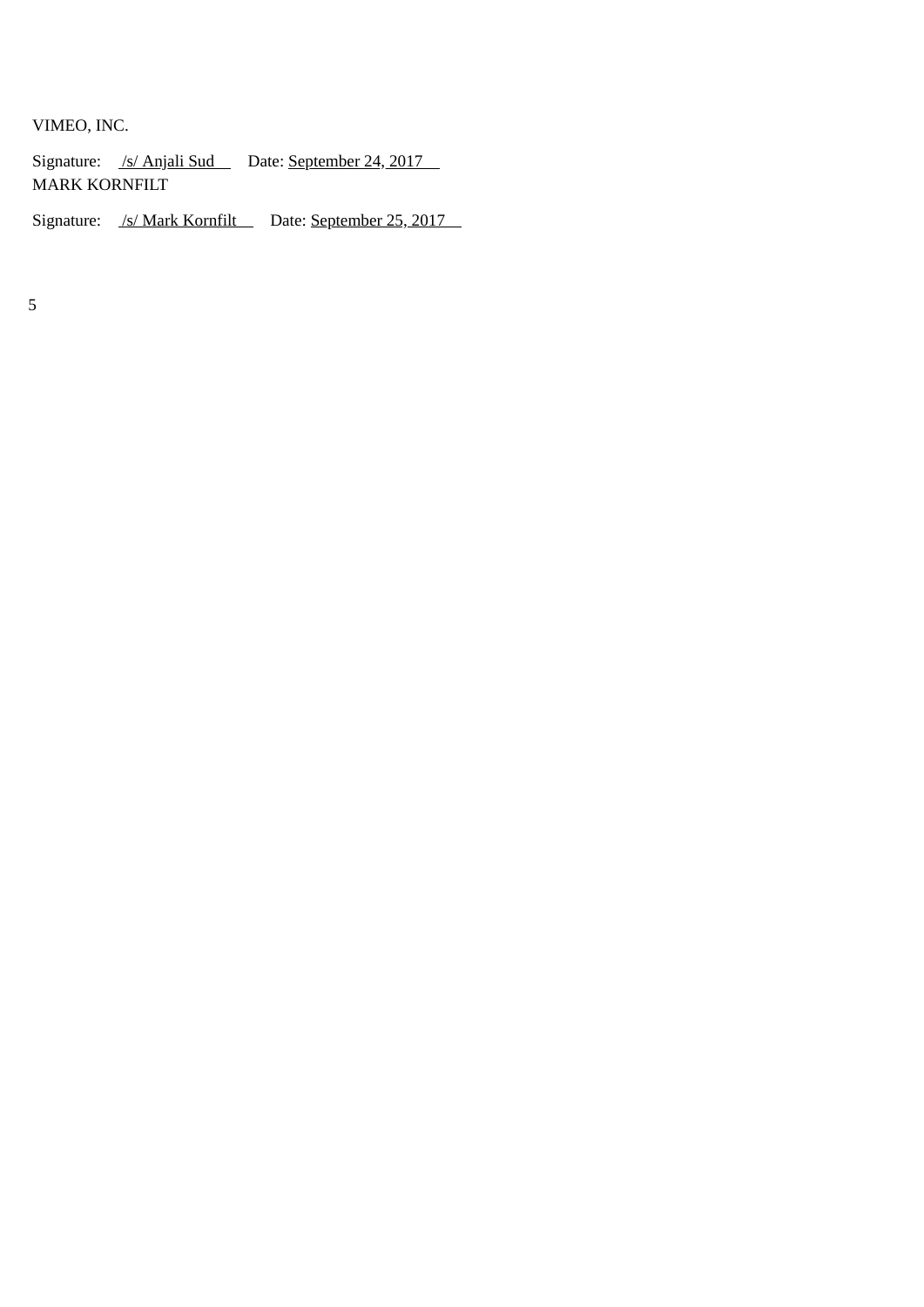# **Vimeo, Inc. and Subsidiaries**

Vimeo, Inc. Delaware Vimeo.com, Inc. Delaware Vimeo Australia Pty Ltd Australia and Australia Vimeo UK Limited England & Wales Vimeo Technologies Private Limited **India**<br>India Vimeo Israel Ltd India Vimeo Israel Ltd<br>
Vimeo Ukraine Technologies LLC<br>
Ukraine Israel Ukraine Israel Vimeo Ukraine Technologies LLC Livestream LLC New York Wibbitz Ltd. Israel Wibbitz, Inc. Wibbitz SAS France WIREWAX Ltd. England & Wales WIREWAX U.S., Inc. Delaware

#### **Name Place of Incorporation**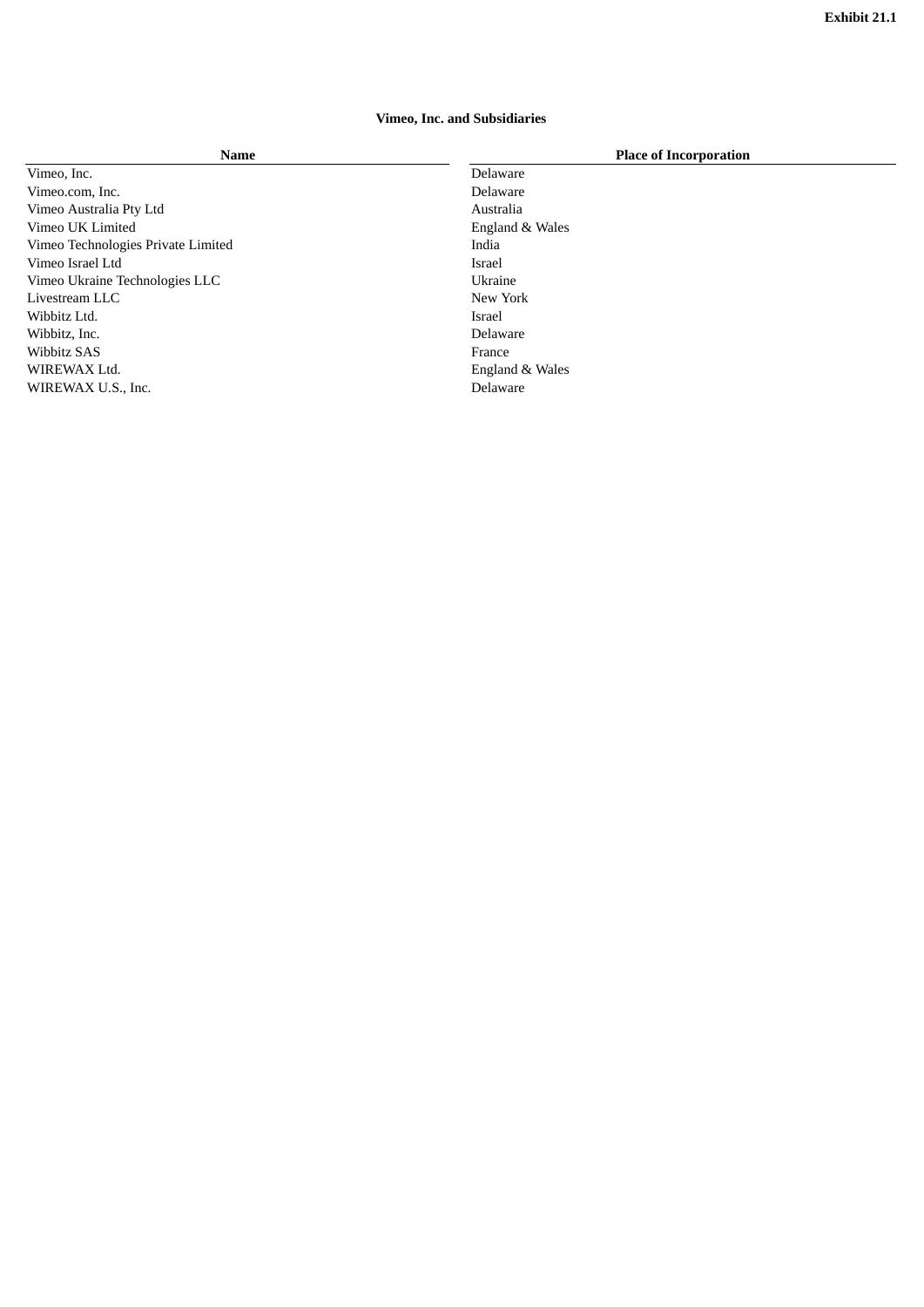# **Consent of Independent Registered Public Accounting Firm**

We consent to the incorporation by reference in the Registration Statement (Form S-8, No. 333-256512) pertaining to Vimeo, Inc.'s 2021 Stock and Annual Incentive Plan of our report dated March 1, 2022, with respect to the consolidated financial statements and schedule of Vimeo, Inc. and subsidiaries included in this Annual Report (Form 10-K) of Vimeo, Inc. and subsidiaries for the year ended December 31, 2021.

/s/ ERNST & YOUNG LLP

New York, New York March 1, 2022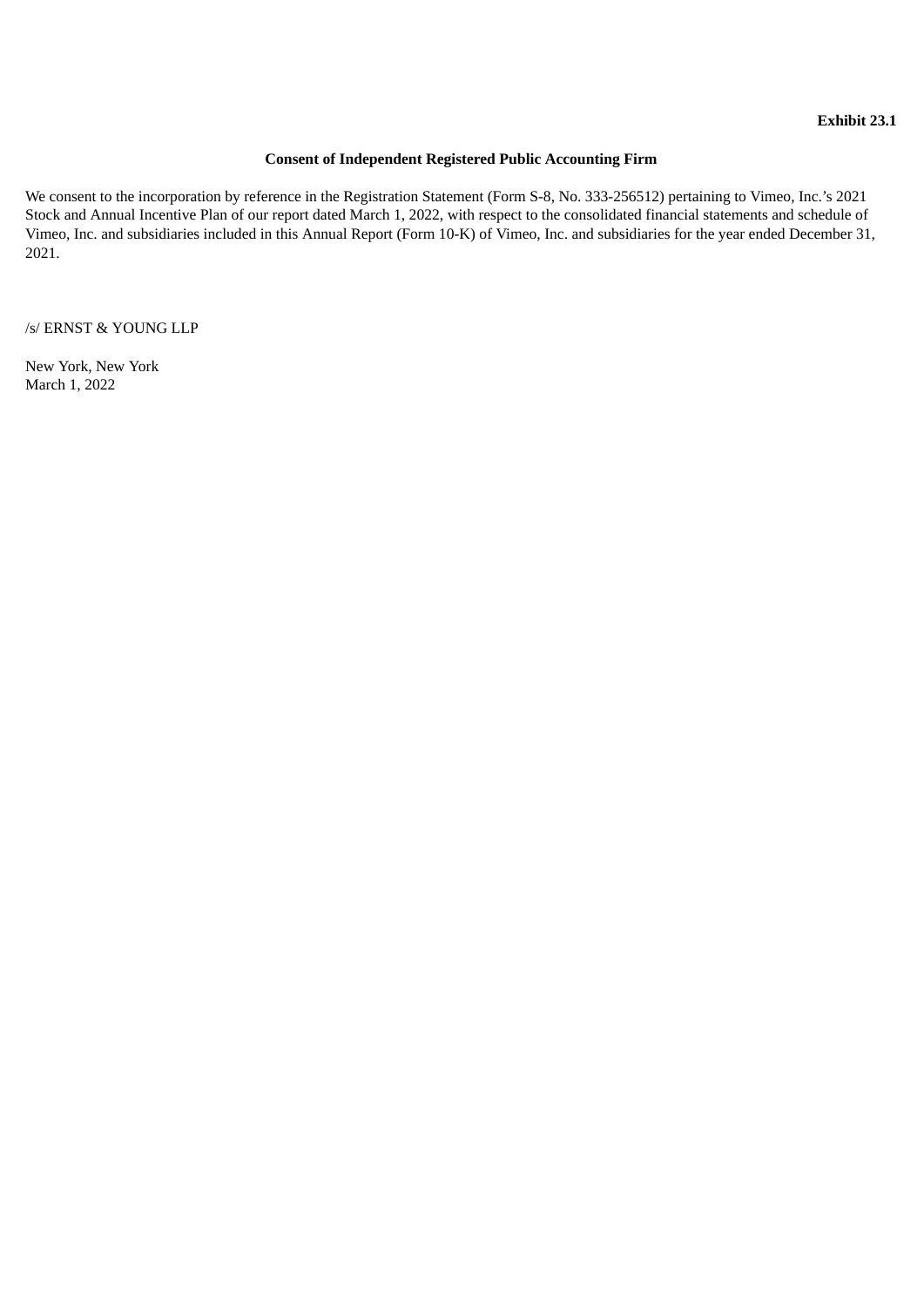#### **Management Certification Pursuant to Section 302 of the Sarbanes-Oxley Act of 2002**

I, Anjali Sud, certify that:

- 1. I have reviewed this Annual Report on Form 10-K of Vimeo, Inc.;
- 2. Based on my knowledge, this report does not contain any untrue statement of a material fact or omit to state a material fact necessary to make the statements made, in light of the circumstances under which such statements were made, not misleading with respect to the period covered by this report;
- 3. Based on my knowledge, the financial statements, and other financial information included in this report, fairly present in all material respects the financial condition, results of operations and cash flows of the registrant as of, and for, the periods presented in this report;
- 4. The registrant's other certifying officer(s) and I are responsible for establishing and maintaining disclosure controls and procedures (as defined in Exchange Act Rules 13a-15(e) and 15d-15(e)) and internal control over financial reporting (as defined in Exchange Act Rules 13a-15(f) and 15d- $15(f)$ ) for the registrant and have:
	- a. designed such disclosure controls and procedures, or caused such disclosure controls and procedures to be designed under our supervision, to ensure that material information relating to the registrant, including its consolidated subsidiaries, is made known to us by others within those entities, particularly during the period in which this report is being prepared;
	- b. [paragraph omitted in accordance with Exchange Act Rule 13a-14(a)];
	- c. evaluated the effectiveness of the registrant's disclosure controls and procedures and presented in this report our conclusions about the effectiveness of the disclosure controls and procedures, as of the end of the period covered by this report based on such evaluation; and
	- d. disclosed in this report any change in the registrant's internal control over financial reporting that occurred during the registrant's most recent fiscal quarter (the registrant's fourth fiscal quarter in the case of an annual report) that has materially affected, or is reasonably likely to materially affect, the registrant's internal control over financial reporting; and
- 5. The registrant's other certifying officer(s) and I have disclosed, based on our most recent evaluation of internal control over financial reporting, to the registrant's auditors and the audit committee of the registrant's board of directors (or persons performing the equivalent functions):
	- a. all significant deficiencies and material weaknesses in the design or operation of internal control over financial reporting which are reasonably likely to adversely affect the registrant's ability to record, process, summarize and report financial information; and
	- b. any fraud, whether or not material, that involves management or other employees who have a significant role in the registrant's internal control over financial reporting.

Dated: March 1, 2022 *Dated:* March 1, 2022

Anjali Sud *Chief Executive Officer (Principal Executive Officer)*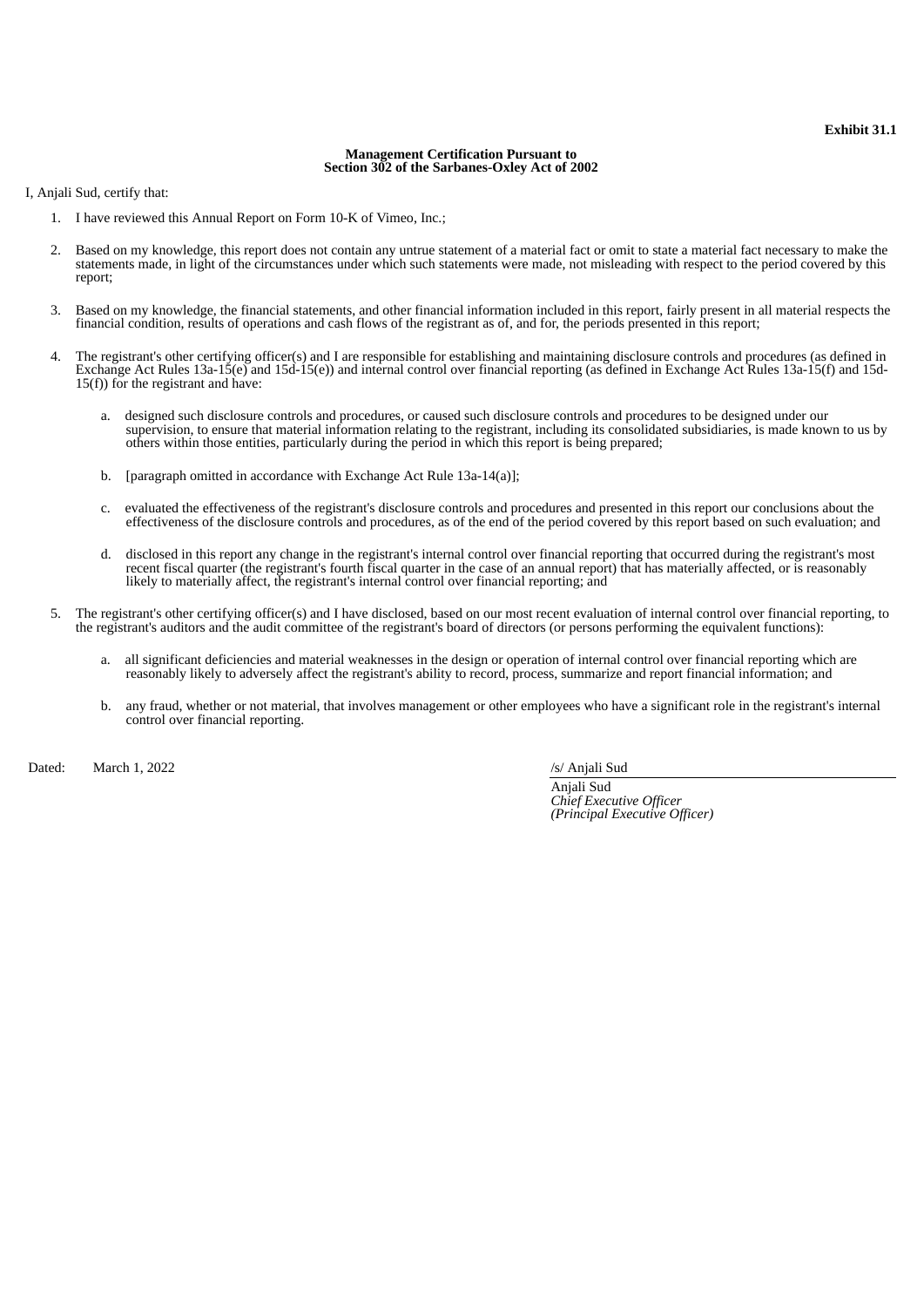#### **Management Certification Pursuant to Section 302 of the Sarbanes-Oxley Act of 2002**

I, Narayan Menon, certify that:

- 1. I have reviewed this Annual Report on Form 10-K of Vimeo, Inc.;
- 2. Based on my knowledge, this report does not contain any untrue statement of a material fact or omit to state a material fact necessary to make the statements made, in light of the circumstances under which such statements were made, not misleading with respect to the period covered by this report;
- 3. Based on my knowledge, the financial statements, and other financial information included in this report, fairly present in all material respects the financial condition, results of operations and cash flows of the registrant as of, and for, the periods presented in this report;
- 4. The registrant's other certifying officer(s) and I are responsible for establishing and maintaining disclosure controls and procedures (as defined in Exchange Act Rules 13a-15(e) and 15d-15(e)) and internal control over financial reporting (as defined in Exchange Act Rules 13a-15(f) and 15d- $15(f)$ ) for the registrant and have:
	- a. designed such disclosure controls and procedures, or caused such disclosure controls and procedures to be designed under our supervision, to ensure that material information relating to the registrant, including its consolidated subsidiaries, is made known to us by others within those entities, particularly during the period in which this report is being prepared;
	- b. [paragraph omitted in accordance with Exchange Act Rule 13a-14(a)];
	- c. evaluated the effectiveness of the registrant's disclosure controls and procedures and presented in this report our conclusions about the effectiveness of the disclosure controls and procedures, as of the end of the period covered by this report based on such evaluation; and
	- d. disclosed in this report any change in the registrant's internal control over financial reporting that occurred during the registrant's most recent fiscal quarter (the registrant's fourth fiscal quarter in the case of an annual report) that has materially affected, or is reasonably recent fiscal quarter (the registrant's fourth fiscal quarter in the case of an likely to materially affect, the registrant's internal control over financial reporting; and
- 5. The registrant's other certifying officer(s) and I have disclosed, based on our most recent evaluation of internal control over financial reporting, to the registrant's auditors and the audit committee of the registrant's board of directors (or persons performing the equivalent functions):
	- a. all significant deficiencies and material weaknesses in the design or operation of internal control over financial reporting which are reasonably likely to adversely affect the registrant's ability to record, process, summarize and report financial information; and
	- b. any fraud, whether or not material, that involves management or other employees who have a significant role in the registrant's internal control over financial reporting.

Dated: March 1, 2022 *Dated:* March 1, 2022 *S/ Narayan Menon* 

Narayan Menon *Chief Financial Officer (Principal Financial Officer)*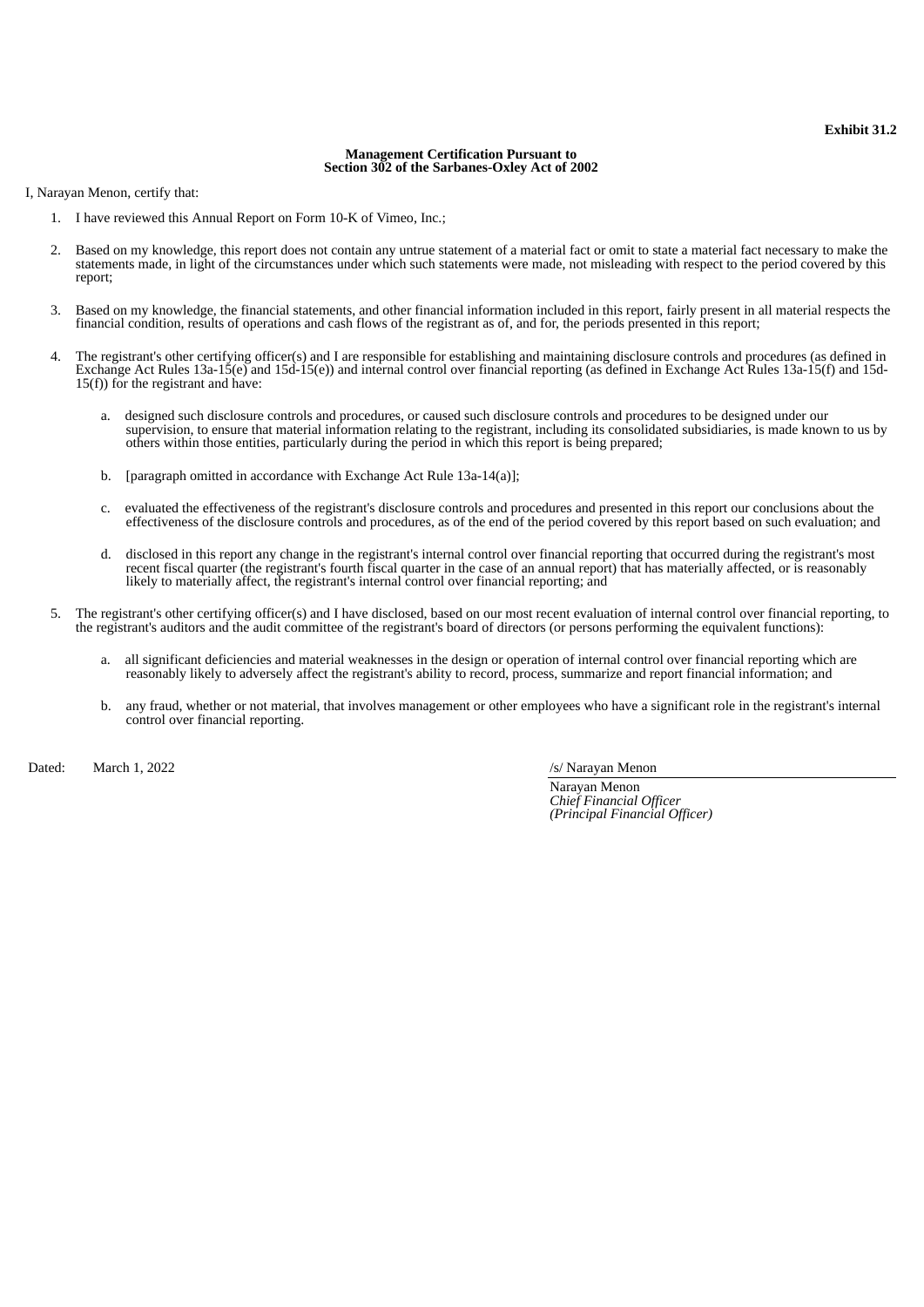#### **CERTIFICATION PURSUANT TO 18 U.S.C. SECTION 1350, AS ADOPTED PURSUANT TO SECTION 906 OF THE SARBANES-OXLEY ACT OF 2002**

In connection with the Annual Report on Form 10-K of Vimeo, Inc. (the "Company") for the fiscal year ended December 31, 2021 as filed with the Securities and Exchange Commission on the date hereof (the "Report"), Anjali Sud, as Chief Executive Officer of the Company, hereby certifies, pursuant to 18 U.S.C. § 1350, as adopted pursuant to § 906 of the Sarbanes-Oxley Act of 2002, that, to the best of her knowledge:

- 1. the Report fully complies with the requirements of Section 13(a) or 15(d) of the Securities Exchange Act of 1934; and
- 2. the information contained in the Report fairly presents, in all material respects, the financial condition and results of operations of the Company.

Dated: March 1, 2022 /s/ Anjali Sud

Anjali Sud *Chief Executive Officer (Principal Executive Officer)*